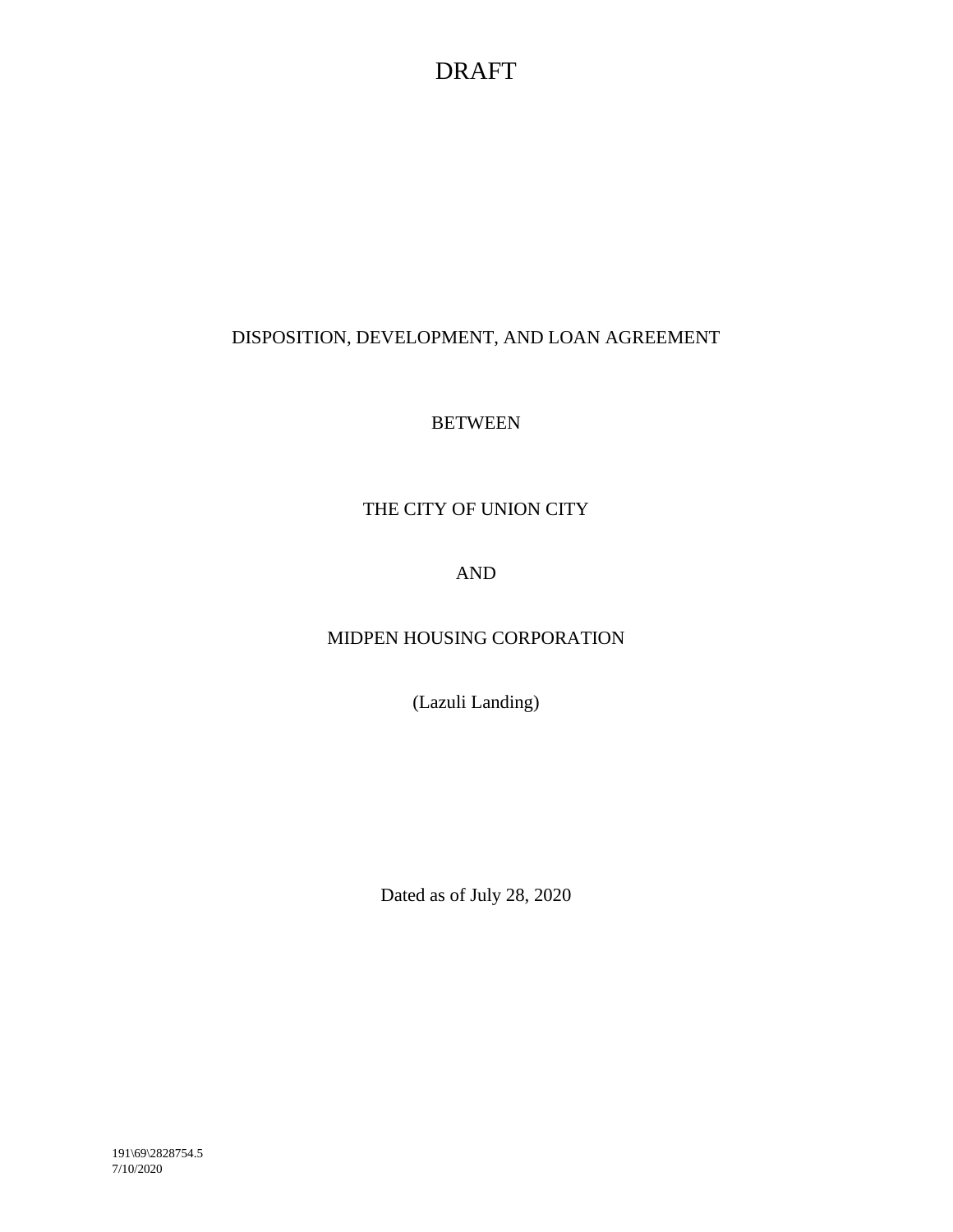# **TABLE OF CONTENTS**

# Page

| Section 1.1  |                                                           |  |
|--------------|-----------------------------------------------------------|--|
| Section 1.2  |                                                           |  |
|              |                                                           |  |
|              |                                                           |  |
| Section 2.1  |                                                           |  |
| Section 2.2  |                                                           |  |
| Section 2.3  |                                                           |  |
| Section 2.4  |                                                           |  |
| Section 2.5  |                                                           |  |
| Section 2.6  |                                                           |  |
| Section 2.7  |                                                           |  |
|              |                                                           |  |
| Section 3.1  |                                                           |  |
| Section 3.2  |                                                           |  |
| Section 3.3  |                                                           |  |
| Section 3.4  |                                                           |  |
| Section 3.5  |                                                           |  |
| Section 3.6  |                                                           |  |
| Section 3.7  |                                                           |  |
|              |                                                           |  |
|              |                                                           |  |
| Section 4.1  |                                                           |  |
| Section 4.2  |                                                           |  |
| Section 4.3  |                                                           |  |
| Section 4.4  | Predevelopment Component Disbursement Requirements.  14   |  |
| Section 4.5  | Conditions Precedent to Disbursement of Construction Loan |  |
|              |                                                           |  |
| Section 4.6  |                                                           |  |
| Section 4.7  |                                                           |  |
| Section 4.8  |                                                           |  |
| Section 4.9  | Subordination of City Deed of Trust and City Regulatory   |  |
|              |                                                           |  |
| Section 4.10 |                                                           |  |
| Section 4.11 |                                                           |  |
| Section 4.12 |                                                           |  |
|              |                                                           |  |
|              |                                                           |  |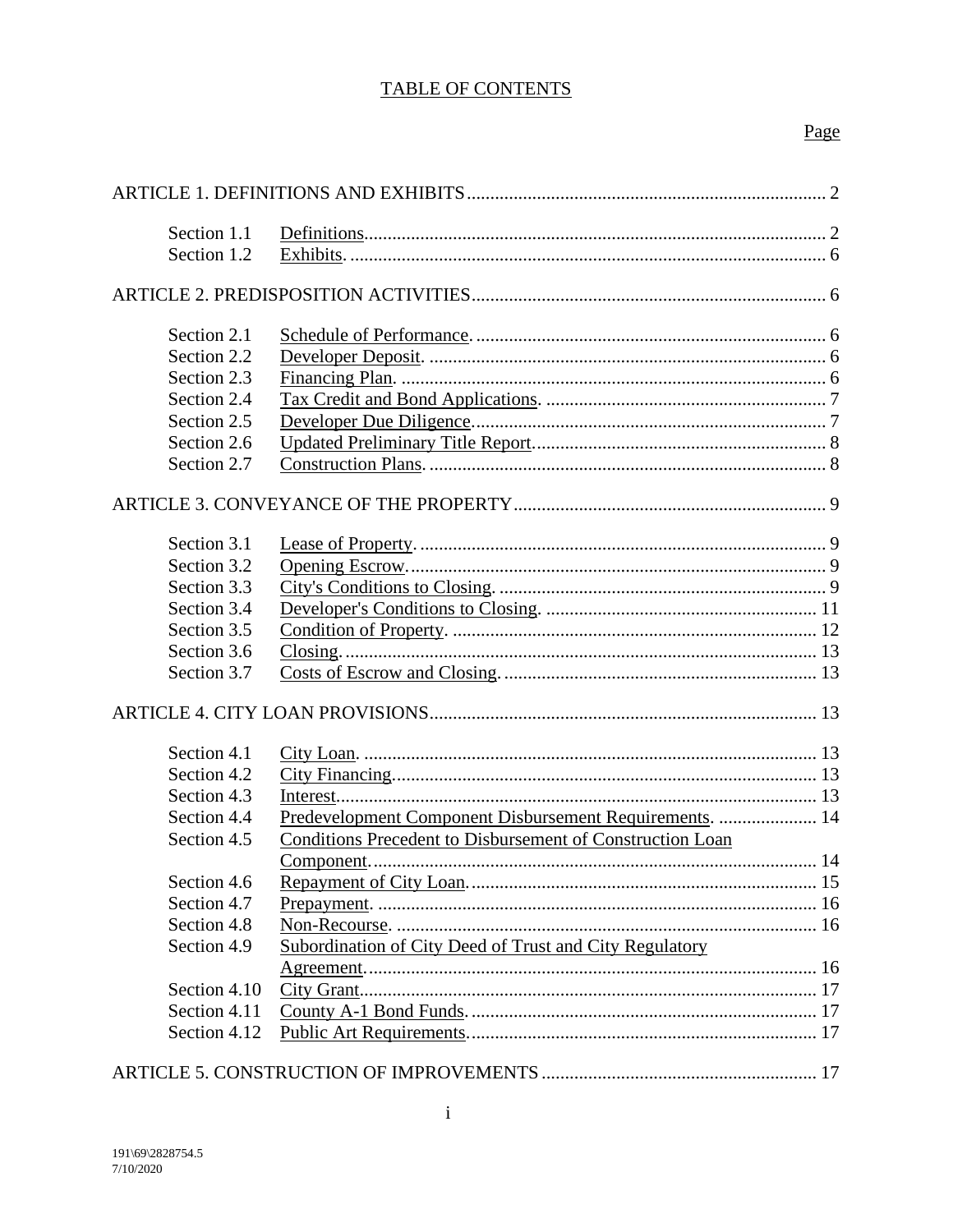# TABLE OF CONTENTS

# Page

| Section 5.1             |                                                        |  |  |
|-------------------------|--------------------------------------------------------|--|--|
| Section 5.2             |                                                        |  |  |
| Section 5.3             |                                                        |  |  |
| Section 5.4             |                                                        |  |  |
| Section 5.5             |                                                        |  |  |
| Section 5.6             |                                                        |  |  |
| Section 5.7             |                                                        |  |  |
| Section 5.8             |                                                        |  |  |
| Section 5.9             |                                                        |  |  |
| Section 5.10            |                                                        |  |  |
| Section 5.11            |                                                        |  |  |
| Section 5.12            |                                                        |  |  |
| Section 5.13            |                                                        |  |  |
| Section 5.14            |                                                        |  |  |
|                         |                                                        |  |  |
| Section 6.1             |                                                        |  |  |
| Section 6.2             |                                                        |  |  |
| Section 6.3             |                                                        |  |  |
| Section 6.4             |                                                        |  |  |
| Section 6.5             |                                                        |  |  |
| Section 6.6             | Mandatory Language in All Subsequent Deeds, Leases and |  |  |
|                         |                                                        |  |  |
| Section 6.7             |                                                        |  |  |
| Section 6.8             |                                                        |  |  |
| Section 6.9             |                                                        |  |  |
|                         |                                                        |  |  |
|                         |                                                        |  |  |
| Section 7.1             |                                                        |  |  |
| Section 7.2             |                                                        |  |  |
| Section 7.3             |                                                        |  |  |
| Section 7.4             |                                                        |  |  |
| Section 7.5             |                                                        |  |  |
| Section 7.6             |                                                        |  |  |
|                         |                                                        |  |  |
| Section 8.1             |                                                        |  |  |
| Section 8.2             |                                                        |  |  |
| Section 8.3             |                                                        |  |  |
| Section 8.4             |                                                        |  |  |
| Section 8.5             |                                                        |  |  |
| $\overline{\mathbf{u}}$ |                                                        |  |  |
|                         |                                                        |  |  |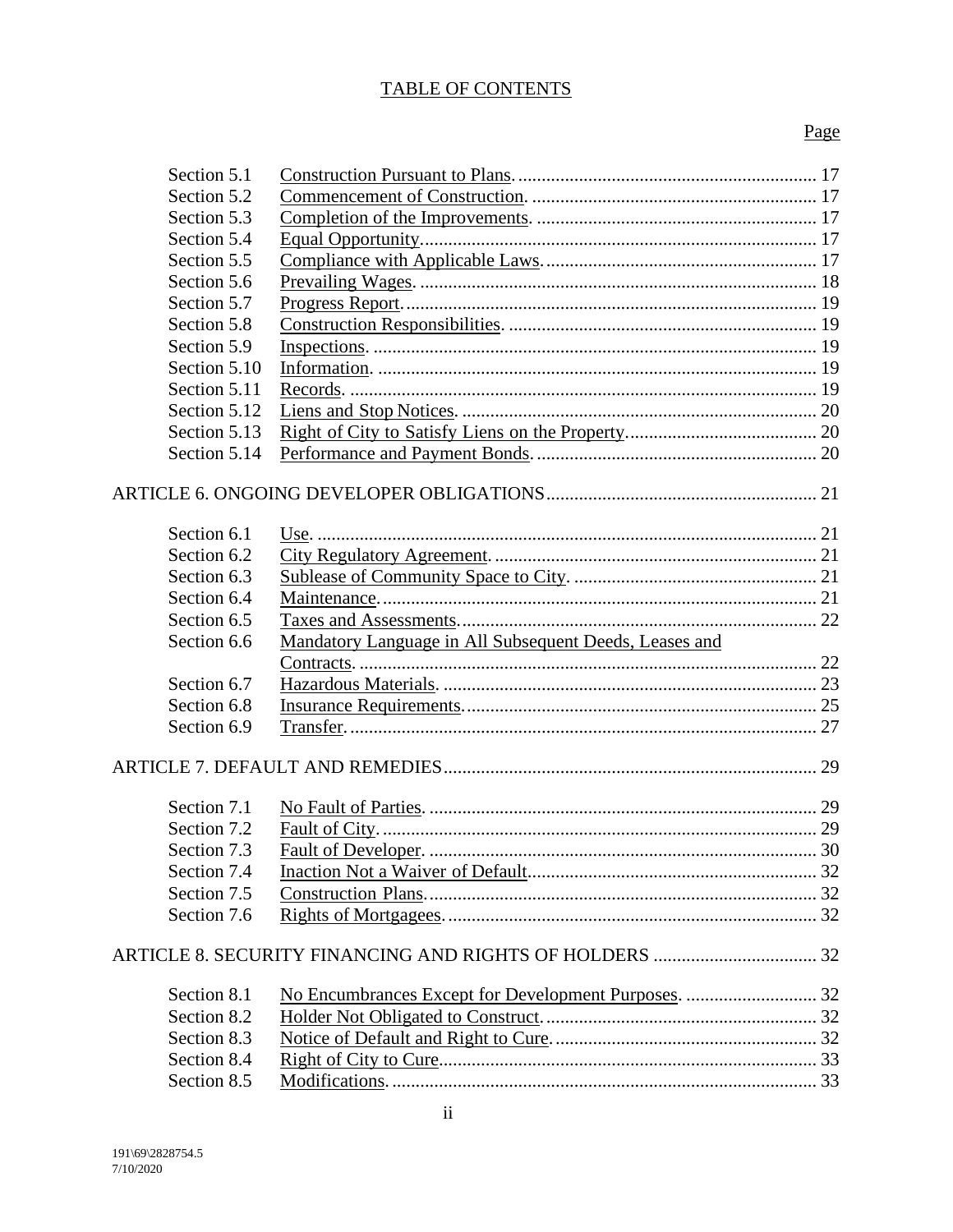# TABLE OF CONTENTS

# Page

| Section 9.1  |                                                            |  |  |
|--------------|------------------------------------------------------------|--|--|
| Section 9.2  | Non-Liability of City Officials, Employees and Agents.  34 |  |  |
| Section 9.3  |                                                            |  |  |
| Section 9.4  |                                                            |  |  |
| Section 9.5  |                                                            |  |  |
| Section 9.6  |                                                            |  |  |
| Section 9.7  |                                                            |  |  |
| Section 9.8  |                                                            |  |  |
| Section 9.9  |                                                            |  |  |
| Section 9.10 |                                                            |  |  |
| Section 9.11 |                                                            |  |  |
| Section 9.12 |                                                            |  |  |
| Section 9.13 |                                                            |  |  |
| Section 9.14 |                                                            |  |  |
| Section 9.15 |                                                            |  |  |
| Section 9.16 |                                                            |  |  |
| Section 9.17 |                                                            |  |  |
| Section 9.18 |                                                            |  |  |
| Section 9.19 |                                                            |  |  |
| Section 9.20 |                                                            |  |  |
| Section 9.21 |                                                            |  |  |
| Section 9.22 |                                                            |  |  |
| Exhibit A    | Legal Description of the Property                          |  |  |
| Exhibit B    | <b>Schedule of Performance</b>                             |  |  |
| Exhibit C    |                                                            |  |  |
| Exhibit D    | Scope of Development<br><b>Ground Lease</b>                |  |  |
| Exhibit E    |                                                            |  |  |
|              | Preliminary Financing Plan                                 |  |  |
| Exhibit F    | <b>City Loan Promissory Note</b>                           |  |  |
| Exhibit G    | City Loan Deed of Trust                                    |  |  |
| Exhibit H    | <b>City Regulatory Agreement</b>                           |  |  |

- Exhibit I Notice of Affordability Restrictions
- Exhibit J Community Space Sublease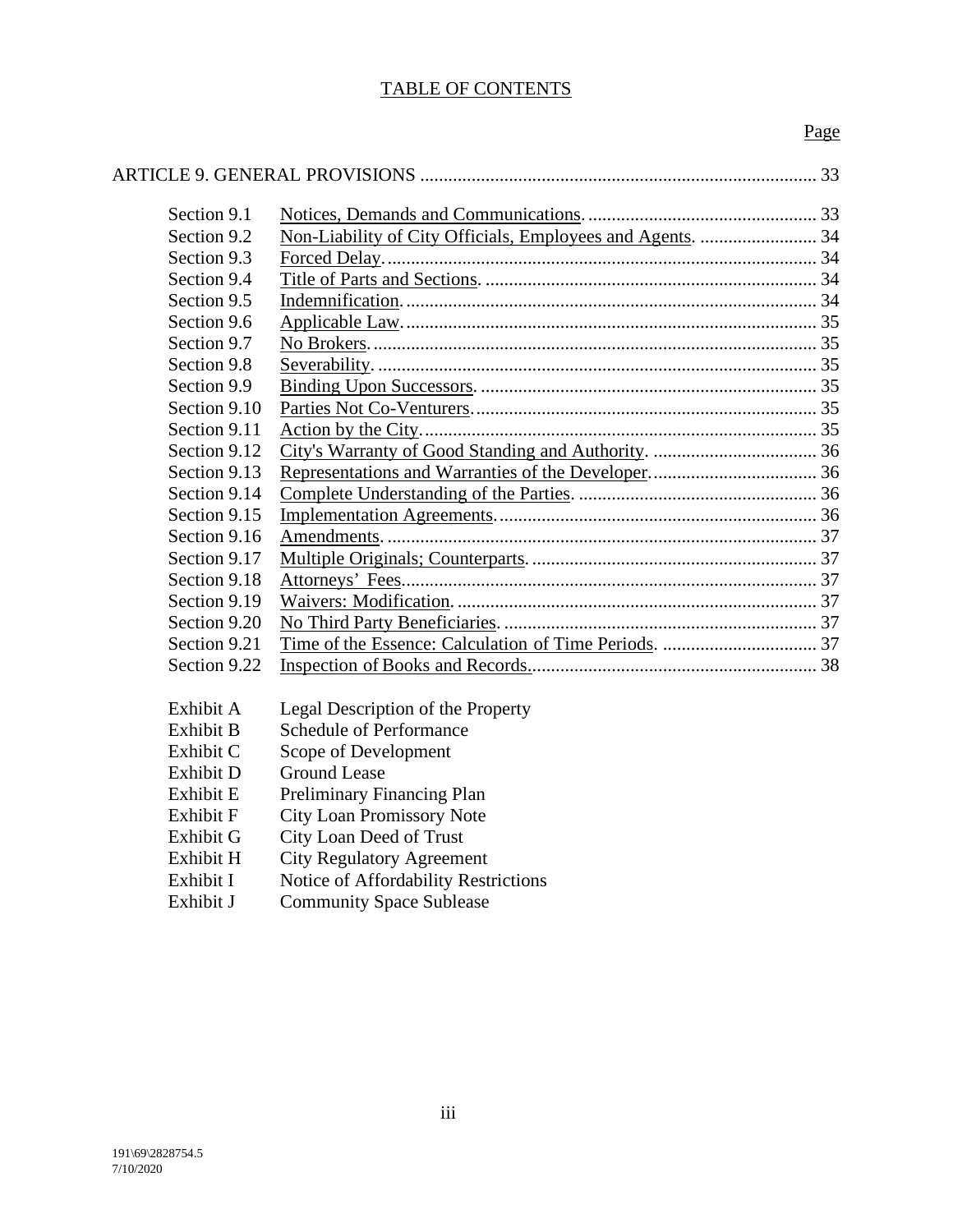#### DISPOSITION, DEVELOPMENT, AND LOAN AGREEMENT

#### (Lazuli Landing)

This Disposition, Development, and Loan Agreement (the "Agreement") is entered into as of July 28, 2020 (the "Effective Date"), by and between the City of Union City, a California municipal corporation (the "**City**"), and MidPen Housing Corporation, a California nonprofit public benefit corporation (the "**Developer**"), with reference to the following facts, understandings and intentions of the parties:

#### **RECITALS**

A. These Recitals refer to and utilize certain capitalized terms that are defined in Article 1 of this Agreement. The Parties intend to refer to those definitions in connection with the use of capitalized terms in these Recitals.

B. As of the Effective Date, the City is the owner of certain undeveloped real property bounded by Mission Boulevard, D Street, E Street and 2<sup>nd</sup> Street in the City of Union City (the "**Property**").

C. Prior to the Effective Date, the City and the Developer entered into an Exclusive Negotiating Rights Agreement ("**ENRA**") which provided for the parties to negotiate towards a disposition and development agreement for the City's disposition of the Property to Developer, the Developer's construction and operation of an affordable housing development thereof with associated community facilities, and the City's provision of financial assistance to the Developer therefor.

D. The City and the Developer desire for the Developer to develop an eighty-one (81) unit multifamily rental housing development on the Property with long-term affordability requirements including one (1) manager's unit that is not subject to affordability requirements. To effectuate this purpose, the City will lease the Property to the Developer, subject to the terms and conditions of this Agreement and in accordance with the terms of the Ground Lease. In addition, the City will provide the City Loan pursuant to the terms and conditions set forth in this Agreement.

E. Developer has represented to the City, and the City has determined that the Developer has the necessary expertise, skill and ability to carry out the commitments set forth in this Agreement. The City has further determined that this Agreement is in the best interests and will materially contribute to the improvement of the City by improving the supply of affordable housing therein.

F. Pursuant to Government Code Section 65915, et seq. (the "**State Density Bonus**  Law"), owners of residential projects that include specified levels of affordable housing are entitled to apply for and receive density bonuses and additional incentives and concessions in order to facilitate the economic feasibility of those projects. Developer has applied to the City for a density bonus and incentives and concessions pursuant to the State Density Bonus Law, based on providing a portion of the units on the Property to be affordable to very low income households. This Agreement and the City Regulatory Agreement to be entered pursuant to this Agreement are intended to implement the requirement for the Development to provide affordable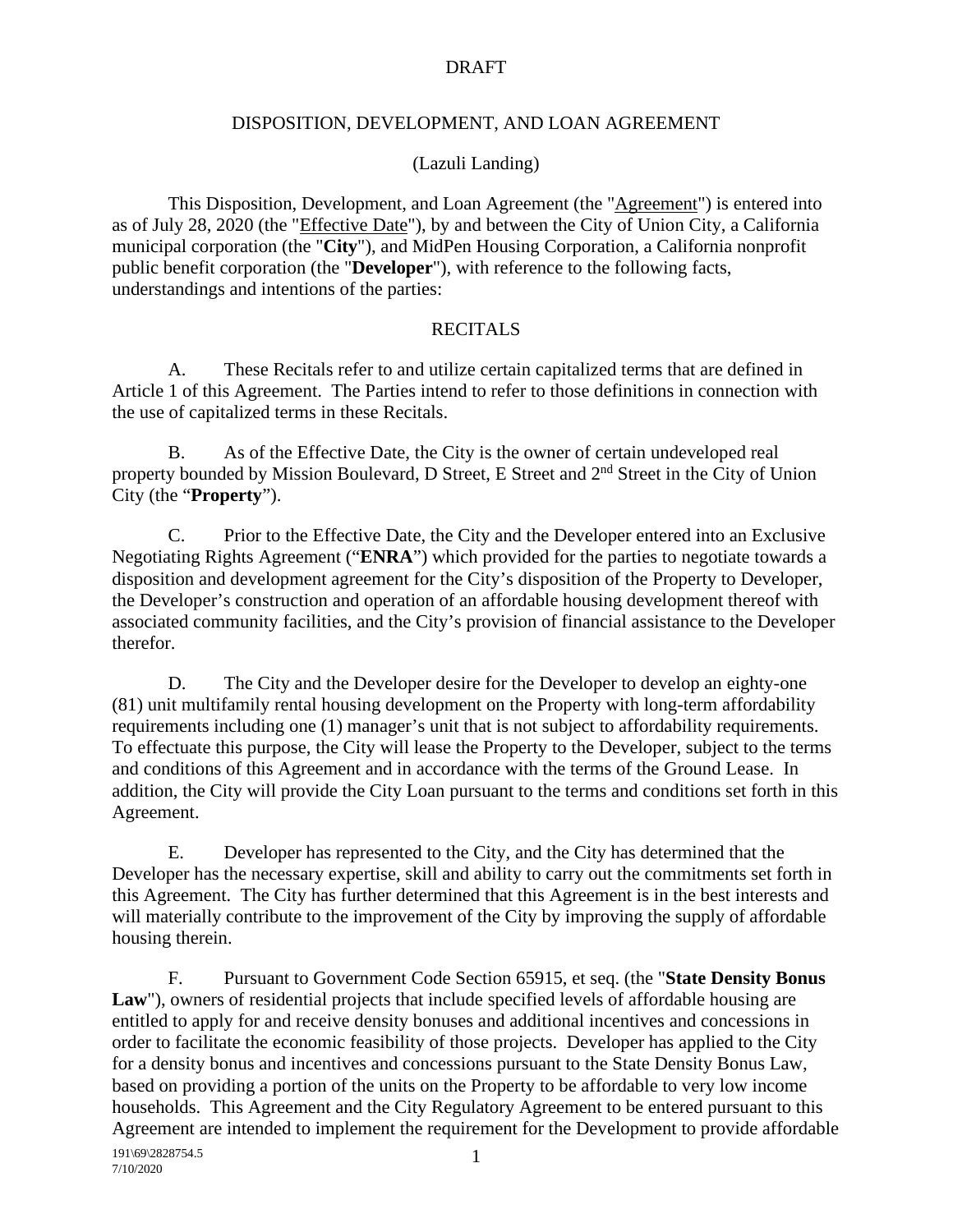housing units in exchange for receiving the density bonus and incentives and concessions pursuant to the State Density Bonus Law as set forth herein.

THEREFORE, the City and the Developer agree as follows:

#### ARTICLE 1. DEFINITIONS AND EXHIBITS

Section 1.1 Definitions. In addition to the terms defined elsewhere in this Agreement, the following definitions shall apply throughout this Agreement.

(a) "Agreement" means this Disposition, Development, and Loan Agreement, including the attached Exhibits and all subsequent amendments to this Agreement and implementation agreements.

- (b) "CDLAC" means the California Debt Limit Allocation Committee.
- (c) "City" means the City of Union City, a California municipal corporation.

(d) "City Deed of Trust" means the deed of trust that will encumber the Developer's interest in the Property to secure repayment of the City Promissory Note, and will be recorded against the Developer's interest in the Property at the Closing, substantially in the form attached hereto as Exhibit G and incorporated herein.

(e) "City Documents" means, collectively, this Agreement, the Ground Lease, the City Promissory Note, the City Deed of Trust, the City Regulatory Agreement, the Notice of Affordability Restrictions, the Community Space Sublease, and all other documents required to be executed by the Developer in connection with the transaction contemplated by this Agreement.

(f) "City Event of Default" has the meaning set forth in Section 7.2

(g) "City Grant" means the grant from the City to the Developer or an entity designated by the Developer in the amount of One Million Eight Hundred Thousand Dollars (\$1,800,000) to be loaned by the grantee to the Developer and to be used for the costs of construction and installation of the Community Space and tenant improvements for the Community Space.

(h) "City Loan" means the loan from the City to the Partnership in the amount of Five Million Thirty-Four Thousand Nine Hundred Twenty-Four Dollars (\$5,034,924) evidenced by the City Promissory Note.

(i) "City Manager" means the City Manager of the City.

(j) "City Promissory Note" means the promissory note that will evidence the Developer's obligation to repay the City Loan in a form to be provided by the City consistent with the terms of this Agreement, substantially in the form attached hereto as Exhibit F and incorporated herein.

(k) "City Prorata Percentage" has the meaning set forth in Section 4.6(b).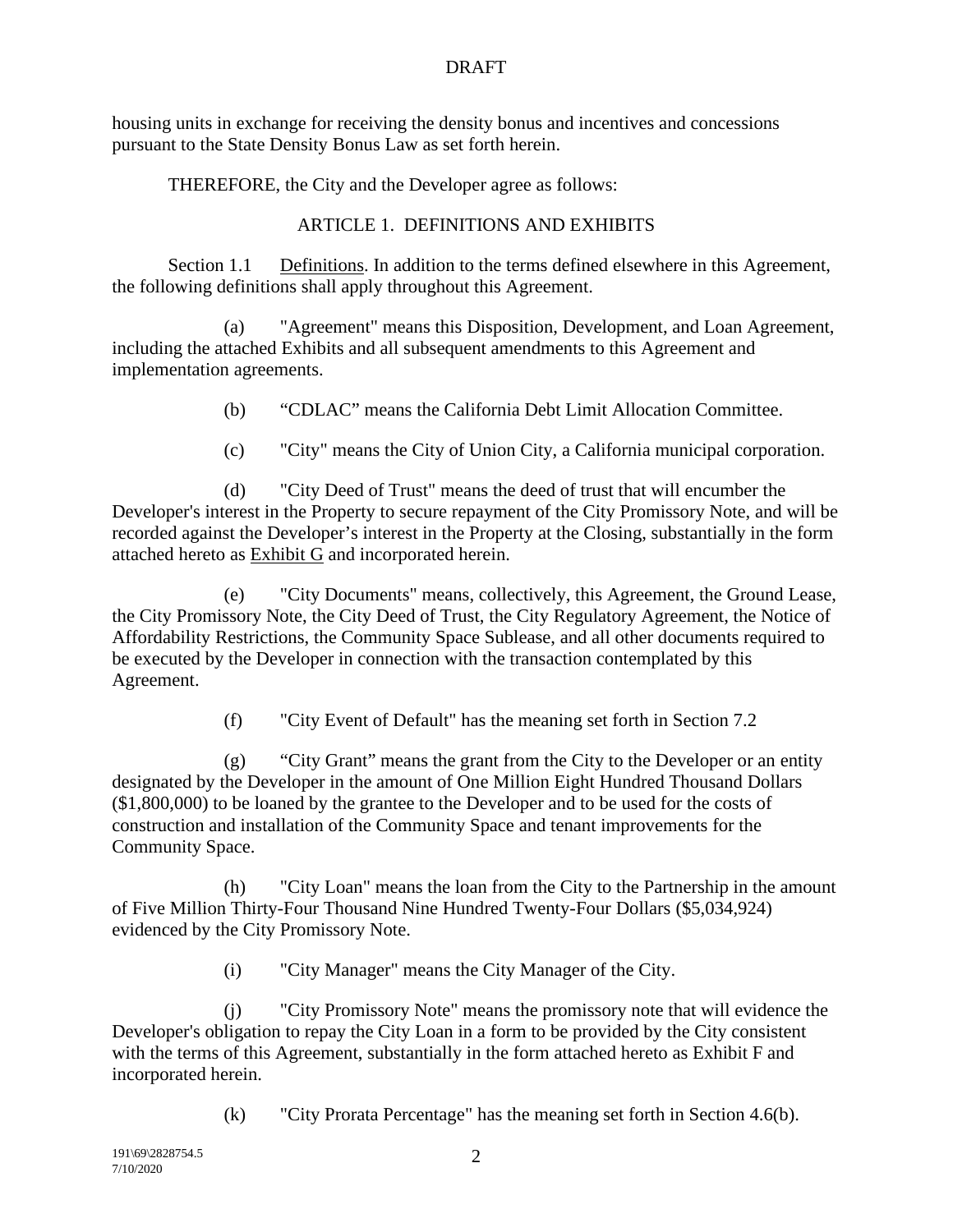(l) "City Regulatory Agreement" means the regulatory agreement and declaration of restrictive covenants to be executed by the Parties, and recorded against the Property at the Closing, substantially in the form attached hereto as Exhibit H and incorporated herein.

(m) "Closing" means the commencement date of the lease of the Property from City to Developer through the Ground Lease.

(n) "Community Space" means the approximately 6,000 square feet of ground floor office space more particularly described in the Scope of Development attached as Exhibit C. For avoidance of doubt, the Community Space is separate and distinct from the resident community room, after-school program room or any other space designated a Resident amenity in the Scope of Development attached as Exhibit C.

(o) "Community Space Sublease" means the Developer's sublease of the Community Space to City substantially in the form attached hereto as Exhibit J and incorporated herein.

(p) "Council Members" means the members of the City Council of the City.

(q) "County" means the County of Alameda, California.

(r) "Developer" means MidPen Housing Corporation, a California nonprofit public benefit corporation and its permitted successors and assigns as set forth herein.

(s) "Developer Event of Default" has the meaning set forth in Section 7.3.

- (t) "Development" means the Property and the Improvements.
- (u) "Due Diligence Period" has the meaning set forth in Section 2.5.

(v) "ENRA" means that certain Exclusive Negotiating Rights Agreement dated as of August 15, 2018, by and between the City and the Developer.

(w) "Escrow" means the escrow established with the Title Company for the purpose of conveying the Property from the City to the Developer.

(x) "Final Development Cost" means the total of the cost of acquisition and construction of the Development as shown on the TCAC Sources and Uses Certification of Costs and Eligible Basis Form.

(y) "Final Financing Plan" means the Developer's updated and revised Financing Plan for financing the acquisition of the Property and the construction of the Development approved by the City pursuant to Section 2.3 hereof.

(z) "Ground Lease" means the ground lease by which the City shall lease the Property to the Developer, substantially in the form attached hereto as Exhibit D and incorporated herein.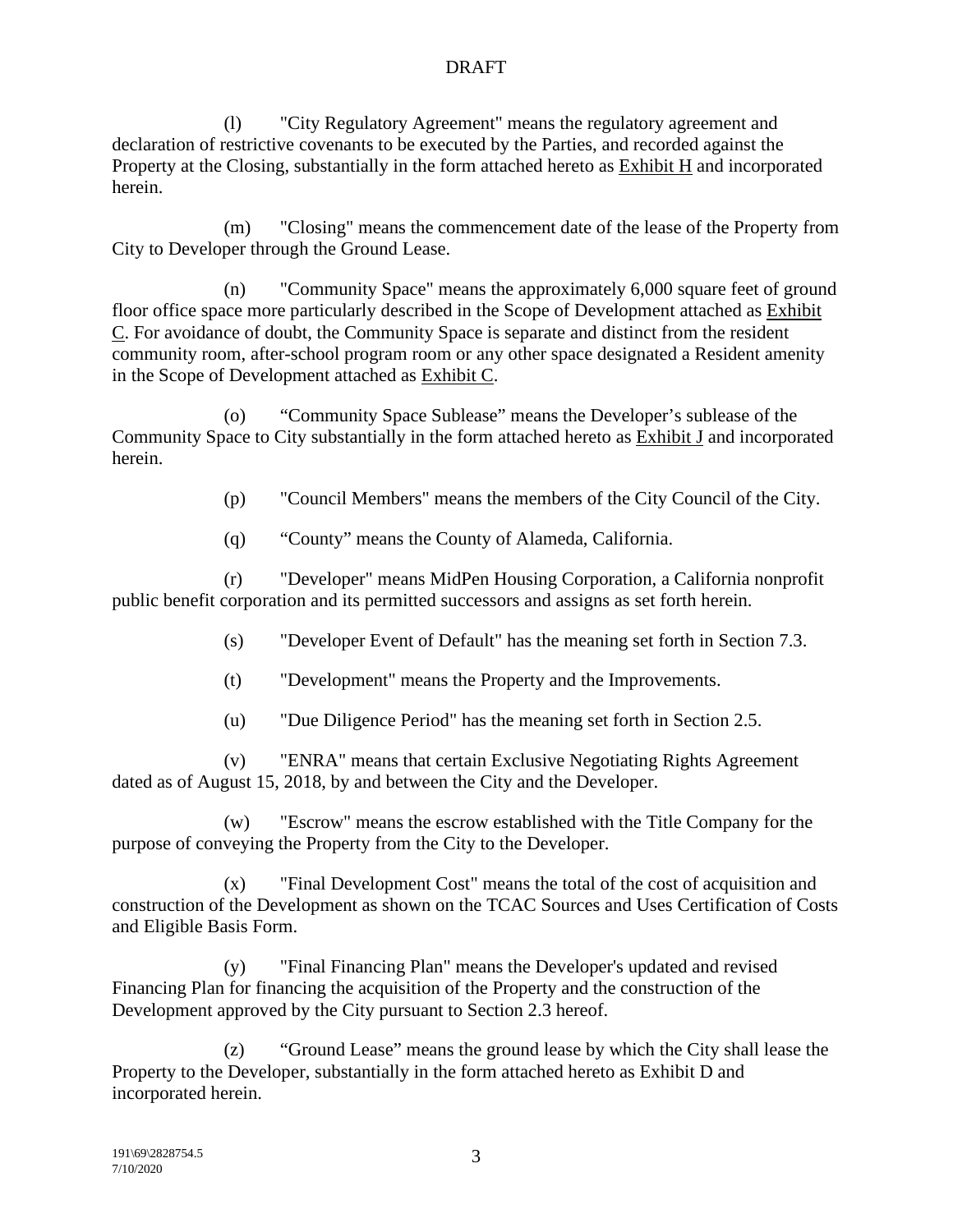(aa) "Hazardous Materials" means any hazardous or toxic substances, materials, wastes, pollutants, or contaminants which are defined, regulated, or listed as "hazardous substances," "hazardous wastes," "hazardous materials," "pollutants," "contaminants," or "toxic substances" under applicable Hazardous Materials Laws, including without limitation petroleum and petroleum byproducts, flammable explosives, urea formaldehyde insulation, radioactive materials, asbestos, and lead. Hazardous Materials do not include substances that are used or consumed in the normal course of constructing, developing, operating, or occupying a residential and office mixed-use project, to the extent and degree that such substances are stored, used, and disposed of in the manner and in amounts that are consistent with normal practice and legal standards.

(bb) "Hazardous Materials Laws" means all federal, state, and local laws, ordinances, regulations, orders and directives pertaining to Hazardous Materials.

(cc) "Improvements" means: (i) eighty-one (81) units of affordable housing for income-eligible households, including one (1) manager's unit, to be constructed in accordance with this Agreement, (ii) the Community Space, and (iii) related onsite improvements, parking, landscaping and other improvements located or to be located on the Property, all as more particularly set forth in the Scope of Development attached as Exhibit C.

(dd) "Investor" has the meaning set forth in Section 6.9(d).

(ee) "Net Proceeds of Permanent Financing" means the amount by which permanent financing for the Development exceeds Final Development Costs.

(ff) "Notice of Affordability Restrictions" means the Notice of Affordability Restrictions Upon Transfer of Property to be recorded against the Property at Closing, substantially in the form attached hereto as Exhibit I and incorporated herein.

(gg) "Parties" means the City and the Developer. "Party" means either the City or the Developer.

(hh) "Partnership" means MP Lazuli Landing Associates, L.P., the California limited partnership which Developer has formed to own, construct, and operate the Development, in which an affiliate of Developer will be the sole general partner, to be joined by the Investor as limited partner(s) upon syndication of the low income housing tax credits for the Development.

(ii) "Partnership Agreement" means the limited partnership agreement of the Partnership.

(jj) "Permitted Community Uses" means the use of the Community Space for (i) the City Youth and Family Services program and/or other City departments and programs, (ii) the offices of Centro de Servicios and/or other nonprofit and community organizations as determined by City, provided such nonprofits or community organizations qualify for a property tax exemption, and (iii) other uses as determined by City. Any use of the Community Space other than for uses which are described in (i) or (ii) above shall be subject to the approval of Developer, Developer's Investor and lenders, which shall not be unreasonably withheld or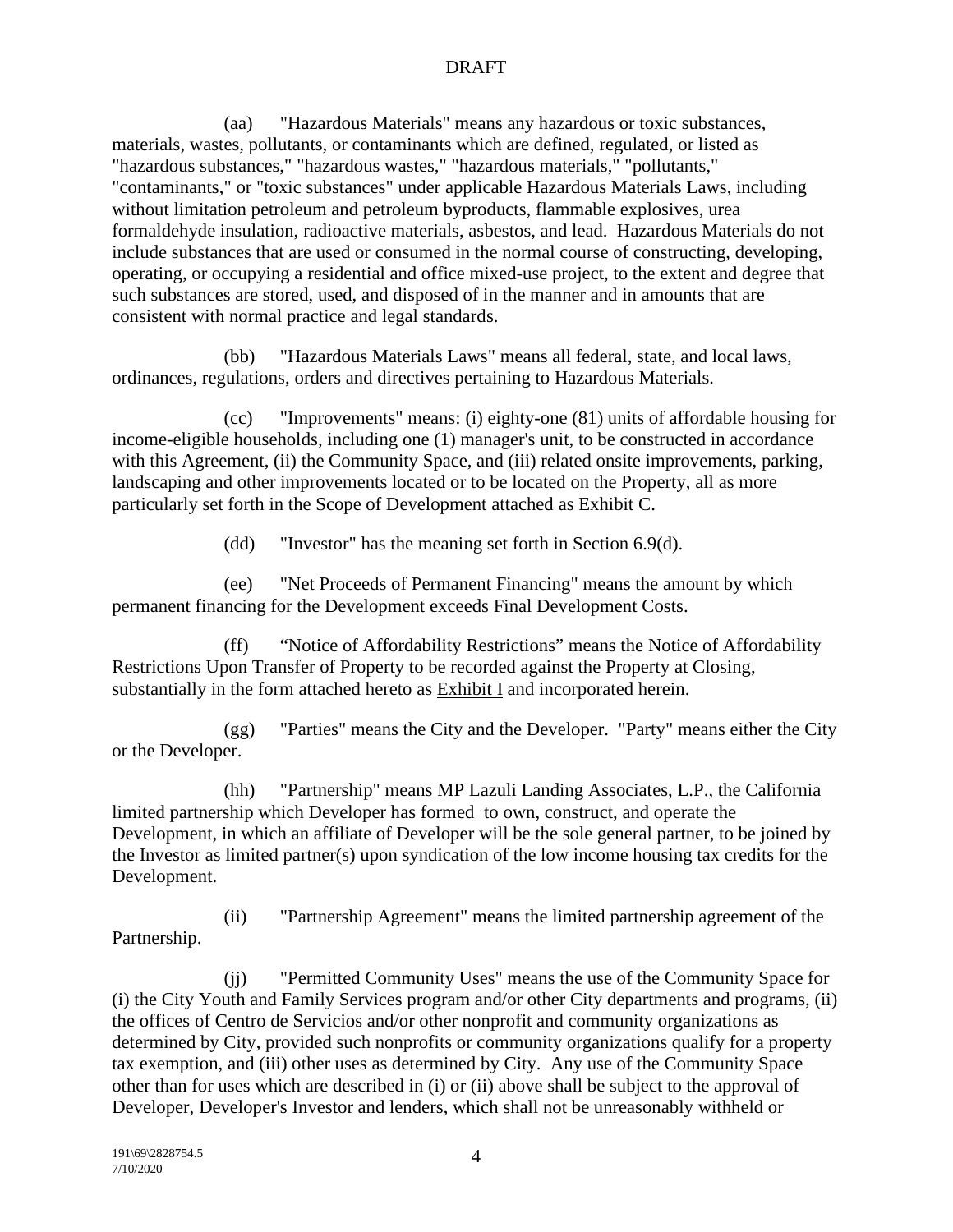delayed. Uses of the Community Space described in (i) or (ii) above shall not require the approval of Developer or its Investor and lenders.

(kk) "Preliminary Financing Plan" means the Developer's Financing Plan for financing the acquisition of the Property and the construction of the Development in the form attached hereto as Exhibit E and incorporated herein.

(ll) "Property" means the real property to be leased by the City to the Developer and developed by the Developer pursuant to this Agreement and the terms of the Ground Lease, which real property is more particularly described in the Legal Description attached hereto as Exhibit A which is incorporated herein.

(mm) "Residual Receipts" means the excess of annual Operating Revenues over annual Operating Expenses for the Development. "Operating Revenues" means all income derived from the Development, and includes, without limitation: (i) rents; (ii) rent subsidy payments received on behalf of tenants; and (iii) receipts from laundry, parking, vending, or other services in which a fee is charged. "Operating Expenses" means all direct costs and expenses necessary to operate the Development including: (1) debt service on any loans secured by the Property as described in the Closing Financing Plan or otherwise approved by City, provided that such loans have been used to develop or improve the Development (or to refinance loans used for development or improvement of the Development); (2) resident service program and property management fees and costs; (3) property taxes and assessments (if any); (4) insurance premiums; (5) maintenance and repair; (6) reasonable payments to reserves for operating contingencies, replacement of capital items, and other reserve uses in such amounts as are required by the loans described in paragraph (1); (7) deferred developer fee to the Developer or its affiliate for development services for the Development in such amount as set forth in the Closing Financing Plan as such amount may be updated by the final cost certification upon completion of construction; (8) credit adjuster payments, limited partner loans, and developer loans all as set forth in the Partnership Agreement; and (9) payments for partnership management fee, asset management fees, and other fees payable to a partner of the Partnership pursuant to the Partnership Agreement in such amounts as are set forth in the Closing Financing Plan including any annual inflationary increases included in the Closing Financing Plan.

(nn) "Schedule of Performance" means the summary schedule of actions to be taken by the Parties pursuant to this Agreement to achieve disposition of the Property to the Developer and the construction of the Improvements. The Schedule of Performance is attached to this Agreement as Exhibit B.

(oo) "Security Financing Interest" has the meaning set forth in Section 8.1.

(pp) "State Density Bonus Law" means Government Code Section 65915, et

seq.

(qq) "TCAC" means the California Tax Credit Allocation Committee.

(rr) "Term" means the term of this Agreement, which shall commence on the Effective Date and shall continue until expiration or termination of the Ground Lease, except for such provisions hereof which survive the expiration or termination of the Ground Lease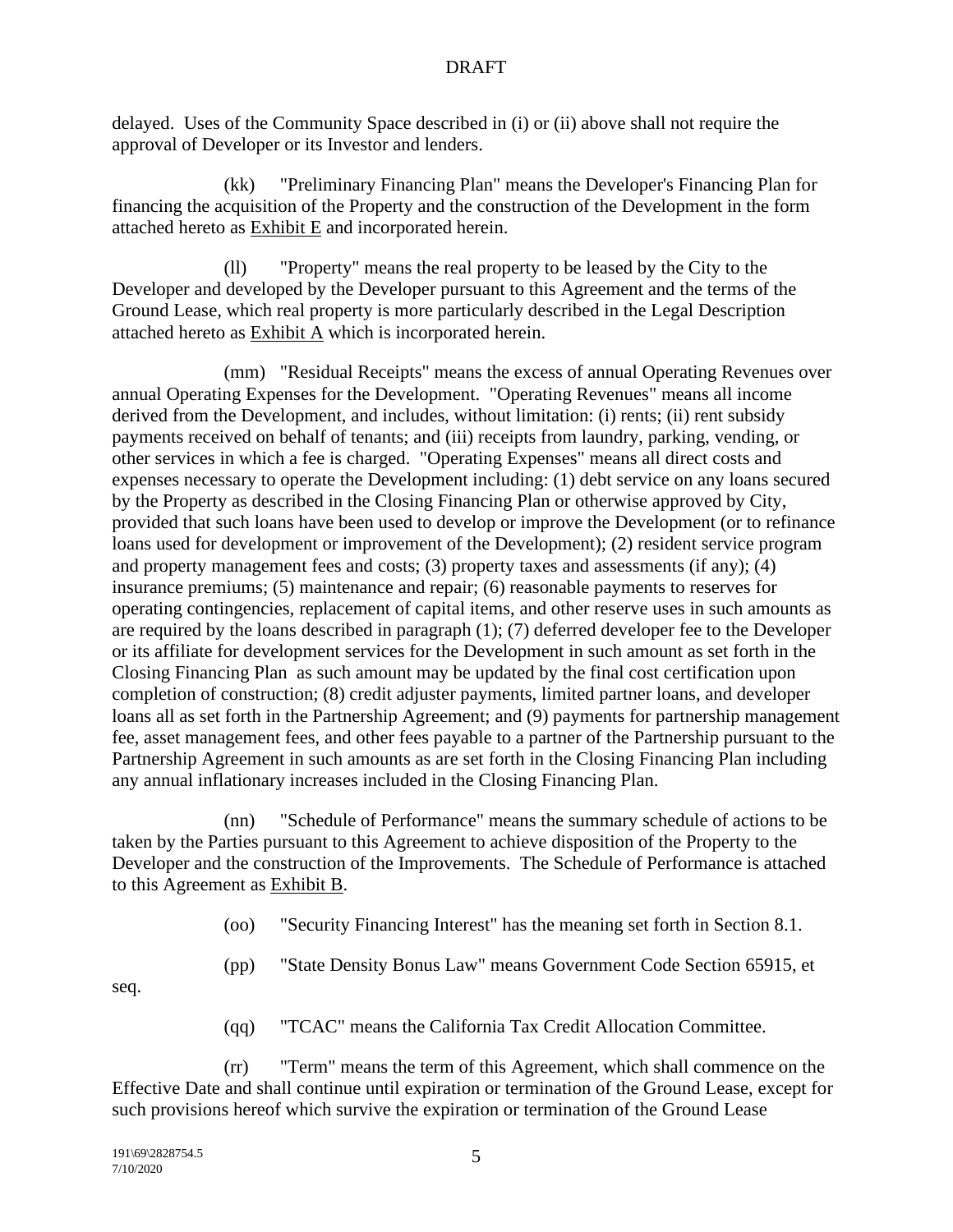(ss) "Title Company" means Old Republic Company,  $555\,12^{th}$  Street, Suite 2000, Oakland CA 94607.

(tt) "Title Report" means the preliminary title report for the Property dated as of May 30, 2018, prepared by the Title Company, as it may be updated from time to time.

(uu) "Transfer" has the meaning set forth in Section 6.9.

Section 1.2 Exhibits. The following exhibits are attached to and incorporated in the Agreement:

| Exhibit A:       | Legal Description of the Property    |
|------------------|--------------------------------------|
| Exhibit B:       | <b>Schedule of Performance</b>       |
| Exhibit C:       | Scope of Development                 |
| Exhibit D        | <b>Ground Lease</b>                  |
| Exhibit E        | Preliminary Financing Plan           |
| <b>Exhibit F</b> | <b>City Loan Promissory Note</b>     |
| Exhibit G        | City Loan Deed of Trust              |
| Exhibit H        | <b>City Regulatory Agreement</b>     |
| Exhibit I        | Notice of Affordability Restrictions |
| Exhibit J        | <b>Community Space Sublease</b>      |

## ARTICLE 2. PREDISPOSITION ACTIVITIES

Section 2.1 Schedule of Performance. Certain tasks described in this Agreement must be completed no later than the dates set forth in the Schedule of Performance attached to this Agreement as Exhibit B, subject to events of forced delay as set forth in Section 9.3. The Schedule of Performance may be modified as described in Section 9.15 by the Developer and by the City Manager on behalf of the City without formal amendment of this Agreement.

Section 2.2 Developer Deposit. In connection with the execution of the ENRA, the Developer has deposited Fifty Thousand Dollars (\$50,000) with the City (the "**Deposit**") which deposit was subject to being increased to a maximum of One Hundred Thousand Dollars (\$100,000). As of the date of this Agreement, the remaining unexpended balance of the Deposit is  $\blacksquare$  Within five (5) business days of the Effective Date of this Agreement, the City shall return the remaining unexpended balance of the Deposit to the Developer.

Section 2.3 Financing Plan. The Developer's preliminary plan for the financing of the Development ("**Preliminary Financing Plan**") is attached hereto as Exhibit E and incorporated herein. The Preliminary Financing Plan includes a description of the City Loan (and method of disbursement of City Loan funds), the City Grant (and method of disbursement of City Grant funds), financing from the California Department of Housing and Community Development Infill Infrastructure Grant Program ("**IIG**") and California Strategic Growth Council Affordable Housing and Sustainable Communities Program ("**AHSC**"), City's allocation of County of Alameda Measure A-1 funds in the amount of Eight Million Seven Hundred Eighty Seven Thousand One Hundred Twenty One Dollars (\$8,787,121), County of Alameda Regional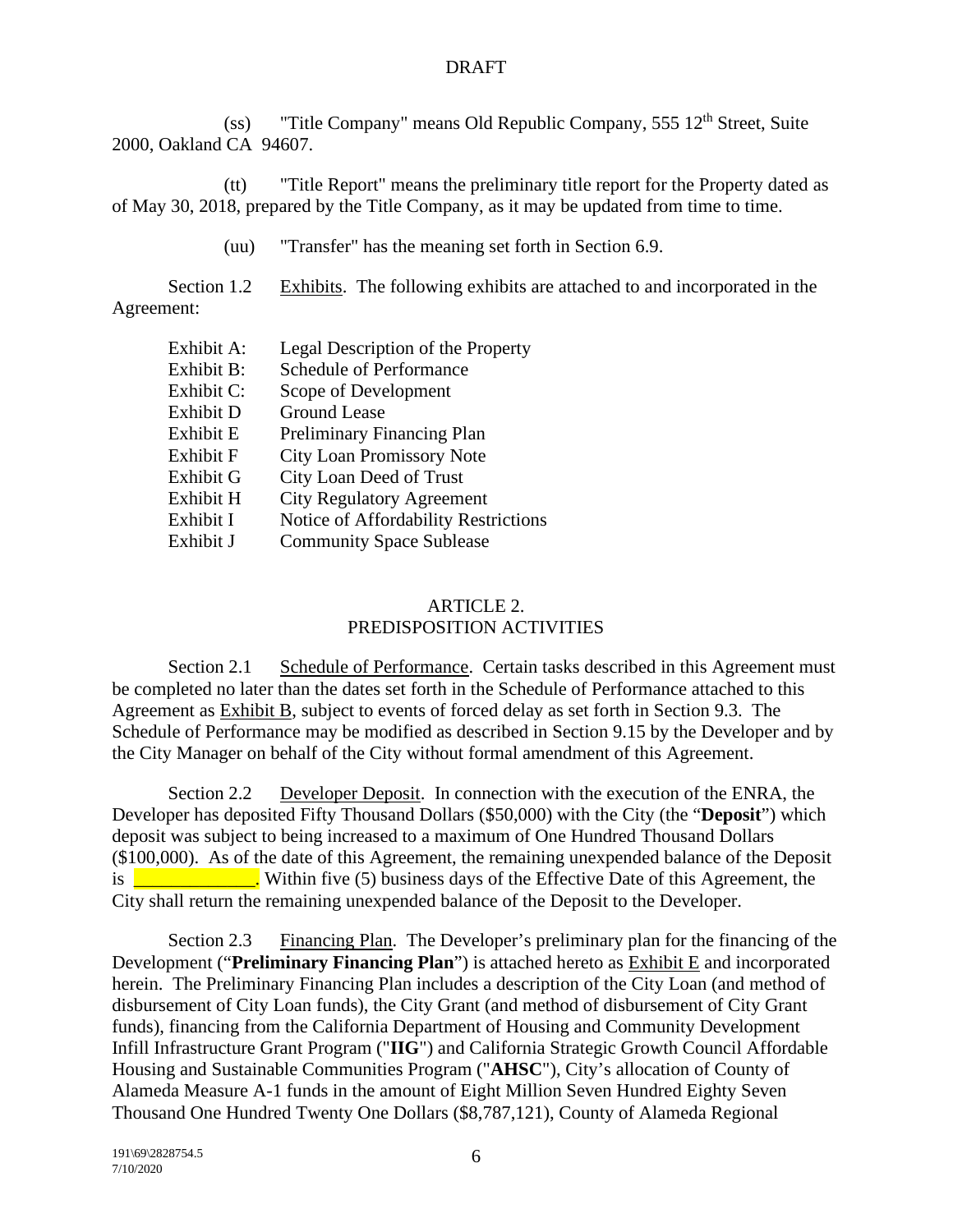Measure A-1 competitive funds in the amount of Four Million Four Hundred Fifty Three Thousand Eight Hundred Ninety Nine Dollars (\$4,453,899), private activity bonds, private construction and permanent loans, 4% Low Income Housing Tax Credits and receipt of equity investor funds, and potential Developer deferral of a portion of its development fee. The Parties acknowledge that certain proposed forms of funding in the Preliminary Financing Plan are available through competitive funding programs including the IIG and AHSC funds, and that the Development may not be successful in actually obtaining one or more of such forms of financing. The Developer shall submit timely and complete applications for each of the forms of financing which are included in the Preliminary Financing Plan, and in the event any of Developer's applications therefor are disapproved, Developer shall continue to submit such applications in each subsequent application round until successful. The Parties anticipate that the types and amounts of financing for the Development will change and be refined during the period between the Effective Date and the Closing or potentially after the Closing, if the Closing occurs prior to the satisfaction of all of the conditions set forth in Section 3.3 and 3.4 to satisfy requirements of the Surplus Lands Act (Government Code § 54220 et seq.). Accordingly, no later than the date set forth in the Schedule of Performance, the Developer shall submit an updated and revised financing plan (the "**Final Financing Plan**") which shall include a development budget, updated amounts for each of the foregoing funding sources and any other funding sources obtained, and copies of written commitments for each funding source. The City shall approve or disapprove the Final Financing Plan in writing within thirty (30) days after the City's receipt, which approval shall not be unreasonably withheld, conditioned or denied. Failure by the City to either approve or disapprove a submission made by the Developer within the time set forth above shall be deemed disapproval. If the Final Financing Plan is disapproved or deemed disapproved by the City, the Developer shall have thirty (30) days from the date of the Developer's receipt of the City's notice of disapproval to submit a revised Final Financing Plan. In the event the City disapproves the second submission, the City and the Developer agree to negotiate in good faith to develop a submission that is reasonably acceptable to both the City and the Developer within a reasonable period of time. Immediately prior to the closing on the construction sources of financing, the Developer shall provide the City with an update to the Final Financing Plan ("**Closing Financing Plan**") that will include the final amounts of all funding sources and uses and will replace the Final Financing Plan. As long as the Closing Financing Plan contains all of the sources identified in the Final Financing Plan, the Closing Financing Plan shall be deemed approved by the City. All financing necessary for the construction of the Development, as approved by the City in the Final Financing Plan (not including permanent financing) and updated in the Closing Financing Plan, shall be closed by the Developer prior to, or simultaneously with, the conveyance of the Property by the City to the Developer unless the Closing occurs at an earlier date in order to satisfy the requirements of the Surplus Lands Act.

Section 2.4 Tax Credit and Bond Applications. The Developer shall submit a timely and complete application to TCAC for a preliminary reservation of 4% Low Income Housing Tax Credits and an application to CDLAC for an allocation for tax exempt bonds within the time set forth in the Schedule of Performance. In the event Developer's application or applications are disapproved, Developer shall continue to submit such applications in each subsequent round until successful.

Section 2.5 Developer Due Diligence. Prior to the conveyance of the Property from the City to the Developer, representatives of the Developer shall have the right of access to the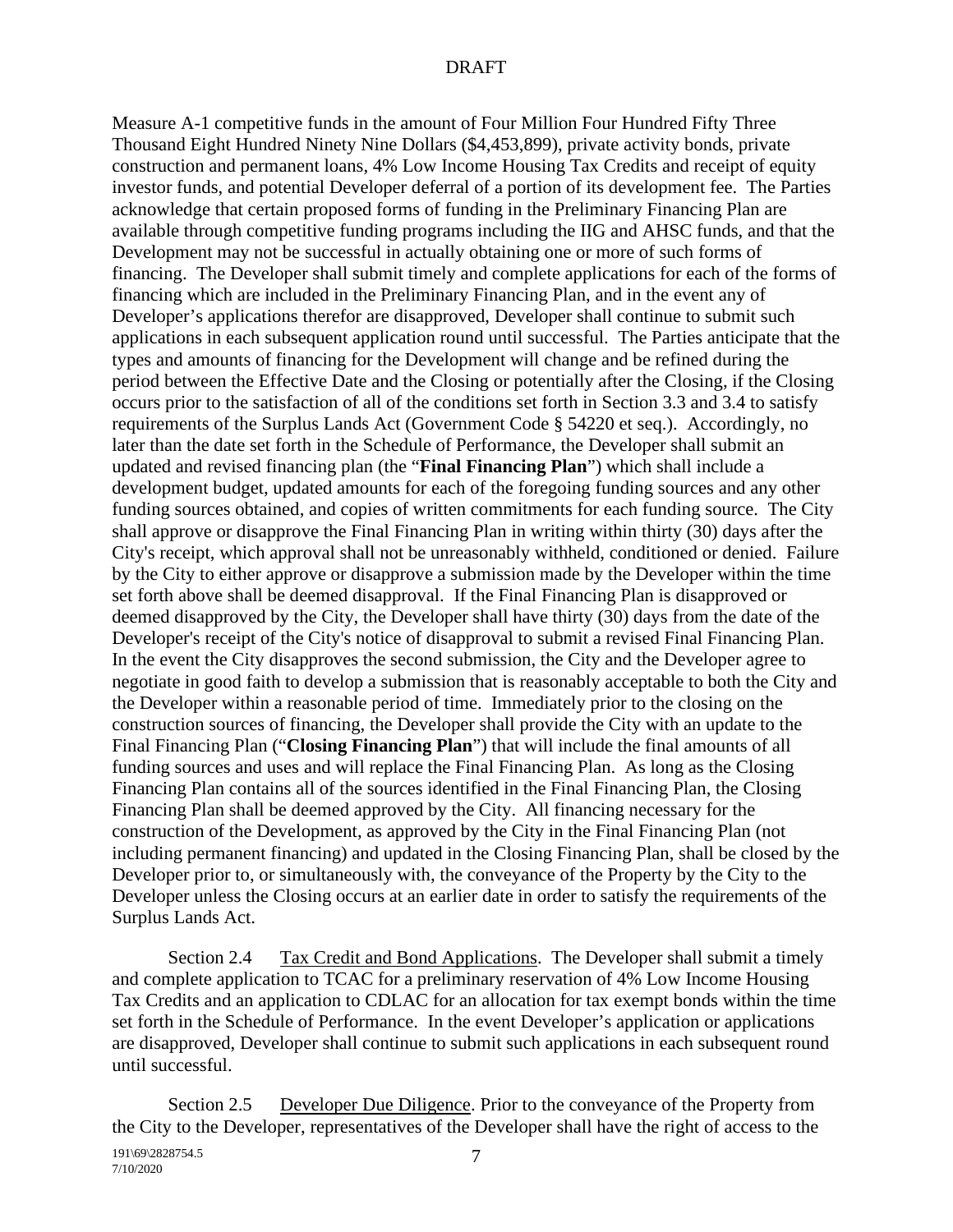Property at all reasonable times to inspect and conduct such studies of the Property as the Developer, in its sole discretion, may desire, and to perform predevelopment construction work approved by the City. Such purposes shall include conducting soils tests, engineering studies, seismic and geologic studies, inspections and testing for Hazardous Materials, and underground storage tanks, investigation of applicable zoning and other land use regulations, analysis of economic feasibility and other studies related to the Developer's use of the Property and the condition of the Property. The Developer shall provide the City at least forty-eight (48) hours' notice prior to accessing the Property. City shall have the right, but not the obligation, to accompany Developer during such investigations. On or before the date that is one hundred eighty (180) days following the Effective Date (the "**Due Diligence Period**"), the Developer shall give written notice to the City as to whether the Developer approves or disapproves of the Property. Developer shall (i) conduct all work or studies in a diligent, expeditious, and safe manner and not allow any dangerous or hazardous conditions to occur on the Property during or after the investigation; (ii) obtain any required governmental permits and comply with all applicable laws and governmental regulations; (iii) keep the Property free and clear of all materialmen's liens, lis pendens and other liens arising out of the entry and work performed under this paragraph; (iv) maintain or assure maintenance of workers' compensation insurance (or state approved self-insurance) for all persons entering the Property in the amounts required by the State of California; and (v) provide to City prior to initial entry a certificate of insurance evidencing that Developer and/or the persons entering the Property have procured and have in effect commercial general liability insurance that satisfies the requirements set forth in Section 6.8 hereof. Developer shall, in a timely manner, repair any and all damage to the Property caused by such inspections or investigations. The Developer shall indemnify, defend and hold the City and its officers, employees, agents, consultants, and contractors harmless for any injury or damages arising out of any activity pursuant to this Section, provided however the Developer shall not be responsible for any injury or damage that may occur solely from discovery of existing conditions on the Property provided the Developer does not exacerbate such existing conditions. The Developer shall have access to all data and information on the Property available to the City, but without warranty or representation by the City as to the completeness, correctness or validity of such data and information.

Section 2.6 Updated Preliminary Title Report. Within twenty (20) days of execution of this Agreement the City shall direct the Title Company to provide the Developer an update to the Title Report and copies of all title exceptions to the Property shown on the updated Title Report.

Section 2.7 Construction Plans. The Developer shall submit its Construction Plans to the City building department for approval within the time set forth in the Schedule of Performance. "**Construction Plans**" means all construction documentation upon which the Developer and the Developer's general contractor shall rely on for constructing the Improvements identified in the Scope of Development, which includes final architectural drawings, landscaping plans and specifications, final elevations, building plans and specifications (also known as "working drawings"). The execution of this Agreement does not constitute the approval of the Construction Plans or the granting of or a commitment to obtain, approve, or grant any required land use permits, entitlements, or approvals required by City, and City shall apply the same standards and retain the same discretion over such matters as it has with respect to any other applications for Construction Drawings and land use and other entitlements, permits, and approvals submitted to the City. This Agreement does not require that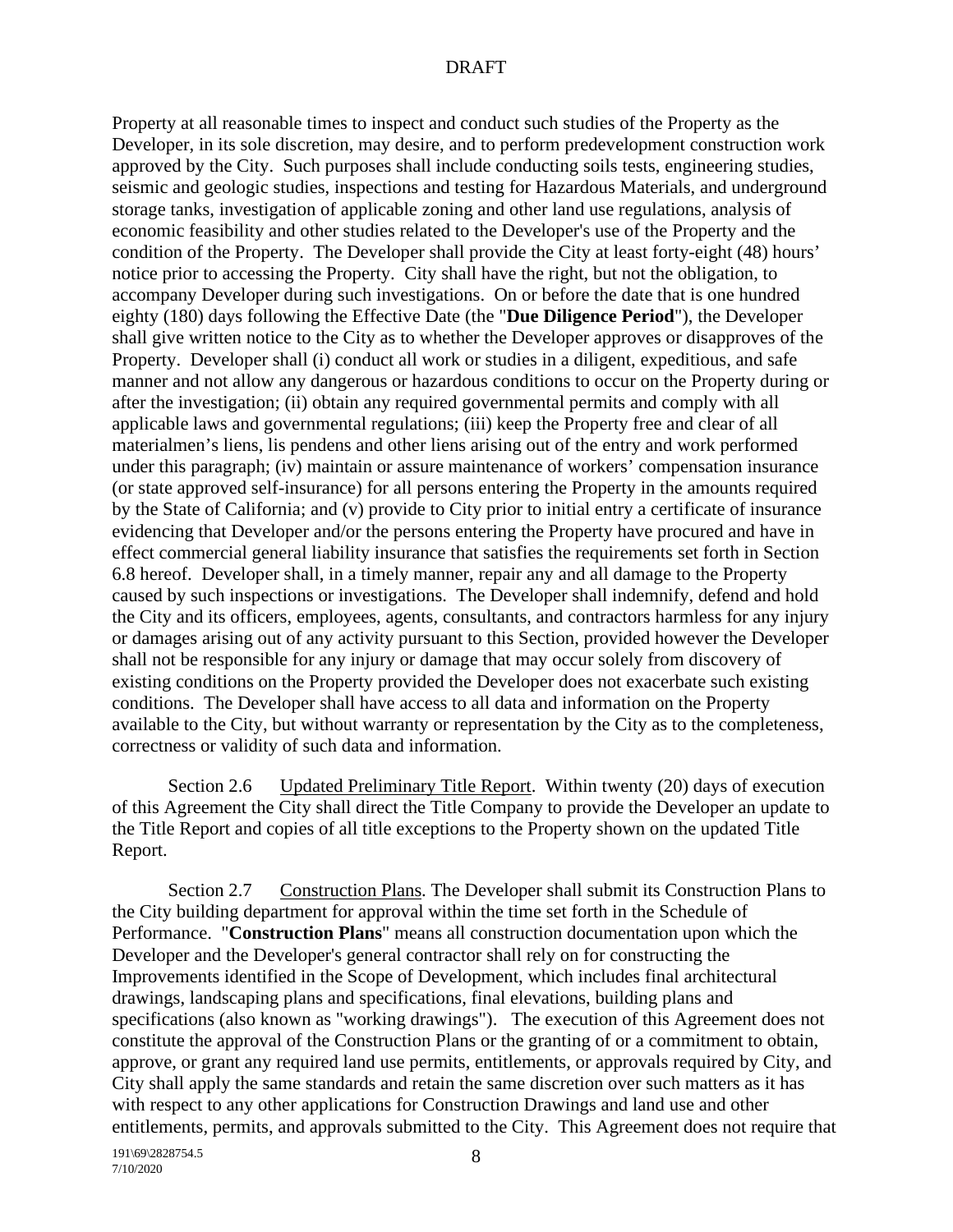City comply with the implied covenant of good faith and fair dealing in reviewing and approving or disapproving the Construction Plans or land use and other entitlements, permits, and approvals with respect to the Improvements. In no event shall City's disapproval or failure to approve the Construction Drawings or any land use and/or other entitlements, permits, and approvals with respect to the Improvements, be deemed a breach or Default of this Agreement.

#### ARTICLE 3.

## CONVEYANCE OF THE PROPERTY

Section 3.1 Lease of Property. Subject to the terms and conditions of this Agreement, the City shall lease the Property to the Developer, and the Developer and the City shall enter into the Ground Lease at the time set for the Closing unless this Agreement is sooner terminated.

Section 3.2 Opening Escrow. To accomplish the transfer of the leasehold interest in the Property, the Parties shall establish an escrow with the Title Company and shall execute and deliver to the Title Company written instructions that are consistent with this Agreement.

Section 3.3 City's Conditions to Closing. The Closing shall occur no later than the date set forth in the Schedule of Performance, as such date may be extended by mutual approval of the Parties. The City's obligation to proceed with the conveyance of the leasehold interest in the Property is subject to the fulfillment (or waiver in writing by the City) of each and all of the conditions precedent set forth in this Section, which are solely for the benefit of the City, and which may be waived by the City in its sole discretion. If there is no waiver or satisfaction by the date set for the Closing, the City may terminate this Agreement upon written notice to the Developer without further liability, and except for continuing obligations provided elsewhere in this Agreement. Notwithstanding the above, the City agrees that if necessary to satisfy requirements of the Surplus Lands Act, it shall waive any of the below conditions as conditions of Closing as long as such conditions are incorporated into the Ground Lease as conditions to transfer of possession of the Property to the Developer:

(a) Closing Documents. The Developer shall have executed and delivered to the City the Ground Lease, the City Promissory Note, the City Deed of Trust, the City Regulatory Agreement, the Notice of Affordability Restrictions, and the Community Space Sublease.

(b) Organizational Documents. The City shall have received and approved a copy of such portions of the organizational documents of Developer or Developer's successor-in-interest as the City deems reasonably necessary to document the power and authority of Developer to perform its obligations set forth in this Agreement. Developer shall have made full disclosure to City of the names and addresses of all persons and entities that have a beneficial interest in Developer.

(c) Insurance. Developer shall have submitted to City and City shall have approved Developer's evidence of the liability insurance required pursuant to Section 6.8 hereof.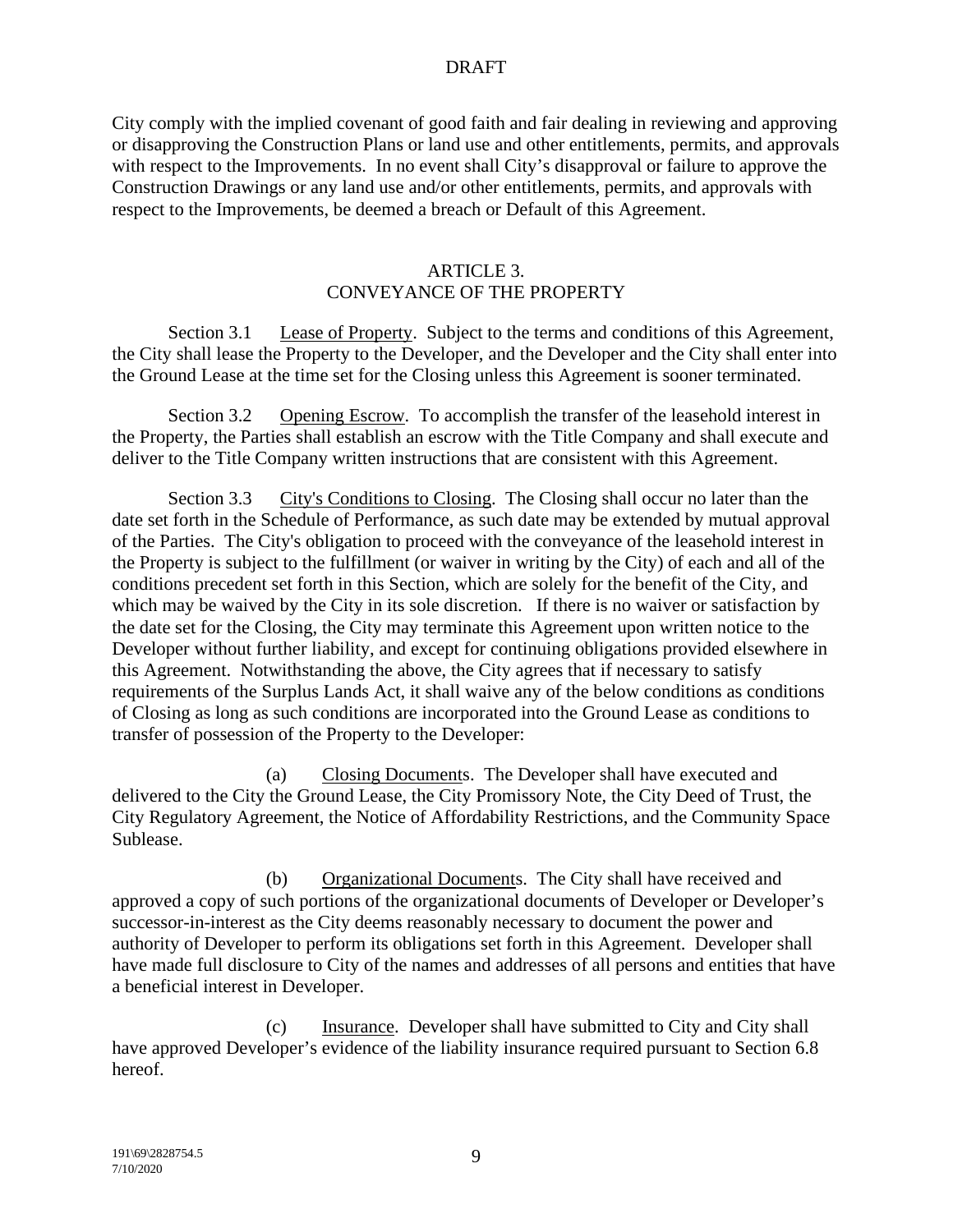(d) Land Use Entitlements. The City shall have approved the land use entitlements for the Development and Developer shall have approved or be deemed to have approved the same, including without limitation all terms and conditions applicable thereto.

(e) Evidence of Development Financing. The City shall have received and reasonably approved the following (to the extent such financing is contained in the approved Final Financing Plan):

(i) Construction Loan Documents. True and complete copies of the construction loan documents evidencing the obligation of the lender to make the construction loan to Developer, in an amount consistent with the approved Final Financing Plan as updated by the Closing Financing Plan, subject only to reasonable and customary conditions.

(ii) Tax Credit Financing. Evidence reasonably acceptable to the City that Developer has committed, or caused to be committed, funds from the syndication of the Tax Credits (the "**Tax Credit Funds**") to construction of the Development, subject only to reasonable and customary conditions.

(iii) Permanent Loan Commitment. A commitment from a lender reasonably acceptable to City (who may also be the construction lender) to make a permanent loan to Developer, with a term of not less than fifteen (15) years, in sum sufficient, when added to any Tax Credit Funds to be disbursed for such purpose, to take out any existing construction financing, subject only to reasonable and customary conditions, and consistent with the approved Final Financing Plan as updated by the Closing Financing Plan.

(iv) IIG and AHSC Loans. A commitment from the California Department of Housing and Community Development to make the IIG loan, and a commitment from the California Strategic Growth Council to make the AHSC loan, to Developer in amounts consistent with the approved Final Financing Plan as updated by the Closing Financing Plan, subject only to reasonable and customary conditions.

(v) Other Funding Sources. Commitments and documents from other funding sources described in the Final Financing Plan as updated by the Closing Financing Plan.

(f) General Contractor. The general contractor for the Development (the "**General Contractor**") shall have been approved by the City, which approval shall not be unreasonably withheld or delayed.

(g) Construction Contract. City shall have received a true and complete copy of a contract by and between Developer and the General Contractor pursuant to which the General Contractor has agreed to construct the Development at a cost consistent with the costs set forth therefor in the Development budget set forth in the approved Final Financing Plan as updated by the Closing Financing Plan (the "**Construction Contract**").

(h) Grading and Building Permit. The Grading Permit and Building Permit for the Development shall have issued or shall be ready to issue subject only to the payment of applicable fees, the posting of required security, or both.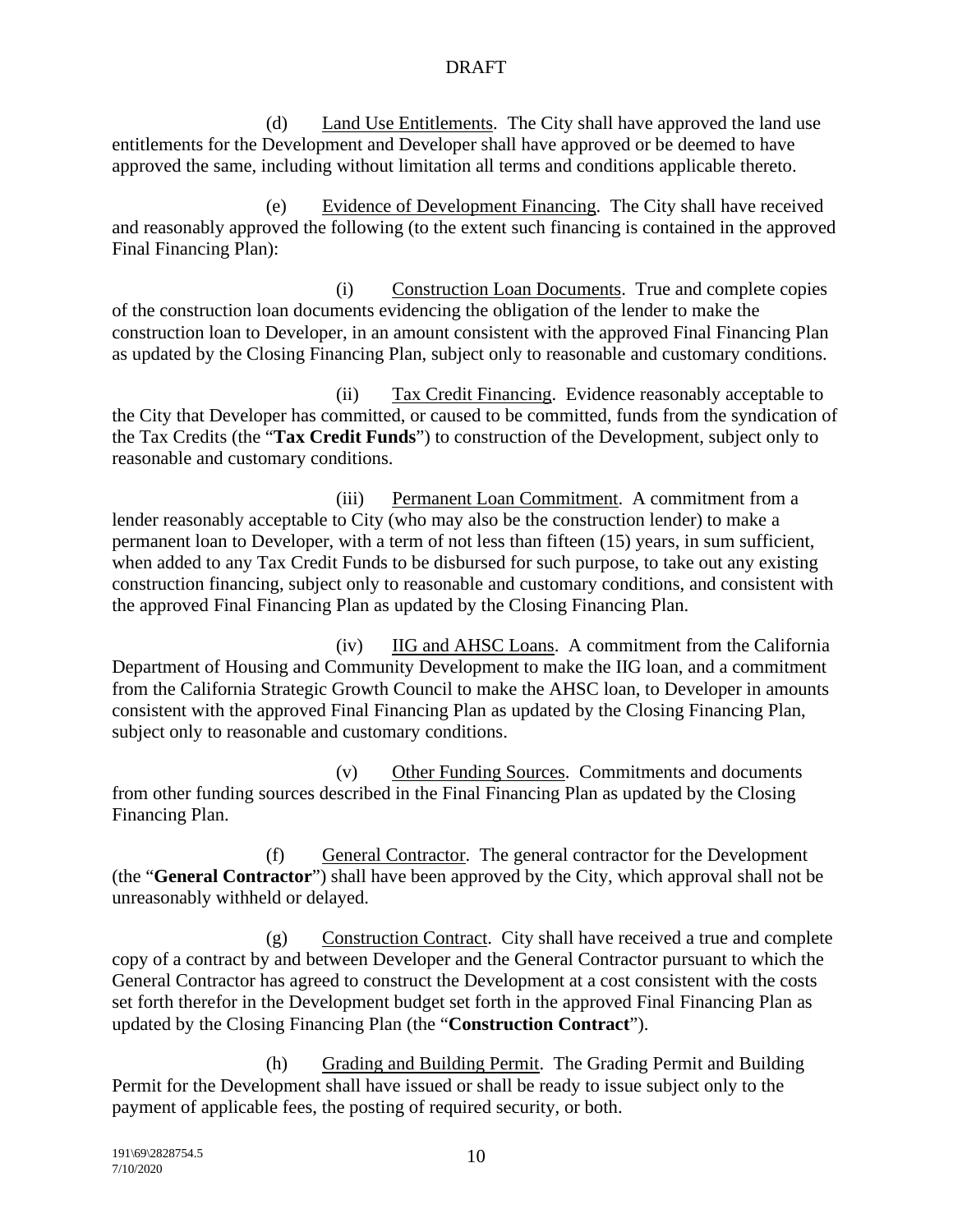(i) Construction to Commence. The City shall be reasonably satisfied that construction of the Development will commence within the time set forth in the Schedule of Performance and thereafter will be pursued to completion in a diligent and continuous manner.

(j) Management Plan. Developer shall have submitted a comprehensive management plan for the Development to the City in accordance with the City Regulatory Agreement and the City shall have approved the same.

(k) Management Agreement. The City shall have received and reasonably approved an executed agreement by and between Developer and MidPen Property Management Corporation (the "**Management Agreement**"), which Management Agreement shall be consistent with this Agreement and the requirements of the City Regulatory Agreement.

(l) Request for Notice of Default. City shall have submitted into the escrow a request for notice of default pursuant to Civil Code Section 2924(b), requesting that any beneficiaries of liens securing the Development financing notify City of any default under the instrument creating the lien (the "**Request for Notice**").

(m) Documents Executed. Developer shall have duly executed the Ground Lease, Memorandum of Ground Lease, the City Note, the City Deed of Trust, City Regulatory Agreement, Notice of Affordability, and the Community Space Sublease, with signatures acknowledged (as applicable) and deposited them into Escrow.

(n) Title Policy. Title Company is prepared to issue its LP-10 loan policy of title insurance naming City as the insured, in a policy amount not less than the principal amount of City Loan, showing Developer as holding leasehold title to the Property and insuring the City Deed of Trust to be a valid lien on the Property subject only to exceptions approved by City (the "**City Title Polic**y").

(o) Total Development Cost. Nothing shall have come to the attention of Developer and/or City to indicate that the Development cannot be completed at a cost consistent with the Development budget set forth in the approved Final Financing Plan as updated by the Closing Financing Plan, and, if there has been such an indication, Developer has provided evidence, reasonably satisfactory to City, of the availability of funding sources other than City to complete the Development. If Developer becomes aware of any such information, Developer shall promptly give notice thereof to City.

(p) No Defaults. There shall exist no condition, event or act which would constitute a breach or default of Developer under this Agreement.

(q) Representations and Warranties. The representations of Developer contained in this Agreement shall be correct in all material respects as of the date of the disbursement as though made on and as of that date and, if requested by the City, City shall have received a certificate to that effect signed by Developer.

Section 3.4 Developer's Conditions to Closing. The Developer's obligation to proceed with the acquisition of the Property is subject to the fulfillment (or waiver in writing by the Developer) of each and all of the conditions precedent set forth in this Section, which are solely for the benefit of the Developer, and which may be waived by Developer in its sole discretion. If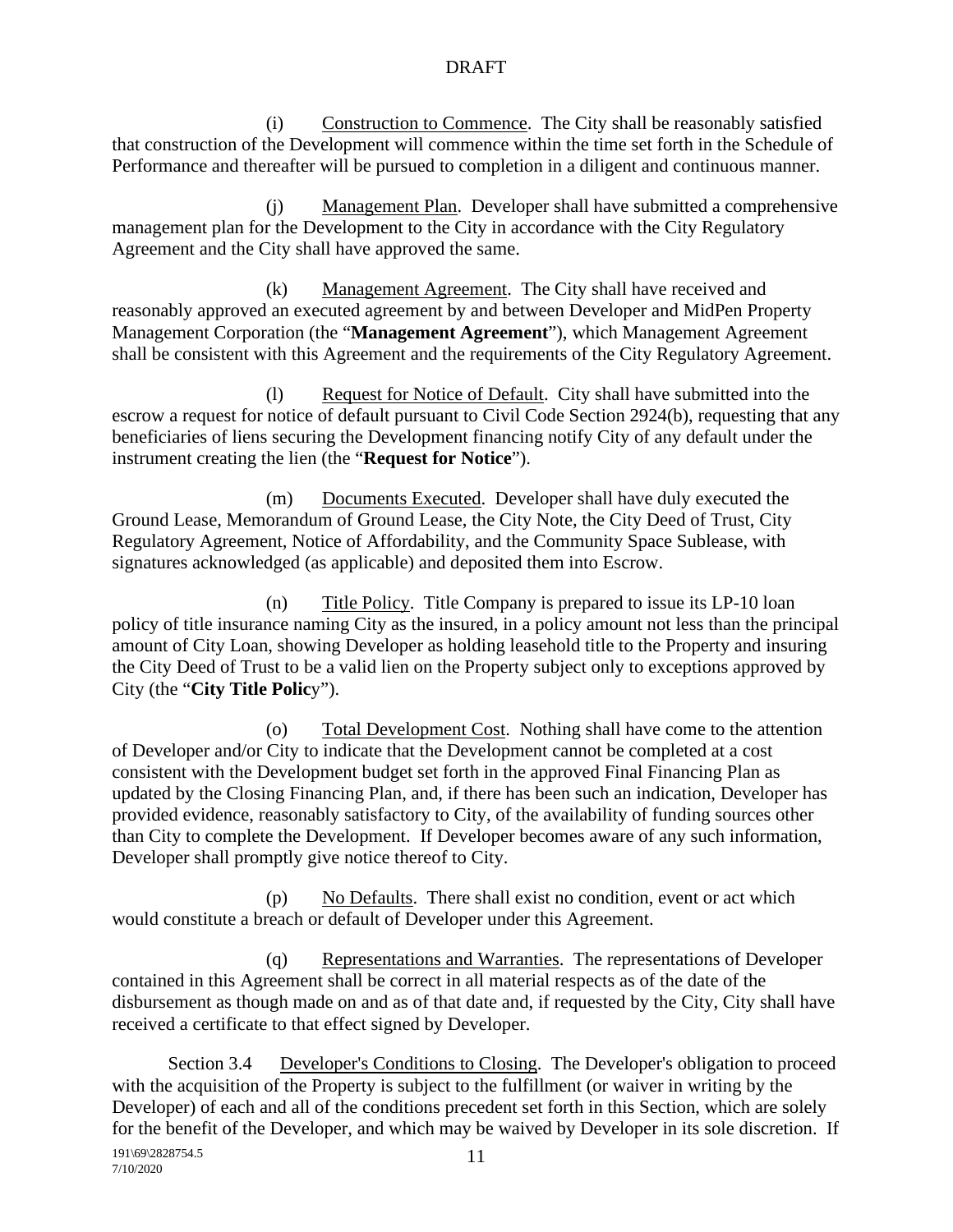there is no waiver or satisfaction by the date set for the Closing, the Developer may terminate this Agreement upon written notice to the City without further liability, and except for continuing obligations provided elsewhere in this Agreement. Notwithstanding the above, the Developer agrees that if necessary to satisfy the requirements of the Surplus Lands Act, it shall waive any of the below conditions as conditions of Closing as long as such conditions are incorporated into the Ground Lease as conditions to transfer of possession of the Property to the Developer:

(a) The City shall have executed and delivered to the Title Company the Ground Lease, the Memorandum of Lease and other City Documents to be executed by the City.

There shall have been no adverse change in the condition of the Property, or discovery of a physical condition that would adversely interfere with the development of the Development since the conclusion of the Due Diligence Period.

(c) There shall exist no condition, event or act which would constitute a breach or default of the City under this Agreement.

(d) The Developer shall be satisfied with the updated Title Report provided by the City and the Title Company is unconditionally and irrevocably committed to provide the Developer insurable leasehold interest to the Property free and clear of all liens, encumbrances, clouds and conditions, rights of occupancy or possession, except:

(1) the Ground Lease, the City Regulatory Agreement, and the City

Deed of Trust;

(2) the liens of any loan described in the Final Financing Plan; and

(3) conditions, covenants, restrictions or easements currently of record and approved by the Developer in its reasonable discretion.

(e) Total Development Cost. Nothing shall have come to the attention of Developer and/or City to indicate that the Development cannot be completed at a cost consistent with the Development budget set forth in the approved Final Financing Plan as updated by the Closing Financing Plan.

(f) Land Use Entitlements. The City shall have approved the land use entitlements for the Development and Developer shall have approved the same, including without limitation all terms and conditions applicable thereto.

(g) Representations and Warranties. The representations of City contained in this Agreement shall be correct in all material respects as of the date of the Closing as though made on and as of that date and, if requested by the Developer, Developer shall have received a certificate to that effect signed by City.

Section 3.5 Condition of Property.

(a) In fulfillment of the purposes of Health and Safety Code Section 25359.7(a), the City hereby represents and warrants that it has no knowledge, and has no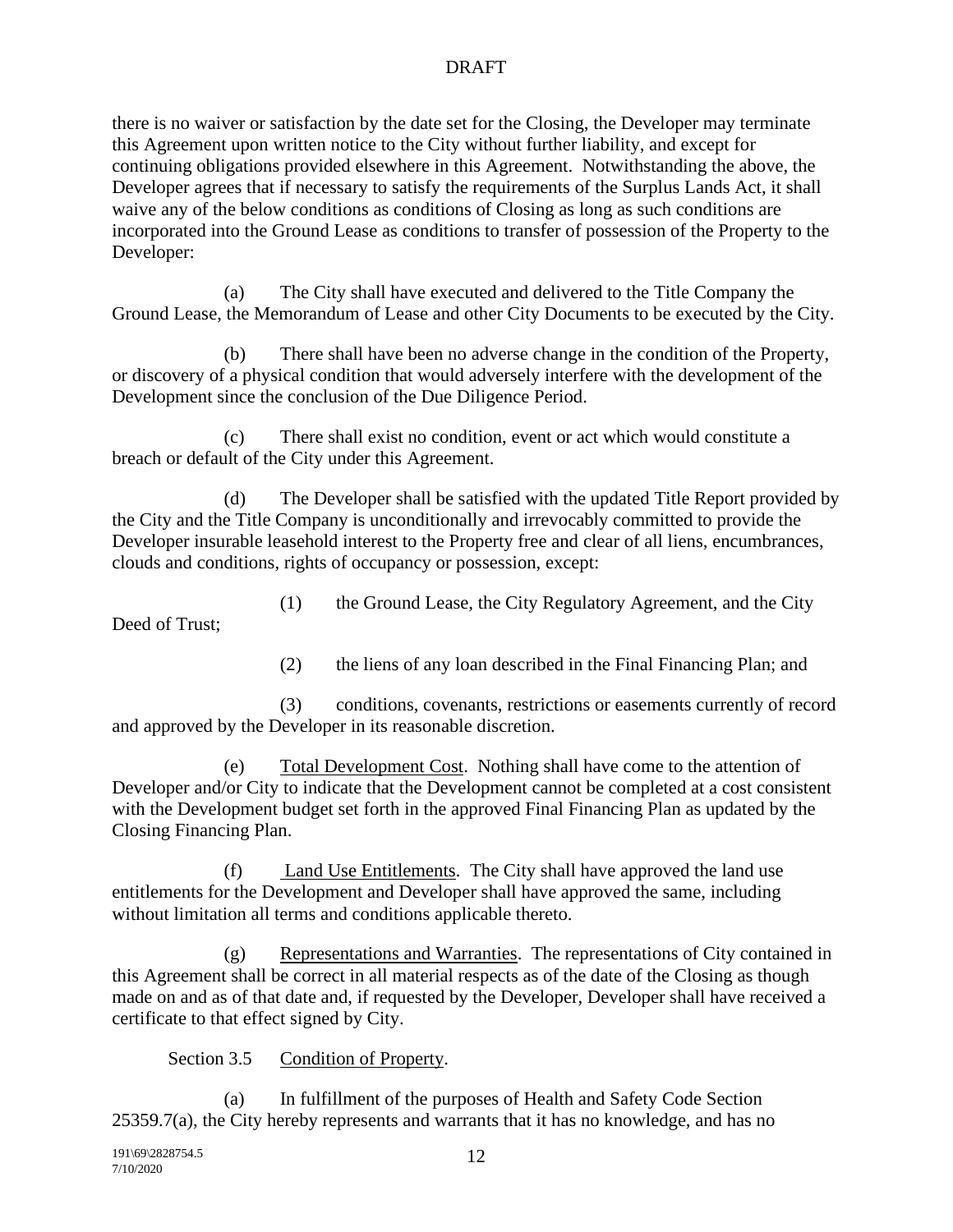reasonable cause to believe, that any release of Hazardous Materials has come to be located on or beneath the Property, except as previously disclosed by the City to Developer.

(b) Prior to the Closing, the City shall take all necessary precautions to prevent the release into the environment of any Hazardous Materials which are located in, on or under the Property. If any Hazardous Materials are identified on the Property that were caused by or permitted to occur by the City on the Property or which the City had knowledge of but failed to disclose to the Developer, the City and Developer agree to meet in good faith to discuss the City's obligation for costs regarding any necessary remediation. In the event that the parties do not agree on the City's obligation to cause the condition to be remediated or mitigated as part of development or the remediation costs cause financial feasibility issues for the Development, either party in its sole discretion may terminate this Agreement upon written notice to the other without further liability, except for continuing obligations provided elsewhere in this Agreement.

(c) Developer acknowledges and agrees Developer or the Partnership is leasing the Property from City solely in reliance on its own investigation, and that no representations and/or warranties of any kind whatsoever, express or implied, have been made by City or by any of its, officers, employees, representatives or agents, except as expressly made in this Agreement. Developer further acknowledges and agrees that Developer or the Partnership will be leasing the Property in an "AS IS" condition with all faults and conditions then existing in and on the Property, whether known or unknown, except as otherwise expressly stated in this Agreement.

Section 3.6 Closing. Upon the Closing the Title Company shall record the Memorandum of Ground Lease, City Deed of Trust, City Regulatory Agreement and Notice of Affordability Restrictions against the Property, and shall provide the City the title policy described in Section 3.4(n) and provide the Developer the title policy described in Section 3.5(d).

Section 3.7 Costs of Escrow and Closing. Ad valorem taxes and assessments, if any, on the Property, and taxes upon this Agreement or any rights hereunder, levied, assessed or imposed for any period commencing prior to conveyance of title shall be borne by the City. The Developer shall pay the cost of all title insurance policies, transfer tax, Title Company document preparation, recordation fees and escrow fees of the Title Company, if any, to close escrow.

# ARTICLE 4. CITY LOAN PROVISIONS

Section 4.1 City Loan. The City Loan shall be governed by the terms and provisions of this Agreement, the City Promissory Note, and the City Deed of Trust.

Section 4.2 City Financing.

The City agrees to provide the Partnership a loan in the amount of Five Million Thirty-Four Thousand Nine Hundred Twenty-Four Dollars (\$5,034,924) for the Development (the "**City Loan**"), on the conditions set forth below.

Section 4.3 Interest. Simple interest will accrue on the outstanding principal balance of the City Loan at a per annum rate of interest equal to zero percent (0%), commencing on the Closing.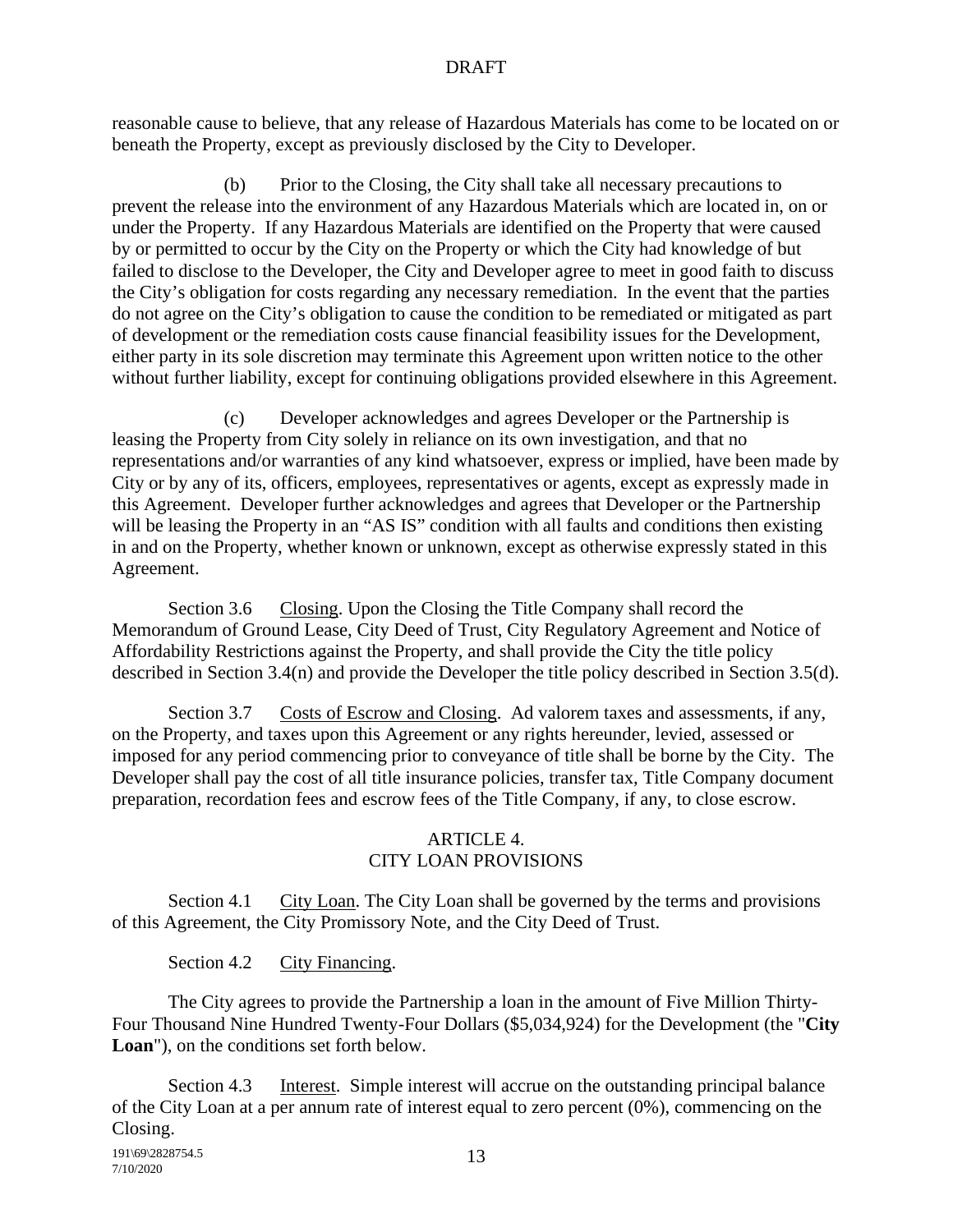## Section 4.4 Predevelopment Component Disbursement Requirements.

The maximum amount of funds to be disbursed pursuant to this Section shall not exceed the maximum principal amount of Two Million Three Hundred Forty-Five Thousand Dollars (\$2,345,000) of the City Loan amount set forth in the Preliminary Financing Plan ("**Predevelopment Loan Component**") for predevelopment costs, including but not limited to architecture and design costs, legal and consultant fees, offsite and/or onsite improvements to meet the Property's fire flow code requirements, and other preconstruction related costs. The City shall not be obligated to make any disbursements of City Loan funds for the Predevelopment Loan Component unless the following conditions precedent are satisfied prior to each such disbursement of Loan funds:

(a) The Developer has delivered to the City the fully executed City Promissory Note.

(b) There exists no Default nor any act, failure, omission or condition that would constitute an event of Default under this Agreement.

(c) The Developer has furnished the City with evidence of insurance coverage meeting the requirements of Section 6.8 below;

(d) The City has received a written draw request from the Developer, including certification that the condition set forth in Section 4.4(b) continues to be satisfied, and setting forth the proposed uses of funds consistent with the Preliminary Financing Plan, the amount of funds needed, and, where applicable, a copy of the bill or invoice covering a cost incurred or to be incurred;

(e) The Developer has obtained all permits and approvals necessary for the construction of any Improvements which are proposed to be funded through the Predevelopment Loan Component of the City Loan, and the building permit for such Improvements has been issued or is ready to be issued subject only to the payment of applicable fees, the posting of required security or both;

(f) No more than Five Hundred Thousand Dollars (\$500,000) of the Predevelopment Loan Component shall be disbursed to the Developer before the Developer has sent notice to the City approving the condition of the Property pursuant to Section 2.5 hereof]

Section 4.5 Conditions Precedent to Disbursement of Construction Loan Component.

The City shall not be obligated to disburse the Construction Loan Component consisting of the City Loan minus the Predevelopment Loan Component unless the following conditions precedent are satisfied:

(a) There exists no Default nor any act, failure, omission or condition that would constitute an event of Default under this Agreement or the Ground Lease;

(b) The Closing has occurred or will occur concurrently with the disbursement of the Construction Loan Component;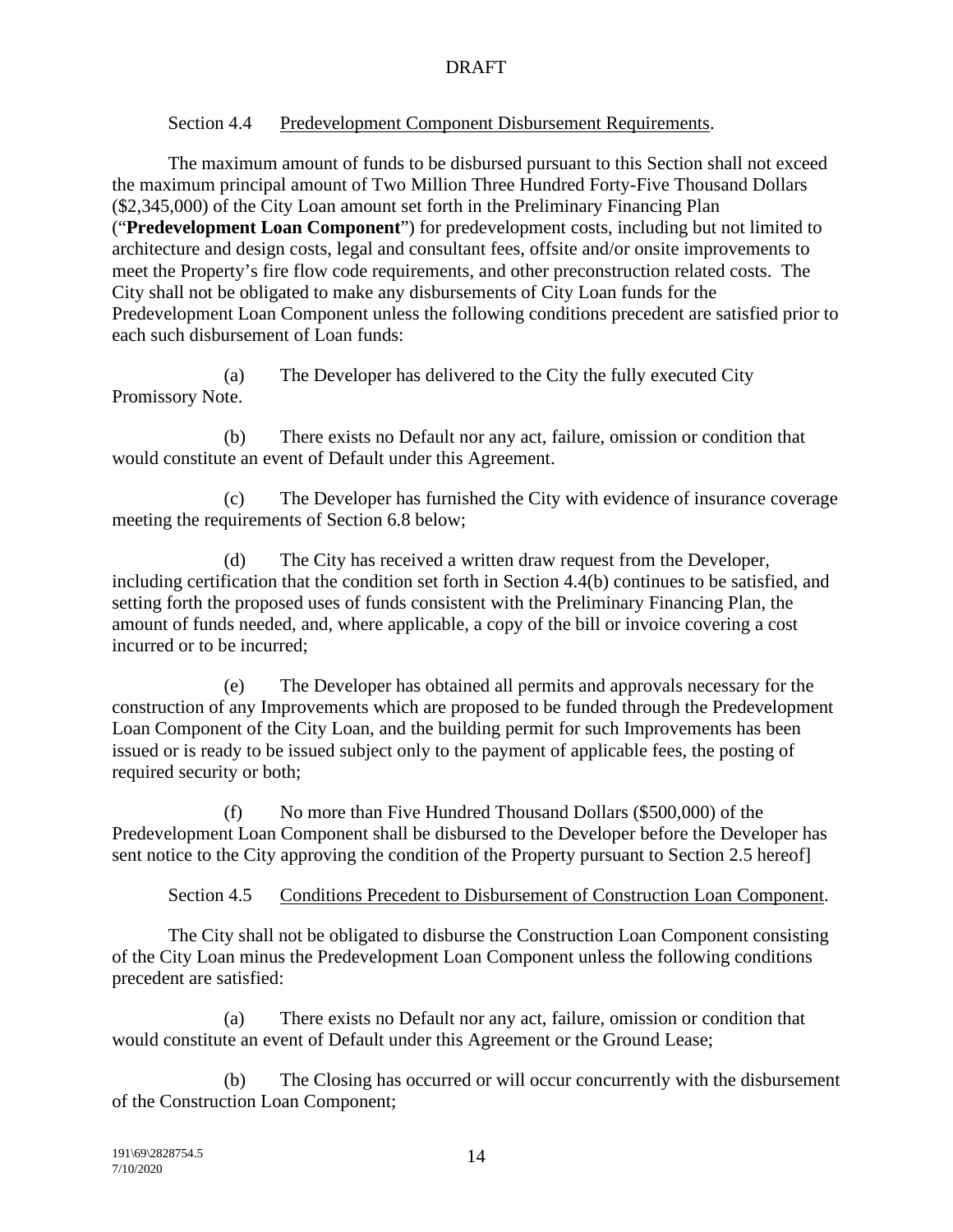(c) The Developer has furnished the City with evidence of insurance coverage meeting the requirements of Section 6.8 below;

(d) Developer has caused to be executed and delivered to the City all City Documents and any other instruments and policies required under the Loan Documents;

(e) The Deed of Trust, City Regulatory Agreement, and Notice of Affordability Restrictions have been recorded against the Property in the Office of the Recorder of the County of Alameda;

(f) The Title Company is prepared to issue the City Title Policy;

(g) The City has determined that the undisbursed proceeds of the Loan, together with other funds or firm commitments for funds that the Developer has obtained in connection with the Development, are not less than the amount that is necessary to pay for development of the Improvements;

(h) The Developer has obtained all permits and approvals necessary for the construction of the Improvements, and the building permit has been issued or is ready to be issued subject only to the payment of applicable fees, the posting of required security or both;

(i) The City has received a written draw request from the Developer, including certification that the condition set forth in Section 4.5(a) continues to be satisfied, and setting forth the proposed uses of funds consistent with the Final Financing Plan as updated by the Closing Financing Plan, the amount of funds needed, and, where applicable, a copy of the bill or invoice covering a cost incurred or to be incurred.

Section 4.6 Repayment of City Loan.

(a) Annual Payments. The Developer shall make payments of principal and interest to the City in the amount of the City Prorata Percentage of Residual Receipts. Such annual payments shall be due and payable in arrears no later than May 1 of each year with respect to the previous calendar year, commencing on May 1<sup>st</sup> of the first year after the City's issuance of a certificate of occupancy for the Improvements. The Developer shall provide the City with any documentation reasonably requested by the City to substantiate the Developer's determination of Residual Receipts. Repayments shall be credited first to interest, then to principal. The Developer may retain the remaining twenty-five percent (25%) of Residual Receipts.

(b) Sharing of Residual Receipts with Other Lenders. The City acknowledges that the County of Alameda (the "**County**") and other lenders to be set forth in the Final Financing Plan and Closing Financing Plan may provide additional financing for the Development. The City agrees to share in seventy-five percent (75%) of Residual Receipts with the County and such other approved lenders, pro-rata in proportion to the amount of City Loan, and the financing provided by the County and other approved lenders (the "**City Prorata Percentage**").

(c) Special Repayments from Net Proceeds of Permanent Financing. No later than sixty (60) days after Developer receives its final capital contribution from Developer's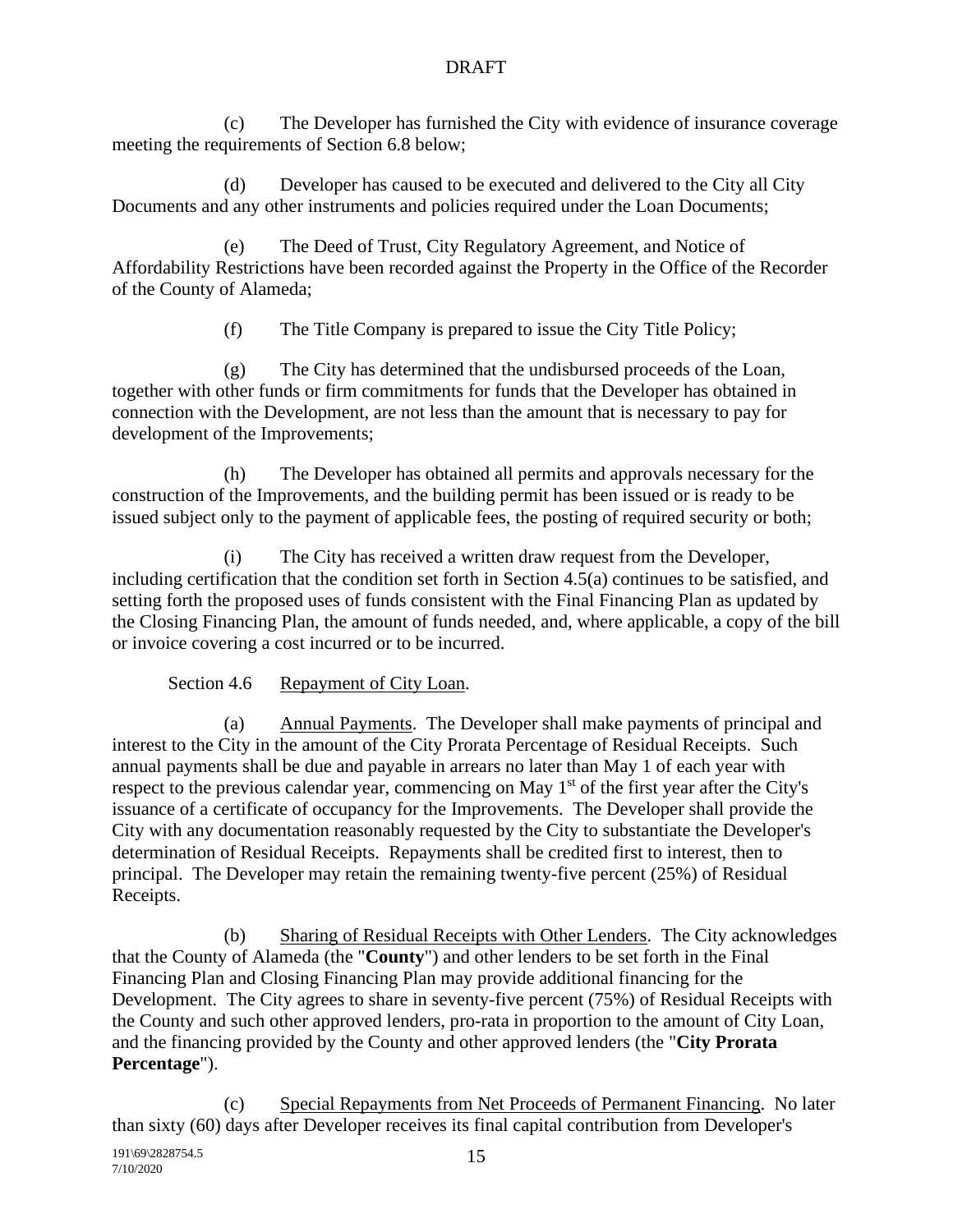limited partner investor, or if no limited partner investor, the date Developer has closed all permanent financing for the Development, Developer shall pay to the City as a special repayment of the City Loan, an amount equal to the City Prorata Percentage of one hundred percent (100%) of the Net Proceeds of Permanent Financing.

(d) Payment in Full. Developer shall pay all outstanding principal and accrued interest on the City Loan, in full, on the earliest to occur of (i) a Developer Event of Default for which the City exercises its right to cause the City Loan indebtedness to become immediately due and payable, and (ii) the expiration of the Term.

(e) Forgiveness*.* In the event this Agreement terminates prior to the Closing pursuant to Section 7.1 below, the Developer and Partnership shall assign and deliver to City all of their right, title and interest in and to all plans, specifications, drawings, sketches, studies, surveys and all other similar materials and documents which have been prepared for the Project. Upon such assignment, the Predevelopment Loan Component disbursed to the Partnership shall be forgiven.

Section 4.7 Prepayment. Developer may pay the principal and any interest due on the City Loan in advance of the time for payment thereof as provided in this Agreement, without penalty.

Section 4.8 Non-Recourse. Following recordation of the City Deed of Trust the Developer shall not have any direct or indirect personal liability for payment of the principal of, or interest on, the City Loan or the performance of the covenants of the Developer under the City Deed of Trust and City Regulatory Agreement. The sole recourse of the City with respect to the principal of, or interest on, the City Promissory Note and defaults by the Developer in the performance of its covenants under the City Deed of Trust and City Regulatory Agreement shall be to the property described in the City Deed of Trust. Notwithstanding the foregoing, however, the foregoing shall not in any way affect any rights City may have (as a secured party or otherwise) hereunder or under the City Promissory Note and City Trust Deed of Trust to recover directly from Developer any amounts, or any funds, damages or costs (including without limitation reasonable attorneys' fees and costs) incurred by City as a result of fraud, intentional misrepresentation or bad faith, waste, and any costs and expenses incurred by City in connection therewith (including without limitation reasonable attorneys' fees and costs).

# Section 4.9 Subordination of City Deed of Trust and City Regulatory Agreement.

(a) Deed of Trust. The City agrees to subordinate the City Deed of Trust to the liens of the deeds of trust securing construction and/or permanent financing for the Improvements as shown on the approved Final Financing Plan.

(b) City Regulatory Agreement. Upon a determination by the City Manager that the requirements of Health and Safety Code Section 33334.14 are satisfied, the City shall subordinate the City Regulatory Agreement and the Notice of Affordability Restrictions, to the liens of the deeds of trust securing construction and/or permanent financing for the Improvements. In no event, however, shall the requirements to provide affordable units in satisfaction of the State Density Bonus Law be subordinated.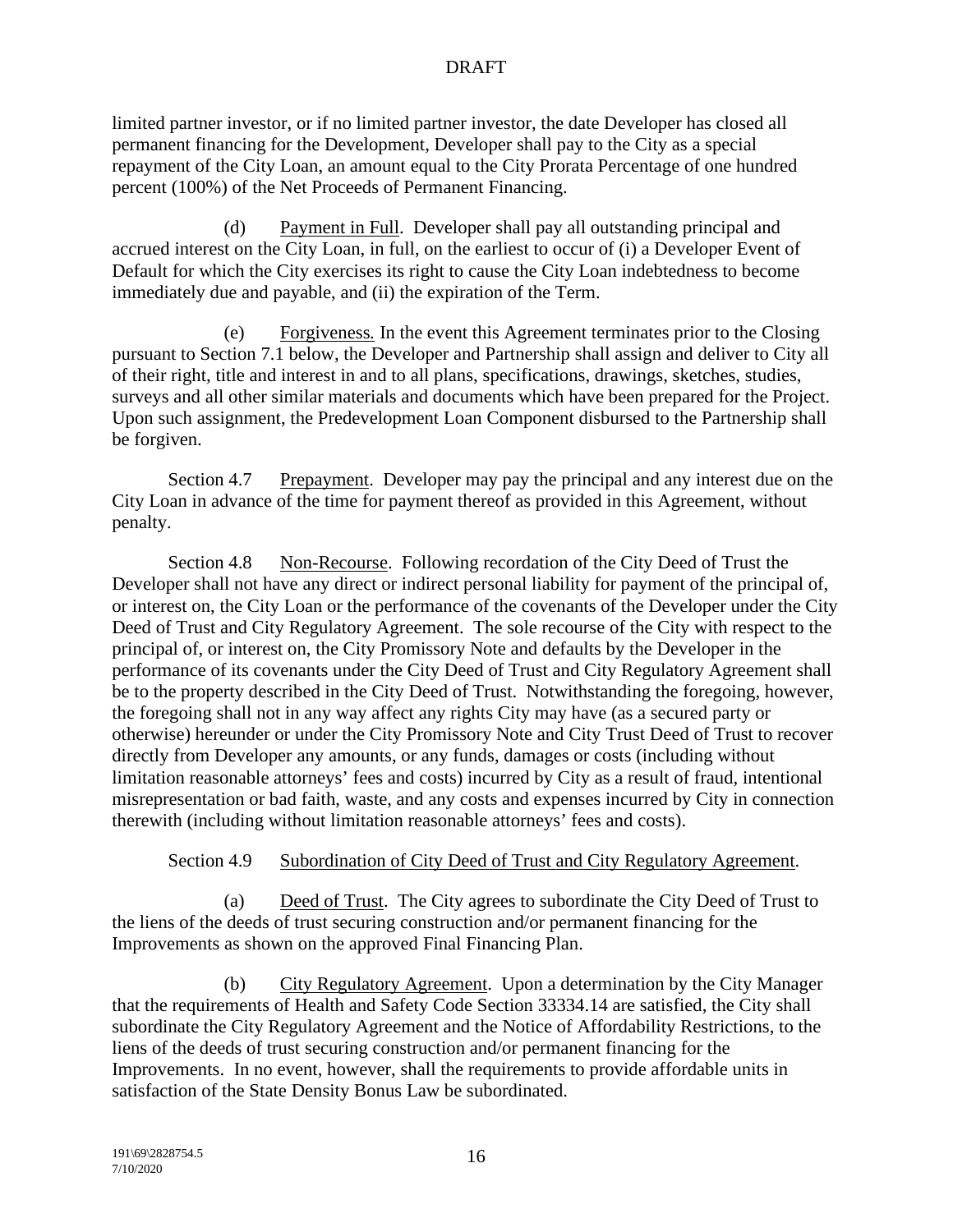Section 4.10 City Grant. The City hereby agrees to grant to the grantee designated by the Developer the sum of One Million Eight Hundred Thousand Dollars (\$1,800,000), which funds will be used by the grantee to provide a loan to the Partnership to be used for all or a portion of the costs of construction and installation of the Community Space and tenant improvements for the Community Space, in accordance with the Scope of Development (the "**City Grant**"). The City Grant shall be disbursed in accordance with the Final Financing Plan as updated by the Closing Financing Plan.

Section 4.11 County A-1 Bond Funds.

The City hereby agrees to commit its allocation of County A-1 bond funds in the amount of Eight Million Seven Hundred Eighty-Seven Thousand One Hundred Twenty-One Dollars (\$8,787,121) to the Developer. The City agrees to take all actions which are necessary to commit its allocation of County A-1 bond funds.

Section 4.12 Public Art Requirements. In connection with Developer's application for a density bonus for the Project, Developer shall be entitled to a Seventy-Five Thousand Dollars (\$75,000) limit on the public art fee applicable to the Development as one of the concessions and incentives that the Development is entitled to pursuant to the State Density Bonus Law.

# ARTICLE 5. CONSTRUCTION OF IMPROVEMENTS

Section 5.1 Construction Pursuant to Plans. The Improvements shall be constructed substantially in accordance with the Scope of Development and the terms and conditions of the land use permits and approvals and building permits, including any variances granted.

Section 5.2 Commencement of Construction. The Developer shall obtain a grading permit and building permit and commence construction of the Improvements within the time set forth in the Schedule of Performance.

Section 5.3 Completion of the Improvements. The Developer shall diligently prosecute to completion the construction of the Improvements within the time set forth in the Schedule of Performance.

Section 5.4 Equal Opportunity. During the construction of the Improvements there shall be no discrimination on the basis of race, color, creed, religion, sex, sexual orientation, marital status, national origin or ancestry in the hiring, firing, promoting or demoting of any person engaged in the construction work.

Section 5.5 Compliance with Applicable Laws. The Developer shall cause all construction work to be performed in compliance with (a) all applicable laws, ordinances, rules and regulations of federal, state, county or municipal governments or agencies now in force or that may be enacted hereafter, including without limitation, all applicable federal and state labor laws and standards, the City zoning and development standards, building, plumbing, mechanical and electrical codes, all other provisions of the City's Municipal Code, and all applicable disabled and handicapped access requirements, including without limitation, the Americans with Disabilities Act, 42 U.S.C. Section 12101, *etseq.,* Government Code Section 4450, *et seq.,* Government Code Section 11135, *et seq.,* and the Unruh Civil Rights Act, Civil Code Section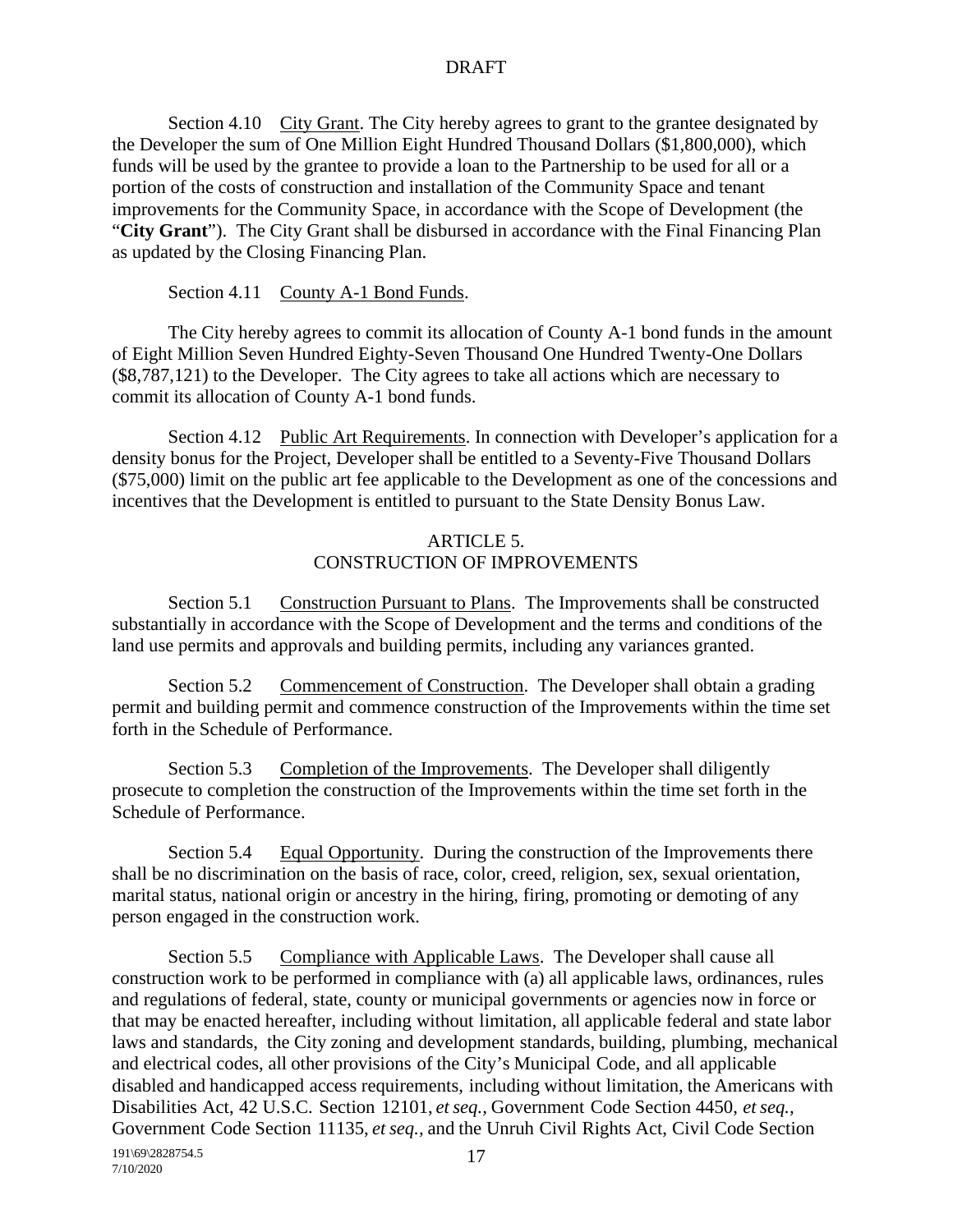51, *et seq.,* and (b) all directions, rules and regulations of any fire marshal, health officer, building inspector, or other officer of every governmental City now having or hereafter acquiring jurisdiction. The work shall proceed only after the payment of all applicable fees, procurement of each permit, license, or other authorization that may be required by any governmental agency having jurisdiction.

Section 5.6 Prevailing Wages.

(a) The Developer shall and shall cause its contractors and subcontractors to pay prevailing wages in the construction of the Development as those wages are determined pursuant to Labor Code Sections 1720 et seq., and the implementing regulations of the Department of Industrial Relations (the "**DIR**"), to employ apprentices as required by Labor Code Sections 1777.5 et seq., and the implementing regulations of the DIR and comply with the other applicable provisions of Labor Code Sections 1720 et seq., 1777.5 et seq., 1810-1815 and implementing regulations of the DIR.

(b) All calls for bids, bidding materials and the construction contract documents for the Development must specify that:

(1) No contractor or subcontractor may be listed on a bid proposal nor be awarded a contract for the Development unless registered with the DIR pursuant to Labor Code Section 1725.5.

(2) The Development is subject to compliance monitoring and enforcement by the DIR.

(c) The Developer, as the "awarding body", shall register the Development as required by Labor Code Section 1773.3 as set forth in the DIR's online form PWC-100 within two (2) days after entering into the Construction Contract and provide evidence of such registration to the City within two (2) days of such registration and any additional registration reporting to the DIR.

(d) In accordance with Labor Code Sections 1725.5 and 1771.1, The Developer shall require that its contractors and subcontractors be registered with the DIR, and maintain such registration as required by the DIR.

(e) Pursuant to Labor Code Section 1771.4, the Development is subject to compliance monitoring and enforcement by the DIR. The Developer shall and shall require its contractors and subcontractors to submit payroll and other records electronically to the DIR pursuant to Labor Code Sections 1771.4 and 1776 et seq., or in such other format as required by the DIR.

(f) The Developer shall and shall cause its contractors and subcontractors to keep and retain such records as are necessary to determine if prevailing wages have been paid as required pursuant to Labor Code Sections 1720 et seq., and that apprentices have been employed as required by Labor Code Section 1777.5 et seq., and shall, from time to time upon the request of the City provide to the City such records and other documentation reasonably requested by the City.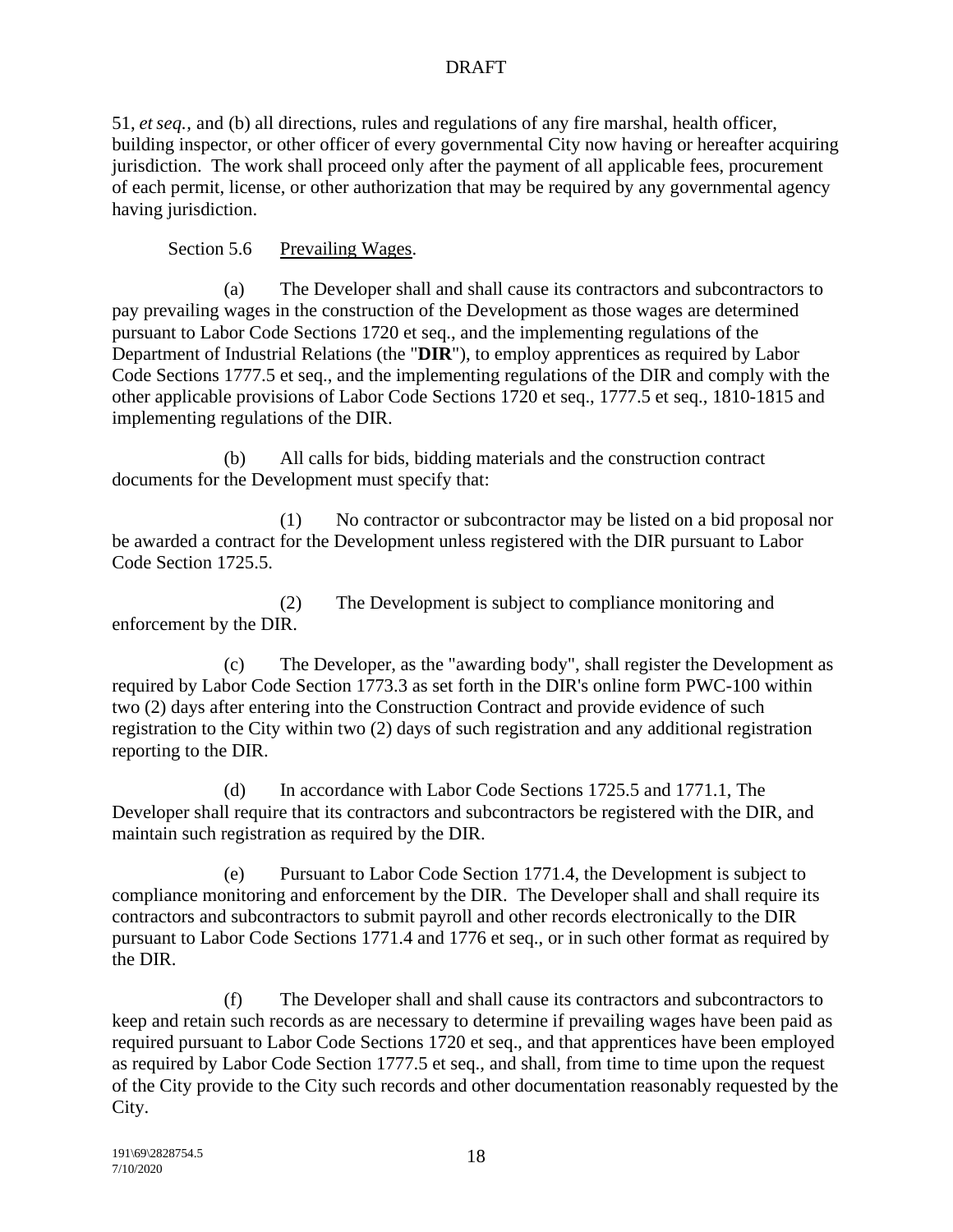(g) The Developer shall and shall cause its respective contractors and subcontractors to comply with all other applicable provisions of Labor Code, including without limitation, Labor Code Sections 1720 et seq., 1725.5, 1771, 1771.1, 1771.4, 1776, 1777.5 et seq., 1810-1815 and implementing regulations of the DIR in connection with construction of the Development or any other work undertaken or in connection with the Property.

(h) Copies of the currently applicable current per diem prevailing wages are available from the DIR website, www.dir.ca.gov. The Developer shall cause its respective contractors to post the applicable prevailing rates of per diem wages at the Development site and to post job site notices, in compliance with Title 8 California Code of Regulations 16451(d) or as otherwise as required by the DIR.

Section 5.7 Progress Report. The Developer shall provide quarterly progress reports to the City regarding the status of the construction of the Development. The Developer shall provide the reports and information required under this Section until the Development is fully leased up.

Section 5.8 Construction Responsibilities. The Developer shall be responsible for coordinating and scheduling the work to be performed so that commencement and completion of the construction of the Improvements will take place in accordance with this Agreement. The Developer shall be solely responsible for all aspects of the Developer's conduct in connection with the Development, including (but not limited to) the quality and suitability of the plans and specifications, the supervision of construction work, and the qualifications, financial condition, and performance of all architects, engineers, contractors, subcontractors, suppliers, and consultants. Any review or inspection undertaken by the City with reference to the Development is solely for the purpose of determining whether the Developer is properly discharging its obligations to the City, and should not be relied upon by the Developer or by any third parties as a warranty or representation by the City as to the quality of the design or construction of the Development.

Section 5.9 Inspections. The Developer shall permit and facilitate, and shall require its contractors, to permit and facilitate, observation and inspection at the Development by the City during reasonable business hours for the purposes of determining compliance with this Agreement. The rights granted to the City pursuant to this Section are in addition to any rights of entry and inspection the City may have in exercising its municipal regulatory authority, including, but not limited to, any inspection rights related to the grading permit and building permit for the Property.

Section 5.10 Information. The Developer shall provide any information reasonably requested by the City in connection with the Development.

Section 5.11 Records. The Developer shall maintain complete, accurate, and current records pertaining to the Development for a period of five (5) years after the creation of such records, and shall permit any duly authorized representative of the City to inspect and copy records upon reasonable notice to the Developer. Such records shall include, without limitation, all invoices, receipts, and other documents related to expenditures from the City Loan funds. Records must be kept accurate and current.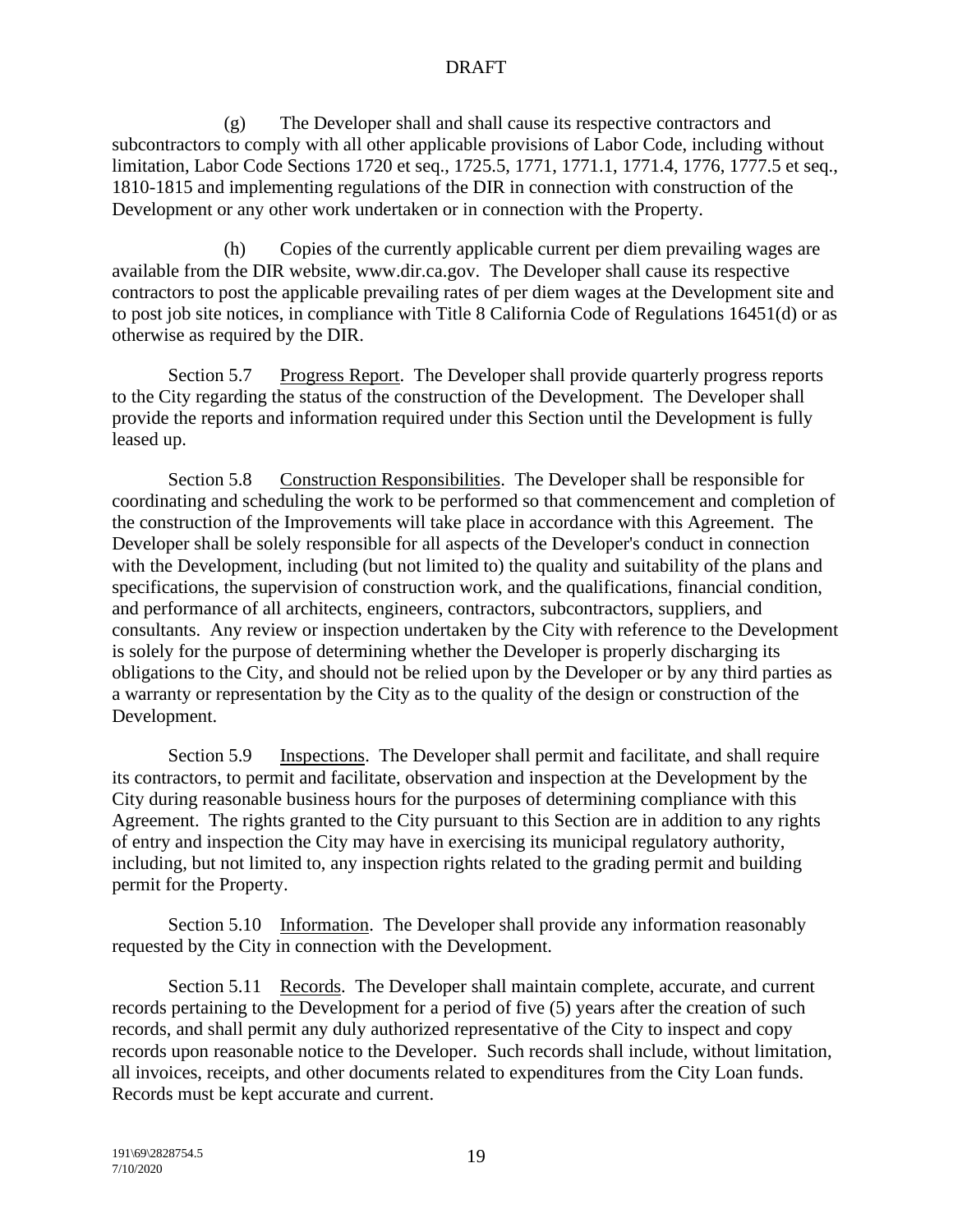Section 5.12 Liens and Stop Notices. Until the issuance of a Certificate of Occupancy, Developer shall not allow to be placed on the Property or any part thereof any lien or stop notice on account of materials supplied to or labor performed on behalf of Developer. If a claim of a lien or stop notice is given or recorded affecting the Development or the Property, Developer shall within twenty (20) days of such recording or service: (a) pay and discharge (or cause to be paid and discharged) the same; or (b) effect the release thereof by recording and delivering (or causing to be recorded and delivered) to the party entitled thereto a surety bond in sufficient form and amount; or (c) provide other assurance satisfactory to City that the claim of lien or stop notice will be paid or discharged.

Section 5.13 Right of City to Satisfy Liens on the Property. If Developer fails to satisfy or discharge any lien or stop notice on the Property pursuant to and within the time period set forth in Section 5.12 above, the City shall have the right, but not the obligation, to satisfy any such liens or stop notices at Developer's expense and without further notice to Developer and all sums advanced by City for such purpose shall be part of the indebtedness secured by the Deed of Trust. In such event Developer shall be liable for and shall immediately reimburse City for such paid lien or stop notice. Alternatively, the City may require Developer to immediately deposit with City the amount necessary to satisfy such lien or claim pending resolution thereof. The City may use such deposit to satisfy any claim or lien that is adversely determined against Developer. Developer shall file a valid notice of cessation or notice of completion upon cessation of construction work on the Property for a continuous period of thirty (30) days or more, and shall take all other reasonable steps to forestall the assertion of claims or liens against the Property. The City may (but has no obligation to) record any notices of completion or cessation of labor, or any other notice that the City deems necessary or desirable to protect its interest in the Property.

Section 5.14 Performance and Payment Bonds. Prior to commencement of construction work on the Development, Developer shall cause its general contractor to deliver to the City copies of payment bond(s) and performance bond(s) issued by a reputable insurance company licensed to do business in California, each in a penal sum of not less than one hundred percent (100%) of the scheduled cost of construction of the Development. The bonds shall name the City as co-obligee. In lieu of such performance and payment bonds, subject to City's approval of the form and substance thereof, Developer may submit evidence satisfactory to the City one of the following:

(a) Developer shall cause its general contractor to provide evidence of Subcontractor Default Insurance covering one hundred percent (100%) of the Development subcontract value. Contractor shall require those Subcontractors that do not enroll in the Subcontractor Default Insurance Policy to furnish payment bond(s) and performance bond(s) in forms acceptable to and approved by the City. General Contractor shall schedule the City and Developer to the Subcontractor Default Insurance policy via a Scheduled Entity Endorsement; or

(b) the contractor's ability to commence and complete construction of the Development in the form of an irrevocable letter of credit, pledge of cash deposit, certificate of deposit, or other marketable securities held by a broker or other financial institution, with signature authority of the City required for any withdrawal, or a completion guaranty in a form and from a guarantor acceptable to City. Such evidence must be submitted to City in approvable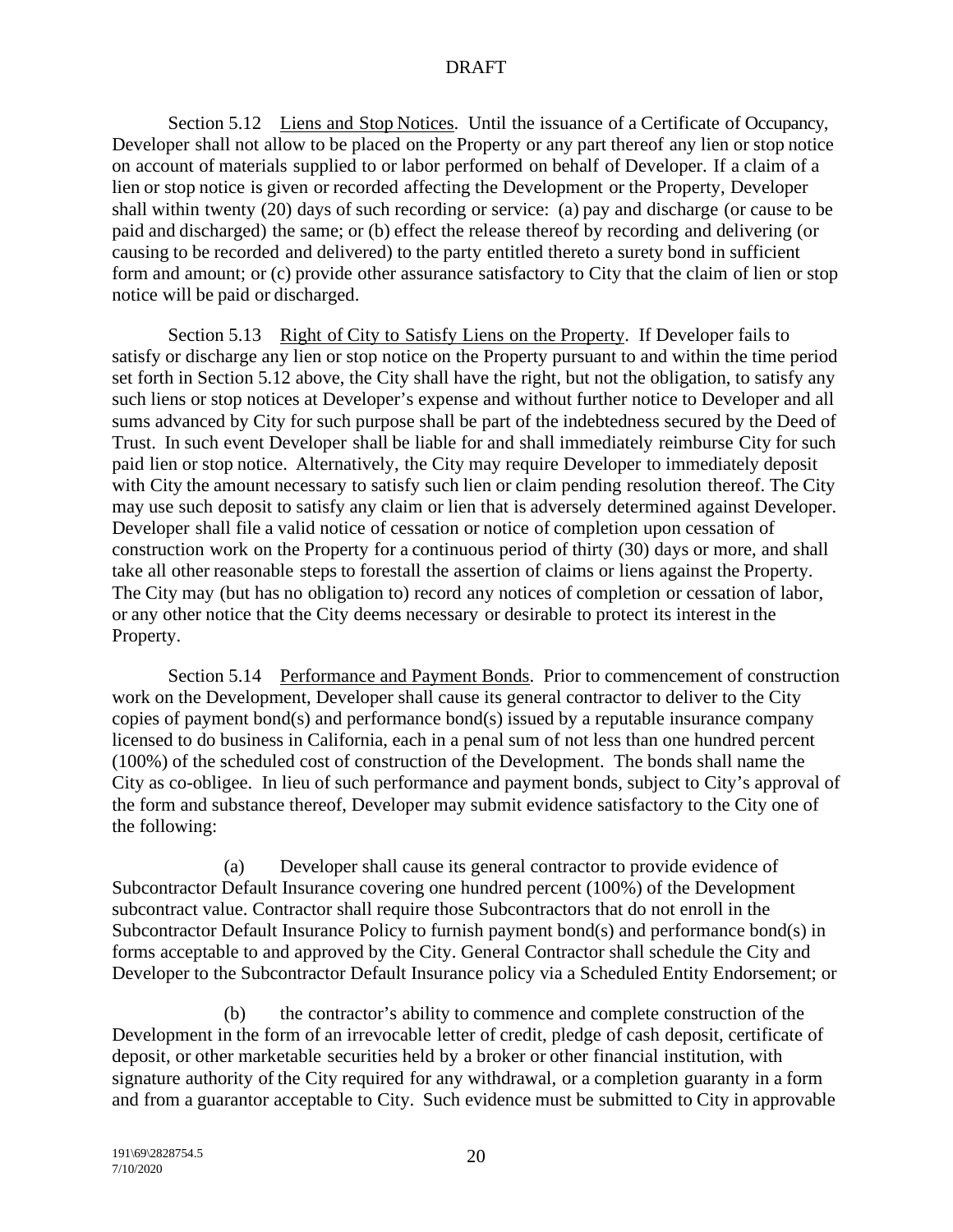form in sufficient time to allow for review and approval prior to the scheduled construction start date.

#### ARTICLE 6. ONGOING DEVELOPER OBLIGATIONS

Section 6.1 Use. The Developer hereby agrees that, for the entire Term, the Development will be used and continuously operated as affordable housing in accordance with all applicable requirements of the Redevelopment Law, and the City Regulatory Agreement, and for Permitted Community Uses.

Section 6.2 City Regulatory Agreement. The City and the Developer shall execute the City Regulatory Agreement, which shall be substantially in the form attached hereto as Exhibit H, and cause it to be recorded against the Property concurrently with the Closing. The City Regulatory Agreement shall provide, among other matters, for the lease of thirty nine (39) units in the Property to Extremely Low Income or lower and Very Low Income Households or lower, at affordable rents, as defined in the City Regulatory Agreement, for a period of ninety-nine (99) years, subject to the terms and conditions in the City Regulatory Agreement. In the event of a conflict between the City Regulatory Agreement and this Agreement, the City Regulatory Agreement shall control. Developer may request changes to the mix of affordable units if necessary to obtain competitive sources of financing for the Development. Any such changes shall be subject to the approval of the City Manager, which approval shall not be unreasonably withheld or delayed. In addition, the parties agree to record against the Property a Notice of Affordability Restrictions on Transfer of Property, substantially in the form attached hereto as Exhibit I. The City Regulatory Agreement is intended by the City and Developer to satisfy the requirements of the State Density Bonus Law for an agreement between the Developer, as the density bonus applicant, and the City for the continued affordability of all very low and low income rental units that qualified the Developer for the award of the density bonus, for a term of 55 years or longer, as provided in Health and Safety Code Section 65915(c)(1).

Section 6.3 Sublease of Community Space to City. Developer shall sublease to City an approximately Six Thousand (6,000) square foot portion of the Development, designated as the "Community Space" in the Scope of Development and Construction Plans. The terms of the sublease of the Community Space shall be set forth in a Community Space Sublease, substantially in the form attached hereto as Exhibit J. The Community Space Sublease shall provide for rent in the amount of One Dollar (\$1.00) per year. The Community Space Sublease shall be executed upon the Closing. The City agrees to reasonably consider making changes to the Community Space Sublease at the request of the Investor or the Developer's lenders. The Developer shall deliver occupancy of the Community Space to the City with complete tenant improvements in accordance with the Construction Plans upon the completion of construction of the Development. The use of the Community Space shall be for Permitted Community Uses only.

Section 6.4 Maintenance. The Developer hereby agrees that after commencement of the Ground Lease term and prior to completion of construction of the Improvements, the portions of the Property undergoing construction shall be maintained in a neat and orderly condition to the extent practicable and in accordance with industry health and safety standards, and that, once the Improvements are completed, the Development shall be well maintained by the Developer as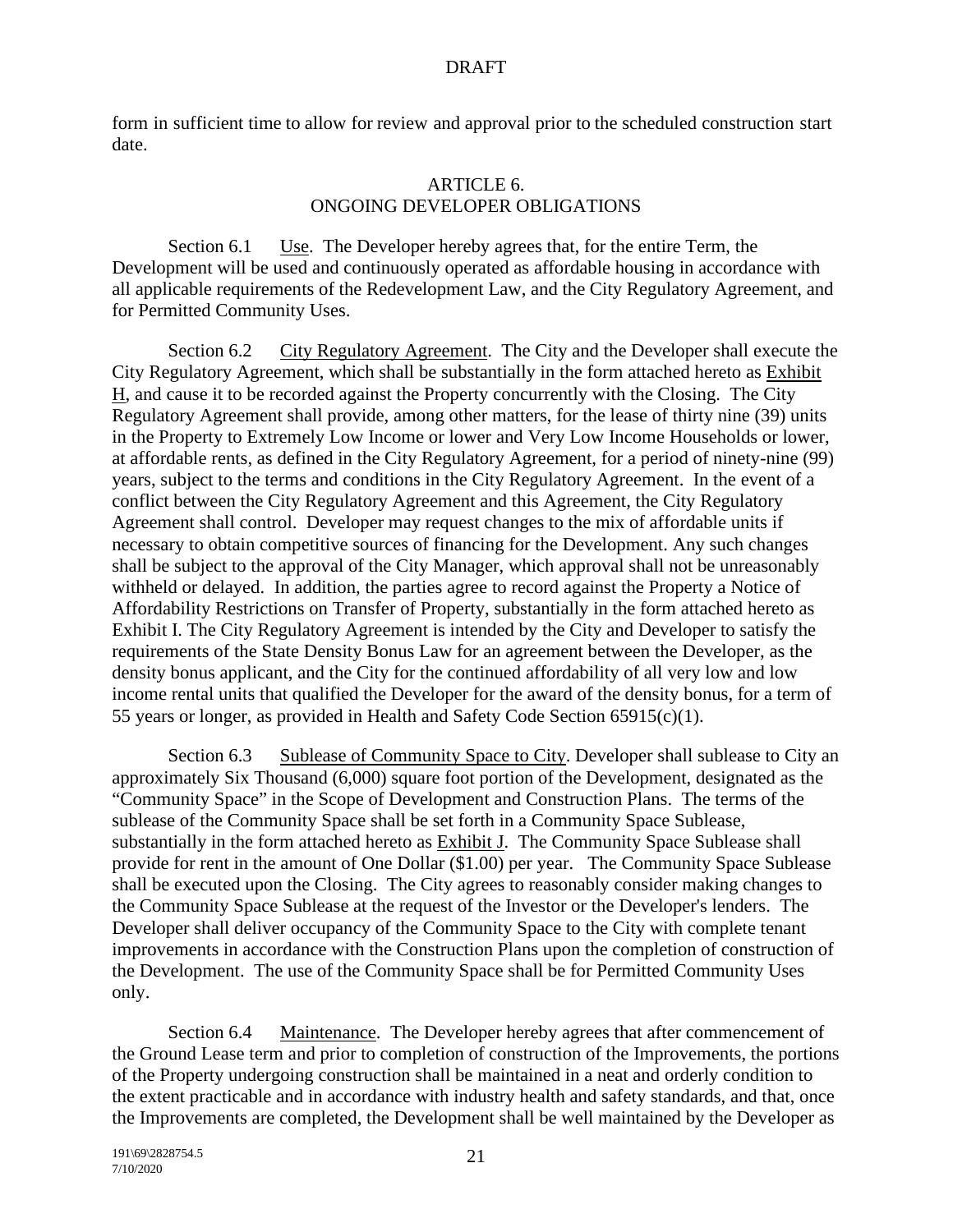to both external and internal appearance of the Improvements, the common areas, and the open spaces, consistent with the standards of maintenance of similar multifamily apartment complexes in the San Francisco Bay Area.

Section 6.5 Taxes and Assessments. The Developer is solely responsible for payment of all fees, assessments, taxes, charges, and levies imposed by any public authority or utility company with respect to the Property or the Development other than the Community Space after the Closing, and shall pay such charges prior to delinquency. However, Developer is not required to pay and discharge any such charge so long as the legality thereof is being contested diligently and in good faith and by appropriate proceedings. Developer may apply for and obtain any available exemptions from the payment of property taxes. The City and/or its subtenant shall be responsible for the payment of all fees, assessments, taxes, charges and levies imposed by any public authority or utility company with respect to the Community Space, if any.

Section 6.6 Mandatory Language in All Subsequent Deeds, Leases and Contracts. All deeds, leases or contracts made or entered into by Developer, its successors or assigns, as to or relating to a transfer of an interest in any portion of the Property shall contain or be subject to substantially the following language:

# (a) In Deeds:

"(1) Grantee herein covenants by and for itself, its successors and assigns, and all persons claiming under or through them, that there shall be no discrimination against or segregation of, any person or group of persons on account of any basis listed in subdivision (a) and (d) of Section 12955 of the Government Code, as those bases are defined in Sections 12926, 12926.1, subdivision (m) and paragraph (1) of subdivision (p) of Section 12955 and Section 12955.2 of the Government Code, in the sale, lease, sublease, transfer, use, occupancy, tenure or enjoyment of the property herein conveyed, nor shall the grantee or any person claiming under or through the grantee, establish or permit any practice or practices of discrimination or segregation with reference to the selection, location, number, use or occupancy of tenants, lessees, subtenants, sublessees or vendees in the property herein conveyed. The foregoing covenant shall run with the land.

(2) Notwithstanding paragraph (1), with respect to familial status, paragraph (1) shall not be construed to apply to housing for older persons, as defined in Section 12955.9 of the Government Code. With respect to familial status, nothing in paragraph (1) shall be construed to affect Sections 51.2, 51.3, 51.4, 51.10, 51.11, and 799.5 of the Civil Code, relating to housing for senior citizens. Subdivision (d) of Section 51 and Section 1360 of the Civil Code and subdivisions (n), (o), and (p) of Section 12955 of the Government Code shall apply to paragraph (1)."

(b) In Leases:

"(1) Lessee herein covenants by and for itself, its successors and assigns, and all persons claiming under or through them, that there shall be no discrimination against or segregation of, any person or group of persons on account of any basis listed in subdivision (a) and (d) of Section 12955 of the Government Code, as those bases are defined in Sections 12926, 12926.1, subdivision (m) and paragraph (1) of subdivision (p) of Section 12955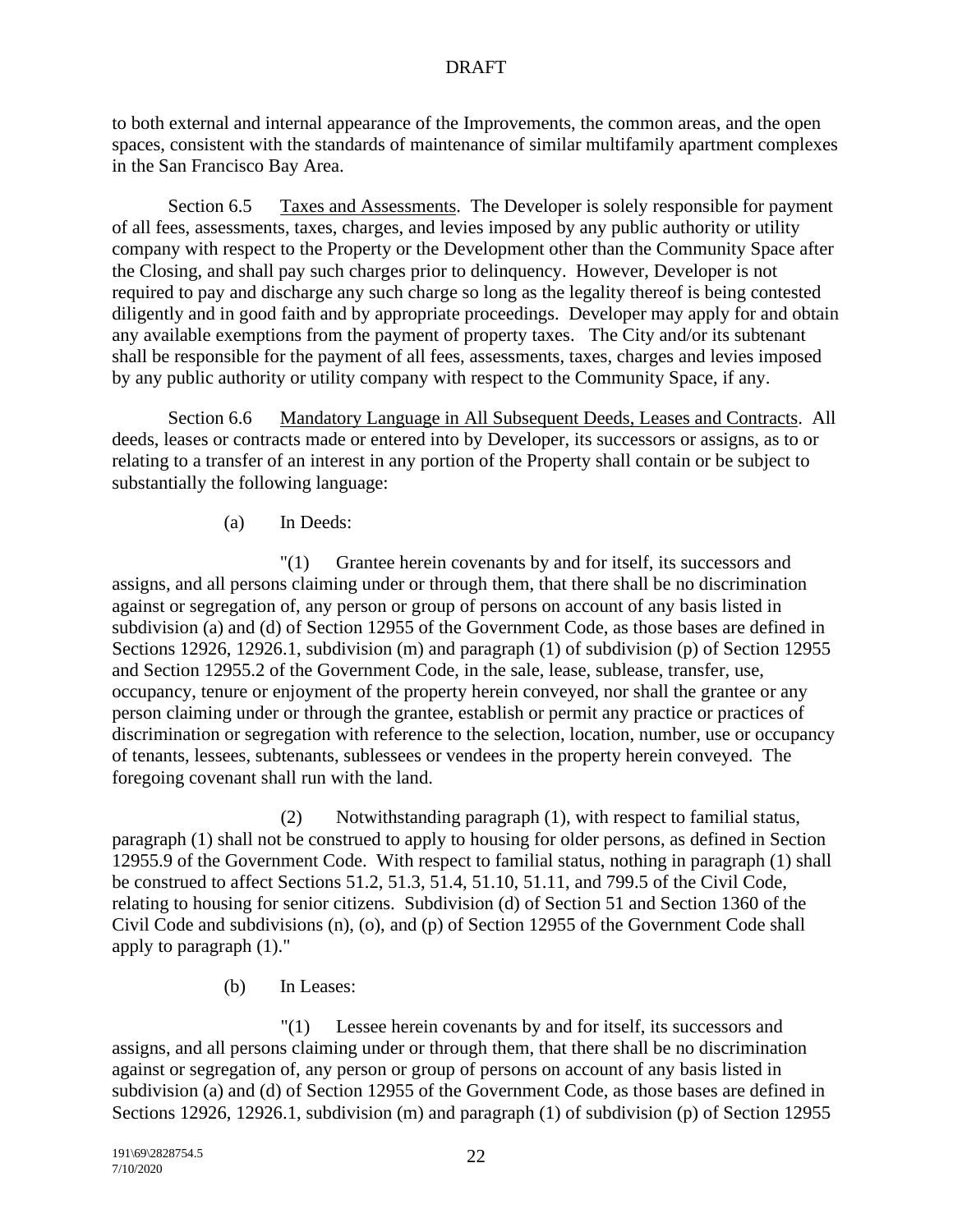and Section 12955.2 of the Government Code in the leasing, subleasing, transferring, use, occupancy, tenure or enjoyment of the premises herein leased nor shall the lessee or any person claiming under or through the lessee, establish or permit any such practice or practices of discrimination or segregation with reference to the selection, location, number, use or occupancy of tenants, lessees, sublessees, subtenants, or vendees in the premises herein leased.

(2) Notwithstanding paragraph (1), with respect to familial status, paragraph (1) shall not be construed to apply to housing for older persons, as defined in Section 12955.9 of the Government Code. With respect to familial status, nothing in paragraph (1) shall be construed to affect Sections 51.2, 51.3, 51.4, 51.10, 51.11, and 799.5 of the Civil Code, relating to housing for senior citizens. Subdivision (d) of Section 51 and Section 1360 of the Civil Code and subdivisions (n), (o), and (p) of Section 12955 of the Government Code shall apply to paragraph (1)."

(c) In Contracts:

"(1) There shall be no discrimination against or segregation of, any person or group of persons on account of any basis listed in subdivision (a) and (d) of Section 12955 of the Government Code, as those bases are defined in Sections 12926, 12926.1, subdivision (m) and paragraph (1) of subdivision (p) of Section 12955 and Section 12955.2 of the Government Code in the sale, lease, sublease, transfer, use, occupancy, tenure or enjoyment of the property nor shall the transferee or any person claiming under or through the transferee establish or permit any such practice or practices of discrimination or segregation with reference to the selection, location, number, use or occupancy of tenants, lessees, subtenants, sublessees or vendees of the land.

(2) Notwithstanding paragraph (1), with respect to familial status, paragraph (1) shall not be construed to apply to housing for older persons, as defined in Section 12955.9 of the Government Code. With respect to familial status, nothing in paragraph (1) shall be construed to affect Sections 51.2, 51.3, 51.4, 51.10, 51.11, and 799.5 of the Civil Code, relating to housing for senior citizens. Subdivision (d) of Section 51 and Section 1360 of the Civil Code and subdivisions (n), (o), and (p) of Section 12955 of the Government Code shall apply to paragraph (1)."

Section 6.7 Hazardous Materials.

(a) Covenants.

(1) No Hazardous Materials Activities. Developer shall not knowingly permit the Property or any portion thereof to be a site for the use, generation, treatment, manufacture, storage, disposal or transportation of Hazardous Material or otherwise knowingly permit the presence or release of Hazardous Material in, on, under, about or from the Property except: (x) as may be authorized by an agency of applicable jurisdiction, (y) for cleaning supplies and other materials in volumes and concentrations customarily used in construction, rehabilitation, use or maintenance of residential properties similar in nature to the Property and any commercial uses developed as part of the Development, and used, stored and disposed of in compliance with Environmental Laws; and (z) as may otherwise be allowed under Environmental Laws. For avoidance of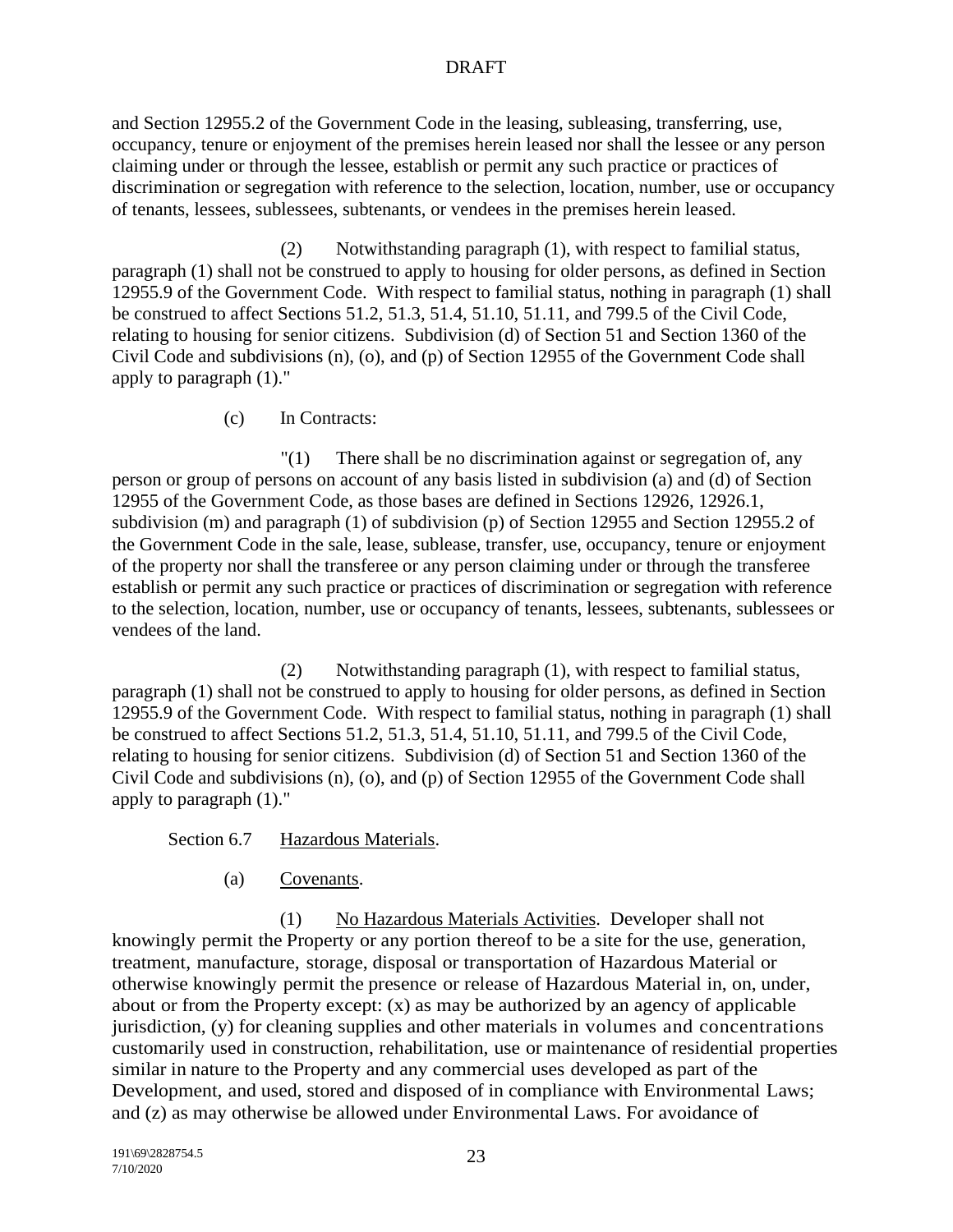ambiguity only, nothing in the previous sentence shall limit Developer from maintaining Hazardous Materials existing on the Property prior to the Commencement Date or consolidating such Hazardous Materials on the Property, all to the extent permitted by law.

(2) Hazardous Materials Laws. The Developer hereby represents and warrants to the City that, at all times from and after the Closing, the Developer shall comply and cause the Improvements developed on the Property to comply with Hazardous Materials Laws, and shall further cause no action to place the Property, including without limitation, soil and groundwater, in violation of Environmental Laws.

(3) Notices. Upon receiving actual knowledge ofthesame,Developer shall immediately advise City in writing of: (i) any and all enforcement, cleanup, removal or other governmentalorregulatoryactionsinstituted,completedorthreatened in writing againstthe Developer, or the Property pursuant to any applicable Environmental Laws; (ii) any and all written claimsmade orthreatened by anythird party against theDeveloper orthe Property relatingto damage, contribution, cost recovery, compensation, loss or injury resulting from any Hazardous Material; or (iii) the presence or release of previously unknown Hazardous Material in, on, under, about or from the Property. The matters set forth in the foregoing clauses (i) through (iii) are hereinafter referred to as **("Hazardous Materials Claims").** The City shall have the right tojoin and participate in, as a party if it so elects, any legal proceedings or actions initiated in connection with any Hazardous Materials Claim.

(b) Developer Acknowledgement. The Developer hereby acknowledges and agrees that (i) this Section is intended as the City's written request for information (and Developer's response) concerning the environmental condition of the Property as required by California Code of Civil Procedure Section 726.5, and (ii) each representation and warranty in this Agreement with respect to the environmental condition of the Property is intended by the Parties to be an "environmental provision" for purposes of California Code of Civil Procedure Section 736.

(c) Environmental Indemnity. Except to the extent of the Developer's Indemnification, to the greatest extent allowed by law, Developer shall indemnify, defend (with counsel reasonably approved by City) and hold Indemnitees harmless from and against all Claims resulting, arising, or based directly or indirectly in whole or in part, upon (i) the release, use, generation, discharge, storage or disposal of any Hazardous Material on, under, in or about the Property, or the transportation of any such Hazardous Material to or from, the Property occurring after the Closing, or (ii) the failure of Developer, Developer's employees, agents, contractors, subcontractors, or any person acting on behalf of or as the invitee of any of the foregoing ("**Developer Parties**") to comply with Environmental Laws related to the Property or the Improvements thereon, unless caused by the City's active or passive negligence. Further excepting Developer's Indemnification, the foregoing indemnity shall additionally apply to any residual Hazardous Materials in, on, under or about the Property or affecting any natural resources arising in connection with the generation, use, handling, treatment, storage, transport or disposal of any such Hazardous Material, and irrespective of whether any of such activities were or will be undertaken in accordance with Environmental Laws, but only to the extent that such release of Hazardous Materials occurs after the Closing. City agrees to defend, indemnify, protect and hold harmless the Developer, and its officers, beneficiaries, employees, agents, attorneys, representatives, legal successors and assigns ("**Developer Indemnitees**") from,

191\69\2828754.5 7/10/2020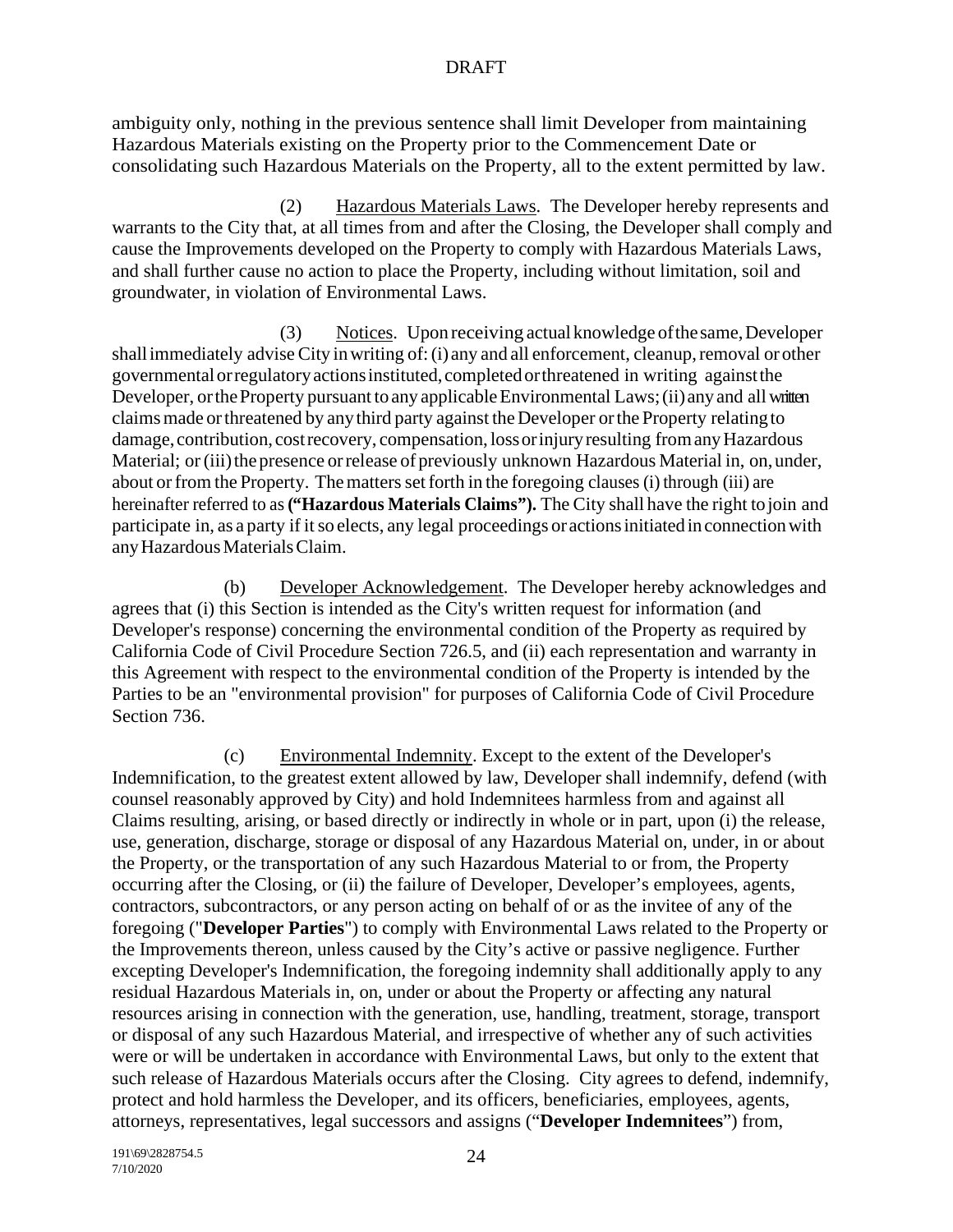regarding and against any and all liabilities, obligations (including but not limited to the duty to respond to any governmental inquiry, investigation, claim or demand regarding such Hazardous Materials), orders, decrees, judgments, liens, demands, actions, Environmental Response Actions, claims, losses, damages, fines, penalties, expenses, Environmental Response Costs or costs of any kind or nature whatsoever, together with fees (including, without limitation, reasonable attorneys' fees and experts' and consultants' fees), resulting from or in connection with (i) the release, use, generation, discharge, storage or disposal of any Hazardous Material on, under, in or about the Property, or the transportation of any such Hazardous Material to or from, the Property occurring during the City's ownership of the Property and prior to the Closing, or (ii) the failure of City, City's employees, agents, contractors, subcontractors, or any person acting on behalf of or as the invitee of any of the foregoing to comply with Environmental Laws related to the Property or the improvements thereon during the City's ownership of the Property and prior to the Closing, except to the extent caused in whole or in part by the negligence of any of the Developer Indemnitees in accordance with the principles of comparative negligence ("**Developer's Indemnification**"). If the City discovers Hazardous Materials or other materials subject to legal requirements or corrective action, the City shall immediately notify the Developer of the same.

#### Section 6.8 Insurance Requirements.

(a) Prior to initiating work on the Development and continuing through the City's issuance of a Certificate of Occupancy for the Improvements, Developer and all general contractors directly contracted with Developer to work on behalf of Developer on the Development shall maintain a commercial general liability policy in the amount of One Million Dollars (\$1,000,000) each occurrence, Two Million Dollars (\$2,000,000) annual aggregate, together with Three Million Dollars (\$3,000,000) excess liability coverage, or such other policy limits as City may require in its reasonable discretion, including coverage for bodily injury, property damage, products, completed operations and contractual liability coverage. Such policy or policies shall be written on an occurrence basis and shall name the Indemnitees as additional insureds.

(b) Until issuance of the Certificate of Occupancy, Developer and all contractors working on behalf of the Developer shall maintain comprehensive automobile liability coverage in the amount of One Million Dollars (\$1,000,000), combined single limit including coverage for owned vehicles and shall furnish or cause to be furnished to City evidence satisfactory to City that Developer and any contractor with whom Developer has contracted for the performance of work on the Property or otherwise pursuant to the Agreement carries workers' compensation insurance as required by law. Automobile liability policies shall name the Indemnitees as additional insured. Automobile liability policies shall only be required if Developer or contractors own or operate vehicles in connection with the construction of the Development.

(c) Upon commencement of construction work and continuing until the City's issuance of the Certificate of Occupancy for the Improvements, Developer shall maintain or cause to be maintained a policy of builder's all-risk insurance in an amount not less than the full insurable cost of the Development on a replacement cost basis naming City as loss payee.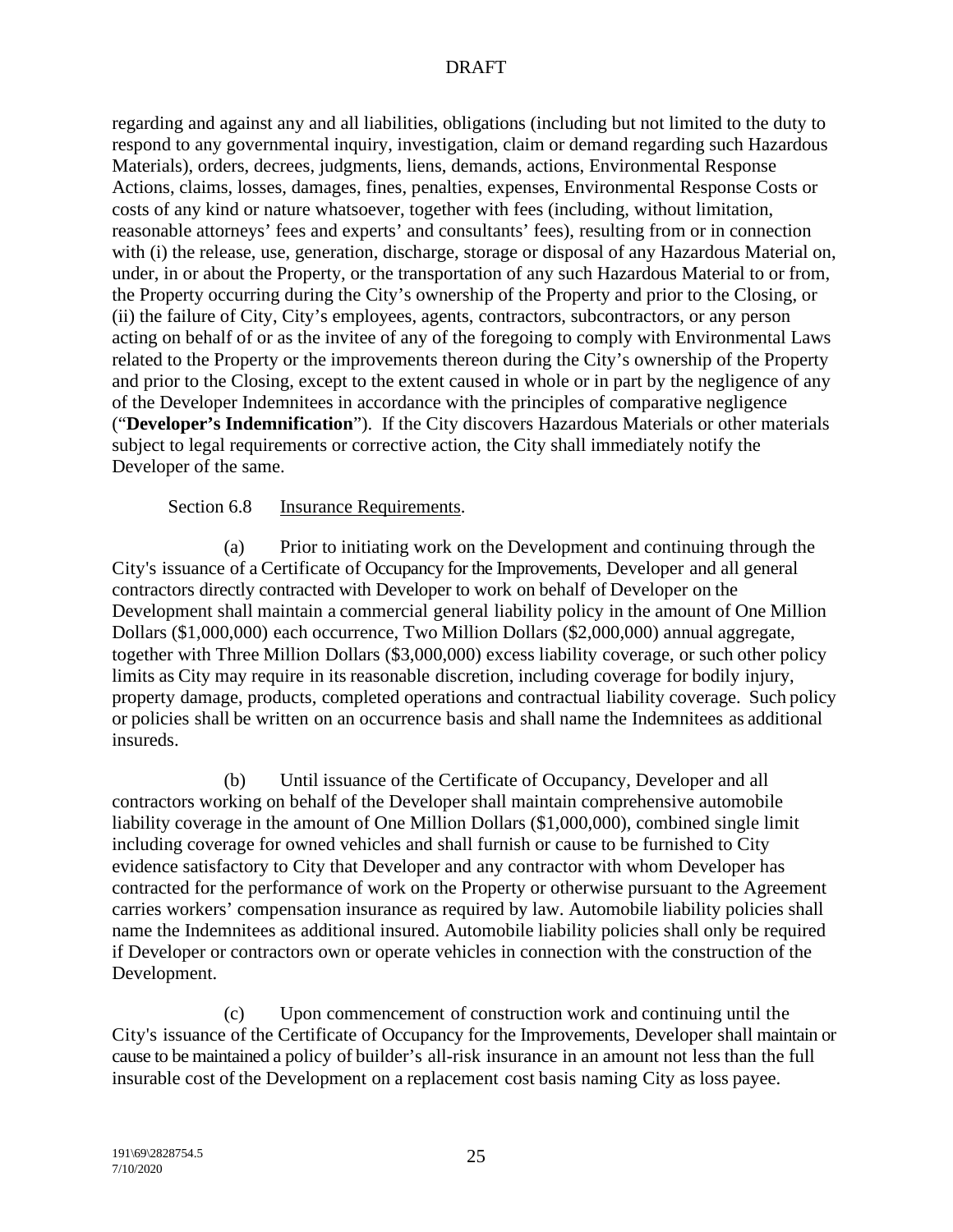(d) Developer shall maintain property insurance covering all risks of loss (other than earthquake), including flood (if required by lenders and/or investor) for 100% of the replacement value of the Development with deductible, if any, in an amount acceptable to City, naming City as loss payee.

(e) Companies writing the insurance required hereunder shall be approved to do business in the State of California. Insurance shall be placed with insurers with a current A.M. Best's rating of no less than A: VII. The Commercial General Liability and comprehensive automobile policies required hereunder shall name the Indemnitees as additional insureds. Builder's Risk and property insurance shall name City as loss payee.

(f) Prior to commencement of construction work, Developer shall furnish City with certificates of insurance in form acceptable to City evidencing the required insurance coverage and duly executed endorsements evidencing such additional insured status. The certificates shall contain a statement of obligation on the part of the carrier to notify City of any material adverse change, cancellation, termination or non-renewal of the coverage at least thirty days in advance of the effective date of any such material adverse change, cancellation, termination or non-renewal.

(g) If any insurance policy or coverage required hereunder is canceled or reduced, Developer shall, within thirty (30) days after receipt of notice of such cancellation or reduction in coverage, but in no event later than the effective date of cancellation or reduction, file with City a certificate showing that the required insurance has been reinstated or provided through another insurance company or companies. Upon failure to so file such certificate, City may, without further notice and at its option, procure such insurance coverage at Developer's expense, and Developer shall promptly reimburse City for such expense upon receipt of billing from City.

(h) Coverage provided by Developer shall be primary insurance and shall not be contributing with any insurance, or self-insurance maintained by City, and the policies shall so provide. The insurance policies shall contain a waiver of subrogation for the benefit of the City. Developer shall furnish the required certificates and endorsements to City prior to the commencement of construction of the Development, and shall provide City with certified copies of the required insurance policies upon request.

(i) General Requirements. The required insurance shall be provided under an occurrence form, and the Developer shall maintain such coverage continuously throughout the Term. The Comprehensive General Liability policies shall be endorsed to name as additional insureds the City and its commissioners, members, officers, agents, and employees. All policies and bonds shall contain (i) an agreement that such policies are primary and noncontributing with any insurance that may be carried by the City; (ii) a provision that no act or omission of the Developer shall affect or limit the obligation of the insurance carrier to pay the amount of any loss sustained; (iii) a waiver by the insurer of all rights of subrogation against the City and its authorized parties in connection with any loss or damage thereby insured against, and (iv) the agreement of the insurer to give the City at least ten (10) days' notice prior to cancellation (including, without limitation, for nonpayment of premium) or any material change in said policies.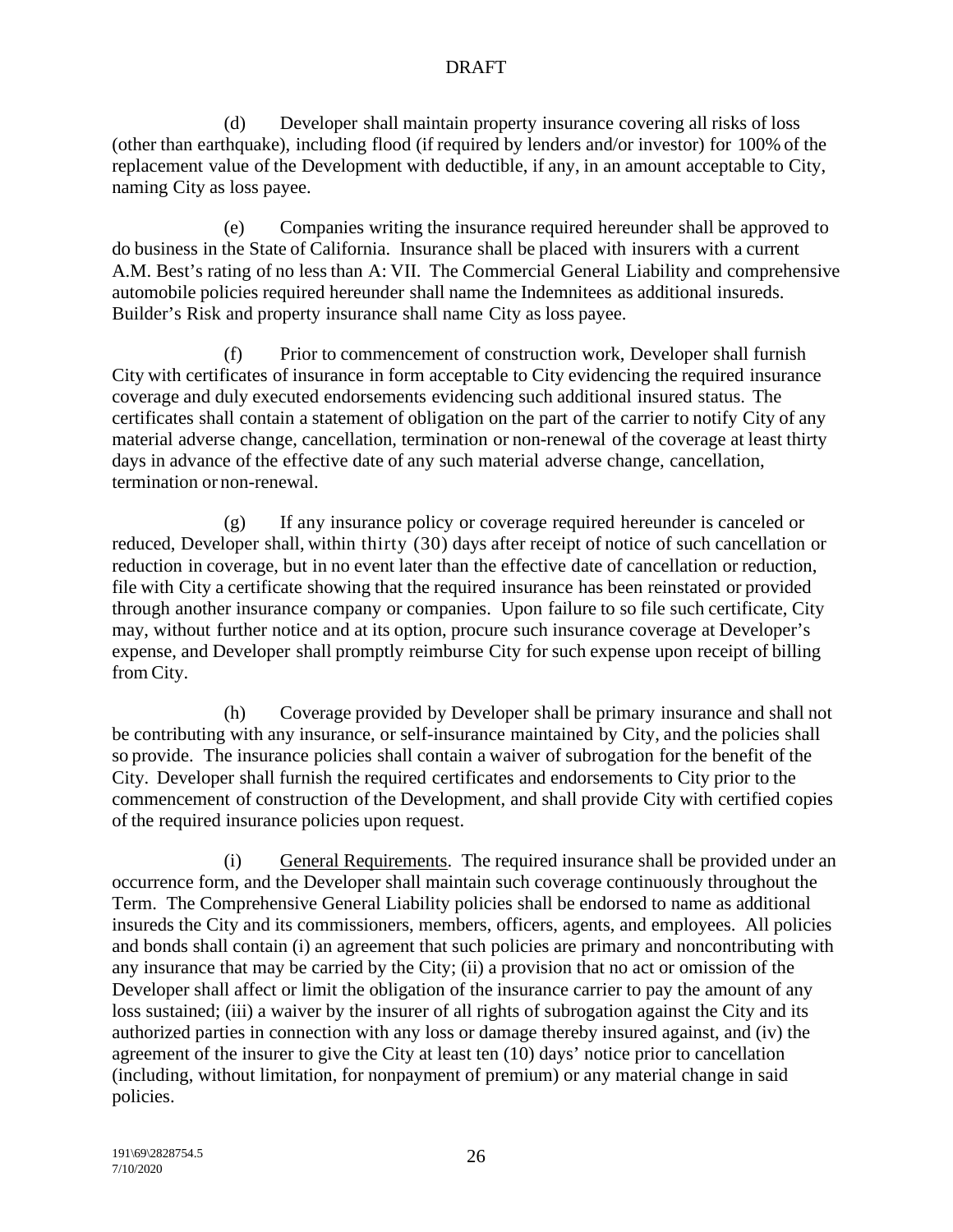(j) Certificates of Insurance. Upon the City's request at any time during the Term of this Agreement, the Developer shall provide certificates of insurance, in form and with insurers reasonable acceptable to the City, evidencing compliance with the requirements of this Section, and shall provide complete copies of such insurance policies, including a separate endorsement naming the City as additional insured, if requested by the City.

## Section 6.9 Transfer.

(a) Developer and its principals have represented that they possess the necessary expertise, skill and ability to carry out the development of the Property pursuant to this Agreement. The qualifications, experience, financial capacity and expertise of Developer and its principals are of particular concern to the City. It is because of these qualifications, experience, financial capacity and expertise that the City has entered into this Agreement with Developer. No voluntary or involuntary successor, assignee or transferee of Developer shall acquire any rights or powers under this Agreement, except as expressly provided herein.

(b) During the Term of this Agreement, Developer shall not, except as expressly permitted by this Agreement, directly or indirectly, voluntarily, involuntarily or by operation of law make or attempt any total or partial sale, transfer, conveyance, assignment or lease (collectively, "**Transfer**") of the whole or any part of the Property, the Development, the Improvements, or this Agreement, without the prior written approval of City, which approval shall not be unreasonably withheld; provided that no further approvals of City shall be required for Permitted Transfers as set forth herein. Any such attempt to assign this Agreement without the City's consent shall be null and void and shall confer no rights or privileges upon the purported assignee. For purposes of this Agreement, "Transfer" means any sale, assignment, or transfer, whether voluntary or involuntary, of: (i) any rights and/or duties under this Agreement; and/or (ii) any interest in the Development. The term "Transfer" excludes the leasing of any single unit in the Development to an occupant in compliance with the City Regulatory Agreement, or the lease of the Community Space pursuant to the Community Space Sublease.

(c) The City hereby approves the Transfer of the Property and assignment of the City Documents to the Partnership as a Permitted Transfer, provided that the assignment agreement or other document evidencing the assignment is reasonably acceptable to the City.

(d) The Developer anticipates syndicating the low income housing tax credits that will be generated by the Development, which syndication will require transfer of the limited partnership interest in the Partnership to a tax credit investor (the "**Investor**"). The City hereby approves transfer of the limited partnership interest to the Investor and future Transfers of the Investor's limited partner interest as a Permitted Transfer, provided that Developer or its affiliate remains as the managing general partner of the Partnership.

(e) In the event the general partner of the Partnership is removed by the Investor for cause following default under the Partnership Agreement, the City hereby approves the Transfer of the general partner interest as a Permitted Transfer, provided the replacement general partner is reasonably acceptable to City.

(f) The City hereby approves a Transfer of the Property from the Partnership to the Developer, or a non-profit affiliated entity of the Developer, and an assumption of the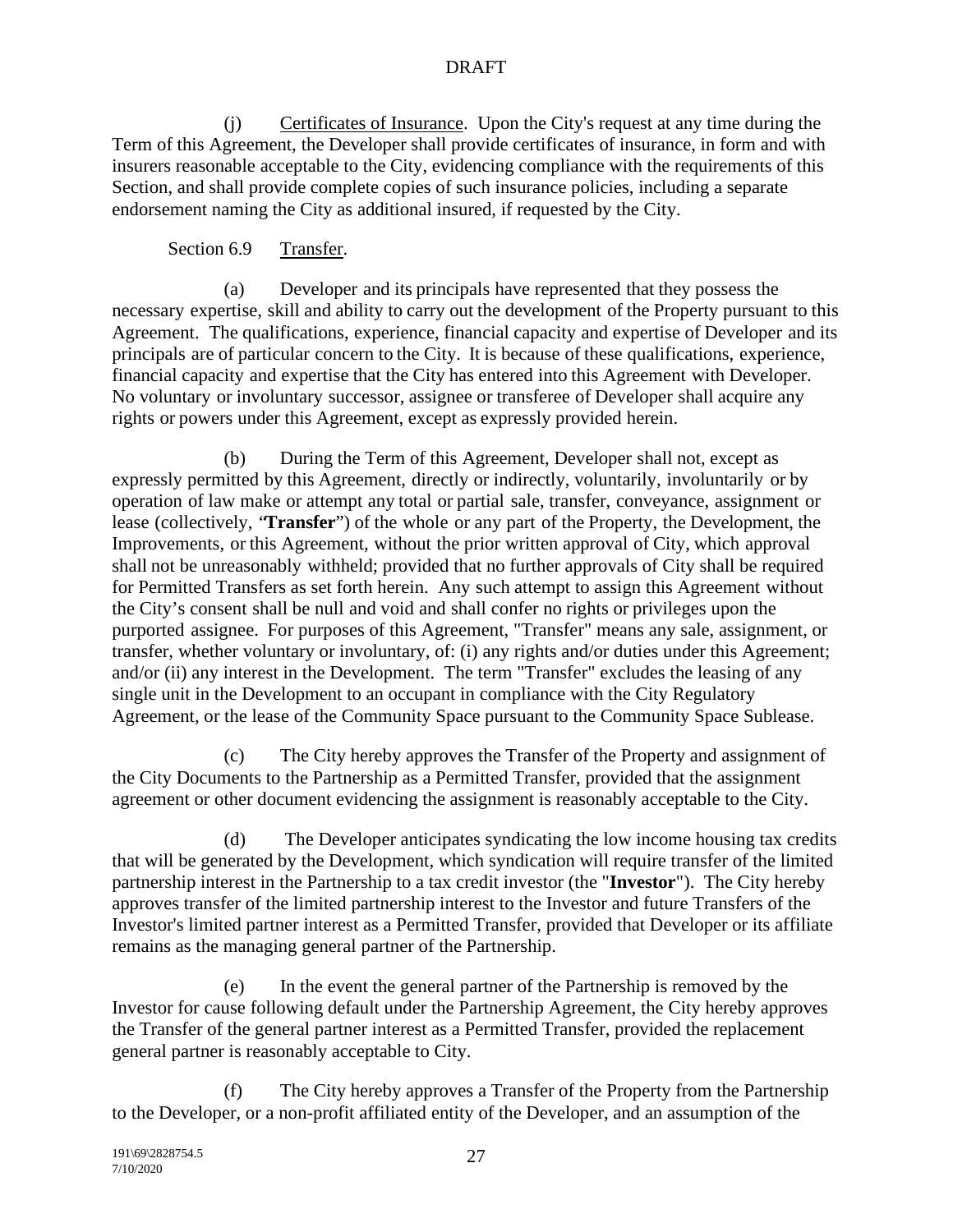Loan by such transferee on or before the end of the fifteen (15) year compliance period as described in Section 42(i)(1) of the Internal Revenue Code of 1986, as amended, as a Permitted Transfer.

(g) The City hereby approves the grant of the security interests in the Development for financing approved by the City on the Final Financing Plan as updated by the Closing Financing Plan, as a Permitted Transfer.

(h) The City may, in the exercise of its sole discretion, consent to a proposed Transfer of this Agreement which is not a Permitted Transfer, the Property or portion thereof if all of the following requirements are met:

(1) The proposed transferee demonstrates to the City's satisfaction that it has the qualifications, experience and financial resources necessary and adequate as may be reasonably determined by the City to competently complete the Development and to otherwise fulfill the obligations undertaken by the Developer under this Agreement.

(2) The Developer and the proposed transferee shall submit for City review and approval all instruments and other legal documents proposed to effect any Transfer of this Agreement, the Property or interest therein together with such documentation of the proposed transferee's qualifications and development capacity as the City may reasonably request.

(3) The proposed transferee shall expressly assume all of the rights and obligations of the Developer under this Agreement arising after the effective date of the Transfer and all obligations of Developer arising prior to the effective date of the Transfer (unless Developer expressly remains responsible for such obligations) and all other conditions, and restrictions set forth in this Agreement.

(4) The Transfer shall be effectuated pursuant to a written instrument satisfactory to the City in form recordable in the Official Records.

(5) Consent to any proposed Transfer may be given by the City Manager unless the City Manager in his discretion, refers the matter of approval to the City Council. If a proposed Transfer has not been approved in writing within thirty (30) days following City's receipt of written request by Developer, it shall be deemed rejected.

191\69\2828754.5 7/10/2020 28 (i) In the absence of specific written agreement by the City, no Transfer by Developer shall be deemed to relieve the Developer or any other party from any obligation under this Agreement. If, in violation of this Agreement, the Developer Transfers all or any part of the Property or the Improvements during the Term of this Agreement, the City shall be entitled to receive from Developer the amount by which the consideration payable for such Transfer exceeds the sum of (a) the Purchase Price for the Property, and (b) the costs incurred by Developer in connection with the improvement and development of the Property, including carrying charges, interest, fees, taxes, assessments and escrow fees. Such excess consideration shall belong to and be paid to the City by the Developer and until so paid, the City shall have a lien on the Property for such amount. The provisions of this paragraph have been agreed upon so as to discourage land speculation by Developer; accordingly, these provisions shall be given a liberal interpretation to accomplish that end. Without limiting any other remedy City may have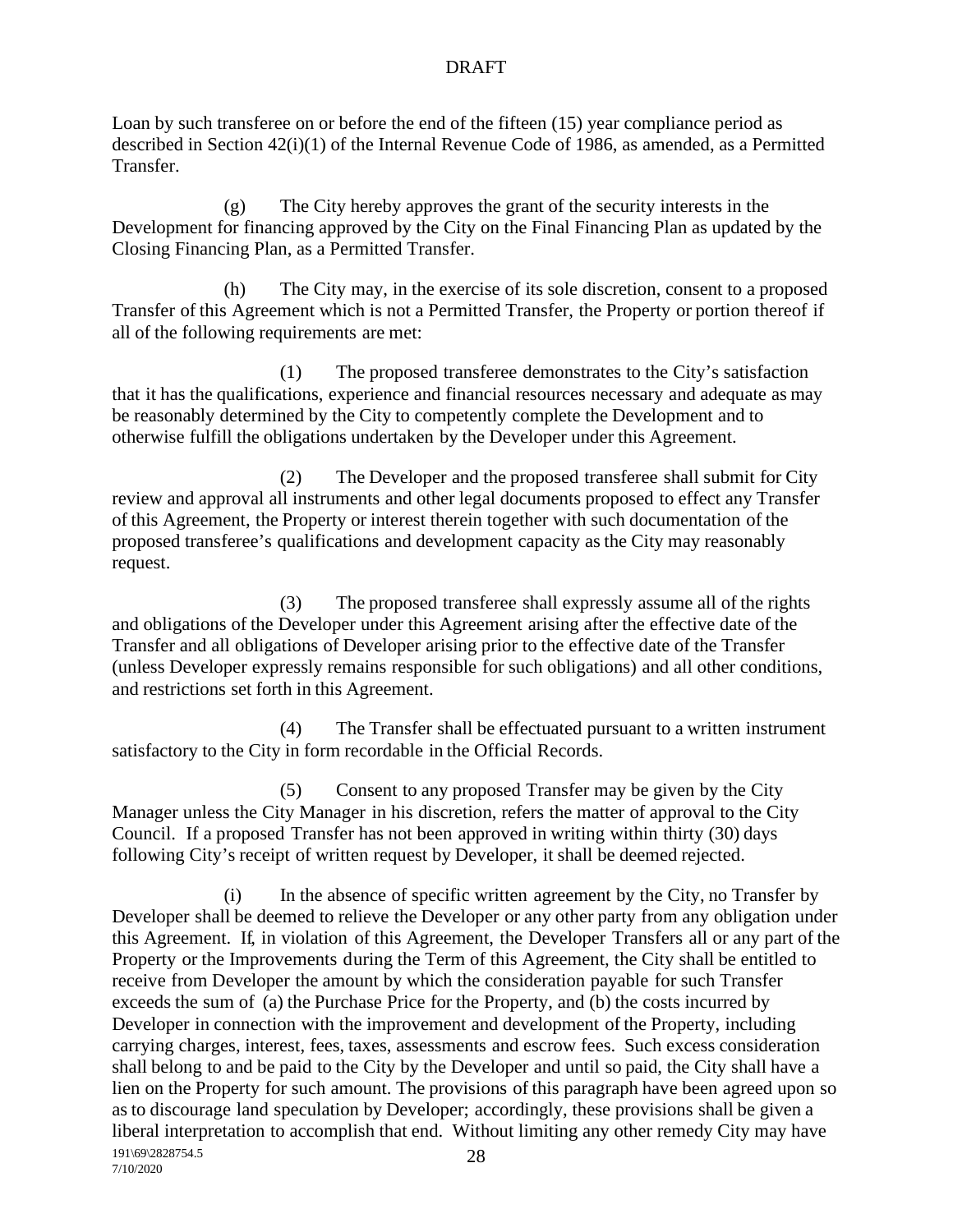under this Agreement, or under law or equity, it shall be an Event of Developer Default hereunder entitling City to terminate this Agreement if without the prior written approval of the City, Developer assigns or Transfers this Agreement, the Improvements, or the Property during the Term of this Agreement. This paragraph shall not apply to Permitted Transfers.

(j) Recovery of Costs. Developer shall reimburse City for all City costs, including but not limited to reasonable attorneys' fees, incurred in reviewing instruments and other legal documents proposed to effect a Transfer under this Agreement and in reviewing the qualifications and financial resources of a proposed successor, assignee, or transferee within ten days following City's delivery to Developer of an invoice detailing such costs.

## ARTICLE 7. DEFAULT AND REMEDIES

Section 7.1 No Fault of Parties. The following events constitute a basis for a Party to terminate this Agreement without the fault of the other:

(a) The Developer disapproves the condition of the Property within the Due Diligence Period, or there shall have been an adverse change in the condition of the Property, or discovery of a physical condition that would adversely interfere with the development of the Development since the conclusion of the Due Diligence Period but prior to the Closing; or

(b) The Conditions Precedent to the Closing have not been satisfied (or waived by the Party benefitted by such Conditions Precedent) on or before the time set forth in the Schedule of Performance.

Upon the happening of any of the above-described events the City and the Developer shall meet in good faith within ten (10) days of either Party giving notice to the other of the above conditions to determine whether a mutually acceptable amendment to this Agreement and/or modification to the scope of development for the Development is feasible. If the City and the Developer are unable to agree on a mutually satisfactory modification, the parties may agree to terminate this Agreement, and at the election of either Party, this Agreement may be terminated by written notice to the other Party. After termination, neither Party shall have any rights against or liability to the other under this Agreement.

Section 7.2 Fault of City. Except as to events constituting a basis for termination under Section 7.1, the following events each constitute a "**City Event of Default**" and a basis for the Developer to take action against the City:

(a) The City, without good cause, fails to convey the Property to the Developer within the time and in the manner set forth in Article 3 and the Developer is otherwise entitled by this Agreement to such conveyance; or

(b) The City does not attempt diligently and in good faith to cause satisfaction of the conditions required of the City in Article 2; or

(c) Other than the failures addressed above in subsections (a) and (b), failure of the City to duly perform, comply with, or observe any of the conditions, terms, or covenants of any of this Agreement, and such failure having continued uncured for thirty (30) days after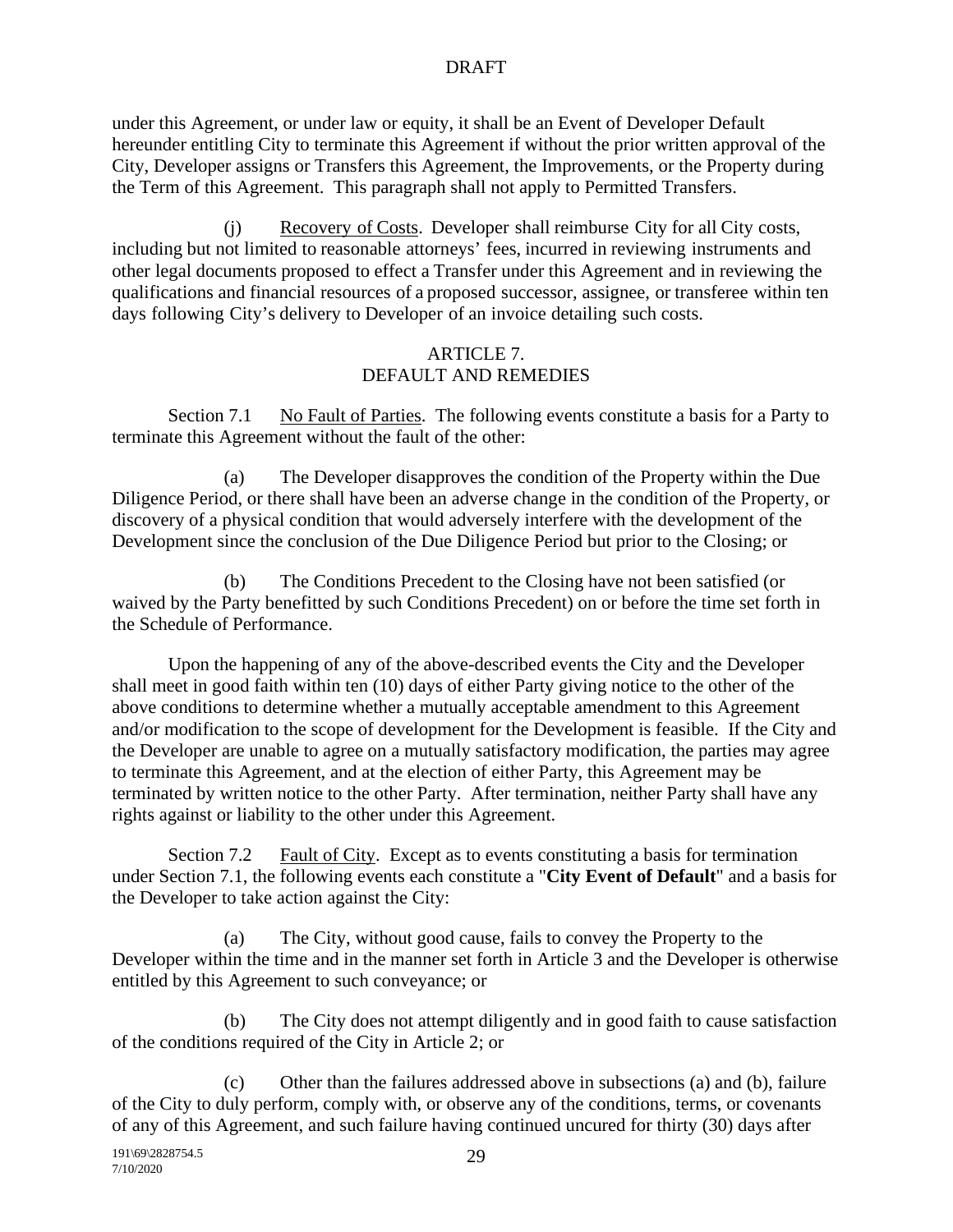receipt of written notice thereof from the Developer to the City or, if the breach cannot be cured within thirty (30) days, the City shall not be in breach so long as the City is diligently undertaking to cure such breach and such breach is cured within ninety (90) days.

Upon the occurrence of any City Event of Default hereunder following the expiration of all applicable notice and cure periods the Developer is afforded all of its rights at law or in equity, by taking all or any of the following remedies: (1) terminating in writing this Agreement; and (2) prosecuting an action for specific performance. Developer shall not have any right to and Developer waives all claims against City for any lost profits, and punitive or consequential damages.

Section 7.3 Fault of Developer. Except as to events constituting a basis for termination under Section 7.1, the following events each constitute a "**Developer Event of Default**" and a basis for the City to take action against the Developer:

(a) Subject to Forced Delay, Developer fails to commence or complete construction of the Development within the times set forth in the Schedule of Performance, or abandons or suspends construction of the Development prior to completion for a period of sixty (60) days or more;

Section 6.9;

(b) A Transfer occurs, either voluntarily or involuntarily, in violation of

(c) Developer fails to maintain insurance as required pursuant to this Agreement, and Developer fails to cure such default within thirty (30) days of receipt of notice from the City;

(d) Subject to Developer's right to contest the following charges as provided herein, if Developer fails to pay prior to delinquency taxes or assessments due on the Property or the Development or fails to pay when due any other charge that may result in a lien on the Property or the Development, and Developer fails to cure such default within thirty (30) days of date of delinquency, but in all events upon the imposition of any such tax or other lien;

(e) A default arises under any loan secured by a mortgage, deed of trust or other security instrument recorded against the Property and remains uncured beyond any applicable cure period such that the holder of such security instrument has the right to accelerate repayment of such loan;

(f) Any representation or warranty contained in this Agreement or in any application, financial statement, certificate or report submitted to the City in connection with this Agreement proves to have been incorrect in any material and adverse respect when made and continues to be materially adverse to the City and the Developer fails to cure such default within thirty (30) days of the date of written notice from the City of such default;

(g) If, pursuant to or within the meaning of the United States Bankruptcy Code or any other federal or state law relating to insolvency or relief of debtors ("**Bankruptcy** Law"), Developer or any manager, managing member or general partner thereof (i) commences a voluntary case or proceeding; (ii) consents to the entry of an order for relief against Developer or any general partner, managing member, or manager thereof in an involuntary case; (iii)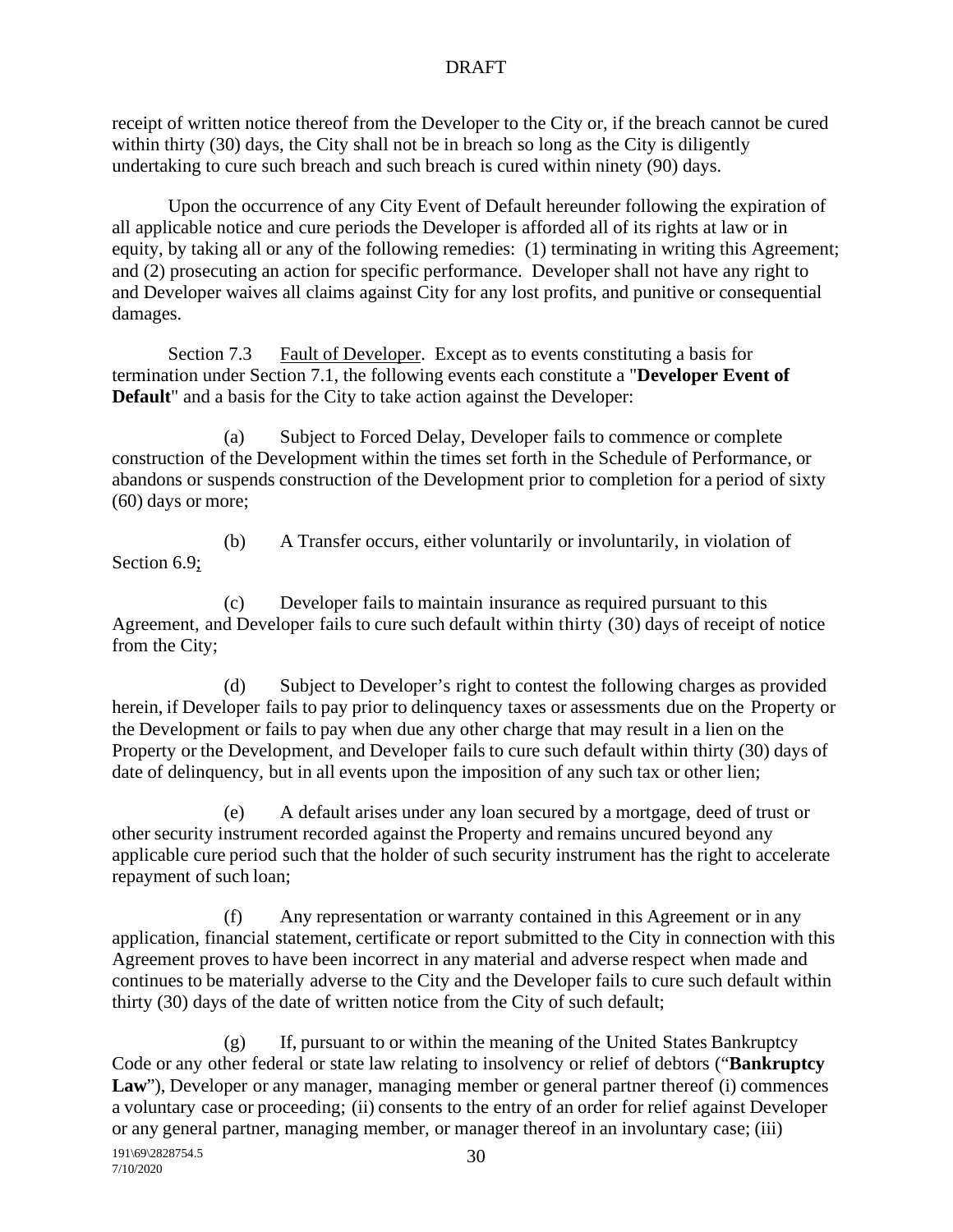consents to the appointment of a trustee, receiver, assignee, liquidator or similar official for Developer or any manager, managing member or general partner thereof; (iv) makes an assignment for the benefit of its creditors; or (v) admits in writing its inability to pay its debts as they become due;

(h) A court of competent jurisdiction shall have made or entered any decree or order (1) adjudging the Developer to be bankrupt or insolvent, (2) approving as properly filed a petition seeking reorganization of the Developer or seeking any arrangement for Developer under bankruptcy law or any other applicable debtor's relief law or statute of the United States or any state or other jurisdiction, (3) appointing a receiver, trustee, liquidator, or assignee of the Developer in bankruptcy or insolvency or for any of its properties, or (4) directing the winding up or liquidation of the Developer;

(i) Developer shall have assigned its assets for the benefit of its creditors (other than pursuant to a mortgage loan) or suffered a sequestration or attachment of or execution on any substantial part of its property, unless the property so assigned, sequestered, attached or executed upon shall have been returned or released within sixty (60) days after such event (unless a lesser time period is permitted for cure under any other mortgage on the Property, in which event such lesser time period shall apply under this subsection as well) or prior to any sooner sale pursuant to such sequestration, attachment, or execution;

(j) The Developer shall have voluntarily suspended its business or Developer shall have been dissolved or terminated;

(k) A default arises under the Ground Lease, the City Promissory Note or the City Deed of Trust and remains uncured beyond any applicable notice and cure period; or

(l) Developer defaults in the performance of any term, provision, covenant or agreement contained in this Agreement other than an obligation enumerated in this Section and unless a shorter cure period is specified for such default, the default continues for ten (10) days in the event of a monetary default or thirty (30) days in the event of a nonmonetary default after the date upon which City shall have given written notice of the default to Developer; provided however, if the default is of a nature that it cannot be cured within thirty (30) days, a Developer Event of Default shall not arise hereunder if Developer commences to cure the default within thirty (30) days and thereafter prosecutes the curing of such default with due diligence and in good faith to completion and in no event later than ninety (90) days after receipt of notice of the default.

City shall have all remedies available under this Agreement or under law or equity, including, but not limited to the right to bring an action for equitable relief seeking the specific performance of the terms and conditions of this Agreement, and/or enjoining, abating, or preventing any violation of such terms and conditions, and/or seeking to obtain any other remedy consistent with the purpose of this Agreement, and the right to proceed with any and all remedies set forth in this Agreement and the City Documents, including but not limited to the Termination of this Agreement by written notice to the Developer; termination of the Ground Lease, or Acceleration of the City Loan, provided however, the City shall not have any right to and City waives all claims against Developer for any lost profits, and punitive or consequential damages.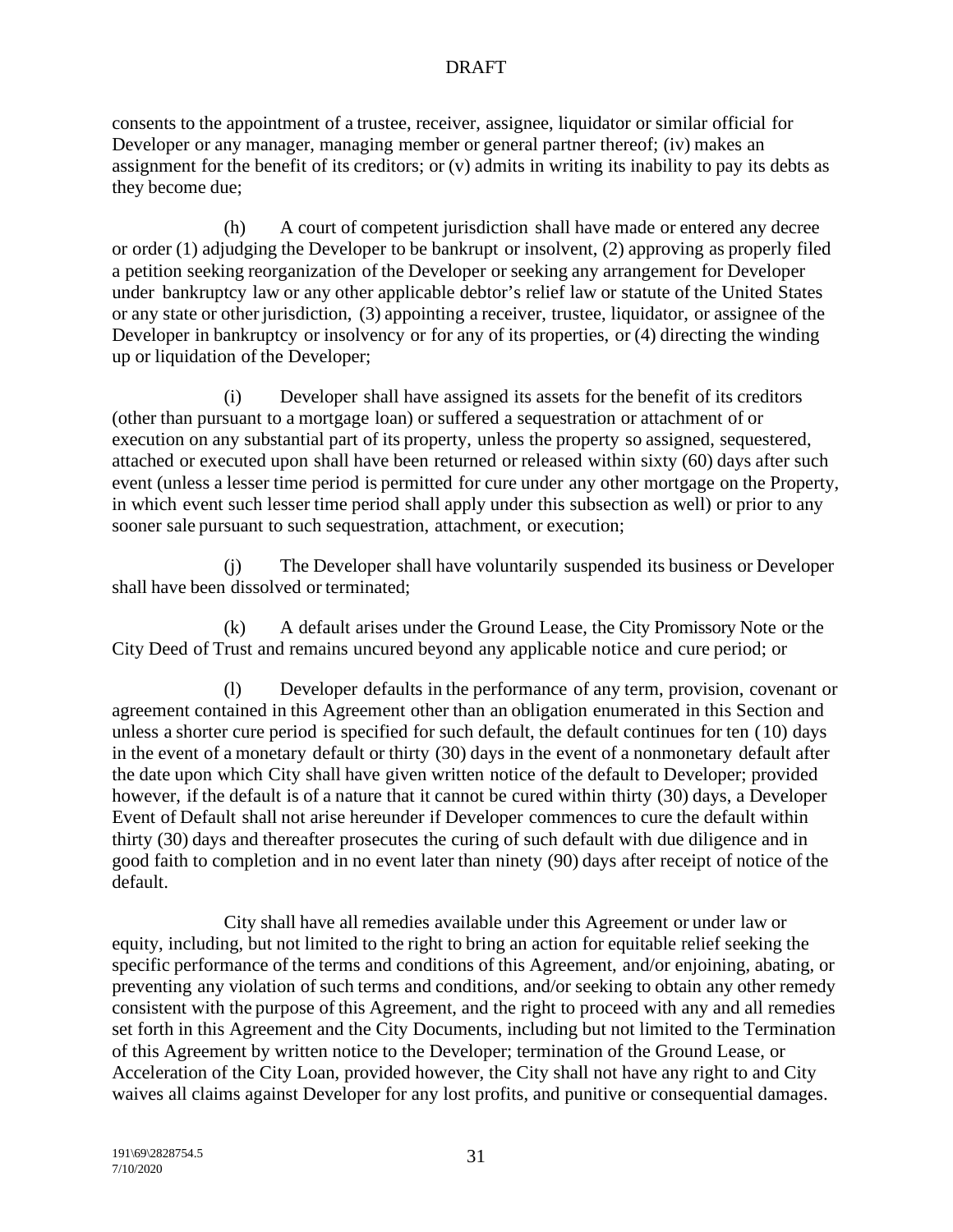Section 7.4 Inaction Not a Waiver of Default. No failure or delay by either Party in asserting any of its rights and remedies as to any default shall operate as a waiver of such default or of any such rights or remedies, nor deprive either Party of its rights to institute and maintain any action or proceeding which it may deem necessary to protect, assert or enforce any such rights or remedies in the same or any subsequent default.

Section 7.5 Construction Plans. If this Agreement is terminated, the Developer, at no cost to the City, shall deliver to the City copies of all construction plans and studies in the Developer's possession or in the possession of the Developer's consultants related to development of the Development on the Property, including without limitation, the Construction Plans, subject only to the rights of senior construction lenders identified in the Final Financing Plan as updated by the Closing Financing Plan. In the event the City utilizes the construction plans or studies, the City shall indemnify the Developer for any claims arising from the use of construction plans or studies by the City pursuant to this Section 7.5.

Section 7.6 Rights of Mortgagees. Any rights of the City under this Section 7 shall not defeat, limit or render invalid any mortgage or deed of trust permitted by this Agreement or any rights provided for in this Agreement for the protection of holders of such instruments.

# ARTICLE 8. SECURITY FINANCING AND RIGHTS OF HOLDERS

Section 8.1 No Encumbrances Except for Development Purposes. Notwithstanding any other provision of this Agreement, mortgages and deeds of trust, or any other reasonable method of security are permitted to be placed upon the Developer's leasehold interest in the Property for the purpose of securing loans approved by the City pursuant to the approved Final Financing Plan as updated by the Closing Financing Plan. Mortgages, deeds of trust, or other reasonable security instruments securing loans approved by the City pursuant to the approved Final Financing Plan as updated by the Closing Financing Plan are each referred to as a "Security Financing Interest." The words "mortgage" and "deed of trust" as used in this Agreement include all other appropriate modes of financing real estate acquisition, construction, and land development.

Section 8.2 Holder Not Obligated to Construct. The holder of any Security Financing Interest authorized by this Agreement is not obligated to construct or complete any improvements or to guarantee such construction or completion. However, nothing in this Agreement shall be deemed to permit or authorize any such holder to devote the Property or any portion thereof to any uses, or to construct any improvements thereon, other than those uses of improvements provided for or authorized by this Agreement.

Section 8.3 Notice of Default and Right to Cure. Whenever the City pursuant to its rights set forth in Article 8 of this Agreement delivers any notice or demand to the Developer with respect to the commencement, completion, or cessation of the construction of the Improvements, the City shall at the same time deliver to each holder of record of any Security Financing Interest creating a lien upon the Developer's leasehold interest in the Property or any portion thereof a copy of such notice or demand. Each such holder shall (insofar as the rights of the City are concerned) have the right, but not the obligation, at its option, within ninety (90)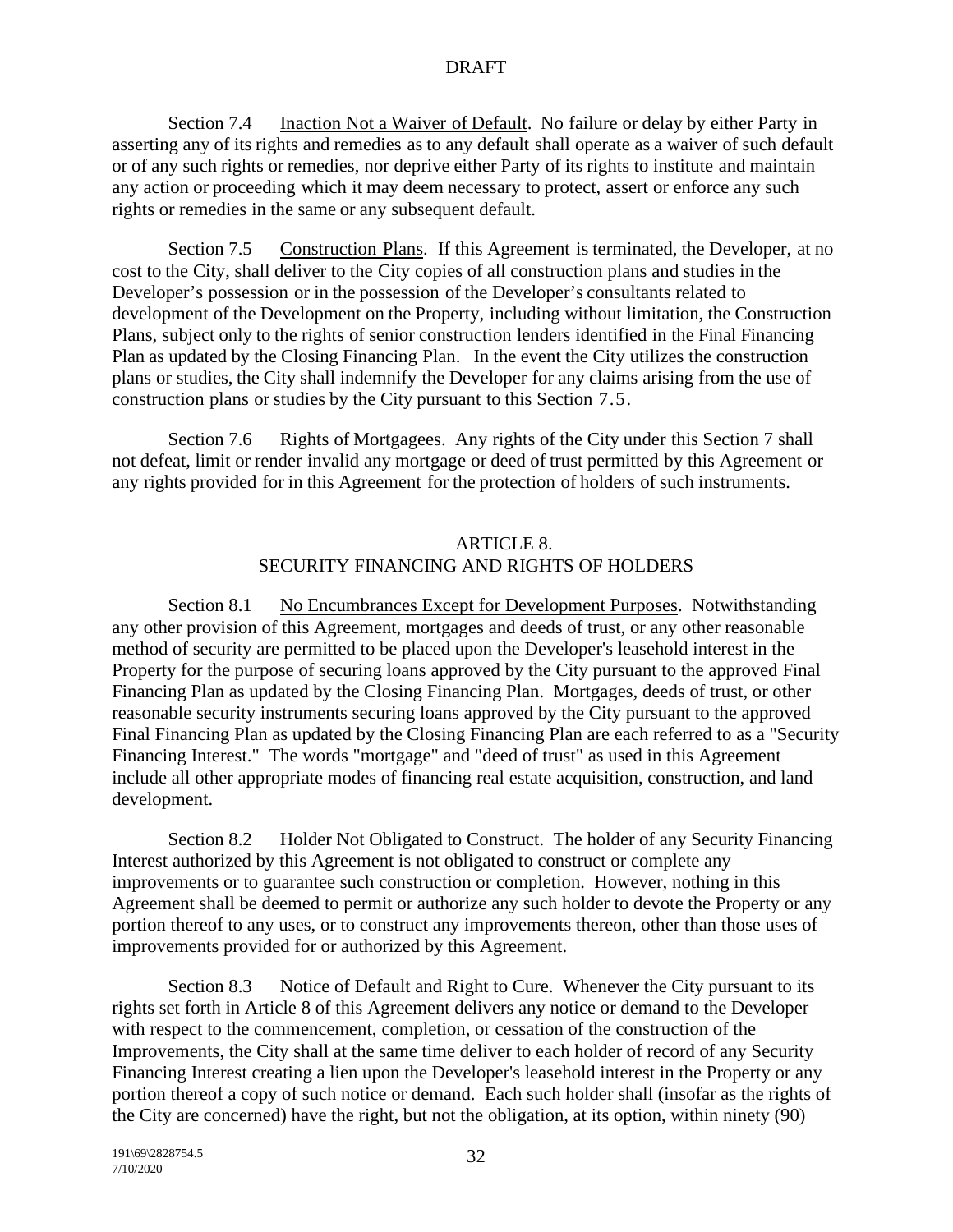days after the receipt of the notice, to cure or remedy or commence to cure or remedy any such default or breach affecting the Property which is subject to the lien of the Security Financing Interest held by such holder and to add the cost thereof to the security interest debt and the lien on its security interest. Nothing contained in this Agreement shall be deemed to permit or authorize such holder to undertake or continue the construction or completion of the Improvements (beyond the extent necessary to conserve or protect such improvements or construction already made) without first having expressly assumed in writing the Developer's obligations to the City relating to such Improvements under this Agreement pursuant to an assignment and assumption agreement prepared by the City. The holder in that event must agree to complete, in the manner provided in this Agreement, the Improvements to which the lien or title of such holder relates. Any such holder properly completing such Improvements pursuant to this paragraph shall assume all rights and obligations of Developer under this Agreement.

Section 8.4 Right of City to Cure. In the event of a default or breach by the Developer of a Security Financing Interest prior to the completion of the construction of the Development, and the holder has not exercised its option to complete the construction of the Development, the City may cure the default, prior to the completion of any foreclosure. In such event the City shall be entitled to reimbursement from the Developer of all costs and expenses incurred by the City in curing the default, and such sum shall be added to the principal of the City Loan and payable pursuant to the City Promissory Note.

Section 8.5 Modifications. If a holder of a Security Financing Interest or the Investor should, as a condition of providing financing for development of all or a portion of the Development, request any modification of this Agreement in order to protect its interests in the Development or this Agreement, the City shall consider such request in good faith consistent with the purpose and intent of this Agreement and the rights and obligations of the parties under this Agreement.

### ARTICLE 9. GENERAL PROVISIONS

Section 9.1 Notices, Demands and Communications. Formal notices, demands, and communications between the City and the Developer shall be sufficiently given if, and shall not be deemed given unless, dispatched by registered or certified mail, postage prepaid, return receipt requested, by reputable overnight delivery service, delivered by electronic mail as long as a copy of any such notice is also delivered by either registered or certified mail or overnight delivery, or delivered personally, to the principal office of the City and the Developer as follows:

| City:      | City of Union City             |
|------------|--------------------------------|
|            | 34009 Alvarado-Niles Road      |
|            | Union City, CA 94587           |
|            | Attn: City Manager             |
|            | email: jmalloy@unioncity.gov   |
| Developer: | MidPen Housing Corporation     |
|            | 303 Vintage Park Dr. Suite 250 |
|            | Foster City, CA 94404          |
|            |                                |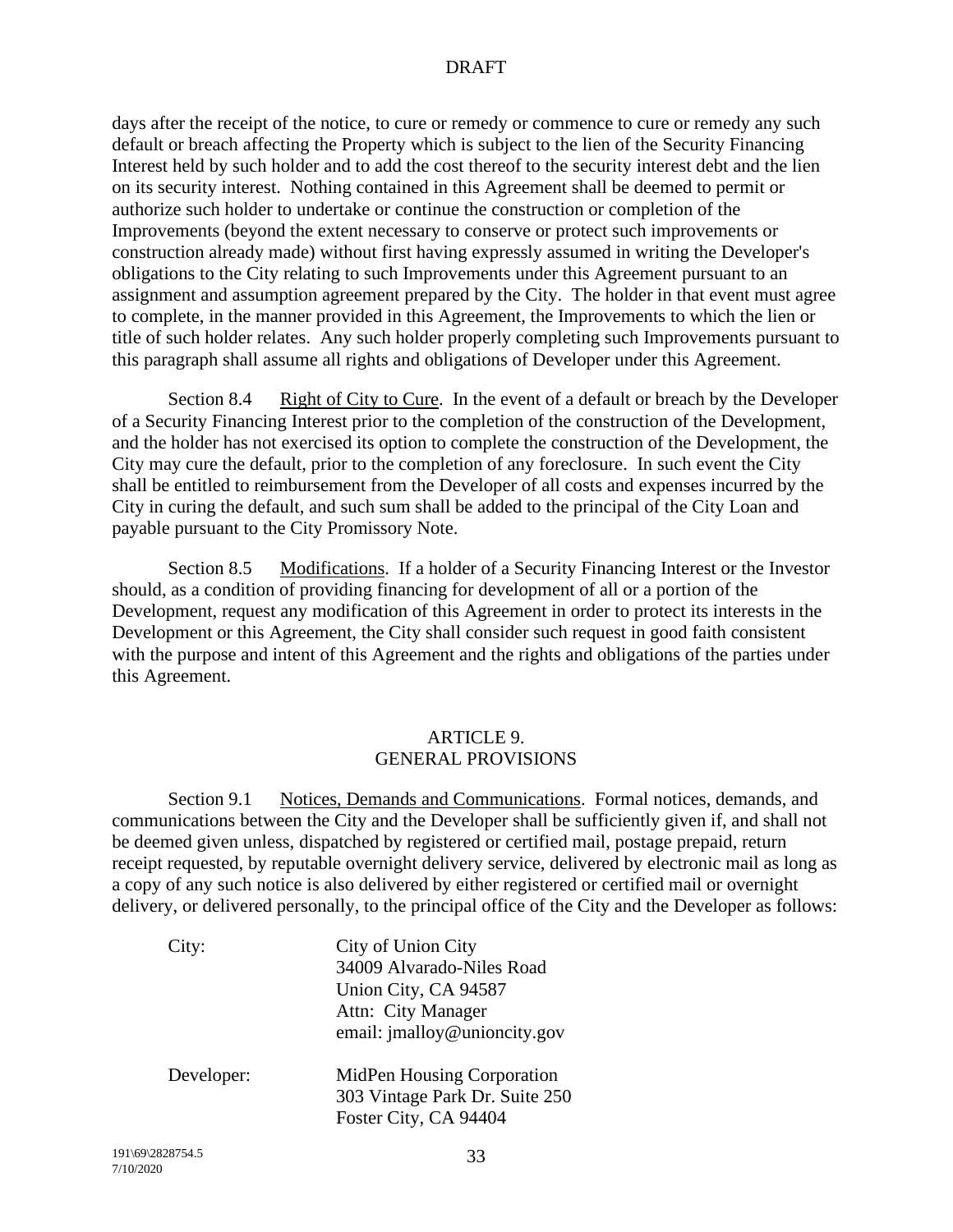Attn: Jan M. Lindenthal, Chief Real Estate Development Officer email: jlindenthal@midpen-housing.org

Such written notices, demands and communications may be sent in the same manner to such other addresses as the affected Party may from time to time designate by mail as provided in this Section.

Section 9.2 Non-Liability of City Officials, Employees and Agents. No member, official, employee or agent of the City or the Developer shall be personally liable, in the event of any default or breach by the such Party or for any amount which may become due under the terms of this Agreement.

Section 9.3 Forced Delay. In addition to specific provisions of this Agreement, performance by either Party hereunder shall not be deemed to be in default where delays or defaults are due to war; acts of terrorism, insurrection; strikes; lock-outs; riots; floods; earthquakes; fires; casualties; acts of God; acts of the public enemy; epidemics; pandemics, quarantine or other government restrictions imposed to address epidemics or pandemics; freight embargoes; governmental restrictions or priority; litigation (including suits filed by third parties concerning or arising out of this Agreement); weather; inability to secure necessary labor, materials or tools; acts of the other Party; acts or failure to act of any public or governmental agency or entity (except that acts or the failure to act of the City shall not excuse performance by the City); or any other causes beyond the control or without the fault of the Party claiming an extension of time to perform. An extension of time for any cause will be deemed granted if notice by the Party claiming such extension is sent to the other within fifteen (15) days from the date the Party seeking the extension first discovered the cause and such extension of time is not rejected in writing by the other Party within fifteen (15) days after receipt of the notice. Times of performance under this Agreement may also be extended in writing by the City and the Developer.

City and Developer acknowledge that adverse changes in economic conditions, either of the affected Party specifically or the economy generally, changes in market conditions or demand, and/or inability to obtain financing to complete the Development shall not constitute grounds of enforced delay pursuant to this Section. Each Party expressly assumes the risk of such adverse economic or market changes and/or financial inability, whether or not foreseeable as of the Effective Date.

Section 9.4 Title of Parts and Sections. Any titles of the articles, sections or subsections of this Agreement are inserted for convenience of reference only and shall be disregarded in construing or interpreting any part of its provision.

Section 9.5 Indemnification. Except with respect to indemnification concerning Hazardous Materials, which are addressed under Section 6.7(c) of this Agreement, Developer shall indemnify, defend, and hold the City and its Council Members, officers, employees, consultants, agents and representatives (collectively, the "**Indemnitees**") harmless from and against all liability, loss, cost, claim, demand, action, suit, legal or administrative proceeding, penalty, deficiency, fine, damage and expense (including without limitation reasonable attorneys' fees and costs) (all of the foregoing, collectively "**Claims**") arising out of or in connection with this Agreement, including but not limited to the purchase of the Property and the development,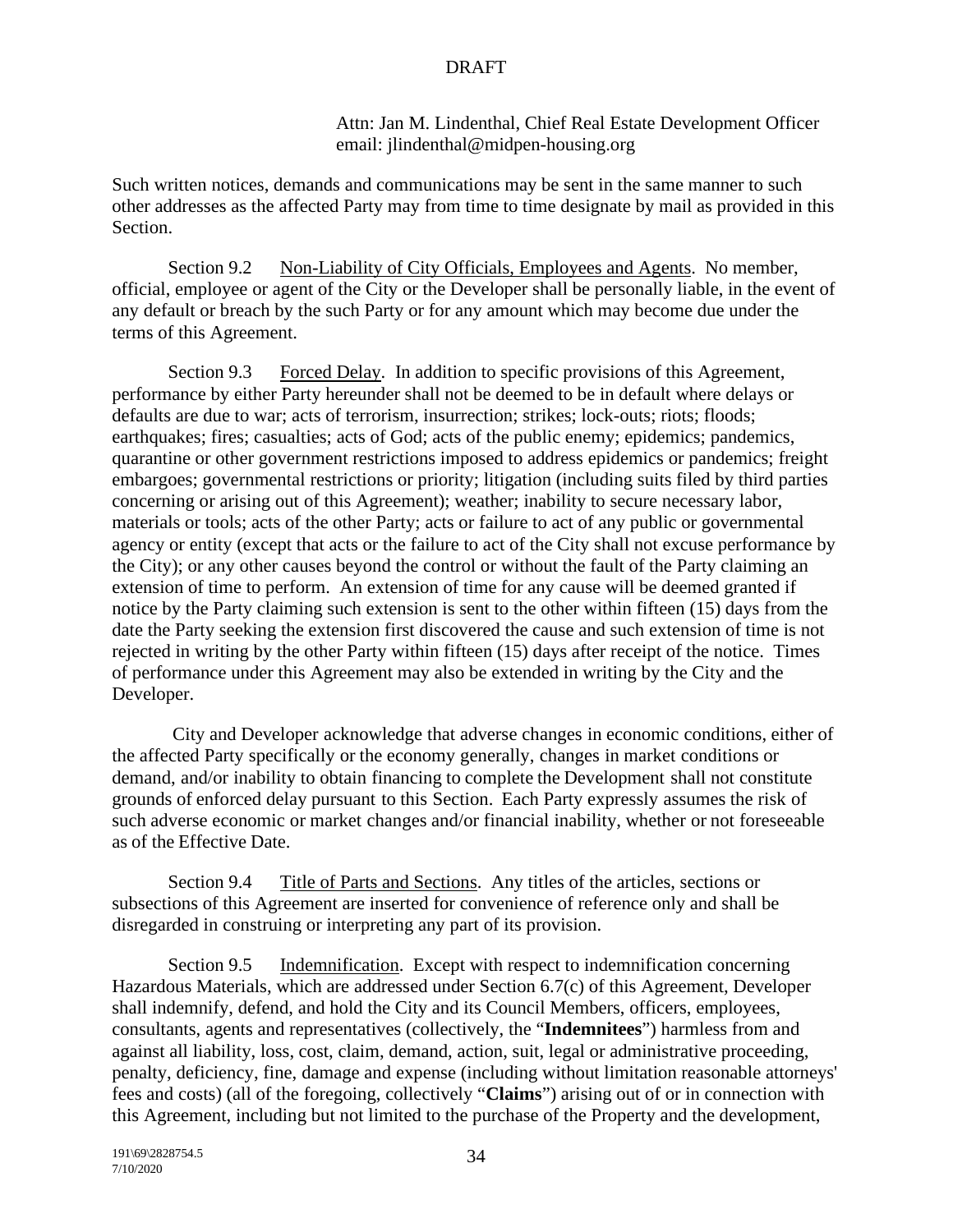construction, marketing and operation of the Development, except to the extent such claim arises from pre-existing conditions or from the negligence or willful misconduct of the Indemnitees. Developer's defense and indemnity obligations pursuant to this Section 9.5 shall survive the expiration or earlier termination of this Agreement.

Section 9.6 Applicable Law. This Agreement shall be interpreted under and pursuant to the laws of the State of California. Any action to enforce or interpret this Agreement shall be filed and heard in the Superior Court of Alameda County, California or in the Federal District Court for the Northern District of California.

Section 9.7 No Brokers. Each Party represents to the other that it has not had any contact or dealings regarding the Property, or any communication in connection with the subject matter of this transaction, through any real estate broker or other person who can claim a right to a commission or finder's fee. If any broker or finder makes a claim for a commission or finder's fee based upon a contact, dealings, or communications, the Party through whom the broker or finder makes this claim shall indemnify, defend with counsel of the indemnified Party's choice, and hold the indemnified Party harmless from all expense, loss, damage and claims, including the indemnified Party's attorneys' fees, if necessary, arising out of the broker's or finder's claim. The provisions of this section shall survive expiration of the Term or other termination of this Agreement, and shall remain in full force and effect.

Section 9.8 Severability. If any term, provision, covenant or condition of this Agreement is held by a court of competent jurisdiction to be invalid, void or unenforceable, the remainder of the provisions shall continue in full force and effect unless the rights and obligations of the Parties have been materially altered or abridged by such invalidation, voiding or unenforceability.

Section 9.9 Binding Upon Successors. This Agreement shall be binding upon and inure to the benefit of the heirs, administrators, executors, successors in interest and assigns of each of the Parties hereto except that there shall be no Transfer of any interest by any of the parties hereto except pursuant to the terms of this Agreement. Any reference in this Agreement to a specifically named Party shall be deemed to apply to any successor, heir, administrator, executor or assign of such party who has acquired an interest in compliance with the terms of this Agreement, or under law.

The covenants and restrictions set forth in this Agreement shall run with the land, and shall bind all successors in title to the Property. However, on the termination of this Agreement, such covenants and restrictions shall expire.

Section 9.10 Parties Not Co-Venturers. Nothing in this Agreement is intended to or does establish the Parties as partners, co-venturers, or principal and agent with one another.

Section 9.11 Action by the City. Except as may be otherwise specifically provided in this Agreement, whenever any approval, notice, direction, finding, consent, request, waiver, or other action by the City is required or permitted under this Agreement, such action may be given, made, or taken by the City Manager, or by any person who shall have been designated in writing to the Developer by the City, without further approval by the City Council. Any such action shall be in writing. The Developer acknowledges that nothing in this Agreement (including any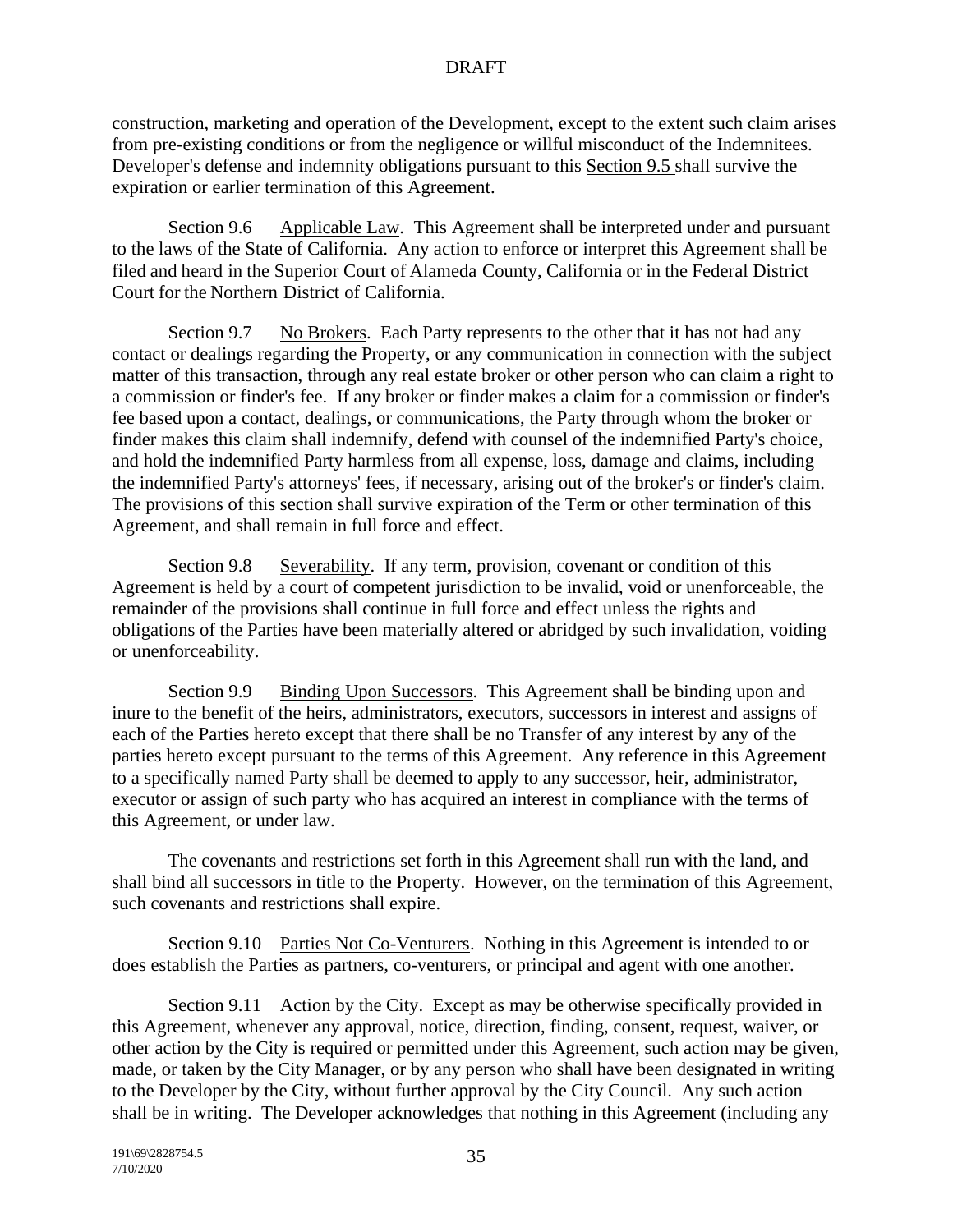approval by the City Manager in accordance with this Agreement) shall limit, waive, or otherwise impair the authority and discretion of: (i) the City's Planning Department, in connection with the review and approval of the proposed construction plans for the Development (or any change to such plans), or any use, or proposed use, of the Property, (ii) the City's issuance of a building permit, or (iii) any other office or department of the City acting in its capacity as a governmental regulatory authority with jurisdiction over the development, use, or operation of the Development.

Section 9.12 City's Warranty of Good Standing and Authority. The City represents and warrants to the Developer that (i) this Agreement has been duly entered into and is the legally binding obligation of the City, (ii) this Agreement will not violate any judgment, law, consent decree, or agreement to which the City is a party or is subject to and will not violate any law or ordinance under which the City is organized, and (iii) there is no claim pending, or to the best knowledge of the City, threatened, that would impede the City's ability to perform its obligation hereunder.

Section 9.13 Representations and Warranties of the Developer. The Developer hereby represents and warrants to the City as follows:

(a) Organization. The Developer is a duly organized, validly existing, and in good standing under the laws of the State of California and has the power and authority to own its property and carry on its business as now being conducted.

(b) Authority of Developer. The Developer has full power and authority to execute and deliver this Agreement, and the other City Documents to be executed and delivered pursuant to this Agreement, and to perform and observe the terms and provisions of all of the above.

(c) Authority of Persons Executing Documents. This Agreement and all other documents or instruments executed and delivered, or to be executed and delivered, pursuant to this Agreement have been executed and delivered by persons who are duly authorized to execute and deliver the same for and on behalf of the Developer.

(d) No Conflict. To the best of Developer's knowledge, the Developer's execution, delivery and performance of its obligations under this Agreement will not constitute a default or a breach under any contract, agreement or order to which the Developer is a party or by which it is bound.

Section 9.14 Complete Understanding of the Parties. This Agreement and the attached exhibits constitute the entire understanding and agreement of the Parties with respect to the matters set forth in this Agreement, and supersedes all prior written or oral agreements, understandings, representations or statements between the Parties with respect to the subject matterhereof, specifically including the ENRA which is of no further force or effect as of the Effective Date..

191\69\2828754.5 7/10/2020 36 Section 9.15 Implementation Agreements. The Parties acknowledge that the provisions of this Agreement require a close degree of cooperation and that new information and future events may demonstrate that changes are appropriate with respect to the details of performance of the Parties under this Agreement. The Parties desire, therefore, to retain a certain degree of flexibility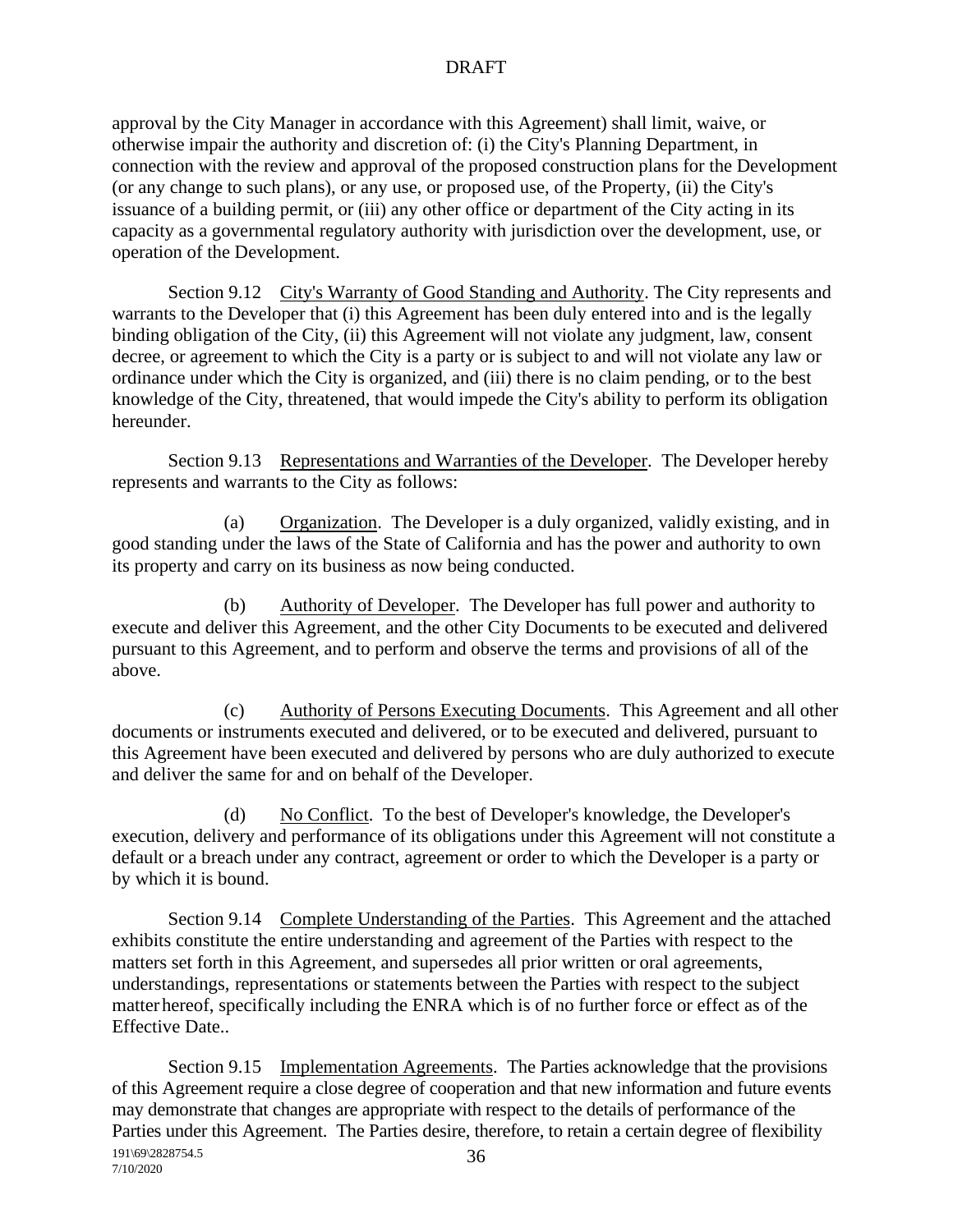with respect to the details of performance for those items covered in general terms under this Agreement. If and when, from time to time, the Parties find that refinements or adjustments are desirable, such refinements or adjustments shall be accomplished through implementation agreements approved in writing by the Parties which, after execution shall be attached to this Agreement as addenda and become a part hereof.

Implementation agreements may be executed on the City's behalf by the City Manager, or his or her designee. In the event a particular subject requires notice or hearing, such notice or hearing shall be appropriately given. Any significant modification to the terms of performance under this Agreement, including but not limited to amendments or modifications to the City Loan, shall be processed as an amendment of this Agreement in accordance with Section 9.16 and must be approved by the City Council in accordance with applicable law.

Section 9.16 Amendments. Except as set forth in Section 9.15, the Parties can amend this Agreement only by means of a writing signed by both Parties, following approval by the City Council, in accordance with applicable law.

Section 9.17 Multiple Originals; Counterparts. This Agreement may be executed in multiple originals, each of which is deemed to be an original, and may be signed in counterparts.

Section 9.18 Attorneys' Fees. If any Party fails to perform any of its obligations under this Agreement, or if any dispute arises among the Parties concerning the meaning or interpretation of any provision hereof, then the prevailing Party in any proceeding in connection with such dispute shall be entitled to the costs and expenses it incurs on account thereof and in enforcing or establishing its rights hereunder, including, without limitation, court costs and reasonable attorneys' fees and disbursements.

Section 9.19 Waivers: Modification. No waiver of any breach of any covenant or provision of this Agreement shall be deemed a waiver of any other covenant or provision hereof, and no waiver shall be valid unless in writing and executed by the waiving Party. An extension of time for performance of any obligation or act shall not be deemed an extension of the time for performance of any other obligation or act, and no extension shall be valid unless in writing and executed by the Party granting the extension. This Agreement may be amended or modified only by a written instrument executed by the Parties.

Section 9.20 No Third Party Beneficiaries. Nothing contained in this Agreement is intended to or shall be deemed to confer upon any person, other than the Parties and their respective successors and assigns, any rights or remedies hereunder.

Section 9.21 Time of the Essence: Calculation of Time Periods. Time is of the essence for each condition, term, obligation and provision of this Agreement. Unless otherwise specified, in computing any period of time described in this Agreement, the day of the act or event after which the designated period of time begins to run is not to be included and the last day of the period so computed isto be included, unless such last day is not a business day, in which event the period shall run until the next business day. The final day of any such period shall be deemed to end at 5:00 p.m., local time at the Property. For purposes of this Agreement, a "business day" means a day that is not a Saturday, Sunday, a federal holiday or a state holiday under the laws of California.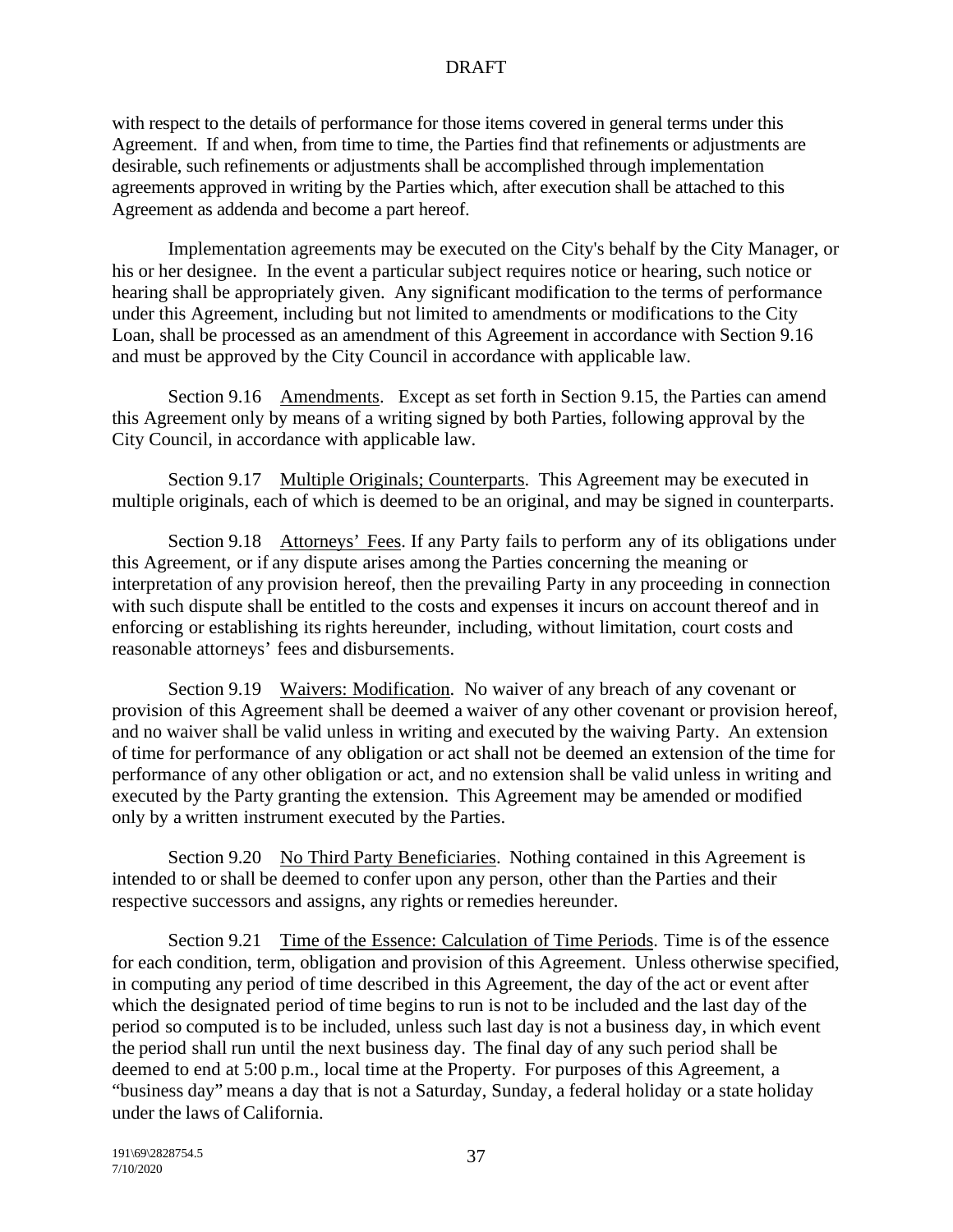Section 9.22 Inspection of Books and Records. Upon request, Developer shall permit the City to inspect at reasonable times and on a confidential basis those books, records and all other documents of Developer necessary to determine Developer's compliance with the terms of this Agreement.

# [SIGNATURES ON FOLLOWING PAGE]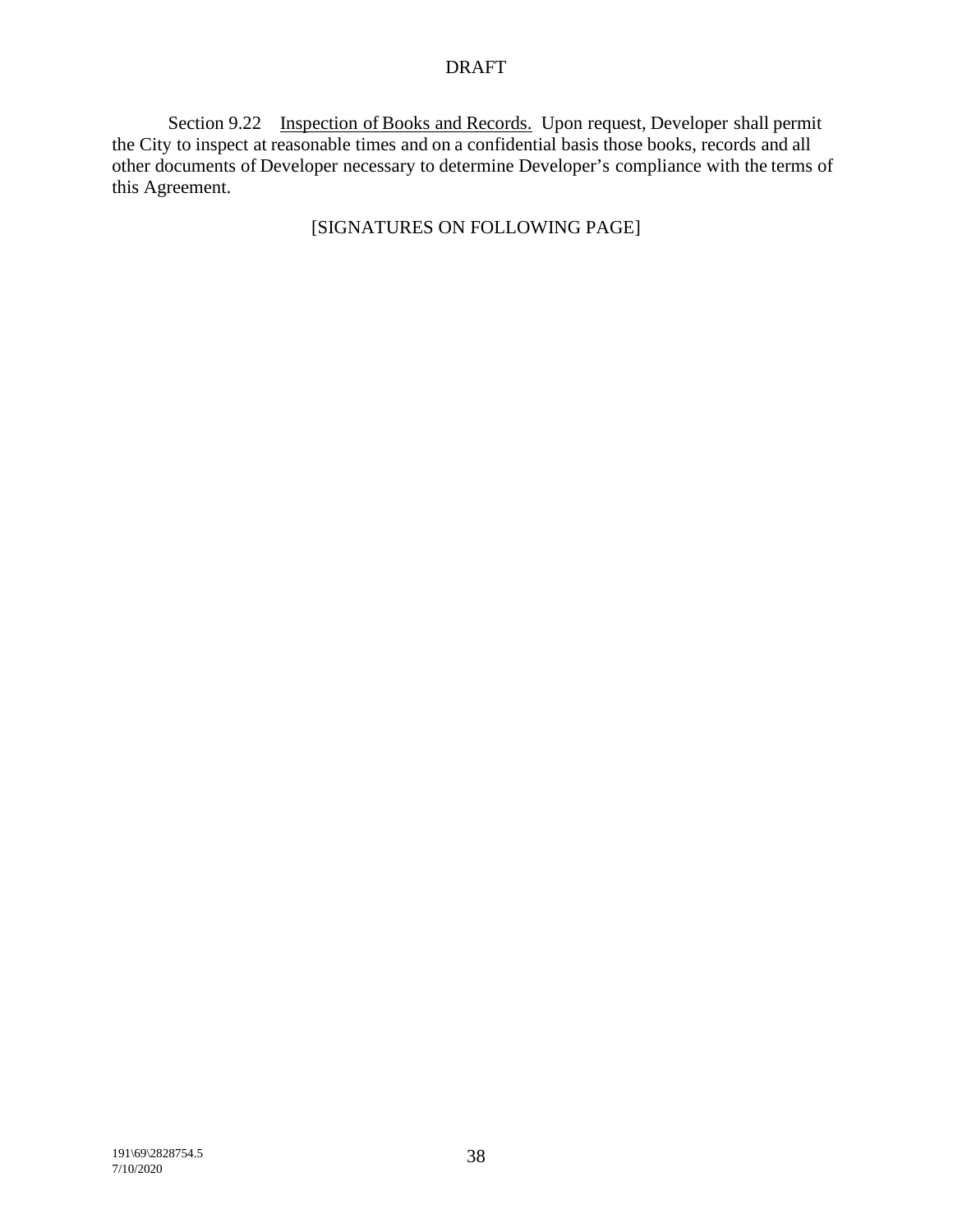IN WITNESS WHEREOF, the City and the Developer have executed this Agreement as of the Effective Date.

DEVELOPER:

MIDPEN HOUSING CORPORATION, a California nonprofit public benefit corporation

| Ð |  |
|---|--|
|   |  |

| Name: |  |
|-------|--|
|       |  |

CITY:

# CITY OF UNION CITY

By: \_\_\_\_\_\_\_\_\_\_\_\_\_\_\_\_\_\_\_\_\_\_\_\_\_\_\_\_\_\_\_

Its:  $\qquad \qquad$ 

ATTEST:

By:\_\_\_\_\_\_\_\_\_\_\_\_\_\_\_\_\_\_\_\_\_\_\_\_\_\_\_

City Clerk

APPROVED AS TO FORM:

By: \_\_\_\_\_\_\_\_\_\_\_\_\_\_\_\_\_\_\_\_\_\_\_\_\_\_\_

City Attorney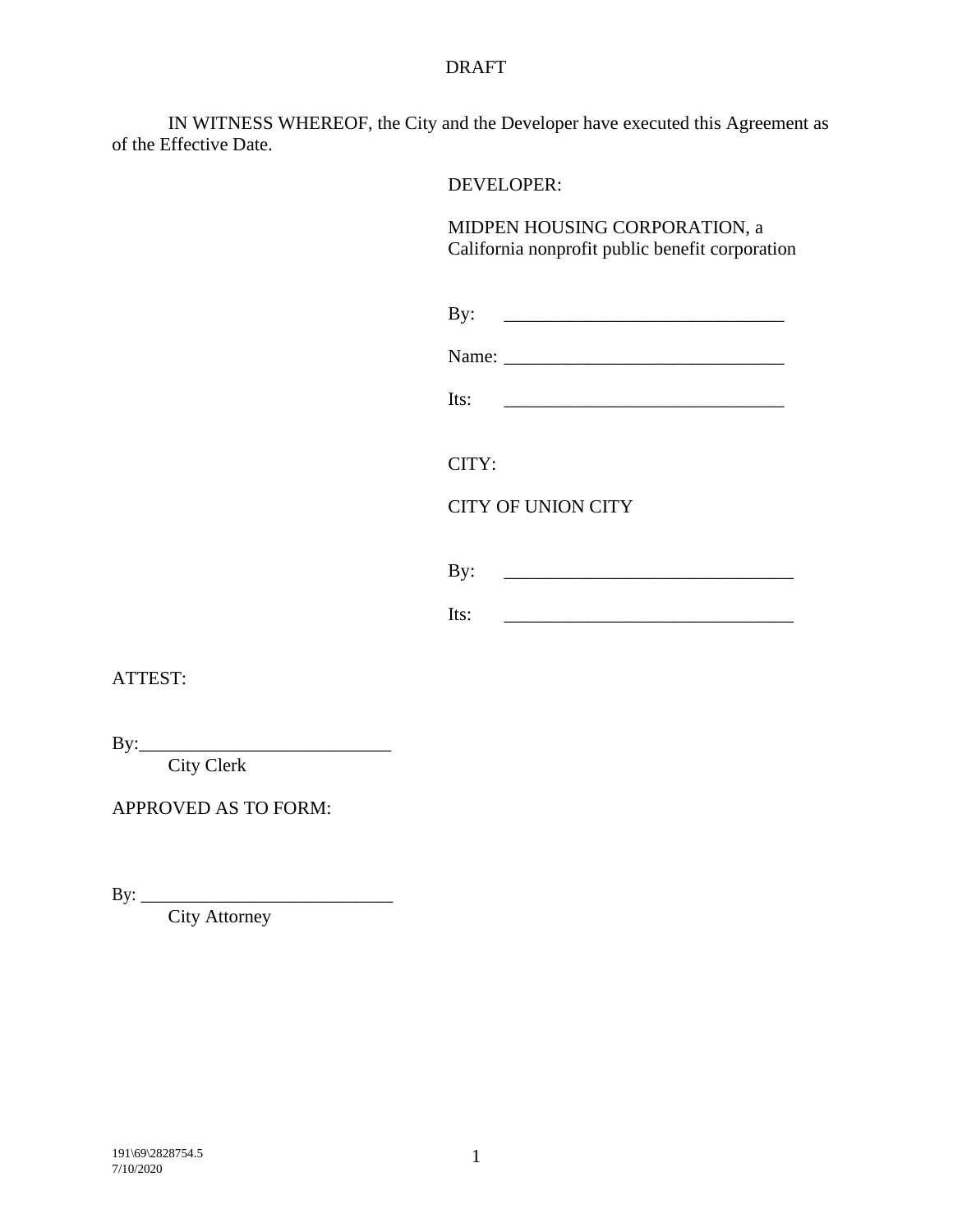# **EXHIBIT A**

# **LEGAL DESCRIPTION OF THE PROPERTY**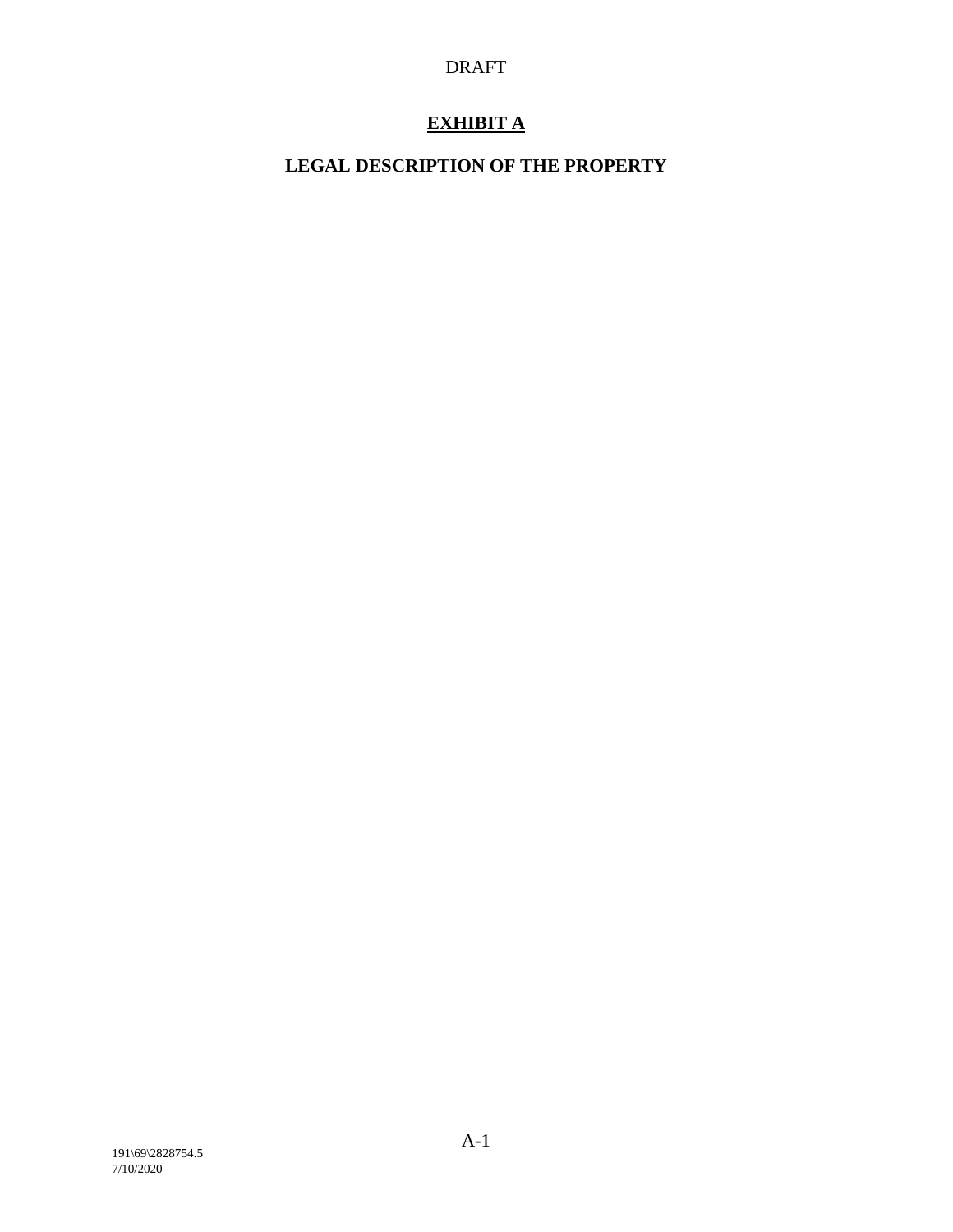# **EXHIBIT A**

The land referred to is situated in the County of Alameda, City of Union City, State of California, and is described as follows:

#### PARCEL ONE:

Lots 15 and 16, Block 38, Map of Amended Plan of Decoto, filed December 1, 1904, Map [Book](http://webdocs.ortc.com/RD/GetDTreeDocs.aspx?DocId=44953380-75E4-487F-A040-C7D17361ED11) 19, [Page](http://webdocs.ortc.com/RD/GetDTreeDocs.aspx?DocId=44953380-75E4-487F-A040-C7D17361ED11) [43,](http://webdocs.ortc.com/RD/GetDTreeDocs.aspx?DocId=44953380-75E4-487F-A040-C7D17361ED11) Alameda County Records.

#### EXCEPT:

That portion described in the Deed from Joseph Caldeira and Stella Caldeira to the State of California, recorded April 11, 1930, Series No. AA/22971, Book [2345,](http://webdocs.ortc.com/RD/GetTripinDocs.aspx?PTH=lnkupload&DocName=55A7DD7F-C23E-4E02-8026-193F6CC8F0DC&ON=1117019245) Page 280.

#### PARCEL TWO:

Lot 14, Block 38, Map of Amended Plan of Decoto, filed December 1, 1904, Map Book 19, Page 43, Alameda County Records.

#### EXCEPT:

That portion described in the Deed from James D. Fleming and Mary E. Fleming to the State of California, recorded June 9, 1930, Series No. AA/36048, Book 2395 Official [Records](http://webdocs.ortc.com/RD/GetTripinDocs.aspx?PTH=lnkupload&DocName=906A48EA-E602-47F5-827F-41106535771B&ON=1117019245) Page 196.

#### PARCEL THREE:

Lots 1, 2 and 3, Block 38, Map of Amended Plan of Decoto, filed December 1, 1904 Map Book 19, Page 43, Alameda County Records.

#### PARCEL FOUR:

Beginning at a point marked by a 1" iron bolt, said bolt being on the Southwesterly line of Mission Boulevard and located South 41° 39' 30" East 5.00 feet from the intersection of the centerline of D Street with the Southwesterly line of Mission Boulevard and running thence from said bolt along the Southwesterly line of Mission Boulevard South 41° 39' 30" East 175.00 feet to the true point of beginning, said true point of beginning being the intersection of the Northwesterly line of Lot 13, Block 38, "Amended Plan of Decoto", filed December 1, 1904, Map Book 19, Page 43, Alameda County Records, with the Southwesterly line of the portion of lot conveyed to the State of California by Deed recorded June 9, 1930 in Book 2395, Page 196, Official Records of Alameda County; running thence from said true point of beginning along the Southwesterly line of Mission Boulevard South 41° 39' 30" East 100.02 feet to a point; thence along the line between Lots 11 and 12 as shown on aforementioned "Amended Plan of Decoto", South 47° 06' 30" West 85.00 feet; thence North 41° 39' 30" West 100.02 feet; thence along line between Lots 13 and 14 as shown on aforementioned "Amended Plan of Decoto", North 47° 06' 30" East 85.00 feet to the true point of beginning.

Being a portion of Lots 4 and 5 and all of Lots 12 and 13, Block 38, as shown on previously described "Amended Plan of Decoto"; EXCEPTING THEREFROM the portions of Lots 12 and 13 conveyed to the State of California by Deeds recorded March 18, 1930 in Book 2312, Page 377 of Official Records and June 9, 1930 in Book 2395, Page 196 of Official Records.

#### PARCEL FIVE:

Lots 4 and 5, Block 38, "Amended Plan of Decoto", filed December 1, 1904, Map Book 19, Page 43, Alameda County Records.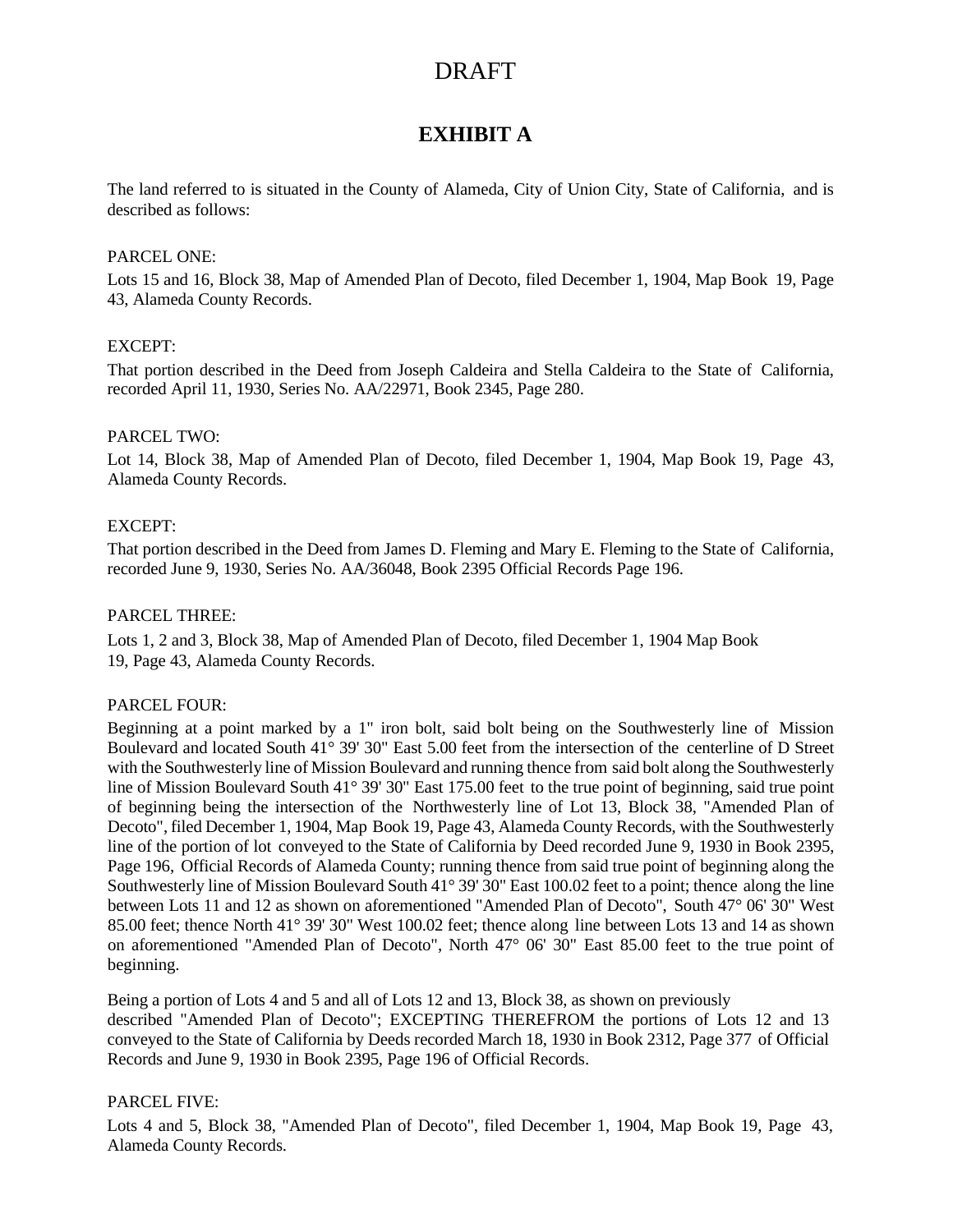EXCEPTING THEREFROM that portion conveyed to Richard L. Scardigli, et al, by Deed recorded May 3, 1966, [Reel 1760, Image 736](http://webdocs.ortc.com/RD/GetDTreeDocs.aspx?DocId=BDED210A-5D8D-4520-BE15-7672F2595DEB) of Official Records.

#### PARCEL SIX:

Lots 7, 8, 9 and 10, Block 38, Amended Plan of Decoto, filed December 1, 1904, Map Book 19, Page 43, Alameda County Records.

EXCEPTING THEREFROM those portions of Lot 9 and Lot 10 conveyed to the State of California by Deeds recorded March 18, 1930 and June 9, 1930 in Book 2312, Page 377 and Book 2395, Page 196 of Official Records.

#### PARCEL SEVEN:

Being Lots 6 and 11, Block 38, a designated on the map entitled "Amended Plan of Decoto", filed December 1, 1904 in Book 19 of Maps at Page 43, Official Records of Alameda County.

EXCEPTING THEREFROM that portion of Lot 11 conveyed to the State of California by Deeds recorded March 18, 1930 and June 9, 1930 in Book 2312, Page 377 and Book 2395, Page 196, Official Records of Alameda County.

Pursuant to that certain Lot Line Adjustment recorded November 12, 2003, as Series No. [2003670453,](http://webdocs.ortc.com/RD/GetDTreeDocs.aspx?DocId=07106E29-8DBE-46F9-B3E8-A9A0777ECEEE) Official Records of Alameda County.

APN: 486-0003-028 (Parcel Three) 486-0003-029 (Parcels One and Two) 486- 0003-030 (Parcels Four) 486-0003-035 (Parcel Five) 486-0003-034-04 (Parcel Six) 486-0003-034-03 (Parcel Seven)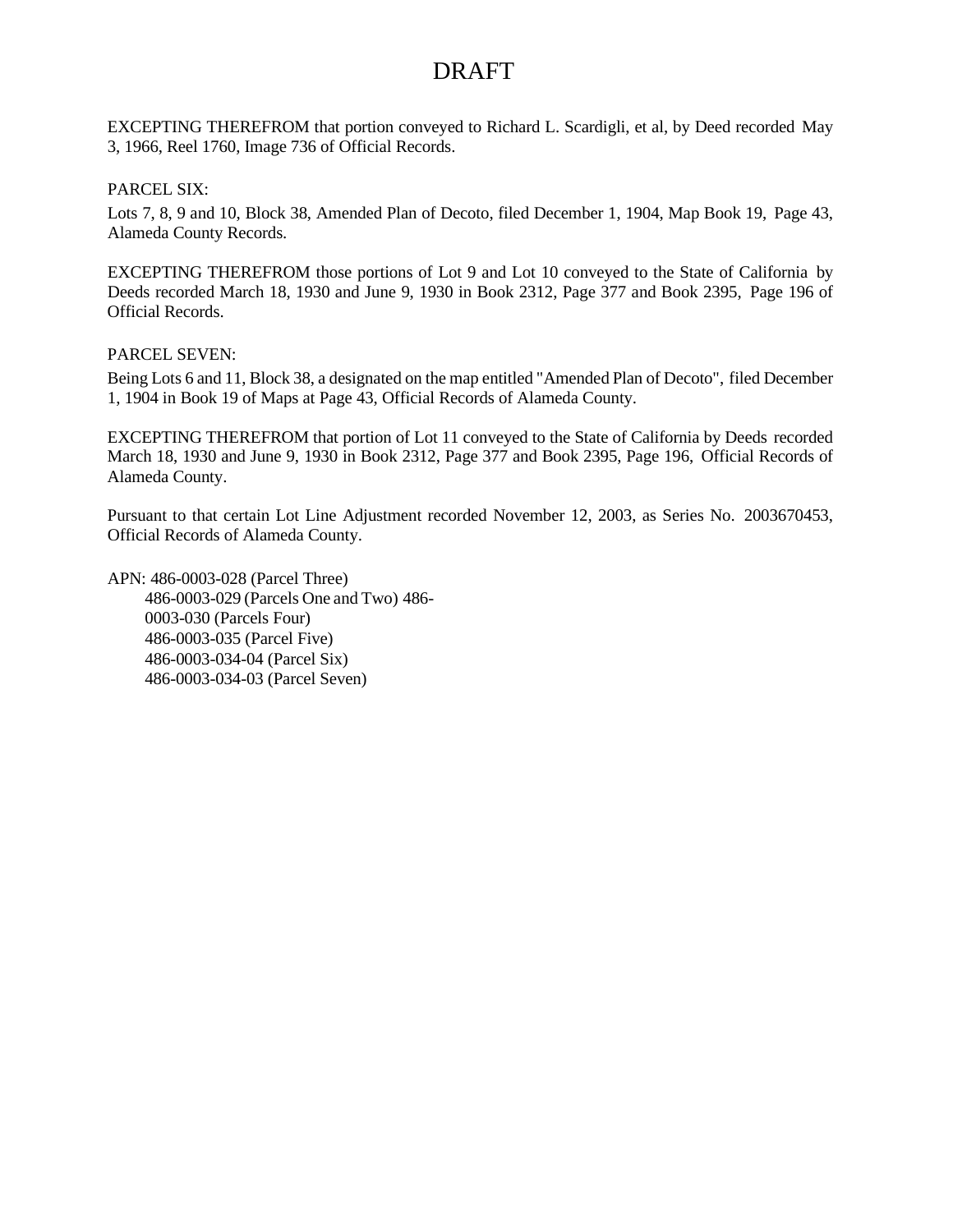# **EXHIBIT B**

### **SCHEDULE OF PERFORMANCE**

This Schedule of Performance summarizes the schedule for various activities under the Disposition, Development, and Loan Agreement (the "**Agreement**") to which this exhibit is attached. The description of items in this Schedule of Performance is meant to be descriptive only, and shall not be deemed to modify in any way the provisions of the Agreement to which such items relate. Section references herein to the Agreement are intended merely as an aid in relating this Schedule of Performance to other provisions of the Agreement and shall not be deemed to have any substantive effect. As provided in Section 2.1 of this Agreement, this Schedule of Performance may be modified in accordance with Section 9.15 of this Agreement.

| Action                                                                                                                                                                                                                                      | Date                                                                                                                                                          |
|---------------------------------------------------------------------------------------------------------------------------------------------------------------------------------------------------------------------------------------------|---------------------------------------------------------------------------------------------------------------------------------------------------------------|
| 1. Title Report. City shall direct Title<br>Company to provide Developer an updated<br>Title Report. [§2.7]                                                                                                                                 | Within twenty $(20)$ days of execution of<br>this Agreement.                                                                                                  |
| 2. Developer Deposit. Return of<br>unexpended portion of Deposit to<br>Developer. [§2.5]                                                                                                                                                    | Within five $(5)$ business days of execution<br>of this Agreement.                                                                                            |
| 3. Developer Secures Financing.<br>Developer shall submit applications for<br>financing for Development, including to<br>the County of Alameda, State Department<br>of Housing and Community Development<br>and Strategic Growth Council    | Next available notice of funding<br>availability rounds after Effective Date of<br>the Agreement.                                                             |
| 4. Application – Tax Credits (First<br>Application). Developer shall submit an<br>application to TCAC for a preliminary<br>reservation of 4% tax credits. $[§2.4]$                                                                          | Next available TCAC round immediately<br>following Effective Date after Developer<br>has secured all other required soft<br>financing for a TCAC application. |
| 5. Application – Tax Credits (Subsequent<br>Applications). Developer shall submit a<br>second and subsequent applications to<br>TCAC for a preliminary reservation of 4%<br>tax credits if the first application is<br>unsuccessful. [§2.4] | Next available TCAC round immediately<br>following disapproval of previous<br>application.                                                                    |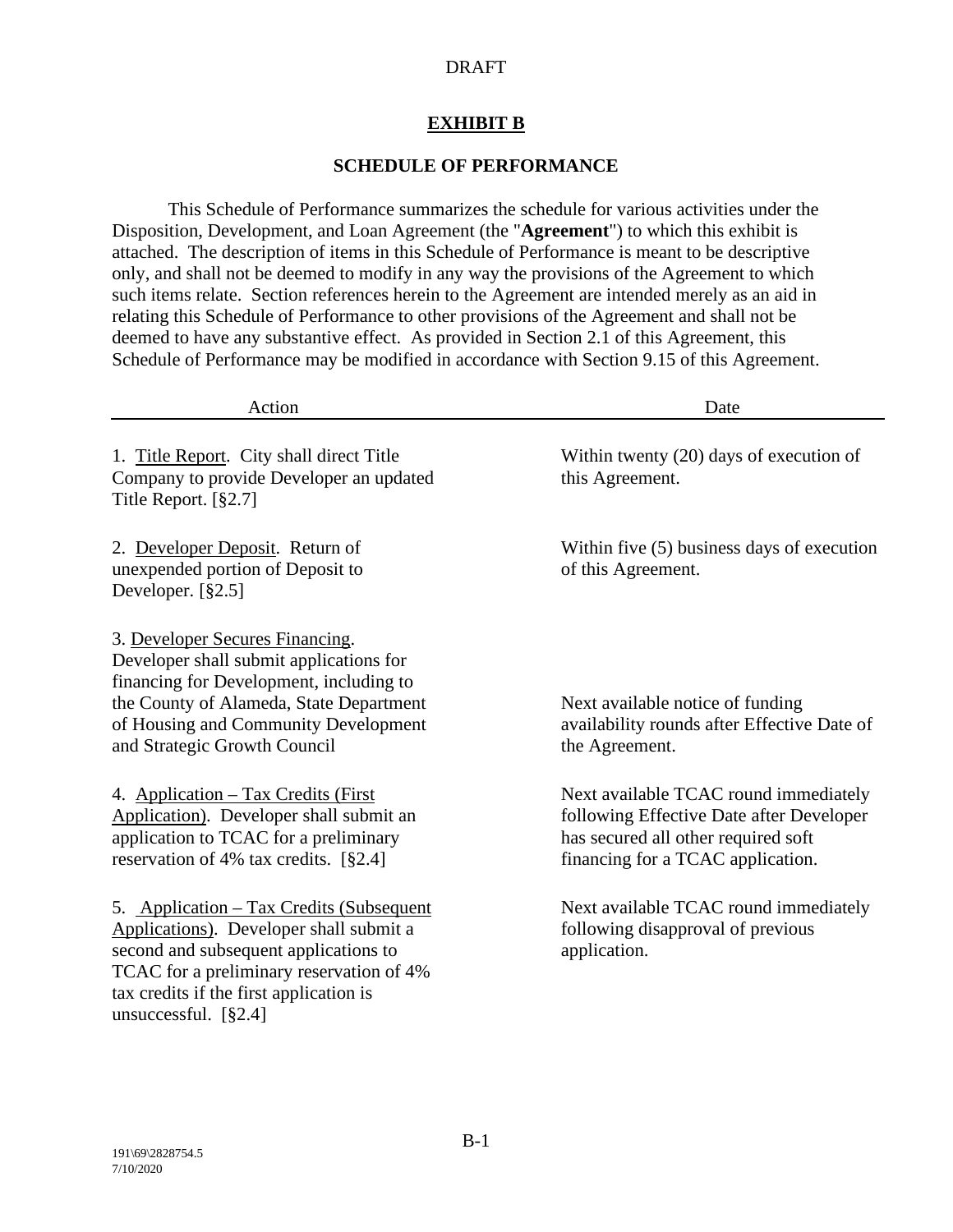Action Date

7. Submission – Financing Plan. Developer shall prepare and submit the Final Financing Plan for City approval. [§2.3]

8. Approval – Final Financing Plan. The City shall approve or disapprove the proposed Final Financing Plan. [§2.3]

9. Submission of Construction Plans. Developer shall submit Construction Plans to the City for approval. [§2.8]

10. Closing. City shall lease the Property to Developer. [§3.4; 3.5]

11. Commencement of Construction. Developer shall obtain a building permit and commence construction of the Development. [§5.2]

12. Completion of Construction. Developer shall complete construction of the Development. [§5.3]

13. Progress Reports. Developer shall provide quarterly progress reports to the City. [§5.6]

Within 120 days after receipt of tax credit allocation from TCAC.

Within 30 days after receipt of the Final Financing Plan. Opportunity is provided in §2.5 for resubmission and further review of a disapproved Final Financing Plan.

Within one hundred fifty (150) days of receipt of tax credit allocation from TCAC.

Upon satisfaction or waiver of conditions set forth in Section 3.4 and 3.5, but in no event later than (i) December 31, 2025, with a one-year extension to be permitted if approved by the City Manager or his or her designee, and (ii) the latest date permitted under the Surplus Lands Act, Government Code §54220, et seq.

Within one hundred ninety four (194) days of receipt of tax credit allocation from TCAC.

Within 24 months after commencement.

Until Development is fully leased-up.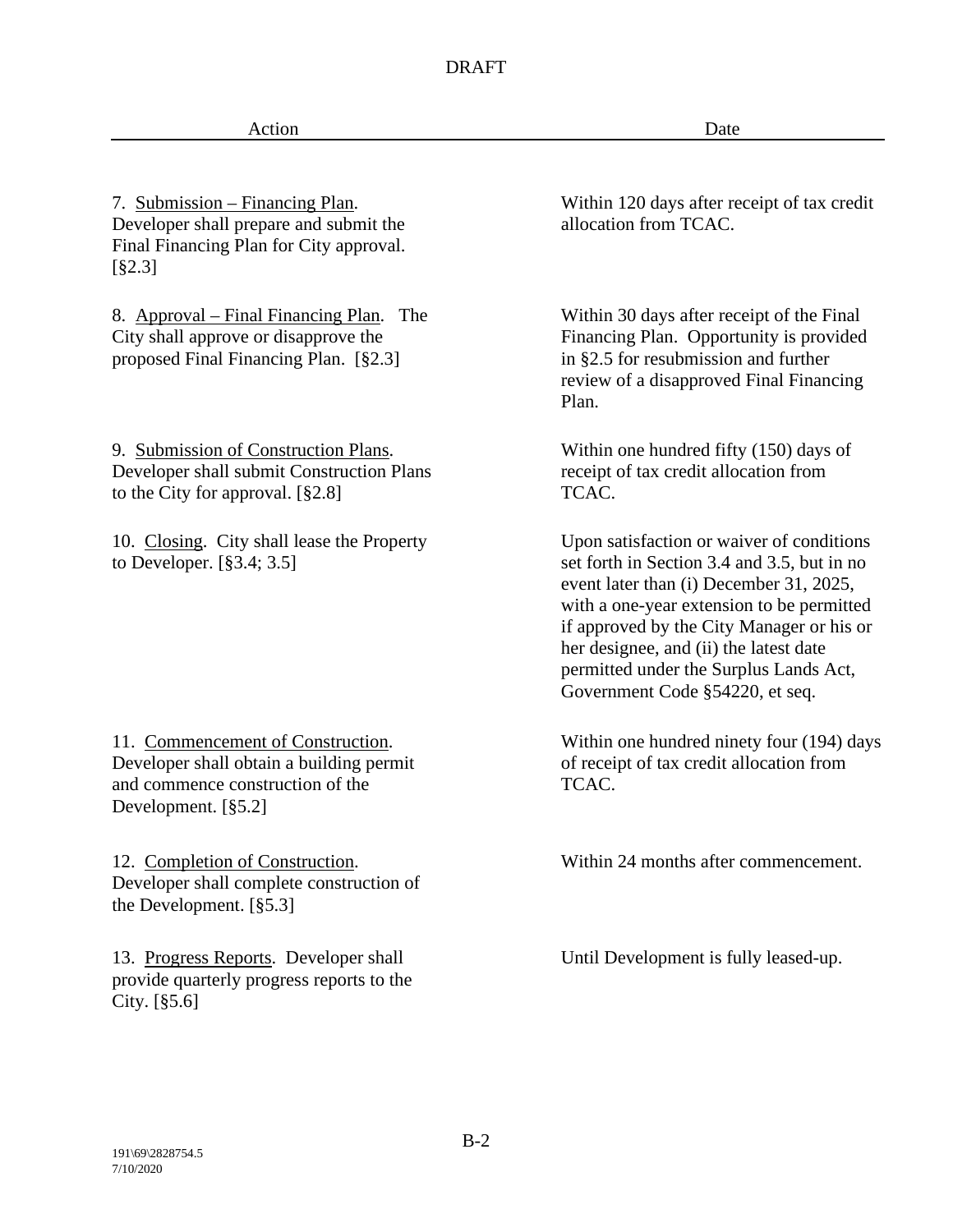# **EXHIBIT C**

# **SCOPE OF DEVELOPMENT**

The following describes the Lazuli Landing development ("**Project**") proposed by MidPen Housing Corporation ("**MidPen**"). While this summary presents the program currently envisioned for the proposed development, it is understood that modifications may be made with mutual agreement between MidPen and City of Union City ("**City**").

# **1. Proposed Onsite & Offsite Improvements**

The Lazuli Landing project site is a 1.6 acre vacant site, currently owned by the City, and the project site is bounded by Mission Boulevard, 2nd Street, D Street, and E Street. On this vacant site, MidPen shall construct a mixed-use development with construction of 81 total new units (including 1 onsite manager's unit that is not subject to affordability or occupancy restrictions) and approximately 6,000 square feet of ground floor office space for sublease to the City.

The Project shall include 81 units and shall receive a density bonus pursuant to state law. The Project will include 23 one-bedroom units, 37 two-bedroom units, and 21 three-bedroom units, subject to City approval. Due to funding source requirements, the proposed development will be required to have a certain percentage of larger bedroom types, including the two and threebedroom units, which may be revised with mutual approval of the Parties. The unit mix shall be as follows:

| Overali Uliit iyiix |          |
|---------------------|----------|
| 1 bedroom           | 23 units |
| 2 bedroom           | 37 units |
| 3 bedroom           | 21 units |
| <b>TOTAL UNITS</b>  | 81       |

 $O<sub>Y</sub>$  and  $U<sub>Y</sub>$  Unit  $M<sub>Y</sub>$ 

The approximate residential parking ratio will be 1.3:1. Developer shall underground all existing overhead utilities, which are located along the street frontage of  $2<sup>nd</sup>$  Street, D Street, and E Street. Developer shall comply with the requirements of local utility agencies, such as Alameda County Water District (**ACWD**) and Union Sanitary District (**USD**), with respect to offsite improvement work to service the Project.

# **2. Ground Floor Office Space for City**

The Project shall include approximately 6,000 square feet of ground floor office space suitable for City and nonprofit, governmental, or community organization use in one of the two buildings ("**Community Space**"). MidPen will construct and develop the commercial shell as well as the tenant improvements ("**TIs**") for the Community Space. The TIs shall be suitable for office space for staff, meeting space to meet with clients, amenities to support clients, including limited food pantry storage, clothes washer and dryer machine, and showers. 9 onsite parking spaces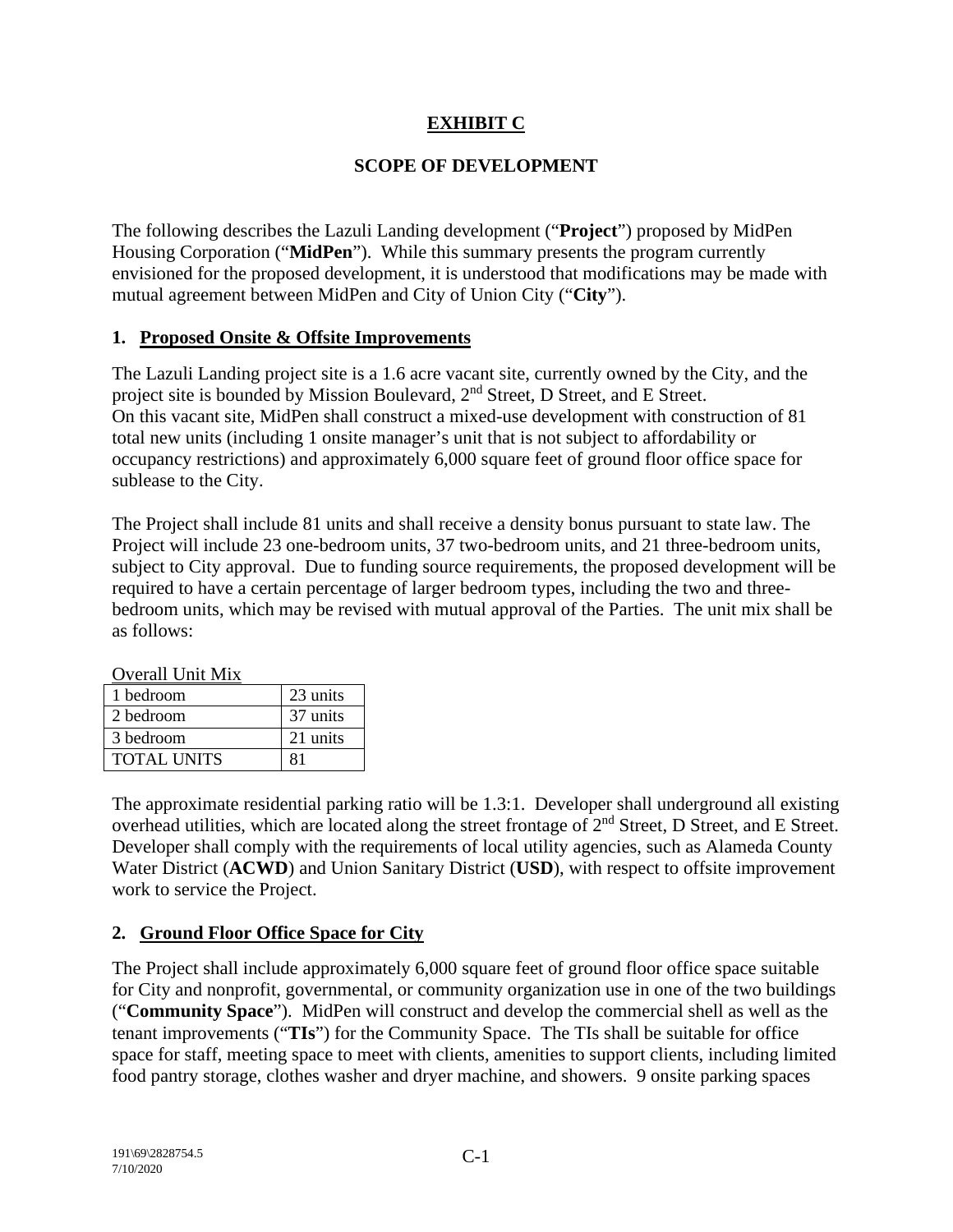enclosed within the Project parking garage will be made available exclusively to City as part of the leased Community Space.

# **3. Resident Amenities and Open Space**

The Project shall include various indoor and outdoor amenities available to residents living at the Property, including a community room, playground, after-school program room, and outdoor seating with a BBQ area. The Project will include an office for MidPen Property Management and Services for staff working at the property and to meet with residents.

# **4. Tentative and Final Parcel Map**

MidPen will prepare a tentative and final parcel map for the Project for the approval of the City, to merge the existing multiple parcels.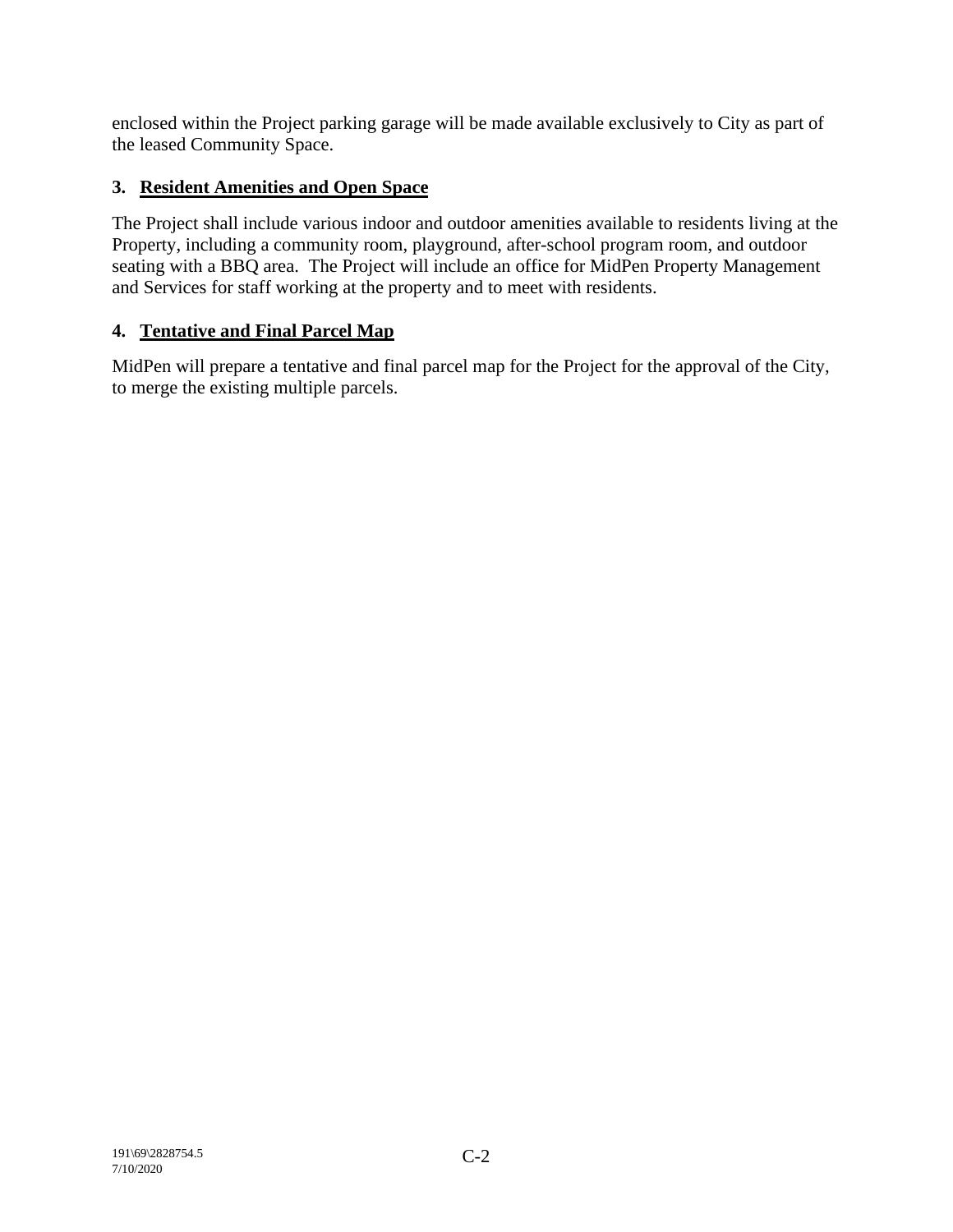# **GROUND LEASE**

# **by and between**

**City of Union City, as Lessor**

**and**

**MP Lazuli Landing Associates, L.P., as Lessee**

**Dated as of \_\_\_\_\_\_\_\_\_\_\_\_\_\_\_\_\_\_\_\_\_\_, \_\_\_\_\_\_**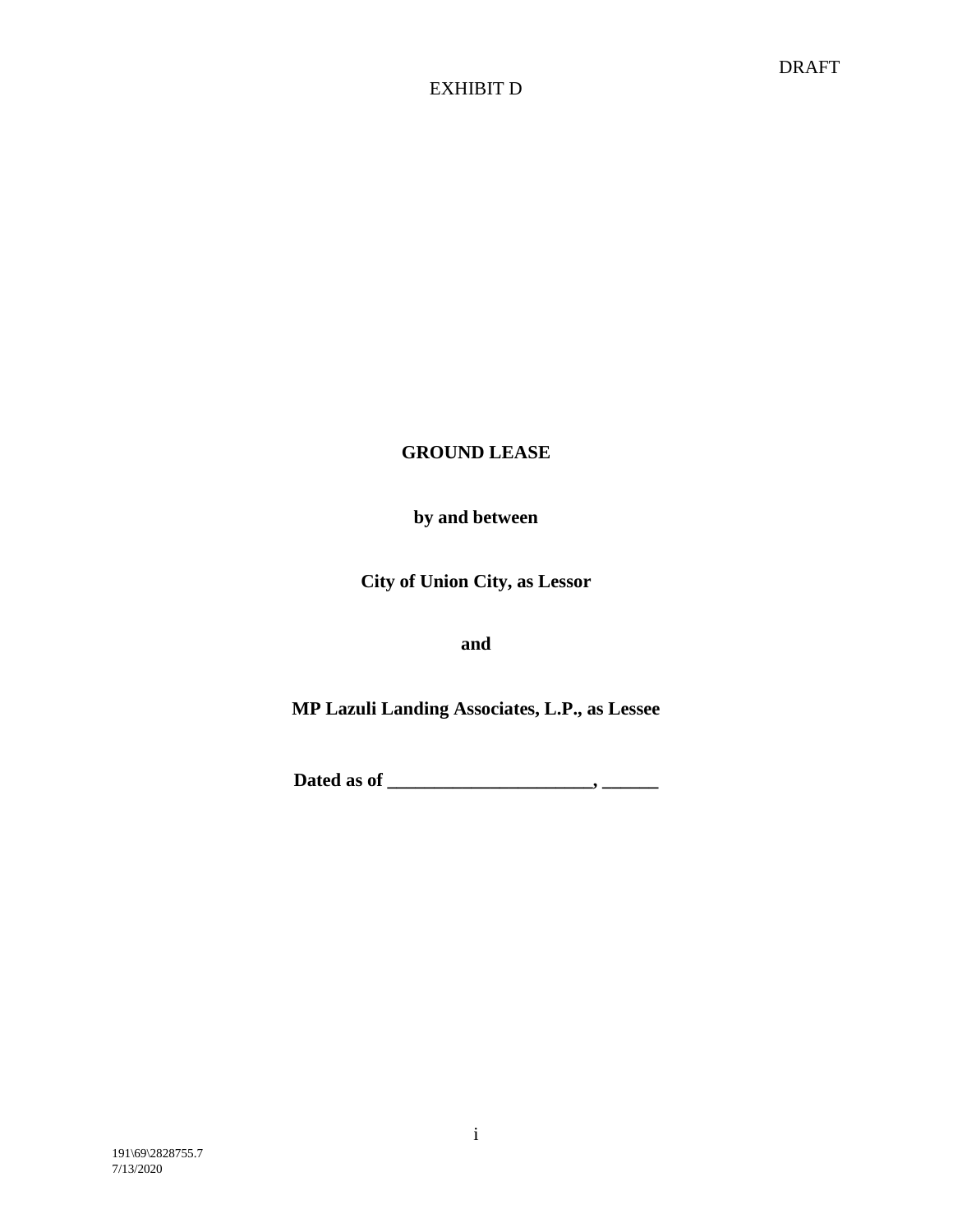|                                            | 1  |
|--------------------------------------------|----|
|                                            | 6  |
|                                            |    |
|                                            | 6  |
|                                            | 6  |
|                                            | 7  |
|                                            | 7  |
|                                            | 7  |
|                                            | 7  |
|                                            |    |
|                                            | 8  |
|                                            | 8  |
|                                            | 9  |
|                                            | 9  |
|                                            | 10 |
|                                            | 11 |
| <b>ARTICLE 4. Rents</b><br>$\overline{11}$ |    |
|                                            | 11 |
|                                            | 11 |
|                                            |    |
|                                            | 11 |
|                                            | 12 |
|                                            | 12 |
|                                            | 12 |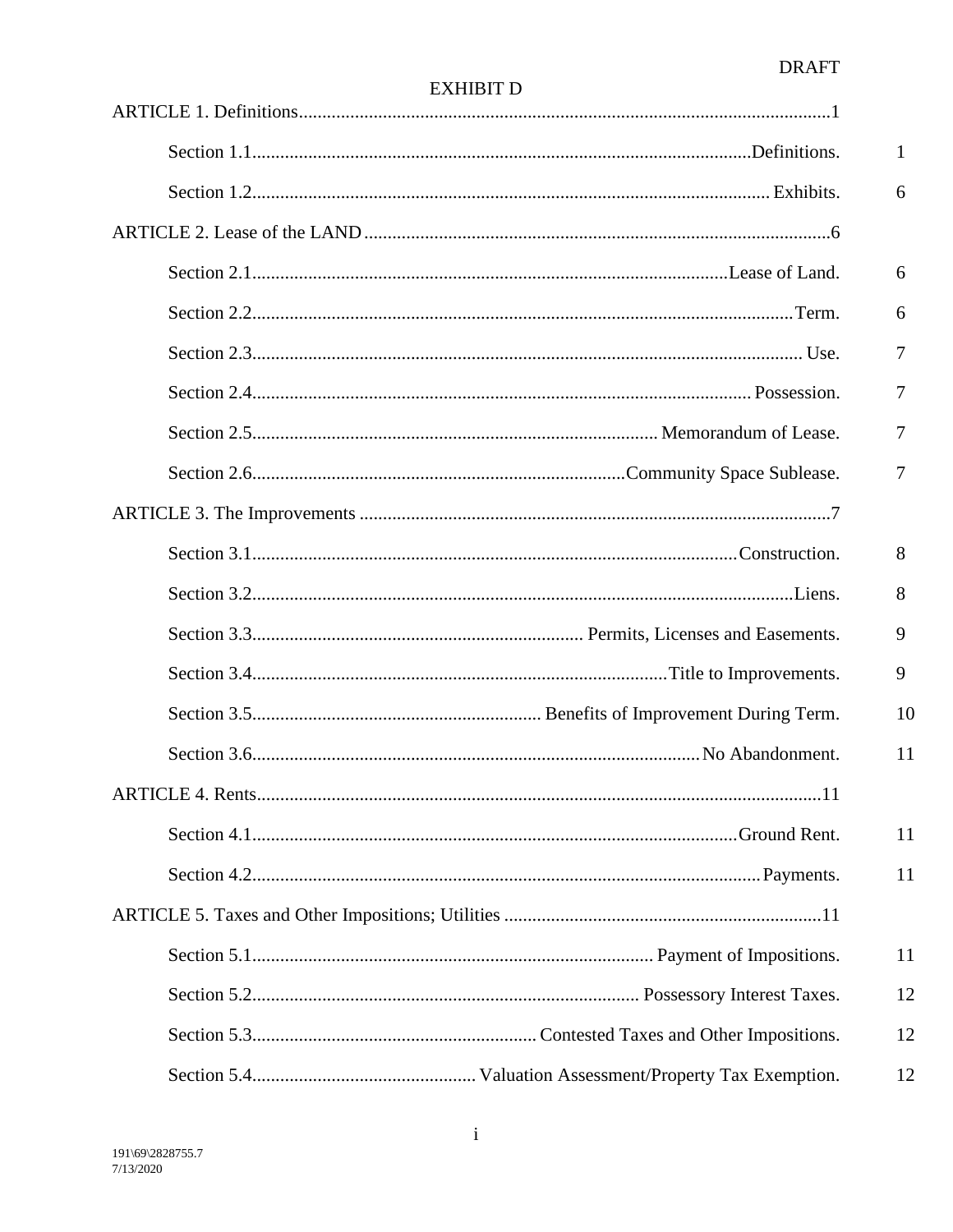|                                                                   | 13 |
|-------------------------------------------------------------------|----|
|                                                                   | 13 |
|                                                                   |    |
|                                                                   | 13 |
|                                                                   | 14 |
|                                                                   | 15 |
|                                                                   | 16 |
| ARTICLE 7. MAINTENANCE, ALTERATIONS, REPAIRS AND REPLACEMENTS  16 |    |
|                                                                   | 16 |
|                                                                   | 16 |
|                                                                   | 17 |
|                                                                   | 18 |
|                                                                   | 18 |
|                                                                   | 19 |
|                                                                   |    |
|                                                                   | 19 |
|                                                                   | 22 |
|                                                                   | 22 |
|                                                                   | 22 |
|                                                                   | 23 |
|                                                                   | 23 |
| ARTICLE 9. REPRESENTATIONS, WARRANTIES AND COVENANTS 23           |    |
|                                                                   | 23 |
|                                                                   | 24 |
|                                                                   | 24 |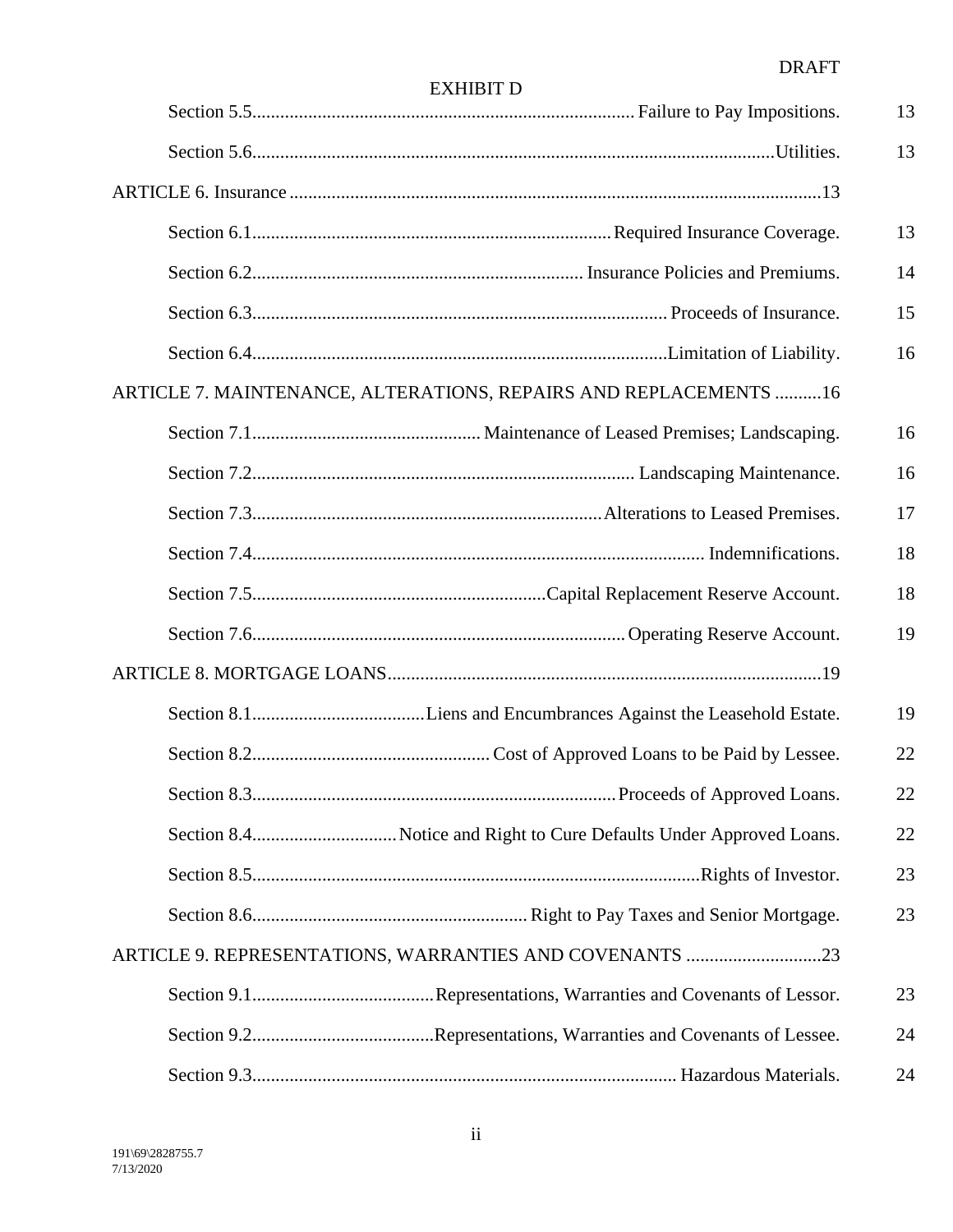|    | 25 |
|----|----|
|    | 26 |
| 27 |    |
|    | 28 |
|    | 28 |
| 28 |    |
|    | 28 |
|    | 28 |
|    |    |
|    | 29 |
|    | 29 |
|    | 29 |
|    | 29 |
|    | 30 |
|    | 30 |
| 31 |    |
| 31 |    |
|    |    |
| 31 |    |
| 31 |    |
|    | 32 |
|    | 32 |
|    |    |
|    | 32 |
|    | 34 |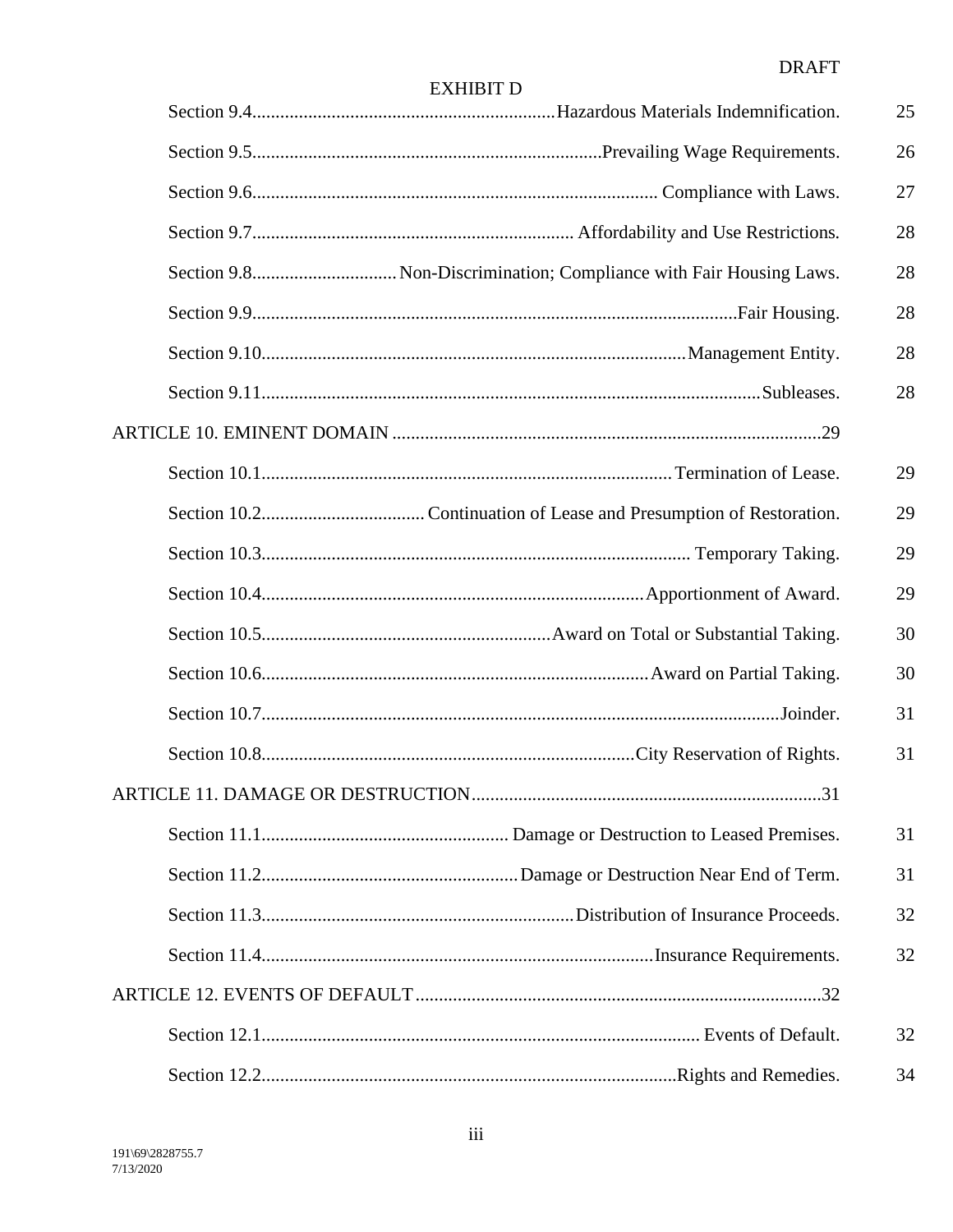| EXHIBIT |  |
|---------|--|
|         |  |

|                                                           | 35 |
|-----------------------------------------------------------|----|
|                                                           | 36 |
| ARTICLE 13. QUIET ENJOYMENT AND POSSESSION; INSPECTIONS36 |    |
|                                                           | 36 |
|                                                           | 36 |
|                                                           |    |
|                                                           | 36 |
|                                                           |    |
|                                                           | 36 |
|                                                           |    |
|                                                           | 37 |
|                                                           |    |
|                                                           | 38 |
|                                                           | 38 |
|                                                           | 38 |
|                                                           | 38 |
|                                                           | 39 |
|                                                           | 39 |
|                                                           | 39 |
|                                                           | 39 |
|                                                           | 39 |
|                                                           | 39 |
|                                                           | 39 |
|                                                           | 39 |
|                                                           | 39 |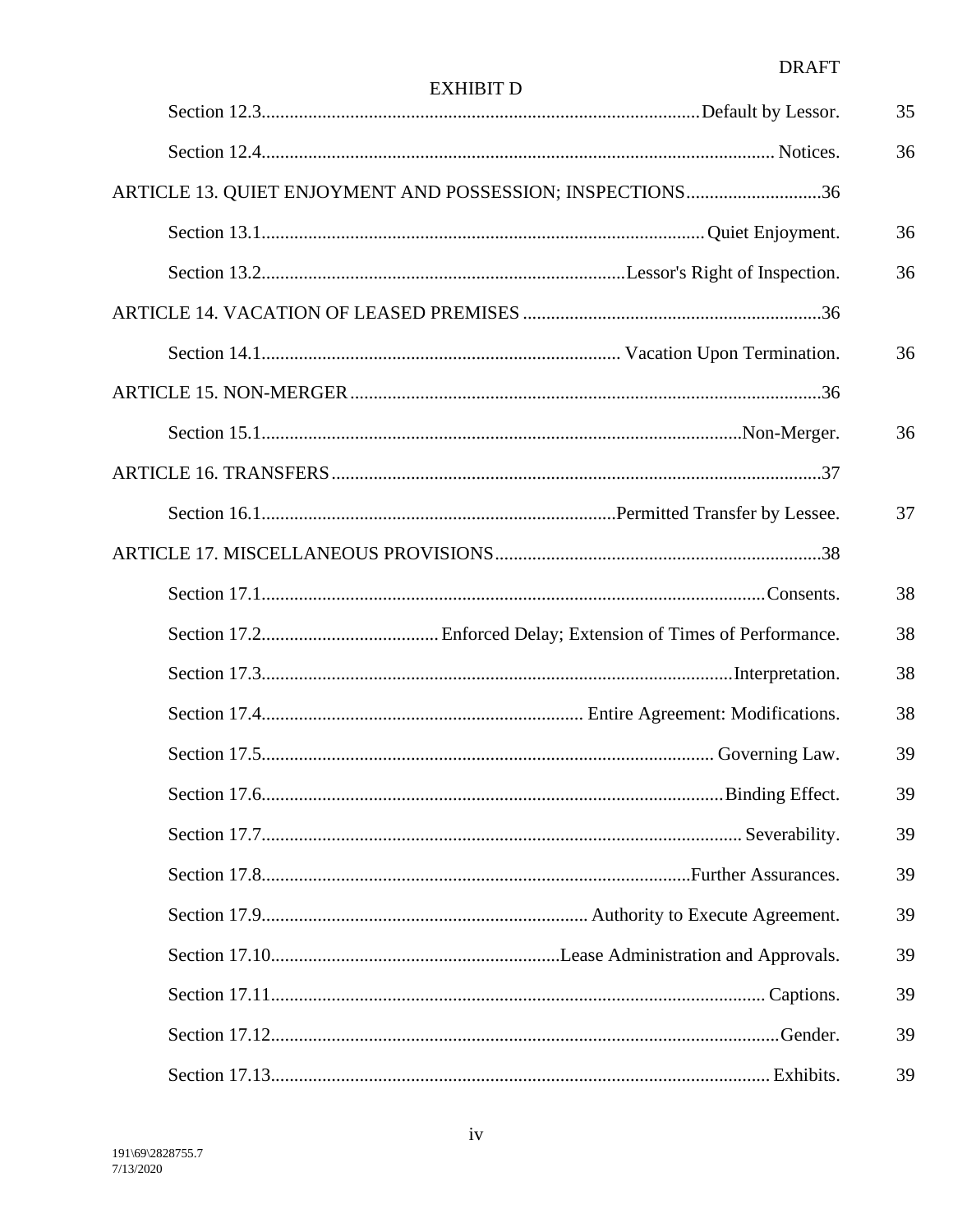|                                                                                         | 40 |
|-----------------------------------------------------------------------------------------|----|
|                                                                                         | 40 |
|                                                                                         | 40 |
|                                                                                         | 41 |
|                                                                                         | 41 |
|                                                                                         | 41 |
|                                                                                         | 41 |
| Section 17.21 Parties Not Co-Venturers; Independent Contractor; No Agency Relationship. | 41 |
|                                                                                         | 41 |
|                                                                                         |    |

- Exhibit A: Legal Description of the Leased Premises
- Exhibit B: Site Map of the Leased Premises
- Exhibit C: Memorandum of Lease<br>Exhibit D: Scope of Development
- Exhibit D: Scope of Development<br>Exhibit E: Financing Plan
- Financing Plan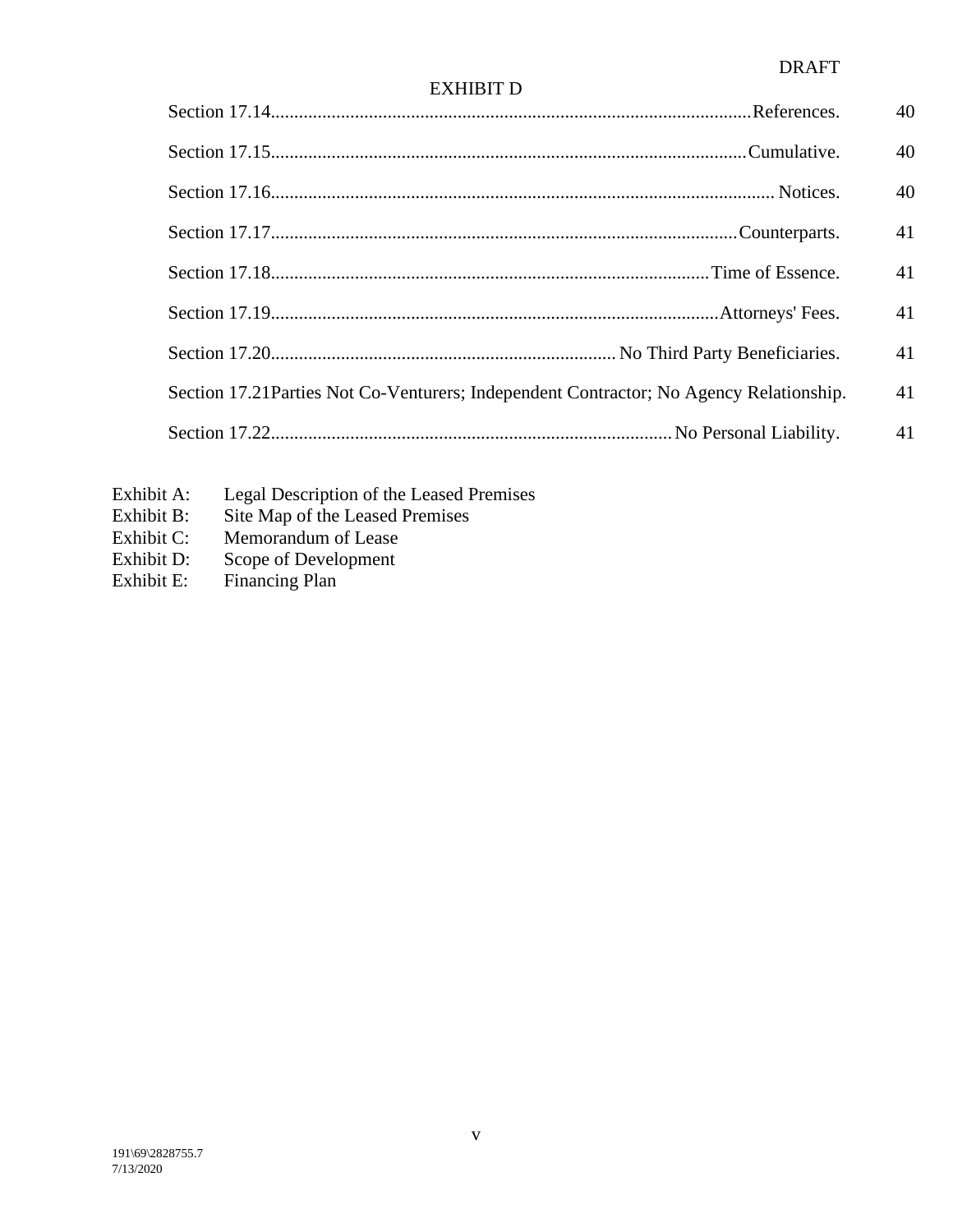### **GROUND LEASE (Lazuli Landing)**

This Ground Lease (the "Lease") is entered into as of \_\_\_\_\_\_\_\_\_\_, 20\_\_, ("**Commencement Date**") by and between the City of Union City, a California municipal corporation ("**Lessor**"), and MP Lazuli Landing Associates, L.P, a California limited partnership ("**Lessee**").

### **RECITALS**

A. MidPen Housing Corporation, a California nonprofit public benefit corporation ("**MidPen**") and Lessor, entered into that certain Disposition, Development and Loan Agreement for the Lazuli Landing Project dated \_\_\_\_\_\_\_\_\_, 2020 as assigned to Lessee pursuant to that certain Assignment and Assumption of DDLA by and among MidPen, Lessor and Lessee dated as of \_\_\_\_\_\_\_, \_\_\_\_\_ (as assigned, the "**DDLA**").

B. Lessor is the owner of that certain real property in the City of Union City, County of Alameda, State of California, more particularly described in the legal description attached hereto as Exhibit A and depicted on the map attached as Exhibit B (the "**Land**"). Under the DDLA, the City agreed to ground lease the Land to Lessee for ninety-nine (99) years, and Lessee has agreed to develop and operate thereon an eighty-one (81) unit multifamily rental housing development with long term affordability requirements, including one manager's unit that will not be subject to affordability requirements and approximately 6,000 square feet of ground floor office space (the "**Improvements**").

C. Lessor desires to lease the Land to Lessee for a period of ninety-nine (99) years pursuant to the terms of this Lease.

D. Capitalized terms which are referred to and utilized throughout this Lease are defined in Article 1 of this Lease.

NOW, THEREFORE, for and in consideration of the foregoing premises, the covenants, representations, warranties and agreements set forth herein, and other good and valuable consideration, the receipt and sufficiency of which are hereby acknowledged, the parties hereto do hereby agree as follows:

#### ARTICLE 1. DEFINITIONS

Section 1.1 Definitions. For the purposes of this Lease, the following defined terms shall have the meanings ascribed thereto in this Article 1:

(a) Applicable Laws: As defined in Section 9.6.

(b) Approved Loans: All loans, including without limitation, the City Loan, obtained from time to time by Lessee for the construction and permanent financing of the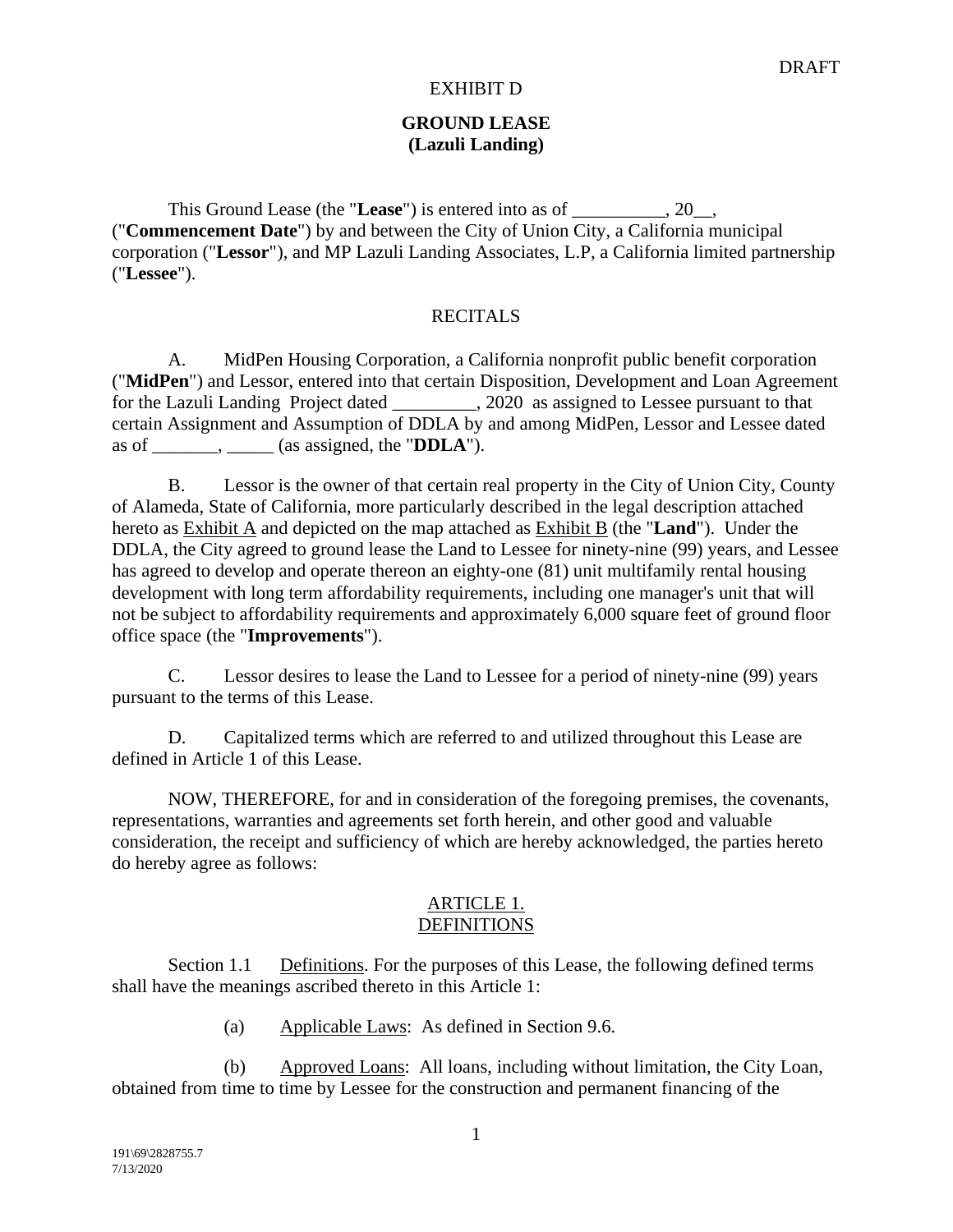Improvements in compliance with the Financing Plan attached hereto as Exhibit E, as such Financing Plan may be revised from time to time by written consent of the Parties.

- (c) Casualty: As defined in Article 11 hereof.
- (d) City: The City of Union City, California.

(e) City Loan: means that certain construction/permanent loan to be provided by City to Lessee pursuant to the terms set forth in the DDLA in the amount of Five Million Thirty Four Thousand Nine Hundred Twenty Four Dollars (\$5,034,924).

(f) Claims: means collectively: claims, demands, actions, causes of action, suits, judicial or administrative proceedings, damages, losses, liabilities, costs, expenses (including without limitation reasonable attorneys' fees), damages, penalties, deficiencies, fines, orders, charges, judgments, remedial action requirements, and enforcement actions of any kind.

Lease.

DDLA.

(g) Commencement Date: The date set forth in the first paragraph of this

(h) Community Space. The approximately 6,000 square feet of ground floor office space more particularly described in the Scope of Development attached as Exhibit D. For avoidance of doubt, the Community Space is separate and distinct from the resident community room, after-school program room or any other space designated as Resident amenities in the Scope of Development attached as Exhibit D.

- (i) County: The County of Alameda, California.
- (j) Development: Development shall have the same meaning set forth in the
- (k) DDLA: As defined in Recital A.

(l) Environmental Laws: All federal, state or local statutes, ordinances, rules, regulations, orders, decrees, judgments or common law doctrines, and provisions and conditions of permits, licenses and other operating authorizations regulating, or relating to, or imposing liability or standards of conduct concerning (i) pollution or protection of the environment, including natural resources; (ii) exposure of persons, including employees and agents, to Hazardous Materials or other products, raw materials, chemicals or other substances; (iii) protection of the public health or welfare from the effects of by-products, wastes, emissions, discharges or releases of chemical substances from industrial or commercial activities; (iv) the manufacture, use or introduction into commerce of Hazardous Materials, including without limitation, their manufacture, formulation, labeling, distribution, transportation, handling, storage and disposal; or (iv) the use, release or disposal of Hazardous Materials or the remediation of air, surface waters, groundwater or soil, as now or may at any later time be in effect, together with any regulations promulgated thereunder.

(m) Event of Default: As described in Article 12 of this Lease.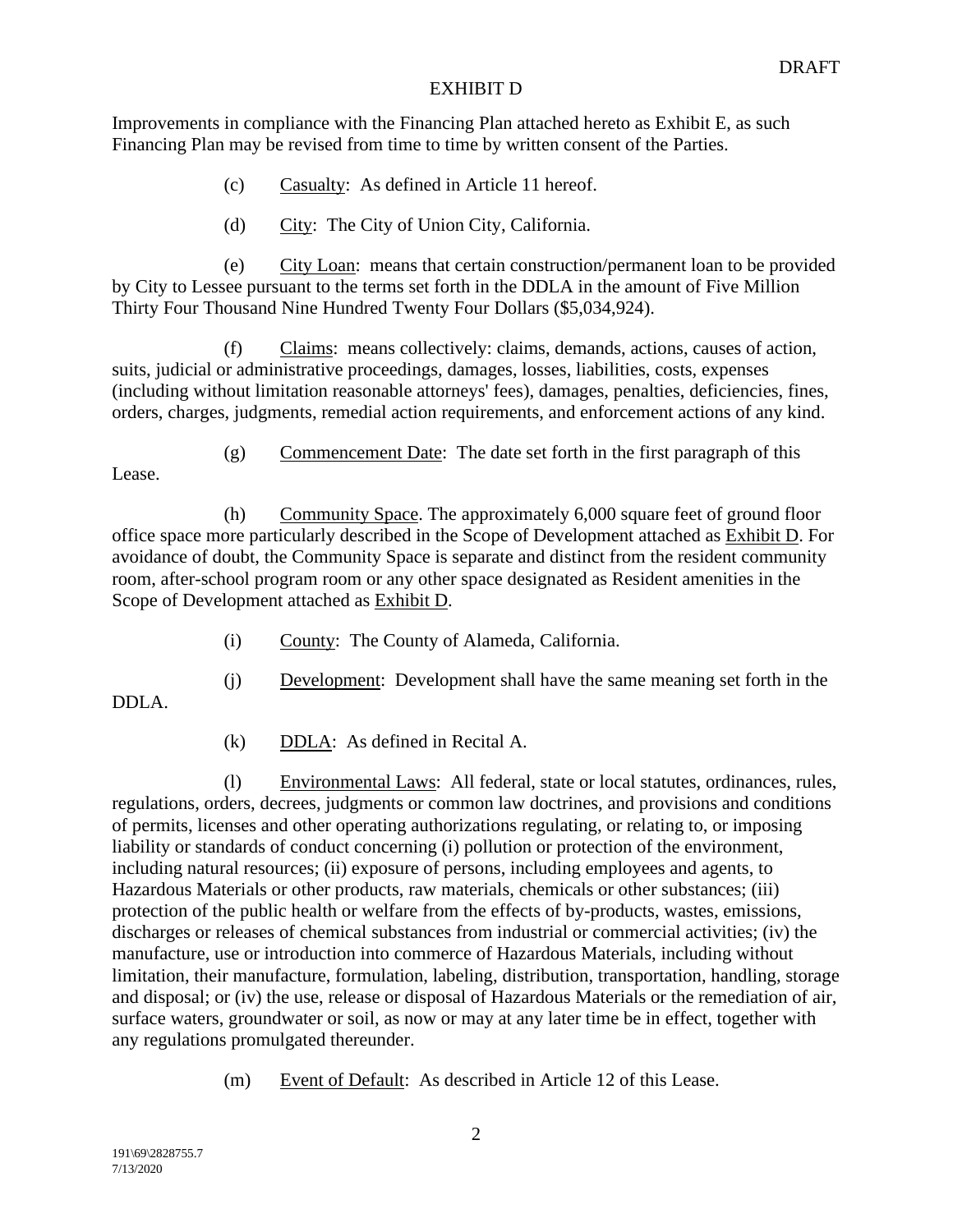(n) Governmental Authorities: Any applicable federal, State or local governmental or quasi-governmental entities, subdivisions, agencies, authorities or instrumentalities having jurisdiction over the Leased Premises, the Improvements, Lessor or Lessee.

(o) Hazardous Materials: Any chemical, material or substance now or hereafter defined as or included in the definition of hazardous substances, hazardous wastes, hazardous materials, extremely hazardous waste, restricted hazardous waste, toxic substances, pollutant or contaminant, imminently hazardous chemical substance or mixture, hazardous air pollutant, toxic pollutant, or words of similar import under any local, state or federal law or under the regulations adopted or publications promulgated pursuant thereto applicable to the Leased Premises, including, without limitation: the Comprehensive Environmental Response, Compensation and Liability Act of 1980, 42 U.S.C. 9601, et seq. ("**CERCLA**"); the Hazardous Materials Transportation Act, as amended, 49 U.S.C. 5101, et seq.; the Federal Water Pollution Control Act, as amended, 33 U.S.C. 1251, et seq.; and the Resource Conservation and Recovery Act of 1976, 42 U.S.C. 6901, et seq. ("**RCRA**"). The term Hazardous Materials shall also include any of the following: any and all toxic or hazardous substances, materials or wastes listed in the United States Department of Transportation Table (49 CFR 172.101) or by the Environmental Protection Agency as hazardous substances (40 CFR Part 302) and in any and all amendments thereto; oil, petroleum, petroleum products (including, without limitation, crude oil or any fraction thereof), asbestos and asbestos-containing materials, natural gas, natural gas liquids, liquefied natural gas or synthetic gas usable for fuel, not otherwise designated as a hazardous substance under CERCLA; any substance which is toxic, explosive, corrosive, reactive, flammable, infectious or radioactive (including any source, special nuclear or by product material as defined at 42 U.S.C. 2011, et seq.), carcinogenic, mutagenic, or otherwise hazardous and is or becomes regulated by any governmental authority; asbestos in any form; urea formaldehyde foam insulation; transformers or other equipment which contain dielectric fluid containing levels of polychlorinated biphenyl; radon gas; or any other chemical, material or substance (i) which poses a hazard to the Leased Premises, to adjacent properties, or to persons on or about the Leased Premises, (ii) which causes the Leased Premises to be in violation of any of the aforementioned laws or regulations, or (iii) the presence of which on or in the Leased Premises requires investigation, reporting or remediation under any such laws or regulations. Hazardous Materials do not include substances that are used or consumed in the normal course of constructing, developing, operating, or occupying a residential and office mixed-use project, to the extent and degree that such substances are stored, used, and disposed of in the manner and in amounts that are consistent with normal practice and legal standards.

(p) Impositions: All taxes, including without limitation, possessory interest taxes, assessments, water and sewer charges, charges for public utilities, excises, levies, license and permit fees and other charges that shall or may be assessed, levied or imposed during the Term by any Governmental Authorities upon the Leased Premises or any part thereof, including the buildings or improvements now or hereafter located thereon, trade fixtures, furnishings, equipment and all other personal property of Lessee contained in the Leased Premises. "Impositions" shall not include any income tax, capital levy, estate, succession, inheritance, or similar taxes of Lessor. Except for a tax, assessment, or charge resulting from Lessee's use of the Leased Premises pursuant to this Lease, "Impositions" shall not include any franchise tax imposed upon any owner of the fee of the Leased Premises, or any income, profits or revenue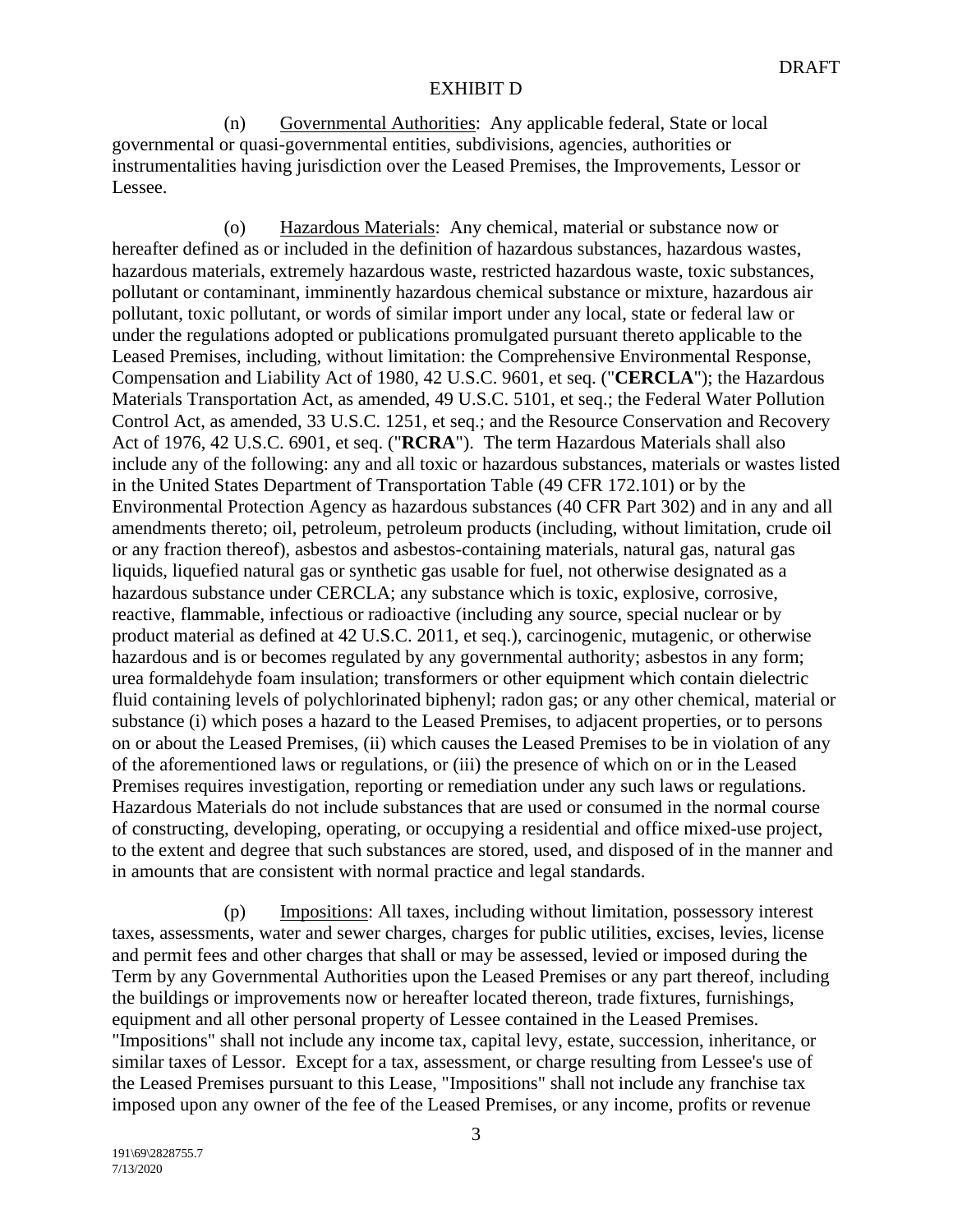tax, assessment or charge imposed upon the rent or other benefit received by Lessor under this Lease by any Governmental Authorities. Impositions shall not include any possessory interest taxes, assessments, water or sewer charges, charges for public utilities or other charges assessed, levied or imposed on the Community Space as a result of the City's or other nonprofit or community organization's use of the Community Space.

(q) Improvements: The eighty-one (81) units of affordable housing for income-eligible households, including one (1) manager's unit that will not be subject to affordability restrictions, to be constructed in accordance with this Lease and the DDLA, (ii) the Community Space, and (iii) related onsite improvements, parking, landscaping and other improvements located or to be located on the Land. The Improvements are also referred to in this Lease as the "Project".

(r) Indemnitees: Lessor and its elected and appointed officials, officers, employees, agents, contractors, representatives and volunteers.

(s) Insurance Requirements: The requirements, whether now or hereafter in force, of any insurer or insurance carrier, any board of fire underwriters or any other company, bureau, organization or entity performing the same or similar functions, applicable to the Leased Premises and/or the Improvements, or any portion thereof, to the extent so applicable.

(t) Investor: The low income housing tax credit investor that will provide equity to the Project

- (u) Land: As defined in Recital A above.
- (v) Lease Year: A calendar year.

(w) Leased Premises: The Land, together with the Improvements and any other improvements now or hereafter located thereon, and together with all and singular rights, easements, licenses, privileges and appurtenances thereunto attaching or in any way belonging thereto.

(x) Leasehold Mortgage: Any mortgage, deed of trust, security agreement or collateral assignment pursuant to an Approved Loan encumbering Lessee's Estate as a leasehold mortgage lien.

(y) Legal Requirements: All laws, statutes, codes, ordinances, orders, rules, regulations and requirements of all Governmental Authorities and the appropriate agencies, officers, departments, boards and commissions thereof, whether now or hereafter in force applicable to Lessor, Lessee, the Leased Premises, the Improvements, or any portion thereof, to the extent so applicable.

(z) Lender: The holder, mortgagee, grantee or secured party under any Leasehold Mortgage.

(aa) Lessee's Estate or Leasehold Estate: During the Term of this Lease, Lessee's leasehold interest in the Land and Lessee's fee ownership interest in the Improvements.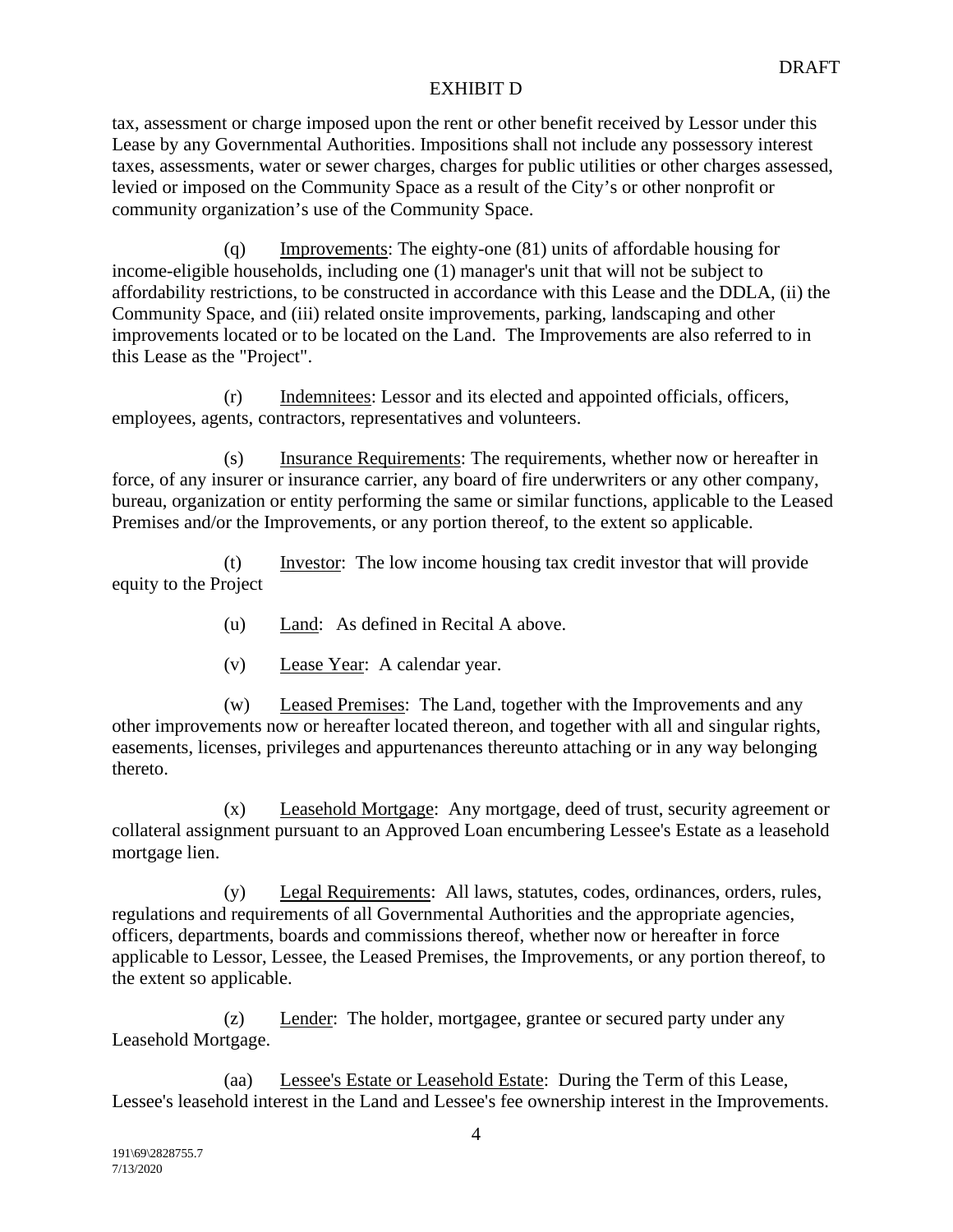(bb) Lessor's Estate: Lessor's fee estate in the Land and reversionary interest in the Improvements pursuant to this Lease.

(cc) Loan Documents. All documents executed by Lessee evidencing or securing a Leasehold Mortgage.

(dd) Management Agent: The Person designated from time to time as "Management Agent" of all or any portion of the Improvements under any management agreement entered into from time to time with Lessee. The initial Management Agent will be MidPen Property Management Corporation.

(ee) Net Condemnation Award: The net amounts owed or paid to the Parties or to which either of the Parties may be or become entitled by reason of any Taking or pursuant to any agreement with any condemning authority which has been made in settlement of any proceeding relating to a Taking, less any costs and expenses incurred by the Parties in collecting such award or payment.

(ff) Partnership: The limited partnership that is the Lessee.

(gg) Party: Lessor or Lessee, as applicable. Lessor and Lessee shall be referred to collectively as the "Parties."

(hh) Permitted Encumbrances: Permitted title encumbrances as defined in Section 9.1(a).

(ii) Person: An individual, partnership, corporation, public benefit corporation, trust, unincorporated association, or other entity or association.

(jj) Plans and Specifications: Those plans and specifications approved by the Lessor, for the construction of the Improvements, as they may be amended from time to time and as approved by Lessor.

(kk) Project: The Improvements as defined above.

(ll) Rent: As described in Section 4.1 hereof.

(mm) Resident Sublease: Any sublease or license agreement entered into by Lessee with residents of the residential units to be developed on the Land.

(nn) Taking: A taking during the Term hereof of all or any part of the Leased Premises and/or the Improvements, or any interest therein or right accruing thereto, as a result of the exercise of the right of condemnation or eminent domain materially affecting the Leased Premises or any part thereof. A conveyance in lieu of or in anticipation of the exercise of any such right of condemnation or eminent domain shall be considered a Taking. Any such Taking shall be deemed to have occurred upon the earlier to occur of (a) the date on which the property, right or interest so taken must be surrendered to the condemning authority, or (b) the date title vested in a condemning authority or other party pursuant to any Taking.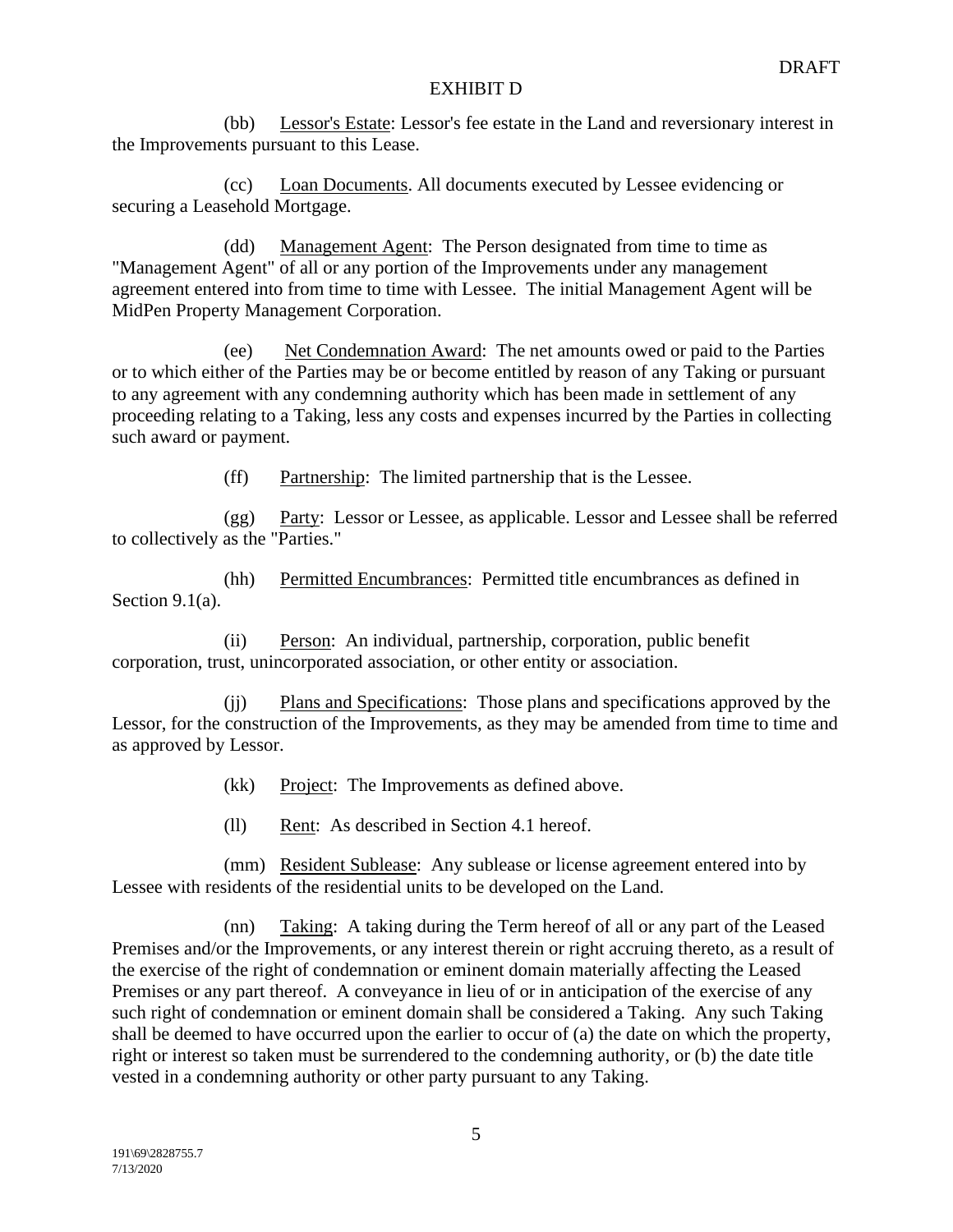(oo) Tax Credit Eligible Household: A household that is eligible to rent and occupy a qualified low income dwelling unit under Section 42 of the Internal Revenue Code and applicable TCAC and State of California Legal Requirements relating to low income housing tax credits including but not limited to California Revenue and Taxation Code Sections 17057.5, 17058, 23610.4, and 23610.5 and California Health and Safety Code Section 50199, *et seq*.

(pp) Tax Credit Restrictive Covenant: The agreement with TCAC to be executed by Lessee and properly recorded against the Lessee's Estate in the land records of the County, setting forth certain terms and conditions under which eighty-one (81) of the residential units in the Improvements will be operated

(qq) TCAC: means the California Tax Credit Allocation Committee.

(rr) Tenant(s): Any subtenant, sublessee or licensee of Lessee under any Resident Sublease(s).

(ss) Term: The period of time described in Section 2.2 hereof.

(tt) Transfer: Any sale, assignment, transfer, conveyance, lease, sublease, encumbrance, mortgage, or hypothecation, in any manner or form or any agreement to do any of the foregoing.

Section 1.2 Exhibits. The Exhibits referred to in this Lease and attached hereto are:

| Exhibit A: | Legal Description of the Land |
|------------|-------------------------------|
| Exhibit B: | Site Map of the Land          |
| Exhibit C: | Memorandum of Lease           |
| Exhibit D: | Scope of Development          |
| Exhibit E: | <b>Financing Plan</b>         |

## ARTICLE 2. LEASE OF THE LAND

Section 2.1 Lease of Land. Subject to the terms hereof and in consideration of the covenants of payment and performance stipulated herein, Lessor leases the Land to Lessee, and in consideration thereof, Lessee takes, hires and leases the Land from the Lessor, pursuant to the terms of this Lease. This Lease, the interests of Lessor and Lessee hereunder, and the Leased Premises, are in all respects subject to and bound by all of the covenants, conditions, restrictions, reservations, rights, rights-of-way, and easements of record prior to the date of this Lease. Lessee hereby accepts the Leased Premises and acknowledges that the Leased Premises is in the condition required by the DDLA and this Lease.

Section 2.2 Term. Unless sooner terminated pursuant to the provisions hereof, this Lease shall continue in full force and effect for a term ("**Term**"), commencing on the Commencement Date and expiring on midnight the day immediately preceding the ninety-ninth (99<sup>th</sup>) anniversary of the Commencement Date.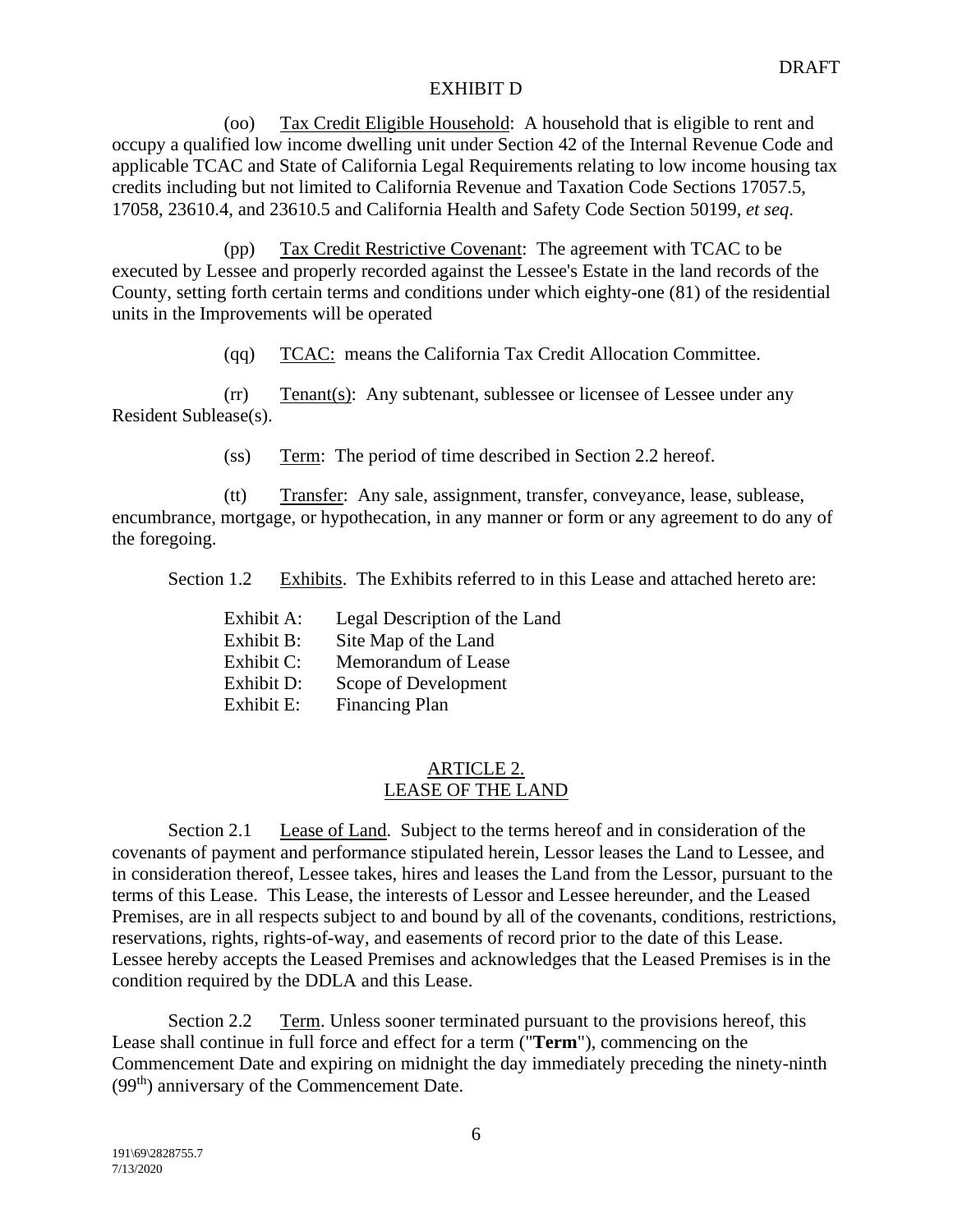Section 2.3 Use. Subject to the provisions hereof, Lessee shall use the Leased Premises for the construction and operation of the Project, which includes the construction, development and operation of the Improvements on the Land in accordance with the restrictions and requirements set forth in Article 2 hereof. Further, Lessee agrees:

(a) that all uses conducted on the Leased Premises, including, without limitation, all activities undertaken by Lessee pursuant to this Lease, shall conform to all applicable provisions of the Union City Municipal Code, the DDLA and the Regulatory Agreement;

(b) not to use the Leased Premises for any disorderly or unlawful purpose;

(c) to use its best efforts to prevent any Tenant from committing or maintaining any nuisance or unlawful conduct on or about the Leased Premises;

(d) to use its best efforts to prevent any action by any Tenant that would cause Lessee to violate any of the covenants and conditions of this Lease with respect to the Improvements;

(e) to take reasonable action, if necessary, to abate any action by any Tenant that violates, or that would cause Lessee to violate this Lease; and

(f) subject to the laws of the State of California and the rights of Tenants, to permit Lessor and its agents to inspect the Leased Premises or any part thereof at any reasonable time during the Term.

Section 2.4 Possession. Lessor agrees to and shall provide possession of the Leased Premises to Lessee upon close of construction financing, free and clear of all rights to possession or use by any tenants or other individuals or entities other than Lessee (except as disclosed to Lessee or apparent from Lessee's inspection), and free and clear of any encumbrances except as expressly approved by Lessee in writing.

Section 2.5 Memorandum of Lease. The Parties shall execute and acknowledge a Memorandum of Ground Lease, substantially in the form attached hereto as Exhibit C, which shall be recorded at Lessee's expense.

Section 2.6 Community Space Sublease. Lessee shall sublease to Lessor, and Lessor shall sublease from Lessee, approximately 6,000 square feet of office and administrative space within the Development, together with nine (9) reserved parking spaces (the "**Community Space Sublease Premises**"), upon completion of the Development (the "**Community Space Sublease**"). The form of the Community Space Sublease shall be substantially in the form of Exhibit J to the DDLA.

## ARTICLE 3. THE IMPROVEMENTS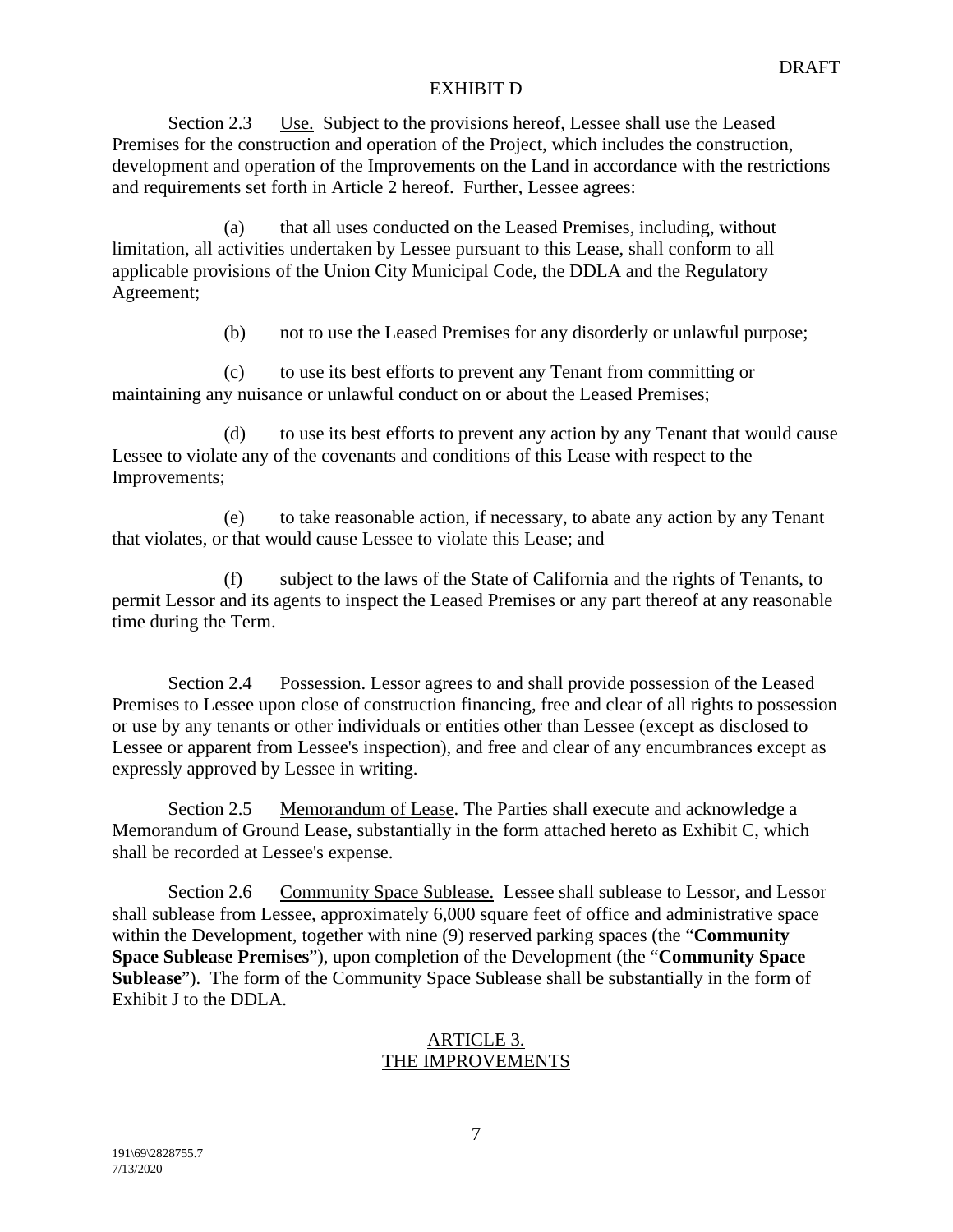Section 3.1 Construction. Lessee shall cause the Improvements to be constructed in substantial compliance with the Construction Plans (as defined in the DDLA) approved by City and the terms and conditions of the land use permits and approvals and building permits, including any variances granted for the Improvements to be approved by Lessor, within thirty (30) months from the award of a preliminary reservation of low income housing tax credits for the Improvements from TCAC. Any and all Improvements constructed by or on behalf of Lessee shall be constructed in a good, skillful and professional manner, in compliance with all applicable Legal Requirements and in accordance with all of the requirements of the DDLA. Except as may be specified in the DDLA and any City financing for the Project that may be approved by the City in its sole discretion, Lessee shall bear the entire and sole cost of planning, designing, engineering, financing, constructing, supervising, and inspecting the Improvements, including all fees and mitigation measures.

Section 3.2 Liens. Lessee shall not have any right, authority or power to bind Lessor, Lessor's Estate, or any interest of Lessor in the Land or the Leased Premises, for any claim for labor or material, or for any other charge or expense, lien or security interest incurred in connection with Lessee's use of the Land, or the development, construction or operation of the Improvements, or any change, alteration of addition thereto. Lessee shall have the right to encumber Lessee's Estate with security instruments required in connection with the Approved Loans. Prior to entering into an Approved Loan, Lessee shall submit a copy of proposed loan documents to Lessor and shall obtain written confirmation from Lessor that the Approved Loan is in conformance with the Financing Plan then in effect. Lessee shall have the right to enter into utility easements and other customary easements necessary and incidental to the development, construction and operation of the Improvements, which such easements shall not require the Lessor's consent if not required by the utility provider.

The Lessee shall not create or permit or suffer to be created or to remain upon the Lessor's Estate or any interest of Lessor in the Land or the Leased Premises, or upon the Leased Premises, or any part thereof, and will discharge, any lien, including, but not limited to, the liens of mechanics, laborers, materialmen, suppliers or vendors for work or materials alleged to be done or furnished in connection with the Leased Premises or the Project, or any part thereof. If any claim of lien is filed against the Lessor's Estate or any interest of Lessor in the Land or the Leased Premises, or a stop notice is served on any other lender or other third party in connection with the Leased Premises or the Improvements, or upon the Leased Premises, or any part thereof, then the Lessee shall, within twenty (20) days after such filing or service, either pay and fully discharge the lien or stop notice, effect the release of such lien or stop notice by delivering to the Lessor a surety bond in sufficient form and amount, or provide the Lessor with other assurance satisfactory to the Lessor that the claim of lien or stop notice will be paid or discharged. If the Lessee fails to discharge any lien, encumbrance, charge, or claim in the manner required in this Lease, then in addition to any other right or remedy, the Lessor may (but shall be under no obligation to) discharge such lien, encumbrance, charge, or claim at the Lessee's expense. Any expense incurred by Lessor pursuant to this Section shall be immediately due and payable by Lessee to Lessor as Additional Rent under this Lease. The Lessee shall have the right to contest in good faith and by appropriate legal proceedings the validity or amount of any mechanics', laborers', materialmen's, suppliers' or vendors' lien or claimed lien; provided that the Lessee shall utilize all reasonable means (including the posting of adequate security for payment) to protect the Leasehold Estate, the Lessor's Estate and any other interest of Lessor in the Land or the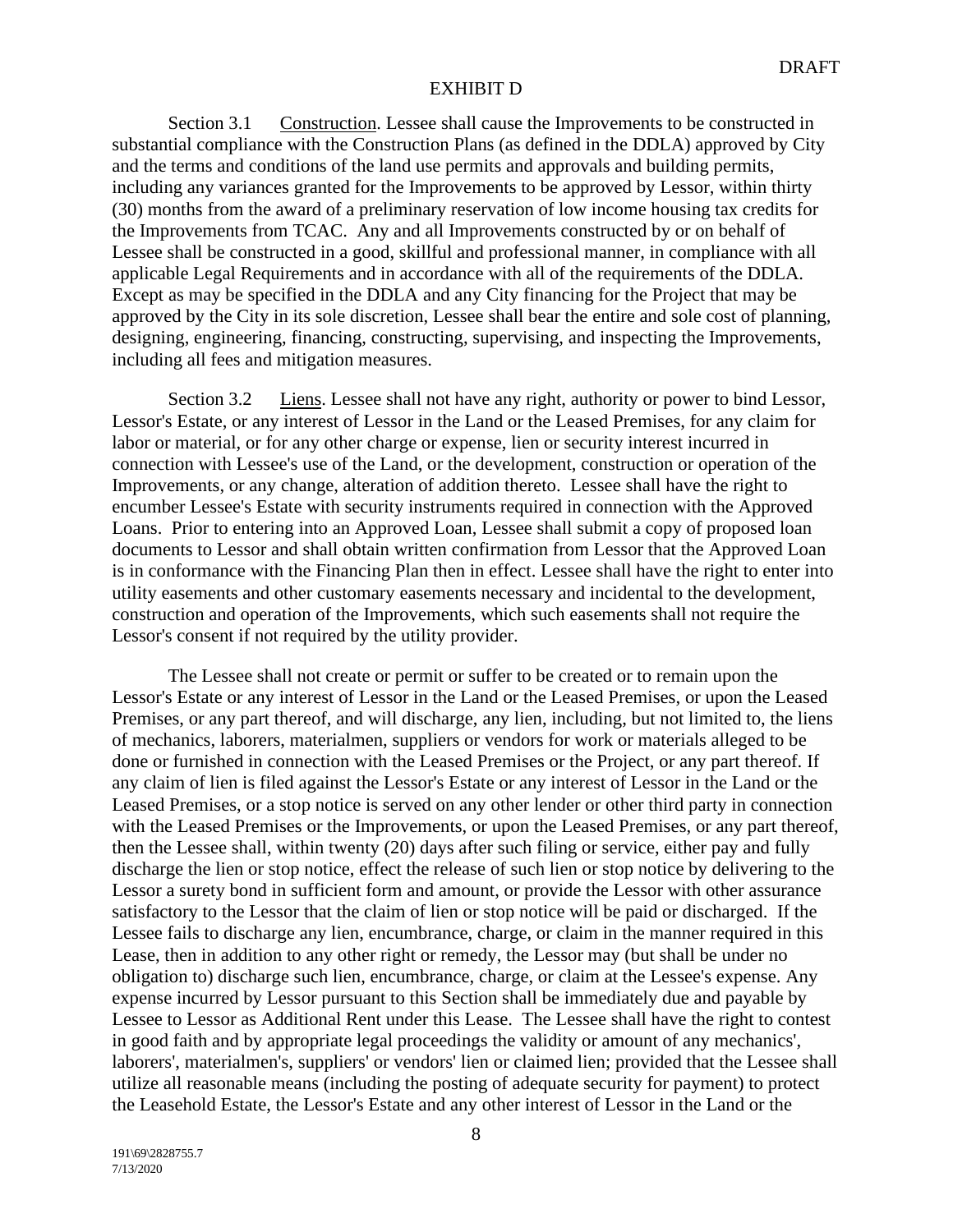Leased Premises against foreclosure. In addition to any other indemnities provided in this Lease or the DDLA, Lessee shall indemnify, protect, defend (with counsel of Lessor's choosing), and hold harmless the Indemnitees from any and all alleged or actual Claims arising by reason of a mechanic's lien or work, labor, services, or materials supplied or claimed to have been supplied to Lessee or anyone holding the Leased Premises or Development, or any part thereof, through or under Lessee.

Nothing in this Lease shall be construed as constituting the consent of the Lessor, expressed or implied, to the performance of any labor or the furnishing of any materials or any specific improvements, alterations of or repairs to the Leased Premises or the Project, or any part thereof, by any contractor, subcontractor, laborer or materialman, nor as giving the Lessee or any other person any right, power or authority to act as agent of or to contract for, or permit the rendering of, any services or the furnishing of any materials in such manner as would give rise to the filing of mechanics' liens or other claims against the Lessor's Estate or any other interest of Lessor in the Land or the Leased Premises. The Lessor shall have the right at all reasonable times to post and keep posted on the Leased Premises any notices which the Lessor may deem necessary for the protection of the Lessor and of Lessor's Estate or any other interest of Lessor in the Land or the Leased Premises from mechanics' liens or other claims. In addition, but subject to the paragraph above, the Lessee shall make, or cause to be made, prompt payment of all monies due and legally owing to all persons doing any work or furnishing any materials or supplies to the Lessee, or any of its respective contractors or subcontractors in connection with the Leased Premises and the Project. The provisions of this Section shall survive the expiration or termination of this Lease.

Notwithstanding any other provision of this Lease, including, but not limited to, this Section 3.2, Lessor acknowledges and agrees to recordation of the TCAC lease rider, in a form required by TCAC, against Lessor's Estate.

Lessor's fee interest in the Land shall be senior to, and not be subordinated to, any financing obtained by Lessee in connection with the Leased Premises.

Section 3.3 Permits, Licenses and Easements. Lessor agrees to use Lessor's best reasonable efforts to assist Lessee in obtaining any and all permits, licenses, easements and other authorizations required by any Governmental Authority with respect to any construction or other work to be performed on the Leased Premises and to grant, or to assist Lessee in obtaining, as applicable, all permits, licenses, easements and other governmental authorizations that are necessary or helpful for electric, telephone, gas, cable television, water, sewer, drainage, access and such other public or private utilities or facilities as may be reasonably necessary or desirable in connection with the construction or operation of the Improvements, including but not limited to a public access easement for the street frontage along Mission Boulevard for pedestrian access that will be recorded substantially concurrently with the execution of this Lease. Payment of all fees, costs and expenses associated with any of the foregoing shall be the responsibility of Lessee, and Lessor shall have no responsibility to pay any such fees, costs or expenses.

Section 3.4 Title to Improvements.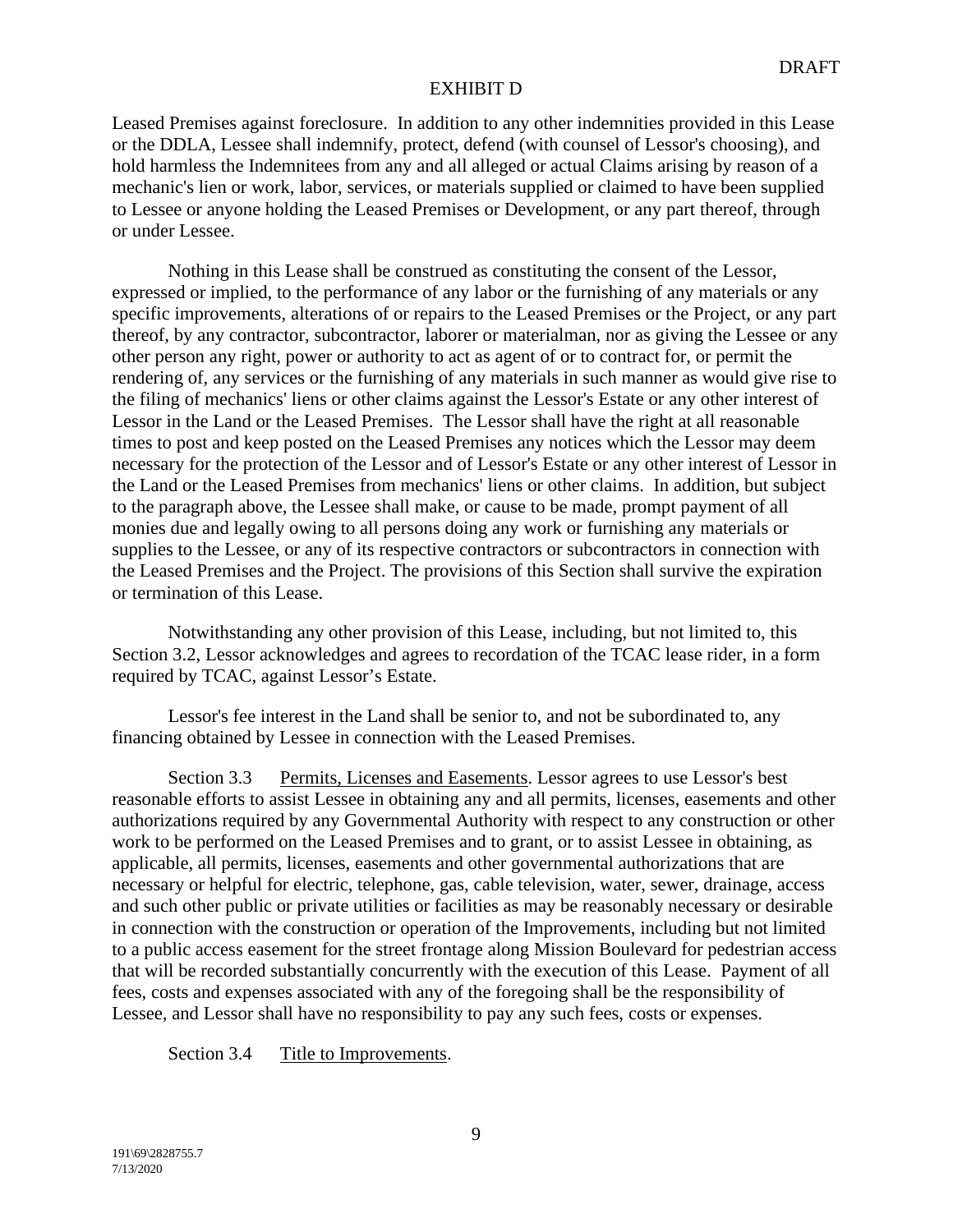(a) During the Term. Lessor hereby grants to Lessee, without warranty express or implied, any right, title, or interest that Lessor may have in the Improvements now or hereafter located on the Leased Premises. Notwithstanding any provision in this Lease to the contrary, the Improvements and all alterations, additions, equipment, and fixtures built, made or installed by Lessee in, on, under or to the Leased Premises or Improvements shall be the sole property of Lessee until the expiration of the Term or other termination of this Lease; provided, however, that Lessee shall have no right to destroy, demolish or remove the Improvements except as specifically provided for in this Lease or as approved in writing by Lessor. It is the intent of the parties hereto that this Lease shall create a constructive notice of severance of the Improvements from the Leased Premises without the necessity of a deed from Lessor after the Improvements have been constructed. Notwithstanding the foregoing, Lessee shall be permitted to demolish the improvements located on the Leased Premises as of the Commencement Date, provided that all work related to such demolition is performed in compliance with all Legal Requirements, including without limitation, all Environmental Laws.

(b) After the Term. Upon the expiration of the Term (as the Term may be extended by the Parties as provided herein) or other termination of the Lease, the Improvements and all alterations, additions, equipment and fixtures shall be deemed to be and shall automatically become the property of Lessor, without cost or charge to Lessor. At such time, Lessee shall peaceably and quietly leave and surrender the Leased Premises and the Improvements to Lessor in good order, condition, and repair, reasonable wear and tear and obsolescence excepted. Lessee shall leave in place and in good order, condition, and repair, all fixtures and machinery; except Lessee shall have the right to remove only Lessee-owned appliances, other unattached equipment, furniture and merchandise that Lessee shall have installed, which removal must be done without damage to the Leased Premises or Improvements. Lessor agrees that Lessee, at any time prior to the expiration or other termination of this Lease, may remove from the Leased Premises any and all equipment which Lessee has furnished for maintenance purposes or for the use of the Management Agent, provided that Lessee shall repair any physical damage to the Leased Premises caused by the removal of such equipment and property. Lessee agrees to execute, at the request of Lessor at the end of the Term, a confirmatory quitclaim deed of the Improvements and/or the Leased Premises to Lessor to be recorded at Lessor's option and expense and any other documents that may be reasonably required by Lessor or Lessor's title company to provide Lessor title to the Leased Premises and the Improvements free and clear of all monetary liens and monetary encumbrances not caused or agreed to by Lessor. Without limiting the foregoing, upon the expiration or sooner termination of this Lease, Lessee shall deliver the Leased Premises and the Improvements to Lessor free of all monetary liens and encumbrances unless otherwise consented to in writing by Lessor. Any equipment or other personal property not removed from the Leased Premises by the expiration of the Term shall become the property of Lessor, and Lessor shall have the right to dispose of such equipment and property in the manner of Lessor's choosing.

Section 3.5 Benefits of Improvement During Term. Lessor acknowledges and agrees that any and all depreciation, amortization and tax credits for federal or state tax purposes relating to the Improvements located on the Leased Premises and any and all additions thereto, substitutions therefor, fixtures therein and other property relating thereto shall be deducted or credited exclusively by Lessee during the Term.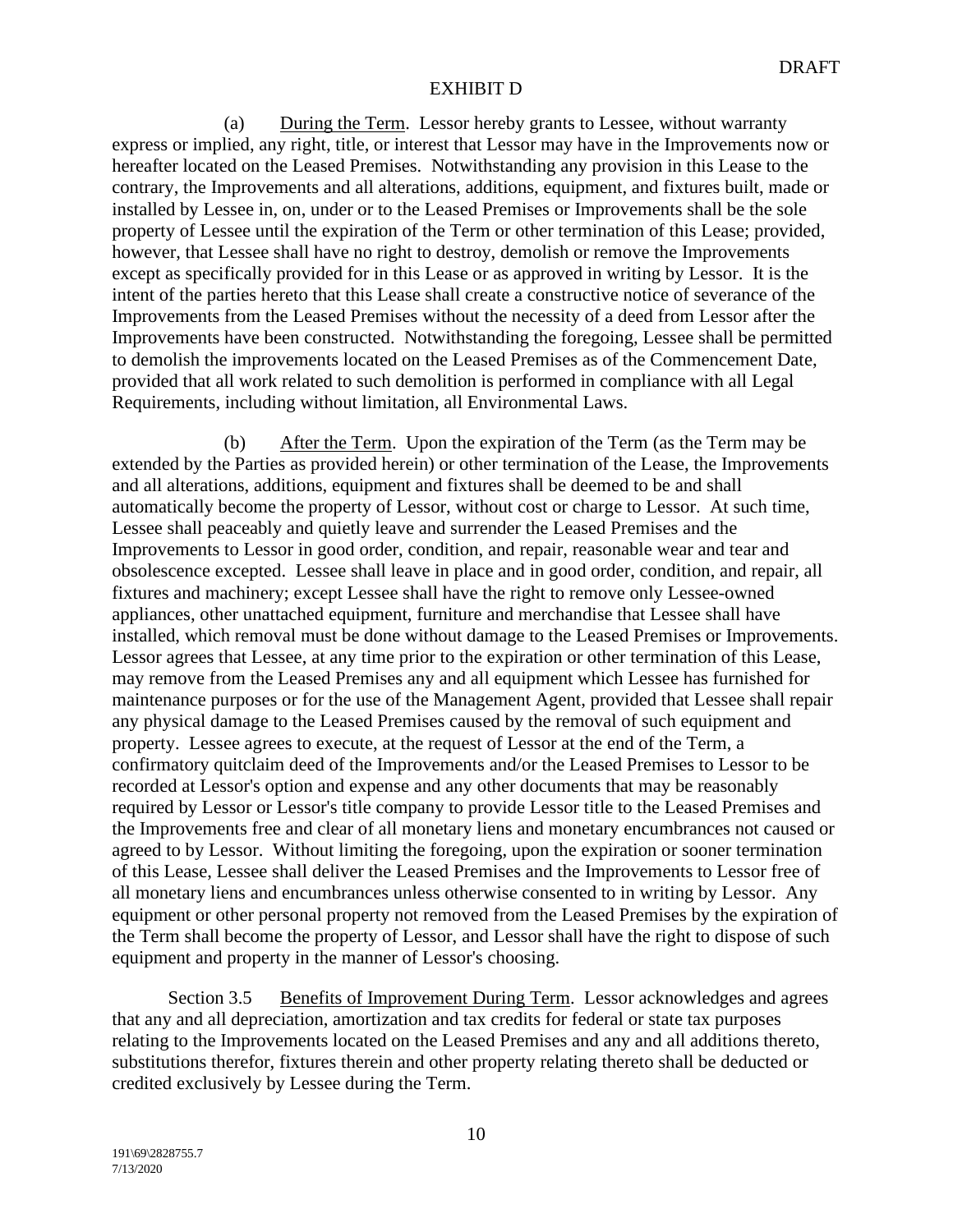Section 3.6 No Abandonment. Lessee shall not abandon or vacate the Leased Premises or the Improvements at any time during the Term. If Lessee shall abandon, vacate, or otherwise surrender the Leased Premises or the Improvements, or be dispossessed thereof by process of law or otherwise, the same shall constitute a default under this Lease on the part of Lessee and, in addition to any other remedy available on the part of Lessor, any of Lessee's property left in, upon or about the Leased Premises or the Improvements (except for underground storage tanks) shall, at Lessor's option, be deemed to be abandoned and shall become the property of Lessor. The appointment of a receiver pursuant to a Lender's exercise of its rights under a Leasehold Mortgage, or the foreclosure of a Leasehold Mortgage, shall not be a default under this Section.

### ARTICLE 4. RENTS

Section 4.1 Ground Rent. For each Lease Year during the Term, Lessee shall pay to Lessor on the Commencement Date of this Lease and on each succeeding anniversary thereof rent in advance for the next succeeding Lease Year ("**Rent**") in the nominal amount of \$1.00 per Lease Year or partial Lease Year.

At such time as the Development is no longer subject to the Tax Credit Restrictive Covenant or any other covenants restricting occupancy or rents in the Development other than the Lessor's Regulatory Agreement, the Rent due under this Lease shall be reset based on the fair market value of the remaining leasehold interest under this Lease (taking into account the restrictions contained in this Lease and the Lessor's Regulatory Agreement, hereinafter referred to as the "Recorded Restrictions") as independently appraised as determined by a qualified, independent appraiser (conducted by a certified appraiser reasonably acceptable to Lessor and Lessee). Such independent appraisal(s) shall determine the fair market value of the Development (but taking the Recorded Restrictions into account) at the time of such appraisal.

Section 4.2 Payments. All Rent, Additional Rent, and other sums, if any, due Lessor hereunder shall be paid by Lessee to Lessor at the address of Lessor set forth hereinafter for notices, or to such other person and/or at such other address as Lessor may direct by written notice to Lessee, without notice or demand, and without abatement, deduction or set off. Lessee may pay all Rent due at the rate set forth in Section 4.1 for the entire Term of this Lease in advance.

#### ARTICLE 5. TAXES AND OTHER IMPOSITIONS; UTILITIES

Section 5.1 Payment of Impositions. As and when the same shall become due, Lessee will pay all of the Impositions, except that if any Imposition that Lessee is obligated to pay in whole or in part is permitted by law to be paid in installments, Lessee may pay or cause to be paid such Imposition (or its proportionate part thereof) in installments as and when such installments become due. Upon the written request of Lessor, Lessee shall provide to Lessor evidence satisfactory to Lessor of payment of all Impositions. During the first and last years of the Term, all Impositions shall become payable during each calendar, fiscal, tax or Lease Year, as applicable, shall be ratably adjusted on a per diem basis between Lessor and Lessee in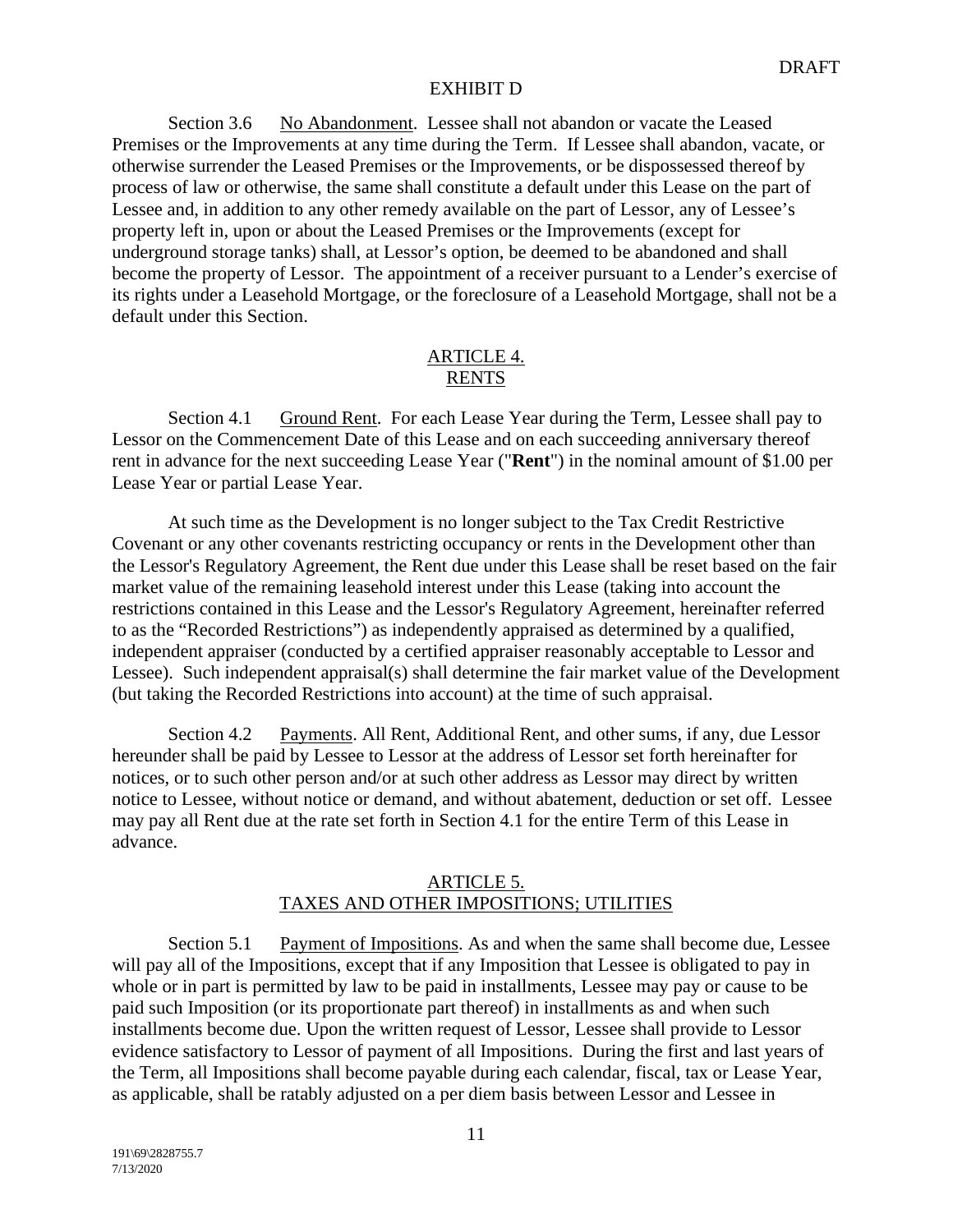accordance with the respective portions of such calendar, fiscal, tax, assessment or Lease Year during the Term. If any special assessments are payable in installments, Lessee shall pay only those installments that are due and payable during the Term.

Section 5.2 Possessory Interest Taxes. In accordance with California Revenue and Taxation Code Section 107.6(a), Lessor notices Lessee that by entering into this Lease, a possessory interest subject to assessment and collection of property taxes may be created. Lessee or other party in whom the possessory interest is vested may be subject to the payment of property taxes levied on such interest. If possessory interest taxes are assessed, Lessee agrees it is responsible for payment thereof and Lessor has no obligation or liability of any kind or nature relating to payment of property taxes. Lessee shall, at its sole cost and expense, seek exemption from, or contest the payment of, assessments and the collection of property taxes pursuant to Revenue and Taxation Code Section 214, or a successor statute. During the pendency of such contest or request, Lessee's non-payment of assessments or taxes when due shall not constitute a default hereunder if (i) the validity of such assessments and taxes is actively contested in good faith and by appropriate proceedings, (ii) Lessee has demonstrated to Lessor's reasonable satisfaction that leaving such assessments or taxes unpaid pending the outcome of such proceedings could not result in conveyance of the Leased Premises in satisfaction of such assessments or taxes or otherwise impair Lessor's estate in the Leased Premises, (iii) Lessee has furnished Lessor with a bond or other security satisfactory to Lessor in an amount not less than 100% of the applicable claim (including interest and penalties) and (iv) upon the final disposition of such proceedings, Lessee shall promptly pay all taxes and assessments then due, inclusive of any unpaid accrued penalties and interest. Lessor is a public agency and no property taxes will be or are legally assessable against its fee interest.

### Section 5.3 Contested Taxes and Other Impositions.

(a) Lessee, in its own name or in the name of Lessor if prior written consent of Lessor is obtained by Lessee, may contest the validity or amount of any Imposition relating to all or any portion of the Leased Premises, in which event the payment thereof, if authorized by applicable law, may be deferred during the pendency of such contest, if diligently prosecuted. If applicable law is silent on or expressly disallows deferring payment pending the contest of validity, Lessee shall timely pay any Imposition that is subject to dispute under protest, reserving any and all rights for repayment from the applicable taxing entity if resolution of such contest results in a decision or judgment in Lessee's favor.

(b) As may be necessary or desirable, Lessor or Lessee, as applicable, upon the request of the other Party, shall use its best reasonable efforts to assist in any such proceeding to contest the validity or amount of any Imposition.

Section 5.4 Valuation Assessment/Property Tax Exemption. If applicable, Lessee may attempt to obtain a lowering of the assessed valuation of the Leased Premises for any year or obtain a property tax exemption for the purpose of reducing taxes thereon. In such event, upon Lessee's request, Lessor shall use its reasonable efforts to assist Lessee in such endeavor; provided, however, that Lessor shall incur no out-of-pocket costs or liability or otherwise be construed as being in default under this Lease for any assistance (or limitation of assistance) provided to Lessee pursuant to this Section.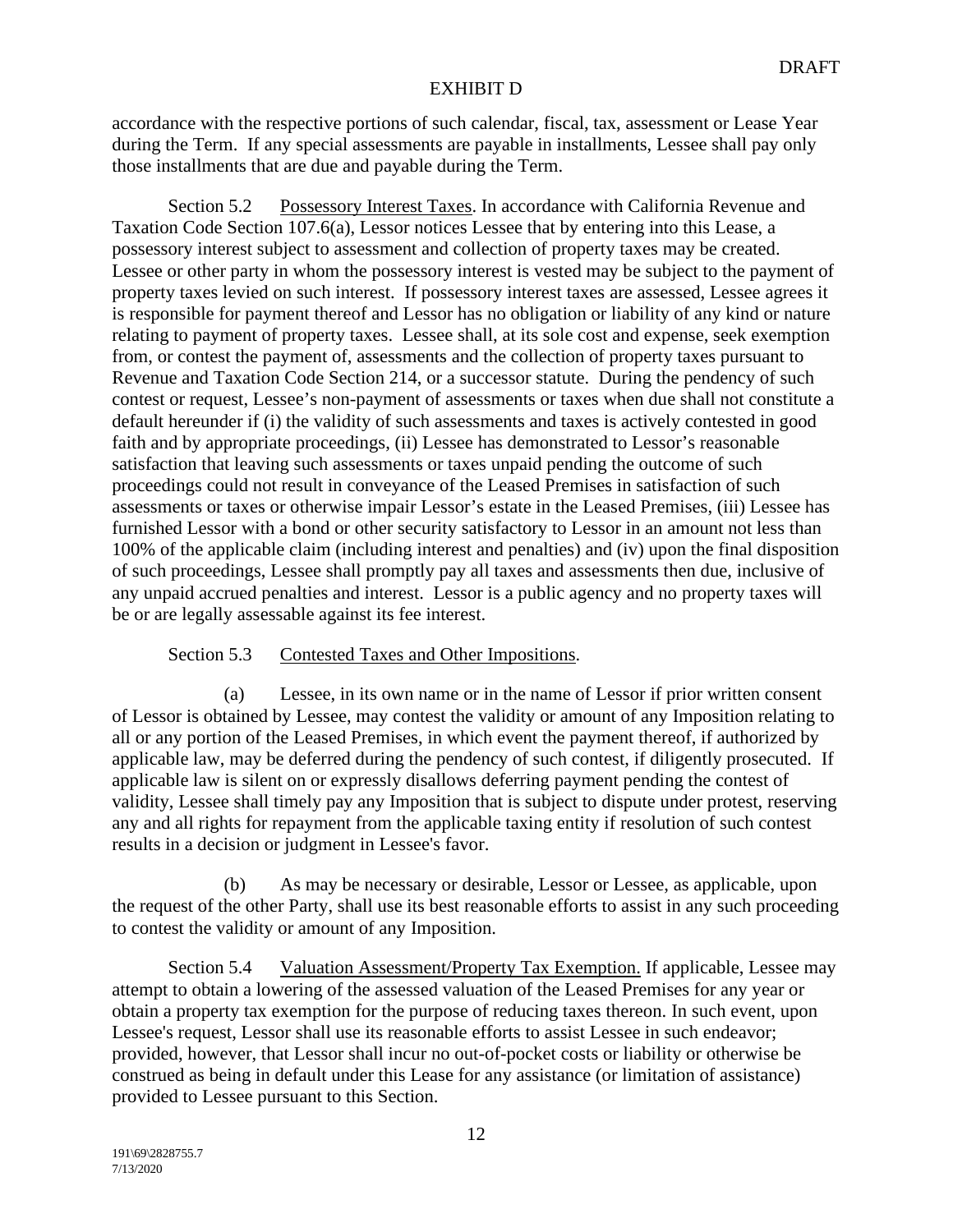Section 5.5 Failure to Pay Impositions. If Lessee shall fail to pay any Impositions before the same become delinquent, except if Lessee is in good faith contesting such Impositions pursuant to Section 5.5 hereof, Lessor, at its election, may pay such Impositions (but shall not be obligated to pay same), together with any interest and penalties due thereon, and the amount so paid by Lessor shall be repayable to Lessor by Lessee, within thirty (30) days as Additional Rent hereunder.

Section 5.6 Utilities. Lessee shall pay all charges for all utilities used, rendered or supplied upon or in connection with the Improvements and the operation or construction thereof including, but not limited to, all charges for gas, electricity, light, heat or power, all telephone and other communications services, all water rents and sewer service charges, and all sanitation fees or charges (all of the foregoing, collectively "Utility Charges") levied or charged against the Leased Premises during the Term; provided, however, that Lessee shall have no responsibility hereunder for the payment of Utility Charges for utilities supplied by the respective providers directly to Tenants for such Tenants' use in connection with the occupancy of their respective residential units unless otherwise provide in the applicable Resident Sublease. Notwithstanding any contrary provision of this Lease, Lessor shall have no responsibility for payment of any Utility Charges.

## ARTICLE 6. **INSURANCE**

Section 6.1 Required Insurance Coverage. Standard "All Risk" Casualty and Fire and Extended Coverage Endorsement. Lessee shall during the Lease Term keep the Leased Premises insured against loss or damage by a standard all risk policy in amounts such that the proceeds of such insurance shall not be less than the full replacement value of the Leased Premises unless otherwise consented to in writing by Lessor and the other Lenders.

(a) Liability and Property Damage Insurance. During the Lease Term, Lessee shall keep in full force and effect a policy or policies of comprehensive general liability and property damage insurance against liability for bodily injury to or death of any person or property damage arising out of an occurrence on or about the Leased Premises. The limits of such insurance shall be not less than One Million Dollars (\$1,000,000) combined single limit each occurrence, Two Million Dollars (\$2,000,000) annual aggregate, together with Three Million Dollars (\$3,000,000) excess liability coverage, or such other policy limits as Lessor may require in its reasonable discretion, including coverage for bodily injury, property damage, products, completed operations and contractual liability coverage. Such policy or policies shall be written on an occurrence basis and shall name the Indemnitees as additional insureds.

(b) Workers' Compensation Insurance. Lessee shall carry or cause to be carried workers' compensation insurance covering all persons employed in connection with the Leased Premises and with respect to whom death, bodily injury, or sickness insurance claims could be asserted against Lessor and/or Lessee. Lessee shall furnish or cause to be furnished to Lessor evidence satisfactory to Lessor that Lessee and any contractor that has contracted for the performance of work on the Land or otherwise pursuant to this Lease carries statutory Workers' Compensation insurance and Employer's Liability insurance in a minimum amount of One Million Dollars (\$1,000,000) per accident.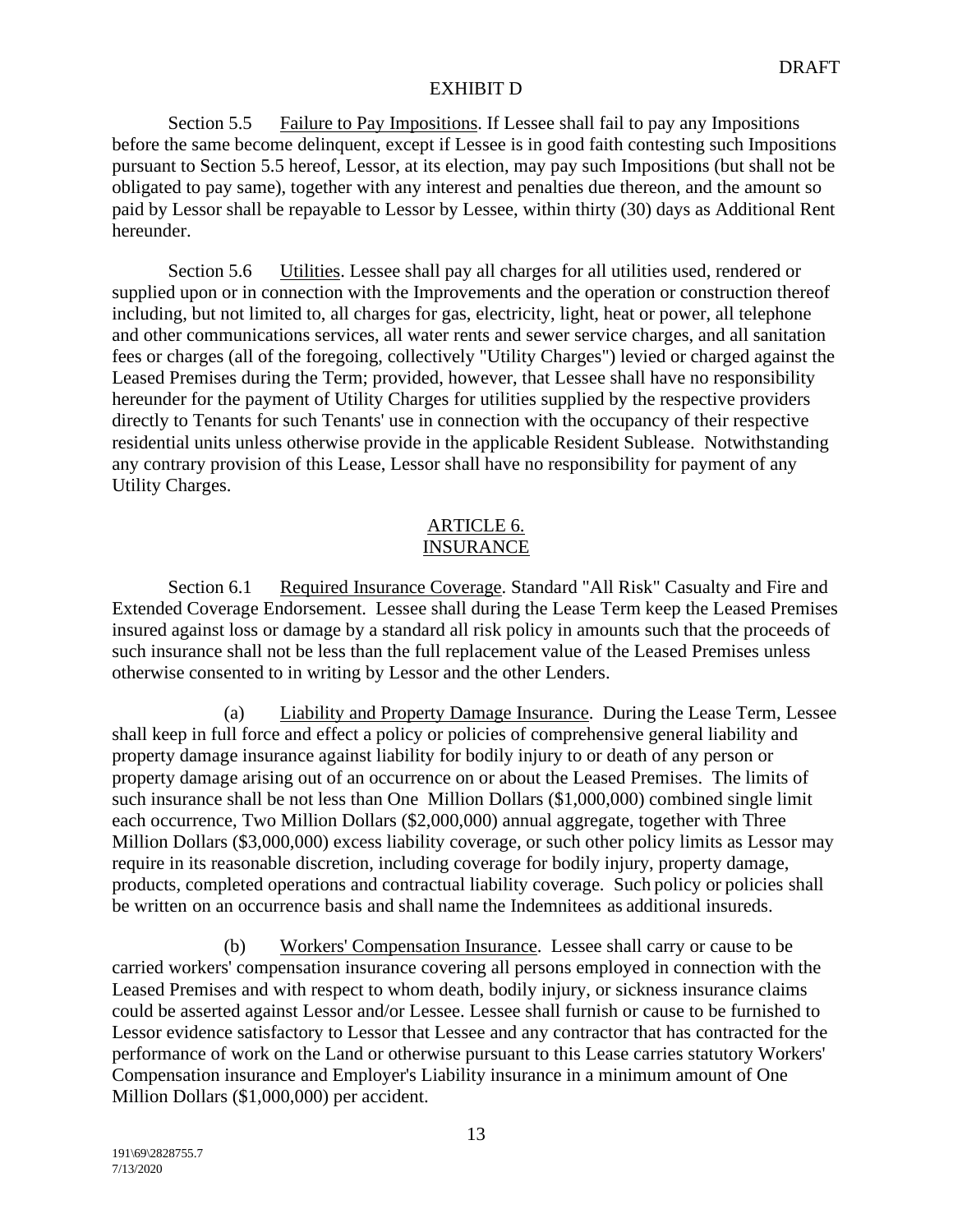(c) Builders' Risk Insurance. Upon commencement of construction and continuing until issuance of a temporary certificate of occupancy, or equivalent for the Improvements, Lessee and all contractors working on behalf of Lessee shall maintain a policy of builder's all-risk insurance in an amount not less than the full insurable cost of the Project on a replacement cost basis naming Lessor as loss payee as its interests may appear. During the course of any alteration, construction or reconstruction, the cost of which exceeds Two Hundred Fifty Thousand Dollars (\$250,000), Lessee shall obtain or cause its contractor to obtain builders' risk insurance for the full insurable cost of the work and liability insurance in an amount not less than One Million Dollars (\$1,000,000) combined single limit for bodily injury or property damage insuring the interests of Lessor, Lessee and any contractors and subcontractors.

Property Insurance. During the Lease Term, Lessee shall keep in full force and effect a policy or policies of insurance against fire, extended coverage, vandalism, and malicious mischief, and such other additional perils, hazards, and risks as now are or may be included in the standard "all risk" form in general use in Alameda County, California, with the standard form fire insurance coverage in an amount equal to full actual replacement cost thereof, as the same may change from time to time. The above insurance policy or policies shall include coverage for earthquakes to the extent generally and commercially available at commercially reasonable rates, if such insurance is generally obtained for affordable multifamily housing projects in Alameda County. Lessor shall be a loss payee under such policy or policies and such insurance shall contain a replacement cost endorsement.

Section 6.2 Insurance Policies and Premiums.

(a) All liability policies required by this Lease or any of the Lenders shall be written on an occurrence basis, and shall name the Indemnitees as additional insureds. Duplicate copies of such policies or certificates of such insurance shall be promptly furnished to Lessor.

(b) All policies of insurance shall include an endorsement that provides that notice of any change or cancellation of said policy must be made in writing and sent to Lessee and Lessor at their respective principal offices at least thirty (30) days before the effective date of change or cancellation.

(c) The rights of Lessor to receipt of any insurance proceeds will be subject and subordinate to the rights of any Lender pursuant to and in accordance with applicable Loan Documents.

(d) Companies writing the insurance required hereunder shall be approved to do business in the State of California. Insurance shall be placed with insurers with a current A.M. Best's rating of no less than A: VII. The Commercial General Liability policies required hereunder shall name the Indemnitees as additional insureds. Builder's Risk and property insurance shall name City as loss payee.

(e) If any insurance policy or coverage required hereunder is canceled or reduced, Lessee shall, within thirty (30) days after receipt of notice of such cancellation or reduction in coverage, but in no event later than the effective date of cancellation or reduction, file with Lessor a certificate showing that the required insurance has been reinstated or provided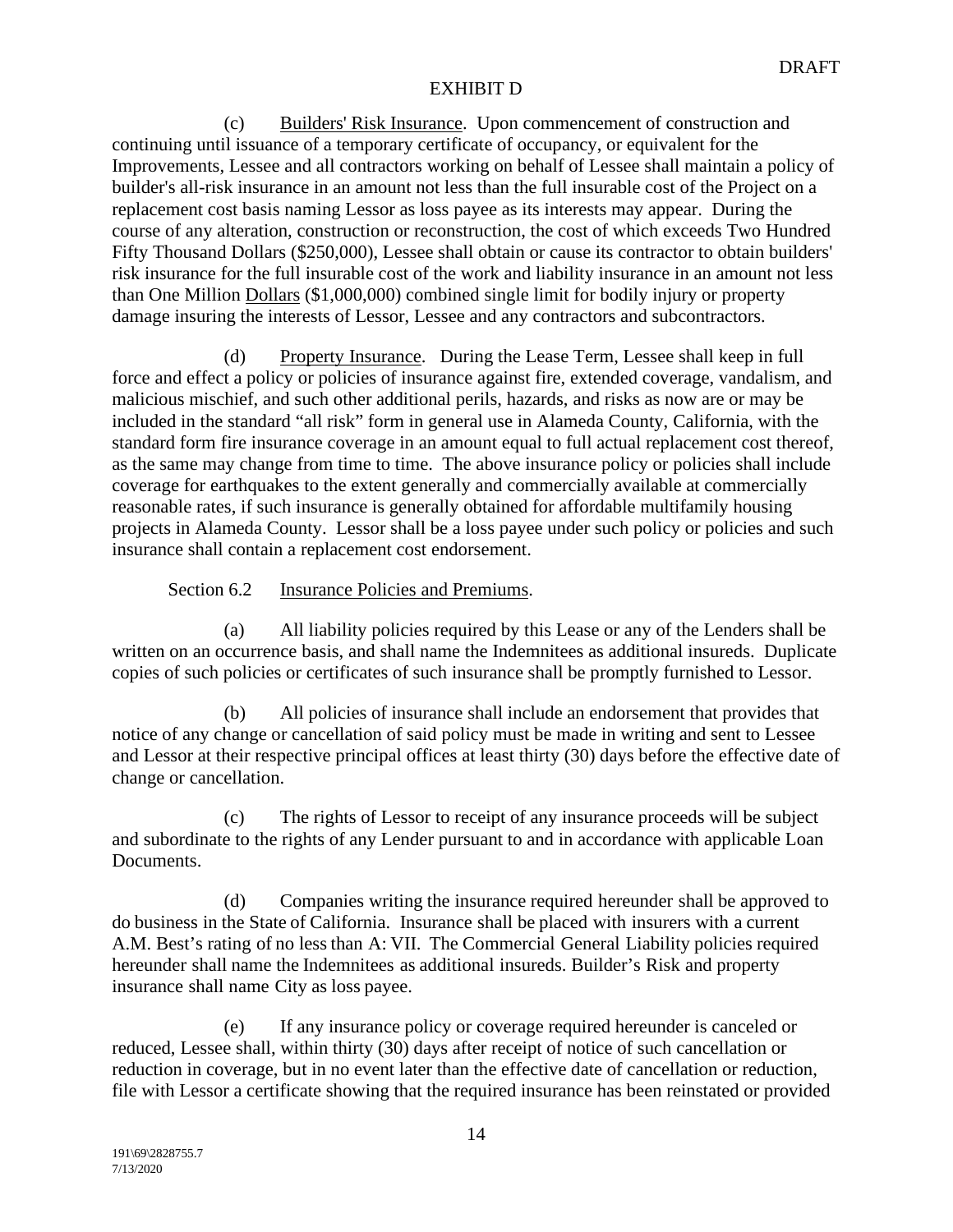through another insurance company or companies. Upon failure to so file such certificate, Lessor may, with notice and at its option, procure such insurance coverage at Lessee's expense, and Lessee shall promptly reimburse Lessor for such expense upon receipt of billing from Lessor.

(f) Coverage provided by Lessee shall be primary insurance and shall not be contributing with any insurance, or self-insurance maintained by Lessor, and the policies shall so provide. The insurance policies shall contain a waiver of subrogation for the benefit of the Lessor. Lessee shall furnish the required certificates and endorsements to Lessor prior to the commencement of rehabilitation or construction work on the Project and shall provide Lessor with certified copies of the required insurance policies upon request of Lessor.

(g) Deductibles/Retentions. Any deductibles or self-insured retentions shall be declared to, and be subject to approval by, City's Risk Manager. At the option of and upon request by City's Risk Manager if the Risk Manager determines that such deductibles or retentions are unreasonably high, either the insurer shall reduce or eliminate such deductibles or self-insurance retentions as respects the Indemnitees or Lessee shall procure a bond guaranteeing payment of losses and related investigations, claims administration and defense expenses.

(h) Adjustments. The limits of the liability coverage and, if necessary, the terms and conditions of insurance, shall be reasonably adjusted from time to time (not less than every five (5) years after the Commencement Date nor more than once in every three (3) year period) to address changes in circumstances, including, but not limited to, changes in the purchasing power of the dollar and the litigation climate in California. Within thirty (30) days following Lessor's delivery of written notice of any such adjustments, Lessee shall provide Lessor with amended or new insurance certificates and endorsements evidencing compliance with such adjustments.

Section 6.3 Proceeds of Insurance.

(a) For so long as any Leasehold Mortgage on the Leased Premises is outstanding: All fire and standard risk or extended coverage (casualty) insurance proceeds shall be applied to the payment of the costs of repairing or rebuilding that part of the Leased Premises damaged or destroyed if (i) Lessee agrees in writing within ninety (90) days after payment of the proceeds of insurance that such repair or rebuilding is economically feasible, and (ii) each Lender permits such repair or rebuilding, provided that the extent of the Lessee's obligation to restore the Leased Premises shall be limited to the amount of the insurance proceeds.

(b) If the Improvements are not repaired or rebuilt, all such proceeds shall be applied in a manner consistent with the terms of the Leasehold Mortgages.

(c) In the event that no Leasehold Mortgage is outstanding, all insurance proceeds received under the policies set forth in this Article 6 shall be paid to Lessee, provided that Lessee agrees that it shall apply such proceeds for reconstruction or repair of the Improvements unless such repair or reconstruction is not economically feasible.

(d) To the extent any of the above provisions are inconsistent with the provisions of any of the Loan Documents, the Loan Documents shall be controlling.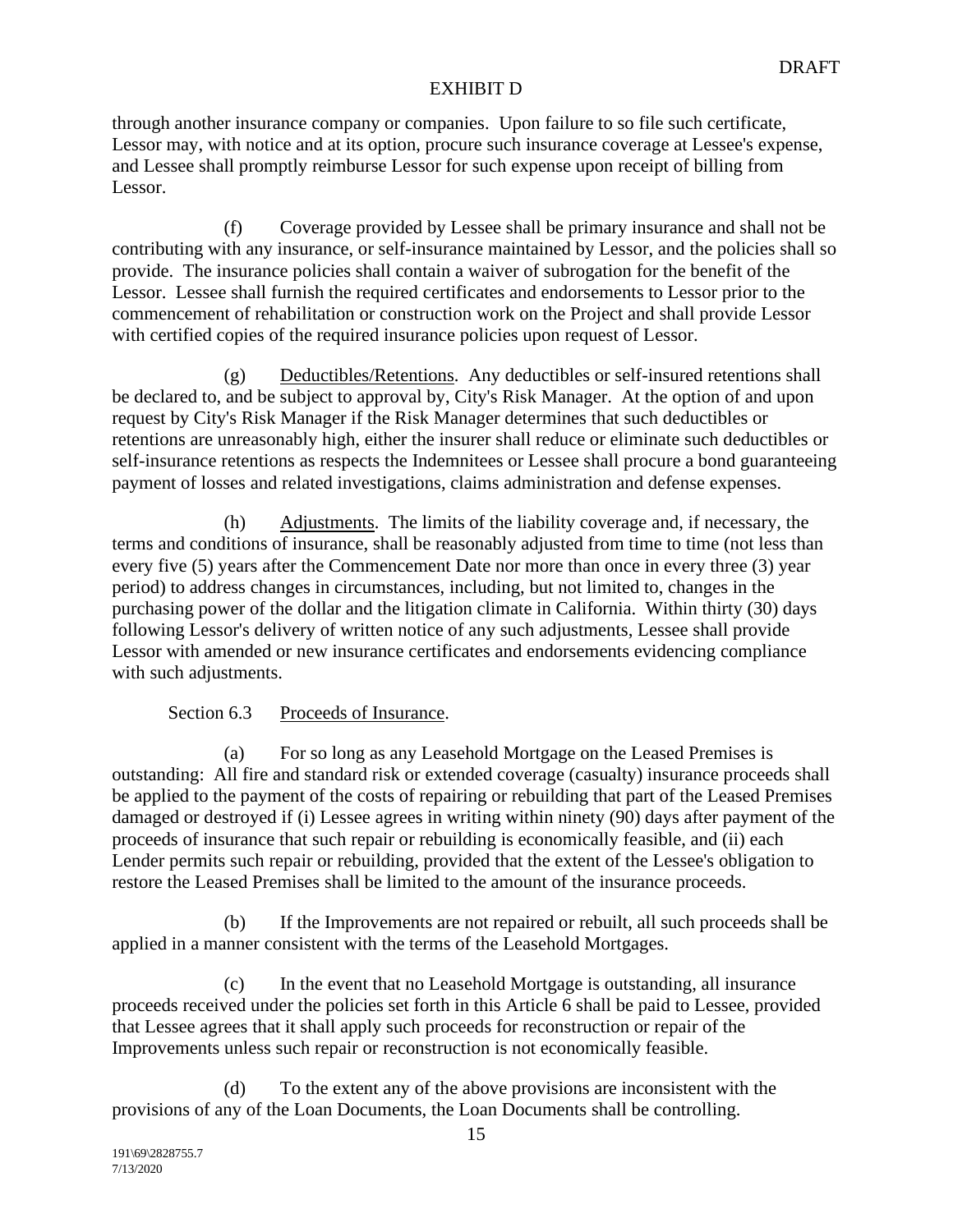## Section 6.4 Limitation of Liability.

(a) In addition to any other indemnities provided in this Lease or the DDLA, Lessee shall indemnify, protect, defend (with counsel reasonably acceptable to Lessor), and hold harmless the Indemnitees from and against all Claims arising out of, attributable to or otherwise occasioned, in whole or in part, by (i) any breach of Lessee's representations and warranties or Lessor's obligations under this Lease, or (ii) the operation of the Leased Premises, except to the extent any such Claim arises from the active negligence or willful misconduct of Lessor or the Indemnitees.

(b) In addition to any other indemnities provided in this Lease or the DDLA, Lessor shall indemnify, protect, defend (with counsel reasonably acceptable to Lessee), and hold harmless Lessee, its officers, employees, agents, contractors, servants, directors, members or partners from and against all Claims arising out of, attributable to or otherwise occasioned, in whole or in part, by any breach of Lessor's representations and warranties or Lessor's obligations under this Lease, except to the extent any such Claim arises from the active negligence or willful misconduct of Lessee or its officers, employees, agents, contractors, servants, directors, members or partners.

(c) The provisions of this Section 6.4 shall survive the expiration or termination of this Lease.

# ARTICLE 7. MAINTENANCE, ALTERATIONS, REPAIRS AND REPLACEMENTS

Section 7.1 Maintenance of Leased Premises; Landscaping. During the Term, at Lessee's sole cost and expense, Lessee shall keep and maintain the Leased Premises, all Improvements hereafter developed, and all appurtenances thereunto belonging, in good and safe order, condition and repair, free of debris, waste, and graffiti, in compliance with the terms of all applicable provisions of the Union City Municipal Code, and in accordance with the standard of maintenance of high quality apartment projects within the East Bay Area region. To accomplish the maintenance, Lessee shall either staff or contract with and hire licensed and qualified personnel to perform the maintenance work, including the provision of labor, equipment, materials, support facilities, and any and all other items necessary to comply with the requirements of this Lease All such maintenance and repair shall conform to and comply with all Legal Requirements affecting the Leased Premises. Lessee agrees that, except as provided in the Community Space Sublease, Lessor shall not be required to perform any maintenance, repairs or services or to assume any expense in connection with the Improvements and the Leased Premises. Lessee hereby waives all rights to make repairs or to cause any work to be performed at the expense of Lessor as may be provided for in Section 1941 and 1942 of the California Civil Code, if applicable.

# Section 7.2 Landscaping Maintenance.

(a) Lessee, at no expense to the Lessor, shall maintain in healthful, attractive and reasonably weed-free manner all the landscaped areas related to the Project as shown in the landscaping plan approved by the City. "Landscaped areas" as used in this Lease shall mean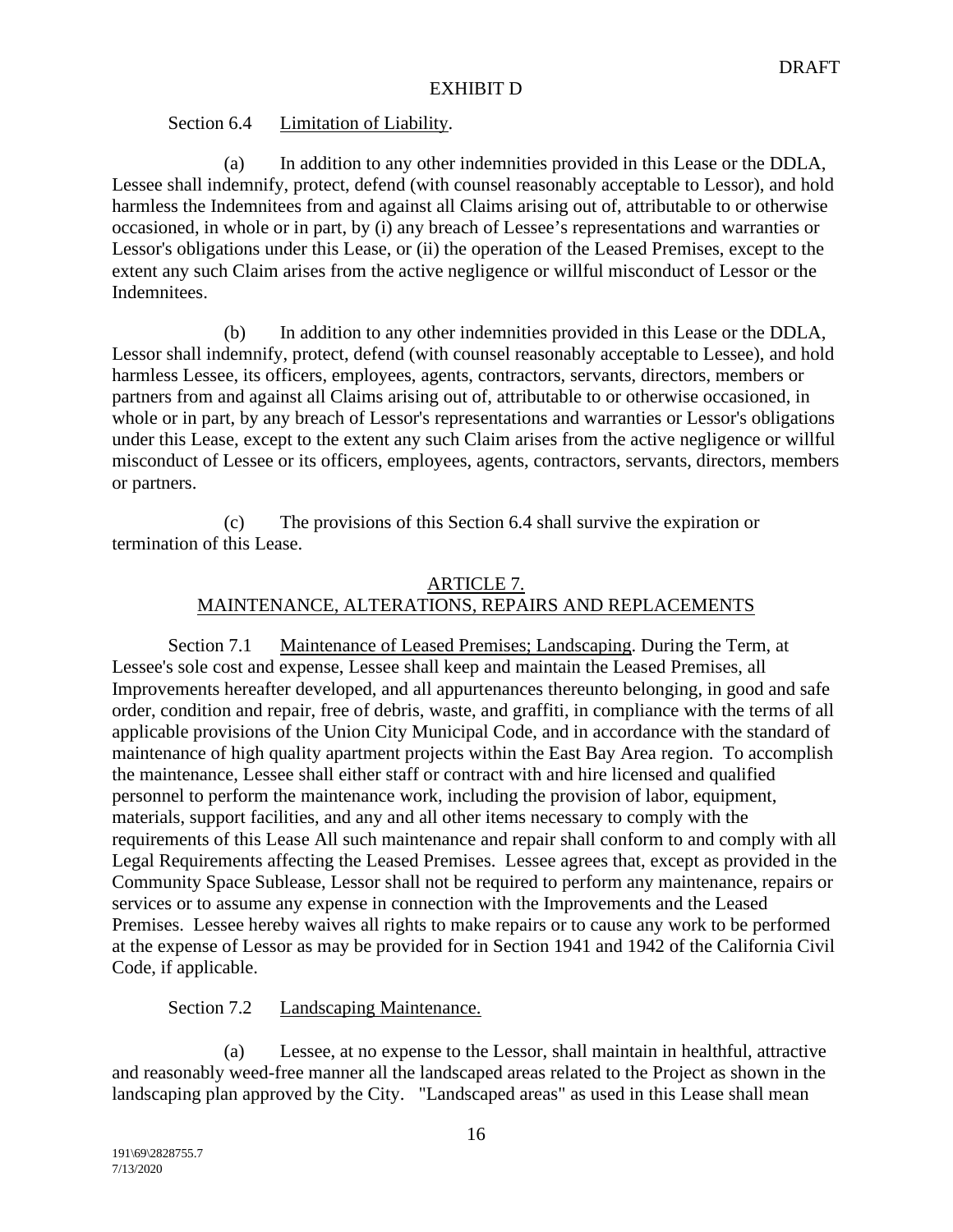plantings and irrigation systems which have been installed, or are proposed to be installed, pursuant to the City-approved landscaped plan for the Project. All plantings shall be maintained using generally accepted methods of cultivation to ensure reasonably normal, healthy plant growth. Maintenance shall include replacement of plantings, when necessary, and all ordinary and usual care, including, but not limited to, irrigation, fertilization, pest and disease control, weeding, rotation of plantings and the removal of trimmings, rubbish, debris, and other solid waste. Lessee shall, at no expense to the Lessor, install, maintain, repair, and replace, where necessary, such irrigation systems as are required to provide adequate irrigation in compliance with water conservation practices.

(b) If, in the reasonable judgment of the Lessor, Lessee has failed to maintain properly any landscaping as required by this Lease, the Lessor may perform such maintenance, at its option, after thirty (30) days' prior written notice to Lessee of such failure to maintain. In such event, the Lessor's performance of such maintenance shall be at the Lessee's sole expense and Lessee, upon demand by the Lessor, shall pay to the Lessor all reasonable expenses incurred by the Lessor in the performance of such maintenance.

(c) If any maintenance, repair, or replacement of landscaping needs immediate correction as a result of a public safety or health hazard, as reasonably determined by the Lessor, and such maintenance is not performed, or cannot be performed, by Lessee within twenty-four (24) hours of receipt of such notice thereof, the Lessor may perform or cause to be performed such maintenance at Lessee's expense, and Lessee, upon demand by the Lessor, shall pay to the Lessor all reasonable expenses incurred by the Lessor in the performance of such maintenance.

Section 7.3 Alterations to Leased Premises. Lessee may make any additions, alterations or changes (sometimes collectively referred to herein as "Alterations") in or to the Improvements subject to the prior approval of the Lessor, which approval shall not be unreasonably withheld, however, to the following conditions:

(a) No Alterations shall be made that would tend to impair the structural soundness of the Improvements;

(b) No Alterations shall be undertaken that are prohibited by, or would cause the Leased Premises, the Improvements, Lessee, or Lessor to be in breach or violation of any Legal Requirements;

(c) No Alterations shall be undertaken until Lessee shall have procured, to the extent the same may be required from time to time, all permits and authorizations of all applicable Governmental Authorities, all require consents of any Lender, and the consent of Lessor. Lessor shall join in the application for such permits or authorizations whenever such action is necessary or helpful and is requested by Lessee, and shall use Lessor's reasonable efforts to obtain such permits or authorization; and

(d) Any Alterations shall be performed in good, skillful and professional manner and in compliance with all applicable Legal Requirements and all applicable Insurance Requirements.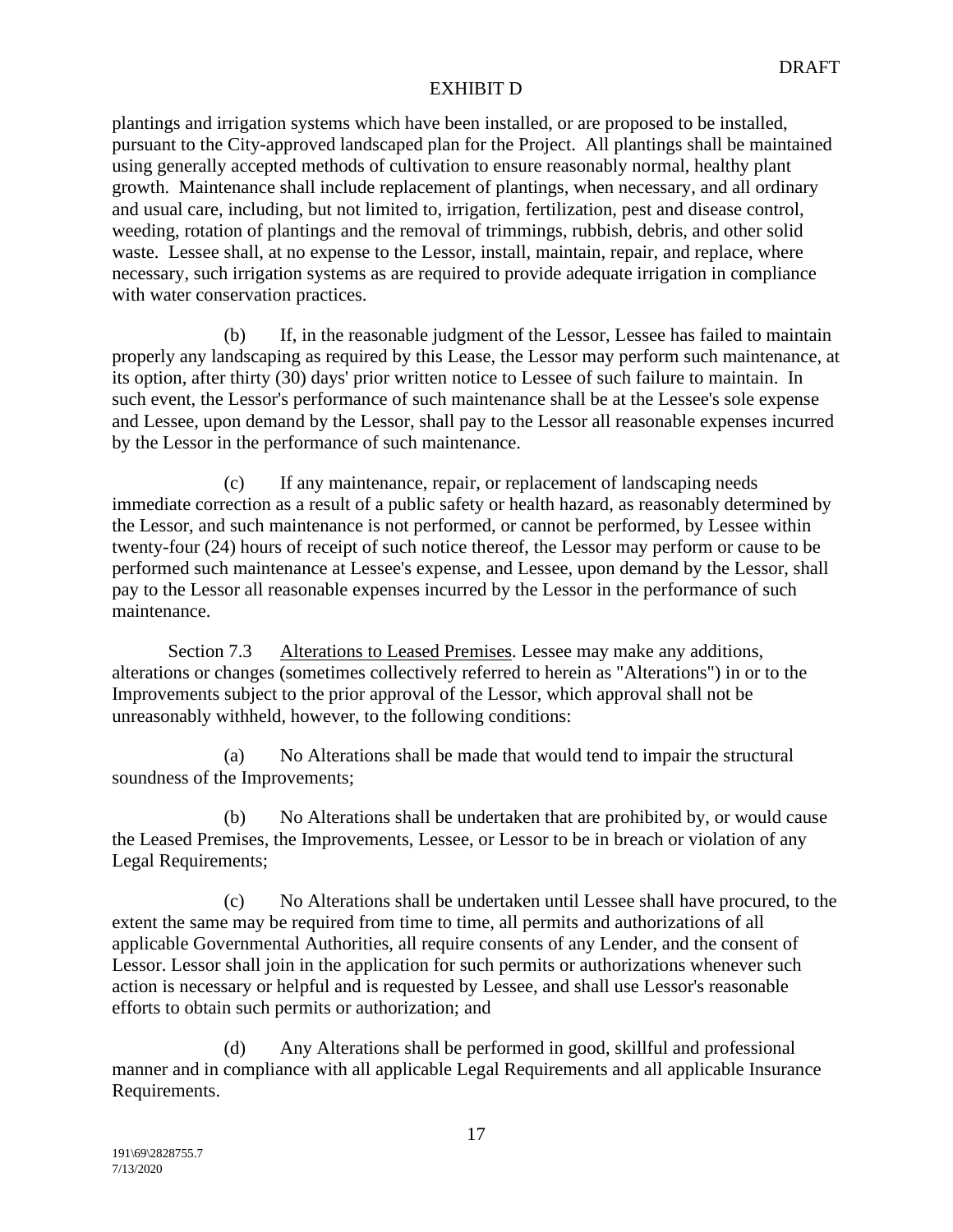(e) Any and all Alterations are consistent with the use of the Leased Premises as authorized under this Lease.

(f) Any Alteration that will exceed the sum of Two Hundred Fifty Thousand Dollars (\$250,000) in cost shall require Lessor's advance written consent.

Section 7.4 Indemnifications. Except with respect to the indemnifications concerning Hazardous Materials which are addressed in Section 9.3 of this Lease, notwithstanding any other provision of this Lease to the contrary, and in addition to any other indemnities provided in this Lease, to the fullest extent permitted by law, Lessee hereby agrees to indemnify, protect, hold harmless and defend (by counsel reasonably satisfactory to Lessor) the Indemnitees from and against any and all Claims, to the extent arising from or relating to Lessee's obligations under this Lease or the construction or operation of the Improvements or any Alterations except to the extent any such Claim arises from the active negligence or willful misconduct of the Indemnitees. In addition and subject to the limitations set forth herein, if any contractor or subcontractor which performed any construction work for Lessee or Lessee's affiliates on the Improvements or Alterations shall assert any claim against Lessor on account of any damage alleged to have been caused by reason of acts of negligence of Lessee or Lessee's affiliates, members, partners, officers, directors, affiliates, agents, employees or construction contractors, Lessee shall defend at its own expense any suit based upon such claim; and if any judgment or claim against Lessor shall be allowed, Lessee shall pay or cause to be paid or satisfied such judgment of claim and pay all costs and expenses in connection therewith to the extent such claim results from the acts of negligence alleged against Lessee. The provisions of this Section shall survive the expiration or termination of this Lease.

Section 7.5 Capital Replacement Reserve Account. Lessee shall establish and maintain a capital reserve account at all times during the Term of this Lease ("**Capital Reserve Account**"). The funds to be placed and maintained in the Capital Reserve Account shall be not less than \_\_\_\_\_\_\_\_\_\_\_\_\_\_\_\_\_\_\_\_\_\_\_\_\_\_\_\_\_\_\_\_\_\_\_\_. The funds in the Capital Reserve Account shall be expended only for capital repairs, improvements, and replacements to the Development fixtures and equipment with a long useful life and which are normally capitalized under generally accepted accounting principles. Capital repairs to and replacement of the Development shall include, without limitation, the following: carpet and drape replacement; appliance replacement; exterior painting, including exterior trim; hot water heater replacement; plumbing fixtures replacement, including tubs and showers, toilets, lavatories, sinks, faucets; air conditioning and heating replacement; asphalt repair and replacement, and seal coating; roofing repair and replacement; landscape tree replacement; irrigation pipe and controls replacement; sewer line replacement; water line replacement; gas line pipe replacement; lighting fixture replacement; elevator replacement and upgrade work; miscellaneous motors and blowers; common area furniture replacement; and common area repainting. The non-availability of funds in the Capital Reserve Account does not in any manner relieve or lessen Lessee's obligation to undertake any and all necessary capital repairs, improvements, or replacements and to continue to maintain the Development in the manner prescribed herein. Not less than once per year, Lessee shall submit to Lessor an accounting for the Capital Reserve Account. Notwithstanding the above, Lessee's compliance with any Capital Reserve Account requirements of Lenders, including but not limited to the County, or Investors shall be deemed compliance with the requirements of this Section.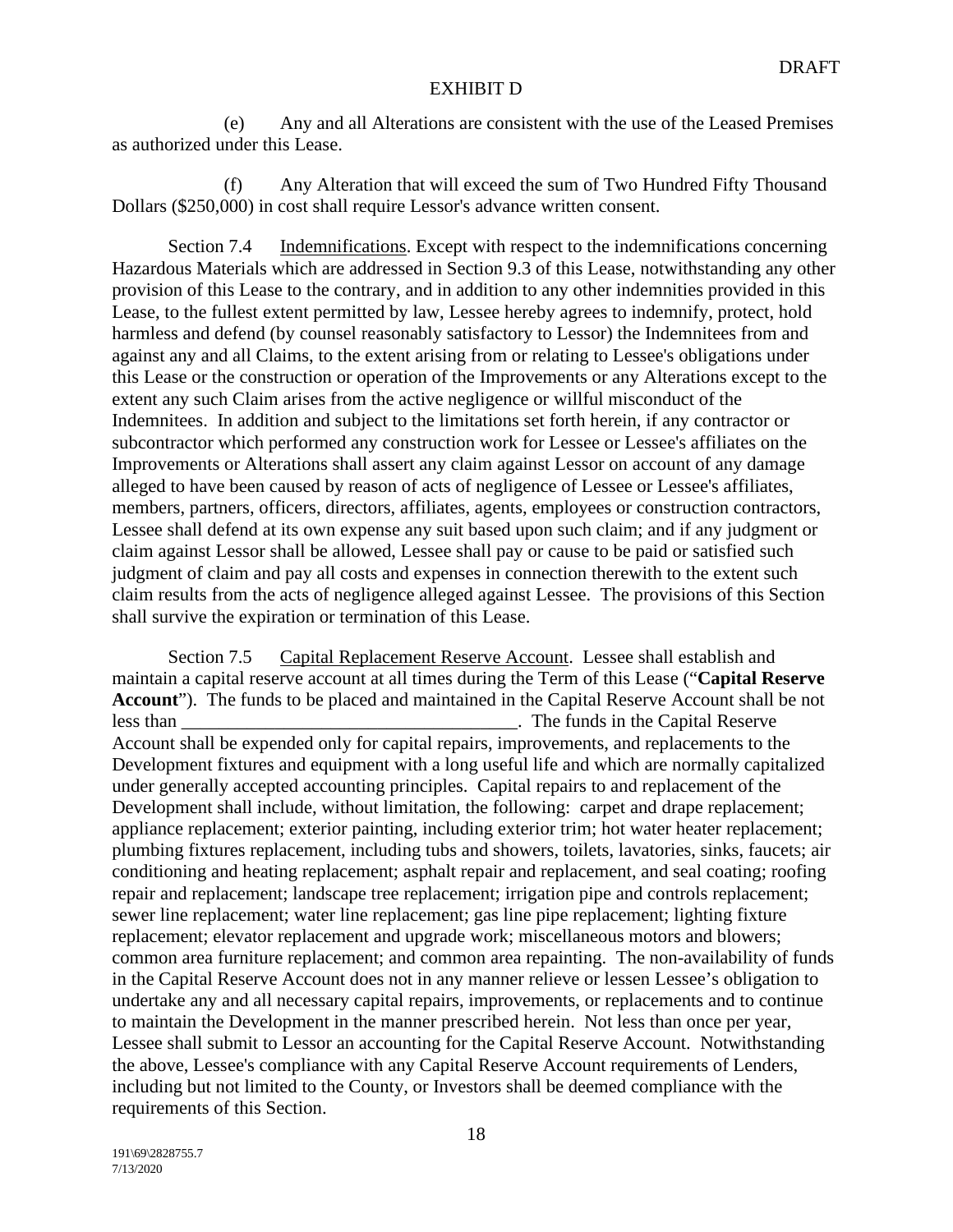Section 7.6 Operating Reserve Account. Commencing upon the issuance of the Certificate of Occupancy for the Development, Lessee shall establish an operating reserve account (the "**Operating Reserve Account**"). The funds to be placed and maintained in the Operating Reserve Account shall be not less than \_\_\_\_\_\_\_\_\_\_\_\_\_\_\_\_\_\_\_\_\_\_\_\_\_\_\_\_\_\_\_. The Operating Reserve Account shall be used to cover shortfalls between annual Development revenue and actual operating expenses, but shall in no event be used to pay for capital items or capital costs properly payable from the Capital Reserve Account. Lessee shall, not less than once per year, submit to Lessor an accounting for the Operating Reserve Account. Notwithstanding the above, Lessee's compliance with any Operating Reserve Account requirements of Lenders, including but not limited to the County, or Investors shall be deemed compliance with the requirements of this Section.

## ARTICLE 8. MORTGAGE LOANS

Section 8.1 Liens and Encumbrances Against the Leasehold Estate. The Lessee shall have the right to encumber the Leasehold Estate and the Improvements with leasehold deeds of trust, mortgages, and regulatory and affordability agreements related to the Approved Loans without Lessor's consent (collectively, "**Liens**") provided that all documents evidencing such Liens are consistent with the terms and conditions of this Lease and the DDLA and executed attachments thereto.

(a) For as long as there is any Lien securing any Approved Loan:

(1) Lessor shall not agree to any mutual termination or accept any surrender of this Lease, nor shall Lessor consent to any material amendment or modification of this Lease without the prior written consent of the Lenders that have outstanding Approved Loans, if and to the extent required by any such Lenders. In the event that Lessor receives competing or conflicting offers to cure any default under this Lease, Lessor shall accept the offers to cure in the following order: first, Lessee or the limited partner (or members, as applicable) therein, then each Lender in the same relative priority as their respective Liens.

(2) Notwithstanding any default by Lessee under this Lease, Lessor shall have no right to terminate this Lease unless Lessor shall have given the Lenders that have outstanding Approved Loans written notice of such default and such Lenders shall have failed to remedy such default or acquire the Leasehold Estate or commence foreclosure or other appropriate proceedings as set forth in, and within the time specified by, this Section 8.1.

(3) Any Lender that has an outstanding Approved Loan shall have the right, but not the obligation, at any time to pay any or all of the Rent or Additional Rent due pursuant to the terms of this Lease, and do any other act or thing required of Lessee by the terms of this Lease, to prevent termination of this Lease. Each Lender shall have sixty (60) days after receipt of notice from Lessor describing such default to cure the default, which notice shall include, with respect to any monetary default, a detailed statement identifying the amounts due and the obligations to which amounts relate and with respect to any non-monetary default, a detailed statement identifying the obligations breached and the cure expected by Lessor; provided, however, that if the default is not susceptible to cure within such period, the Lender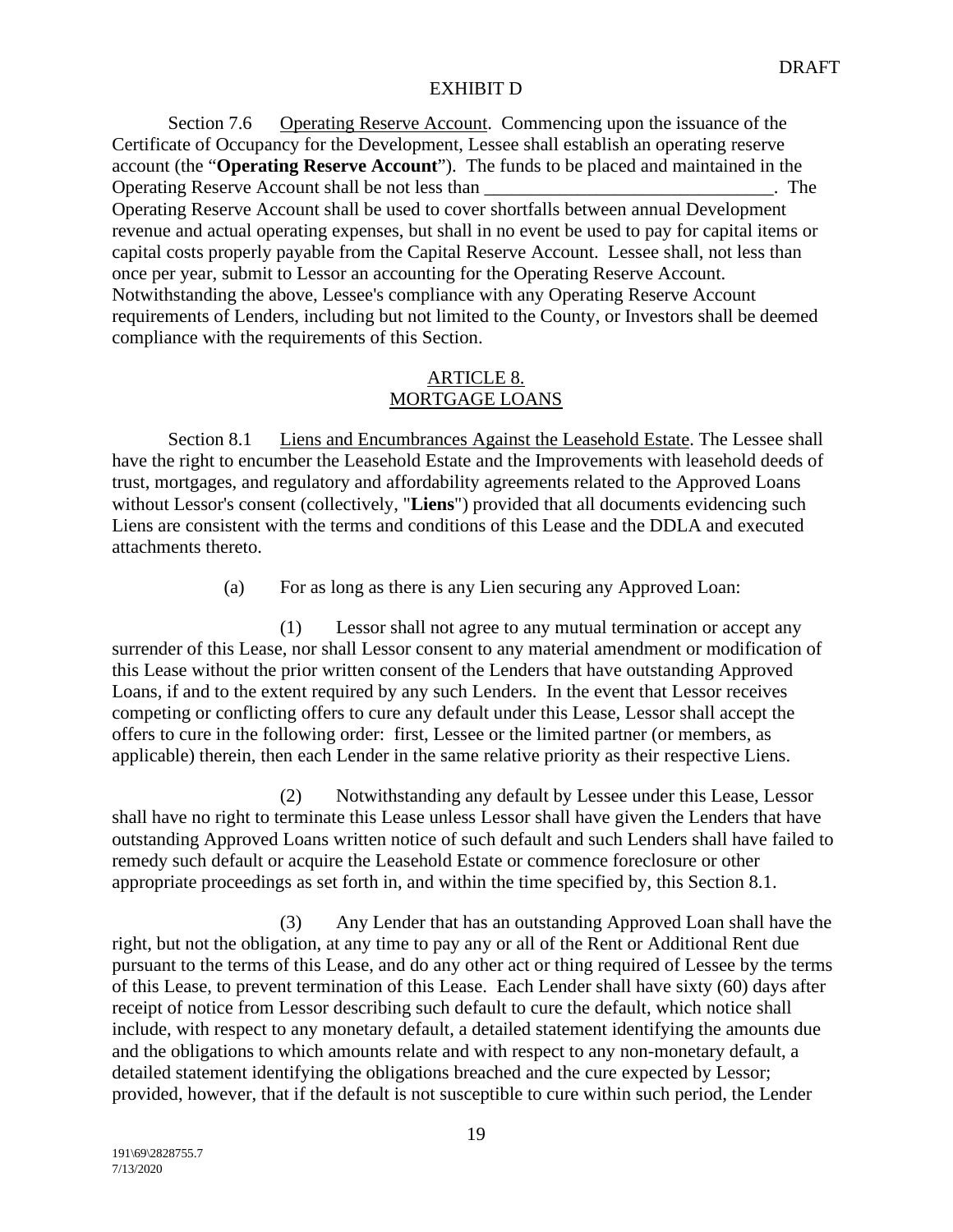shall have such longer period, not to exceed an additional ninety (90) days, as may be necessary to cure the default, so long as such Lender is diligently prosecuting such cure to completion (the "Initial Cure Period"). All payments so made and all things so done shall be as effective to prevent a termination of this Lease as the same would have been if made and performed by Lessee instead of by the Lender(s).

(4) In addition to the Initial Cure Period, if the default is such that possession of the Leasehold Estate may be reasonably necessary to remedy the default, any Lender that has an outstanding Approved Loan shall have a reasonable time after the expiration of the Initial Cure Period within which to remedy such default, provided that (A) such Lender shall have fully cured any default in the payment of any monetary obligations of Lessee under this Lease within the first sixty (60) days of the Initial Cure Period and shall continue to pay currently such monetary obligations when the same are due; (B) such Lender shall have acquired Lessee's Leasehold Estate hereunder or commenced foreclosure or other appropriate proceedings prior to or within the Initial Cure Period, and shall be diligently prosecuting the same; and (C) and after acquiring possession of the Leasehold Estate, such Lender shall diligently prosecute to completion such cures as may be reasonably possible to remedy nonmonetary defaults existing under this Lease.

(5) Lessor shall promptly provide estoppel certificates reasonably requested by lenders or investors.

(6) If the Lenders are prohibited, stayed or enjoined by any bankruptcy or insolvency proceeding of any court, including without limitation a court having jurisdiction over Lessee in such proceeding, from commencing or prosecuting foreclosure proceedings, the times specified for commencing or prosecuting such foreclosure or other proceedings shall be extended for the period of such prohibition; provided that any Lender shall have fully cured any default in the payment of any monetary obligations of Lessee under this Lease, including without limitation any monetary obligations to third parties which have become, or threaten to become, liens against the Leased Premises or any portion thereof, and shall continue to pay currently such monetary obligations when the same fall due; provided, further, that, subject to subsection (1) of this Section 8.1(a), such Lender shall not interfere with Lessor's efforts to seek compliance by Lessee with any non-monetary obligation under this Lease.

(7) Lessor shall mail or deliver to any Lenders that have any outstanding Approved Loans a duplicate copy of any notice of default which Lessor may deliver to Lessee pursuant to this Lease. Lessee shall deliver to Lessor the name and contact information for all Lenders that have outstanding Approved Loans, including successors in interest to Approved Loans. Provided Lessee has delivered Lessor the name and contact information of the Lender having an outstanding Approved Loan, no notice of default by Lessor to Lessee shall be effective as to that Lender unless and until a copy of the notice shall have been mailed or delivered to such Lender as set forth in this Section.

(8) The foreclosure of an Approved Loan, any sale thereunder, whether by judicial proceedings or by virtue of any power contained in the leasehold mortgage securing the Approved Loan, or any conveyance of the Leasehold Estate created hereby from Lessee to a Lender through or in lieu of foreclosure (a "**Foreclosure Event**"), shall not require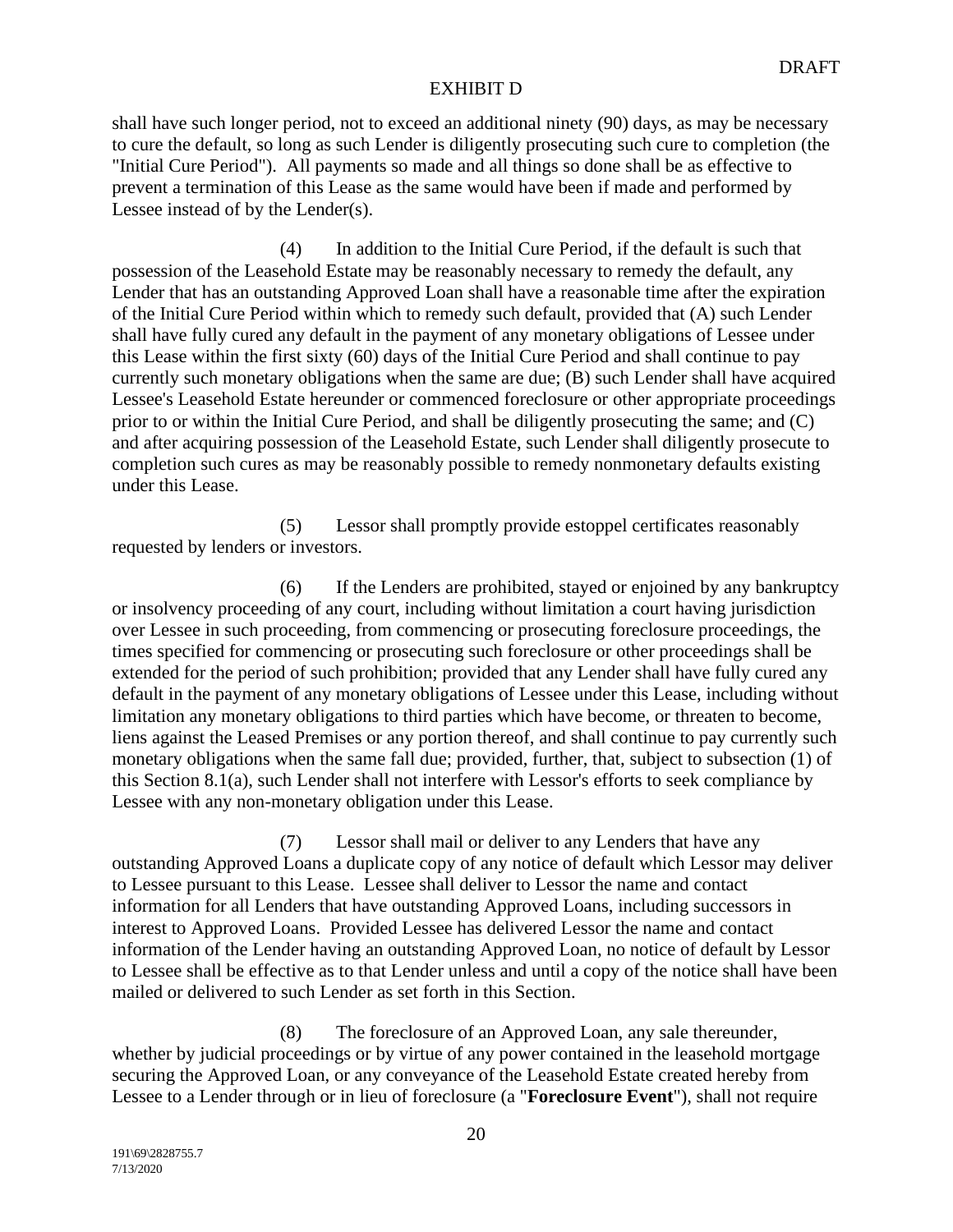the consent of Lessor or constitute a breach of any provision of this Lease. In the event any Lender or its Nominee (as defined herein) becomes Lessee under this Lease by such means or pursuant to any new lease obtained under paragraph (9) of this Section 8.1(a) below, Lessor shall recognize the Lender or its Nominee as Lessee hereunder or under such new lease and the Lender shall be personally liable under this Lease or such new lease only for the period of time that the Lender or its Nominee remains Lessee thereunder, provided that the Lender or its Nominee attorns to Lessor and agrees to be subject to the restrictions of this Lease. If a Lender or its Nominee becomes the lessee under this Lease or any such new lease, the Lender shall have the right thereafter to assign or sublease this Lease or such new lease, provided that any assignee: (A) shall take the Leasehold Estate subject to all of the provisions of this Lease or such new lease, (B) shall assume and agree to perform all obligations of Lessee under this Lease; and (C) shall be subject to the consent of Lessor, which consent shall not be unreasonably withheld. Nothing in this Section shall be construed to obligate any Lender to remedy any default of Lessee, and any failure of any Lender to complete any such cure after commencing the same shall not give rise to any liability of any Lender to Lessor or Lessee.

(9) In the event (A) a Lender, its designee or another purchaser in foreclosure proceedings becomes the legal owner of the Leasehold Estate, (B) Lessor terminates this Lease by reason of any Event of Default (as defined herein) or if (C) this Lease shall otherwise terminate, then, upon written request by Lender given within sixty (60) days after such transfer or receipt of notice of such termination of the Leasehold Estate, Lessor shall execute and deliver a new lease of the Leased Premises to such Lender, or its nominee, purchaser, assignee or transferee (the "**Nominee**"), provided that, if such Nominee is not wholly owned by one or more Lenders, such Nominee is approved by Lessor in its reasonable discretion. Such new lease shall be substantially in the same form as this Lease, shall have a term equal to the remainder of the Lease Term with the same agreements, covenants, reversionary interests and conditions (except for any requirements which have been fulfilled by Lessee prior to termination) as are contained in this Lease and with priority equal to this Lease with respect to encumbrances of Lessor's interest in the Land or the Leased Premises or encumbrances of Lessee's interest in the Leased Premises permitted or caused by Lessor, together with any provisions legally required in the event the Nominee is a governmental entity; provided, however, that any defaults by Lessee susceptible to cure by the Lender have been cured or reasonable assurance has been provided to Lessor that such defaults shall be cured. Upon execution and delivery of such new lease by Lessor and the Nominee, the Nominee shall have acquired all the right, title and interest of Lessee under this Lease prior to its termination. Lessor, shall cooperate in taking such action as shall be necessary to cancel and discharge this Lease and to remove Lessee from the Leased Premises.

(10) If a Lender subsequently transfers its interest under this Lease after acquiring such interest by foreclosure or deed in lieu of foreclosure and, in connection with any such transfer, the Lender takes a mortgage or deed of trust encumbering such leasehold interest to secure all or any portion of the purchase price given to the Lender for such transfer, then such mortgage or deed of trust shall be considered an Approved Loan hereunder provided that Lessor has been provided an opportunity to review and approve the documents evidencing and securing such mortgage or deed of trust and the obligations secured thereby, and the Lender shall be entitled to receive the benefit of and to enforce the provisions of this Lease or the new lease approved pursuant to paragraph (9) of this Section 8.1(a).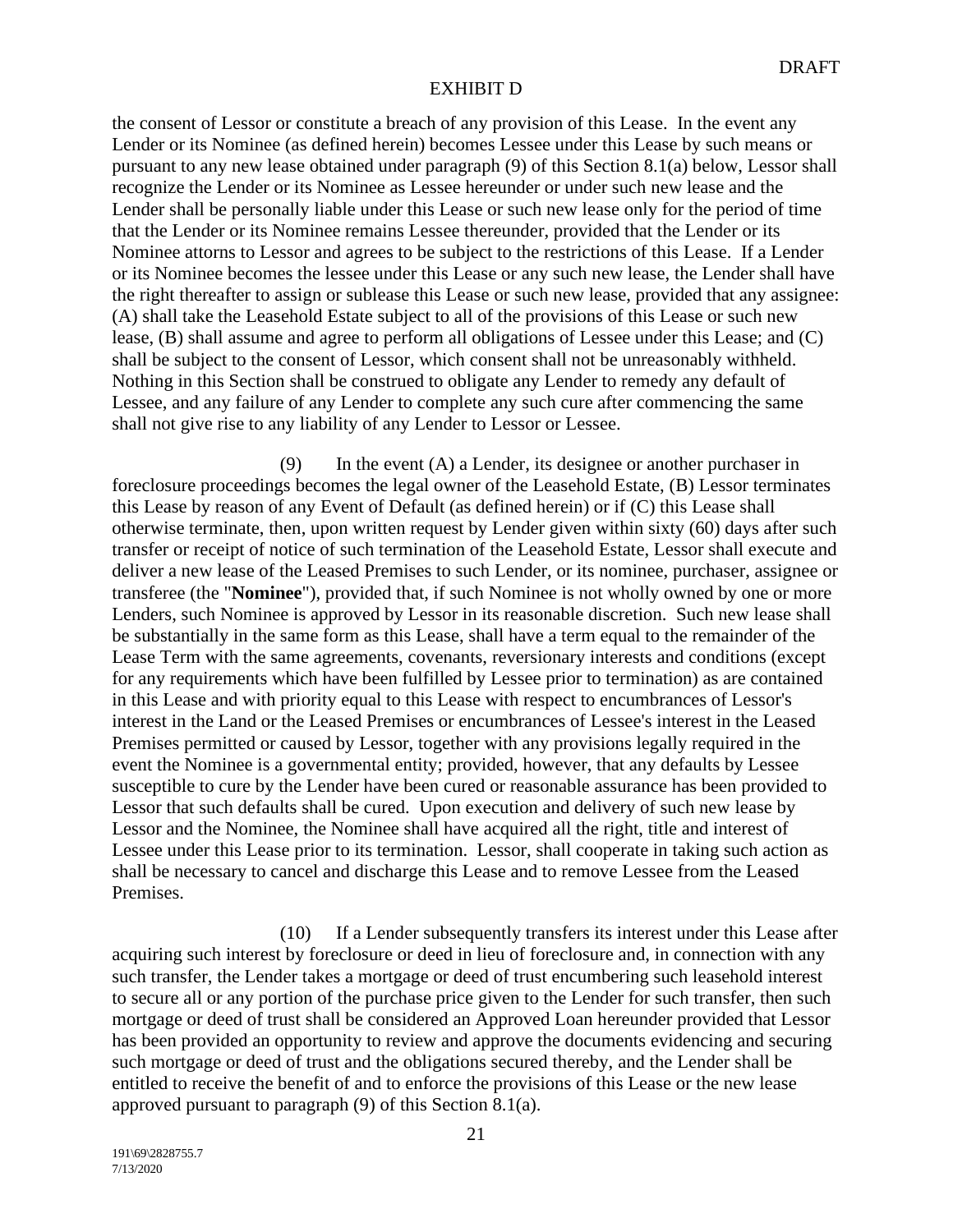(11) Unless the Lenders otherwise consent in writing, Lessor and Lessee each hereby waives, and agrees not to assert or otherwise take the benefit of, that portion of Section 365(d)4, or any other applicable provisions, of the United States Bankruptcy Code (11 U.S.C. Section 101 et seq.), which provides for the deemed rejection of a lease in certain circumstances, so long as the trustee is paying the rent due under the Lease and performs, or causes the performance of, the uses of the Leased Premises for the Project pursuant to this Lease.

(12) Subject to the rights of the Lenders, which shall have priority over all persons or entities given rights under this clause (12), any Investor limited partners (or members, as applicable) of Lessee shall have the same rights as any Lender authorized under paragraphs (2), (3) and (7) of this Section 8.1(a) of this Lease and any reference to a Lender in paragraphs 2), (3) and (7) of this Section 8.1(a) shall be deemed to include such limited partners (or members, as applicable).

(13) Lessor shall cooperate in including in this Lease by suitable amendment from time to time any provision which may reasonably be requested by any Lender or any proposed lender, for the purpose of implementing the mortgagee-protection provisions contained in this Lease and allowing such Lender or proposed lender reasonable means to protect or preserve the lien of the leasehold mortgage and the value of its security, and to include any additional rights and privileges reasonably requested to be added by such Lender. Lessor agrees to execute and deliver (and to acknowledge, if necessary, for recording purposes) any agreement necessary to effect any such amendment; provided, however, that any such amendment shall not in any way affect Lessor's Estate or any other interest of Lessor in the Land or the Leased Premises, affect the Lease Term or rent under this Lease, or otherwise in any material respect adversely affect any rights of Lessor under this Lease.

(b) Any Leasehold Mortgage shall be subject to the provisions of this Lease and all rights of Lessor under this Lease. Notwithstanding any contrary provision of this Lease, in no event may any mortgage or other security instrument, including without limitation any Leasehold Mortgage, be recorded against Lessor's fee interest in the Land or reversionary interest in the Improvements without Lessor's prior written consent, which Lessor may grant or withhold in the exercise of Lessor's sole discretion.

Section 8.2 Cost of Approved Loans to be Paid by Lessee. Lessee affirms that it shall bear all of the costs and expenses in connection with (a) the preparation and securing of the Approved Loans, (b) the delivery of any instruments and documents and their filing and recording, if required, and (c) all taxes and charges payable in connection with the Approved Loans.

Section 8.3 Proceeds of Approved Loans. It is expressly understood and agreed that all Approved Loan proceeds shall be paid to and become the property of Lessee, and that Lessor shall have no right to receive any such Approved Loan proceeds.

Section 8.4 Notice and Right to Cure Defaults Under Approved Loans. Upon the recording of a memorandum of this Lease, Lessor may record in the Official Records of the County of Alameda a request for notice of any default under each Approved Loan. In the event of default by Lessee under an Approved Loan, Lessee or Lessor shall have the right, but not the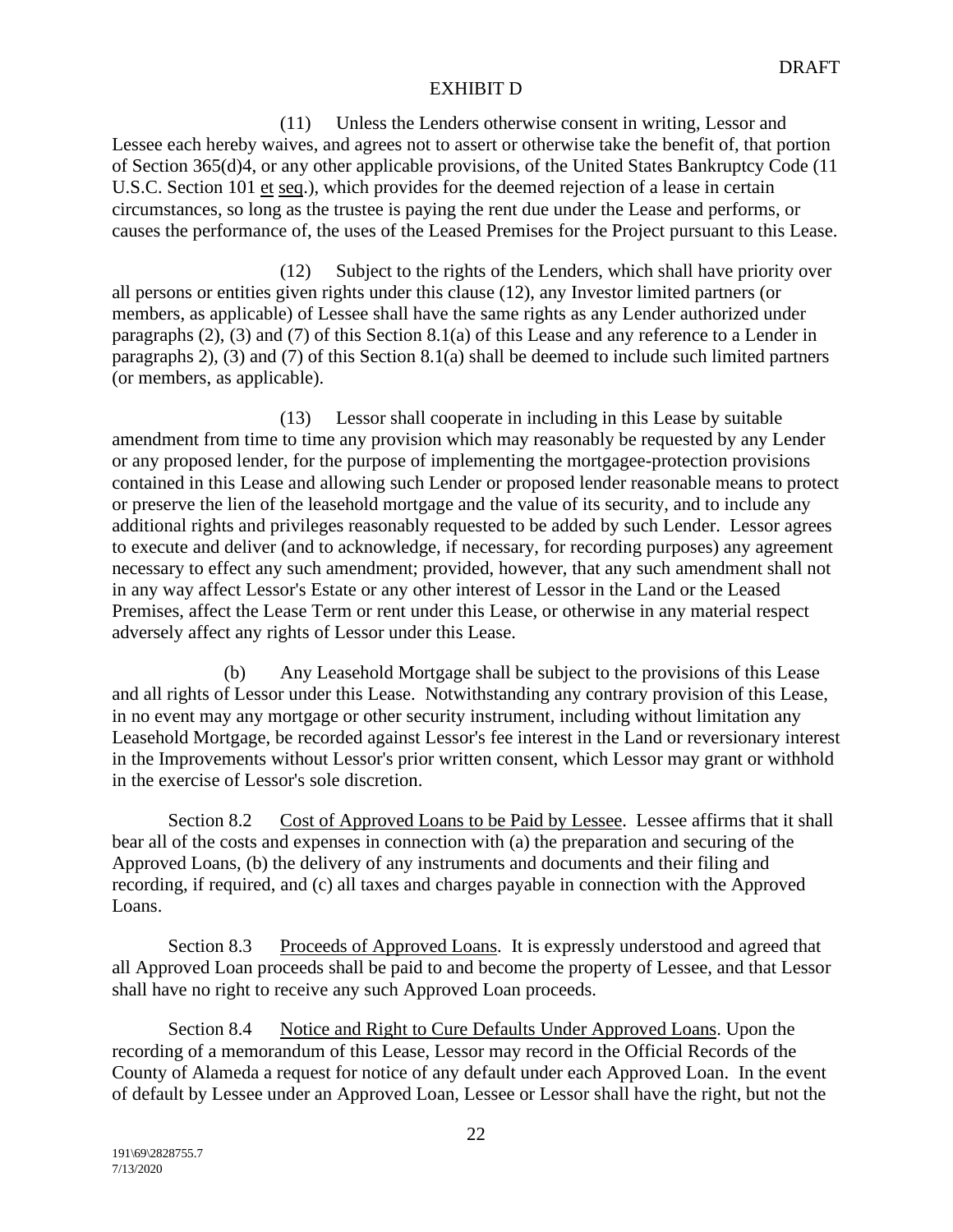obligation, to cure the default in accordance with the Loan Documents. Any payments made by Lessor to cure a default shall be treated as Additional Rent due from Lessee hereunder, which shall be paid within thirty (30) days of the date on which the payment was made by Lessor.

Section 8.5 Rights of Investor. The Investor shall have the same notice and cure rights as any Lender for so long as it is a limited partner of Lessee.

Section 8.6 Right to Pay Taxes and Senior Mortgage. All Lenders shall have the right (but not the obligation) to pay any taxes payable by Lessor with respect to the Leased Premises, and to cure any monetary or nonmonetary default by Lessor under any mortgage or other encumbrance on the Leased Premises which has priority over this Lease; and, if a Lender does so pay or cure, Lessor agrees that it will reimburse the Lender for the amount thereof promptly following request by the Lender therefor.

#### ARTICLE 9. REPRESENTATIONS, WARRANTIES AND COVENANTS

Section 9.1 Representations, Warranties and Covenants of Lessor. As an inducement to Lessee to enter into and proceed under this Lease, Lessor warrants and represents to Lessee as follows, which warranties, representations and covenants are true and correct as of the date of this Lease, to the actual knowledge of Lessor:

(a) Lessor has the right, power and authority to enter into this Lease and to lease the Leased Premises to Lessee in accordance with the terms, provisions and conditions contained in this Lease, and no other party has any right or option to lease the Leased Premises;

(b) Lessor has received no written notice and has no actual knowledge of any litigation or action, pending or threatened, materially and adversely affecting the Leased Premises;

(c) Lessor has received no written notice and has no actual knowledge of any pending or threatened Taking relating to all or any part of the Leased Premises;

(d) the entry by Lessor into this Lease with Lessee and the performance of all of the terms, provisions and conditions contained herein will not, or with the giving of notice or the passage of time, or both, would not, violate or cause a breach or default under any other agreement relating to the Leased Premises to which Lessor is a party or by which it is bound;

(e) except as disclosed to Lessee or as is apparent from Lessee's inspection, there is no tenant, lessee or other occupant of the Leased Premises having any right or claim to possession or use of the Leased Premises;

(f) there are no unpaid special assessments of which Lessor has received notice for sewer, sidewalk, water, paving, gas, electrical or utility improvements or other capital expenditures affecting the Leased Premises;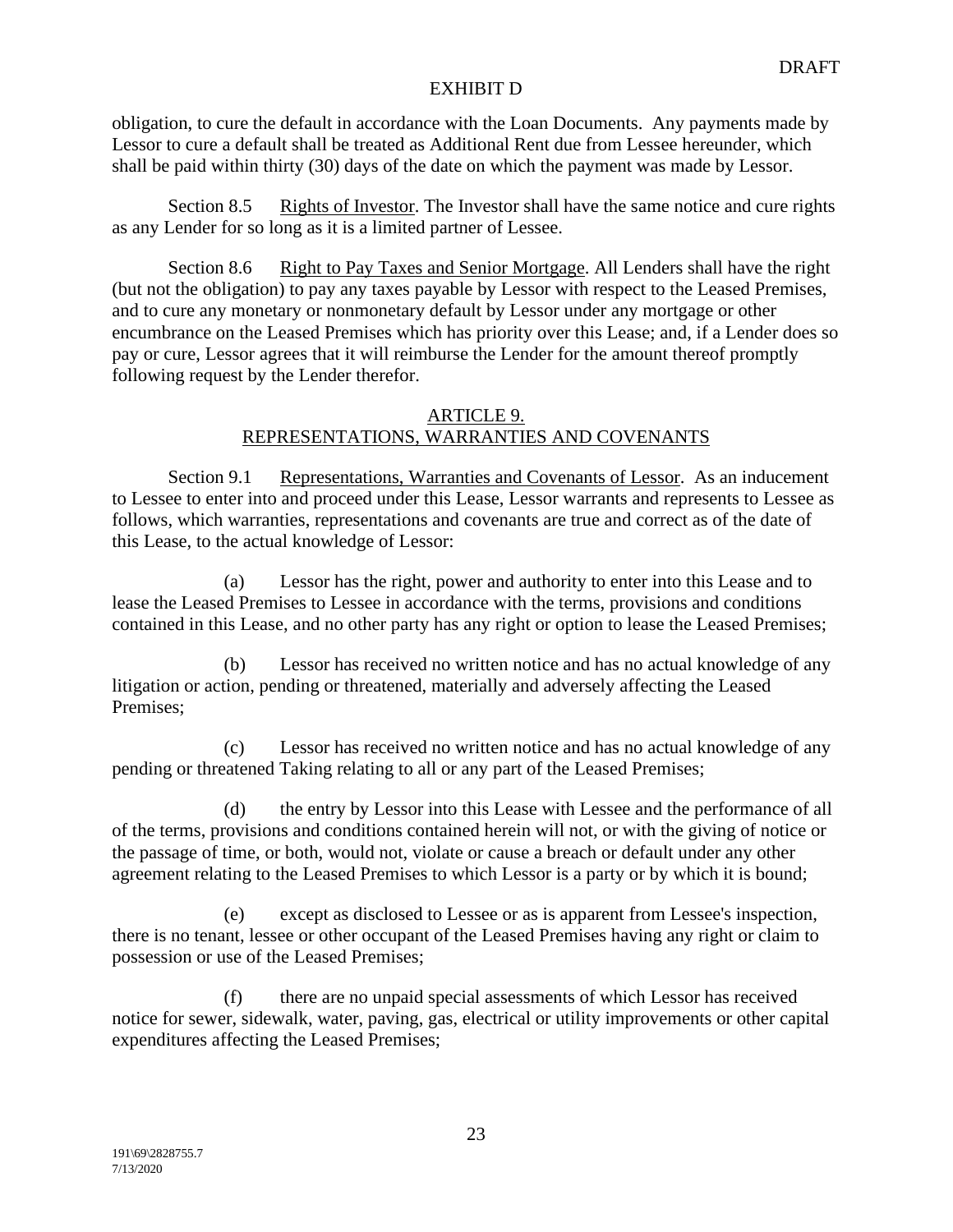(g) Lessor has received no written notice and has no actual knowledge of any violations of any Legal Requirements affecting any portion of the Leased Premises that materially affect the development of the Improvements;

(h) To Lessor's actual knowledge, there is no notice from any Governmental Authority or any Person, claiming any violation of any Legal Requirement pertaining to Hazardous Materials or any liability thereunder, or requiring or calling any attention to the need for any Environmental Cleanup Work on or in connection with the Leased Premises, and Lessor, its agents or employees have not ever been informed of any threatened or proposed serving of any such notice of violation or corrective work order;

(i) Except for any representations and warranties specifically with respect to the condition of the Land or Leased Premises set forth in this Agreement, Lessor makes no representation or warranty with respect to the condition of the Land or the Leased Premises or their fitness or availability for any particular use.

Section 9.2 Representations, Warranties and Covenants of Lessee. As an inducement to Lessor to enter into and to proceed under this Lease, Lessee warrants and represents to Lessor as follows, which warranties, representations and covenants are true and correct as of the date of this Lease:

(a) Authority. Lessee has the right, power and authority to enter into this Lease and the right, power and authority to comply with the terms, obligations, provisions and conditions contained in this Lease;

(b) No Breach of Obligations. The entry by Lessee into this Lease and the performance of all of the terms, provisions and conditions contained herein will not, or with the giving of notice or the passage of time, or both, would not, violate or cause a breach or default under any other agreements to which Lessee is a party or by which it is bound;

(c) Litigation. Lessee has received no written notice and has no actual knowledge of any litigation or action, pending or threatened, materially and adversely affecting Lessee's ability to carry out its obligations hereunder; and

(d) Bankruptcy. Lessee is not the subject of a pending or threatened bankruptcy proceeding.

Section 9.3 Hazardous Materials. Lessee shall not knowingly permit the Land or any portion thereof to be a site for the use, generation, treatment, manufacture, storage, disposal or transportation of Hazardous Materials or otherwise knowingly permit the presence or release of Hazardous Materials in, on, under, about or from the Leased Premises except: (a) as may be authorized by an agency of applicable jurisdiction, (b) for cleaning supplies and other materials in volumes and concentrations customarily used in construction, rehabilitation, use or maintenance of residential properties similar in nature to the Leased Premises and any commercial uses developed as part of the Development, and used, stored and disposed of in compliance with Environmental Laws; and (c) as may otherwise be allowed under Environmental Laws. For avoidance of ambiguity only, nothing in the previous sentence shall limit the Lessee from maintaining Hazardous Materials existing on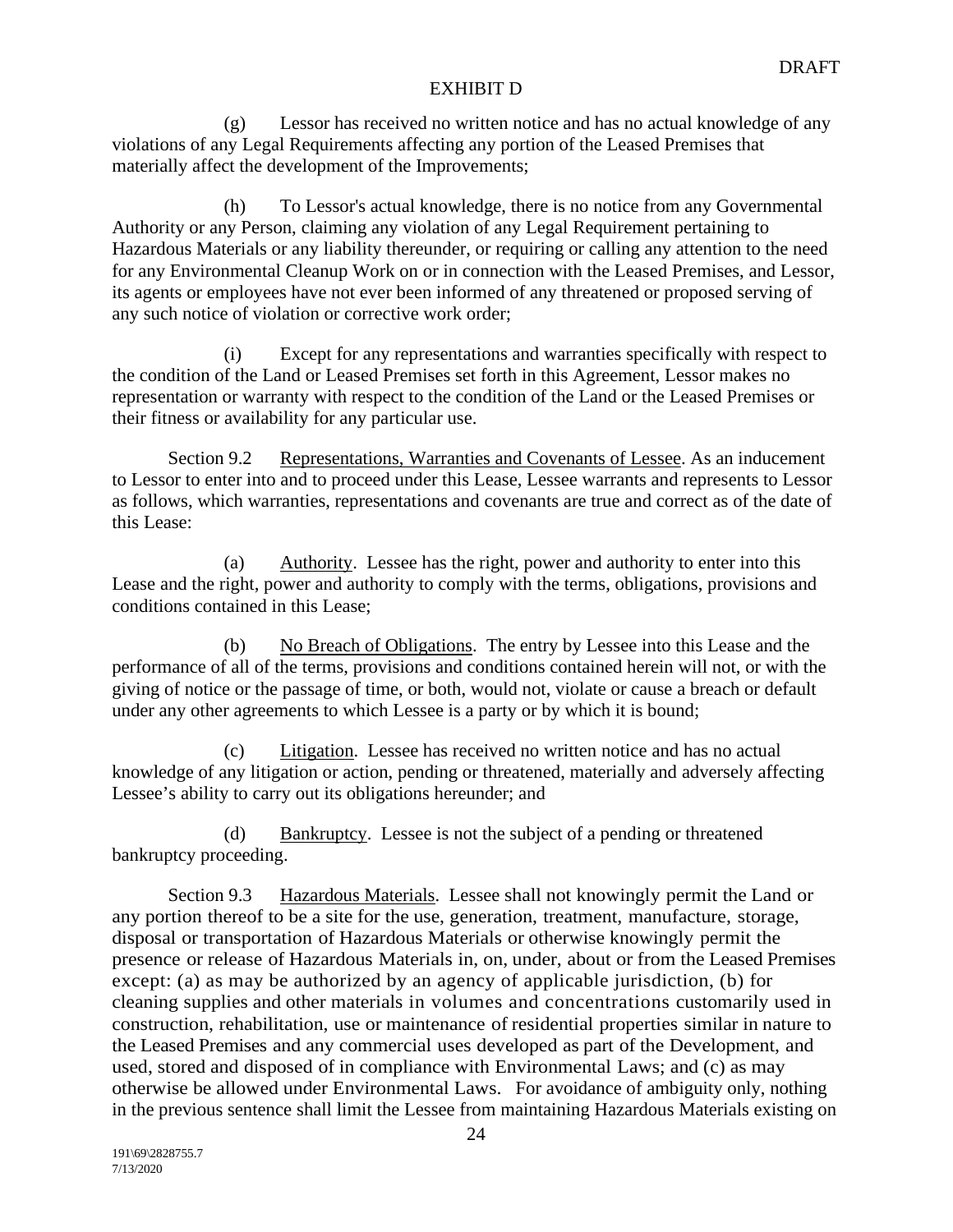the Leased Premises prior to the Commencement Date or consolidating such Hazardous Materials on the Leased Premises, all to the extent permitted by law.

Lessee shall take commercially reasonable action to prevent the release of any Hazardous Materials into the environment from the Leased Premises. Such precautions shall include compliance with all Governmental Requirements with respect to Hazardous Materials. In addition, Lessee shall install and utilize such equipment and implement and adhere to such procedures as are consistent with the standards generally applied by apartment complexes in Alameda County, California, as respects the disclosure, storage, use, removal, and disposal of Hazardous Materials.

Notwithstanding the obligation of Lessee to indemnify Lessor and its officers, officials, members, employees, agents, and representatives pursuant to this section, and provided no Hazardous Materials exist on the Leased Premises as a result of Lessor's action, Lessee shall, at its sole cost and expense, promptly take (i) all actions required by any federal, state, regional, or local governmental agency or political subdivision or any Environmental Laws and (ii) all actions necessary to make full economic use of the Leased Premises for the purposes contemplated by the Regulatory Agreement, the DDLA and this Lease, which requirements or necessity arise from the presence upon, about, or beneath the Leased Premises, of any Hazardous Materials. Such actions shall include, but not be limited to, the investigation of the environmental condition of the Leased Premises, the preparation of any feasibility studies or reports, and the performance of any cleanup, remedial, removal, or restoration work.

In the event of a release of any Hazardous Materials into the environment, Lessee shall, as soon as possible after it becomes aware of the release, furnish to the Lessor a copy of any and all reports relating thereto and copies of all correspondence with governmental agencies relating to the release. Upon request of the Lessor, Lessee shall furnish to the Lessor a copy or copies of any and all other environmental entitlements or inquiries relating to or affecting the Leased Premises including, but not limited to, all permit applications, permits, and reports, including, without limitation, those reports and other matters which may be characterized as confidential.

Section 9.4 Hazardous Materials Indemnification. From and after the Commencement Date, tothe greatest extent allowed by law, Lessee shall indemnify, defend (with counsel reasonably approved by Lessor) and hold Indemnitees harmless from and against allClaims resulting, arising, or based directly or indirectly in whole or in part, upon (i) the release, use, generation, discharge, storage or disposal of any Hazardous Material on, under, in or about the Leased Premises, orthe transportation of any such Hazardous Material to or from,the Leased Premises occurring after the Commencement Date, or (ii) the failure of Lessee, Lessee's employees, agents, contractors, subcontractors, or any person acting on behalf of or as the invitee of any of the foregoing to comply with Environmental Laws related to the Leased Premises, unless caused by the Lessor's active or passive negligence. The foregoing indemnity shall further apply to any residual Hazardous Materials in, on, under or about the Land or affecting any natural resources arising in connection with the generation, use, handling, treatment, storage, transport or disposal of any such Hazardous Material, and irrespective of whether any of such activities were or will be undertaken in accordance with Environmental Laws, but only to the extent that such release of Hazardous Materials occurs after the Commencement Date The provisions of this Section shall survive the expiration or termination of this Lease.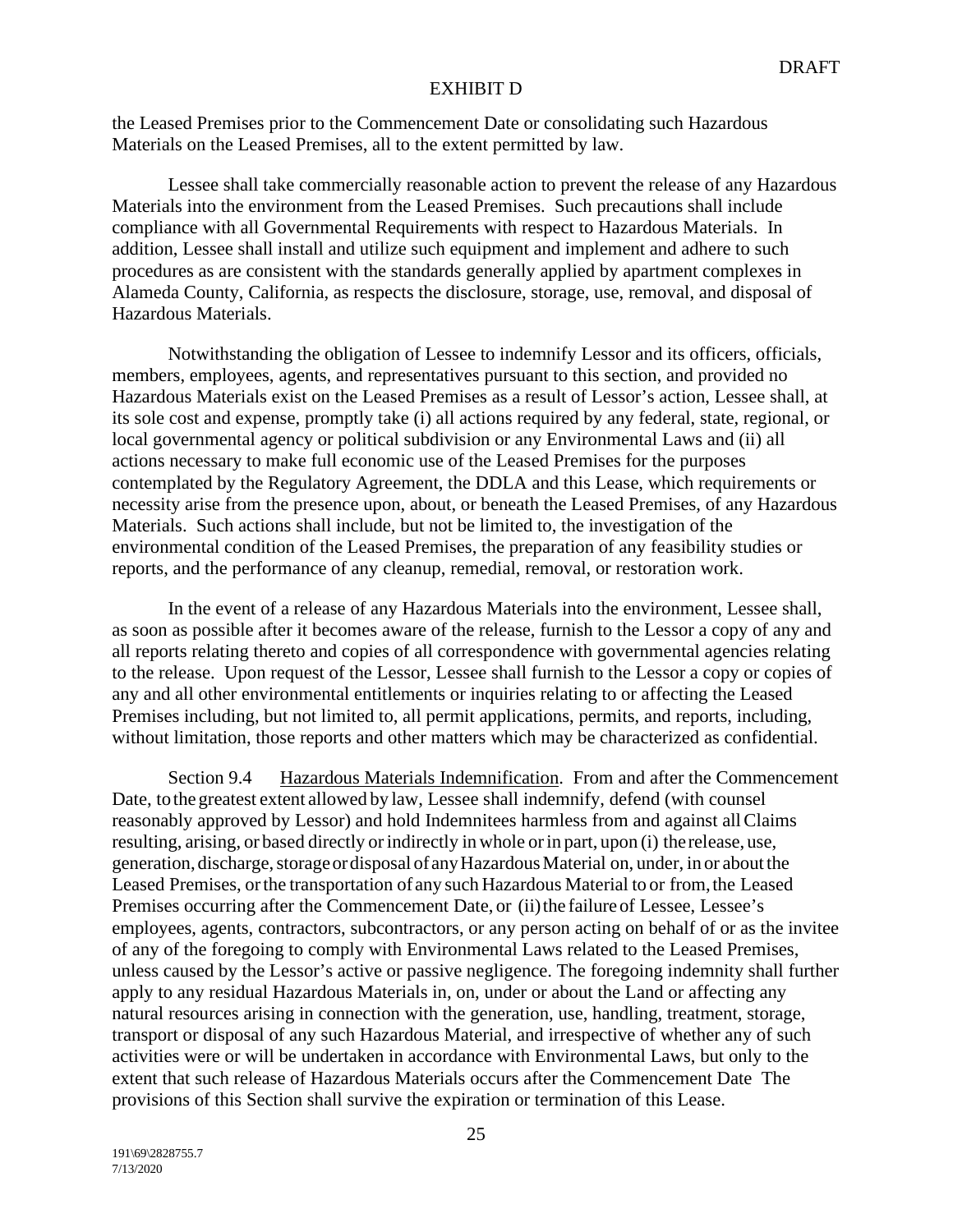Lessee's indemnity obligations under this paragraph shall not apply to (a) any release of Hazardous Materials or Claim related to Hazardous Material that occurred or first accrued before the Lessee's possession of the Land whether known or unknown, and (b) claims arising out of the Lessor's failure to disclose any known condition that the Lessor is required to give to the Lessee. Lessor agrees to defend, indemnify, protect and hold harmless the Lessee, and its officers, beneficiaries, employees, agents, attorneys, representatives, legal successors and assigns ("**Lessee Indemnities**") from, regarding and against any and all liabilities, obligations (including but not limited to the duty to respond to any governmental inquiry, investigation, claim or demand regarding such Hazardous Materials), orders, decrees, judgments, liens, demands, actions, environmental response actions, claims, losses, damages, fines, penalties, expenses, environmental response costs or costs of any kind or nature whatsoever, together with fees (including, without limitation, reasonable attorneys' fees and experts' and consultants' fees), resulting from or in connection with (i) the release, use, generation, discharge, storage or disposal of any Hazardous Material on, under, in or about the Land, or the transportation of any such Hazardous Material to or from, the Land occurring during the Lessor's ownership of the Land and prior to the Commencement Date, or (ii) the failure of Lessor, Lessor's employees, agents, contractors, subcontractors, or any person acting on behalf of or as the invitee of any of the foregoing, to comply with Environmental Laws, except to the extent caused in whole or in part by the negligence of Lessee or any of the Lessee Indemnitees in accordance with the principles of comparative negligence ("**Lessee's Indemnification**"). If the Lessor discovers Hazardous Materials or other materials subject to legal requirements or corrective action, the Lessor shall immediately notify the Lessee of the same.

Section 9.5 Prevailing Wage Requirements.

(a) The Lessee shall and shall cause its contractors and subcontractors to pay prevailing wages in the construction of the Improvements as those wages are determined pursuant to Labor Code Sections 1720 et seq., and the implementing regulations of the Department of Industrial Relations (the "**DIR**"), to employ apprentices as required by Labor Code Sections 1777.5 et seq., and the implementing regulations of the DIR and comply with the other applicable provisions of Labor Code Sections 1720 et seq., 1777.5 et seq., 1810-1815 and implementing regulations of the DIR.

(b) All calls for bids, bidding materials and the construction contract documents for the construction of the Improvements must specify that:

(1) No contractor or subcontractor may be listed on a bid proposal nor be awarded a contract for the construction of the Improvements unless registered with the DIR pursuant to Labor Code Section 1725.5.

(2) The Development is subject to compliance monitoring and enforcement by the DIR.

(c) The Lessee, as the "awarding body", shall register the construction of the Improvements as required by Labor Code Section 1773.3 as set forth in the DIR's online form PWC-100 within two (2) days after entering into the construction contract and provide evidence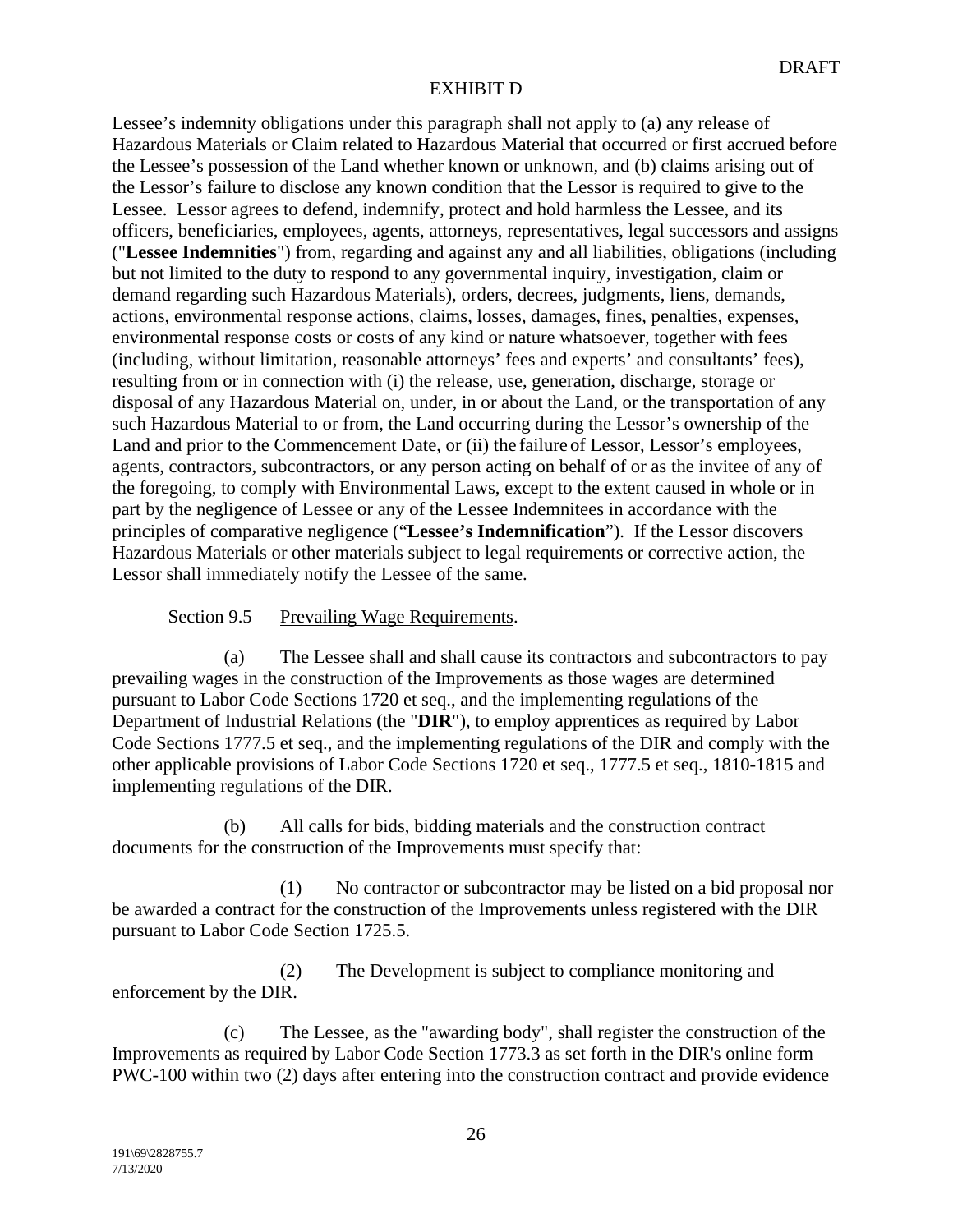of such registration to the Lessor within two (2) days of such registration and any additional registration reporting to the DIR.

(d) In accordance with Labor Code Sections 1725.5 and 1771.1, The Lessee shall require that its contractors and subcontractors be registered with the DIR, and maintain such registration as required by the DIR.

(e) Pursuant to Labor Code Section 1771.4, the construction of the Improvements is subject to compliance monitoring and enforcement by the DIR. The Lessee shall and shall require its contractors and subcontractors to submit payroll and other records electronically to the DIR pursuant to Labor Code Sections 1771.4 and 1776 et seq., or in such other format as required by the DIR.

(f) The Lessee shall and shall cause its contractors and subcontractors to keep and retain such records as are necessary to determine if prevailing wages have been paid as required pursuant to Labor Code Sections 1720 et seq., and that apprentices have been employed as required by Labor Code Section 1777.5 et seq., and shall, from time to time upon the request of the Lessor provide to the Lessor such records and other documentation reasonably requested by the Lessor.

(g) The Lessee shall and shall cause its respective contractors and subcontractors to comply with all other applicable provisions of Labor Code, including without limitation, Labor Code Sections 1720 et seq., 1725.5, 1771, 1771.1, 1771.4, 1776, 1777.5 et seq., 1810-1815 and implementing regulations of the DIR in connection with construction of the Improvements or any other work undertaken or in connection with the Land and the Leased Premises.

(h) Copies of the currently applicable current per diem prevailing wages are available from the DIR website, www.dir.ca.gov. The Lessee shall cause its respective contractors to post the applicable prevailing rates of per diem wages at the Development site and to post job site notices, in compliance with Title 8 California Code of Regulations 16451(d) or as otherwise as required by the DIR.

Section 9.6 Compliance with Laws. Lessee shall carry out and shall cause its contractors and subcontractors to carry out the construction of the Project, and shall operate the Project in conformity with all applicable federal, state and local laws, rules, ordinances and regulations (**"Applicable Laws"**), including without limitation, all applicable federal and state labor laws and standards, the City's zoning and development standards, building, plumbing, mechanical and electrical codes, all other provisions of the City's Municipal Code, and all applicable disabled and handicapped access requirements. To the greatest extent allowed by law, Lessee shall indemnify, defend (with counsel approved by Lessor) and hold harmless the Indemnitees from and against any and all Claims arising in connection with the breach of Lessee's obligations set forth in this Section whether or not any insurance policies shall have been determined to be applicable to any such Claims. This Section shall survive the expiration or termination of this Lease.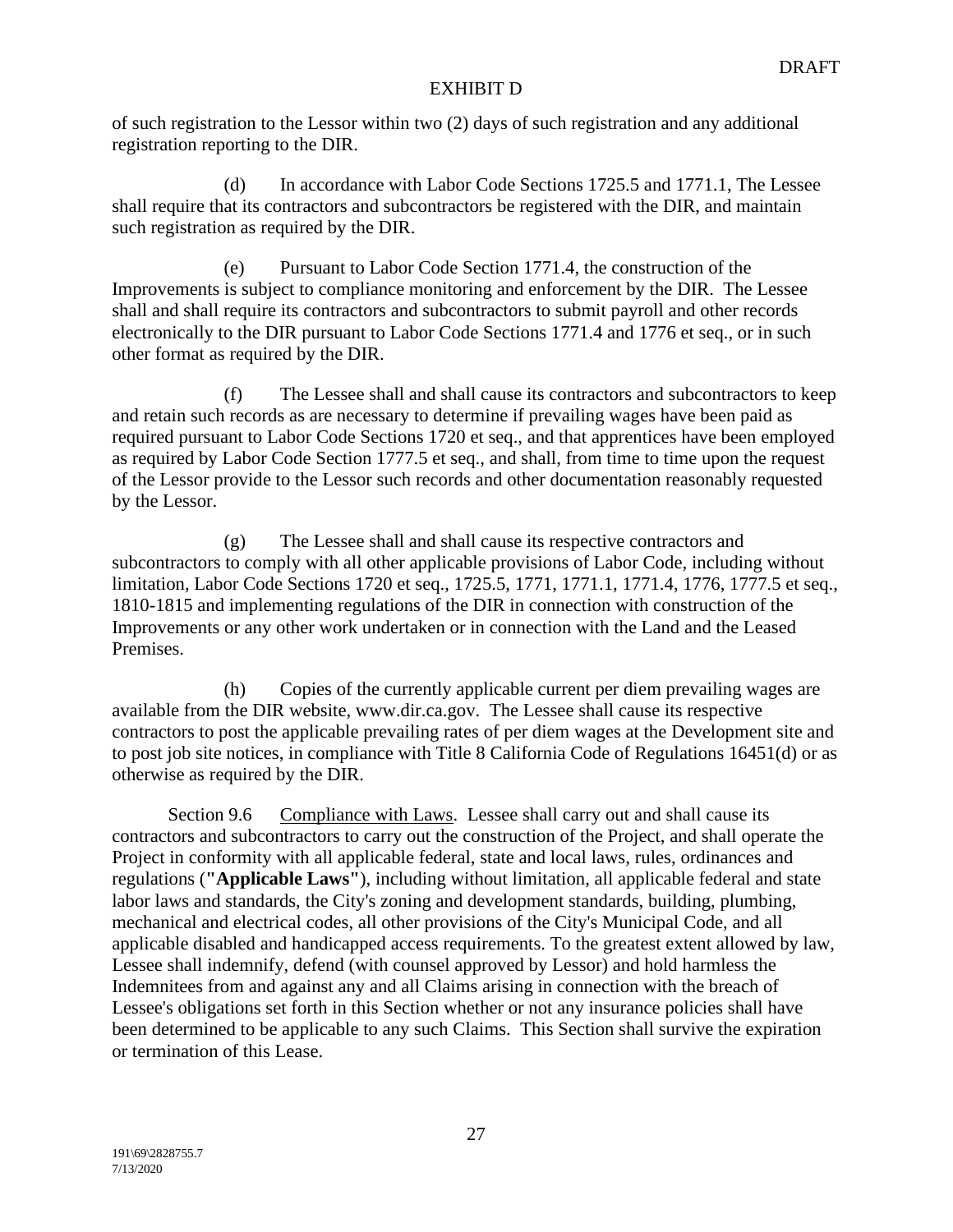Section 9.7 Affordability and Use Restrictions*.* Lessee hereby covenants and agrees that the Leased Premises shall be used solely for the operation of a multifamily rental housing development, Community Space, and any other uses permitted by and in compliance with the requirements set forth in that certain Regulatory Agreement and Declaration of Restrictive Covenants recorded against the Lessee's Estate.

Section 9.8 Non-Discrimination; Compliance with Fair Housing Laws. Lessee shall not restrict the rental, lease, sublease, transfer, use, occupancy, tenure or enjoyment of the Leased Premises, or any portion thereof, on the basis of race, color, religion, creed, sex, sexual orientation, disability, marital status, ancestry, or national origin of any person. Lessee covenants for itself and all persons claiming under or through it, and this Lease is made and accepted upon and subject to the condition that there shall be no discrimination against or segregation of any person or group of persons on account of any basis listed in subdivision (a) or (d) of Section 12955 of the Government Code, as those bases are defined in Sections 12926, 12926.1, subdivision (m) and paragraph (1) of subdivision (p) of Section 12955, and Section 12955.2 of the Government Code, in the sale, lease, sublease, transfer, use, occupancy, tenure or enjoyment of the Leased Premises or part thereof, nor shall Lessee or any person claiming under or through Lessee establish or permit any such practice or practices of discrimination or segregation with reference to the selection, location, number, use or occupancy of tenants, lessees, subtenants, sublessees or vendees in, of, or for the Leased Premises or part thereof. Lessee shall include such similar provision in all leases and rental agreements affecting the Leased Premises or part thereof, and shall enforce the same diligently and in good faith.

Section 9.9 Fair Housing. Lessee shall comply with state and federal fair housing laws in the marketing and rental of the units in the Project. Lessee shall accept as tenants, on the same basis as all other prospective tenants, persons who are recipients of federal certificates or vouchers for rent subsidies pursuant to the existing Section 8 program or any successor thereto.

Section 9.10 Management Entity. Lessor approves MidPen Property Management Corporation as the initial property manager. In recognition of Lessor's significant financial contribution to the Project, Lessor shall have the right to review and approve any replacement of the management entity proposed by Lessee for the Project, and shall have the right to review and approve any agreement executed between Lessee and the management entity, which approval of agreement shall not be unreasonably withheld or delayed, provided, however, the Lessor's approval shall not be required for the renewal of any management agreement provided that the property manager does not change. The contracting of management services to a management entity shall not relieve Lessee of its primary responsibility for proper performance of management duties. Upon Lessor determination and delivery of written notice to Lessee that Lessee has failed to operate the Project in accordance with this Lease, Lessor may, subject to any applicable cure period, require Lessee to contract with a qualified management agent selected by Lessor subject to approval of the Investor and Lenders, if required, to operate the Project, or to make such other arrangements as Lessor deems necessary to ensure performance of the required functions.

Section 9.11 Subleases. All Resident Subleases shall be in compliance with the applicable regulations of the California Tax Credit Allocation Committee and the applicable requirements of the Tax Credit Regulatory Agreement, and shall be subject to the following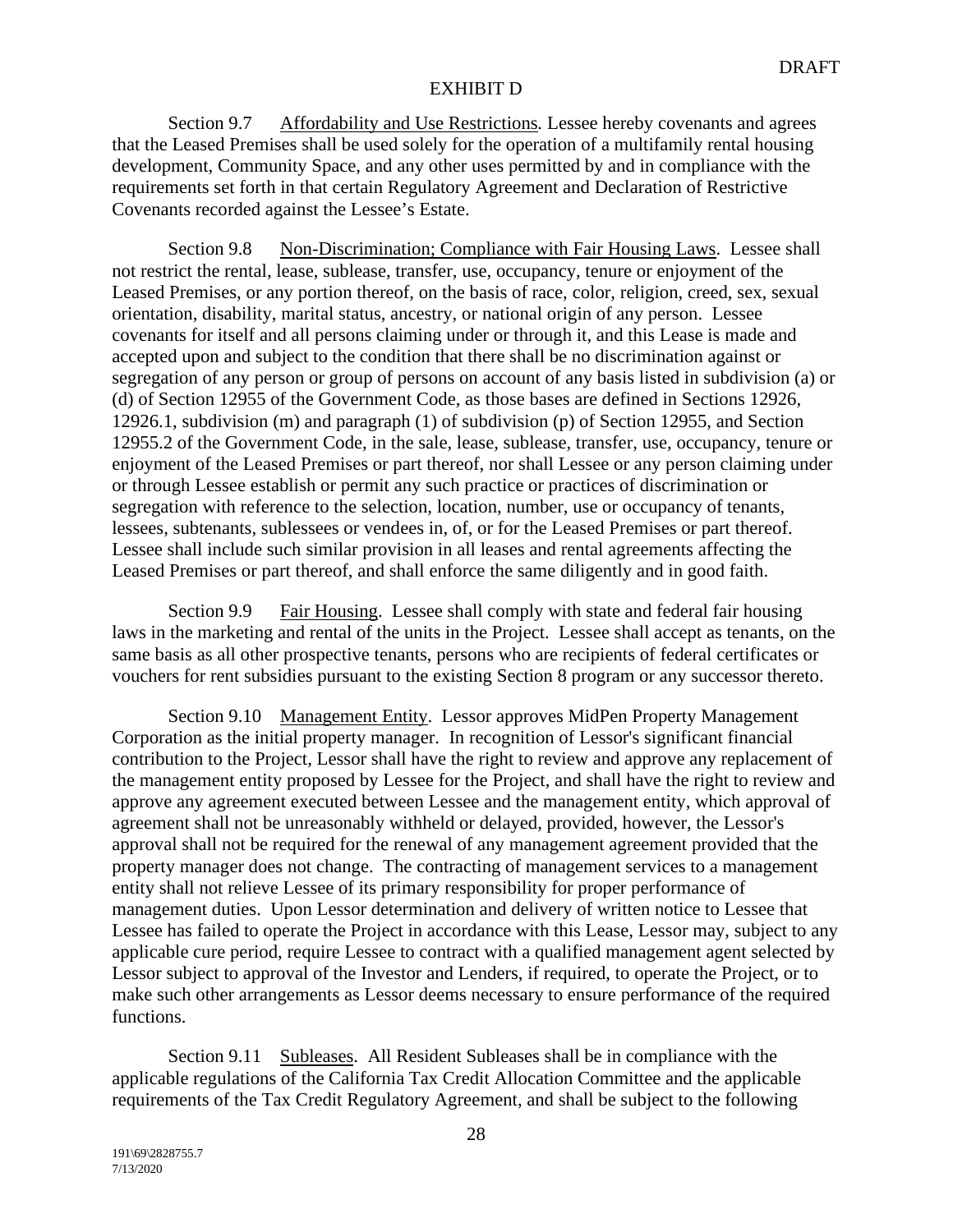provisions and restrictions: Each Resident Sublease shall contain a provision, satisfactory to Lessor, requiring the Subtenant to attorn to Lessor upon (a) an Event of Default by Lessee under this Lease, and (b) receipt by such Subtenant of written notice of such Event of Default and instructions to make such Subtenant's rental payments to Lessor. On any termination of this Lease prior to the expiration of the Term, all of Lessee's interest as sublessor under any and all existing valid and enforceable Resident Subleases for which Lessor has issued a non-disturbance agreement shall be deemed automatically assigned, transferred, and conveyed to Lessor and subtenants under such Resident Subleases shall be deemed to have attorned to Lessor. Lessor shall thereafter be bound on such Resident Subleases to the same extent Lessee, as sublessor, was bound thereunder and Lessor shall have all the rights under such Resident Subleases that Lessee, as sublessor, had under such Resident Subleases; provided, however, that any amendments to any such Resident Sublease made after the issuance of a non-disturbance agreement to a subtenant shall not be binding on Lessor. Each Resident Sublease shall expressly provide that it is subject to each and all of the covenants, conditions, restrictions, and provisions of this Lease.

### ARTICLE 10. EMINENT DOMAIN

Section 10.1 Termination of Lease. Lessor and Lessee agree that, in the event of a Taking such that Lessee reasonably determines that the Leased Premises cannot continue to be operated, at reasonable cost, for its then-current use, then, subject to the rights of Lenders, this Lease shall, at Lessee's sole option, terminate as of the date of the Taking.

Section 10.2 Continuation of Lease and Presumption of Restoration. Lessor and Lessee agree that, in the event of a Taking that does not result in the termination of this Lease pursuant to Section 10.1 above, this Lease shall continue in effect as to the remainder of the Leased Premises, and the Net Condemnation Award will be disbursed in accordance with Section 10.4 below to Lessor and Lessee and/or any Lender, if the terms of the applicable Leasehold Mortgage so require, and shall be used so as to make the same a complete, unified and efficient operating unit as nearly as reasonably possible to the condition existing prior to the Taking, subject to any applicable requirements of the Lender.

Section 10.3 Temporary Taking. If there shall be a temporary Taking with respect to all or any part of the Leased Premises or of Lessee's interest in this Lease, then the Term shall not be reduced and Lessee shall continue to pay in full all Rents, Impositions and other charges required herein, without reduction or abatement thereof at the times herein specified; provided, however, that Lessee shall not be required to perform such obligations that Lessee is prevented from performing by reason of such temporary Taking.

Section 10.4 Apportionment of Award. If there is a Taking, whether whole or partial, Lessor and Lessee shall be entitled to receive and retain such separate awards and portions of lump sum awards as may be allocated to their respective interests in any condemnation proceedings, or as may be otherwise agreed, taking into consideration Lessor's fee interest in the Land (as encumbered by this Lease) and reversionary interest in the Improvements upon the expiration of the Term or termination of this Lease. If the Leased Premises are restored as in contemplated in Section 10.2 above, Lessee shall be entitled to recover the costs and expenses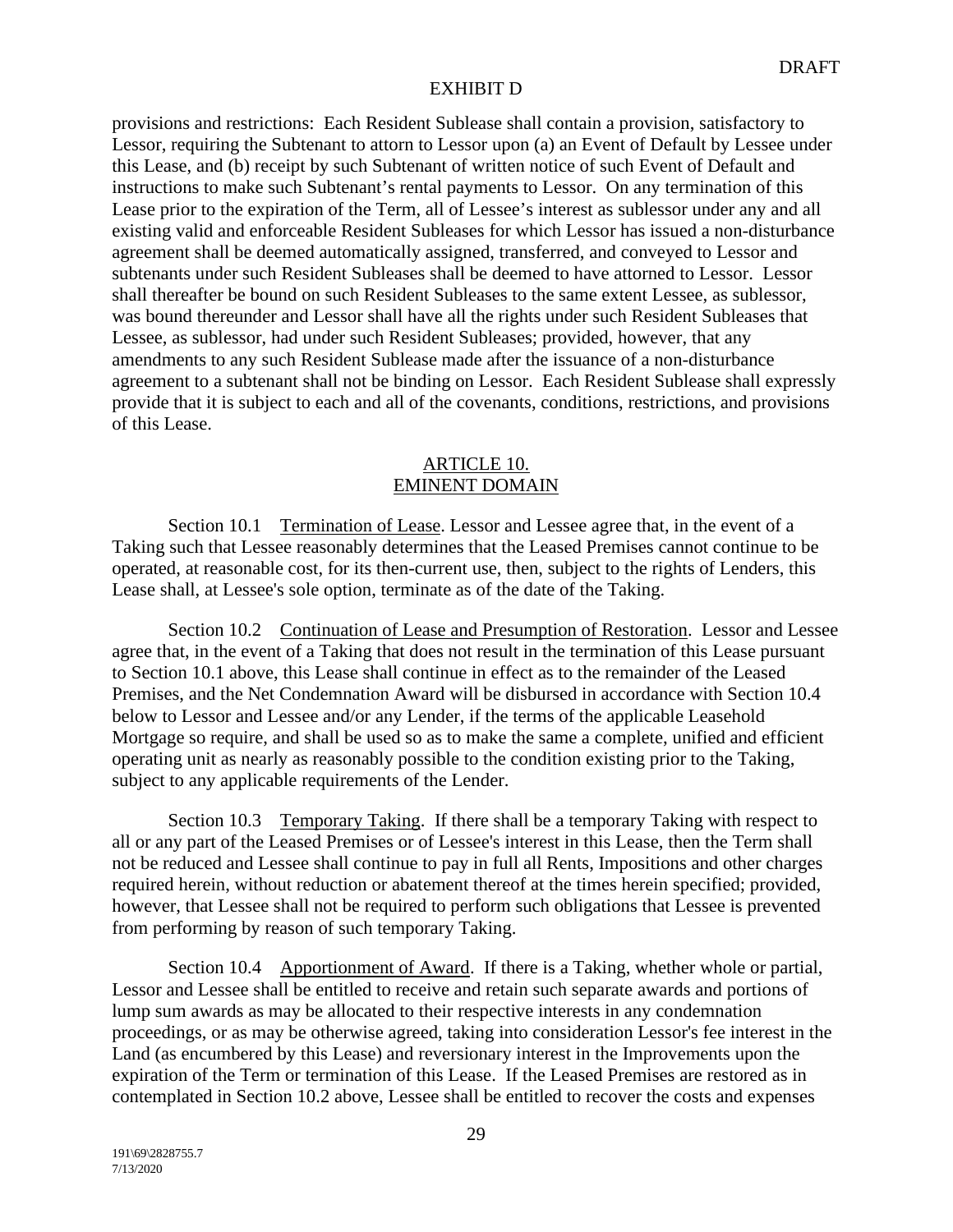reasonably incurred in such restoration out of any Net Condemnation Award payable to Lessee. Thereafter, if the condemning authority does not make separate awards, the Parties agree that any Net Condemnation Award will be allocated as follows on a proportionate basis reflecting the Parties' respective interests in the Land and Improvements and the remaining duration of the Term as follows:

Section 10.5 Award on Total or Substantial Taking. In the event of a total or substantial taking, the award shall be apportioned as follows, in the following order:

(a) To the Lenders in an amount equal to the amounts owing on the Leasehold Mortgages.

(b) To Lessor that portion of the award equal to the fair market value of the Land. Any "bonus value" attributable to this Lease shall be paid to Lessor.

(c) To Lessee, that portion of the award equal to the fair market value of the Improvements (subject to Lessor's reversionary interest), less the amount paid to the Lenders pursuant to (a) above.

(d) The balance, if any, shall be allocated between Lessor and Lessee respectively in that proportion in which (i) the fair market value of the Land bears to (ii) the fair market value of the Improvements, exclusive of Lessor's reversionary interest.

Section 10.6 Award on Partial Taking. In the event of a partial taking, after application of the Award for restoration, any remaining portion of such award shall be apportioned as follows, in the following order:

(a) To the Lenders in an amount equal to the amounts owing on the Leasehold Mortgages.

(b) To Lessor, that portion of the award attributable to the fair market value of the portion of the Land taken.

(c) To Lessee, that portion of the award equal to the fair market value of the portion of the Improvements taken (subject to Lessor's reversionary interest), less the amount paid to the Lenders pursuant to (a) above, but only to the extent that the proceeds of the award are not used for restoration of the Improvements.

(d) The balance, if any, shall be allocated between Lessor and Lessee respectively in that proportion in which (i) the fair market value of the Land bears to (ii) the fair market value of the Improvements exclusive of the reversionary interest of Lessor. Any "bonus value" attributable to this Lease shall be paid to Lessor.

(e) Any severance damages awarded or payable because only a portion of the Land and Improvements are taken by eminent domain shall be (a) paid to Lessee during the first 37.5 years of this Lease and (b) equally divided between Lessee and Lessor during the next 37.5 years of this Lease (except to the extent needed to replace any Improvements taken by eminent domain with equivalent Improvements on the remainder of the Land).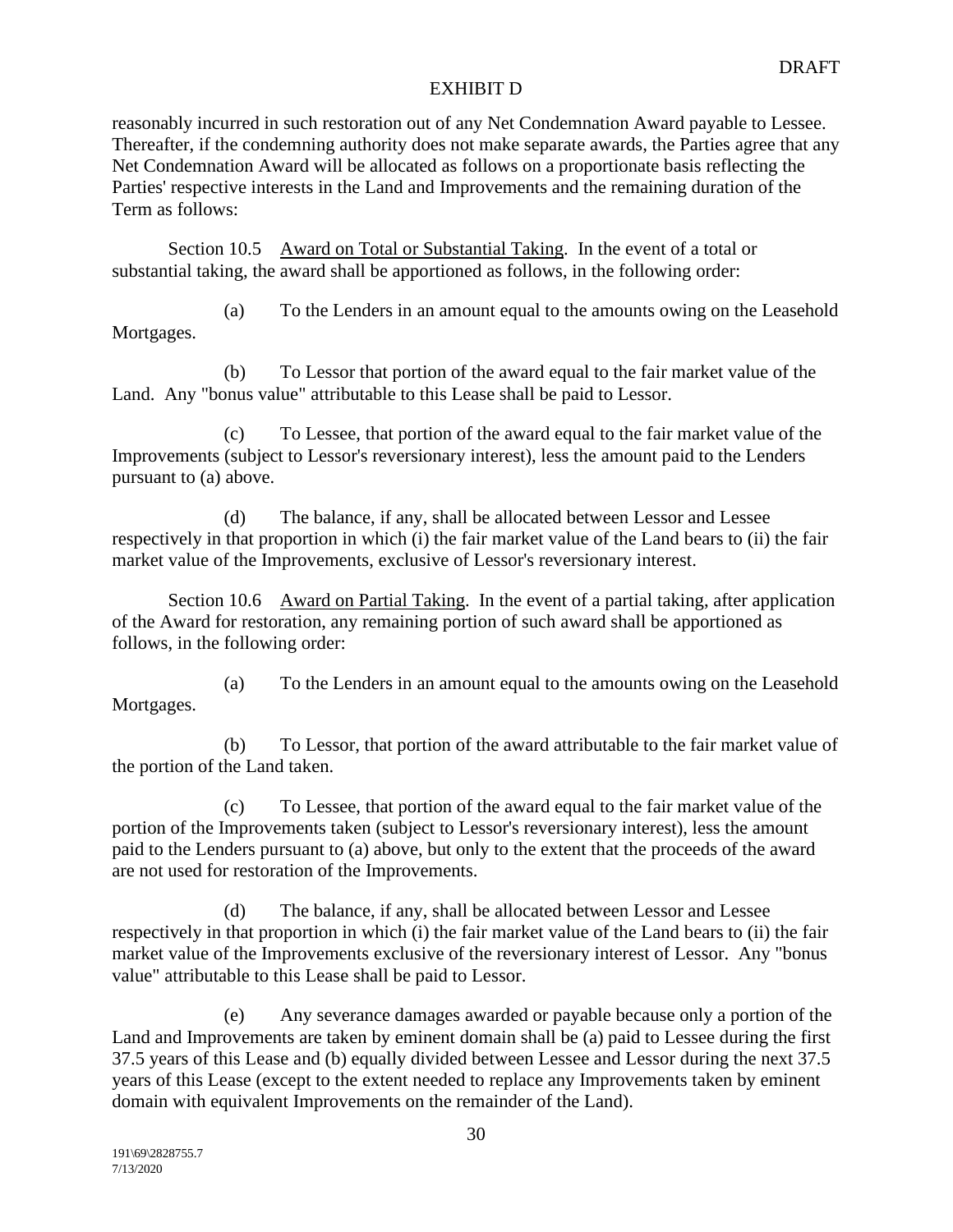Section 10.7 Joinder. If a Leasehold Mortgage exists, the Lenders, to the extent permitted by law, shall be made a party to any Taking proceeding.

Section 10.8 City Reservation of Rights. Notwithstanding any provisions in this Lease to the contrary, nothing herein does or shall be construed to limit or require the City to exercise its ability to condemn any property, including the Leased Premises, in accordance with applicable law. Nothing in this Lease does or shall be construed as requiring the City to pay to Lessee, any Lender, or any other third party with an interest in the Leased Premises, any amount of money, as compensation for alleged condemnation or otherwise, if City (or its successor) seeks to enforce any of the rights and obligations under this Lease and the DDLA and any executed attachments thereto. Except when City exercises its ability to condemn the Leased Premises by adoption of a resolution of necessity and pursuant to other provisions of applicable law, City shall not be a construed as pursuing or effectuating a Taking or acting as a "condemning authority" under this Lease.

## ARTICLE 11. DAMAGE OR DESTRUCTION

Section 11.1 Damage or Destruction to Leased Premises. Lessee shall give prompt written notice to Lessor after the occurrence of any material fire, earthquake, act of God or other casualty to or in connection with the Leased Premises, the Improvements or any portion thereof (hereinafter sometimes referred to as "Casualty"). Subject to Section 11.2 below, if during the Term the Improvements shall be damaged or destroyed by Casualty, Lessee shall repair or restore the Improvements, so long as Lessee determines, in its sole discretion, that it is feasible to do so and in such event Lessee provides or causes to be provided sufficient additional funds which, when added to such insurance proceeds, will fully effect such repair or restoration. Upon the occurrence of any such Casualty, Lessee, promptly and with all due diligence, shall apply for and collect all applicable insurance proceeds recoverable with respect to such Casualty, for the benefit of the Lenders. In the event that Lessee shall determine, subject to the rights of the Lenders, by notice to Lessor given within thirty (30) days after receipt by Lessee of any such insurance proceeds, that it is not economically practical to restore the Improvements and/or the Leased Premises to substantially the same condition in which they existed prior to the occurrence of such Casualty, then Lessee may terminate this Lease as of a date that is not fewer than thirty (30) days after the date of such notice. If Lessee terminates this Lease pursuant to this Section 11.1, Lessee shall surrender possession of the Leased Premises to Lessor immediately and assign to Lessor (or, if same has already been received by Lessee, pay to Lessor) all of its right, title and interest in and to the proceeds from Lessee's insurance upon the Leased Premises, subject to the prior rights of any Lender therein, as referenced in Section 11.3 below.

Section 11.2 Damage or Destruction Near End of Term. If, during the last seven (7) years of the Term, the Improvements shall be damaged by Casualty, then Lessee shall have the option, to be exercised within one hundred twenty (120) days after such Casualty:

(a) to repair or restore the Improvements as hereinabove provided in this Article 11; or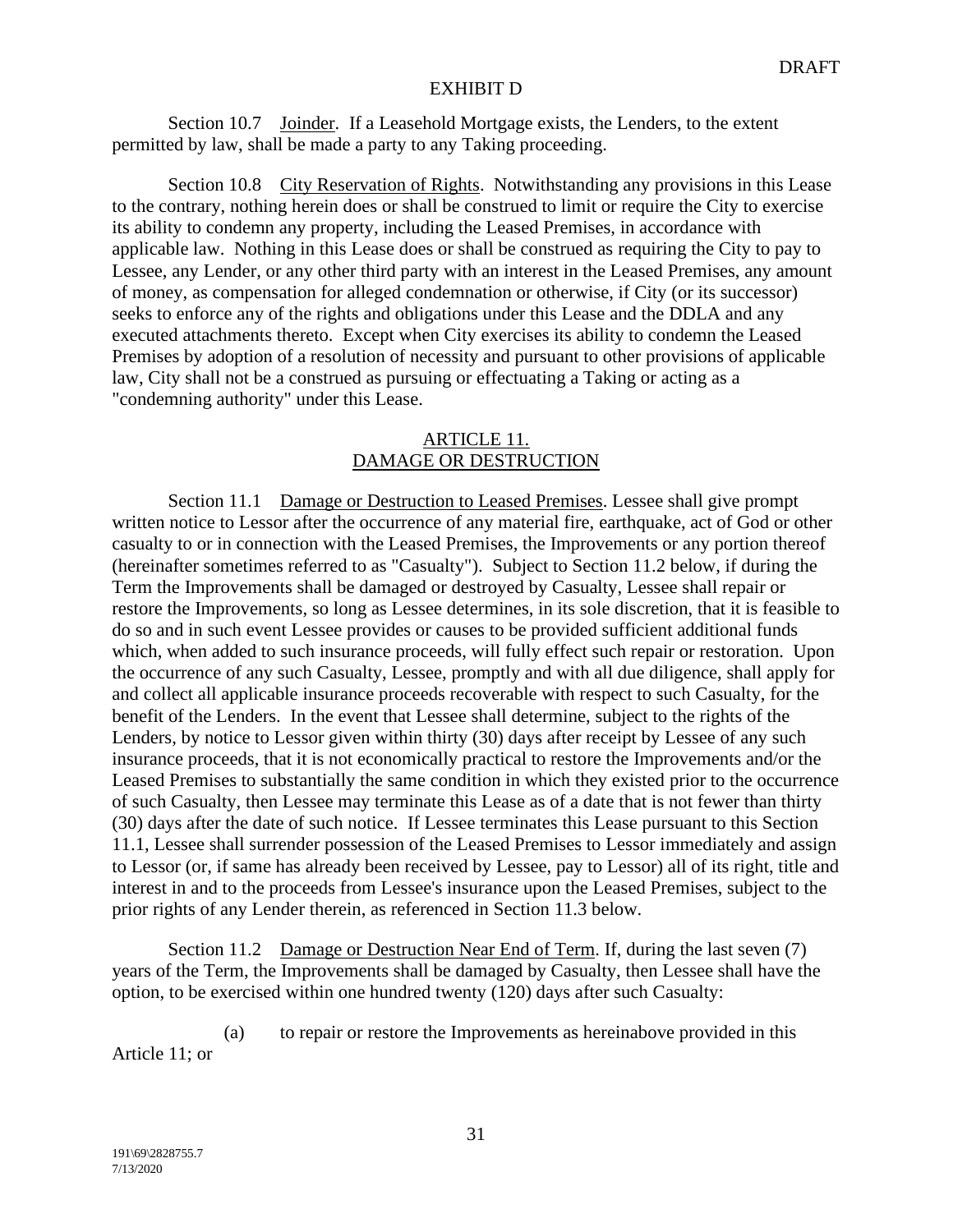(b) subject to the rights of Lenders, to terminate this Lease by notice to Lessor, which termination shall be deemed to be effective as of the date of Casualty. If Lessee terminates this Lease pursuant to this Section 11.2, Lessee shall surrender possession of the Leased Premises to Lessor immediately and assign to Lessor (or, if same has already been received by Lessee, pay to Lessor) all of its right, title and interest in and to the proceeds from Lessee's insurance upon the Leased Premises, subject to the prior rights of any Lender therein, as referenced in Section 11.3 below.

Section 11.3 Distribution of Insurance Proceeds. In the event that this Lease is terminated pursuant to Sections 11.1 or 11.2 hereof, the insurance proceeds received as the result of such Casualty shall be distributed as follows: (a) first, if Leasehold Mortgage(s) are in place, to the Lenders to the extent of any indebtedness then owed to such Lender in order of the Lien priority of the Leasehold Mortgages; (b) second, the balance, if any, of such insurance proceeds shall be paid to Lessee or, as applicable pursuant to Sections 11.1 and 11.2 above, assigned or paid over to Lessor.

Section 11.4 Insurance Requirements. Nothing in this Article 11 does or shall be construed as permitting Lessee to maintain less than the minimum insurance requirements set forth in this Lease.

## ARTICLE 12. EVENTS OF DEFAULT

Section 12.1 Events of Default. Each of the following shall be an "Event of Default" by Lessee hereunder:

(a) failure by Lessee to pay any Rent or Additional Rent when due if such failure shall continue for a period of thirty (30) days after notice thereof has been given by Lessor to Lessee;

(b) Lessee's default in the performance of any term, provision or covenant under this Lease (other than an obligation enumerated in this Section 12.1), and unless such provision specifies a shorter cure period for such default, the continuation of such default for thirty (30) days in the event of a monetary default or sixty (60) days in the event of a nonmonetary default following the date upon which Lessor shall have given written notice of the default to Lessee, or if the nature of any such non-monetary default is such that it cannot be cured within sixty (60) days, Lessee's failure to commence to cure the default within sixty (60) days and thereafter prosecute and complete the curing of such default with due diligence and in good faith continue to cure the default until completion, but in no event shall the cure be completed more than one hundred twenty (120) days from receipt of the notice of default;

(c) Lessee's failure to maintain insurance on the Leased Premises and the Improvements as required hereunder, and the failure of Lessee to cure such default within fifteen (15) days;

(d) Subject to Lessee's right to contest the following charges, Lessee's failure to pay taxes or assessments due on the Leased Premises or the Improvements or failure to pay any other charge that may result in a lien on the Leased Premises or the Improvements, and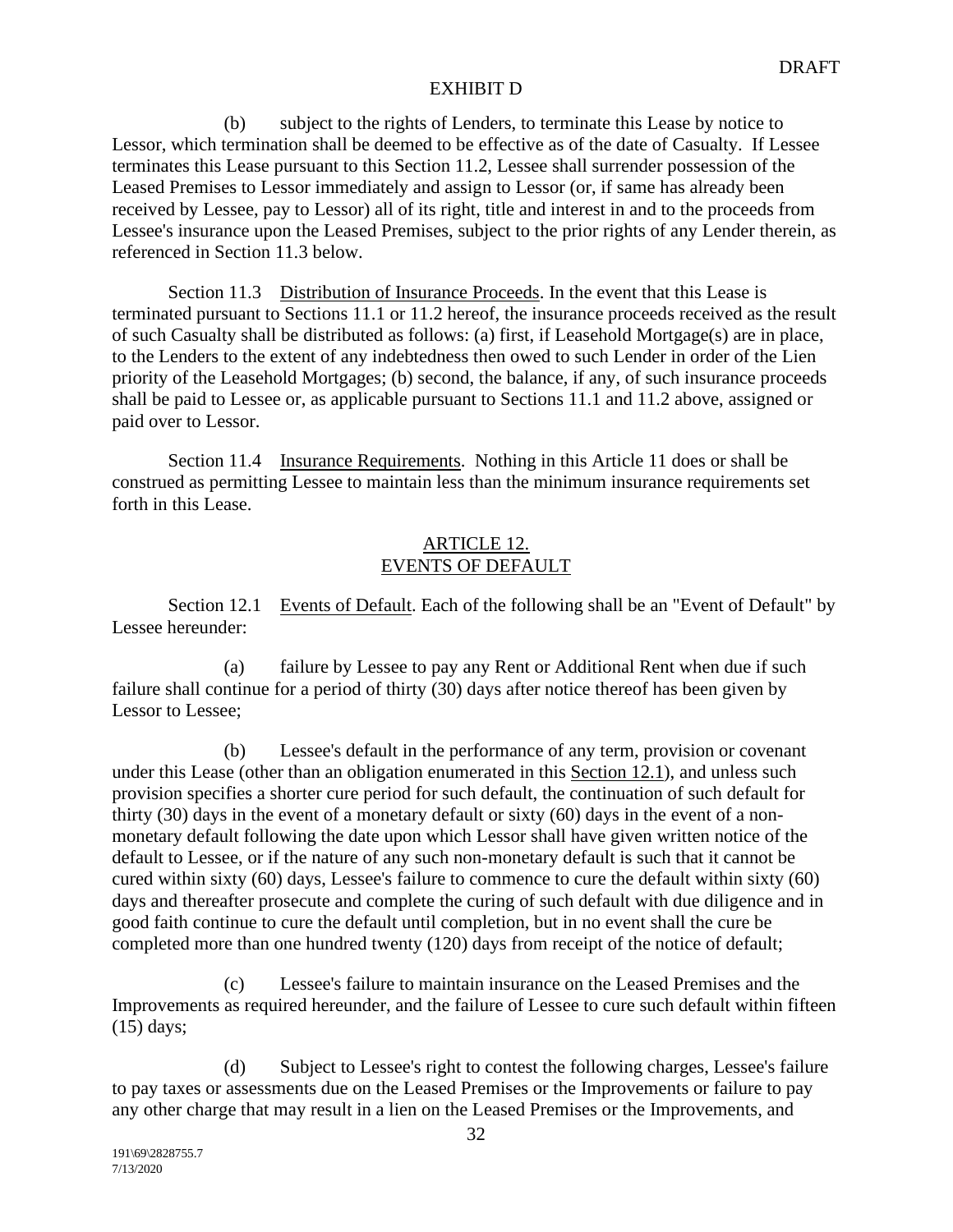Lessee's failure to cure such default within thirty (30) days of delinquency, but in all events prior to the date upon which the holder of any such lien has the right to foreclose thereon;

(e) Lessee abandons, vacates, or otherwise surrenders the Leased Premises or the Improvements, or is dispossessed (other than dispossession as the result of a Taking subject to Section 10 hereof by process of law or otherwise;

Lease;

(f) A Transfer occurs, either voluntarily or involuntarily, in violation of this

(g) The subjection of any right or interest of Lessee in this Lease to attachment, execution, or other levy, or to seizure under legal process, if not released within sixty (60) days;

(h) Lessee shall have voluntarily or involuntarily suspended its business for a period in excess of thirty (30) days for reasons other than Force Majeure, or Lessee shall have been dissolved or terminated;

(i) Lessee defaults under any Loan Document and such default remains uncured beyond the expiration of all applicable cure periods such that the beneficiary under such Loan Document has the right to pursue foreclosure;

(j) The appointment of a receiver, to take possession of Lessee's Estate or of Lessee's operations on the Leased Premises for any reason, if such receivership is not terminated, dismissed or vacated within ninety (90) days after the appointment of the receiver;

(k) Pursuant to or within the meaning of the United States Bankruptcy Code or any other federal or state law relating to insolvency or relief of debtors ("**Bankruptcy Law**"), Lessee or any general partner thereof (i) commences a voluntary case or proceeding; (ii) consents to the entry of an order for relief against Lessee or any general partner thereof in an involuntary case; (iii) consents to the appointment of a trustee, receiver, assignee, liquidator or similar official for Lessee or any general partner thereof or for the Leased Premises; (iv) makes an assignment for the benefit of its creditors; or (v) admits in writing its inability to pay its debts as they become due;

(l) The filing against Lessee of any involuntary proceedings under such Bankruptcy Code or similar law, if such proceedings have not been vacated or stayed within ninety (90) days of filing;

(m) The appointment of a trustee or receiver for Lessee or for all or the major part of Lessee's property or the Leased Premises, in any involuntary proceeding, or the taking of jurisdiction by any court over all or the major part of Lessee's property or the Leased Premises in any involuntary proceeding for the reorganization, dissolution, liquidation or winding up of Lessee, if such trustee or receiver shall not be discharged or such jurisdiction relinquished or vacated or stayed on appeal or otherwise stayed within ninety (90) days;

(n) Any of Lessee's representations or warranties contained in this Lease or in any financial statement, certificate or report submitted to Lessor in connection with this Lease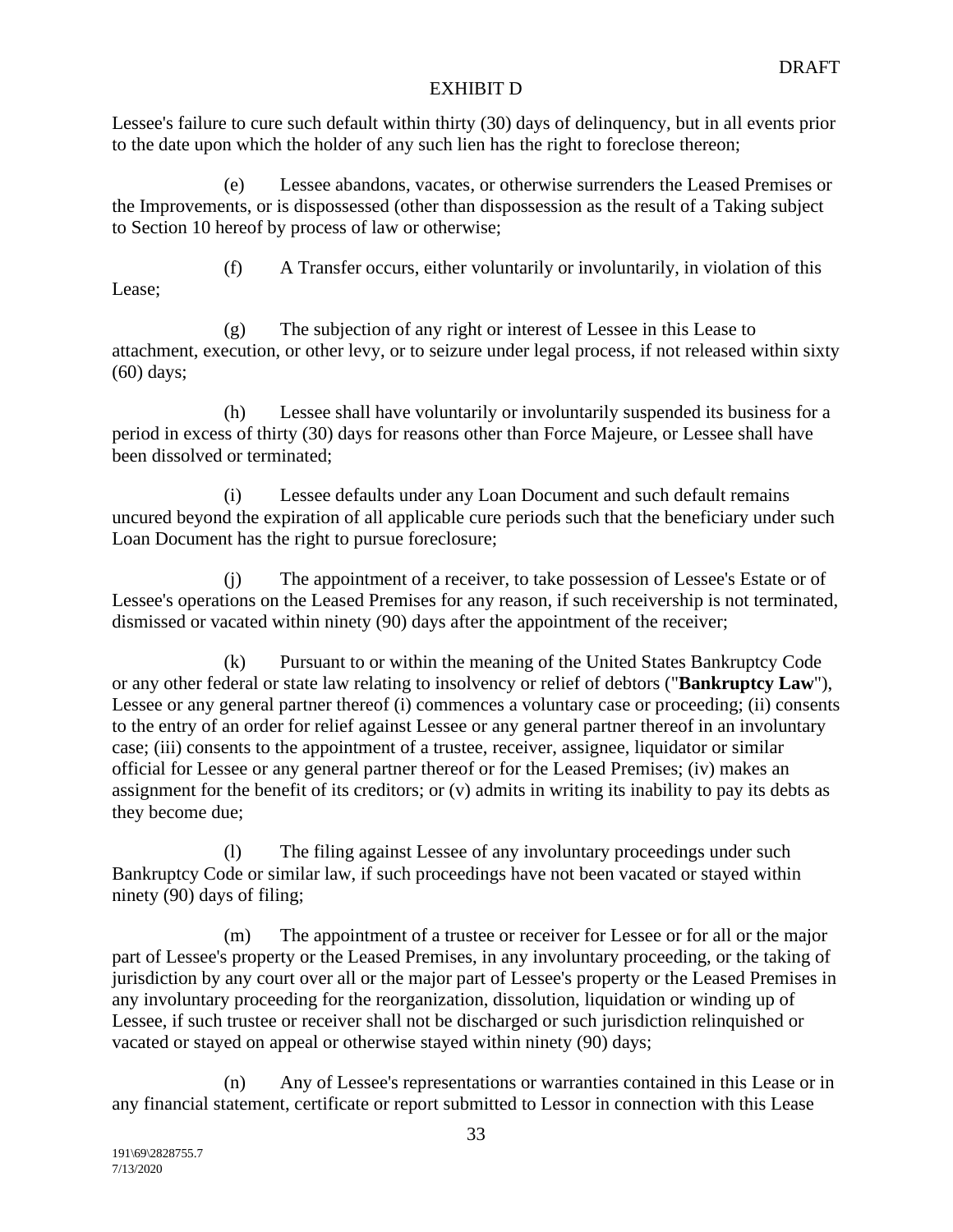proves to have been incorrect in any material and adverse respect when made and continues to be materially adverse to Lessor if the failure of such representation or warranty is not cured within thirty (30) days after written notice of the default has been given to the Lessee.

### Section 12.2 Rights and Remedies.

(a) At any time after the occurrence of an Event of Default hereunder, subject in all respects to the provisions of this Lease with respect to Lessor's rights to cure defaults by Lessee and with respect to the rights of any Lenders, Lessor may, in addition to any other rights and remedies available at law or in equity, terminate this Lease by giving Lessee written notice thereof (with a copy of such notice to the Lenders), setting forth in such notice an effective date for termination which is not less than thirty (30) days after the date of such notice, in which event this Lease and Lessee's Estate created hereby and all interest of Lessee and all parties claiming by, through or under Lessee shall automatically terminate upon the effective date for termination as set forth in such notice, with the same force and effect and to the same extent as if the effective date of such notice had been the date originally fixed in Article 2 hereof for the expiration of the Term. In such event, Lessor, its agents or representatives, shall have the right, without further demand or notice, to re-enter and take possession of the Leased Premises (including all buildings and other Improvements comprising any part thereof) at any time from and after the effective termination date without being deemed guilty of any manner of trespass and without prejudice to any remedies for arrears of Rent or existing breaches of covenants; provided that Lessor shall not be entitled to disturb possession of any Tenants or others in possession pursuant to Resident Subleases with Lessee so long as such Tenant or others are not in default thereunder and attorn to Lessor as their lessor.

(b) Upon the exercise of Lessor's remedies pursuant to this Section 12.2, Lessee shall execute such releases, deeds and other instruments in recordable form as Lessor shall reasonably request in order to accurately set forth of record the then current status of Lessee's Estate and Lessee's rights hereunder.

(c) If Lessee shall have failed to cure a default by Lessee after expiration of the applicable time for cure of a particular default, Lessor, at its election, but without obligation therefor (i) may seek specific performance of any obligation of Lessee, after which Lessor shall retain, and may exercise and enforce, any and all rights that Lessor may have against Lessee as a result of such default, (ii) from time to time without releasing Lessee in whole or in part from the obligations to be performed by Lessee hereunder, may cure the default at Lessee's cost, (iii) may terminate this Lease, (iv) subject to the rights of Lenders, may have a receiver appointed to take possession of Lessee's interest in the Leasehold Estate with power in the receiver (a) to administer Lessee's interest in the Leasehold Estate, (b) to collect all funds available in connection with the operation of the Project, and (c) to perform all other acts consistent with Lessee's obligations under this Lease, as the court deems proper, and/or (v) may exercise any other remedy given hereunder or now or hereafter existing at law or in equity. Any reasonable cost incurred by Lessor in order to cure such a default by Lessee shall be due immediately from Lessee, together with interest, and may be offset against any amounts due from Lessor to Lessee.

Remedies Cumulative. No remedy provided in this Section shall be considered exclusive of any other remedy, but the same shall be cumulative and shall be in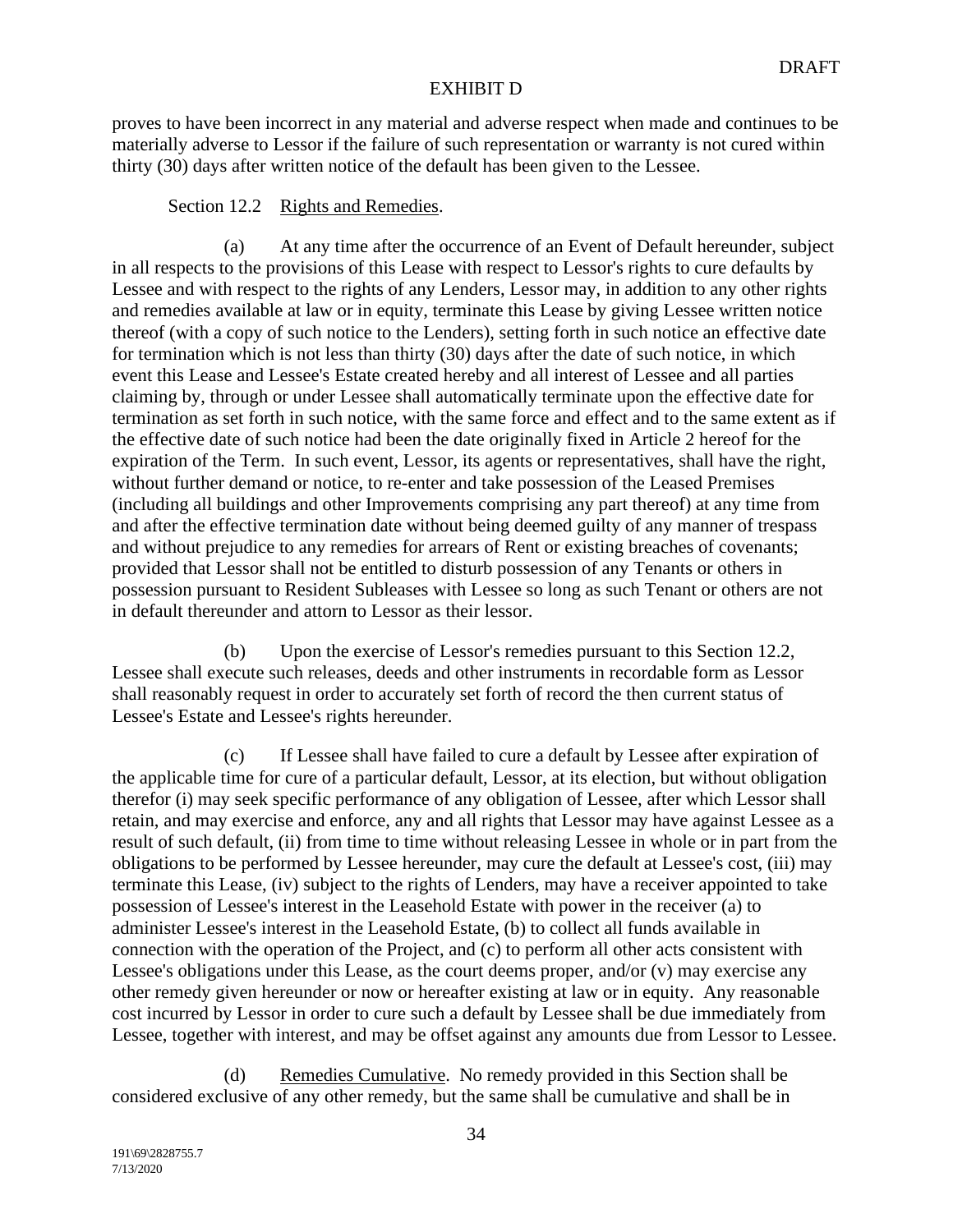addition to every other remedy given hereunder or now or hereafter existing at law or in equity or by statute, and every power and remedy given by this Lease may be exercised from time to time and as often as occasion may arise or as may be deemed expedient, subject to any limitations referred to hereinabove.

(e) No Election of Remedies. The rights given in this Section to receive, collect or sue for any rent or rents, moneys or payments, or to enforce the terms, provisions and conditions of this Lease, or to prevent the breach or nonobservance thereof, or the exercise of any such right or of any other right or remedy hereunder or otherwise granted or arising, shall not in any way affect or impair or toll the right or power of Lessor upon the conditions and subject to the provisions in this Lease to terminate Lessee's right of possession because of any default in or breach of any of the covenants, provisions or conditions of this Lease beyond the applicable cure period.

(f) Survival of Obligations. Nothing herein shall be deemed to affect the right of Lessor to indemnification for liability arising prior to the termination of the Lease for personal injuries or property damage or in connection with any other Claim, nor shall anything herein be deemed to affect the right of Lessor to equitable relief where such relief is appropriate. No expiration or termination of this Lease by operation of law or otherwise, and no repossession of the Leased Premises or any part thereof, shall relieve Lessee of any of its obligations to indemnify and defend the Indemnitees pursuant to the provisions of this Lease, and all such provisions, and all of Lessee's accrued liabilities and obligations hereunder, shall survive such expiration, termination or repossession.

(g) No Waiver. Except to the extent that Lessor may have agreed in writing, no waiver by Lessor of any breach by Lessee of any of its obligations, agreements or covenants hereunder shall be deemed to be a waiver of any subsequent breach of the same or any other covenant, agreement or obligation, nor shall any forbearance by Lessor to seek a remedy for any breach by Lessee be deemed a waiver by Lessor of its rights or remedies with respect to such breach.

## Section 12.3 Default by Lessor.

(a) Events of Default. Lessor shall be in default of this Lease if it fails to perform any provision of this Lease that is obligated to perform or if any Lessor's representations or warranties is untrue or becomes untrue in any material respect, and if the failure to perform or the failure of such representation or warranty is not cured within sixty (60) days after written notice of the default has been given to Lessor. If the default cannot reasonably be cured within sixty (60) days, Lessor shall not be in default of this Lease if Lessor commences to cure the default within such sixty (60) days and thereafter prosecutes and completes the cure of such default with due diligence and in good faith, but in no event shall the cure be completed more than one hundred twenty (120) days from the receipt of the notice of default.

(b) Right to Cure; Lessee's Remedies. If Lessor shall have failed to cure a default by Lessor after expiration of the applicable time for cure of a particular default, Lessee, at its election, but without obligation therefor (i) may seek specific performance of any obligation of Lessor, after which Lessee shall retain, and may exercise and enforce, any and all rights that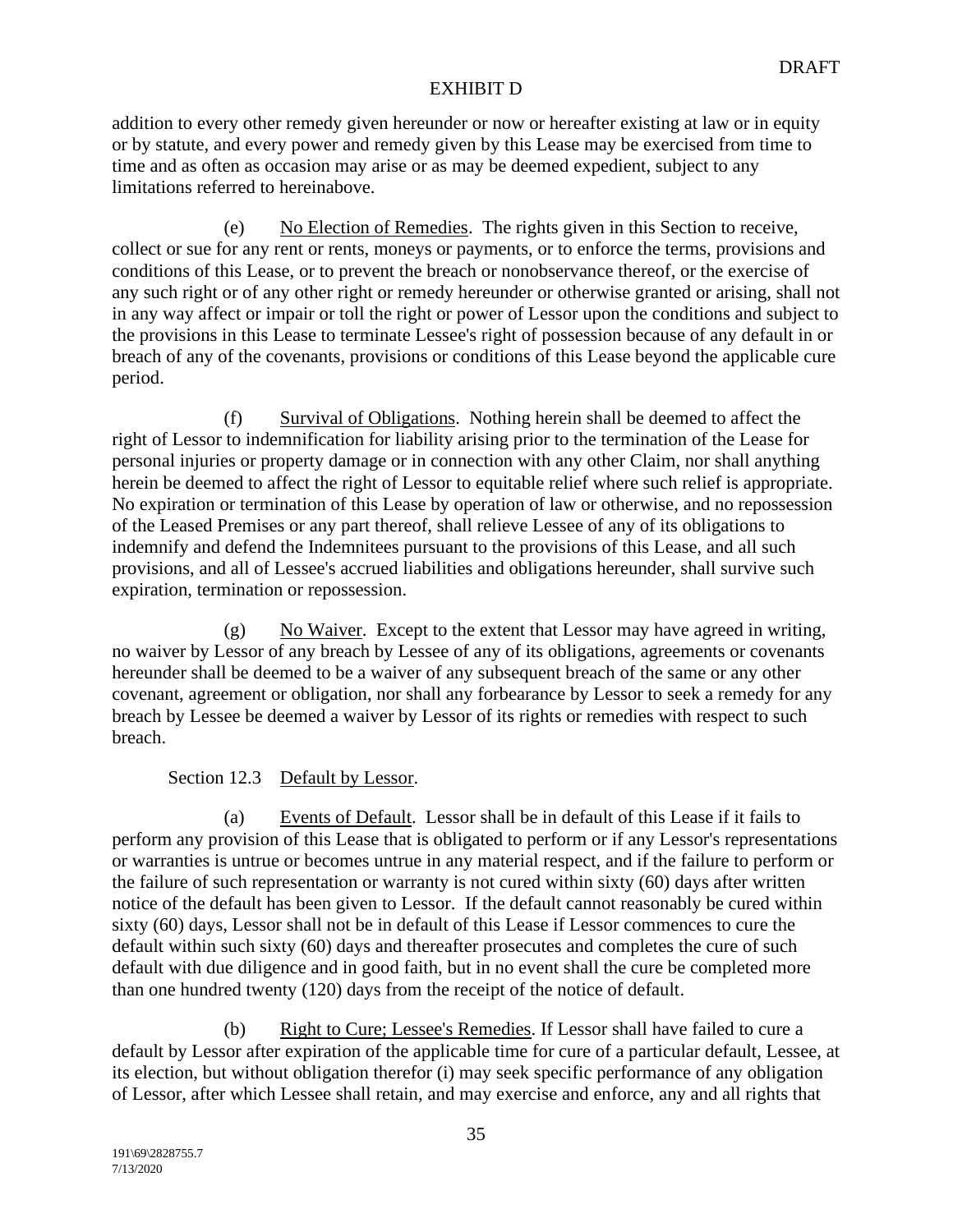Lessee may have against Lessor as a result of such default, (ii) from time to time without releasing Lessor in whole or in part from the obligation to be performed by Lessor hereunder, may cure the default at Lessor's cost provided that Lessor has been given thirty (30) days advance written notice of Lessee's election to do so and Lessor has not within such time notified Lessee that Lessor will cure the default, and/or (iii) may terminate this Lease.

Section 12.4 Notices. Notices given by Lessor under Section 12.1 or by Lessee under Section 12.4 shall specify the alleged default and the applicable Lease provisions, and shall demand that Lessee or Lessor, as applicable, perform the appropriate provisions of this Lease within the applicable period of time for cure. No such notice shall be deemed a forfeiture or termination of this Lease unless expressly set forth in such notice.

## ARTICLE 13. QUIET ENJOYMENT AND POSSESSION; INSPECTIONS

Section 13.1 Quiet Enjoyment. Lessor covenants and warrants that Lessee, upon payment of all sums herein provided and upon performance and observance of all its covenants herein contained, shall peaceably and quietly have, hold, occupy, use and enjoy, and shall have the full, exclusive and unrestricted use and enjoyment of, all of the Leased Premises during the Term, subject only to the provisions of this Lease and all applicable Legal Requirements.

Section 13.2 Lessor's Right of Inspection. Notwithstanding Section 13.1 above, Lessor, in person or through its agents, upon reasonable prior notice to Lessee, shall have the right, subject to the rights of Tenants, to enter upon the Leased Premises for purpose of reasonable inspections performed during reasonable business hours in order to assure compliance by Lessee with its obligations under this Lease.

#### ARTICLE 14. VACATION OF LEASED PREMISES

Section 14.1 Vacation Upon Termination. Lessee covenants that upon any termination of this Lease, whether by lapse of time or because of any of the conditions or provisions contained herein, Lessee will peaceably and quietly yield and surrender possession of the Leased Premises to Lessor. The foregoing, however, will be subject to the rights of Tenants or others in possession pursuant to Resident Subleases with Lessee, provided that such Tenants are not in default thereunder and attorn to Lessor as their lessor. An action of forcible detainer shall lie if Lessee holds over after a demand for possession is made by Lessor.

#### ARTICLE 15. NON-MERGER

Section 15.1 Non-Merger. Except upon expiration of the Term or upon termination of this Lease, there shall be no merger of either this Lease or Lessee's Estate created hereunder with Lessor's fee interest in the Land or Lessee's fee interest in the Improvements by reason of the fact that the same person may acquire, own or hold, directly or indirectly, (a) this Lease, Lessee's Estate created hereunder or any interest in this Lease or the Improvements, and (b) a fee interest in the Land or the Improvements, unless and until the City and all persons, including any assignee of Lessor, having an interest in (i) this Lease or Lessee's Estate created hereunder, and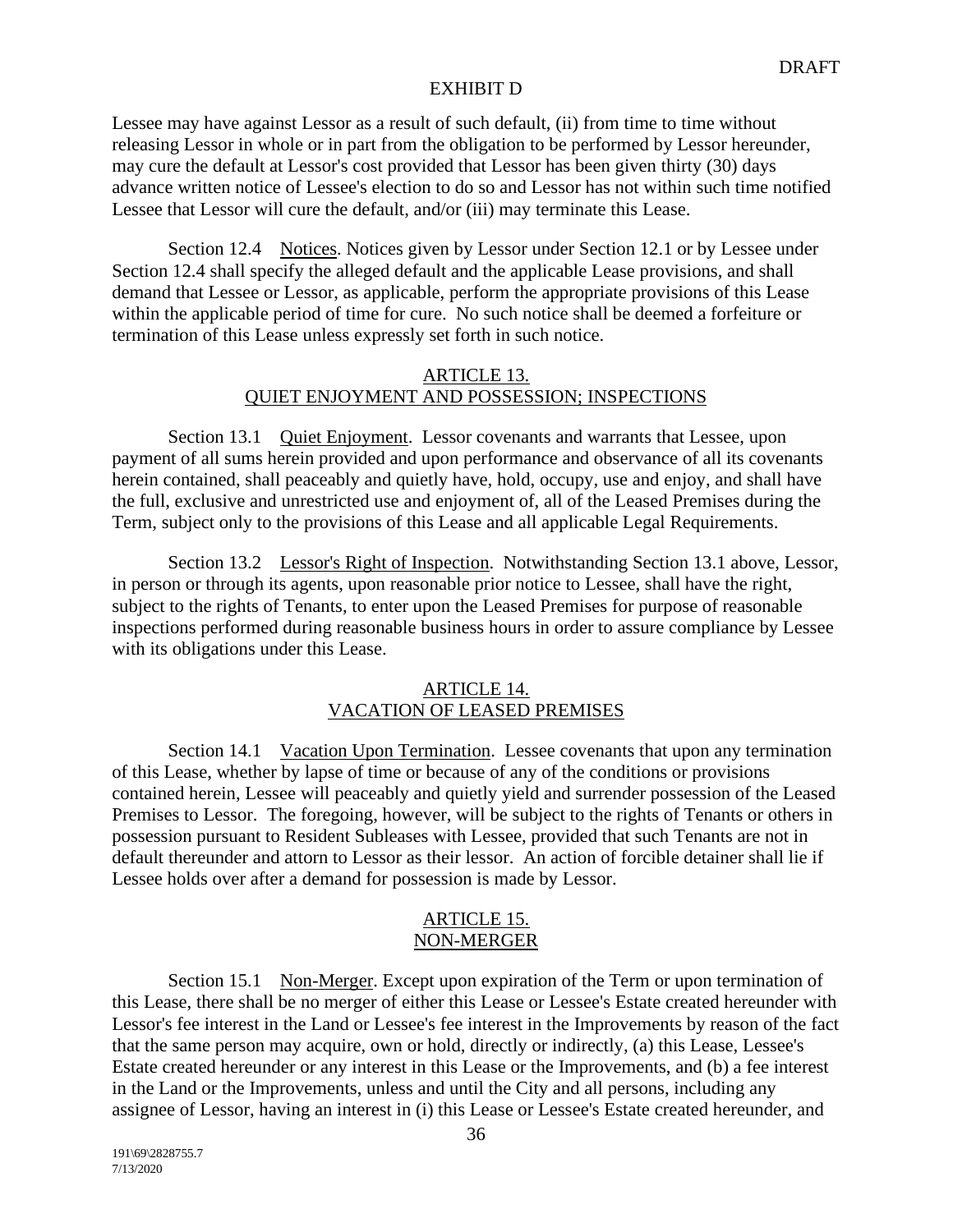(ii) the fee estate in the Leased Premises or any part thereof, shall join in a written instrument effecting such merger and shall duly record the same.

## ARTICLE 16. **TRANSFERS**

## Section 16.1 Permitted Transfer by Lessee.

(a) Except as provided in this Article 16, Lessee shall have no right to Transfer, assign or sublease any legal or beneficial interest in Lessee's Estate hereunder without Lessor's prior written consent, which shall not be unreasonably withheld, delayed or conditioned. Notwithstanding the foregoing, by its execution of this Lease, Lessor is deemed to have consented to the following ("**Permitted Transfers**"):

Mortgages;

(1) Permitted Encumbrances, Approved Loans and Leasehold

(2) a conveyance of the leasehold interest in the Lessee's Estate resulting from the foreclosure of a Leasehold Mortgage (or an assignment, new lease or deed-inlieu of such a foreclosure);

(3) any transfer of equity in the Lessee that does not change management or operational control of Lessee or the Project other than to permit the admittance of an affiliate of MidPen Housing Corporation, a California nonprofit public benefit corporation, as the managing general partner of Lessee;

(4) the lease of the residential units consistent with the Tax Credit Restrictive Covenant and the Regulatory Agreement;

(5) the transfer of limited partnership interests in Lessee;

(6) in the event that any general partner of Lessee is removed by the Investor for cause following default under Lessee's partnership agreement, the transfer of the general partner interest to an affiliate of the Investor or to a  $501(c)(3)$  tax-exempt nonprofit corporation selected by the Investor and approved by Lessor, in its reasonable discretion, provided that the successor nonprofit corporation has the same or substantially similar experience, assets and access to capital and private funding as Developer (as defined in the DDLA) did as of the Commencement Date; and

(7) the transfer of the Project from Lessee to one of the general partners of the Lessee or an affiliate of the general partners of the Lessee at the end of the tax credit compliance period for the Project.

(b) Upon the granting of any consent (deemed or otherwise) by Lessor with respect to a Transfer by Lessee, this Lease shall be binding upon and shall inure to the benefit of Lessor and Lessee and their respective heirs, successors, assigns, legal representatives, Lenders, Tenants and other transferees.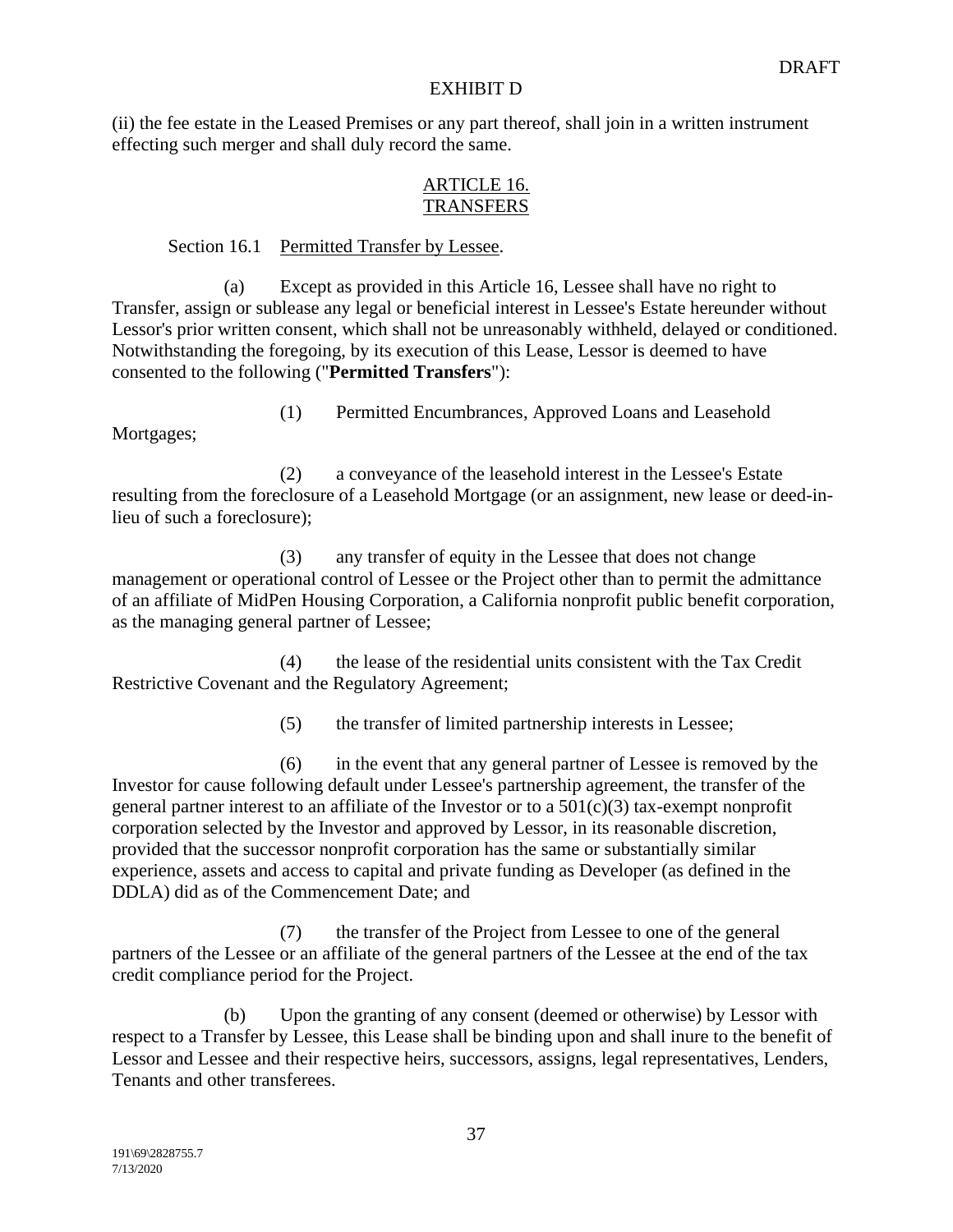#### ARTICLE 17. MISCELLANEOUS PROVISIONS

Section 17.1 Consents. Lessor agrees not to unreasonably withhold or delay its consent to matters requiring Lessor's consent hereunder unless the applicable provision of this Lease permits Lessor to exercise Lessor's sole discretion with respect to a particular matter.

Section 17.2 Enforced Delay; Extension of Times of Performance. Time is of the essence in the performance of each of the Parties' respective obligations set forth in this Lease. Except as expressly set forth in this Section 17.2, performance by any Party hereunder shall not be deemed to be in default and such Party shall be entitled to an extension of time to perform its obligations hereunder where delays in performance are due to causes beyond the reasonable control and without the fault of such Party, including as applicable: war; acts of terrorism, insurrection; strikes; lockouts; riots; floods; earthquakes; fires; casualties; acts of God, acts of the public enemy; epidemics; quarantine restrictions; freight embargoes; governmental restrictions or priority; litigation (including suits filed by third parties concerning or arising out of this Agreement), unusually severe weather; inability to secure necessary labor, materials or tools; acts of the other Parties; acts or the failure to act of any public or governmental agency or entity (except that acts or the failure to act of the City shall not excuse performance of the City); or other causes beyond the control or without the fault of the Party claiming an extension of time to perform ("**Force Majeure**"). An extension of time for any cause permitted under this Section 17.2 shall be limited to the period of the enforced delay, which period shall commence to run from the time of the commencement of the cause, if notice by the Party claiming such extension is sent to the other Party within fifteen (15) days of knowledge of the commencement of the cause. If no written notice is sent within fifteen (15) days, for purposes of measuring the extension period for performance of the obligation in question, the period of the enforced delay shall commence to run from the date written notice is sent to the other Party. Times of performance under this Lease may be extended by mutual written agreement of the Parties.

Section 17.3 Interpretation. The terms of this Lease shall be construed in accordance with the meaning of the language used and shall not be construed for or against any Party by reason of the authorship of this Lease or any other rule of construction which might otherwise apply. The Section headings are for purposes of convenience only, and shall not be construed to limit or extend the meaning of this Lease.

Section 17.4 Entire Agreement: Modifications. This Lease supersedes all prior discussions and agreements between the Parties with respect to the leasing of the Leased Premises. This Lease and the DDLA and executed attachments thereto contain the sole and entire understanding between the parties with respect to the leasing of the Leased Premises. This Lease shall not be modified or amended in any respect, except by written instrument specifically referencing such modification or amendment which is executed by or on behalf of the Parties in the same manner as this Lease is executed and, to which each Lender has consented in writing (if required by the applicable Loan Documents).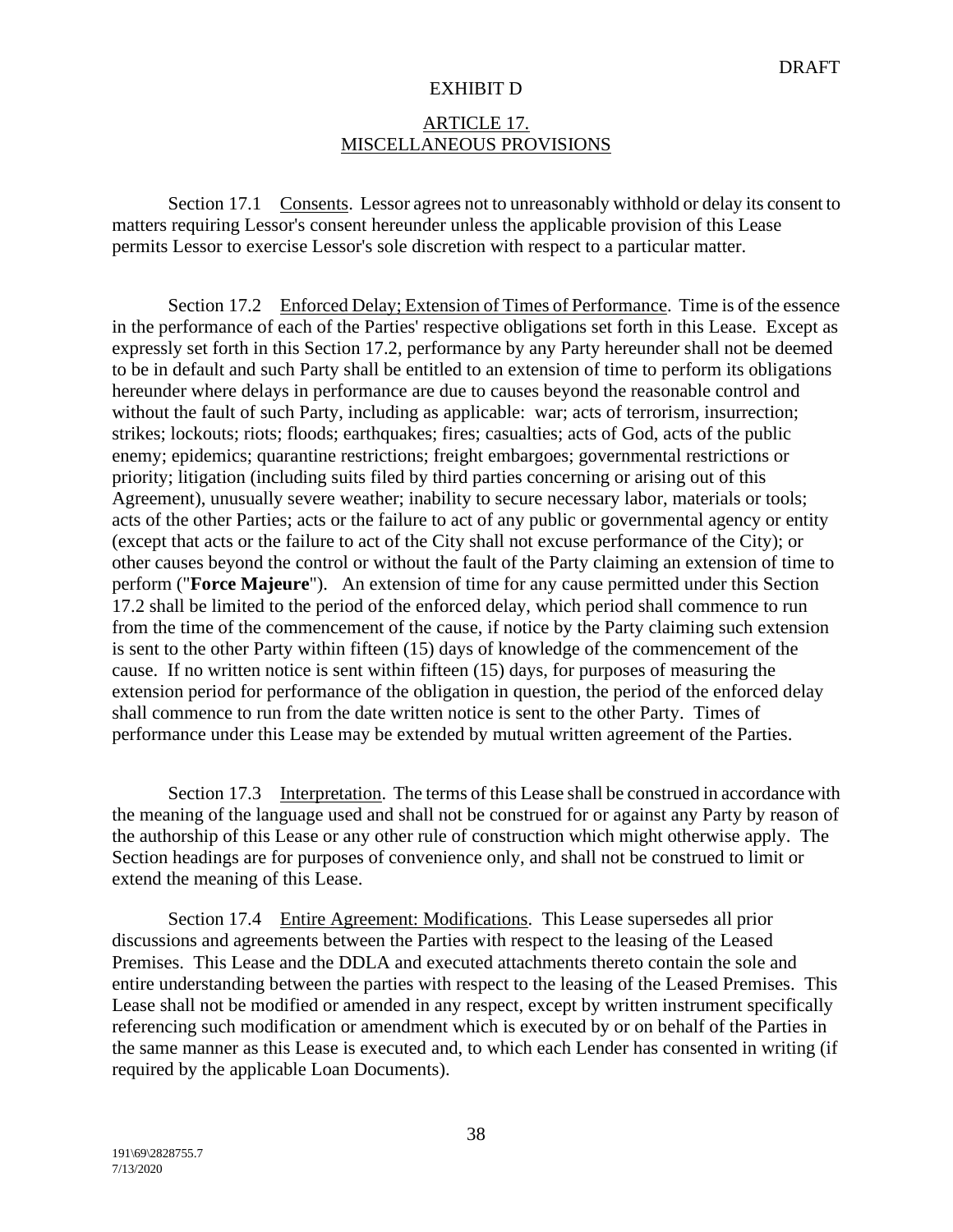Section 17.5 Governing Law. This Lease, and the rights and obligations of the Parties hereunder, shall be governed by and construed in accordance with the substantive laws of the State of California without regard to conflict of law principles. Venue for any dispute hereunder shall be in Alameda County, California.

Section 17.6 Binding Effect. This Lease shall inure to the benefit of and be binding upon the Parties hereto, their successors, administrators, executors and permitted assigns.

Section 17.7 Severability. In the event any provision or portion of this Lease is held by any court of competent jurisdiction to be invalid or unenforceable, such holdings shall not affect the remainder hereof, and the remaining provisions shall continue in full force and effect to the same extent as would have been the case had such invalid or unenforceable provision or portion never been a part hereof, except to the extent the rights and obligations of the parties have been materially altered by such unenforceability.

Section 17.8 Further Assurances. From and after the date of this Lease, Lessor and Lessee, at the request of the other Party, shall make, execute and deliver or obtain and deliver all such affidavits, deeds, certificates, resolutions and other instruments and documents, and shall do or cause to be done all such other things that either Party may reasonably require in order to effectuate the provisions and the intention of this Lease.

Section 17.9 Authority to Execute Agreement. Each Party represents and warrants to the other Party that by proper action the person executing this Lease on behalf of such Party has been duly authorized to execute and deliver this Lease.

Section 17.10 Lease Administration and Approvals. The City Manager of the City of Union City, or his or her designee, shall be the person designated by Lessor to administer this Lease on behalf of Lessor. The City Manager of the City of Union City shall have the authority to consent to any matter requiring Lessor approval or consent as provided in this Lease, and to perform and carry out any activities concerning this Lease, including but not limited to, the execution of any additional agreements, addenda or amendments so long as such actions do not substantially affect the rights and obligations of Lessor as specified herein.

Section 17.11 Captions. All captions, headings, paragraphs, subparagraphs, letters and other reference captions are solely for the purpose of facilitating convenient reference to this Lease, shall not supplement, limit or otherwise vary the text of this Lease in any respect, and shall be wholly disregarded when interpreting the meaning of any terms or provisions hereof. All references to particular articles, sections, subsections, paragraphs and subparagraphs by number refer to the text of such items as so numbered in this Lease.

Section 17.12 Gender. Words of any gender used in this Lease shall be held and construed to include any other gender, and words of a singular number shall be held to include the plural, and vice-versa, unless the context requires otherwise.

Section 17.13 Exhibits. Each and every exhibit referred to or otherwise mentioned in this Lease is attached to this Lease and is and shall be construed to be made a part of this Lease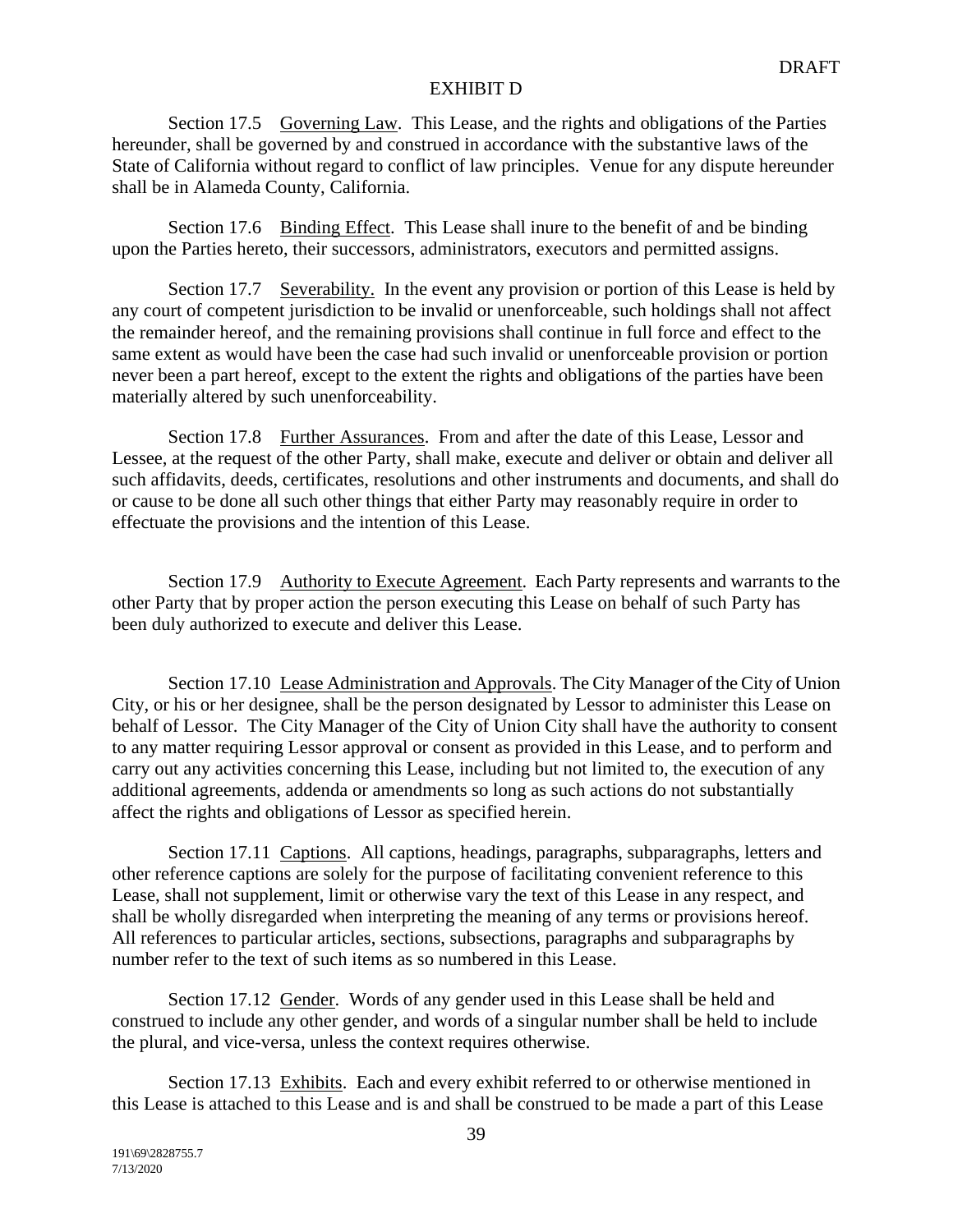by such reference or other mention at each point at which such reference or other mention occurs, in the same manner and with the same effect as if each exhibit were set forth in full at length every time it is referred to and otherwise mentioned.

Section 17.14 References. All references to paragraphs or subparagraphs shall be deemed to refer to the appropriate paragraph or subparagraph of this Lease. Unless otherwise specified in this Lease, the terms "herein," "hereof," "hereinafter," "hereunder" and other terms of like similar import, shall be deemed to refer to this Lease as a whole, and not to any particular paragraph or subparagraph hereof.

Section 17.15 Cumulative. Except as expressly limited by the terms of this Lease, all rights, powers and privileges conferred hereunder shall be cumulative and not restrictive of those provided at law or in equity.

Section 17.16 Notices. All notices, requests, demands, or other communications required or permitted to be given hereunder shall be in writing and shall be addressed and delivered by certified mail, return receipt requested; by reputable commercial delivery service; or by hand delivery by a reputable courier or by electronic mail ("email"), to each Party at the addresses set forth below. Any such notice, request, demand or other communication shall be considered given or delivered, as the case may be, on the date shown on the delivery receipt as the date of delivery, the date delivery was refused or the date the item was returned as undeliverable, provided, however, if any notice is given by email, such notice shall not be deemed delivered or given until a copy of such notice is either deposited in the mail or with a reputable commercial delivery service. By giving prior written notice thereof, any Party, from time to time, may change its address for notices under this Lease.

| To Lessor:      | City of Union City<br>34009 Alvarado-Niles Road<br>Union City, CA 94587<br><b>Attention: City Manager</b>                                                                                               |
|-----------------|---------------------------------------------------------------------------------------------------------------------------------------------------------------------------------------------------------|
| With copies to: | City Attorney                                                                                                                                                                                           |
| To Lessee:      | MP Lazuli Landing Associates, LP<br>c/o MidPen Housing Corporation<br>303 Vintage Park Drive, Suite 250<br>Foster City, CA 94404<br>Attention: Jan Lindenthal, Chief Real Estate Development<br>Officer |
| With copies to  | Goldfarb & Lipman LLP<br>1300 Clay Street, 11th Floor<br>Oakland, CA 94612<br>Attention: Karen Tiedemann                                                                                                |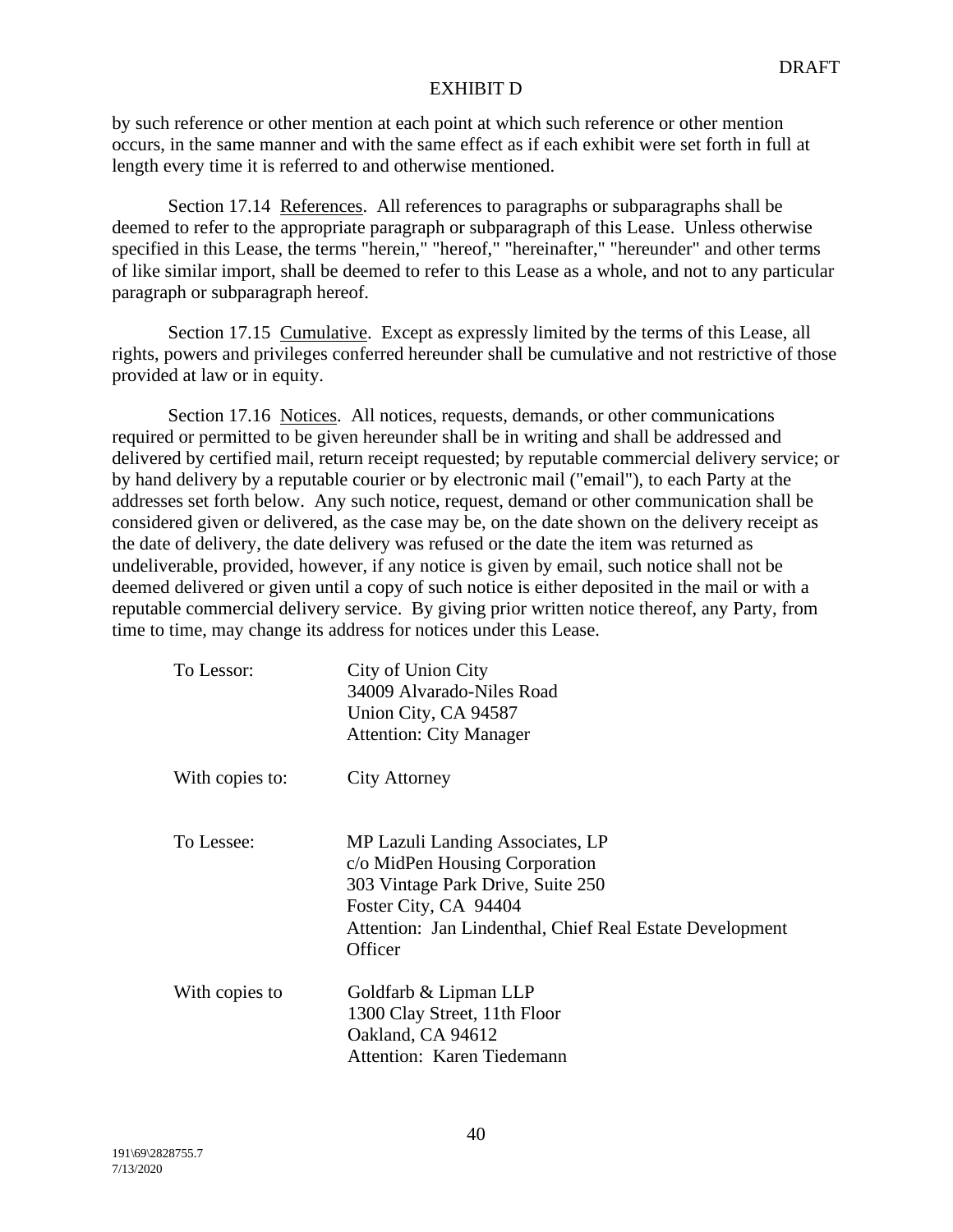Section 17.17 Counterparts. This Lease may be executed in several counterparts, each of which shall be deemed an original, and all such counterparts together shall constitute one and the same agreement.

Section 17.18 Time of Essence. Time is and shall be of the essence in this Lease.

Section 17.19 Attorneys' Fees. In any litigation or other action brought to enforce this Lease or regarding a dispute over terms of the Lease or the performance of a Party, the prevailing party in such litigation or action shall be entitled to attorneys' fees and the costs of such litigation.

Section 17.20 No Third Party Beneficiaries. Except as expressly set forth herein, nothing contained in this Lease is intended to or shall be deemed to confer upon any person, other than the Parties and their respective successors and assigns, any rights or remedies hereunder.

Section 17.21 Parties Not Co-Venturers; Independent Contractor; No Agency Relationship. Nothing in this Lease is intended to or shall establish the Parties as partners, coventurers, or principal and agent with one another. The relationship of Lessee and Lessor is and shall remain solely that of a tenant and landlord, and shall not be construed as a joint venture, equity venture, partnership or any other relationship. Lessor neither undertakes nor assumes any responsibility or duty to Lessee (except as expressly provided in this Lease) or to any third party with respect to the Project.

Section 17.22 No Personal Liability. Notwithstanding anything contained in this Lease to the contrary, the obligations of Lessor under this Lease (including any actual or alleged breach or default by Lessor) do not constitute personal obligations of the individual officers or employees of Lessor, and Lessee shall not seek recourse against the individual officers or employees of Landlord, or against any of their personal assets for satisfaction of any liability with respect to this Lease.

## **SIGNATURES ON FOLLOWING PAGE**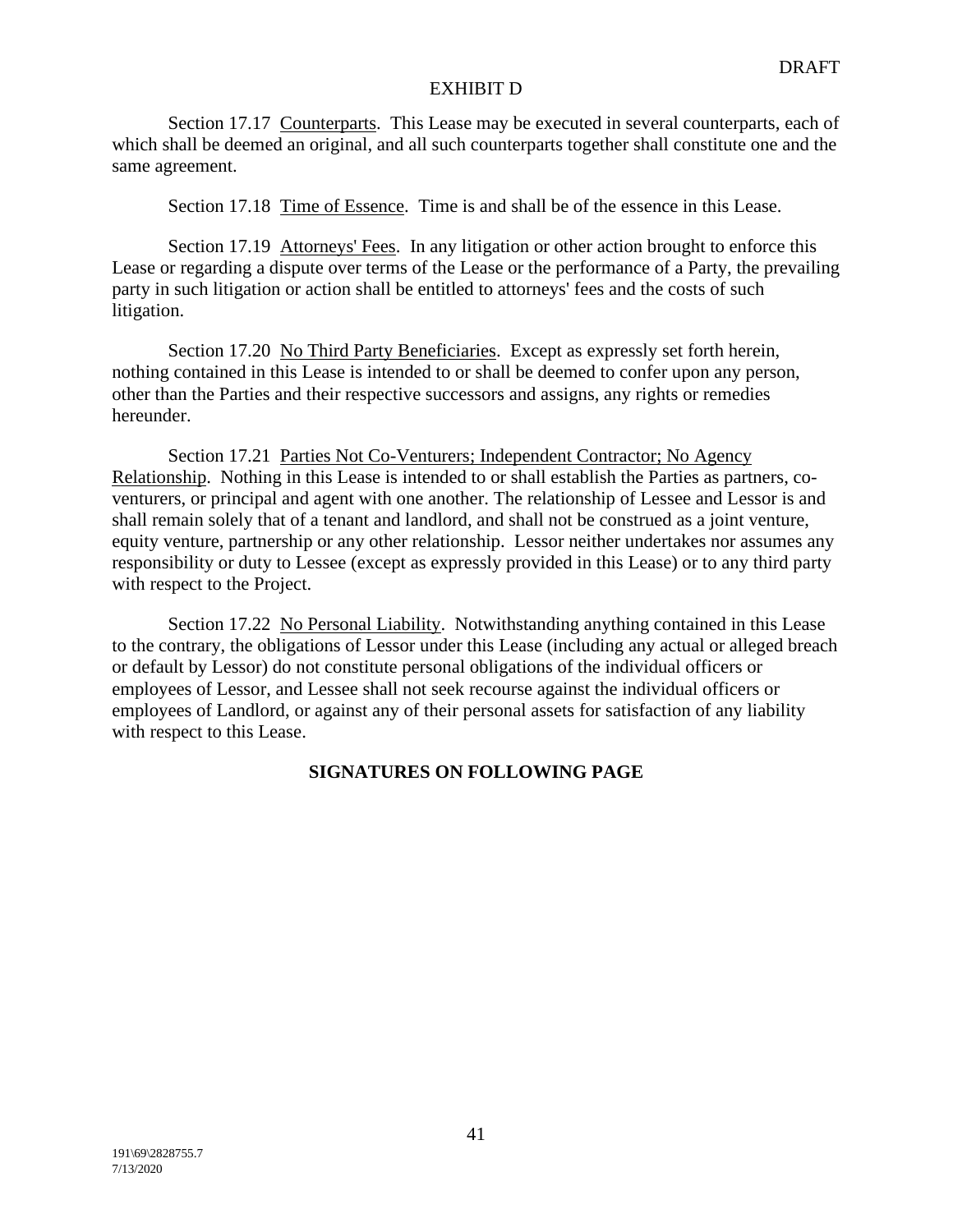IN WITNESS WHEREOF, this Lease is made and entered into in multiple original counterparts on the day and year first above written.

## **LESSOR:**

City of Union City, a California municipal corporation

By:

Its:\_\_\_\_\_\_\_\_\_\_\_\_\_\_\_\_\_\_\_\_\_\_\_\_\_\_\_\_\_\_\_\_\_\_\_

Attest:

\_\_\_\_\_\_\_\_\_\_\_\_\_\_\_\_\_\_\_\_\_\_\_ City Clerk

Approved as to Form:

\_\_\_\_\_\_\_\_\_\_\_\_\_\_\_\_\_\_\_\_\_\_

City Attorney

## **LESSEE**:

MP Lazuli Landing Associates, a California limited partnership

By: MP Lazuli Landing LLC, a California limited liability company

> By: Mid-Peninsula Hermanas, Inc., a California nonprofit public benefit corporation

By:\_\_\_\_\_\_\_\_\_\_\_\_\_\_\_\_\_\_\_\_\_\_\_\_\_\_\_\_\_\_\_\_\_\_  $\mathbf{y}$ , Its:  $\mathbf{y}$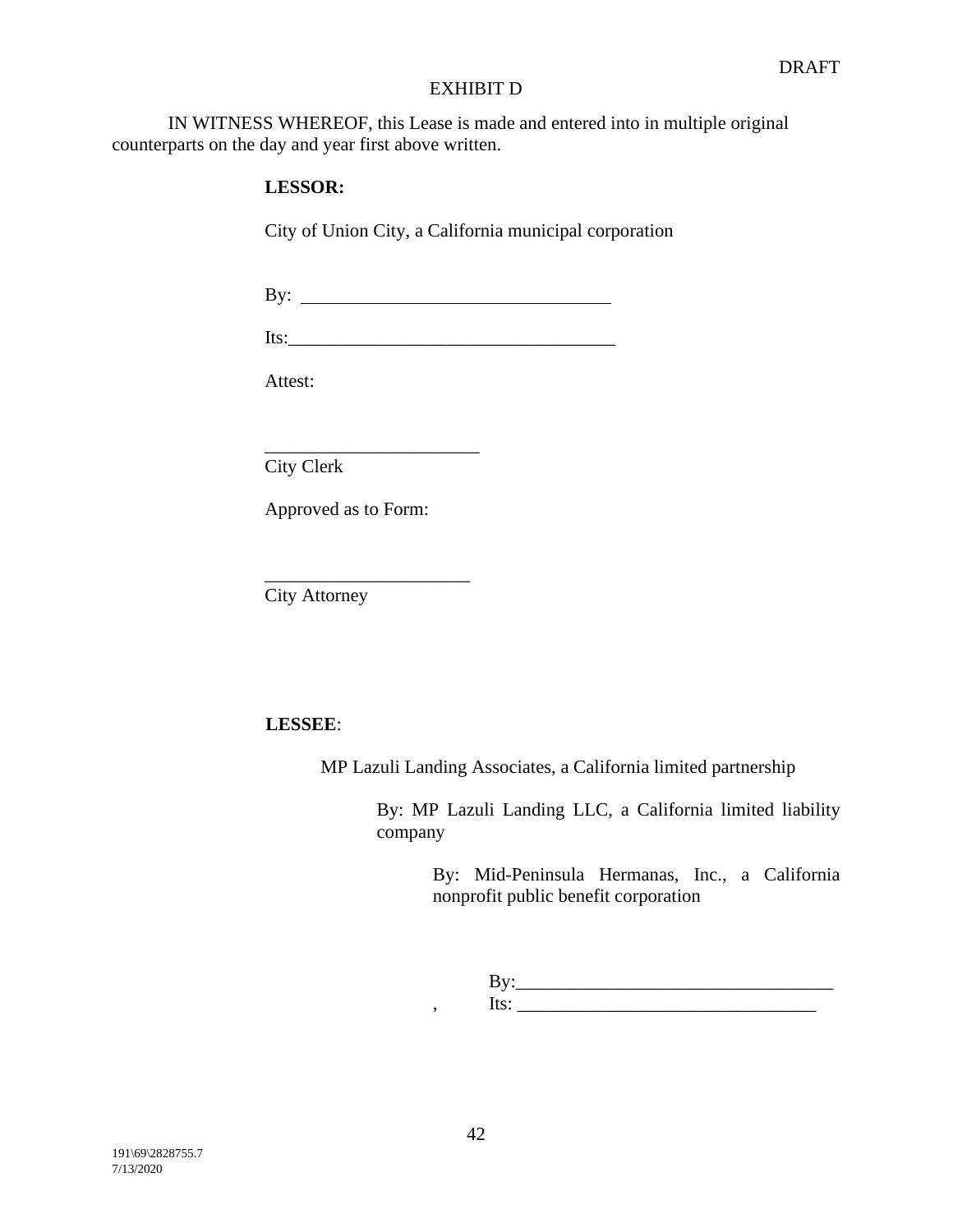# **EXHIBIT A**

**Legal Description of Leased Premises**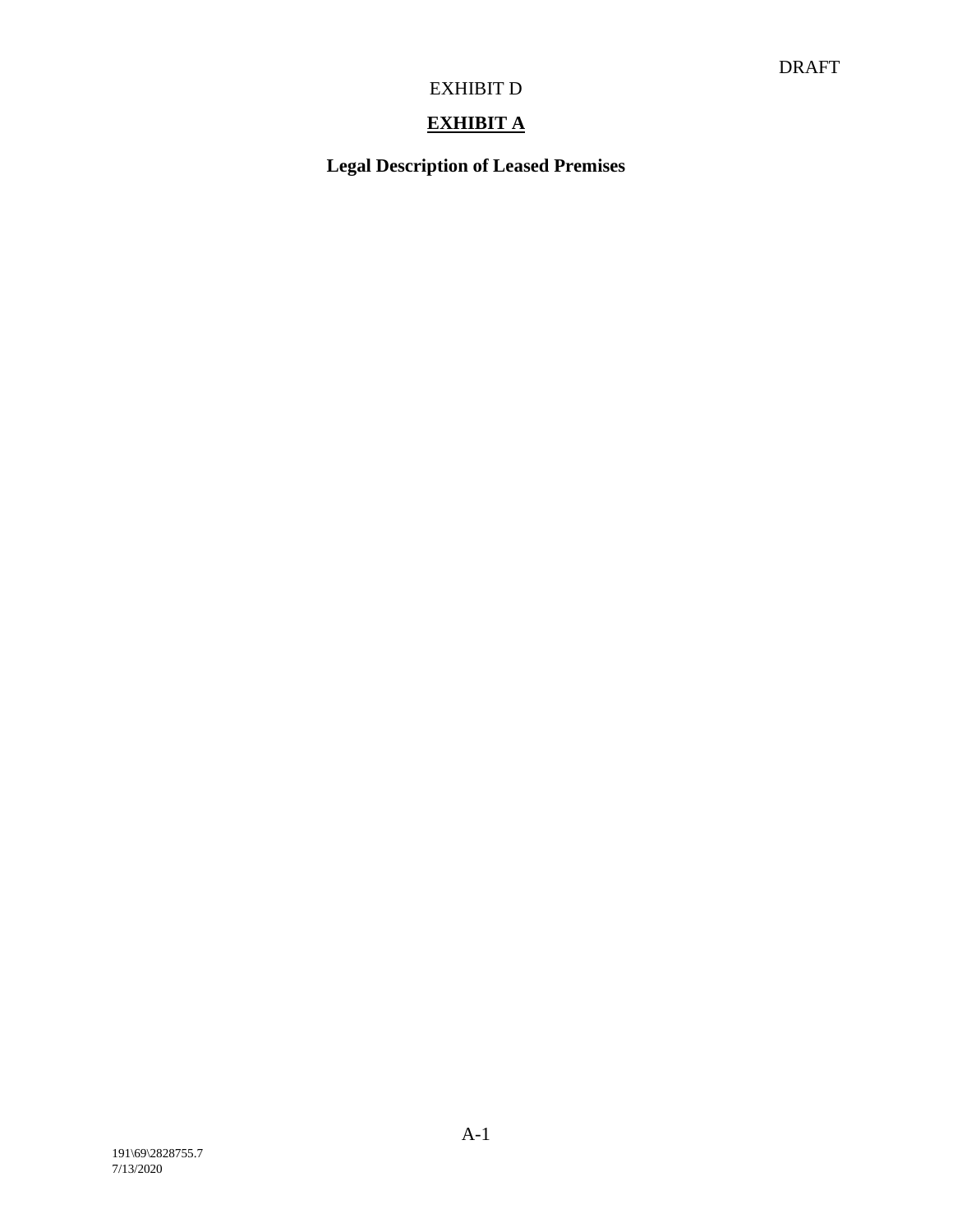# **EXHIBIT B**

**Site Plan of Leased Premises (Attached)**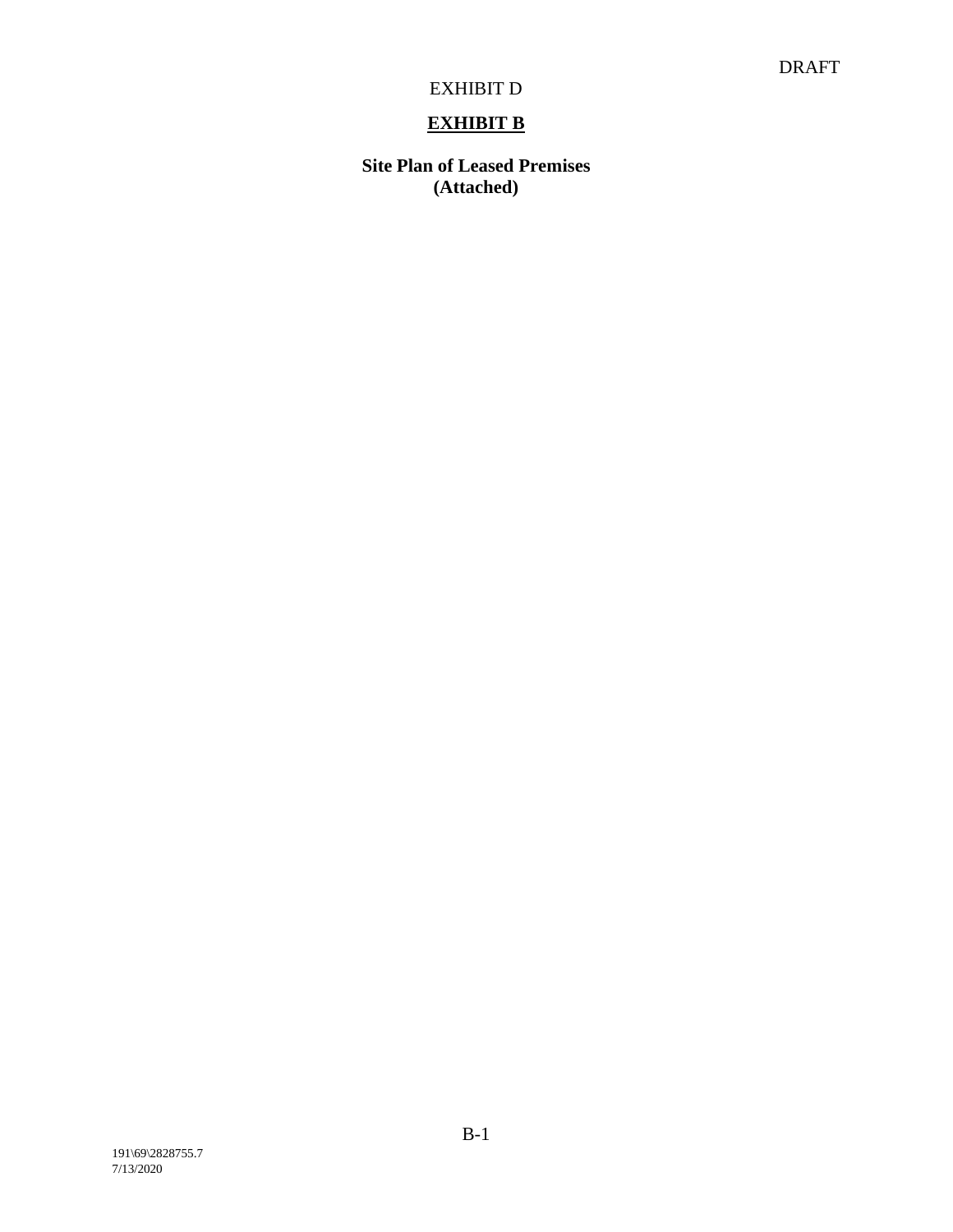## **EXHIBIT C**

## **Form of Memorandum of Lease**

RECORDING REQUESTED BY AND WHEN RECORDED RETURN TO:

WHEN RECORDED RETURN TO:

\_\_\_\_\_\_\_\_\_\_\_\_\_\_\_\_\_\_\_\_ \_\_\_\_\_\_\_\_\_\_\_\_\_\_\_\_\_\_\_\_

\_\_\_\_\_\_\_\_\_\_\_\_\_\_\_\_\_\_\_\_

\_\_\_\_\_\_\_\_\_\_\_\_\_\_\_\_\_\_\_\_

Attention:

\_\_\_\_\_\_\_\_\_\_\_\_\_\_\_\_\_\_\_\_\_\_\_\_\_\_\_\_\_\_\_\_\_\_\_\_\_\_\_\_\_\_\_\_\_\_\_\_\_\_\_\_\_\_\_\_\_\_\_\_\_\_\_\_\_\_\_\_\_\_\_\_\_\_\_\_\_ (SPACE ABOVE THIS LINE FOR RECORDER'S USE)

## **MEMORANDUM OF GROUND LEASE (Lazuli Landing Project)**

THIS MEMORANDUM OF GROUND LEASE (the "Memorandum") is entered into as of \_\_\_\_\_\_\_\_\_\_\_\_\_\_\_\_\_\_, 20\_\_, by and between the City of Union City, a California municipal corporation (the "**Lessor**") and MP Lazuli Landing Associates, L.P., a California limited partnership (the "Lessee"), with respect to that certain Ground Lease dated 20\_\_ (the "**Lease**"), between the Lessor and the Lessee. All capitalized terms used in this Memorandum and not defined shall have the meaning set forth in the Lease.

1. Documentary Transfer Tax is not shown pursuant to Revenue and Taxation Code Section 11932. See that certain Statement of Documentary Transfer Tax Due, which shall be affixed to this Memorandum in the Official Records of Alameda County after record of this Memorandum is made and before the original is returned as specified in Government Code Section 27321.

2. Pursuant to the Lease, Lessor leases to Lessee and Lessee leases from Lessor that certain real property, more particularly described in Exhibit A, attached hereto and incorporated herein (the "**Leased Premises**"). The Lease shall commence on \_\_\_\_\_\_\_\_\_\_\_\_\_\_\_, 20\_\_, and shall remain in effect for the ninety-nine (99) year term of the Lease, unless sooner terminated pursuant to the terms and conditions of the Lease.

3. As more particularly set forth in the Lease, certain development, affordability and occupancy restrictions apply to the use of the Leased Premises.

4. This Memorandum shall incorporate herein all of the terms and provisions of the Lease as though fully set forth herein.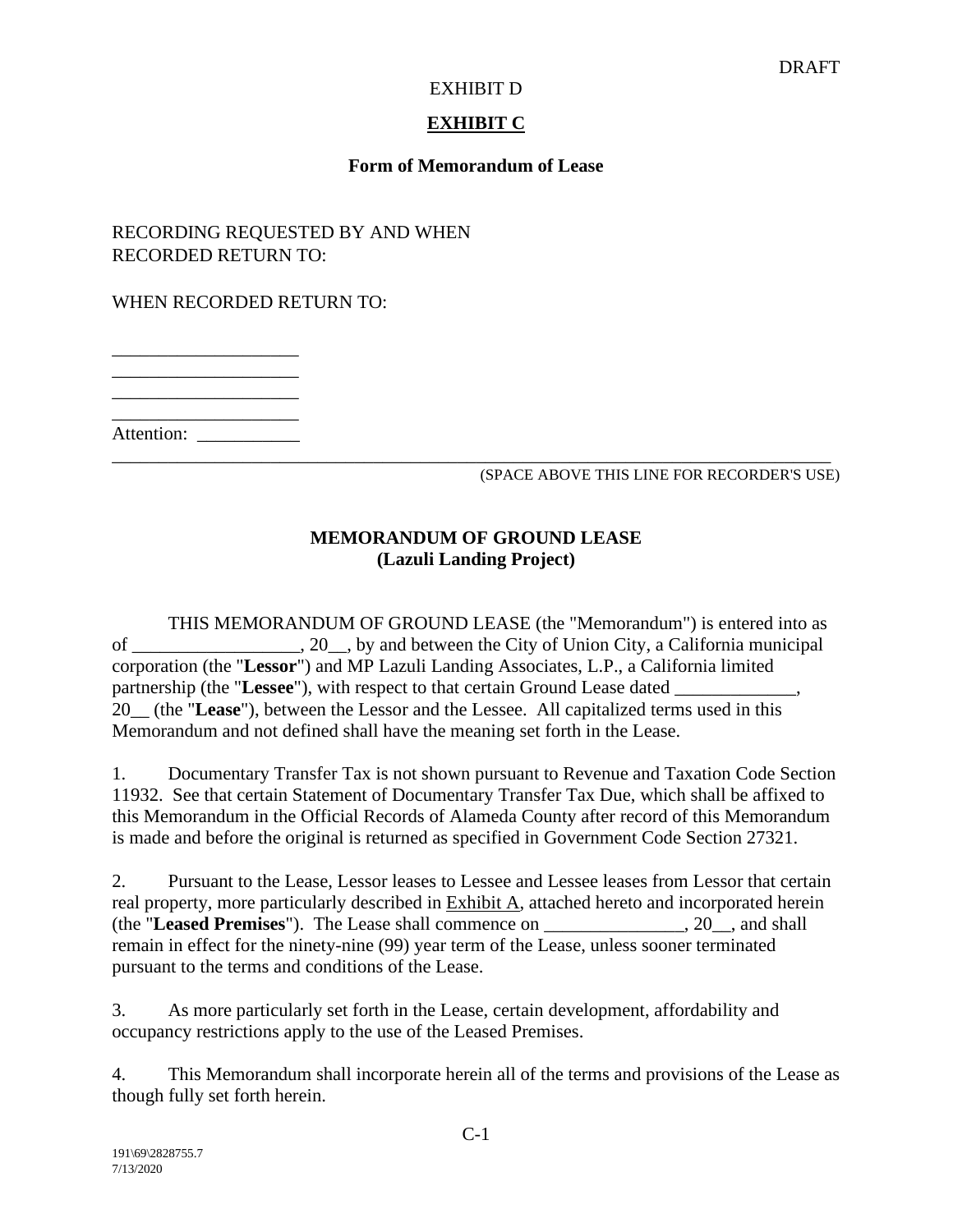5. This Memorandum is solely for recording purposes and shall not be construed to alter, modify, amend or supplement the Lease, of which this is a memorandum. In the event of any inconsistency between the terms and conditions of this Memorandum and the terms and conditions of the Lease, the terms and conditions of the Lease shall control.

6. This Memorandum may be executed by the parties hereto in separate counterparts, each of which when so executed and delivered shall be an original, but all such counterparts so executed shall together constitute but one and the same instrument.

# [REMAINDER OF PAGE LEFT INTENTIONALLY BLANK]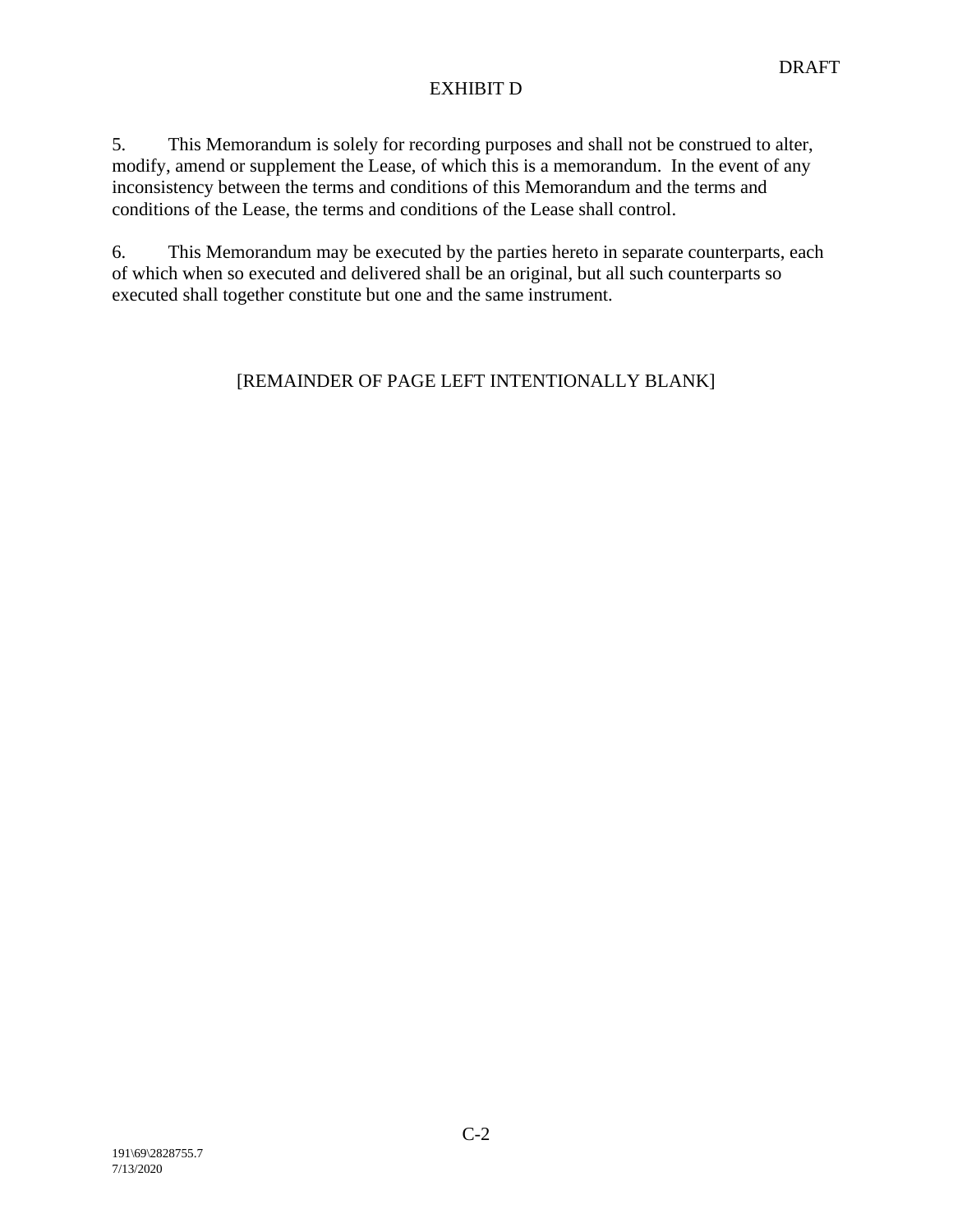IN WITNESS WHEREOF, the parties have caused this Memorandum to be duly executed as of the date first above written.

## **LESSOR:**

City of Union City, a California municipal corporation

By:

Its:  $\Box$ 

## **LESSEE**:

MP Lazuli Landing Associates, a California limited partnership

By: MP Lazuli Landing LLC, a California limited liability company

> By: Mid-Peninsula Hermanas, Inc., a California nonprofit public benefit corporation

> By:\_\_\_\_\_\_\_\_\_\_\_\_\_\_\_\_\_\_\_\_\_\_\_\_\_\_\_\_\_\_\_\_\_\_ , Its:-\_\_\_\_\_\_\_\_\_\_\_\_\_\_\_\_\_\_\_\_\_\_\_\_\_\_\_\_\_\_\_\_\_\_

# [SIGNATURES MUST BE NOTARIZED]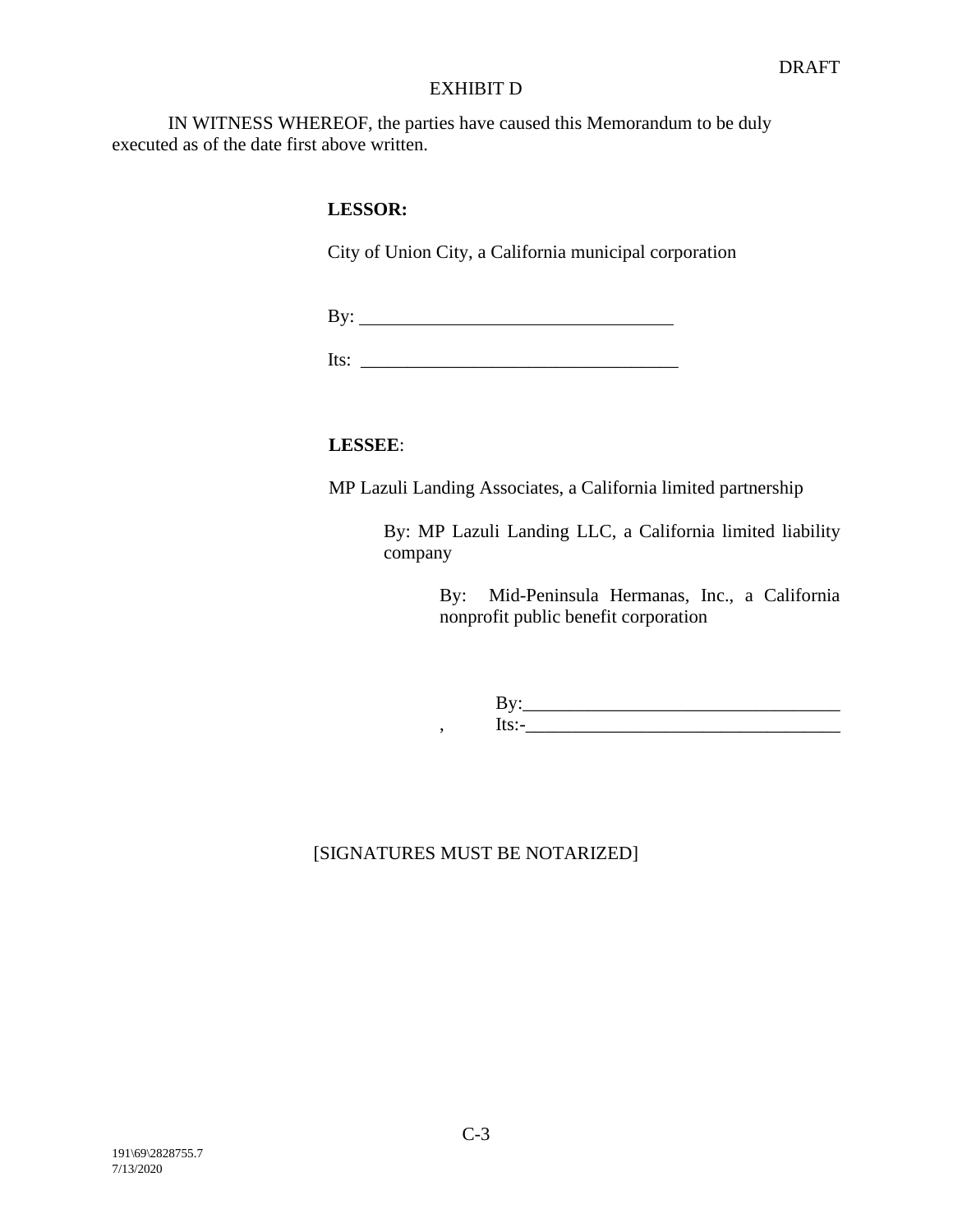## **EXHIBIT D**

## **SCOPE OF DEVELOPMENT**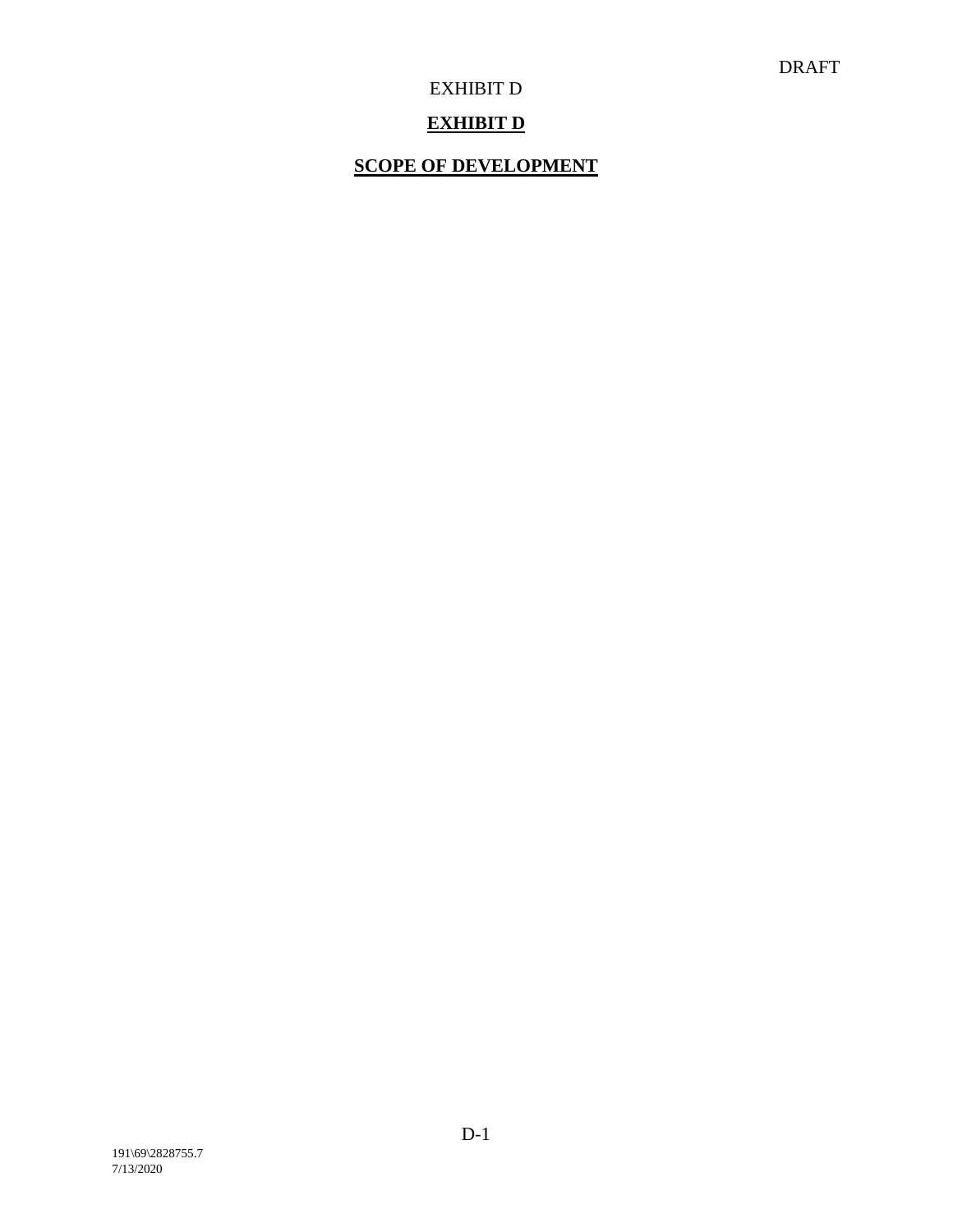# **EXHIBIT E**

# **FINANCING PLAN**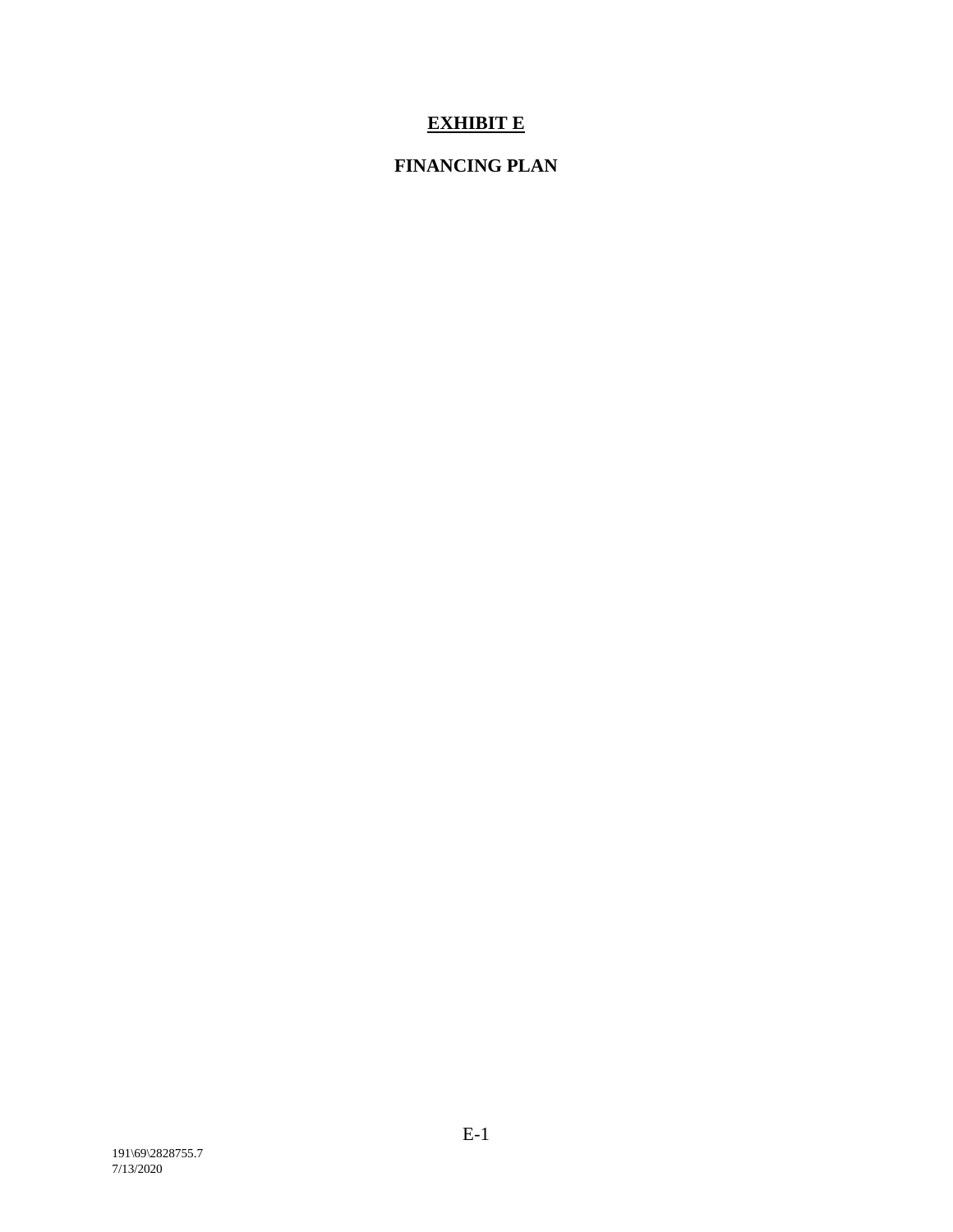## **Exhibit E - Preliminary Financing Plan**

## **Preliminary Financing Plan Narrative**

#### I. Construction Financing: **\$82,534,406**

- 1. Construction Loan: \$46,390,569 The loan term is proposed to be 25 months with 4% interest rate. The loan will be repaid from syndication proceeds and the permanent bank loan.
- 2. Alameda County A1 Regional Bond Allocation Funds: \$4,453,899 Committed The Regional and City Base Allocation are proposed to be available during construction and to roll over into permanent financing. The loan terms for Regional and City Base Allocation are currently proposed to be 0% interest, 55 years, and payments from prorata share of 75% of the residual receipts. The terms are subject to County's review and could be modified.
- 3. Alameda County A1 City Base Allocation Funds: \$8,787,121 Committed The City of Union City committed its City Base Allocation in the amount shown above.

The Regional and City Base Allocation are proposed to be available during construction and to roll over into permanent financing. The loan terms for Regional and City Base Allocation are currently proposed to be 0% interest, 55 years, payments from prorata share of 75% of the residual receipts. The terms are subject to County's review and could be modified.

- 4. City of Union City Funds for YFS and Centro de Servicios Office Development: \$1,800,000 – Committed The City is committing a grant in the amount shown above to MidPen for the office development. MidPen Housing Corporation ("MidPen") is to loan the project the amount shown above. The loan terms are 0% interest, 55 years, with deferred payment.
- 5. State HCD Infill Infrastructure Grant: \$5,034,216 MidPen is proposing to apply for the above referenced funds from State HCD. If awarded these funds, MidPen is to loan the project the amount referenced above. The proposed loan terms are 0% interest, 55 years, with deferred payment.
- 6. City of Union City Housing Funds: \$5,034,924 Committed The City of Union City committed funds in the amount shown above. The City loan is to be available during construction (with a portion available during predevelopment) and to roll into permanent financing. The loan terms are 0% interest, 55 years, with payments from pro rata share of residual receipts.
- 7. LP Equity (Tax Credit Investor Proceeds): \$2,969,191 This 4% tax credit project is expected to generate Limited Partner (LP) tax credit equity proceeds in the above amount at construction closing.
- 8. GP Equity (Tax Credit Source): \$8,064,486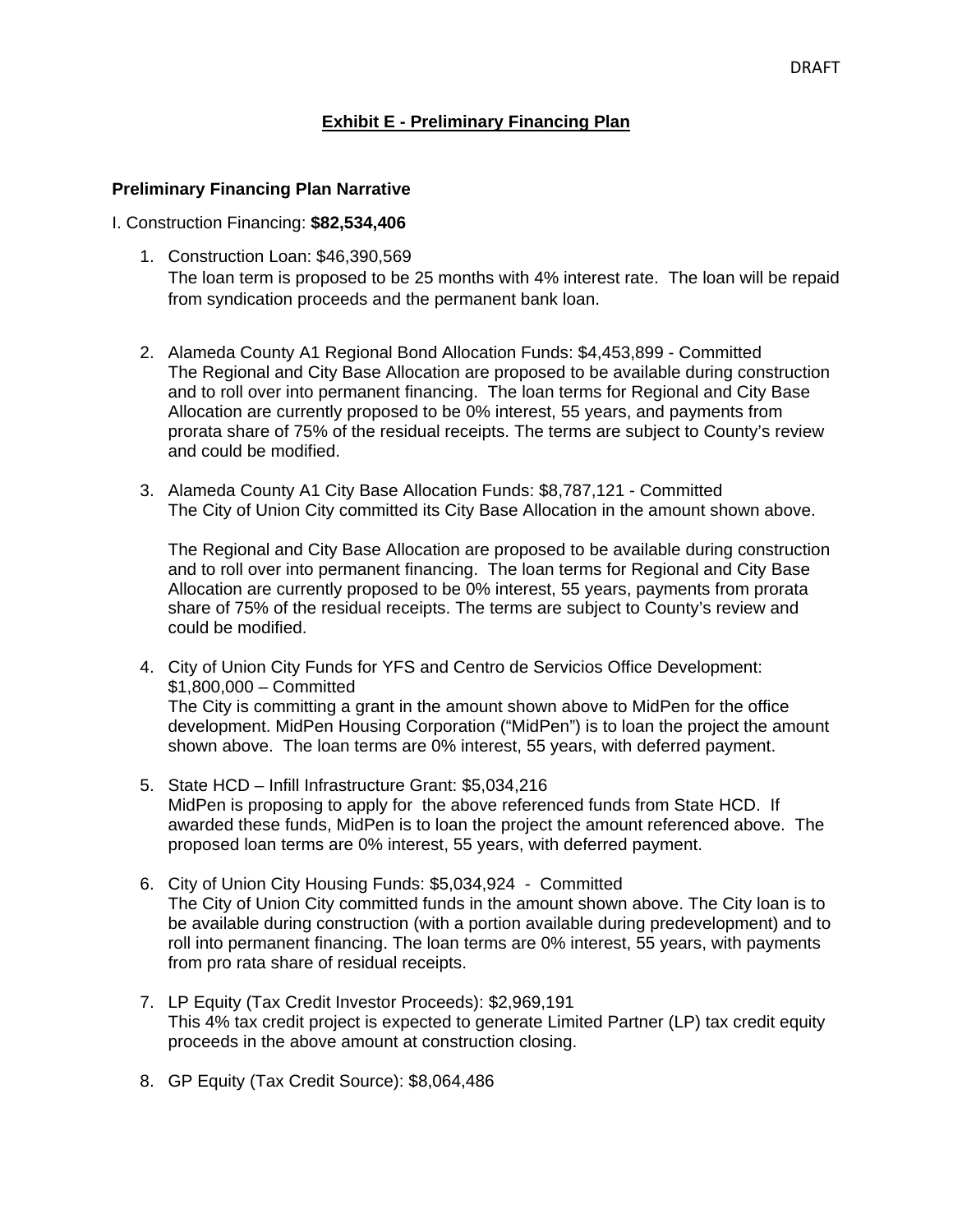As allowed by the California Tax Credit Allocation Committee, earned developer fee in excess of the developer fee cap must be contributed back to the project in the form of General Partner (GP) equity or deferred developer fee. This project is proposing to contribute in the form of GP equity.

#### II. Permanent Financing: **\$83,647,419**

1. Perm Loan: \$3,574,600

This perm loan will be serviced from net operating income. The proposed loan term is 15 years with a 35-year amortization and 4.53% interest rate.

- 2. Alameda County A1 Regional Bond Allocation Funds: \$4,453,899 Committed See above.
- 3. Alameda County A1 City Base Allocation Funds: \$8,787,121 Committed See above.
- 4. City of Union City Funds for YFS and Centro de Servicios Office Development: \$1,800,000 – Committed See above.
- 5. State HCD Affordable Housing and Sustainable Communities: \$16,406,261 The project is proposing to apply for the above referenced funds from State HCD. The proposed loan terms are currently 0% simple interest, 55 years, and payments from prorata share of 75% of the residual receipts with other soft loan lenders. The terms are subject to State HCD's review and could be modified.
- 6. State HCD Infill Infrastructure Grant: \$5,034,216 See above.
- 7. Federal Home Loan Bank San Francisco Affordable Housing Program (FHLBSF AHP): \$800,000 The project is proposing to apply for the above referenced funds from AHP. The loan terms proposed are 0% interest, 55 years, with deferred payment.
- 8. City of Union City Housing Funds: \$5,034,924 Committed See above.
- 9. LP Equity (Tax Credit Investor Proceeds): \$29,691,913

This 4% tax credit project is expected to generate tax credit equity proceeds in the above amount at permanent conversion.

10. GP Equity (Tax Credit Source): \$8,064,486 See above.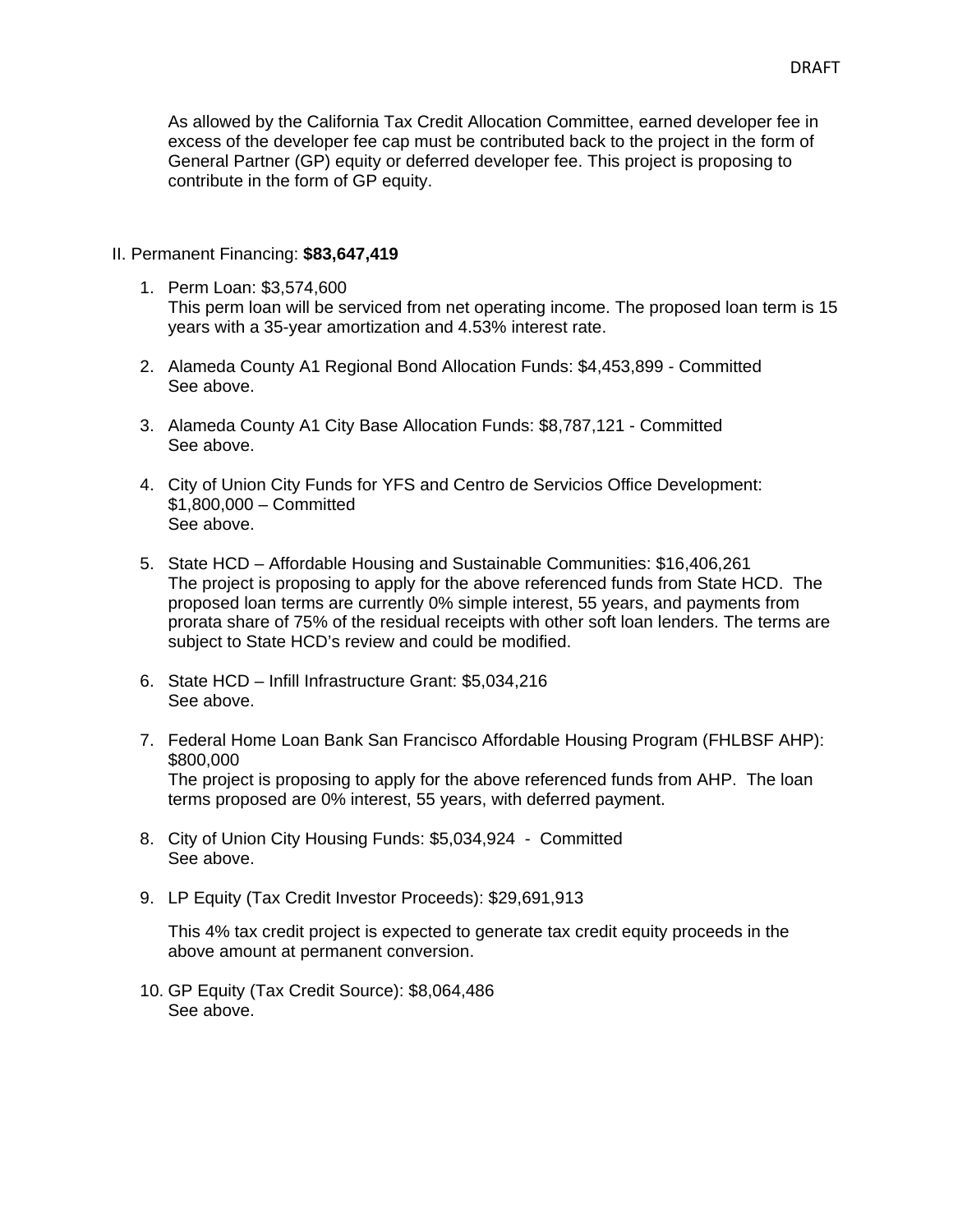IV. Partnership and Asset Management Fees:

A Partnership Management fee is a required fee paid to the limited partnership for overhead expenses associated with the administrative management and maintenance of the limited partnership. Administrative management includes staff time associated to complying with ongoing and required lender and investor reporting requirements. An Asset Management fee is a required fee paid to the equity investor committing tax credit equity to this project. This fee is paid to the equity investor for overhead expenses associated with tax credit reporting requirements.

The Partnership and Asset Management fees are \$18,000 and \$7,000 respectively with an escalator. Per the current Alameda County underwriting requirements, these fees are capped at \$25,000 total per year, with no escalator. However, the County can adopt new fee caps per State HCD limits and MidPen may request to increase these fees accordingly such that these fees are consistent with Alameda County underwriting requirements and industry standards. The Partnership and Asset Management Fees will be finalized and reflected in the Closing Financing Plan.

#### V. Developer Fee:

The total developer fee in tax credit eligible basis is \$10,064,386. Of this amount, \$2,000,000 will be paid upfront as construction milestones are achieved ("Upfront Developer Fee"). The remaining \$8,064,386 is proposed to be contributed to the project as GP Equity. In the event that any portion of the Upfront Developer Fee is deferred during the construction period, that portion will be repaid as a priority payment from net cash flow.

The Upfront Developer Fee is a one-time fee paid to MidPen in the amount of \$2,000,000, which will pay for overhead and staff time costs associated with developing the project. The Upfront Developer Fee amount will be in conformance with the fee limit imposed by the California Tax Credit Allocation Committee.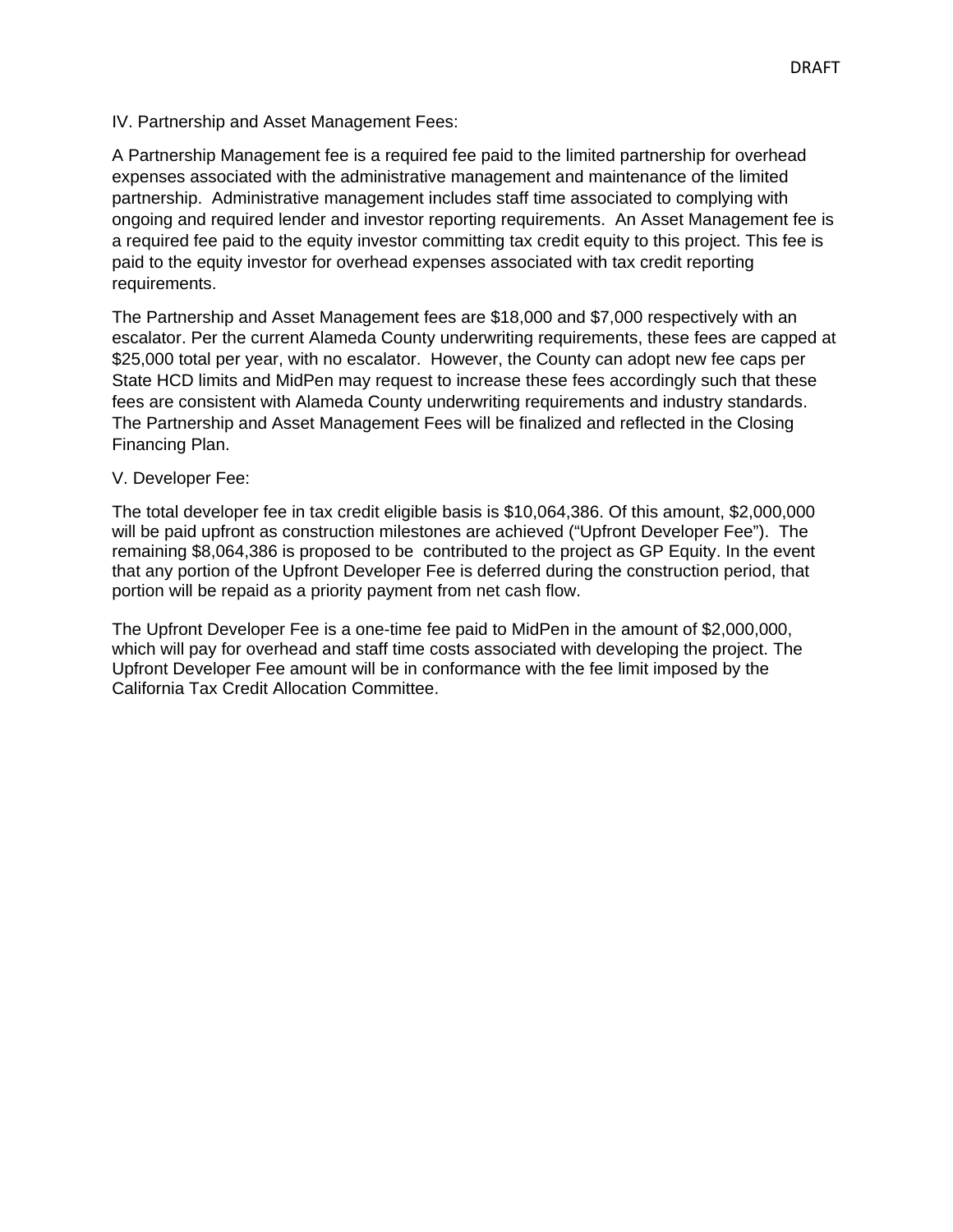# Exhibit E - Preliminary Financing Plan DRAFT

# **Lazuli Landing**

**Preliminary Financial Plan Preliminary Financial Plan** 

| SITE, BUILDING AND UNIT DETAILS |           |                     | <b>SOURCES AND USES</b>                                       |         |            |                          | CASH FLOW - YEARS 1-5 and 15        |                          |            |                          |                          |            |                          |
|---------------------------------|-----------|---------------------|---------------------------------------------------------------|---------|------------|--------------------------|-------------------------------------|--------------------------|------------|--------------------------|--------------------------|------------|--------------------------|
| LAND                            |           |                     | <b>CONSTRUCTION SOURCES</b>                                   |         |            | per unit                 |                                     | 2024                     | 2025       | 2026                     | 2027                     | 2028       | 2038                     |
| Acreage                         |           | 1.65 acres          | <b>Construction Loan</b>                                      |         | 46,390,569 | 572,723                  | Effective Gross Income              | 1,117,821                | 1.145.980  | 1,174,854                | 1,204,462                | 1,234,822  | 1,584,292                |
| Density                         |           | 49.09 units/acre    | Taxable Construction Loan                                     |         |            |                          | <b>Operating Expenses</b>           | (567, 243)               | (587,097)  | (607, 645)               | (628, 912)               | (650, 924) | (918, 193)               |
| # of Stories                    |           |                     | Alameda County A1 Regional Bond Allocation                    |         | 4.453.899  | 54.986                   | <b>Services Expenses</b>            | (162,000)                | (167, 670) | (173, 538)               | (179, 612)               | (185, 899) | (192, 405)               |
|                                 |           |                     | Alameda County A1 City Bond Allocation                        |         | 8,787,121  | 108,483                  | Loan Admin Fees                     | (94, 675)                | (94, 675)  | (94, 675)                | (94, 675)                | (94, 675)  | (94, 675)                |
|                                 |           |                     | City - Centro and Youth & Family Services Office Improvements |         | 1,800,000  | 22,222                   | Reserves                            | (40, 500)                | (40, 500)  | (40, 500)                | (40, 500)                | (40, 500)  | (40, 500)                |
| <b>BUILDING</b>                 |           |                     | HCD - AHSC                                                    |         |            | $\overline{\phantom{a}}$ | Net Operating Income                | 253,402                  | 256,038    | 258,495                  | 260,762                  | 262,824    | 268.695                  |
| Residential                     | 72.081 sf |                     | $HCD - IIG$                                                   |         | 5,034,216  | 62,151                   | Debt Service Loan 1                 | (203, 802)               | (203, 802) | (203, 802)               | (203, 802)               | (203, 802) | (203, 802)               |
| Misc. and Common                | 21.443 sf |                     | FHLBSF AHP                                                    |         |            | $\sim$                   | Debt Service Loan 2                 |                          |            |                          |                          |            |                          |
| Commercial                      |           | 6.319 sf            | <b>City Housing Funds</b>                                     |         | 5,034,924  | 62,160                   | Debt Service Loan 3                 | $\overline{\phantom{a}}$ |            | $\overline{\phantom{a}}$ | $\overline{\phantom{a}}$ | $\sim$     | $\overline{\phantom{a}}$ |
| Podium/Tuck-Under Garage        | 38,771 sf |                     | Deferred Developer Fee                                        |         |            |                          | Cash Flow                           | 49.600                   | 52.236     | 54.693                   | 56,960                   | 59.022     | 64,893                   |
|                                 |           |                     | LP Equity (Tax Credit Investor Proceeds)                      |         | 2,969,191  | 36,657                   |                                     |                          |            |                          |                          |            |                          |
| <b>PARKING</b>                  |           |                     | <b>GP Equity</b>                                              |         | 8,064,486  | 99.562                   |                                     |                          |            |                          |                          |            |                          |
| # of residential spaces         | 112       |                     |                                                               | total 9 | 82,534,406 | 1.018.943                | Asset Management Fee                | 7,000                    | 7.245      | 7,499                    | 7,761                    | 8.033      | 11,331                   |
| residential parking ratio       | 1.38      |                     | <b>PERMANENT SOURCES</b>                                      |         |            | per unit                 | Priority Deferred Developer Fee     |                          |            | $\Omega$                 |                          | $\Omega$   |                          |
| total # parking spaces          |           | 121                 | Amortizing Perm Loan, Tranche A                               |         | 3,574,600  | 44,131                   | Partnership Management Fee          | 18,000                   | 18,630     | 19,282                   | 19,957                   | 20,655     | 29,137                   |
|                                 |           |                     | Amortizing Perm Loan, Tranche B                               |         |            |                          | Services Paid from Cash Flow        |                          |            | $\Omega$                 |                          | $\Omega$   |                          |
| UNIT MIX AND AFFORDABILITY      |           |                     | Alameda County A1 Regional Bond Allocation                    |         | 4.453.899  | 54.986                   | <b>Residual Receipts to Lenders</b> | 18,450                   | 19.770     | 20.934                   | 21,931                   | 22.750     | 18,319                   |
| Unit Type                       | # Units   | <b>Average Rent</b> | Alameda County A1 City Bond Allocation                        |         | 8.787.121  | 108,483                  | Residual Receipts to Owner          | 6.150                    | 6.590      | 6,978                    | 7,310                    | 7.583      | 6,106                    |
| Studios/SRO                     | $\Omega$  |                     | City - Centro and Youth & Family Services Office Improvements |         | 1.800.000  | 22.222                   | Other                               |                          |            |                          |                          |            |                          |
| 1-Bedroom                       | 21        | 642                 | HCD - AHSC                                                    |         | 16,406,261 | 202,546                  |                                     |                          |            |                          |                          |            |                          |
| 2-Bedroom                       | 37        | 1,195               | HCD - IIG                                                     |         | 5,034,216  | 62,151                   |                                     |                          |            |                          |                          |            |                          |
| 3-Bedroom                       | 23        | 1.586               | <b>FHLBSF AHP</b>                                             |         | 800.000    | 9.877                    |                                     |                          |            |                          |                          |            |                          |
| 4-Bedroom                       |           |                     | <b>City Housing Funds</b>                                     |         | 5.034.924  | 62.160                   |                                     |                          |            |                          |                          |            |                          |
| <b>Total Unit Count</b>         | 81        |                     | LP Equity (Tax Credit Investor Proceeds)                      |         | 29,691,913 | 366,567                  |                                     |                          |            |                          |                          |            |                          |
| Average Affordability           |           | 46.8%               | <b>GP Equity</b>                                              |         | 8,064,486  | 99,562                   |                                     |                          |            |                          |                          |            |                          |
|                                 |           |                     | Deferred Developer Fee                                        |         |            | $\overline{\phantom{0}}$ |                                     |                          |            |                          |                          |            |                          |

*total* **\$ 1,032,684 83,647,419 \$** 

| <b>PERMANENT USES</b>                                                                                  |   |               |              |                |
|--------------------------------------------------------------------------------------------------------|---|---------------|--------------|----------------|
| <b>ACQUISITION</b>                                                                                     |   | total         | per unit     | per SF         |
| and                                                                                                    |   | 99S           |              | \$<br>0        |
| <b>Other Acquisition Costs</b>                                                                         |   | 579.130 \$    | $7,150$ \$   | 6              |
| Total Acquisition Costs \$                                                                             |   | 579,229       |              | \$<br>6        |
| <b>HARD COSTS</b>                                                                                      |   |               |              |                |
| Resid. Site Work and Structures                                                                        |   | 40,233,831 \$ | 496,714 \$   | 409            |
| <b>Commercial Costs</b>                                                                                |   | 2,696,760 \$  | 33,293 \$    | 27             |
| <b>Escalation Contingency</b>                                                                          |   | 7,537,631 \$  | 93,057 \$    | 77             |
| Overhead & Profit/GC/Ins. Bond                                                                         |   | 6.855.834 \$  | 84.640 \$    | 70             |
| <b>Owner Contingency</b>                                                                               |   | 2.885.659 \$  | 35.625 \$    | 29             |
| Total Hard Costs \$                                                                                    |   | 60,209,716    | 743,330 \$   | 612            |
| <b>SOFT COSTS</b>                                                                                      |   |               |              |                |
| Architecture and Engineering                                                                           |   | 2,898,417 \$  | 35,783 \$    | 29             |
| Construction Loan interest and fees                                                                    |   | 3,740,513 \$  | 46,179 \$    | 38             |
| <b>Permanent Financing</b>                                                                             |   | 60.746 \$     | 750 \$       | 1              |
| Legal Fees                                                                                             |   | 203,865 \$    | $2,517$ \$   | $\overline{2}$ |
| <b>Reserves</b>                                                                                        |   | 1.062.264 \$  | $13,114$ \$  | 11             |
| Permits and Fees                                                                                       |   | 3.878.867 \$  | 47.887 \$    | 39             |
| <b>Other Soft Costs</b>                                                                                |   | 949.417 \$    | $11,721$ \$  | 10             |
| Relocation                                                                                             |   |               |              |                |
| Developer Fee                                                                                          |   | 10,064,386 \$ | 124.252 \$   | 102            |
| Total Soft Costs \$                                                                                    |   | 22.858.474    | 282.203 \$   | 232            |
| <b>TOTAL DEVELOPMENT COSTS</b>                                                                         |   | 83,647,419 \$ | 1,032,684 \$ | 850            |
| TOTAL RESIDENTIAL COSTS IN TODAY'S DOLLARS<br>(EXCLUDES COMMERCIAL, GP EQUITY, ESCALATION CONTINGENCY) | s | 63,327,636 \$ | 781,823 \$   | 644            |
| SURPLUS / (GAP)                                                                                        | S | 0             |              |                |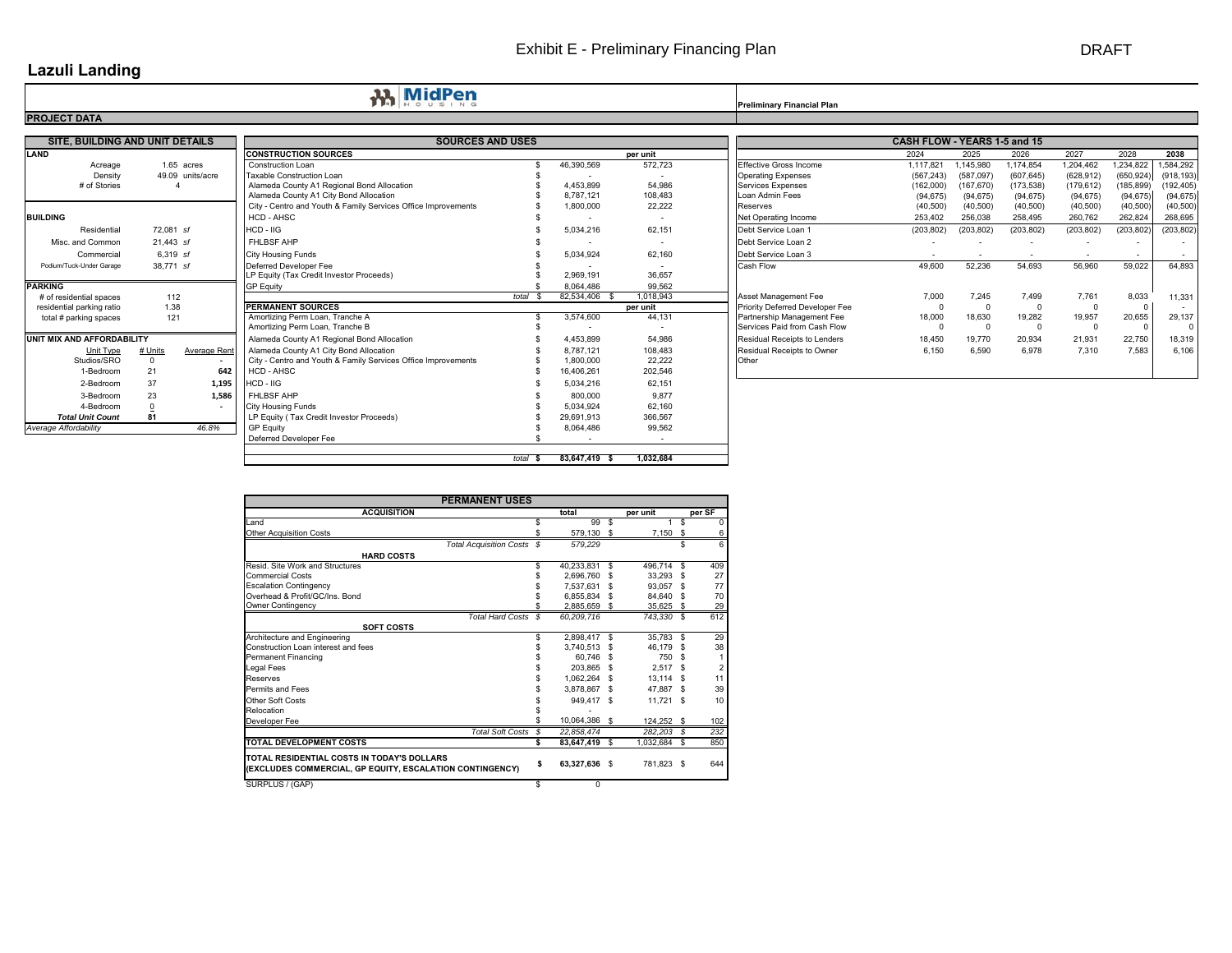# PROMISSORY NOTE (Lazuli Landing)

\$5,034,924 Union City, California  $\frac{1}{20}$ , 20

FOR VALUE RECEIVED, the undersigned MP Lazuli Landing Associates, LP, a California limited partnership ("Borrower"), hereby promises to pay to the order of the City of Union City, a California municipal corporation ("Holder"), 34009 Alvarado-Niles Road, Union City, California, 94587 Attn: City Manager, the principal amount of Five Million Thirty Four Thousand Nine Hundred Twenty Four Dollars (\$5,034,924), plus interest thereon pursuant to Section 2 below (the "City Loan").

1. Borrower's Obligation. This promissory note (the "Note") evidences Borrower's obligation to pay Holder the principal amount of up to Five Million Thirty Four Thousand Nine Hundred Twenty Four Dollars (\$5,034,924) with interest for the funds loaned to Borrower by Holder pursuant to the Disposition, Development and Loan Agreement between Borrower and Holder dated July 28, 2020 (the "DDLA"). The sources of funds for the City Loan are in-lieu fees received by the City pursuant to the City's inclusionary housing ordinance, funds from the low and moderate income housing asset fund of the Successor Agency to the Community Redevelopment Agency of the City of Union City, and proceeds of low and moderate income housing tax increment bonds issued by the Community Redevelopment Agency of the City of Union City in 2010. All capitalized terms not otherwise defined in this Note shall have the meanings set forth in the DDLA.

2. Interest. The City Loan bears interest from the date of this Note at zero percent (0%) interest, until full repayment of the outstanding balance of the City Loan.

3. Term and Repayment Requirements. Principal and interest under this Note in the amount of the City Prorata Percentage of Residual Receipts is due and payable as set forth in Section 4.6 of the DDLA. The unpaid principal balance hereunder, together with accrued interest thereon, is due and payable no later than the date that is the fifty-fifth  $(55<sup>th</sup>)$ anniversary of the date that a final certificate of occupancy is issued by the City of Union City to certify that the construction of the Development is complete and the Development may be legally occupied (the "Completion Date"), provided, however, if a record of the Completion Date cannot be located or established, the City Loan is due and payable on the fifty-seventh  $(57<sup>th</sup>)$ anniversary of the date of this Note. Notwithstanding the above, if the DDLA is terminated prior to the Closing, upon the assignment and delivery to Holder of the materials as provided in Section 4.6(e) of the DDLA, the portion of the City Loan disbursed as of that date shall be forgiven.

4. Disbursements. No more than Two Million Three Hundred Forty Five Thousand Dollars (\$2,345,000) of the City Loan shall be disbursed to the Borrower prior to the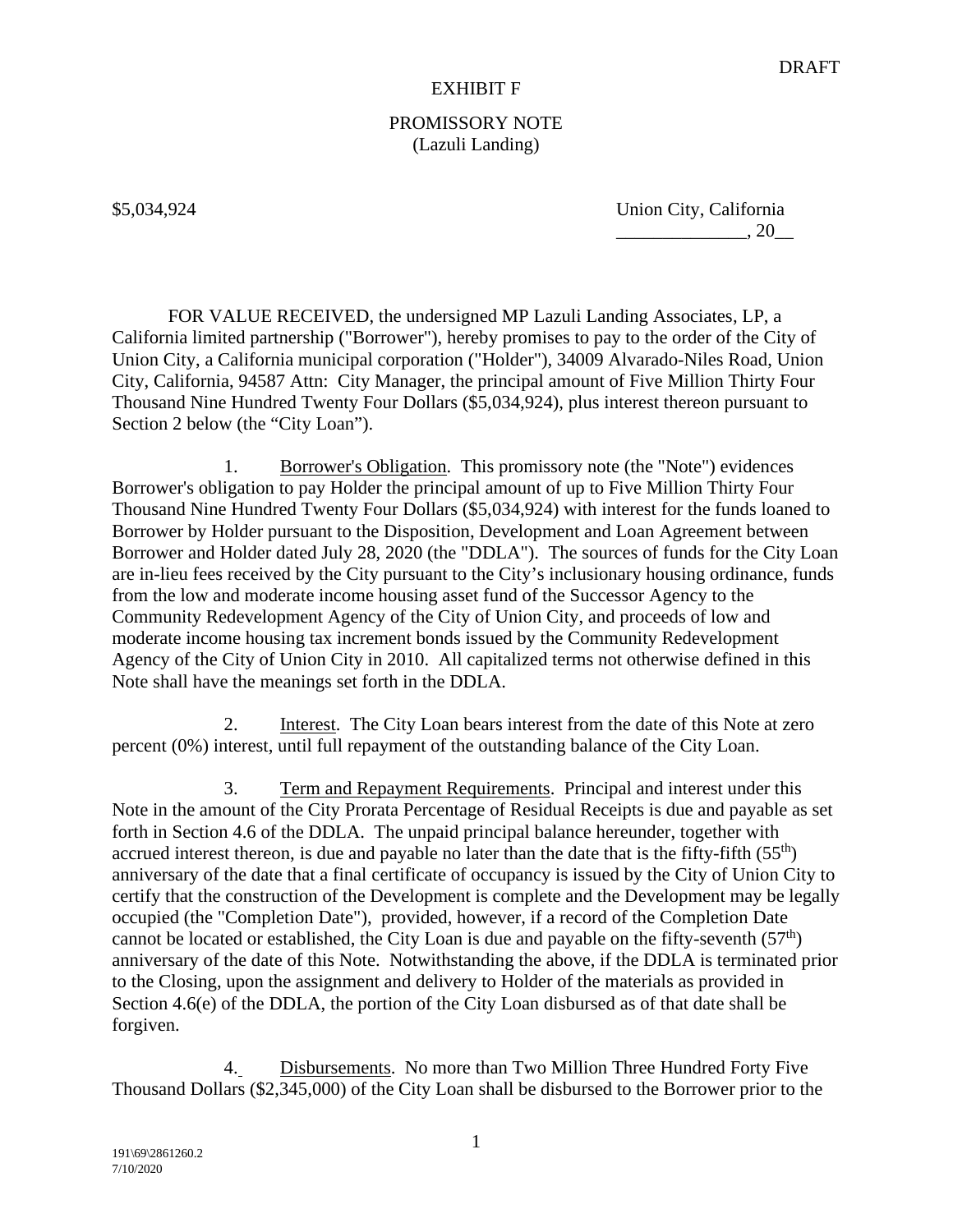Closing as defined in the DDLA. All disbursements shall be in accordance with the terms of the DDLA.

5. Prepayment. Borrower may prepay the City Loan at any time without penalty or fee.

6. Assumption. This Note shall not be assumable by the successors and assigns of Borrower without the prior written consent of Holder unless the assignment complies with Section 6.9 of the DDLA. Holder may assign its interest in the Note to any person or entity in Holder's sole discretion.

7. Security. Prior to the Closing as defined in the DDLA, this Note shall be unsecured. As of the Closing, this Note shall be secured by the Deed of Trust on the Borrower's leasehold interest in the Property, wherein Borrower is the trustor and Holder is the beneficiary. Upon recordation of the Deed of Trust, this Note will become nonrecourse to Borrower, pursuant to and except as provided in Section 4.8 of the DDLA, which Section 4.8 is hereby incorporated into this Note. The terms of the Deed of Trust are hereby incorporated into this Note and made a part hereof.

# 8. Terms of Payment.

(a) All payments due under this Note shall be paid in currency of the United States of America, which at the time of payment is lawful for the payment of public and private debts.

(b) All payments on this Note shall be paid to Holder at the address set forth in the first paragraph of this Note, or to such other place as Holder of this Note may from time to time designate.

(c) All payments on this Note shall be without expense to Holder, and Borrower agrees to pay all costs and expenses, including re-conveyance fees and reasonable attorney's fees of Holder, incurred in connection with the payment of this Note and the release of any security hereof.

(d) Notwithstanding any other provision of this Note, or any instrument securing the obligations of Borrower under this Note, if, for any reason whatsoever, the payment of any sums by Borrower pursuant to the terms of this Note would result in the payment of interest which would exceed the amount that Holder may legally charge under the laws of the State of California, then the amount by which payments exceed the lawful interest rate shall automatically be deducted from the principal balance owing on this Note, so that in no event shall Borrower be obligated under the terms of this Note to pay any interest which would exceed the lawful rate.

9. Default.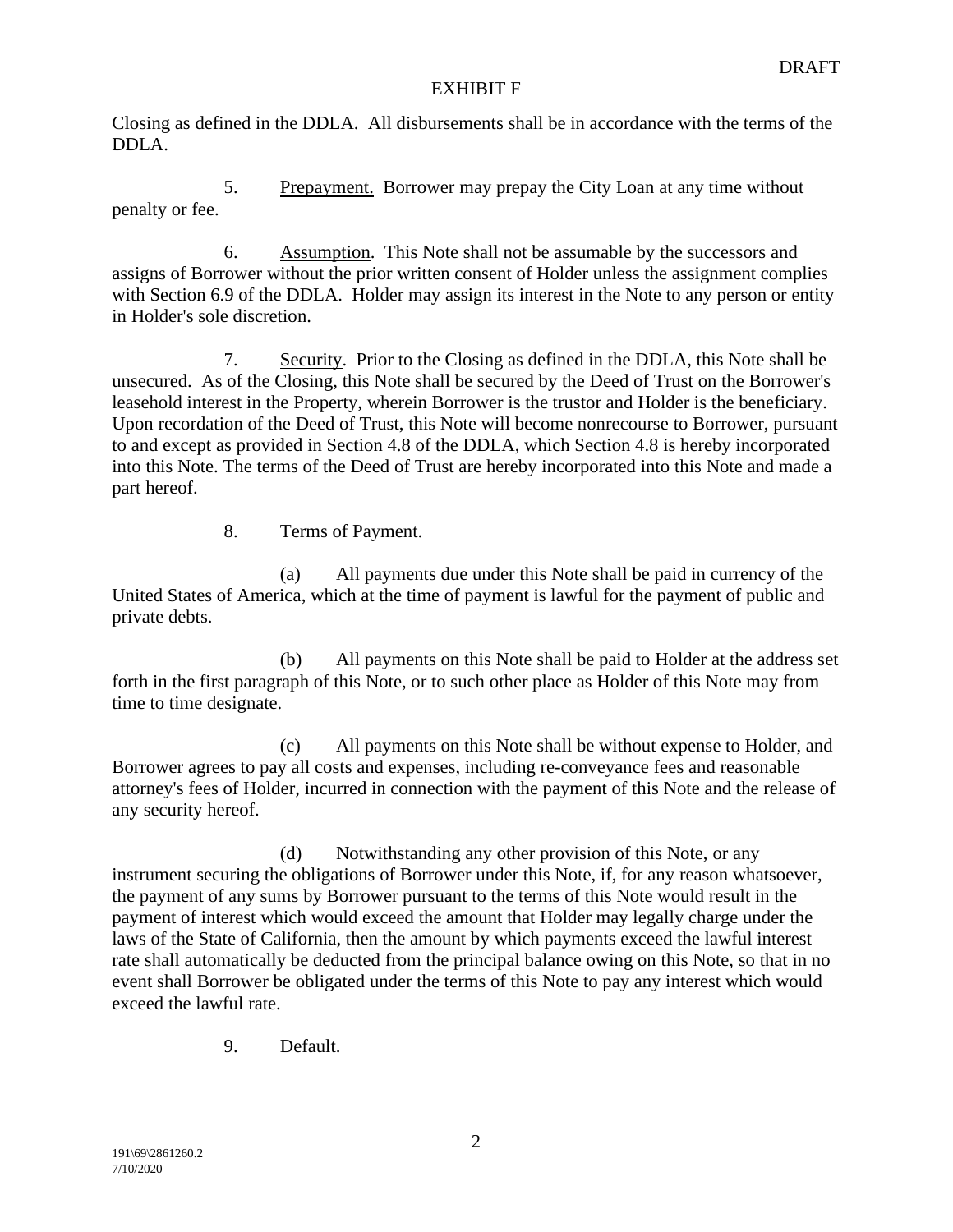(a) Any of the following shall constitute an event of default under this

Note:

(i) Any failure to pay, in full, any payment required under this Note when due following written notice by the Holder of such failure and ten (10) days opportunity to cure;

(ii) Any failure in the performance by Borrower of any term, condition, provision or covenant set forth in this Note subject to the notice and cure period set forth in Section 7.3 of the DDLA; and

(iii) The occurrence of any Borrower event of default under the DDLA, the Deed of Trust, the Regulatory Agreement, or other instrument securing the obligations of Borrower under this Note or under any other promissory notes hereafter issued by Borrower to Holder pursuant to the DDLA or the Deed of Trust (the "City Loan Documents"), subject to notice and cure periods, if any, set forth therein.

(b) Upon the occurrence of one or more of the foregoing events of default, the entire unpaid principal balance, together with all interest thereon, and together with all other sums then payable under this Note and the Deed of Trust shall at the option of Holder become immediately due and payable upon written notice by Holder to Borrower without further demand.

(c) Holder's failure to exercise the remedy set forth in Subsection 9(b) above or any other remedy provided by law upon the occurrence of one or more of the foregoing events of default shall not constitute a waiver of the right to exercise any remedy at any subsequent time in respect to the same or any other default. The acceptance by Holder hereof of any payment which is less than the total of all amounts due and payable at the time of such payment shall not constitute a waiver of the right to exercise any of the foregoing remedies or options at that time or at any subsequent time, or nullify any prior exercise of any such remedy or option, without the express consent of Holder, except as and to the extent otherwise provided by law.

(d) Notwithstanding anything herein to the contrary, Holder hereby agrees that any cure of any default made or tendered by one or more of Borrower's limited partners shall be deemed a cure by Borrower and shall be accepted or rejected on the same basis as if made or tendered by Borrower. Copies of all notices which are sent hereunder to Borrower shall be sent to Borrower's limited partners at the address set forth in Section 9.1 of the DDLA.

# 10. Waivers.

(a) Borrower hereby waives diligence, presentment, protest and demand, and notice of protest, notice of demand, notice of dishonor and notice of non-payment of this Note. Borrower expressly agrees that this Note or any payment hereunder may be extended from time to time, and that Holder may accept further security or release any security for this Note, all without in any way affecting the liability of Borrower.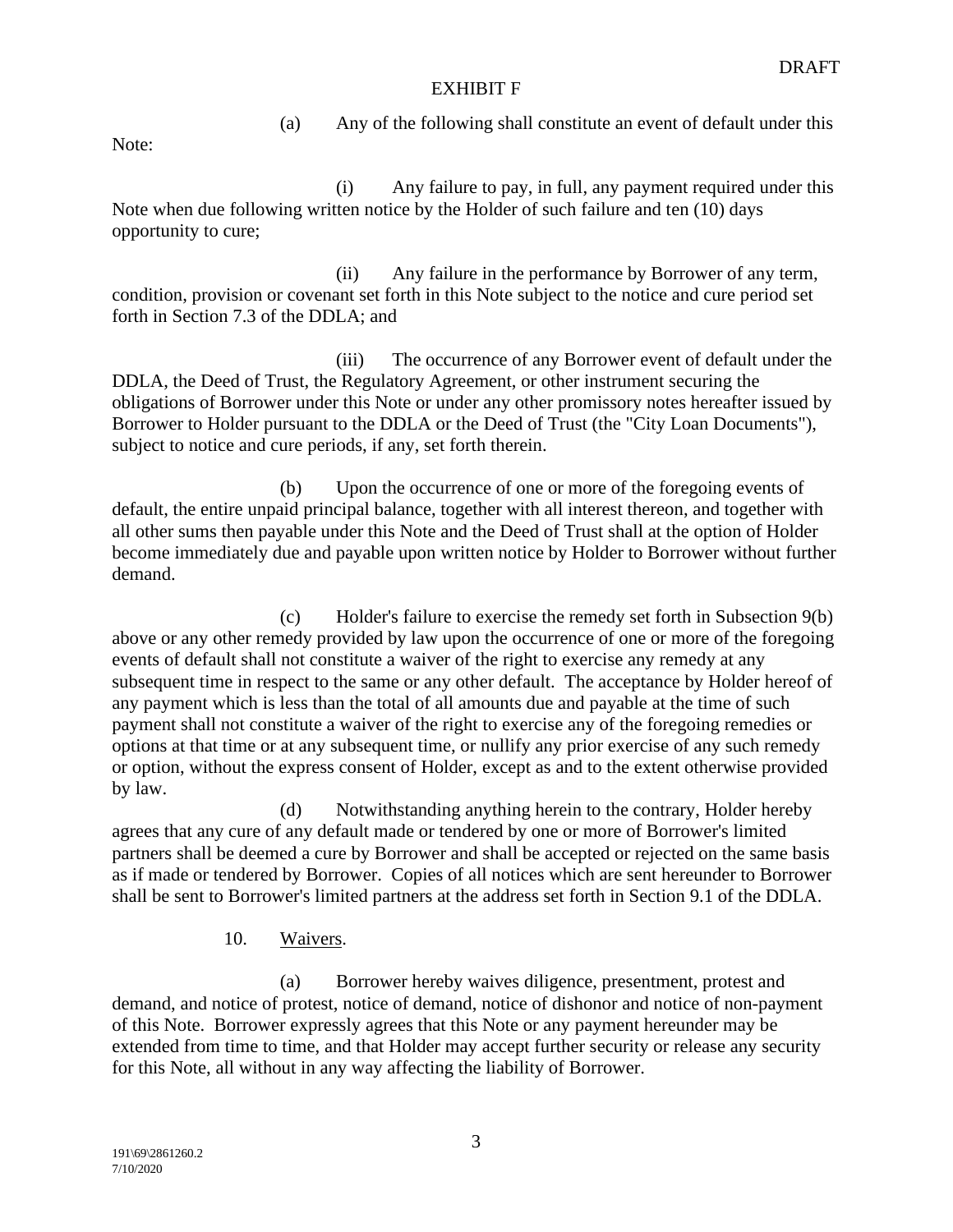(b) Any extension of time for payment of this Note or any installment hereof made by agreement of Holder with any person now or hereafter liable for payment of this Note shall not operate to release, discharge, modify, change or affect the original liability of Borrower under this Note, either in whole or in part.

(c) The obligations of Borrower under this Note shall be absolute and Borrower waives any and all rights to offset, deduct or withhold any payments or charges due under this Note for any reason whatsoever.

# 11. Miscellaneous Provisions.

(a) All notices to Holder or Borrower shall be given in the manner and at the addresses set forth in the DDLA, or to such addresses as Holder and Borrower may therein designate.

(b) Borrower promises to pay all costs and expenses, including reasonable attorney's fees, incurred by Holder in the enforcement of the provisions of this Note, regardless of whether suit is filed to seek enforcement.

(c) This Note may not be changed orally, but only by an agreement in writing signed by the party against whom enforcement of any waiver, change, modification or discharge is sought.

(d) This Note shall be governed by and construed in accordance with the laws of the State of California.

(e) The times for the performance of any obligations hereunder shall be strictly construed, time being of the essence.

(f) This document, together with the City Loan Documents, contains the entire agreement between the parties as to the City Loan. It may not be modified except upon written consent of the parties.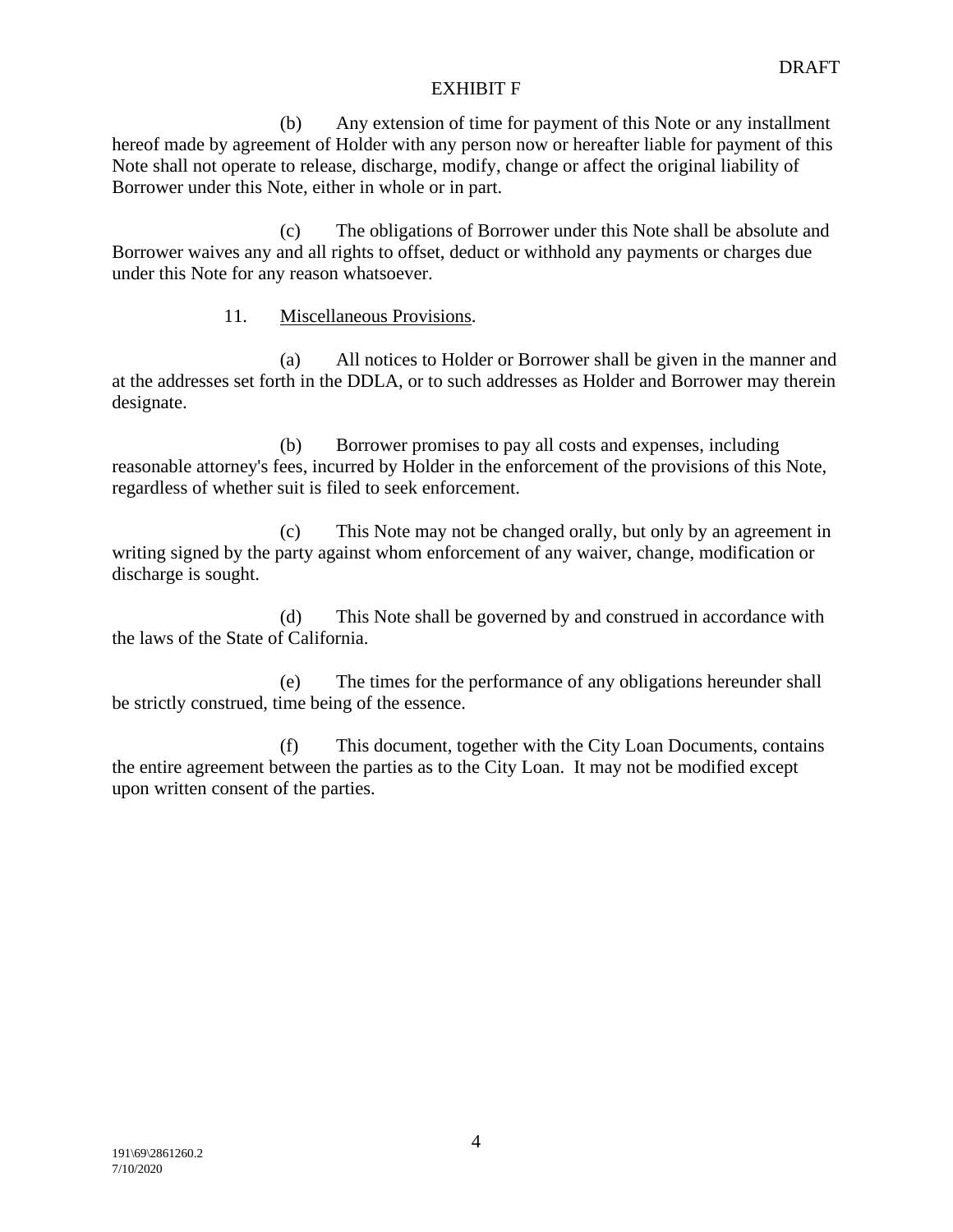IN WITNESS WHEREOF, Borrower is executing this Promissory Note as of the day and year first above written.

> MP Lazuli Landing Associates, a California limited partnership

By: MP Lazuli Landing LLC, a California limited liability company

By: Mid-Peninsula Hermanas, Inc., a California nonprofit public benefit corporation

By:\_\_\_\_\_\_\_\_\_\_\_\_\_\_\_\_\_\_\_\_\_\_\_\_\_\_\_\_\_\_\_\_\_\_ , Its:-\_\_\_\_\_\_\_\_\_\_\_\_\_\_\_\_\_\_\_\_\_\_\_\_\_\_\_\_\_\_\_\_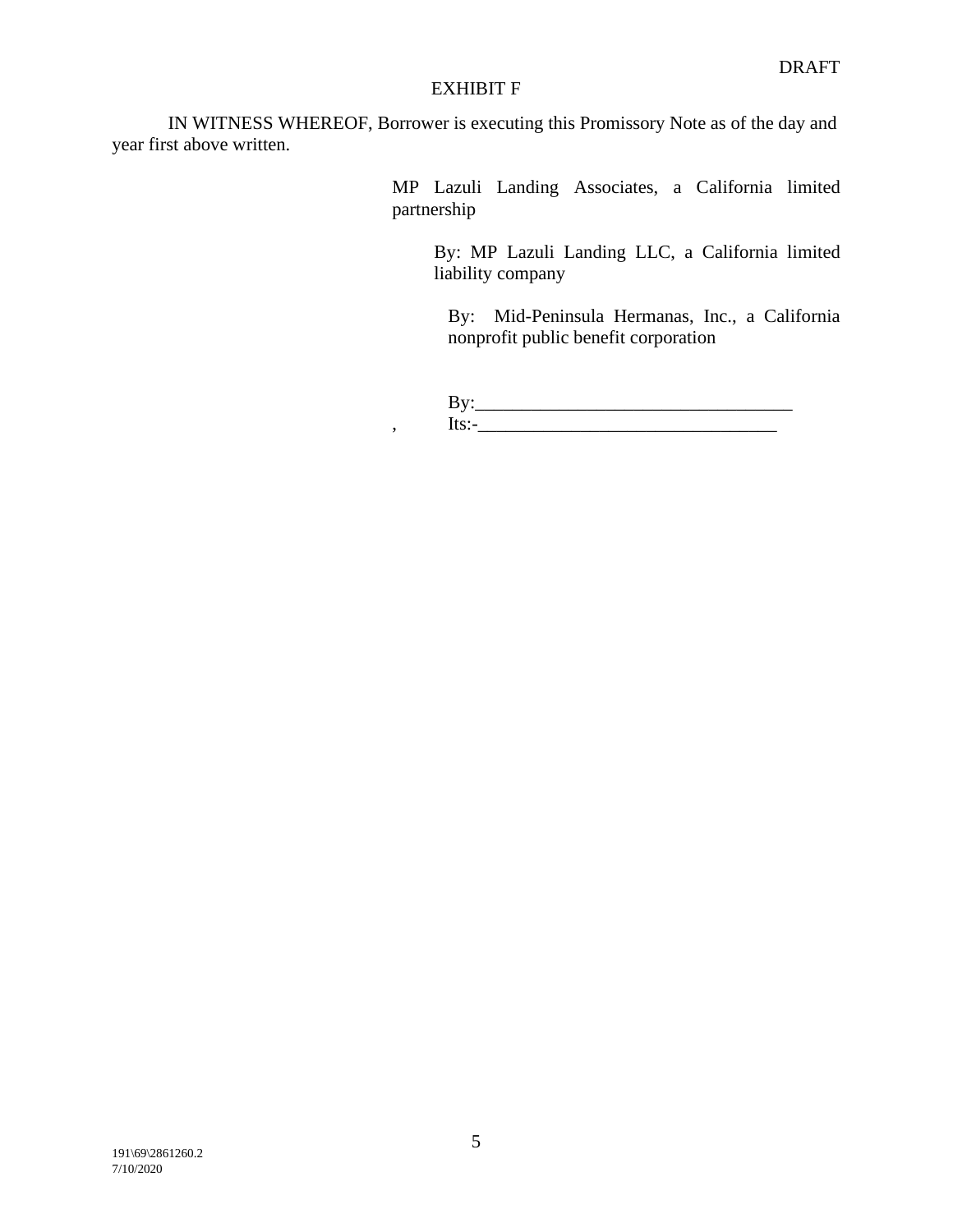# RECORDING REQUESTED BY AND WHEN RECORDED MAIL TO:

City of Union City 34009 Alvarado-Niles Road Union City, CA 94587 Attn: City Manager

No fee for recording pursuant to Government Code Section 27383 and 27388.1  $A.P.N.$ 

# LEASEHOLD DEED OF TRUST WITH ASSIGNMENT OF RENTS, SECURITY AGREEMENT, AND FIXTURE FILING (Lazuli Landing)

# THIS LEASEHOLD DEED OF TRUST WITH ASSIGNMENT OF RENTS, SECURITY AGREEMENT AND FIXTURE FILING ("Deed of Trust") is made as of by and among MP Lazuli Landing Associates, L.P. a California limited partnership ("Trustor"), \_\_\_\_\_\_\_\_\_\_\_\_\_\_\_ Title Company, a California corporation ("Trustee"), and the City of Union City, a California municipal corporation ("Beneficiary").

FOR GOOD AND VALUABLE CONSIDERATION, including the indebtedness herein recited and the trust herein created, the receipt of which is hereby acknowledged, Trustor hereby irrevocably grants, transfers, conveys and assigns to Trustee, IN TRUST, WITH POWER OF SALE, for the benefit and security of Beneficiary, under and subject to the terms and conditions hereinafter set forth, Trustor's leasehold interest in the property located in the County of Alameda, State of California, that is described in the attached Exhibit A, incorporated herein by this reference, under and in connection with that certain Ground Lease dated as of \_\_\_\_\_\_\_\_\_\_\_\_\_\_\_\_\_\_\_\_\_\_, between Beneficiary, as landlord, and Trustor, as tenant (as modified from time to time, the "Ground Lease"), a memorandum of which shall record in the

Official Records of the County of Alameda, State of California ("Official Records"), substantially concurrently herewith, pursuant to which Beneficiary ground leases the Land to the Trustor (the "Property").

TOGETHER WITH all interest, estates or other claims, both in law and in equity which Trustor now has or may hereafter acquire in the Property and the rents;

TOGETHER WITH all easements, rights-of-way and rights used in connection therewith or as a means of access thereto, including (without limiting the generality of the foregoing) all tenements, hereditaments and appurtenances thereof and thereto;

TOGETHER WITH any and all buildings and improvements of every kind and description now or hereafter erected thereon, and all property of the Trustor now or hereafter affixed to or placed upon the Property;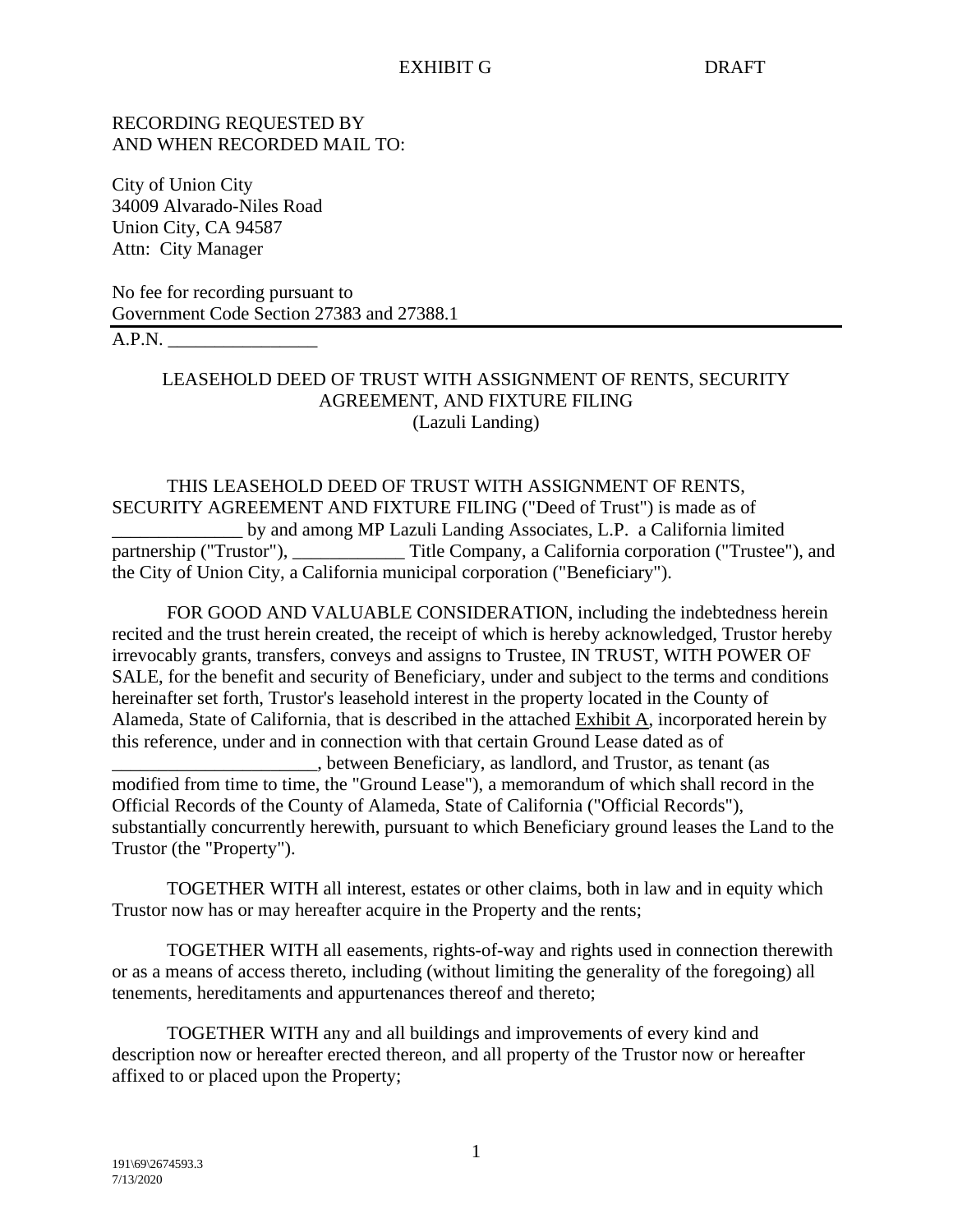TOGETHER WITH all building materials and equipment now or hereafter delivered to said property and intended to be installed therein;

TOGETHER WITH all right, title and interest of Trustor, now owned or hereafter acquired, in and to any land lying within the right-of-way of any street, open or proposed, adjoining the Property, and any and all sidewalks, alleys and strips and areas of land adjacent to or used in connection with the Property;

TOGETHER WITH all estate, interest, right, title, other claim or demand, of every nature, in and to such property, including the Property, both in law and in equity, including, but not limited to, all deposits made with or other security given by Trustor to utility companies, the proceeds from any or all of such property, including the Property, claims or demands with respect to the proceeds of insurance in effect with respect thereto, which Trustor now has or may hereafter acquire, any and all awards made for the taking by eminent domain or by any proceeding or purchase in lieu thereof of the whole or any part of such property, including without limitation, any awards resulting from a change of grade of streets and awards for severance damages to the extent Beneficiary has an interest in such awards for taking as provided in Paragraph 4.1 herein;

TOGETHER WITH all of Trustor's interest in all articles of personal property or fixtures now or hereafter attached to or used in and about the building or buildings now erected or hereafter to be erected on the Property which are necessary to the complete and comfortable use and occupancy of such building or buildings for the purposes for which they were or are to be erected, including all other goods and chattels and personal property as are ever used or furnished in operating a building, or the activities conducted therein, similar to the one herein described and referred to, and all renewals or replacements thereof or articles in substitution therefor, whether or not the same are, or shall be attached to said building or buildings in any manner; and

TOGETHER WITH all of Trustor's interest in all building materials, fixtures, equipment, work in process and other personal property to be incorporated into the Property; all goods, materials, supplies, fixtures, equipment, machinery, furniture and furnishings, signs and other personal property now or hereafter appropriated for use on the Property, whether stored on the Property or elsewhere, and used or to be used in connection with the Property; all rents, issues and profits, and all inventory, accounts, accounts receivable, contract rights, general intangibles, chattel paper, instruments, documents, notes drafts, letters of credit, insurance policies, insurance and condemnation awards and proceeds, trade names, trademarks and service marks arising from or related to the Property and any business conducted thereon by Trustor; all replacements, additions, accessions and proceeds; and all books, records and files relating to any of the foregoing.

All of the foregoing, together with the Property, is herein referred to as the "Security." To have and to hold the Security together with acquittances to the Trustee, its successors and assigns forever.

FOR THE PURPOSE OF SECURING THE FOLLOWING OBLIGATIONS (the "Secured Obligations"):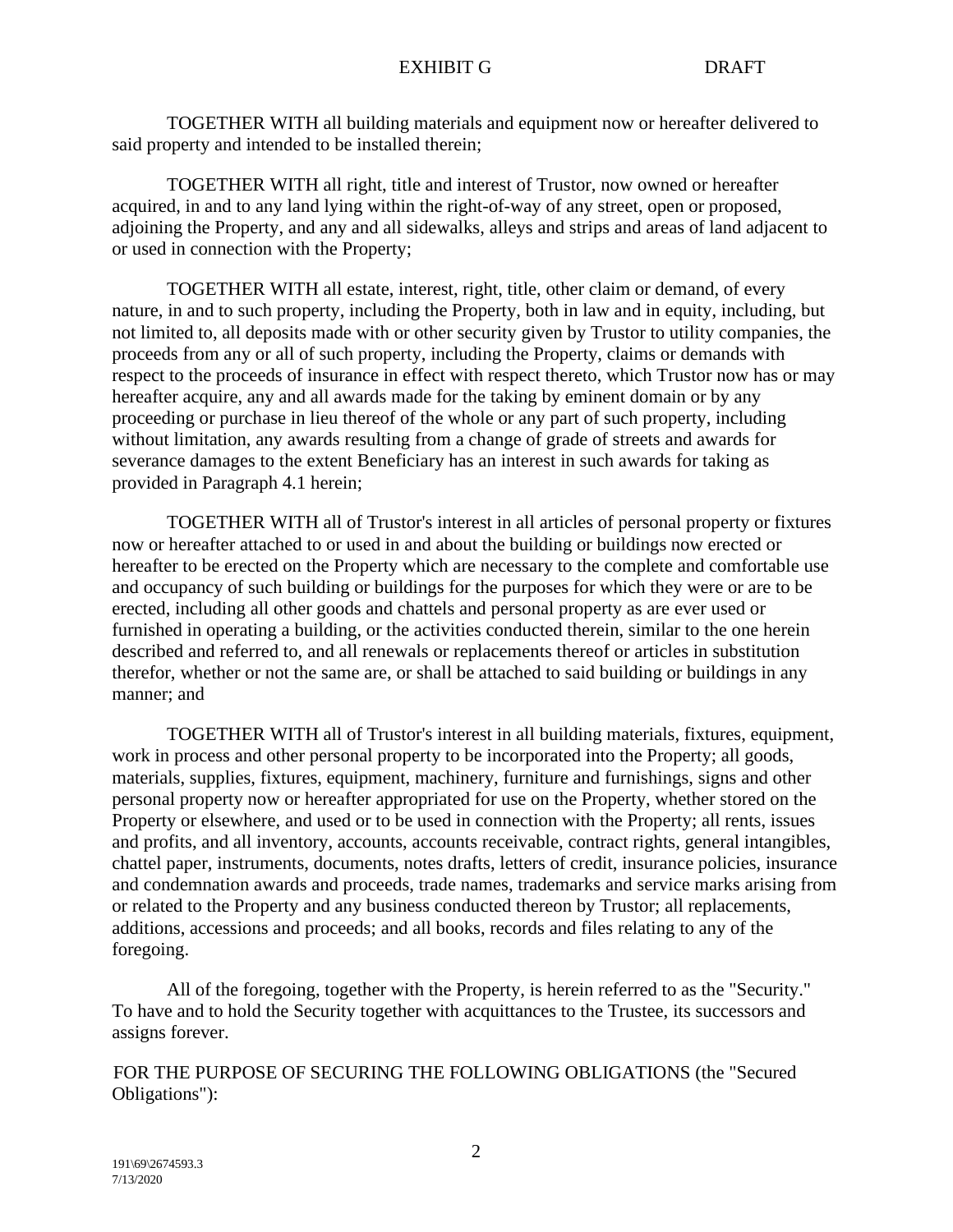(a) Payment to Beneficiary of all sums at any time owing under or in connection with the Note (defined in Section 1.3 below) until paid or cancelled and any other amounts owing under the Loan Documents (defined in Section 1.2 below). Said principal and other payments shall be due and payable as provided in the Note or other Loan Documents, as applicable. The Note and all its terms are incorporated herein by reference, and this conveyance shall secure any and all extensions thereof, however evidenced;

(b) Payment of any sums advanced by Beneficiary to protect the Security pursuant to the terms and provisions of this Deed of Trust following a breach of Trustor's obligation to advance said sums and the expiration of any applicable cure period, with interest thereon as provided herein;

(c) Performance of every obligation, covenant or agreement of Trustor contained herein and in the Loan Documents; and

(d) All modifications, extensions and renewals of any of the Secured Obligations (including without limitation, (i) modifications, extensions or renewals at a different rate of interest, or (ii) deferrals or accelerations of the required principal payment dates or interest payment dates or both, in whole or in part), however evidenced, whether or not any such modification, extension or renewal is evidenced by a new or additional promissory note or notes.

AND TO PROTECT THE SECURITY OF THIS DEED OF TRUST, TRUSTOR COVENANTS AND AGREES:

# ARTICLE 1 **DEFINITIONS**

In addition to the terms defined elsewhere in this Deed of Trust, the following terms shall have the following meanings in this Deed of Trust:

Section 1.1 The term "Loan Agreement" means that certain Disposition, Development and Loan Agreement between Trustor and Beneficiary, dated July 28, 2020, providing for the Beneficiary to loan to Trustor Five Million Thirty Four Thousand Nine Hundred Twenty Four Dollars (\$5,034,924).

Section 1.2 The term "Loan Documents" means this Deed of Trust, the Note, the Loan Agreement, the Regulatory Agreement, the Notice of Affordability Restriction on Transfer of Property, and any other debt, loan or security instruments between Trustor and the Beneficiary relating to the Property.

Section 1.3 The term "Note" means the promissory note in the principal amount of Five Million Thirty Four Thousand Nine Hundred Twenty Four Dollars (\$5,034,924, of even date herewith, executed by Trustor in favor of the Beneficiary, as it may be amended or restated, the payment of which is secured by this Deed of Trust. (A copy of the Note is on file with the Beneficiary and terms and provisions of the Note are incorporated herein by reference.)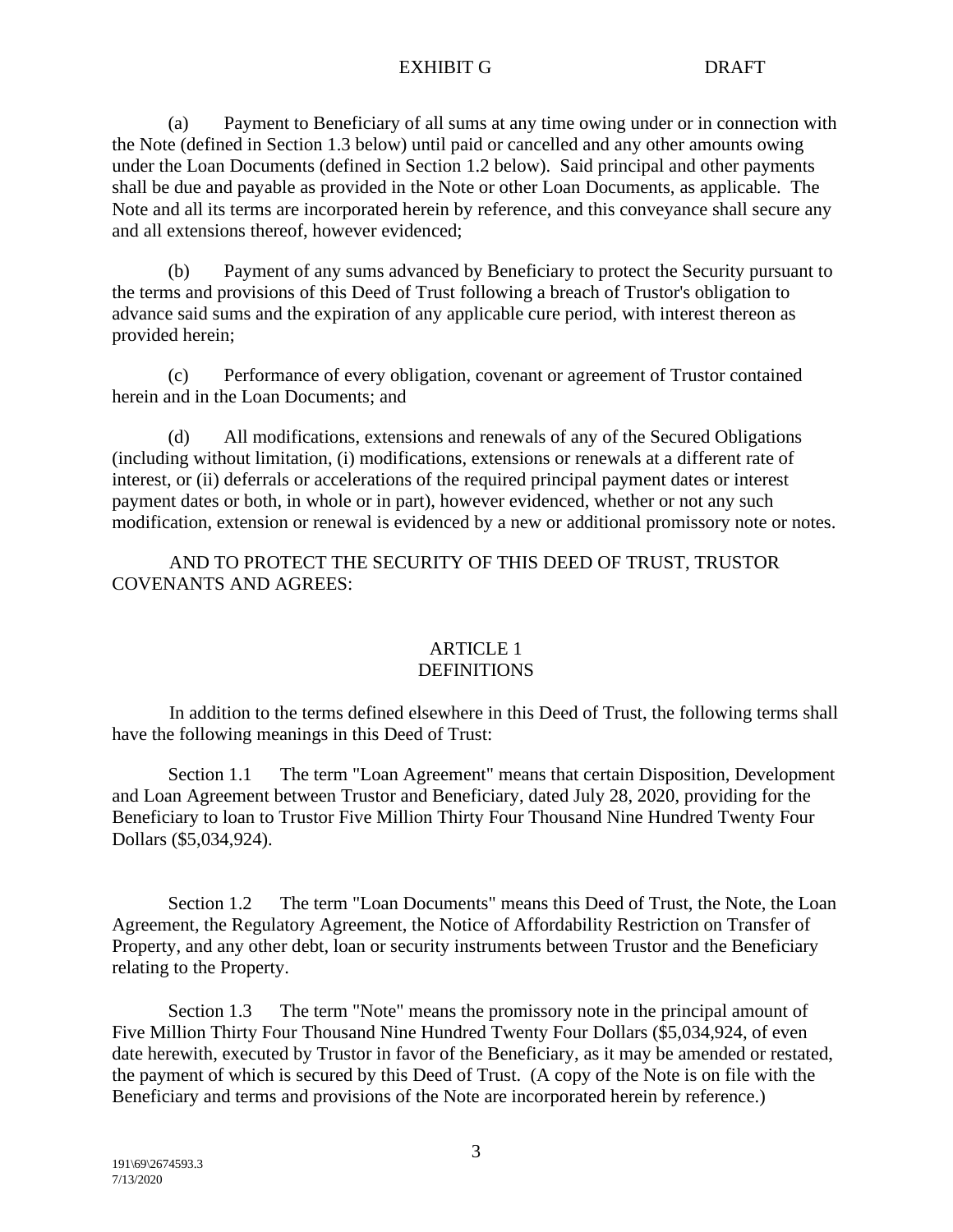Section 1.4 The term "Notice of Affordability Restriction on Transfer of Property" means the Notice of Affordability Restriction on Transfer of Property of even date herewith by and between the Beneficiary and the Trustor.

Section 1.5 The term "Principal" means the amount required to be paid under the Note.

Section 1.6 The term "Regulatory Agreement" means the Regulatory Agreement and Declaration of Restrictive Covenants of even date herewith by and between the Beneficiary and the Trustor.

# ARTICLE 2 MAINTENANCE AND MODIFICATION OF THE PROPERTY AND SECURITY

Section 2.1 Maintenance and Modification of the Property by Trustor.

The Trustor agrees that at all times prior to full payment and performance of the Secured Obligations, the Trustor will, at the Trustor's own expense, maintain, preserve and keep the Security or cause the Security to be maintained and preserved in good condition, reasonable wear and tear excepted. The Trustor will from time to time make or cause to be made all repairs, replacements and renewals deemed proper and necessary by it. The Beneficiary shall have no responsibility in any of these matters or for the making of improvements or additions to the Security.

Trustor agrees to pay fully and discharge (or cause to be paid fully and discharged) all claims for labor done and for material and services furnished in connection with the Security, diligently to file or procure the filing of a valid notice of cessation upon the event of a cessation of labor on the work or construction on the Security for a continuous period of thirty (30) days or more, and to take all other reasonable steps to forestall the assertion of claims of lien against the Security of any part thereof. Trustor irrevocably appoints, designates and authorizes Beneficiary as its agent (said agency being coupled with an interest) with the authority, but without any obligation, to file for record any notices of completion or cessation of labor or any other notice that Beneficiary deems necessary or desirable to protect its interest in and to the Security or the Loan Documents; provided, however, that Beneficiary shall exercise its rights as agent of Trustor only in the event that Trustor shall fail to take, or shall fail to diligently continue to take, those actions as hereinbefore provided.

Upon demand by Beneficiary, Trustor shall make or cause to be made such demands or claims as Beneficiary shall specify upon laborers, materialmen, subcontractors or other persons who have furnished or claim to have furnished labor, services or materials in connection with the Security. Nothing herein contained shall require Trustor to pay any claims for labor, materials or services which Trustor in good faith disputes and is diligently contesting provided that Trustor shall, within thirty (30) days after the filing of any claim of lien, record in the Office of the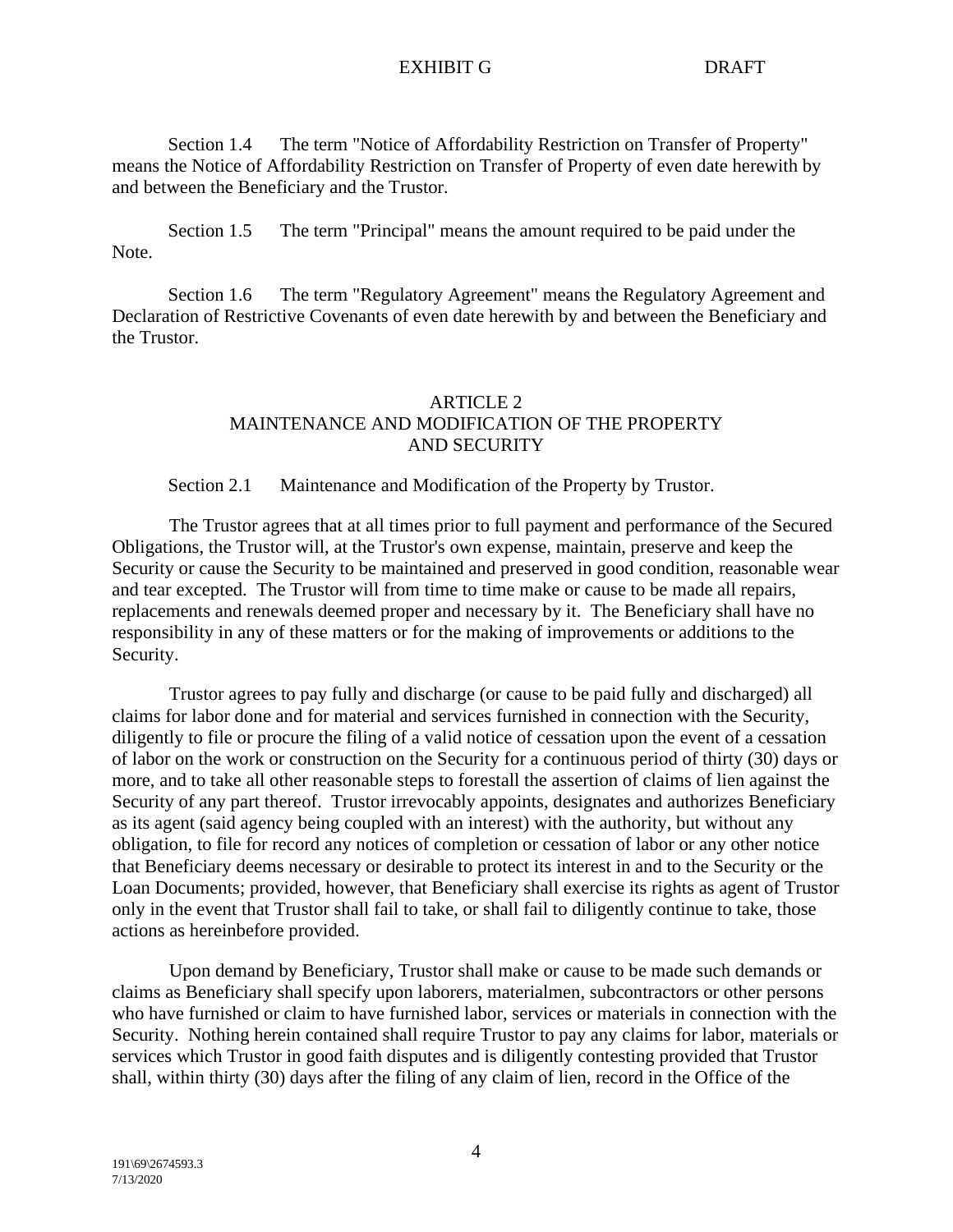Recorder of Alameda County, a surety bond in an amount 1 and 1/2 times the amount of such claim item to protect against a claim of lien.

Section 2.2 Granting of Easements.

Trustor may not grant easements, licenses, rights-of-way or other rights or privileges in the nature of easements with respect to any property or rights included in the Security except those required or desirable for installation and maintenance of public utilities including, without limitation, water, gas, electricity, sewer, telephone and telegraph, or those otherwise required by law, and as approved, in writing, by Beneficiary.

Section 2.3 Assignment of Rents.

As part of the consideration for the indebtedness evidenced by the Note, Trustor hereby absolutely and unconditionally assigns and transfers to Beneficiary all the rents and revenues of the Property including those now due, past due, or to become due by virtue of any lease or other agreement for the occupancy or use of all or any part of the Property, regardless of to whom the rents and revenues of the Property are payable. Trustor hereby authorizes Beneficiary or Beneficiary's agents to collect the aforesaid rents and revenues and hereby directs each tenant of the Property to pay such rents to Beneficiary or Beneficiary's agents; provided, however, that prior to written notice given by Beneficiary to Trustor of the breach by Trustor of any covenant or agreement of Trustor in the Loan Documents, Trustor shall collect and receive all rents and revenues of the Property as trustee for the benefit of Beneficiary and Trustor to apply the rents and revenues so collected to the Secured Obligations with the balance, so long as no such breach has occurred, to the account of Trustor, it being intended by Trustor and Beneficiary that this assignment of rents constitutes an absolute assignment and not an assignment for additional security only. Upon delivery of written notice by Beneficiary to Trustor of the breach by Trustor of any covenant or agreement of Trustor in the Loan Documents, and without the necessity of Beneficiary entering upon and taking and maintaining full control of the Property in person, by agent or by a court-appointed receiver, Beneficiary shall immediately be entitled to possession of all rents and revenues of the Property as specified in this Section 2.3 as the same becomes due and payable, including but not limited to rents then due and unpaid, and all such rents shall immediately upon delivery of such notice be held by Trustor as trustee for the benefit of Beneficiary only; provided, however, that the written notice by Beneficiary to Trustor of the breach by Trustor shall contain a statement that Beneficiary exercises its rights to such rents. Trustor agrees that commencing upon delivery of such written notice of Trustor's breach by Beneficiary to Trustor, each tenant of the Property shall make such rents payable to and pay such rents to Beneficiary or Beneficiary's agents on Beneficiary's written demand to each tenant therefor, delivered to each tenant personally, by mail or by delivering such demand to each rental unit, without any liability on the part of said tenant to inquire further as to the existence of a default by Trustor.

Trustor hereby covenants that Trustor has not executed any prior assignment of said rents, that Trustor has not performed, and will not perform, any acts or has not executed and will not execute, any instrument which would prevent Beneficiary from exercising its rights under this Section 2.3, and that at the time of execution of this Deed of Trust, there has been no anticipation or prepayment of any of the rents of the Property for more than two (2) months prior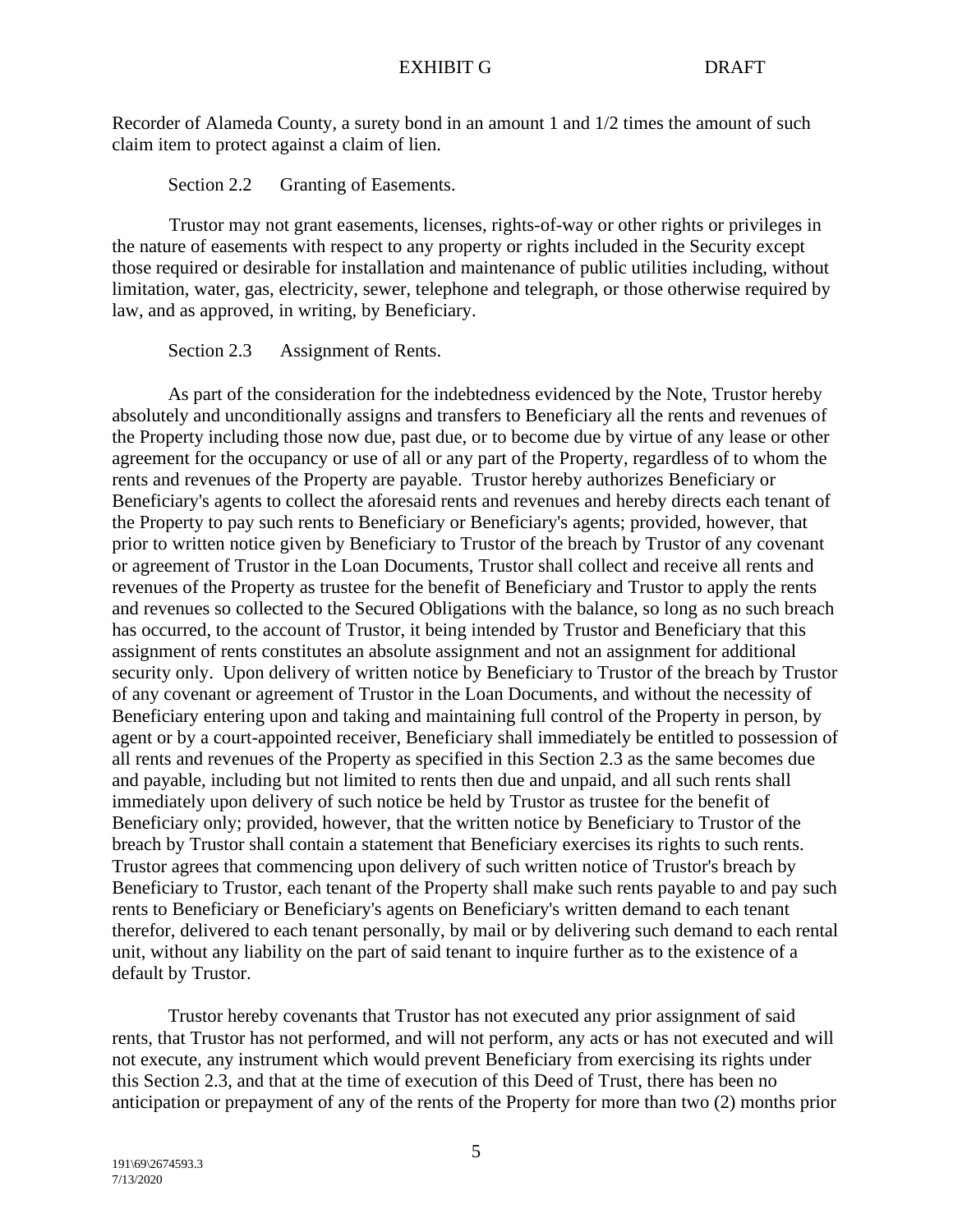to the due dates of such rents. Trustor covenants that Trustor will not hereafter collect or accept payment of any rents of the Property more than two (2) months prior to the due dates of such rents. Trustor further covenant that Trustor will execute and deliver to Beneficiary such further assignments of rents and revenues of the Property as Beneficiary may from time to time request.

Upon Trustor's breach of any covenant or agreement of Trustor in the Loan Documents, Beneficiary may in person, by agent or by a court-appointed receiver, regardless of the adequacy of Beneficiary's security, enter upon and take and maintain full control of the Property in order to perform all acts necessary and appropriate for the operation and maintenance thereof including, but not limited to, the execution, cancellation or modification of leases, the collection of all rents and revenues of the Property, the making of repairs to the Property and the execution or termination of contracts providing for the management or maintenance of the Property, all on such terms as are deemed best to protect the security of this Deed of Trust. In the event Beneficiary elects to seek the appointment of a receiver for the Property upon Trustor's breach of any covenant or agreement of Trustor in this Deed of Trust, Trustor hereby expressly consents to the appointment of such receiver. Beneficiary or the receiver shall be entitled to receive a reasonable fee for so managing the Property.

All rents and revenues collected subsequent to delivery of written notice by Beneficiary to Trustor of the breach by Trustor of any covenant or agreement of Trustor in the Loan Documents shall be applied first to the costs, if any, of taking control of and managing the Property and collecting the rents, including, but not limited to, attorney's fees, receiver's fees, premiums on receiver's bonds, costs of repairs to the Property, premiums on insurance policies, taxes, assessments and other charges on the Property, and the costs of discharging any obligation or liability of Trustor as lessor or landlord of the Property and then to the sums secured by this deed of Trust. Beneficiary or the receiver shall have access to the books and records used in the operation and maintenance of the Property and shall be liable to account only for those rents actually received. Beneficiary shall not be liable to Trustor, anyone claiming under or through Trustor or anyone having an interest in the Property by reason of anything done or left undone by Beneficiary under this Section 2.3.

If the rents of the Property are not sufficient to meet the costs, if any, of taking control of and managing the Property and collecting the rents, any funds expended by Beneficiary for such purposes shall become part of the Secured Obligations pursuant to Section 3.3 hereof. Unless Beneficiary and Trustor agree in writing to other terms of payment, such amounts shall be payable upon notice from Beneficiary to Trustor requesting payment thereof and shall bear interest from the date of disbursement at the rate stated in Section 3.3.

Any entering upon and taking and maintaining of control of the Property by Beneficiary or the receiver and any application of rents as provided herein shall not cure or waive any default hereunder or invalidate any other right or remedy of Beneficiary under applicable law or provided herein. This assignment of rents of the Property shall terminate at such time as this Deed of Trust ceases to secure the Secured Obligations.

# ARTICLE 3 TAXES AND INSURANCE; ADVANCES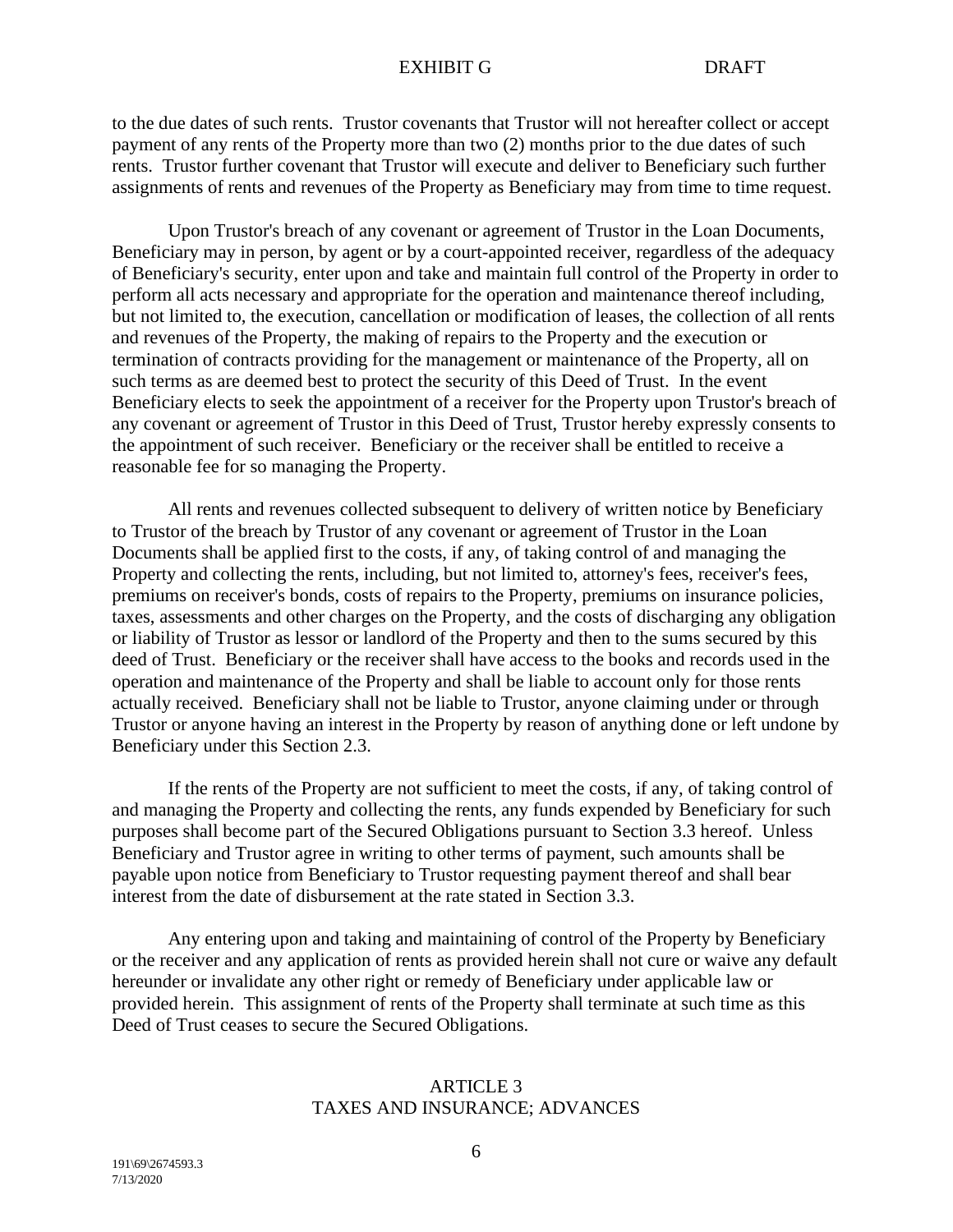#### Section 3.1 Taxes, Other Governmental Charges and Utility Charges.

Trustor shall pay, or cause to be paid, prior to the date of delinquency, all taxes, assessments, charges and levies imposed by any public authority or utility company which are or may become a lien affecting the Security or any part thereof; provided, however, that Trustor shall not be required to pay and discharge any such tax, assessment, charge or levy so long as (a) the legality thereof shall be promptly and actively contested in good faith and by appropriate proceedings, and (b) Trustor maintains reserves adequate to pay any liabilities contested pursuant to this Section 3.1. With respect to taxes, special assessments or other similar governmental charges, Trustor shall pay such amount in full prior to the attachment of any lien therefor on any part of the Security; provided, however, if such taxes, assessments or charges may be paid in installments, Trustor may pay in such installments. Except as provided in clause (b) of the first sentence of this paragraph, the provisions of this Section 3.1 shall not be construed to require that Trustor maintain a reserve account, escrow account, impound account or other similar account for the payment of future taxes, assessments, charges and levies.

In the event that Trustor shall fail to pay any of the foregoing items required by this Section to be paid by Trustor, Beneficiary may (but shall be under no obligation to) pay the same, after the Beneficiary has notified the Trustor of such failure to pay and the Trustor fails to fully pay such items within seven (7) business days after receipt of such notice. Any amount so advanced therefor by Beneficiary, together with interest thereon from the date of such advance at the maximum rate permitted by law, shall become part of the Secured Obligations secured hereby, and Trustor agrees to pay all such amounts.

Section 3.2 Provisions Respecting Insurance.

Trustor agrees to provide insurance conforming in all respects to that required under the Loan Documents during the course of construction and following completion, and at all times until all amounts secured by this Deed of Trust have been paid and all Secured Obligations secured hereunder fulfilled, and this Deed of Trust reconveyed.

All such insurance policies and coverages shall be maintained at Trustor's sole cost and expense. Certificates of insurance for all of the above insurance policies, showing the same to be in full force and effect, shall be delivered to the Beneficiary upon demand therefor at any time prior to Trustor's satisfaction of the Secured Obligations.

## Section 3.3 Advances.

In the event the Trustor shall fail to maintain the full insurance coverage required by this Deed of Trust or shall fail to keep the Security in accordance with the Loan Documents, the Beneficiary, after at least seven (7) days prior notice to Trustor, may (but shall be under no obligation to) take out the required policies of insurance and pay the premiums on the same or may make such repairs or replacements as are necessary and provide for payment thereof; and all amounts so advanced therefor by the Beneficiary shall become part of the Secured Obligations (together with interest as set forth below) and shall be secured hereby, which amounts the Trustor agrees to pay on the demand of the Beneficiary, and if not so paid, shall bear interest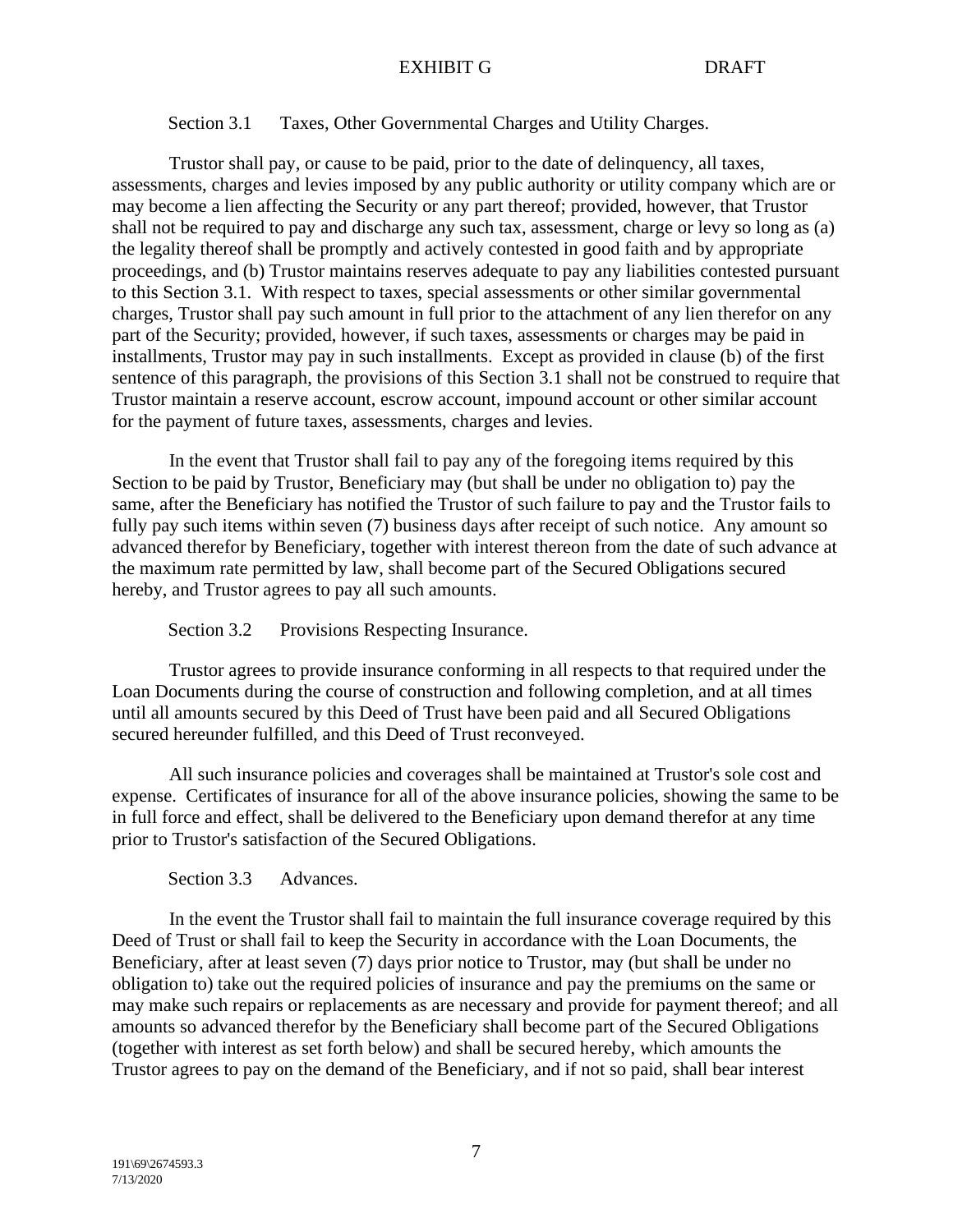from the date of the advance at the lesser of ten percent (10%) per annum or the maximum rate permitted by law.

# **ARTICLE 4** DAMAGE, DESTRUCTION OR CONDEMNATION

#### Section 4.1 Awards and Damages.

All judgments, awards of damages, settlements and compensation made in connection with or in lieu of (1) taking of all or any part of or any interest in the Property by or under assertion of the power of eminent domain, (2) any damage to or destruction of the Property or in any part thereof by insured casualty, and (3) any other injury or damage to all or any part of the Property (collectively, the "Funds") shall be used to repair or restore the Property, but if the property cannot be repaired or restored such Funds are hereby assigned to and shall be paid to the Beneficiary by a check made payable to the Beneficiary. The Beneficiary is authorized and empowered (but not required) to collect and receive any Funds and is authorized to apply them in whole or in part upon any indebtedness or obligation secured hereby, in such order and manner as the Beneficiary shall determine at its sole option. The Beneficiary shall be entitled to settle and adjust all claims under insurance policies provided under this Deed of Trust and may deduct and retain from the proceeds of such insurance the amount of all expenses incurred by it in connection with any such settlement or adjustment. All or any part of the amounts so collected and recovered by the Beneficiary may be released to Trustor upon such conditions as the Beneficiary may impose for its disposition. Application of all or any part of the Funds collected and received by the Beneficiary or the release thereof shall not cure or waive any default under this Deed of Trust. The rights of the Beneficiary under this Section 4.1 are subject to the rights of any senior mortgage lender. The Beneficiary shall release the Funds to Trustor to be used to reconstruct the improvements on the Property provided that Beneficiary reasonably determines that Trustor (taking into account the Funds) has sufficient funds to rebuild the improvements in substantially the form they existed prior to the casualty or condemnation.

# ARTICLE 5 AGREEMENTS AFFECTING THE PROPERTY; FURTHER ASSURANCES; PAYMENT OF PRINCIPAL AND INTEREST

Section 5.1 Other Agreements Affecting Property.

The Trustor shall duly and punctually perform all terms, covenants, conditions and agreements binding upon it under the Loan Documents and any other agreement of any nature whatsoever now or hereafter involving or affecting the Security or any part thereof.

Section 5.2 Agreement to Pay Attorneys' Fees and Expenses.

In the event of any Event of Default (as defined in Section 7.1) hereunder, and if the Beneficiary should employ attorneys or incur other expenses for the collection of amounts due or the enforcement of performance or observance of an obligation or agreement on the part of the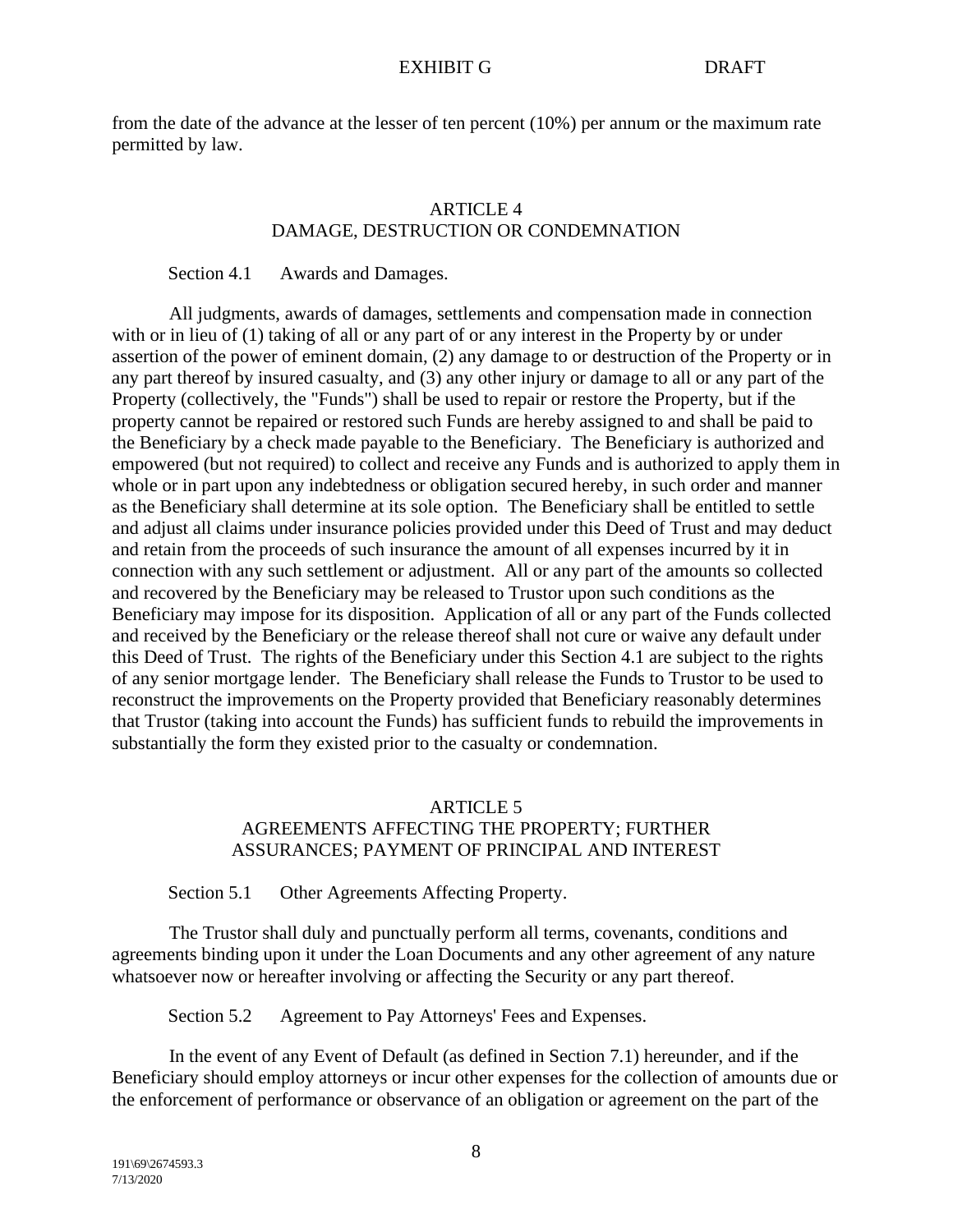Trustor in this Deed of Trust, the Trustor agrees that it will, on demand therefor, pay to the Beneficiary the reasonable fees of such attorneys and such other reasonable expenses so incurred by the Beneficiary; and any such amounts paid by the Beneficiary shall be added to the Secured Obligations, and shall bear interest from the date such expenses are incurred at the lesser of ten percent (10%) per annum or the maximum rate permitted by law.

Section 5.3 Payment of the Principal.

The Trustor shall pay to the Beneficiary the Principal and any other payments as set forth in the Note in the amounts and by the times set out therein.

Section 5.4 Personal Property.

To the maximum extent permitted by law, the personal property subject to this Deed of Trust shall be deemed to be fixtures and part of the real property and this Deed of Trust shall constitute a fixtures filing under the California Commercial Code. As to any personal property not deemed or permitted to be fixtures, this Deed of Trust shall constitute a security agreement under the California Commercial Code.

Section 5.5 Financing Statement.

The Trustor shall execute and deliver to the Beneficiary such financing statements pursuant to the appropriate statutes, and any other documents or instruments as are required to convey to the Beneficiary a valid perfected security interest in the Security. The Trustor agrees to perform all acts which the Beneficiary may reasonably request so as to enable the Beneficiary to maintain such valid perfected security interest in the Security in order to secure the payment of the Note in accordance with its terms. The Beneficiary is authorized to file a copy of any such financing statement in any jurisdiction(s) as it shall deem appropriate from time to time in order to protect the security interest established pursuant to this instrument.

Section 5.6 Operation of the Security.

The Trustor shall operate the Security (and, in case of a transfer of a portion of the Security subject to this Deed of Trust, the transferee shall operate such portion of the Security) in full compliance with the Loan Documents.

Section 5.7 Inspection of the Security.

At any and all reasonable times upon seventy-two (72) hours' notice, the Beneficiary and its duly authorized agents, attorneys, experts, engineers, accountants and representatives, shall have the right, without payment of charges or fees, to inspect the Security.

Section 5.8 Nondiscrimination.

The Trustor herein covenants by and for itself, its heirs, executors, administrators, and assigns, and all persons claiming under or through them, that there shall be no discrimination against or segregation of, any person or group of persons on account of race, color, creed, religion, age, sex, sexual orientation, marital status, national origin or ancestry in the sale, lease,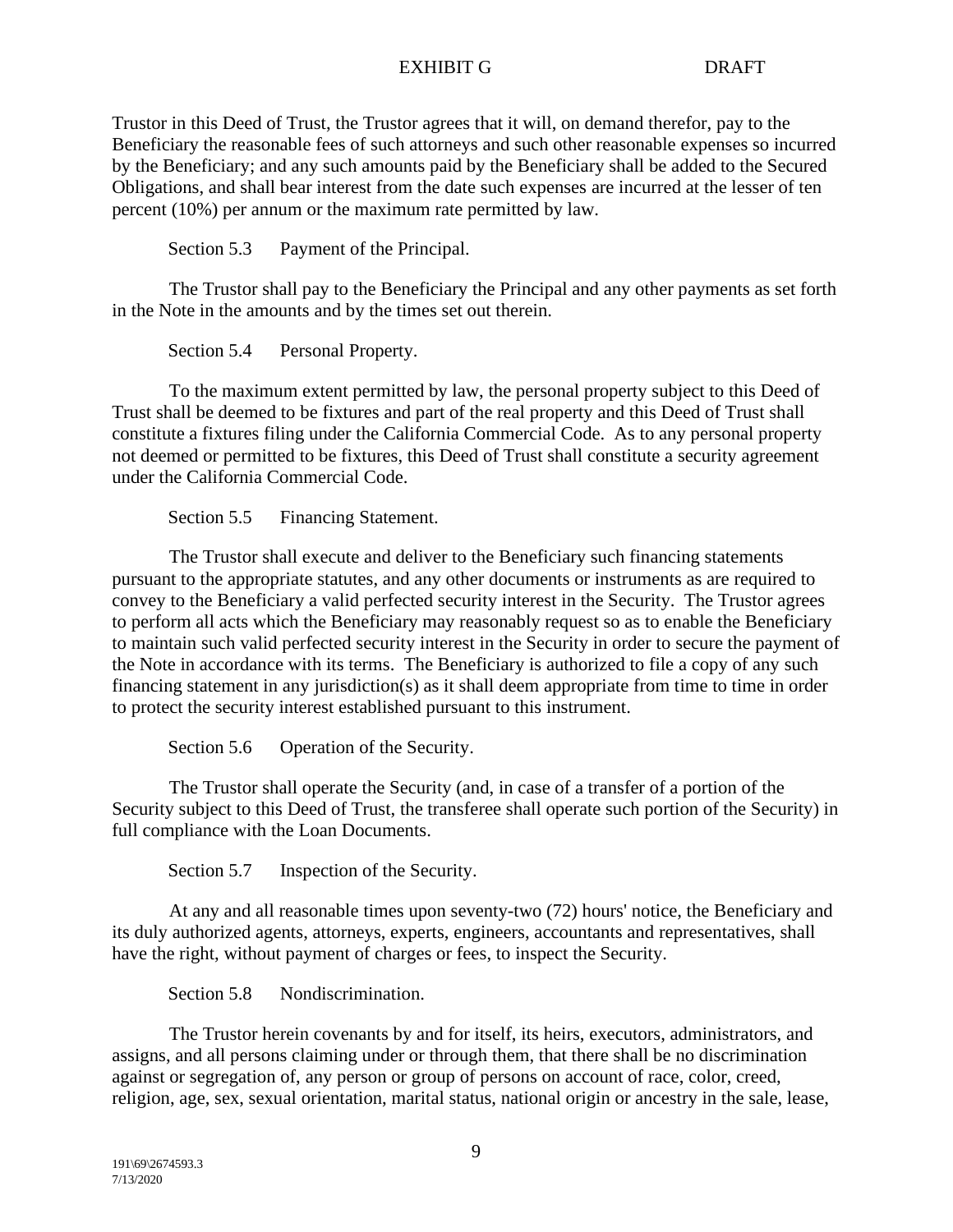sublease, transfer, use, occupancy, tenure or enjoyment of the Security, nor shall the Trustor itself or any person claiming under or through it establish or permit any such practice or practices of discrimination or segregation with reference to the selection, location, number, use or occupancy of tenants, lessees, subtenants, sublessees or vendees in the Security. The foregoing covenants shall run with the land.

# ARTICLE 6 HAZARDOUS WASTE

Trustor shall keep and maintain the Property in compliance with, and shall not cause or permit the Property to be in violation of any federal, state or local laws, ordinances or regulations relating to industrial hygiene or to the environmental conditions ("Environmental Laws") on, under or about the Property including, but not limited to, soil and ground water conditions. Trustor shall not use, generate, manufacture, store or dispose of on, under, or about the Property or transport to or from the Property any flammable explosives, radioactive materials, hazardous wastes, toxic substances or related materials, including without limitation, any substances defined as or included in the definition of "hazardous substances," hazardous wastes," "hazardous materials," or "toxic substances" under any applicable federal or state laws or regulations (collectively referred to hereinafter as "Hazardous Materials") except (x) as permitted under Environmental Laws; (y) such of the foregoing as may be customarily used in construction or operation of a multi-family residential development; or (z) such of the foregoing as was present on the Property prior to the commencement of the Ground Lease.

Trustor shall immediately advise Beneficiary in writing if at any time it receives written notice of (i) any and all enforcement, cleanup, removal or other governmental or regulatory actions instituted, completed or threatened against Trustor or the Property pursuant to any applicable federal, state or local laws, ordinances, or regulations relating to any Hazardous Materials, ("Hazardous Materials Law"); and (ii) all claims made or threatened by any third party against Trustor or the Property relating to damage, contribution, cost recovery compensation, loss or injury resulting from any Hazardous Materials (the matters set forth in clauses (i) and (ii) above are hereinafter referred to as "Hazardous Materials Claims").

Beneficiary shall have the right to join and participate in, as a party if it so elects, any legal proceedings or actions initiated in connection with any Hazardous Materials Claims. Beneficiary shall have its reasonable attorneys' fees in connection therewith paid by Trustor, provided Trustor has failed, based on reasonable evidence produced by Beneficiary, to adequately defend such Hazardous Materials Claims. Trustor shall indemnify, defend, and hold harmless Beneficiary and its councilmembers, supervisors, directors, officers, employees, agents, successors and assigns from and against any loss, damage, cost, expense or liability directly or indirectly arising out of or attributable to the use, generation, storage, release, threatened release, discharge, disposal, or presence of Hazardous Materials on, under, or about the Property arising from or related to the actions of Trustor, its employees, officers, contractors or agents, including without limitation: (a) all foreseeable consequential damages; (b) the costs of any required or necessary repair, cleanup or detoxification of the Property and the preparation and implementation of any closure, remedial or other required plans; and (c) all reasonable costs and expenses incurred by Beneficiary in connection with clauses (a) and (b), including but not limited to reasonable attorneys' fees and consultant's fees. This indemnification applies whether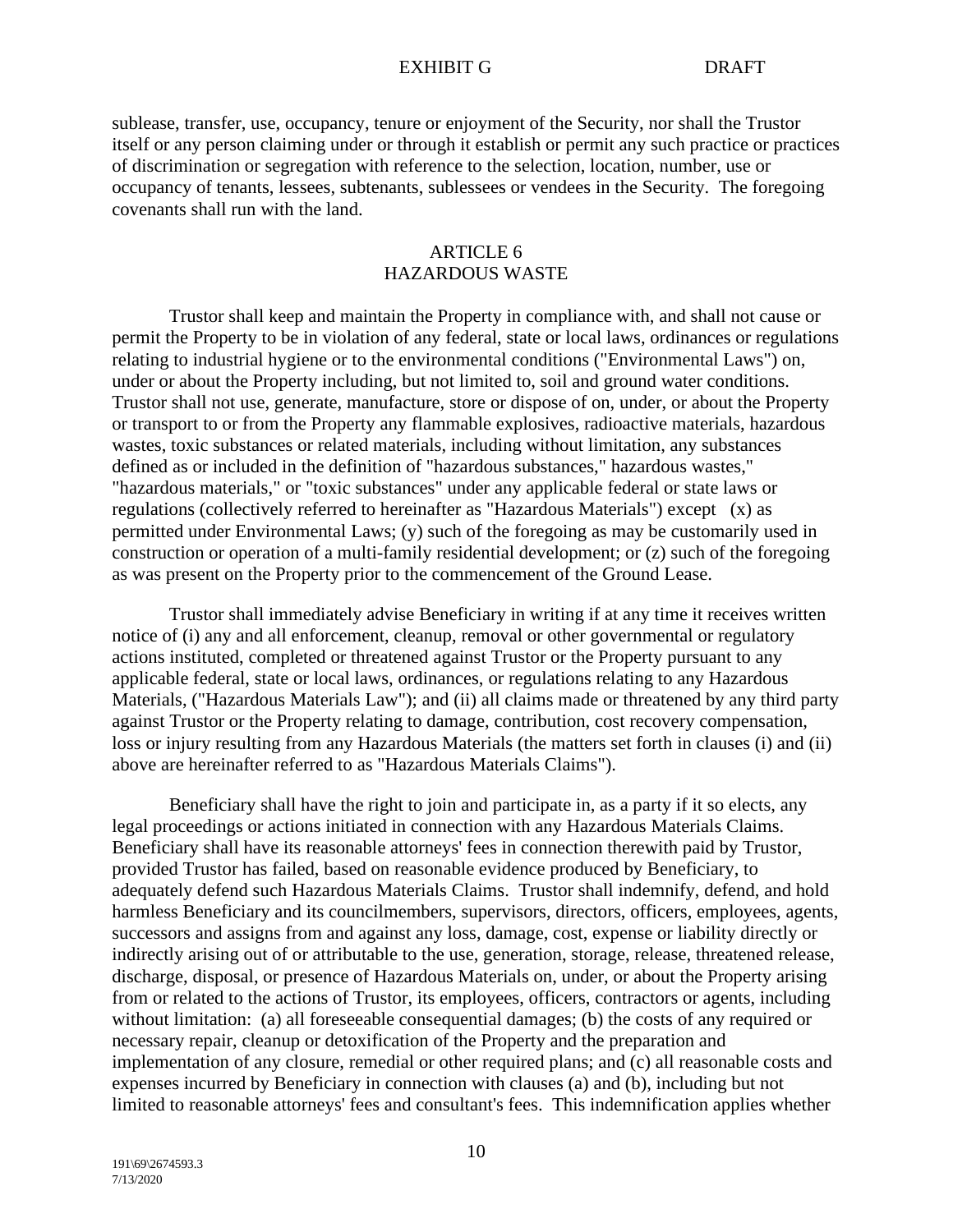or not any government agency has issued a cleanup order. Losses, claims, costs, suits, liability, and expenses covered by this indemnification provision include, but are not limited to: (1) losses attributable to diminution in the value of the Property; (2) loss or restriction of use of rentable space on the Property; (3) adverse effect on the marketing of any rental space on the Property; and (4) penalties and fines levied by, and remedial or enforcement actions of any kind issued by any regulatory agency (including but not limited to the costs of any required testing, remediation, repair, removal, cleanup or detoxification of the Property and surrounding properties).

Without Beneficiary's prior written consent, which shall not be unreasonably delayed or withheld, Trustor shall not take any Environmental Measure or other remedial action in response to the presence of any Hazardous Materials on, under or about the Property, nor enter into any settlement agreement, consent decree, or other compromise in respect to any Hazardous Material Claims, which remedial action, settlement, consent decree or compromise might, in Beneficiary's reasonable judgement, impair the value of the Beneficiary's security hereunder; provided, however, that Beneficiary's prior consent shall not be necessary in the event that the presence of Hazardous Materials on, under, or about the Property either poses an immediate threat to the health, safety or welfare of any individual or is of such a nature that an immediate remedial response is necessary and it is not reasonably possible to obtain Beneficiary's consent before taking such action, provided that in such event Trustor shall notify Beneficiary as soon as practicable of any action so taken. Beneficiary agrees not to withhold its consent, where such consent is required hereunder, if (i) a particular remedial action is ordered by a court of competent jurisdiction, (ii) Trustor will or may be subjected to civil or criminal sanctions or penalties if it fails to take a required action; (iii) Trustor establishes to the reasonable satisfaction of Beneficiary that there is no reasonable alternative to such remedial action which would result in less impairment of Beneficiary's security hereunder; or (iv) the action has been agreed to by Beneficiary.

The Trustor hereby acknowledges and agrees that (i) this Article is intended as the Beneficiary's written request for information (and the Trustor's response) concerning the environmental condition of the Property as required by California Code of Civil Procedure Section 726.5, and (ii) each representation and warranty in this Deed of Trust or any of the other Loan Documents (together with any indemnity applicable to a breach of any such representation and warranty) with respect to the environmental condition of the property is intended by the Beneficiary and the Trustor to be an "environmental provision" for purposes of California Code of Civil Procedure Section 736.

In the event that any portion of the Property is determined to be "environmentally impaired" (as that term is defined in California Code of Civil Procedure Section 726.5(e)(3)) or to be an "affected parcel" (as that term is defined in California Code of Civil Procedure Section  $726.5(e)(1)$ , then, without otherwise limiting or in any way affecting the Beneficiary's or the Trustee's rights and remedies under this Deed of Trust, the Beneficiary may elect to exercise its rights under California Code of Civil Procedure Section 726.5(a) to (1) waive its lien on such environmentally impaired or affected portion of the Property and (2) exercise (a) the rights and remedies of an unsecured creditor, including reduction of its claim against the Trustor to judgment, and (b) any other rights and remedies permitted by law. For purposes of determining the Beneficiary's right to proceed as an unsecured creditor under California Code of Civil Procedure Section 726.5(a), the Trustor shall be deemed to have willfully permitted or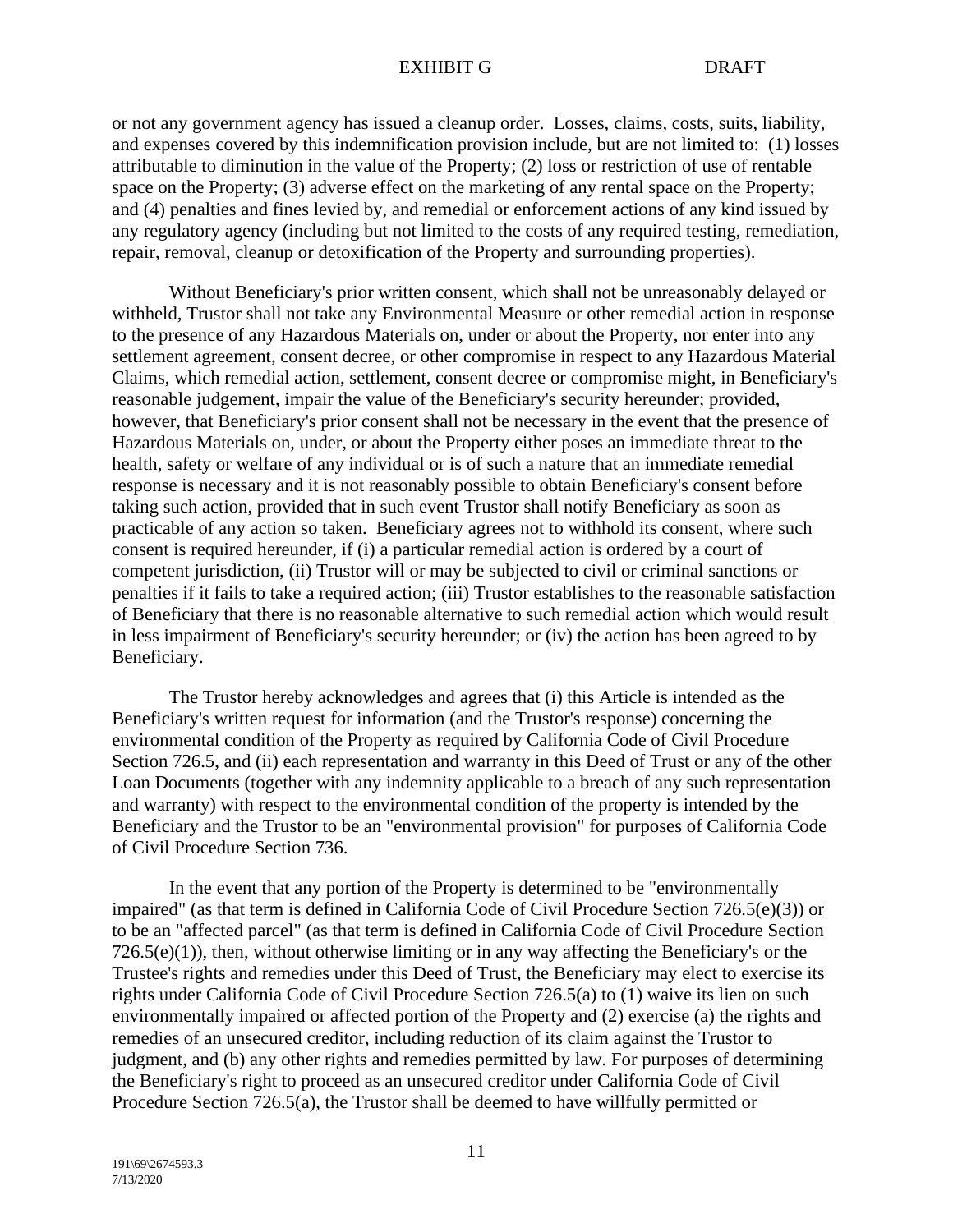acquiesced in a release or threatened release of hazardous materials, within the meaning of California Code of Civil Procedure Section 726.5(d)(1), if the release or threatened release of hazardous materials was knowingly or negligently caused or contributed to by any lessee, occupant, or user of any portion of the Property and the Trustor knew or should have known of the activity by such lessee, occupant, or user which caused or contributed to the release or threatened release. All costs and expenses, including (but not limited to) attorneys' fees, incurred by the Beneficiary in connection with any action commenced under this paragraph, including any action required by California Code of Civil Procedure Section 726.5(b) to determine the degree to which the Property is environmentally impaired, plus interest thereon at the default rate specified in the Loan Agreement until paid, shall be added to the indebtedness secured by this Deed of Trust and shall be due and payable to the Beneficiary upon its demand made at any time following the conclusion of such action.

# ARTICLE 7 **LEASEHOLD MORTGAGE PROVISIONS**

## Section 7.1 General

The provisions of this Article 7 shall apply in the event that, and so long as, any portion of the Property consists of Trustor's interests as tenant under any lease (including, without limitation, the Ground Lease). The lien of this Deed of Trust shall encumber all of Trustor's leasehold estate and other rights and interests under and in connection with the Ground Lease, including without limitation, renewal and extension rights, options to expand, and purchase options (all of which rights shall be collectively referred to herein as the "Leasehold").

Section 7.2 Performance of Obligations.

Trustor shall timely perform its obligations in connection with the Ground Lease. Trustor specifically acknowledges Beneficiary's right, while any default by Trustor under the Ground Lease remains uncured, to perform the defaulted obligations and take all other actions which Beneficiary reasonably deems necessary to protect its interests with respect thereto, and Trustor hereby irrevocably appoints Beneficiary its true and lawful attorney-in-fact in its name or otherwise to execute all documents, and perform all other acts, which Beneficiary reasonably deems necessary to preserve its or Trustor's rights with respect to the Leasehold.

Section 7.3 Notice under Ground Lease.

Trustor shall notify Beneficiary promptly in writing of (i) the occurrence of any default by any party under any Ground Lease and (ii) the receipt by Trustor of any notice claiming the occurrence of any default by Trustor under the Ground Lease or the occurrence of any event which, with the passage of time or the giving of notice or both, would constitute a default by Trustor under the Ground Lease (and Trustor shall also promptly deliver a copy of any such notice to Beneficiary).

Section 7.4 Subordination of Leasehold Interest.

Trustor shall not subordinate the Ground Lease or Leasehold to any deed of trust or other encumbrance of, or lien on, any interest in the real property subject to such Leasehold without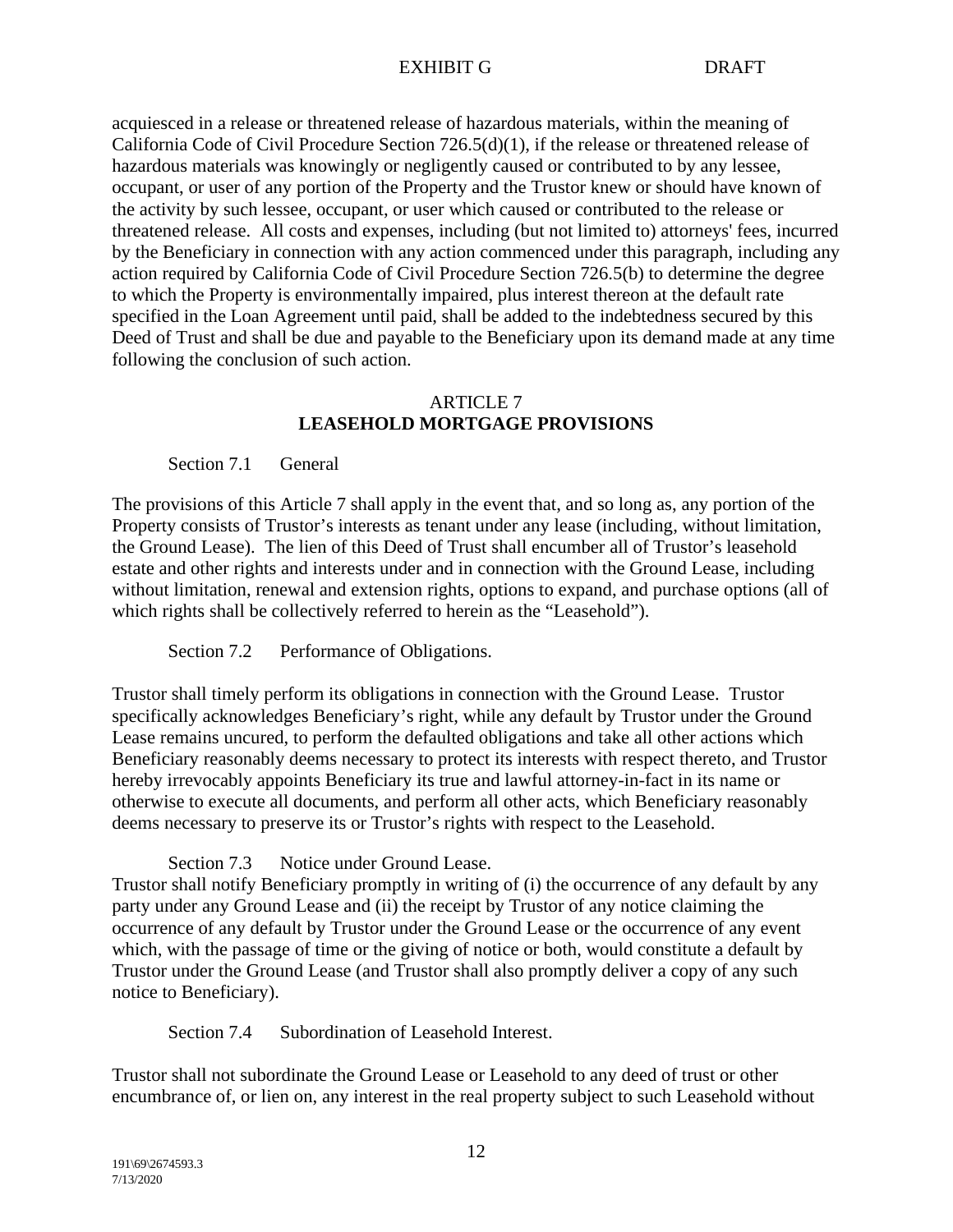the prior written consent of Beneficiary. Any such subordination without such consent shall, at Beneficiary's option, be void.

Section 7.5 Additional Events of Default.

In addition to all other Events of Default described in this Deed of Trust, the occurrence of any of the following shall be an Event of Default hereunder:

(a) A material breach or default by Trustor under the Ground Lease, subject to any applicable cure period; or

(b) The occurrence of any event or circumstance which gives either party under the Ground Lease a right to terminate such Ground Lease.

Section 7.6 Application of Bankruptcy Code.

As used in this Deed of Trust, the "Bankruptcy Code" shall mean 11 U.S.C. §§ 101 et seq., as modified and/or recodified from time to time. Notwithstanding anything to the contrary contained herein with respect to any Ground Lease:

(a) The lien of this Deed of Trust attaches to all of Trustor's rights under Subsection 365(h) of the Bankruptcy Code, including without limitation any and all elections to be made thereunder, any and all rights under the Ground Lease which Trustor is entitled to retain pursuant to 11 U.S.C. § 365(h)(1)(A)(ii) in the event of a rejection under the Bankruptcy Code of the Ground Lease by the landlord thereunder (or any trustee thereof), and any and all rights of offset under or as described in 11 U.S.C. § 365(h)(1)(B).

(b) Trustor acknowledges and agrees that, as the beneficiary under this Deed of Trust and by operation of 11 U.S.C. §365(h)(1)(D), Beneficiary has, and until this Deed of Trust has been fully reconveyed continuously shall have, whether before or after any default under any of the Secured Obligations or the taking of any action to enforce any of Beneficiary's rights and remedies under this Deed of Trust or any foreclosure sale hereunder, the complete, unfettered and exclusive right, in its sole and absolute discretion, to elect (the "365(h) Election") whether (i) the Ground Lease that has been rejected under the Bankruptcy Code by the landlord thereunder (or any trustee therefor) shall be treated as terminated under 11 U.S.C.  $§365(h)(1)(A)(i)$ , or (ii) the rights under the Ground Lease that are in or appurtenant to the real property, as described in 11 U.S.C. §365(h)(1)(A)(ii), should be retained pursuant to that subsection. To the extent that, notwithstanding the preceding sentence and 11 U.S.C.  $§365(h)(1)(D)$ , Trustor now or at any time in the future has any right to make, or to participate in or otherwise in any manner affect the making of, the 365(h) Election with respect to the Ground Lease, Trustor hereby absolutely assigns and conveys to Beneficiary any and all such rights, and all of Trustor's right, title, and interest therein, which may be used and exercised by Beneficiary completely, exclusively, and without any restriction whatsoever, in Beneficiary's sole and absolute discretion, whether before or after any default upon any of the Secured Obligations, the taking of any action to enforce any of Beneficiary's rights and remedies under this Deed of Trust, or any foreclosure sale hereunder. Trustor hereby unconditionally and irrevocably appoints Beneficiary as its attorney-in-fact to exercise Trustor's right, if any, to make, or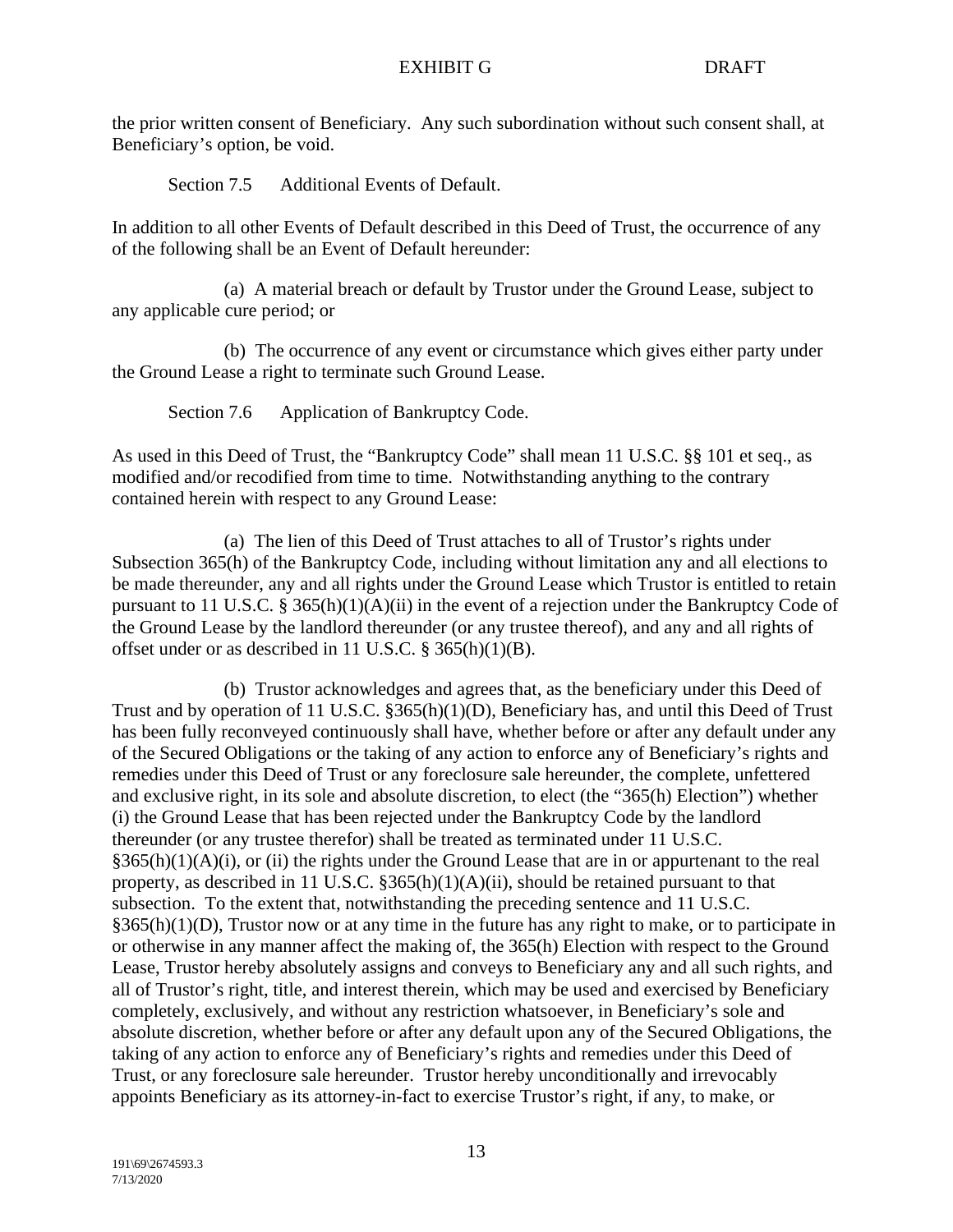participate in or otherwise in any matter affect the making of, the 365(h) Election with respect to the Ground Lease. Trustor shall not in any manner impede or interfere with any action taken by Beneficiary and, at the request of Beneficiary, Trustor shall take or join in the taking of any action to make, or participate in or otherwise in any manner affect the making of, the 365(h) Election with respect to the Ground Lease, in such manner as Beneficiary determines in its sole and absolute discretion. Unless and until instructed to do so by Beneficiary (as determined by Beneficiary in its sole and absolute discretion), Trustor shall not take any action to make, or participate in or otherwise in any manner affect the making of, the 365(h) Election with respect to the Ground Lease, including in particular, but without limitation, any election to treat the Ground Lease as terminated. Beneficiary shall have no obligation whatsoever to Trustor or any other person or entity in connection with the making of the 365(h) Election with respect to the Ground Lease or any instruction by Beneficiary to Trustor given, withheld or delayed in respect thereof, nor shall Beneficiary have any liability to Trustor or any other person or entity arising from any of the same.

(c) As security for the Secured Obligations, Trustor hereby irrevocably assigns to Beneficiary all of Trustor's rights to damages arising from any rejection by the landlord (or any trustee thereof) of the Ground Lease under the Bankruptcy Code. Beneficiary and Trustor shall proceed jointly or in the name of Trustor in respect of any claim or proceeding relating to the rejection of the Ground Lease, including without limitation the right to file and prosecute any proofs of claim, complaints, motions and other documents in any case in respect of such landlord under the Bankruptcy Code. This assignment shall continue in effect until all of the Secured Obligations have been satisfied in full. Any amounts received by Beneficiary or Trustor as damages arising from the rejection of the Ground Lease as aforesaid shall be applied first to all costs reasonably incurred by Beneficiary (including attorneys' fees) in connection with this subsection (c) and then in accordance with other applicable provisions of this Deed of Trust.

(d) If, pursuant to the Bankruptcy Code, Trustor seeks to offset against the rent reserved in the Ground Lease the amount of any damages caused by the nonperformance of the landlord's obligations after the rejection by the landlord (or any trustee thereof) of the Ground Lease, Trustor shall, prior to effecting such offset, notify Beneficiary in writing of its intent to do so, setting forth the amounts proposed to be offset and, in the event that Beneficiary objects, Trustor shall not effect any offset of the amounts to which Beneficiary objects. If Beneficiary fails to object within 10 days following receipt of such notice, Trustor may offset the amounts set forth in Trustor's notice.

(e) If any legal proceeding is commenced with respect to the Ground Lease in connection with any case under the Bankruptcy Code, Beneficiary and Trustor shall cooperatively conduct any such proceeding with counsel reasonably agreed upon between Trustor and Beneficiary. Trustor shall, upon demand, pay to Beneficiary all costs (including attorneys' fees) reasonably incurred by Beneficiary in connection with any such proceeding.

(f) Trustor shall immediately notify Beneficiary orally upon learning of any filing by or against any landlord under any Ground Lease of a petition under the Bankruptcy Code. Trustor shall thereafter promptly give written notice of such filing to Beneficiary, setting forth any information available to Trustor with respect to the date of such filing, the court in which such petition was filed, and the relief sought therein. Trustor shall promptly deliver to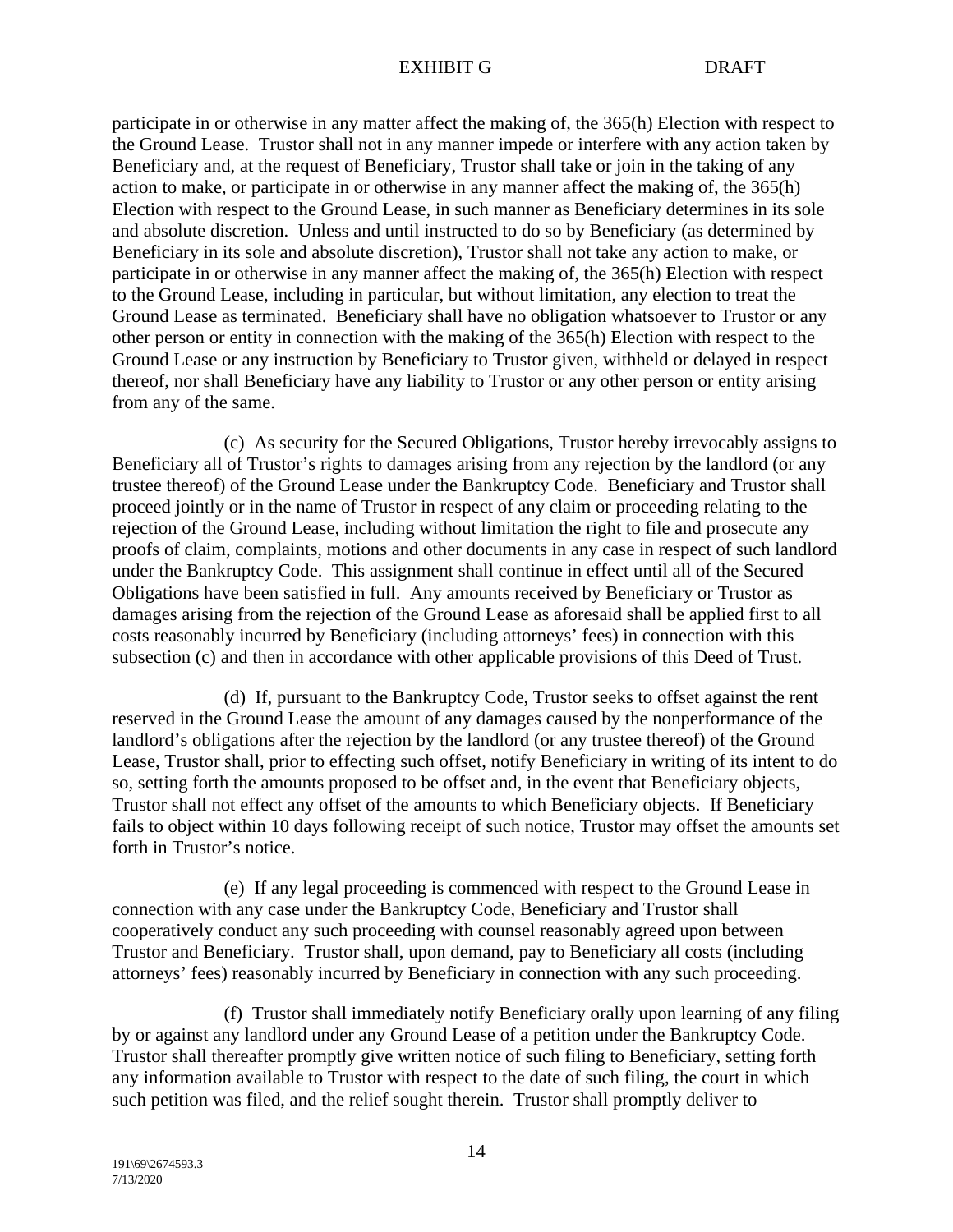Beneficiary all notices, pleadings and other documents received by Trustor in connection with any such proceeding.

Section 7.7 Additional Representations and Warranties.

Trustor hereby represents and warrants to Beneficiary, with respect to the Ground Lease, as follows:

(a) The Ground Lease is in full force and effect;

(b) Trustor owns the entire tenant's interest and Beneficiary owns the entire lessor's interest under the Ground Lease and each have the right under the Ground Lease to execute this Deed of Trust; and

(c) No default under the Ground Lease remains uncured, nor has any event occurred which, with the passage of time or service of notice or both, would constitute such a default.

# ARTICLE 8 EVENTS OF DEFAULT AND REMEDIES

Section 8.1 Events of Default.

The following shall constitute events of default ("Events of Default") following the expiration of any applicable notice and cure periods: (1) failure to make any payment to be paid by Trustor under the Loan Documents; (2) failure to observe or perform any of Trustor's other covenants, agreements or obligations under the Loan Documents, including, without limitation, the provisions concerning discrimination; (3) failure to make any payment or observe or perform any of Trustor's other covenants, agreements, or obligations under any other debt instrument or regulatory agreement secured by the Property, which default shall not be cured within the times and in the manner provided therein; or (4) a default is declared under the Approved Financing by the lender of such Approved Financing. Notwithstanding anything to the contrary contained herein, Beneficiary hereby agrees that any cure of any default made or tendered by one or more of Trustor's limited partners shall be deemed a cure by the Trustor and shall be accepted or rejected on the same basis as if made or tendered by Trustor. Copies of all notices which are sent to Trustor hereunder shall be sent to Investor Limited Partner at the address set forth in the Loan Agreement.

Section 8.2 Acceleration of Maturity.

If an Event of Default shall have occurred and be continuing, then at the option of the Beneficiary, the amount of any payment related to the Event of Default and all unpaid Secured Obligations shall immediately become due and payable, upon written notice by the Beneficiary to the Trustor (or automatically where so specified in the Loan Documents), and no omission on the part of the Beneficiary to exercise such option when entitled to do so shall be construed as a waiver of such right.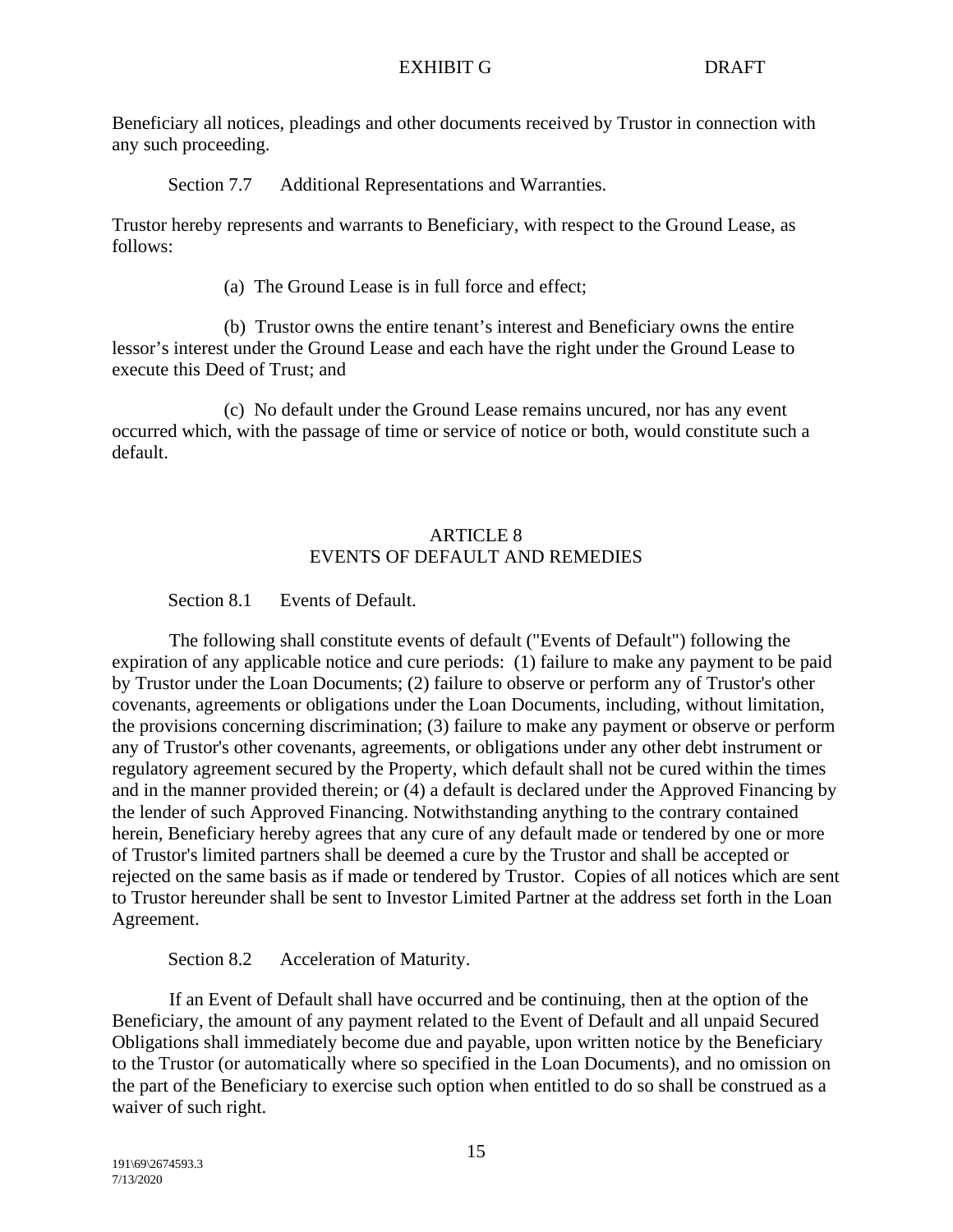Section 8.3 The Beneficiary's Right to Enter and Take Possession.

If an Event of Default shall have occurred and be continuing, the Beneficiary may:

(a) Either in person or by agent, with or without bringing any action or proceeding, or by a receiver appointed by a court, and without regard to the adequacy of its security, enter upon the Security and take possession thereof (or any part thereof) and of any of the Security, in its own name or in the name of Trustee, and do any acts which it deems necessary or desirable to preserve the value or marketability of the Property, or part thereof or interest therein, increase the income therefrom or protect the security thereof. The entering upon and taking possession of the Security shall not cure or waive any Event of Default or Notice of Sale (as defined below) hereunder or invalidate any act done in response to such Event of Default or pursuant to such Notice of Sale, and, notwithstanding the continuance in possession of the Security, Beneficiary shall be entitled to exercise every right provided for in this Deed of Trust, or by law upon occurrence of any Event of Default, including the right to exercise the power of sale;

(b) Commence an action to foreclose this Deed of Trust as a mortgage, appoint a receiver, or specifically enforce any of the covenants hereof;

(c) Deliver to Trustee a written declaration of default and demand for sale, and a written notice of default and election to cause Trustor's interest in the Security to be sold ("Notice of Sale"), which notice Trustee or Beneficiary shall cause to be duly filed for record in the Official Records of Alameda County; or

(d) Exercise all other rights and remedies provided herein, in the instruments by which the Trustor acquires title to any Security, or in any other document or agreement now or hereafter evidencing, creating or securing the Secured Obligations.

Section 8.4 Foreclosure By Power of Sale.

Should the Beneficiary elect to foreclose by exercise of the power of sale herein contained, the Beneficiary shall deliver to the Trustee the Notice of Sale and shall deposit with Trustee this Deed of Trust which is secured hereby (and the deposit of which shall be deemed to constitute evidence that the Secured Obligations are immediately due and payable), and such receipts and evidence of any expenditures made that are additionally secured hereby as Trustee may require.

(a) Upon receipt of the Notice of Sale from the Beneficiary, Trustee shall cause to be recorded, published and delivered to Trustor such Notice of Sale as then required by law and by this Deed of Trust. Trustee shall, without demand on Trustor, after lapse of such time as may then be required by law and after recordation of such Notice of Sale having been given as required by law, sell the Security, at the time and place of sale fixed by it in the Notice of Sale, whether as a whole or in separate lots or parcels or items as Trustee shall deem expedient and in such order as it may determine unless specified otherwise by the Trustor according to California Civil Code Section 2924g(b), at public auction to the highest bidder, for cash in lawful money of the United States payable at the time of sale. Trustee shall deliver to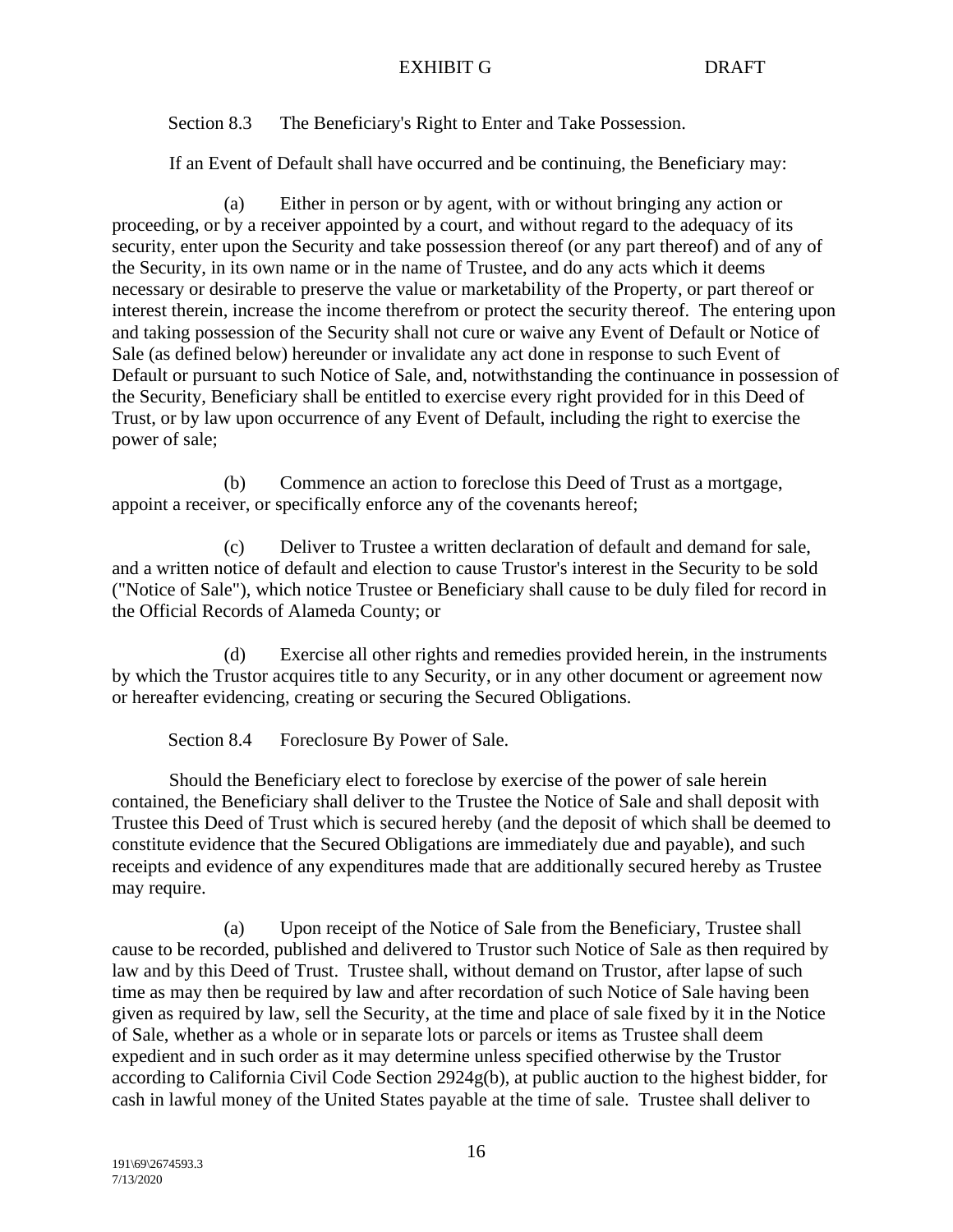such purchaser or purchasers thereof its good and sufficient deed or deeds conveying the property so sold, but without any covenant or warranty, express or implied. The recitals in such deed or any matters of facts shall be conclusive proof of the truthfulness thereof. Any person, including, without limitation, Trustor, Trustee or Beneficiary, may purchase at such sale.

(b) After deducting all reasonable costs, fees and expenses of Trustee, including costs of evidence of title in connection with such sale, Trustee shall apply the proceeds of sale to payment of: (i) the unpaid Principal amount of the Note; (ii) all other Secured Obligations owed to Beneficiary under the Loan Documents; (iii) all other sums then secured hereby; and (iv) the remainder, if any, to Trustor.

(c) Trustee may postpone sale of all or any portion of the Property by public announcement at such time and place of sale, and from time to time thereafter, and without further notice make such sale at the time fixed by the last postponement, or may, in its discretion, give a new Notice of Sale.

Section 8.5 Receiver.

If an Event of Default shall have occurred and be continuing, Beneficiary, as a matter of right and without further notice to Trustor or anyone claiming under the Security, and without regard to the then value of the Security or the interest of Trustor therein, shall have the right to apply to any court having jurisdiction to appoint a receiver or receivers of the Security (or a part thereof), and Trustor hereby irrevocably consents to such appointment and waives further notice of any application therefor. Any such receiver or receivers shall have all the usual powers and duties of receivers in like or similar cases, and all the powers and duties of Beneficiary in case of entry as provided herein, and shall continue as such and exercise all such powers until the date of confirmation of sale of the Security, unless such receivership is sooner terminated.

Section 8.6 Remedies Cumulative.

No right, power or remedy conferred upon or reserved to the Beneficiary by this Deed of Trust is intended to be exclusive of any other right, power or remedy, but each and every such right, power and remedy shall be cumulative and concurrent and shall be in addition to any other right, power and remedy given hereunder or now or hereafter existing at law or in equity.

Section 8.7 No Waiver.

(a) No delay or omission of the Beneficiary to exercise any right, power or remedy accruing upon any Event of Default shall exhaust or impair any such right, power or remedy, or shall be construed to be a waiver of any such Event of Default or acquiescence therein; and every right, power and remedy given by this Deed of Trust to the Beneficiary may be exercised from time to time and as often as may be deemed expeditious by the Beneficiary. Beneficiary's express or implied consent to breach, or waiver of, any obligation of the Trustor hereunder shall not be deemed or construed to be a consent to any subsequent breach, or further waiver, of such obligation or of any other obligations of the Trustor hereunder. Failure on the part of the Beneficiary to complain of any act or failure to act or to declare an Event of Default, irrespective of how long such failure continues, shall not constitute a waiver by the Beneficiary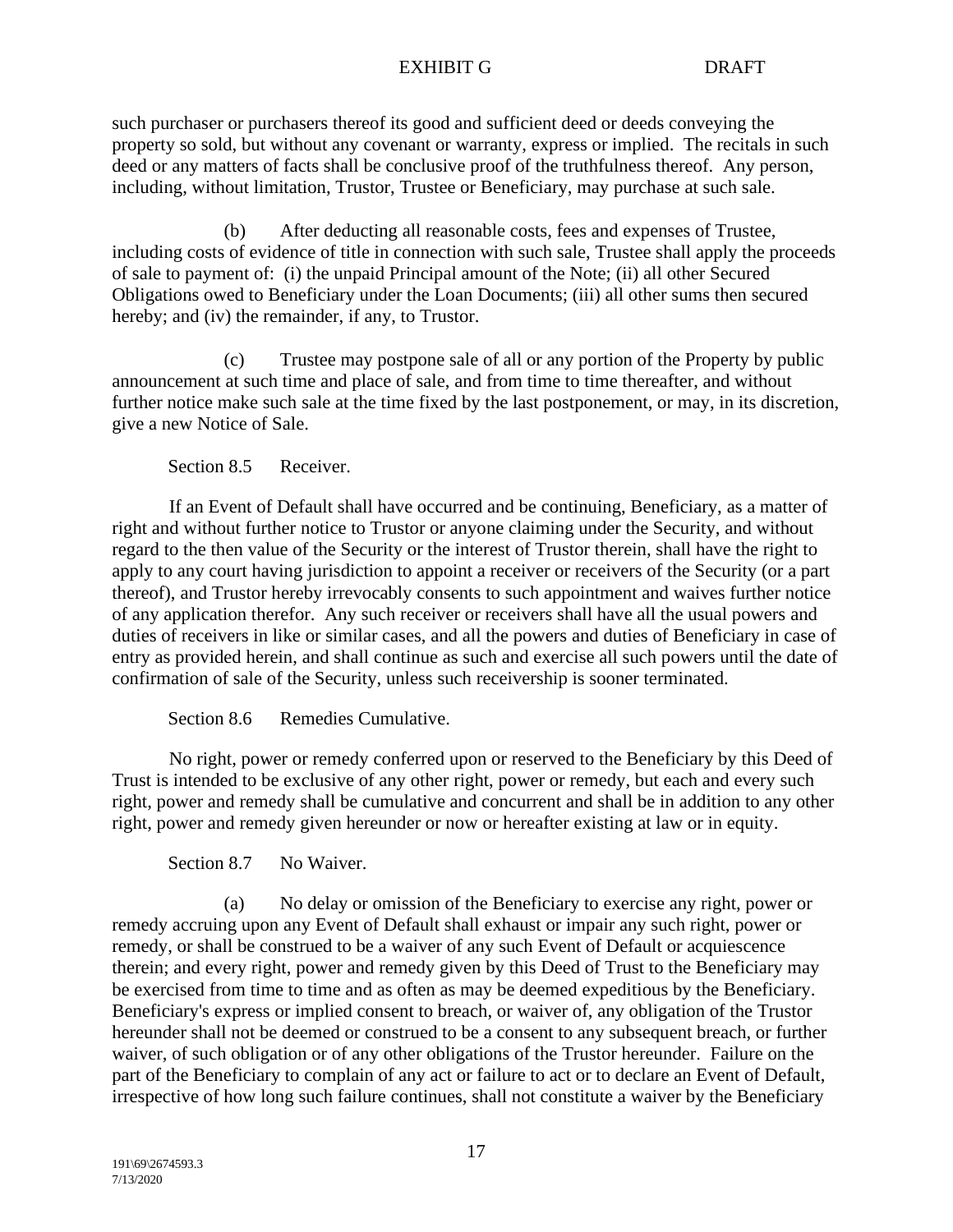of its right hereunder or impair any rights, power or remedies consequent on any Event of Default by the Trustor.

(b) If the Beneficiary (i) grants forbearance or an extension of time for the payment or performance of any Secured Obligation, (ii) takes other or additional security or the payment of any sums secured hereby, (iii) waives or does not exercise any right granted in the Loan Documents, (iv) releases any part of the Security from the lien of this Deed of Trust, or otherwise changes any of the terms, covenants, conditions or agreements in the Loan Documents, (v) consents to the granting of any easement or other right affecting the Security, or (vi) makes or consents to any agreement subordinating the lien hereof, any such act or omission shall not release, discharge, modify, change or affect the original liability under this Deed of Trust, or any other obligation of the Trustor or any subsequent purchaser of the Security or any part thereof, or any maker, co-signer, endorser, surety or guarantor (unless expressly released); nor shall any such act or omission preclude the Beneficiary from exercising any right, power or privilege herein granted or intended to be granted in any Event of Default then made or of any subsequent Event of Default, nor, except as otherwise expressly provided in an instrument or instruments executed by the Beneficiary shall the lien of this Deed of Trust be altered thereby.

Section 8.8 Suits to Protect the Security.

The Beneficiary shall have power to (a) institute and maintain such suits and proceedings as it may deem expedient to prevent any impairment of the Security and the rights of the Beneficiary as may be unlawful or any violation of this Deed of Trust, (b) preserve or protect its interest (as described in this Deed of Trust) in the Security, and (c) restrain the enforcement of or compliance with any legislation or other governmental enactment, rule or order that may be unconstitutional or otherwise invalid, if the enforcement for compliance with such enactment, rule or order would impair the Security thereunder or be prejudicial to the interest of the Beneficiary.

Section 8.9 Trustee May File Proofs of Claim.

In the case of any receivership, insolvency, bankruptcy, reorganization, arrangement, adjustment, composition or other proceedings affecting the Trustor, its creditors or its property, the Beneficiary, to the extent permitted by law, shall be entitled to file such proofs of claim and other documents as may be necessary or advisable in order to have the claims of the Beneficiary allowed in such proceedings and for any additional amount which may become due and payable by the Trustor hereunder after such date.

Section 8.10 Waiver.

The Trustor waives presentment, demand for payment, notice of dishonor, notice of protest and nonpayment, protest, notice of interest on interest and late charges, and diligence in taking any action to collect any Secured Obligations or in proceedings against the Security, in connection with the delivery, acceptance, performance, default, endorsement or guaranty of this Deed of Trust.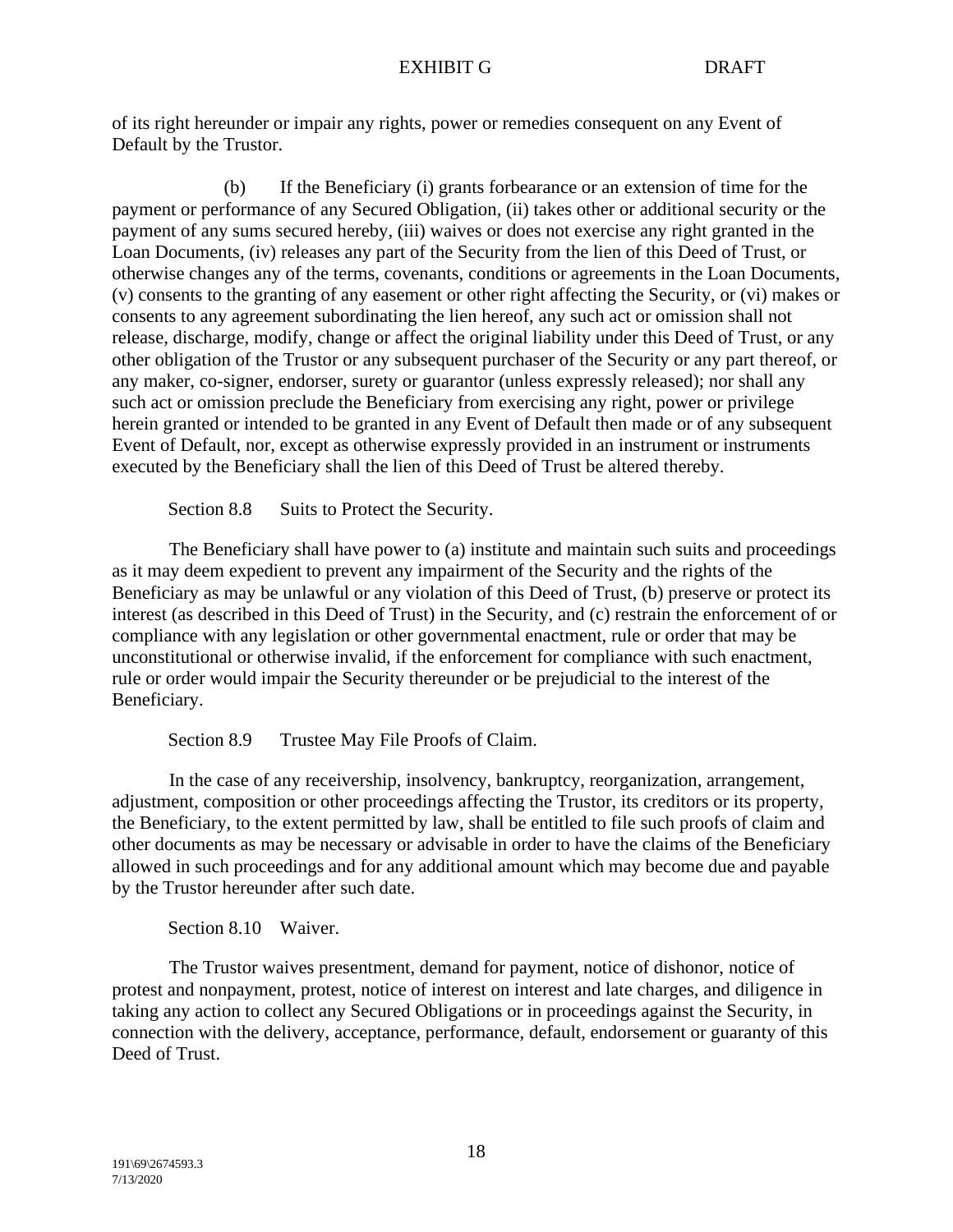#### ARTICLE 9 MISCELLANEOUS

Section 9.1 Amendments.

This Deed of Trust cannot be waived, changed, discharged or terminated orally, but only by an instrument in writing signed by Beneficiary and Trustor.

Section 9.2 Reconveyance by Trustee.

Upon written request of Beneficiary stating that all Secured Obligations have been paid or forgiven, and all obligations under the Loan Documents have been performed in full, and upon surrender of this Deed of Trust to Trustee for cancellation and retention, and upon payment by Trustor of Trustee's reasonable fees, Trustee shall reconvey the Security to Trustor, or to the person or persons legally entitled thereto.

Section 9.3 Notices.

Formal notices, demands, and communications between the Parties shall be sufficiently given if and shall not be deemed given unless (a) dispatched by registered or certified mail, postage prepaid, return receipt requested, (b) delivered by express delivery service, return receipt requested, (c) delivered personally, or (d) sent by electronic mail, provided that any notice sent by electronic mail must be followed by notice delivered under either (a), (b), or (c) within 2 business days. All such notices shall be delivered to the principal office of the Parties as follows:

| Borrower: | MP Lazuli Landing Associates, LP<br>c/o MidPen Housing Corporation<br>303 Vintage Park Dr., Suite 250<br>Foster City, CA 94404<br>Attn: Jan M. Lindenthal, Chief Real Estate Development Officer<br>email: |
|-----------|------------------------------------------------------------------------------------------------------------------------------------------------------------------------------------------------------------|
| City:     | City of Union City<br>34009 Alvarado-Niles Road<br>Union City, CA 94587<br>Attn: City Manager<br>email:                                                                                                    |

Such written notices, demands and communications may be sent in the same manner to such other addresses as the affected Party may from time to time designate by mail as provided in this Section. Receipt shall be deemed to have occurred on the date shown on a written receipt as the date of delivery or refusal of delivery (or attempted delivery if undeliverable) except that any electronic mail received after 5:00 p.m. shall be deemed to have been received on the next business day.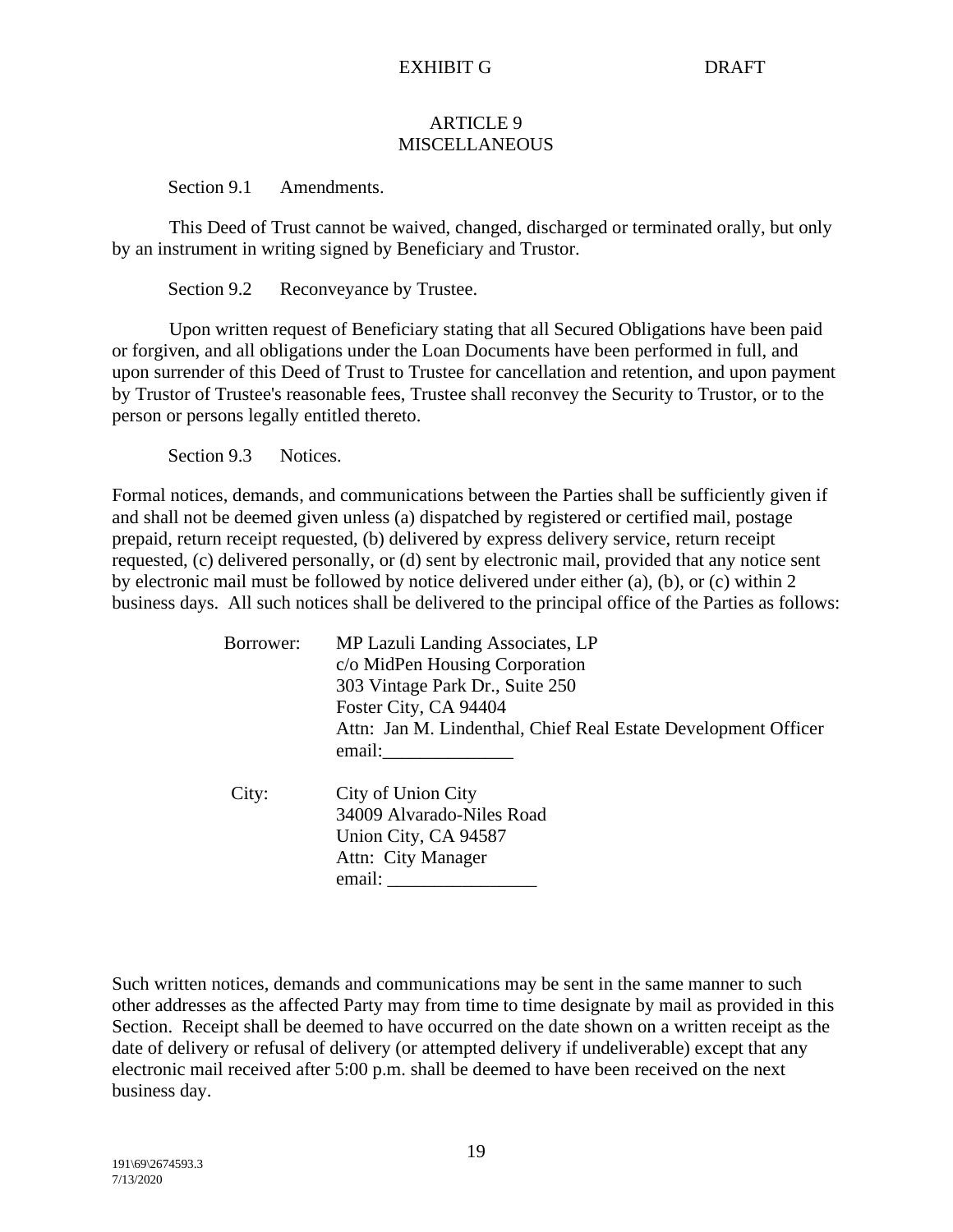Section 9.4 Successors and Joint Trustors.

Where an obligation created herein is binding upon Trustor, the obligation shall also apply to and bind any transferee or successors in interest. Where the terms of the Deed of Trust have the effect of creating an obligation of the Trustor and a transferee, such obligation shall be deemed to be a joint and several obligation of the Trustor and such transferee. Where Trustor is more than one entity or person, all obligations of Trustor shall be deemed to be a joint and several obligation of each and every entity and person comprising Trustor.

Section 9.5 Captions.

The captions or headings at the beginning of each Section hereof are for the convenience of the parties and are not a part of this Deed of Trust.

Section 9.6 Invalidity of Certain Provisions.

Every provision of this Deed of Trust is intended to be severable. In the event any term or provision hereof is declared to be illegal or invalid for any reason whatsoever by a court or other body of competent jurisdiction, such illegality or invalidity shall not affect the balance of the terms and provisions hereof, which terms and provisions shall remain binding and enforceable. If the lien of this Deed of Trust is invalid or unenforceable as to any part of the debt, or if the lien is invalid or unenforceable as to any part of the Security, the unsecured or partially secured portion of the debt, and all payments made on the debt, whether voluntary or under foreclosure or other enforcement action or procedure, shall be considered to have been first paid or applied to the full payment of that portion of the debt which is not secured or partially secured by the lien of this Deed of Trust.

Section 9.7 Governing Law.

This Deed of Trust shall be governed by and construed in accordance with the laws of the State of California.

Section 9.8 Gender and Number.

In this Deed of Trust the singular shall include the plural and the masculine shall include the feminine and neuter and vice versa, if the context so requires.

Section 9.9 Deed of Trust, Mortgage.

Any reference in this Deed of Trust to a mortgage shall also refer to a deed of trust and any reference to a deed of trust shall also refer to a mortgage.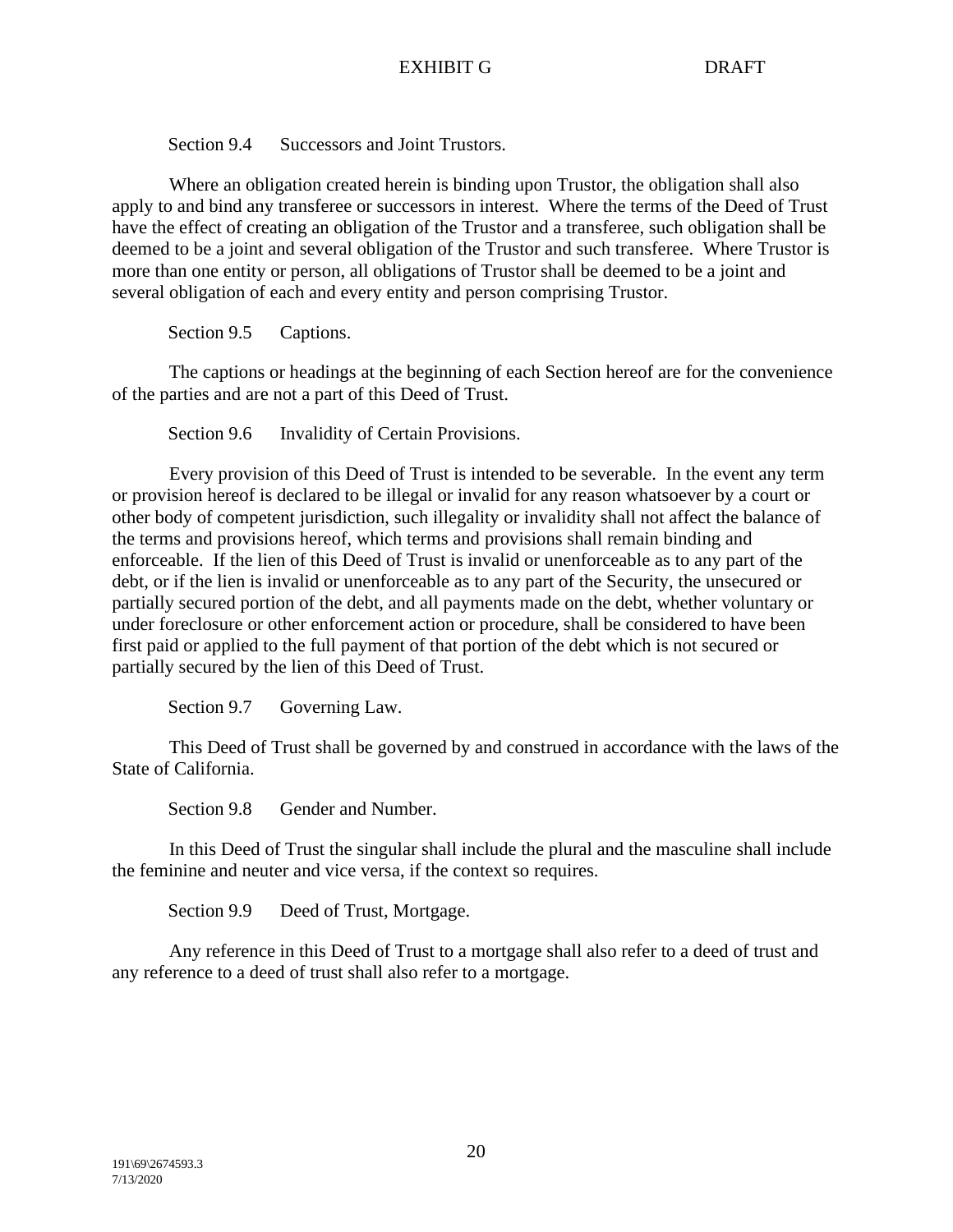Section 9.10 Actions.

Trustor agrees to appear in and defend any action or proceeding purporting to affect the Security.

Section 9.11 Substitution of Trustee.

Beneficiary may from time to time substitute a successor or successors to any Trustee named herein or acting hereunder to execute this Trust. Upon such appointment, and without conveyance to the successor trustee, the latter shall be vested with all title, powers, and duties conferred upon any Trustee herein named or acting hereunder. Each such appointment and substitution shall be made by written instrument executed by Beneficiary, containing reference to this Deed of Trust and its place of record, which, when duly recorded in the proper office of the county or counties in which the Property is situated, shall be conclusive proof of proper appointment of the successor trustee.

Section 9.12 Statute of Limitations.

The pleading of any statute of limitations as a defense to any and all obligations secured by this Deed of Trust is hereby waived to the full extent permissible by law.

Section 9.13 Acceptance by Trustee.

Trustee accepts this Trust when this Deed of Trust, duly executed and acknowledged, is made public record as provided by law. Except as otherwise provided by law the Trustee is not obligated to notify any party hereto of pending sale under this Deed of Trust or of any action of proceeding in which Trustor, Beneficiary, or Trustee shall be a party unless brought by Trustee.

Section 9.14 Tax Credit Provisions.

Notwithstanding anything to the contrary contained herein or in any documents secured by this Deed of Trust or contained in any subordination agreement, the Beneficiary acknowledges and agrees that in the event of a foreclosure or deed-in-lieu of foreclosure (collectively, "Foreclosure") with respect to the Security encumbered by this Deed of Trust, the following rule contained in Section  $42(h)(6)(E)(ii)$  of the Internal Revenue Code of 1986 (26 USC 42 (h) $(6)(E)(ii)$ , as amended, shall apply:

For a period of three (3) years from the date of Foreclosure, with respect to any unit that had been regulated by a Regulatory Agreement with the California Tax Credit Allocation Committee, (i) none of the tenants occupying those units at the time of Foreclosure may be evicted or their tenancy terminated (other than for good cause), (ii) nor may any rent be increased except as otherwise permitted under Section 42 of the Code.

# **[SIGNATURES TO FOLLOW ON NEXT PAGE]**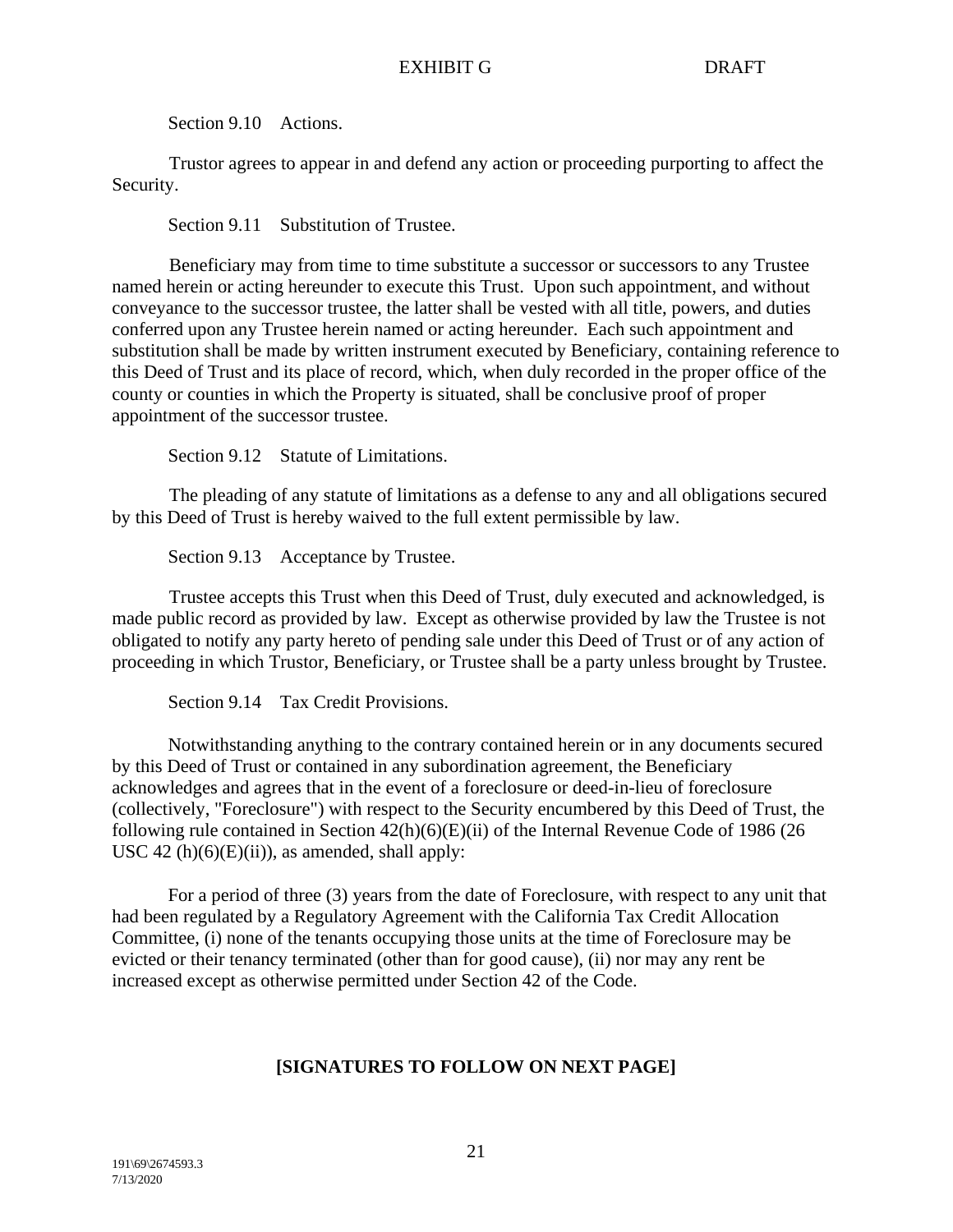IN WITNESS WHEREOF, Trustor has executed this Deed of Trust as of the day and year first above written.

# TRUSTOR:

MP Lazuli Landing Associates, a California limited partnership

By: MP Lazuli Landing LLC, a California limited liability company

By: Mid-Peninsula Hermanas, Inc., a California nonprofit public benefit corporation

By:\_\_\_\_\_\_\_\_\_\_\_\_\_\_\_\_\_\_\_\_\_\_\_\_\_\_\_\_\_\_\_\_\_\_ , Its:-\_\_\_\_\_\_\_\_\_\_\_\_\_\_\_\_\_\_\_\_\_\_\_\_\_\_\_\_\_\_\_\_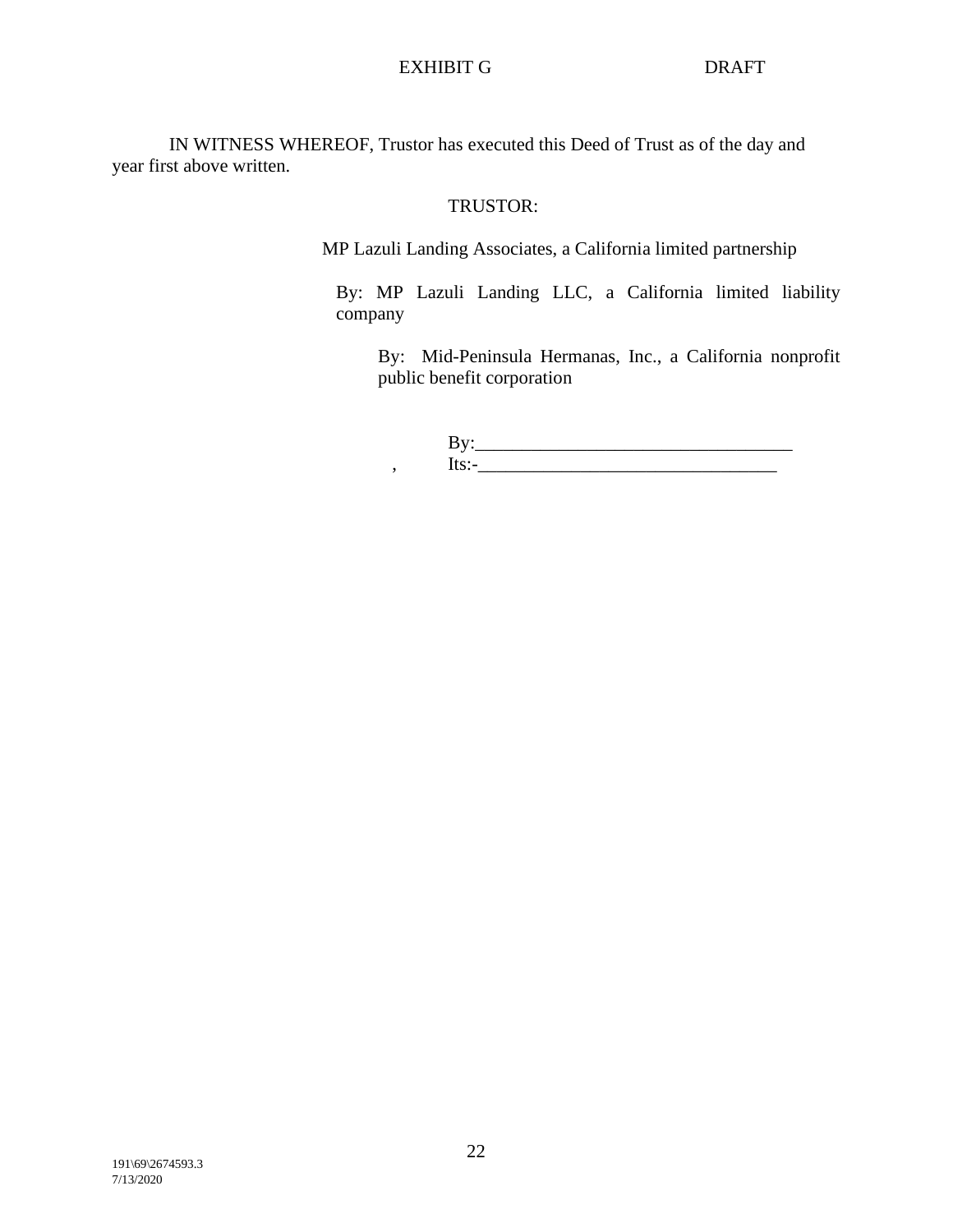$\mathbb{E}$  . The draft is the set of  $\mathbb{E}$  of  $\mathbb{E}$  and  $\mathbb{E}$  and  $\mathbb{E}$  . A notary public or other officer completing this certificate verifies only the identity of the individual who signed the document to which this certificate is attached, and not the truthfulness, accuracy, or validity of that document.

# STATE OF CALIFORNIA  $($

)  $COUNTY OF \_$ 

On \_\_\_\_\_\_\_\_\_\_\_\_\_\_\_\_\_\_\_\_\_, before me, \_\_\_\_\_\_\_\_\_\_\_\_\_\_\_\_\_\_\_\_\_\_\_\_\_\_\_\_\_\_\_, Notary Public, personally appeared \_\_\_\_\_\_\_\_\_\_\_\_\_\_\_\_\_\_\_\_\_\_\_\_\_\_\_\_\_\_\_\_\_\_\_\_\_\_, who proved to me on the basis of satisfactory evidence to be the person(s) whose name(s) is/are subscribed to the within instrument and acknowledged to me that he/she/they executed the same in his/her/their authorized capacity(ies), and that by his/her/their signature(s) on the instrument the person(s), or the entity upon behalf of which the person(s) acted, executed the instrument.

I certify UNDER PENALTY OF PERJURY under the laws of the State of California that the foregoing paragraph is true and correct.

WITNESS my hand and official seal.

\_\_\_\_\_\_\_\_\_\_\_\_\_\_\_\_\_\_\_\_\_\_\_\_\_\_\_\_\_\_\_\_\_\_\_\_\_\_ Name: Notary Public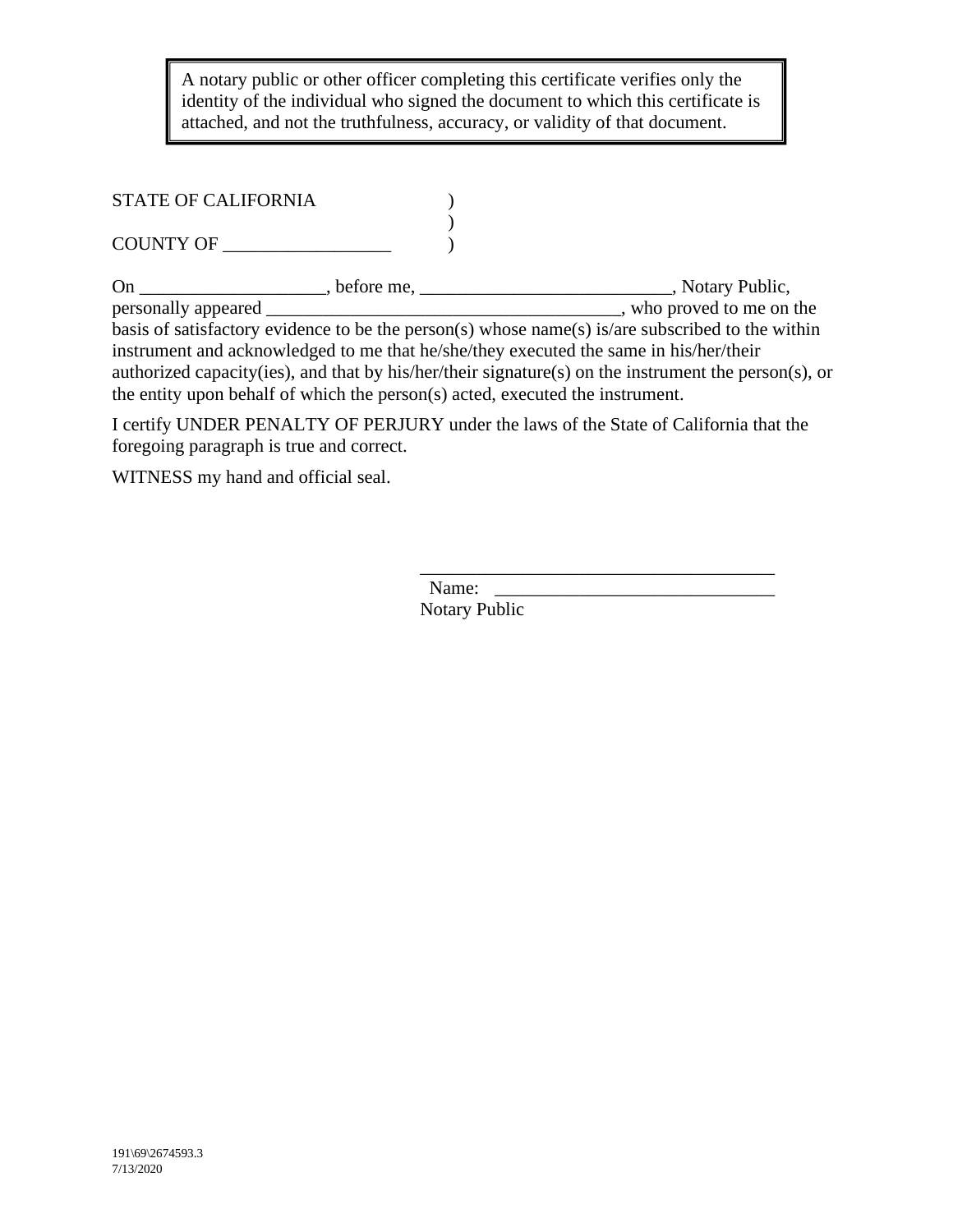# EXHIBIT A

# LEGAL DESCRIPTION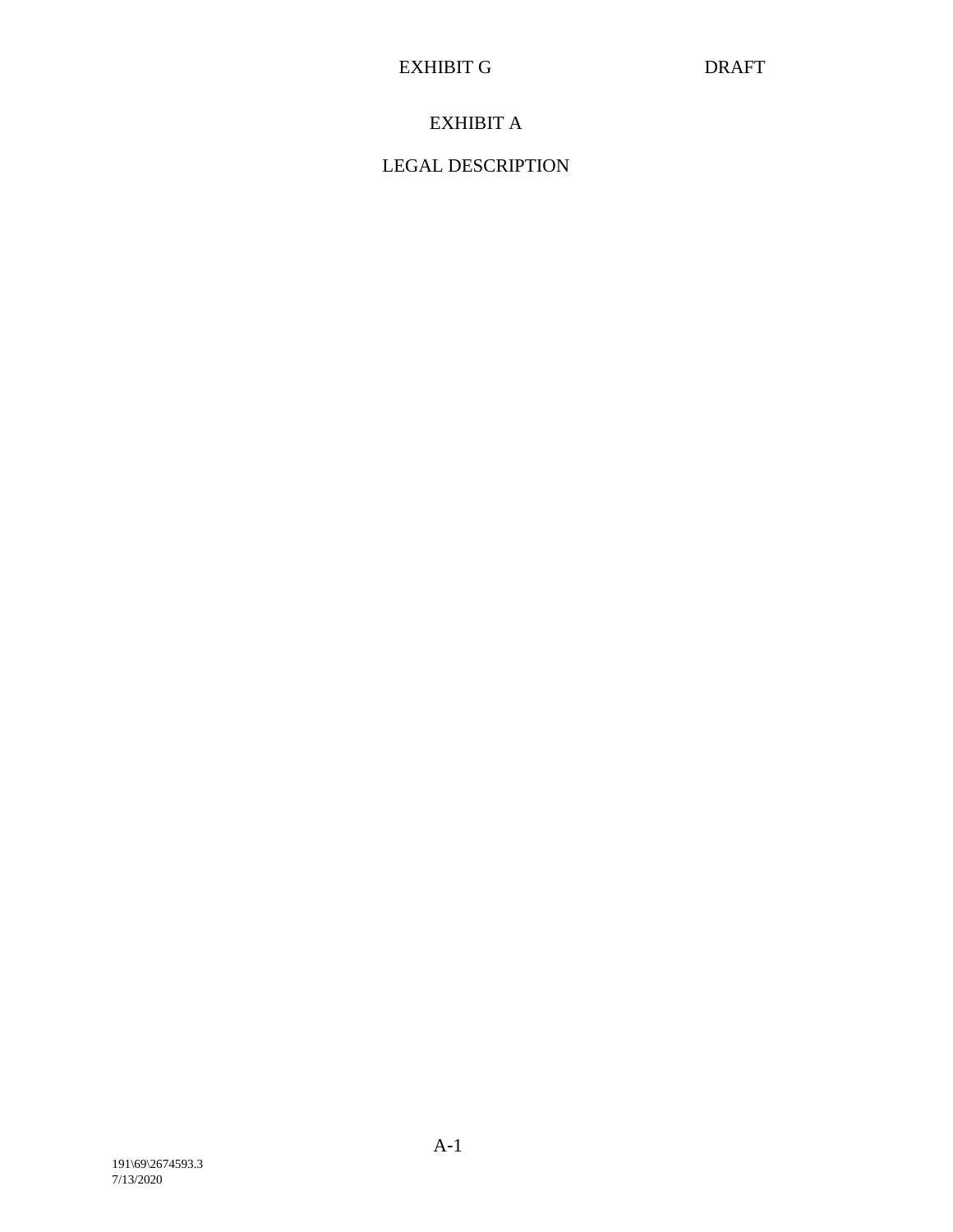# RECORDING REQUESTED BY AND WHEN RECORDED MAIL TO:

City of Union City 34009 Alvarado-Niles Road Union City, CA 94587 Attn: City Manager

No fee for recording pursuant to Government code Section 27383

# REGULATORY AGREEMENT AND DECLARATION OF RESTRICTIVE COVENANTS (Lazuli Landing)

\_\_\_\_\_\_\_\_\_\_\_\_\_\_\_\_\_\_\_\_\_\_\_\_\_\_\_\_\_\_\_\_\_\_\_\_\_\_\_\_\_\_\_\_\_\_\_\_\_\_\_\_\_\_\_\_\_\_\_\_\_\_\_\_\_\_\_\_\_\_\_\_

This Regulatory Agreement and Declaration of Restrictive Covenants (the "Agreement") is made and entered into as of \_\_\_\_\_\_\_, by and between the City of Union City, a California municipal corporation (the "City"), and MP Lazuli Landing Associates, a California limited partnership (the "Owner").

## RECITALS

A. Owner is the owner of a leasehold interest in that certain property bounded by Mission Boulevard, D Street, E Street and 2nd Street in the City of Union City, as more particularly described in  $Exhibit A$  (the "Property") pursuant to that certain Ground Lease dated as of  $\qquad \qquad$  (as modified from time to time, the "Ground Lease"), a memorandum of which shall record in the Official Records of the County of Alameda, State of California ("Official Records"), substantially concurrently herewith. Owner intends to construct an eighty-one (81) unit multifamily rental housing development on the Property for rental to extremely low, very low and low income households including one (1) manager's unit that is not subject to affordability restrictions. Together the Property and its improvements are the "Development".

B. City has entered into a Disposition, Development and Loan Agreement with Owner dated July 28, 2020 ("DDLA") pursuant to which the City agreed to ground lease the Property to the Owner. The DDLA further provides for the City to loan to the Owner Five Million Thirty Four Thousand Nine Hundred Twenty Four Dollars (\$5,034,924) ("City Loan") to assist with the construction of the Development, and to grant to MidPen Housing Corporation, a California nonprofit public benefit corporation, One Million Eight Hundred Thousand Dollars (\$1,800,000) (the "City Grant") to be used by MidPen Housing Corporation to make a loan to Owner for the costs of construction and installation of tenant improvements to the "Community Space" to be constructed within the Development.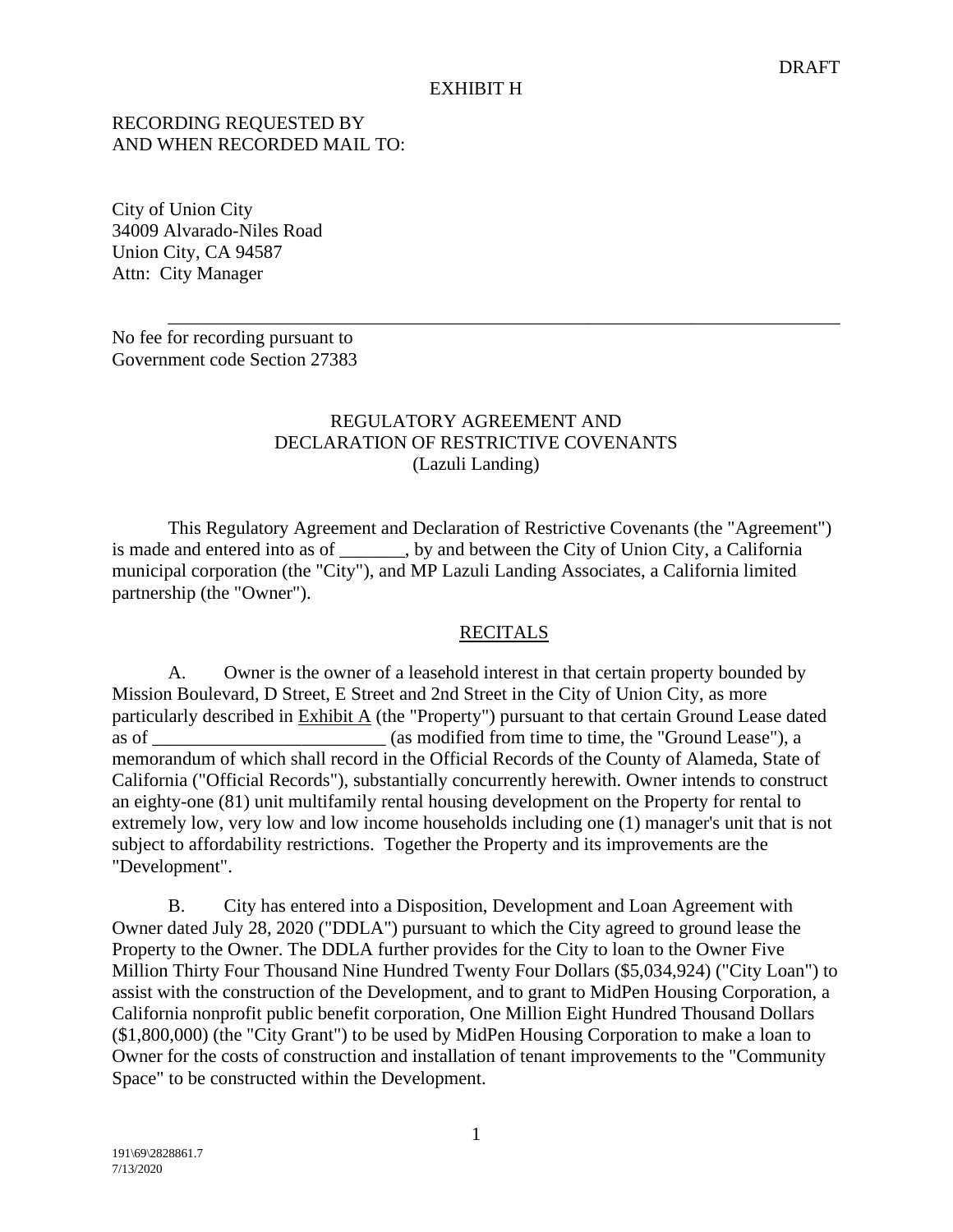C. The City acquired the Property, as the successor agency to the former Union City Redevelopment Agency. The Property was acquired by the former Redevelopment Agency with the proceeds of tax exempt tax allocation bonds.

D. The City has agreed to ground lease the Property to the Owner and to make the City Loan and the City Grant on the condition that the Owner construct, maintain and operate the Development in accordance with restrictions set forth in this Regulatory Agreement and in related documents including the DDLA. The "Community Space" to be constructed within the Development (as defined in the DDLA) is not intended to be regulated by this Regulatory Agreement.

E. The Owner applied for and received a density bonus pursuant to the State Density Bonus Law (Government Code Sections 65915-65918) ("Density Bonus Law"). The Density Bonus Law requires the City to ensure and the Owner to agree to continued affordability of the Units subject to the density bonus. This Agreement satisfies the requirements and obligations of the Density Bonus Law.

F. In consideration for ground lease of the Property and receipt of the City Loan and the City Grant at an interest rate substantially below the market rate, Owner agrees to observe all of the terms and conditions set forth below.

THEREFORE, City and Owner hereby agree as follows.

#### ARTICLE 1. DEFINITIONS

Section 1.1 Definitions. When used in this Agreement, the following terms shall have the respective meanings assigned to them in this Article 1.

(a) "Actual Household Size" shall mean the actual number of persons in the applicable household.

(b) "Agreement" shall mean this Regulatory Agreement and Declaration of Restrictive Covenants.

(c) "Affiliate" means any person or entity directly or indirectly, through one or more intermediaries, controlling, controlled by or under common control with Owner which, if Owner is a partnership or limited liability company, shall include each of the constituent members or partners, respectively thereof. The term "control" as used in the immediately preceding sentence, means, with respect to a person that is a corporation, the right to the exercise, directly or indirectly, of more than fifty percent (50%) of the voting rights attributable to the shares of the controlled corporation, and, with respect to a person that is not a corporation, the possession, directly or indirectly, of the power to direct or cause the direction of the management or policies of the controlled person.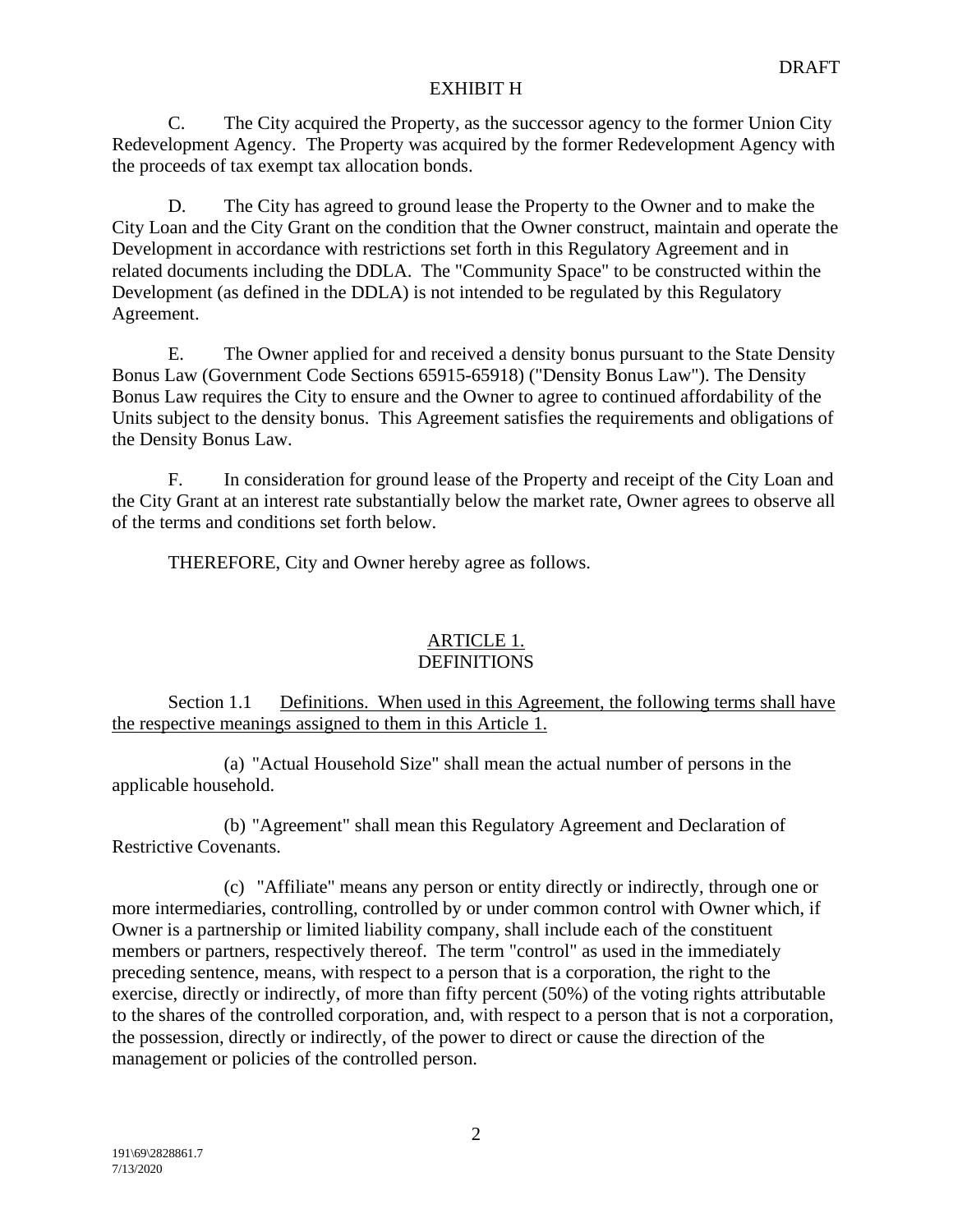(d) "Affordable Units" shall mean collectively the Twenty Percent Units and the Very Low Income Units.

(e) "Area Median Income" shall mean the median gross yearly income adjusted for Actual Household Size or Assumed Household Size as specified herein, in Alameda County, California, as published from time to time and periodically updated in Title 25, California Code of Regulations, Section 6932 (or successor provision) by HCD. In the event that such income determinations are no longer published or are not updated for a period of at least eighteen (18) months, City shall provide the Owner with other income determinations which are reasonably similar with respect to methods of calculation to those previously published by HCD.

(f) "Assumed Household Size" means the household size "adjusted for family size appropriate to the unit" in accordance with the California Tax Credit Allocation Committee rules and regulations.

(g) "City" shall mean the City of Union City, a California municipal corporation.

(h) "City Loan" shall mean all funds loaned to Owner pursuant to the DDLA.

(i) "Completion Date" means the date a final certificate of occupancy, or equivalent document is issued by the City to certify that the construction of the Development is complete and the Development may be legally occupied.

(j) "DDLA" shall mean the Disposition, Development and Loan Agreement entered into by and among the City and Owner and dated of July 28, 2020.

(k) "Deed of Trust" shall mean the Deed of Trust with Assignment of Rents, Security Agreement and Fixture Filing of even date herewith by and among Owner, as Trustor, Title Company, as trustee, and the City as beneficiary, that encumbers Owner's leasehold interest in the Property to secure repayment of the City Loan and Owner's performance of the Loan Documents.

(l) "Density Bonus Units" shall mean the four (4) units that are restricted at affordable rents in compliance with the Density Bonus Law. The Density Bonus Units may be either Twenty Percent Units or Very Low Income Units.

(m)"Development" shall mean the Property and the eighty-one (81) units to be developed on the Property, and any additional improvements and all landscaping, roads and parking spaces existing thereon, as the same may from time to time exist. For purposes of this Agreement, the Community Space is excluded from the definition of the Development.

(n) "Fifteen Year Compliance Period" means the fifteen (15) year compliance period as described in Section 42(i)(1) of the Internal Revenue Code of 1986, as amended.

(o) "Household Income" shall mean the total anticipated annual income of all persons in a household, as calculated in accordance with the California Tax Credit Allocation Committee rules and regulations or pursuant to a successor State housing program that utilizes a reasonably similar method of calculation of adjusted income. In the event that no such program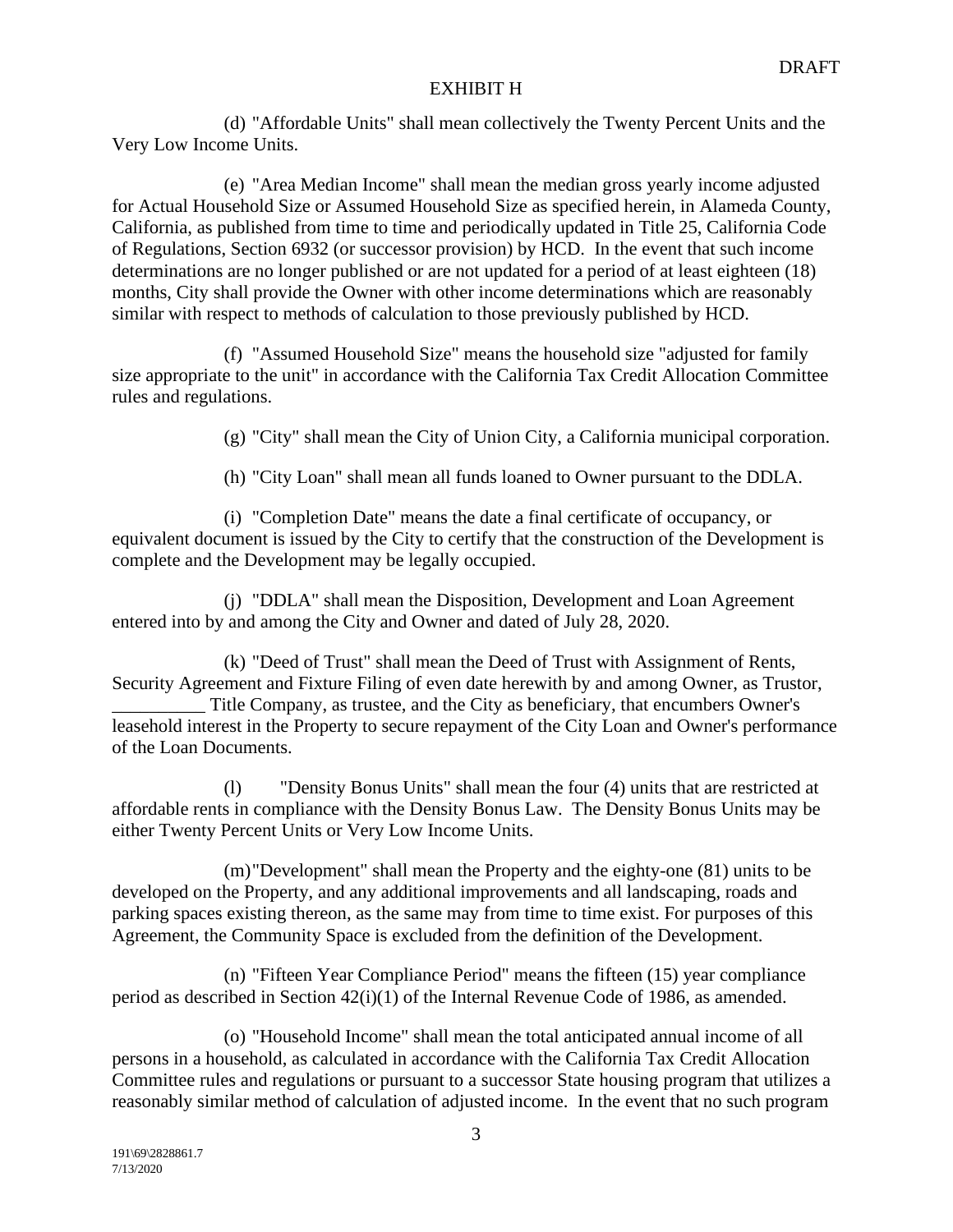exists, City shall provide the Owner with a reasonably similar method of calculation of gross income as provided in 25 California Code of Regulations Section 6914.

(p) "Investor Limited Partner" means \_\_\_\_\_\_\_\_\_\_\_\_\_\_\_\_\_\_.

(q) "Loan Documents" shall mean this Agreement, the DDLA, the Note, and the Deed of Trust.

(r) "Note" shall mean the promissory note from the Owner to City evidencing all or any part of the City Loan.

(s) "Owner" shall mean MP Lazuli Landing Associates, L.P., a California limited partnership, and its successors and assigns to the Development.

(t) "Partnership Agreement" means the Agreement of Limited Partnership, dated on or about that governs the operation and organization of Owner, as a California limited partnership.

(u) "Property" shall mean the real property described in Exhibit A attached hereto and incorporated herein.

(v) "Rent" shall mean the total of monthly payments by the tenants of a Unit for the following: use and occupancy of the Unit and land and associated facilities, including parking; any separately charged fees or service charges assessed by Owner which are required of all tenants, other than security deposits; the cost of an adequate level of service for utilities paid by the tenant, including garbage collection, sewer, water, electricity, gas and other heating, cooking and refrigeration fuel, but not cable or telephone service; any other interest, taxes, fees or charges for use of the land or associated facilities and assessed by a public or private entity other than Owner, and paid by the Tenant. Utility allowances may be determined by use of the utility allowance published by the local public housing authority or the California Utility Allowance Calculator ("CUAC") model allowed by the California Tax Credit Allocation Committee regulations, if the Property qualifies.

(w) "Tenant" shall mean a household occupying a Unit.

(x) "Term" means the term of this Regulatory Agreement, which commences as of the date of this Regulatory Agreement and shall remain in effect until the earlier of (1) the termination of the Ground Lease; or (2) the ninety ninth (99th) anniversary of the issuance of a Certificate of Occupancy for the Development.

(y) "Twenty Percent Household" shall mean a household with a Household Income which does not exceed twenty percent (20%) of Area Median Income.

(z) "Twenty Percent Units" shall mean the Units which, pursuant to Section 2.1(a) below, are required to be occupied by Twenty Percent Households.

(aa) "Units" shall mean the eighty-one (81) rental units to be constructed by the Owner on the Property.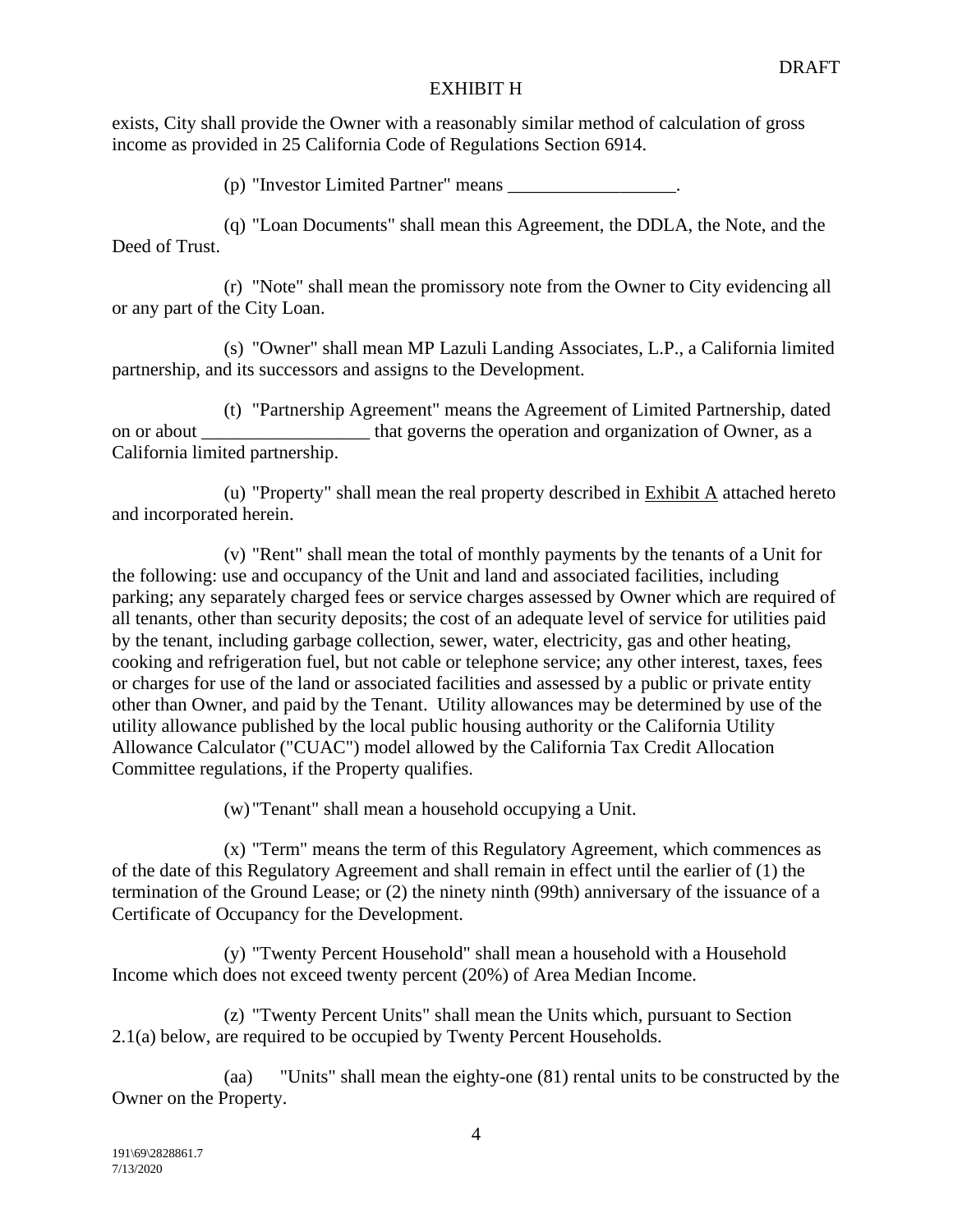(bb) "Very Low Income Household" shall mean a household with a Household Income that does not exceed fifty percent (50%) of Area Median Income.

(cc) "Very Low Income Units" shall mean the Units which, pursuant to Section 2.1(d) below, are required to be occupied by Very Low Income Households.

# ARTICLE 2. AFFORDABILITY COVENANTS

# Section 2.1 Occupancy Requirements.

(a) Twenty Percent Units. Sixteen (16) of the Units shall be rented to and occupied by or, if vacant, available for occupancy by Twenty Percent Households.

(b) Very Low Income Units. Twenty Three (23) of the Units shall be rented to and occupied by or, if vacant, available for occupancy by Very Low Income Households.

(c) Density Bonus Units. The four (4) Density Bonus Units may be either Twenty Percent Units or Very Low Income Units. For avoidance of doubt, the Density Bonus Units are not in addition to the Affordable Units but rather the Affordable Units satisfy the Density Bonus Unit requirement.

(d) Manager's Unit. One (1) Unit shall be reserved for an on-site manager and shall not be subject to affordability or occupancy restrictions.

(e) Intermingling of Units. All Units shall be intermingled and of comparable quality. Tenants in all Units shall have equal access to and enjoyment of all common facilities of the Development.

(f) Disabled Persons Occupancy.

(1) Owner shall cause the Development to be operated at all times in compliance with all applicable federal, state, and local disabled persons accessibility requirements including, but not limited to the applicable provisions of: (i) the Unruh Act, (ii) the California Fair Employment and Housing Act, (iii) the United States Fair Housing Act, as amended, (iv) the Americans With Disabilities Act of 1990, and (vi) Chapters 11A and 11B of Title 24 of the California Code of Regulations, which relate to disabled persons access (collectively, the "Accessibility Requirements").

(2) Owner shall indemnify, protect, hold harmless and defend (with counsel reasonably satisfactory to the City) the City, and its city council, officers and employees, from all suits, actions, claims, causes of action, costs, demands, judgments and liens arising out of Owner's failure to comply with the Accessibility Requirements. This obligation to indemnify survives termination of this Regulatory Agreement, repayment of the City Loan, cancellation of the Promissory Note, and the reconveyance of the Deed of Trust.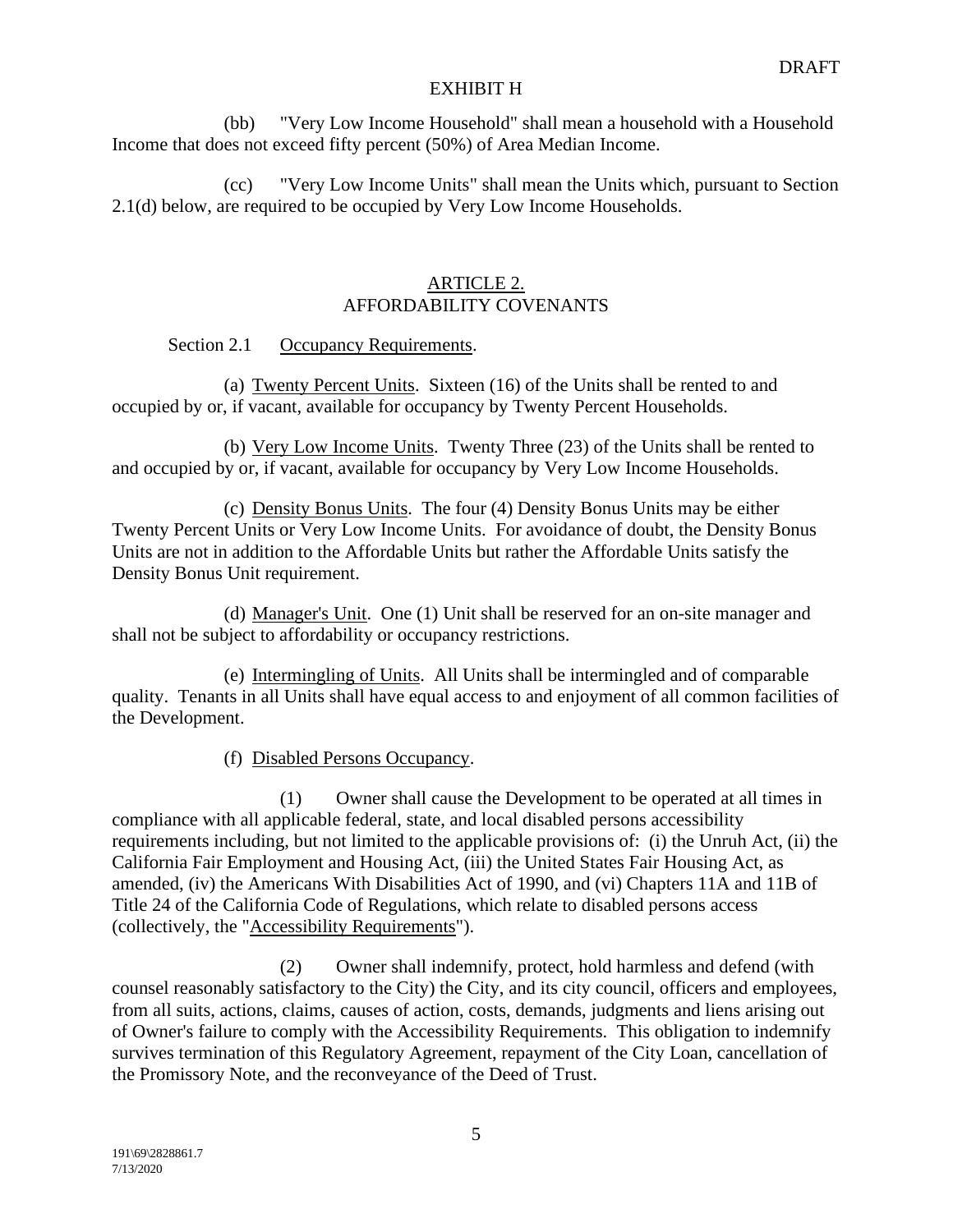# Section 2.2 Allowable Rent.

(a) Twenty Percent Rents. Subject to the provisions of Section 2.3 below, the Rent charged to Tenants of the Twenty Percent Units, shall not exceed one-twelfth of thirty percent (30%) of twenty percent (20%) of Area Median Income, adjusted for Assumed Household Size.

(b) Very Low Income Rent. Subject to the provisions of Section 2.3 below, the Rent charged to Tenants of the Very Low Income Units shall not exceed one-twelfth (1/12th) of thirty percent (30%) of fifty percent (50%) of Area Median Income, adjusted for Assumed Household Size.

(c) Compliance with TCAC Requirements. For all units other than the Density Bonus Units, during the term of any regulatory agreement associated with the provision of low income housing tax credits by the California Tax Credit Allocation Committee ("TCAC") and recorded against the Property (the "TCAC Regulatory Agreement"), Owner may use the occupancy standards, occupancy assumptions, income limits, and rent levels that are permitted by TCAC in the TCAC Regulatory Agreement, in place of such requirements imposed by this Regulatory Agreement.

(d) Compliance with Density Bonus Law. Occupancy standards, occupancy assumptions, income limits and rent levels for the Density Bonus Units shall comply with the requirements of the Density Bonus Law.

# Section 2.3 Rent Increases.

(a) Rent Amount. The initial Rent for all Units must be approved by the City prior to occupancy. The City will provide Owner with a schedule of maximum permissible Rents for the Units and the maximum monthly allowances for utilities and services (excluding telephone) at least nine months before the expected date for receipt of a temporary certificate of occupancy and annually. The utility allowance schedule will be determined either by use of the CUAC or Housing Authority schedule. Notwithstanding the City schedule of maximum rents, Owner shall not be obligated to reduce rents for any existing tenants should maximum rents decrease, or utility allowances increase for any units other than the Density Bonus Units which must conform to the City schedule of maximum rents.

(b) Rent Increases. All Rent increases for all Units are subject to City approval. No later than sixty (60) days prior to the proposed implementation of any Rent increase affecting a Unit, Owner shall submit to the City a schedule of any proposed increase in the Rent charged for the Units. The Rent for such Units may be increased no more than once annually based upon updated rent schedules corresponding to the updated Area Median Income. The City will disapprove a Rent increase for the Density Bonus Units if it violates the schedule of maximum permissible Rents for the Units provided to Owner by the City. The City will disapprove a Rent Increase for all non-Density Bonus Units if the Rent is greater than (i) the schedule of maximum permissible Rents for Units provided to the Owner by the City; or (ii) the rent in effect immediately prior to any Rent increase, whichever is higher. Any rent increase resulting from use of the CUAC model for utility allowances shall comply with the California Tax Credit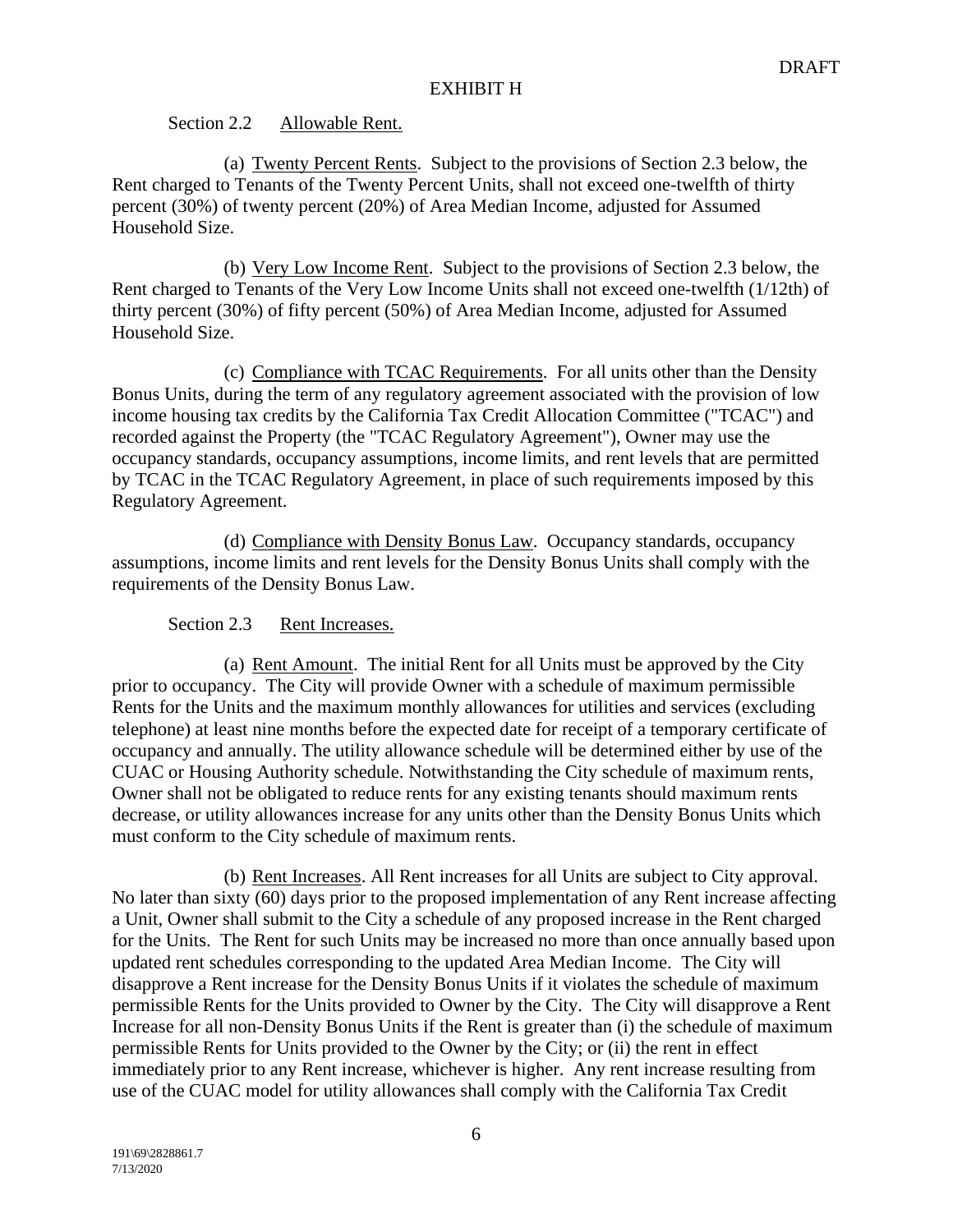Allocation Committee limitation. Owner shall give Tenants written notice at least thirty (30) days prior to any Rent increase, following completion of the City approval process set forth above. Notwithstanding the above, in no event will any annual rent increase exceed the annual rent increase allowed pursuant to Civil Code Section 1947.12, although the parties acknowledge that the Units are not subject to such restrictions pursuant to Civil Code Section 1947.12. For purposes of this Agreement, if any rent subsidy is terminated or reduced, an increase in the tenant's total monthly payment toward rent to offset the terminated or reduced rent subsidy shall not constitute a Rent Increase as long as the Rent for the Unit is not increased above the maximum allowable Rent.

# Section 2.4 Increased Income of Occupying Households.

# (a) Increased Income Below Very Low Income.

In the event, upon recertification of an occupant household's income, the Owner discovers that a Twenty Percent Household no longer qualifies as a Twenty Percent Household (but does qualify as a Very Low Income Household), such household's Unit shall be considered a Very Low Income Unit (and the Rent may be increased to one-twelfth (1/12th) of thirty percent (30%) of fifty percent (50%) of Area Median Income upon sixty (60) days written notice to the household) and the Owner shall rent the next available Unit to a Twenty Percent Household to comply with the requirements of Section 2.1 above.

(b) Non-Qualifying Household. If, upon recertification of a Tenant's income, the Owner determines that a Tenant has an Adjusted Income exceeding the qualifying income for Very Low Income Household, adjusted for Actual Household Size, such Tenant shall be permitted to continue to occupy the Unit at a Rent not exceeding one-twelfth of thirty percent (30%) of one hundred ten percent (110%) of Area Median Income, and the Unit shall continue to be classified as a Very Low Income Unit until the Tenant vacates the Unit, at which time the Unit shall be re-rented to a Twenty Percent Household or a Very Low Income Household, as applicable, to meet the requirements of Section 2.1 above. Notwithstanding the above, if the Owner determines that a Tenant has an Adjusted Income exceeding One Hundred Twenty Percent (120%) of Area Median Income, the Owner may elect to increase the Rent to the maximum permissible.

(c) Termination of Occupancy. Upon termination of occupancy of a Unit by a Tenant, such Unit shall be deemed to be continuously occupied by a household of the same income level (e.g., Twenty Percent Household or Very Low Income Household) as the initial income level of the vacating Tenant, until such Unit is reoccupied, at which time the income character of the Unit (e.g., Twenty Percent Household or Very Low Income Unit) shall be redetermined.

(d) Continued Compliance. In the event an occupant household's income increases and the rent is increased as set forth in Sections (a) and (b) above, the Unit shall continue to be classified as a Twenty Percent Unit or a Very Low Income Unit, as applicable, until such time as the Unit is either vacated by the occupant or another Unit is rented at the applicable income limit.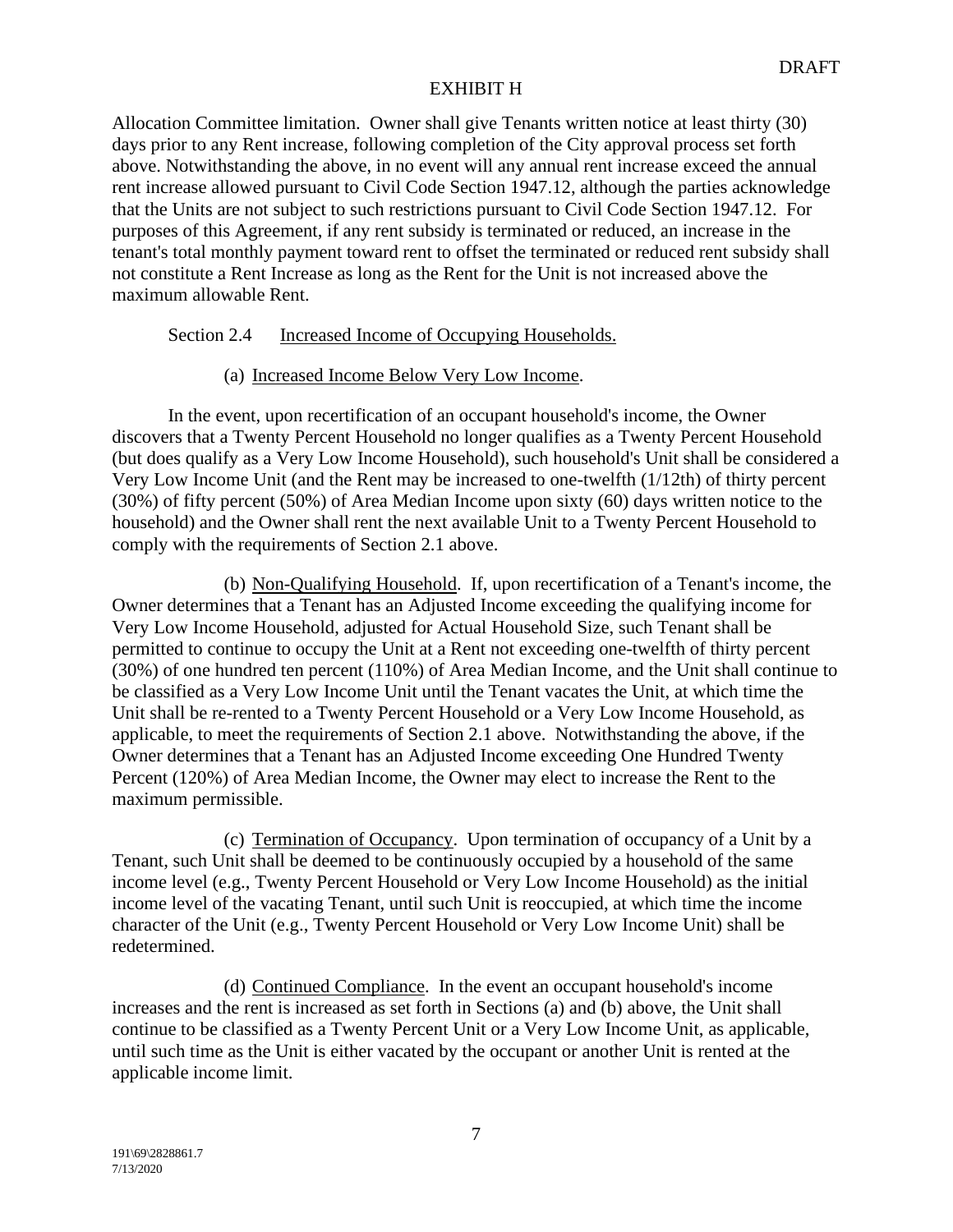Section 2.5 Lease Provisions. Owner shall include in leases for all Units provisions which authorize Owner to immediately terminate the tenancy of any household one or more of whose members has misrepresented any fact material to the household's qualification as a Twenty Percent Unit or Very Low Income Household. Each lease or rental agreement shall also provide that the household is subject to annual certification in accordance with Section 3.1 below, and that, if the household's income increases above the applicable limits for a Twenty Percent Unit or Very Low Income Household, as applicable, such household's Rent may be subject to increase.

Section 2.6 Condominium Conversion. The Owner shall not convert the Development or any Units to condominium or cooperative ownership or sell condominium or cooperative conversion rights to the Property during the Term of this Agreement.

Section 2.7 Expiration of Regulatory Agreements. Notwithstanding the provisions of Sections 2.1 and 2.2, upon expiration of the fifty-five (55) year term of the TCAC Regulatory Agreement, the maximum household income of the Affordable Units and the corresponding Rent amounts for the Affordable Units may be increased to an amount necessary to make operation of the Development financially feasible (as defined below); provided all of the following conditions are met: (1) the maximum qualifying household income for any unit shall in no event be increased above 80% of Area Median Income adjusted for household size appropriate to the Unit, (2) the annual affordable rent for any Unit shall in no event exceed 30% of 60% of Area Median Income, as adjusted for household size appropriate to the Unit; (3) the City has approved any such rent increase based on a projected operating budget provided to the City by the Owner showing the need for the rent increase; (4) the rent increase is only applicable to the minimum number of Units and only in the amount necessary to ensure that the Development is financially feasible as shown on the operating budget submitted to the City; and (5) there shall be no displacement of existing occupants of the Units. For purposes of this section "financially feasible" shall mean that the Development generates sufficient revenue to pay all operating costs and required debt service. Prior to any such rent increase, Owner shall use diligent efforts to seek alternative funding sources that would maintain the financial feasibility of the Development at the Rents set forth in Section 2.2.

# ARTICLE 3. INCOME CERTIFICATION AND REPORTING

Section 3.1 Income Certification. The Owner shall obtain, complete and maintain on file, immediately prior to initial occupancy and annually thereafter, income certifications from each Tenant renting any of the Units (excluding the manager's Unit). The Owner shall make a good faith effort to verify that the income provided by an applicant or occupying household in an income certification is accurate by taking one or more of the following steps as a part of the verification process: (1) obtain a pay stub for the most recent pay period; (2) obtain an income tax return for the most recent tax year; (3) conduct a credit agency or similar search; (4) obtain an income verification form from the applicant's current employer; (5) obtain an income verification form from the Social Security Administration and/or the California Department of Social Services if the applicant receives assistance from either of such agencies; or (6) if the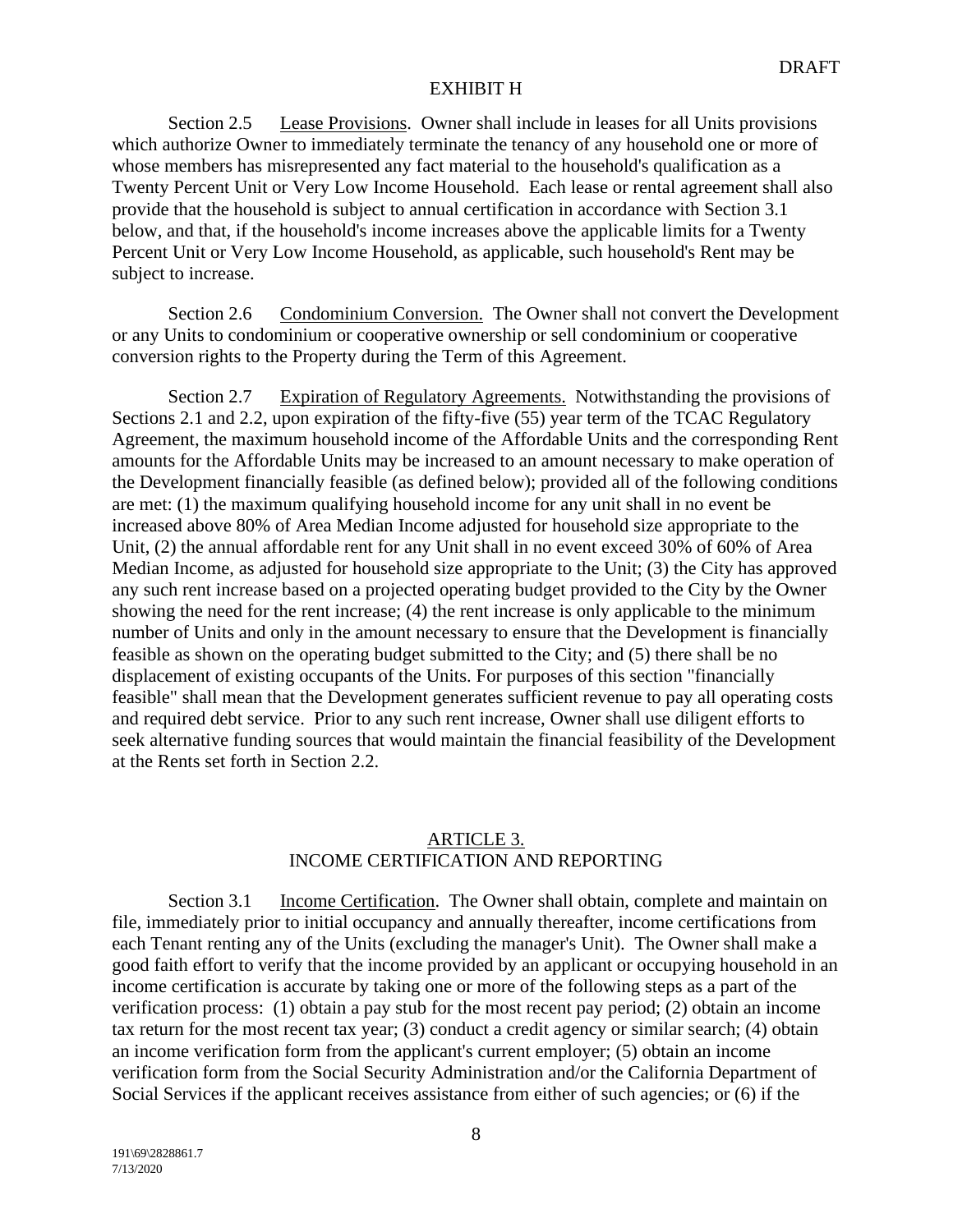applicant is unemployed and has no such tax return, obtain another form of independent verification. Copies of tenant income certifications shall be available to City upon request.

Section 3.2 Annual Report to City. Each year by July 1 Owner shall submit an annual report to City, in a form approved by City. The annual report shall include for each Unit covered by this Agreement, the Rent and the income and household size of the household occupying the Unit and shall have the income certifications for each Tenant, prepared pursuant to Section 3.1 above available upon request. The report shall also state the date the tenancy commenced for each rental Unit, the number of bedrooms in such Unit, and such other information as City may be required by law to obtain.

Section 3.3 Additional Information. Owner shall provide any additional information reasonably requested by City. City shall have the right to examine and make copies of all books, records or other documents of Owner which pertain to any Unit.

# Section 3.4 Records.

(a) Owner shall keep and maintain at the principal place of business of the Owner set forth in Section 6.11 below, or elsewhere with the City's written consent, full, complete and appropriate books, records and accounts relating to the Development. Owner shall cause all books, records and accounts relating to the Development to be kept and maintained in accordance with generally accepted accounting principles consistently applied, and to be consistent with requirements of this Regulatory Agreement. Owner shall cause all books, records, and accounts to be open to and available for inspection and copying by the City, its auditors or other authorized representatives at reasonable intervals during normal business hours. Owner shall cause copies of all tax returns and other reports that Owner may be required to furnish to any government agency to be open for inspection by the City at all reasonable times at the place that the books, records and accounts of Owner are kept. Owner shall preserve such records for a period of not less than five (5) years after their creation. If any litigation, claim, negotiation, audit exception, monitoring, inspection or other action relating to the use of the Development is pending at the end of the record retention period stated herein, then Owner shall retain the records until such action and all related issues are resolved. Such records are to include but are not limited to:

(1) Records documenting compliance with the fair housing, equal opportunity, and affirmative fair marketing requirements;

(2) Financial records; and

(3) Records demonstrating compliance with the marketing, tenant selection, affordability, and income requirements.

(b) The City shall notify Owner of any records it deems insufficient. Owner has fifteen (15) calendar days after the receipt of such a notice to correct any deficiency in the records specified by the City in such notice, or if a period longer than fifteen (15) days is reasonably necessary to correct the deficiency, then Owner must begin to correct the deficiency within fifteen (15) days and correct the deficiency as soon as reasonably possible.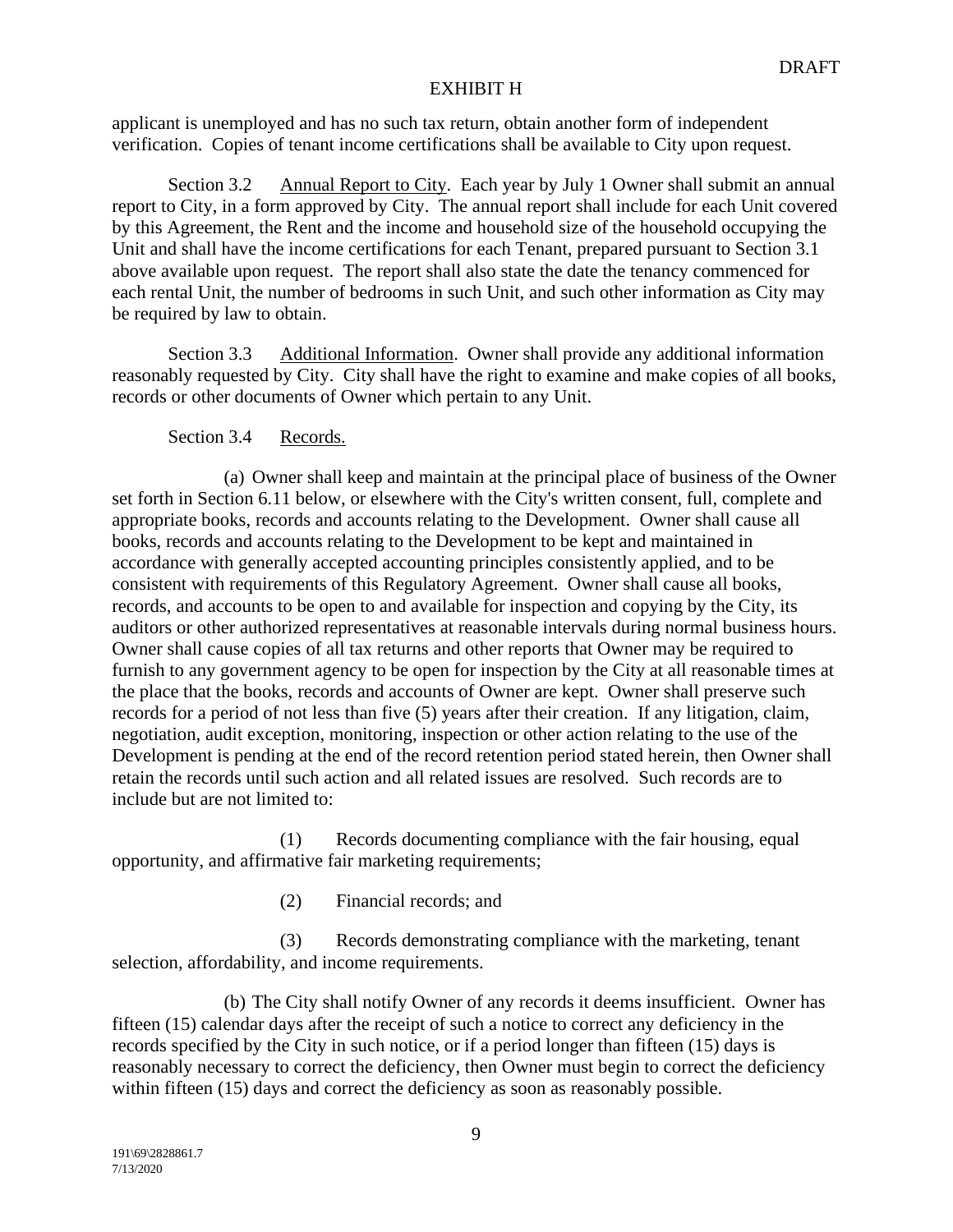# ARTICLE 4. OPERATION OF THE DEVELOPMENT

Section 4.1 Residential Use. The Development shall be operated only for residential use. No part of the Development shall be operated as transient housing.

Section 4.2 Compliance with Loan Documents and Development Regulatory Agreements. Owner shall comply with all the terms and provisions of the Loan Documents and any other regulatory requirement imposed on the Development, including but not limited to regulatory agreements associated with the Low Income Housing Tax Credits provided by the California Tax Credit Allocation Committee (the "Development Regulatory Documents"). Owner shall promptly notify the City in writing of the existence of any default under any Development Regulatory Documents and provide the City with copies of any such notice of default.

Section 4.3 Property Tax Exemption. Owner shall not apply for a property tax exemption for the Property under any provision of law other than Revenue and Taxation Section 214(g) without City's prior written consent.

Section 4.4 Taxes and Assessments. Owner shall pay all real and personal property taxes, assessments, if any, and charges and all franchise, income, employment, old age benefit, withholding, sales, and other taxes assessed against it, or payable by it, at such times and in such manner as to prevent any penalty from accruing, or any lien or charge from attaching to the Property; provided, however, that Owner shall have the right to contest in good faith, any such taxes, assessments, or charges. In the event Owner exercises its right to contest any tax, assessment, or charge against it, Owner, on final determination of the proceeding or contest, shall immediately pay or discharge any decision or judgment rendered against it, together with all costs, charges and interest.

Section 4.5 Nondiscrimination. All of the Units shall be available for occupancy on a continuous basis to members of the general public who are income eligible. There shall be no discrimination against or segregation of any person or group of persons, on account of race, color, creed, religion, sex, sexual orientation, marital status, national origin, ancestry, or disabled status in the leasing, subleasing, transferring, use, occupancy, tenure, or enjoyment of any Unit nor shall Owner or any person claiming under or through the Owner, establish or permit any such practice or practices of discrimination or segregation with reference to the selection, location, number, use, or occupancy, of tenants, lessees, sublessees, subtenants, or vendees of any Unit or in connection with the employment of persons for the operation and management of the Development. All deeds, leases or contracts made or entered into by Owner as to the Units or the Development or portion thereof, shall contain covenants concerning discrimination as prescribed by the DDLA.

Section 4.6 City Preference. To the extent permitted by law and consistent with the program regulations for funding sources used for the development of the Units, Owner shall give a preference in the rental of any Units to eligible households in which at least one member lives or works in the City or previously lived in the City. The preference stated in this section applies to the rentals of Units throughout the Term.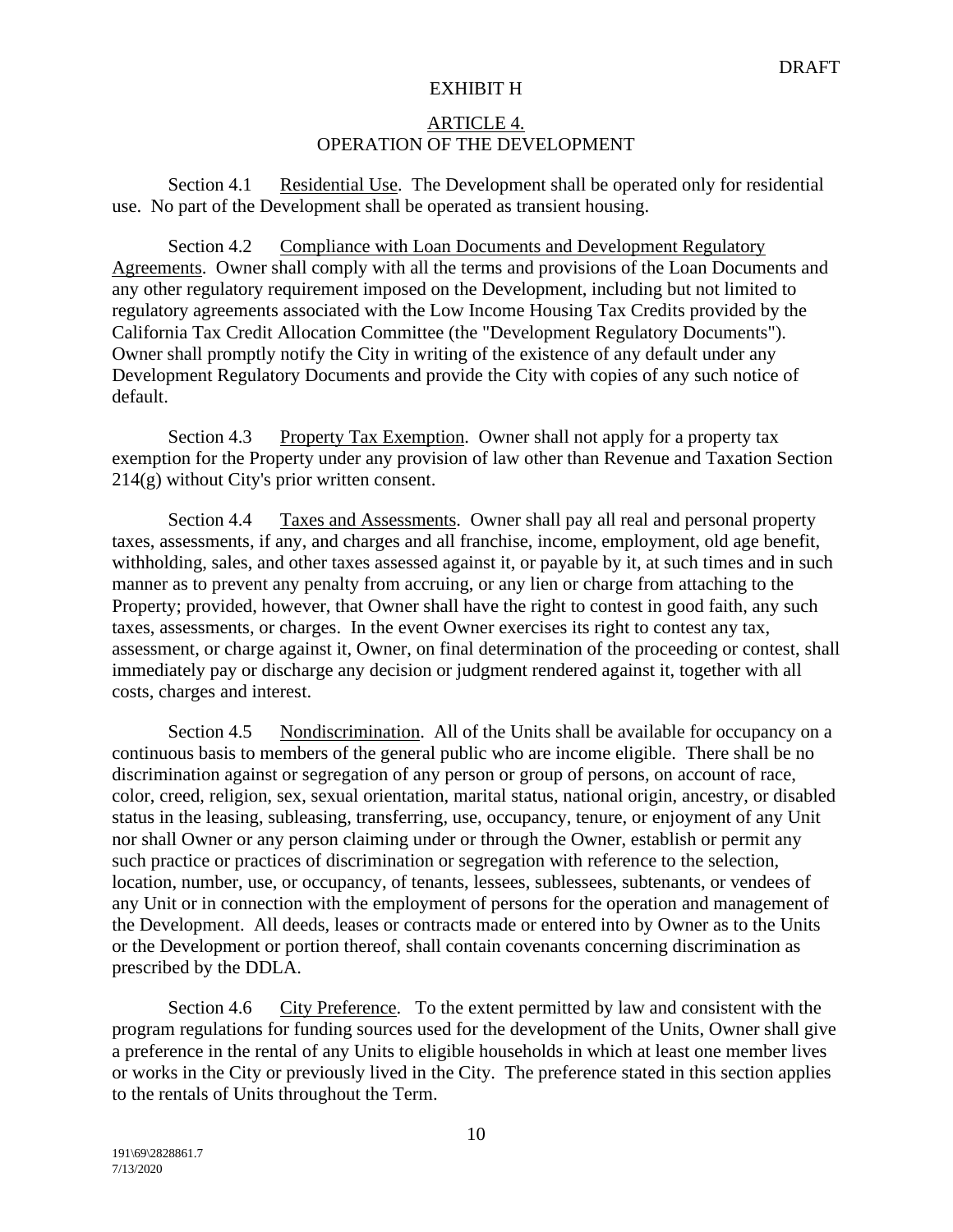Section 4.7 City Homeless Preference. To the extent permitted by law and consistent with the program regulations for funding sources used for the development of the Units, Owner shall give a preference in the rental of the Twenty Percent Units to City residents who are homeless.

Section 4.8 Section 8 Certificate Holders. The Owner shall accept as tenants, on the same basis as all other prospective tenants, persons who are recipients of federal certificates for rent subsidies pursuant to the existing housing program under Section 8 of the United States Housing Act, or its successor, or similar programs. The Owner shall not apply selection criteria to holders of Section 8 certificate or similar certificates or vouchers that is more burdensome than criteria applied to all other prospective tenants, nor shall the Owner apply or permit the application of management policies or lease provisions with respect to the Development which have the effect of precluding occupancy of units by such prospective tenants.

Section 4.9 Marketing Plan. No later than six (6) months prior to the date construction of the Development is projected to be complete, Owner shall submit to the City for approval its plan for marketing the Development to income-eligible households as required by this Regulatory Agreement (the "Marketing Plan"). The Marketing Plan shall be in compliance with all applicable fair housing, equal opportunity and affirmative fair marketing laws and requirements.

Upon receipt of the Marketing Plan, the City shall promptly review the Marketing Plan and shall approve or disapprove it within fifteen (15) days after receipt. If the Marketing Plan is not approved, the City shall give Owner specific reasons for such disapproval and Owner shall submit a revised Marketing Plan within fifteen (15) days of notification of the City's disapproval. Owner shall follow this procedure for resubmission of a revised Marketing Plan until the Marketing Plan is approved by the City. If the Owner does not submit a revised Marketing Plan that is approved by the City at least three (3) months prior to the date construction of the Development is projected to be complete, Owner will be in default of this Regulatory Agreement.

Section 4.10 Environmental Requirements. Owner shall comply with the environmental requirements set forth in Section 6.7 of the DDLA and Article 6 of the Deed of Trust, which are incorporated herein.

# ARTICLE 5. PROPERTY MANAGEMENT AND MAINTENANCE

Section 5.1 Management Responsibilities. The Owner is responsible for all management functions with respect to the Development, including without limitation the selection of tenants, certification and recertification of household size and income, evictions, collection of rents and deposits, maintenance, landscaping, routine and extraordinary repairs, replacement of capital items, and security. City shall have no responsibility over management of the Development. The Owner shall retain a professional property management company approved by City in its reasonable discretion to perform its management duties hereunder. A resident manager shall also be required.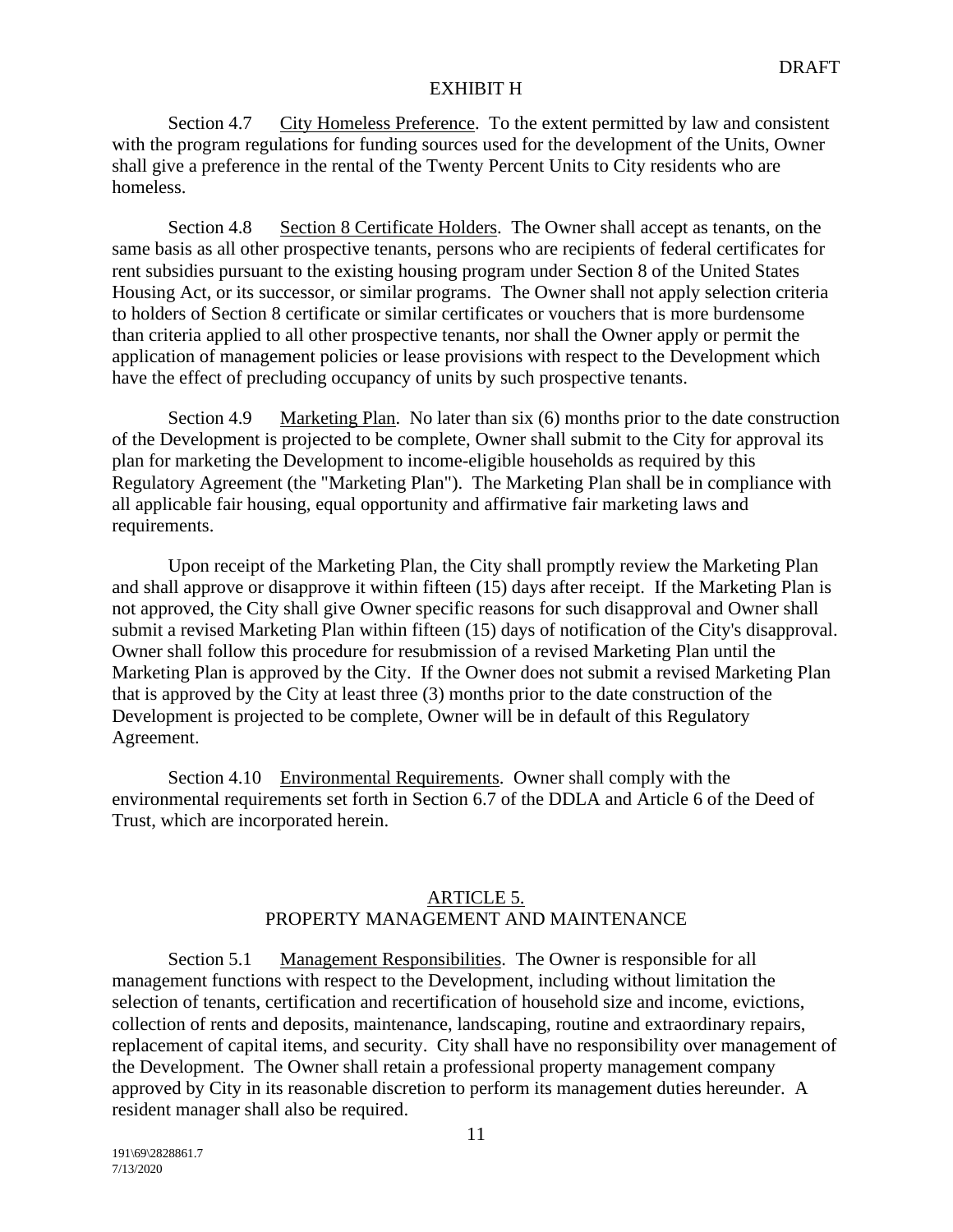Section 5.2 Approval of Management Agent. The Development shall at all times be managed by an experienced management agent reasonably acceptable to City, with demonstrated ability to operate residential facilities like the Development in a manner that will provide decent, safe, and sanitary housing (as approved, the "Management Agent"). The Owner shall submit for City's approval the identity of any proposed Management Agent. The City has approved MidPen Property Manager as the Management Agent. The Owner shall also submit such additional information about the background, experience and financial condition of any proposed Management Agent as is reasonably necessary for the City to determine whether the proposed Management Agent meets the standard for a qualified Management Agent set forth above. If the proposed Management Agent meets the standard for a qualified Management Agent set forth above, City shall approve the proposed Management Agent by notifying the Owner in writing. Unless the proposed Management Agent is disapproved by City within thirty (30) days, which disapproval shall state with reasonable specificity the basis for disapproval, it shall be deemed approved.

Section 5.3 Performance Review. City reserves the right to conduct an annual (or more frequently, if deemed reasonably necessary by City) review of the management practices and financial status of the Development. The purpose of each periodic review will be to enable City to determine if the Development is being operated and managed in accordance with the requirements and standards of this Agreement. The Owner shall cooperate with City in such reviews.

Section 5.4 Replacement of Management Agent. If, as a result of a periodic review, City determines in its reasonable judgement that the Development is not being operated and managed in accordance with any of the material requirements and standards of this Agreement, City shall deliver notice to Owner of its intention to cause replacement of the Management Agent, including the reasons therefor. Within fifteen (15) days of receipt by Owner of such written notice, City staff and Owner shall meet in good faith to consider methods for improving the financial and operating status of the Development. If after a reasonable period as determined by City (not to exceed sixty (60) days), City determines that the Owner is not operating and managing the Development in accordance with the material requirements and standards of this Agreement, City may require replacement of the Management Agent.

If, after the above procedure, City requires in writing the replacement of the Management Agent, Owner shall promptly dismiss the then Management Agent, and shall appoint as the Management Agent a person or entity meeting the standards for a Management Agent set forth in Section 5.2 above and approved by City pursuant to Section 5.2 above.

Any contract for the operation or management of the Development entered into by Owner shall provide that the contract can be terminated as set forth above. Failure to remove the Management Agent in accordance with the provisions of this Section shall constitute default under this Agreement, and City may enforce this provision through legal proceedings as specified in Section 6.5.

Section 5.5 Management Policies. The Owner shall submit its written management plan with respect to the Development to City for its review, and shall amend such policies in any way necessary to ensure that such policies comply with the provisions of this Agreement.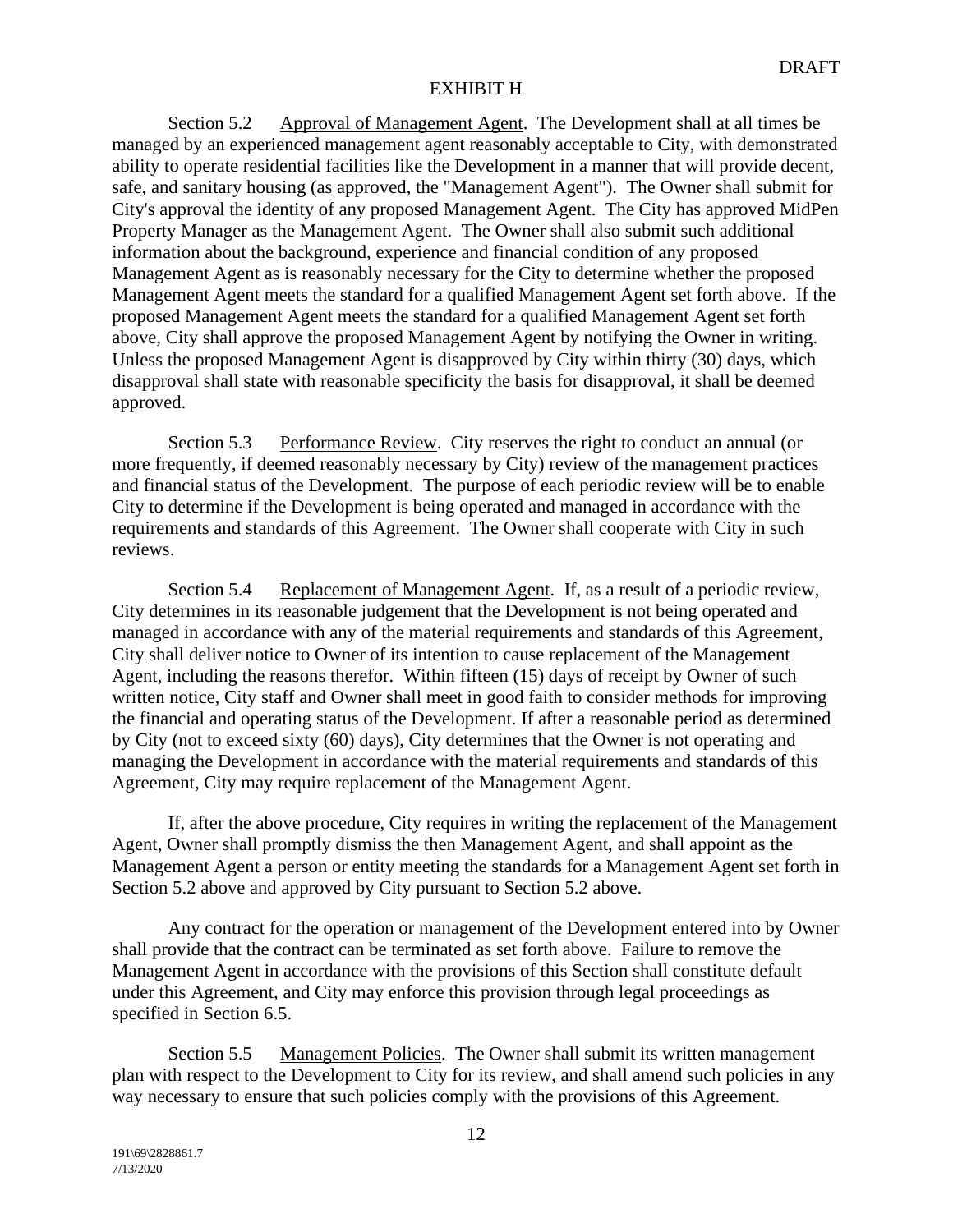Section 5.6 Property Maintenance. The Owner agrees, for the entire Term of this Agreement, to maintain or cause to be maintained all interior and exterior improvements, including landscaping, on the Property in good condition and repair (and, as to landscaping, in a healthy condition), reasonable wear and tear excepted, and in accordance with all applicable laws, rules, ordinances, orders and regulations of all federal, state, county, municipal, and other governmental agencies and bodies having or claiming jurisdiction and all their respective departments, bureaus, and officials.

In the event that the Owner breaches any of the covenants contained in this section and such default continues for a period of seven (7) days after written notice from City with respect to graffiti, debris, waste material, and general maintenance or thirty (30) days after written notice from City with respect to landscaping and building improvements, then City, in addition to whatever other remedy it may have at law or in equity, shall have the right to enter upon the Property and perform or cause to be performed all such acts and work necessary to cure the default. Pursuant to such right of entry, City shall be permitted (but is not required) to enter upon the Property and perform all acts and work necessary to protect, maintain, and preserve the improvements and landscaped areas on the Property, and to attach a lien on the Property, or to assess the Property, in the amount of the expenditures arising from such acts and work of protection, maintenance, and preservation by City and/or costs of such cure, which amount shall be promptly paid by the Owner to City upon demand.

Section 5.7 Social Services. Owner shall provide a variety of social services at the Development. Such social services are subject to the prior written approval of the City, in its reasonable discretion. Owner shall use its best efforts to create a comprehensive social service program that is targeted to the needs of the residents of the Development which may include, but is not limited to, the following services: after-school programs of an ongoing nature for school age children, financial planning skills, job coaching, and/or the availability of a bona fide services coordinator to the tenants. Owner shall ensure that all personnel providing or coordinating all social services shall be adequately trained and counseled, including with respect to the appropriate means and methods of communicating and interacting with residents. Any substantive change in the scope, amount, or type of social services to be provided at the Property shall be subject to prior reasonable approval of City and approval shall not be unreasonably withheld.

#### ARTICLE 6. **MISCELLANEOUS**

## Section 6.1 Transfers.

(a) For purposes of this Agreement, "Transfer" means any sale, assignment, or transfer, whether voluntary or involuntary, of: (i) any rights and/or duties under the Ground Lease or other Loan Documents; and/or (ii) any interest in the Development, including (but not limited to) a fee simple interest, a joint tenancy interest, a life estate, a partnership interest, a leasehold interest, a security interest, or an interest evidenced by a land contract by which possession of the Development is transferred and Owner retains title. The term "Transfer"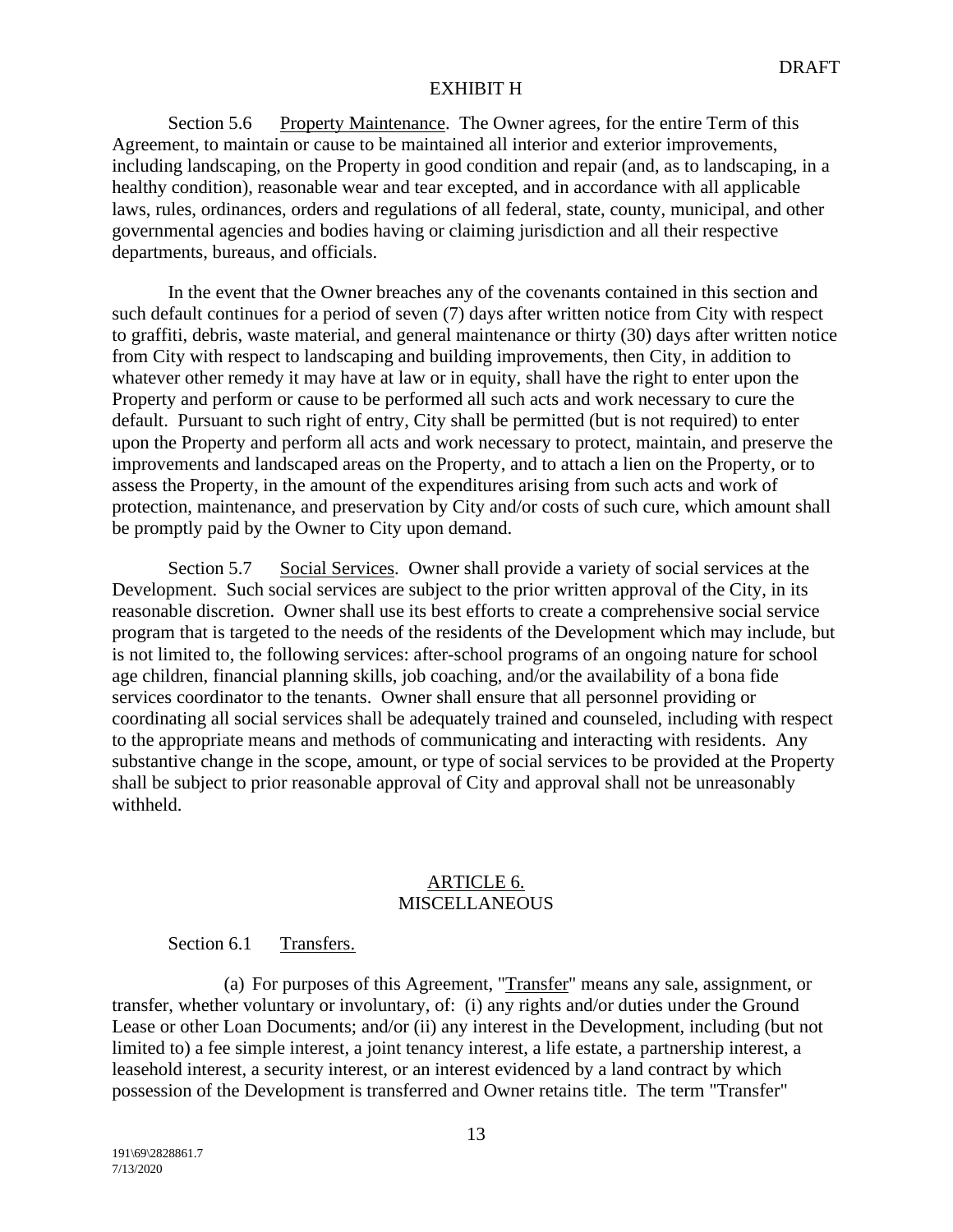excludes the leasing of any single unit in the Development to an occupant in compliance with this Regulatory Agreement.

(b) Except as otherwise permitted in this Section 6.1, no Transfer is permitted without the prior written consent of the City, which the City may withhold in its sole discretion. The City Loan shall automatically accelerate and be due in full upon any Transfer made without the prior written consent of the City.

(c) The City hereby approves the admission of the Investor Limited Partner to Owner as limited partner. The City hereby approves future Transfers of the limited partner interest of Owner provided that: (i) such Transfers do not affect the timing and amount of the Investor Limited Partner capital contributions provided for in the Partnership Agreement (as such capital contributions may be adjusted pursuant to the terms of the Partnership Agreement); and (ii) in subsequent Transfers, the Investor Limited Partner or an Affiliate thereof, retains a membership or partnership interest and serves as a managing member or managing general partner of the successor limited partner.

(d) The City hereby approves a Transfer of the Property from Owner to MidPen Housing Corporation, or a non-profit Affiliate of MidPen Housing Corporation, and an assumption of the City Loan by such transferee at or prior to the end of the Fifteen Year Compliance Period, provided that: (i) such Transfer is pursuant to an option or right of first refusal agreement referenced in the Partnership Agreement, (ii) the assignment and assumption agreement evidencing such Transfer requires the transferee to expressly assume the obligations of Owner under the Loan Documents, and (iii) the City is provided executed copies of all documents evidencing the Transfer.

(e) The City hereby approves the purchase of the Investor Limited Partner interest by MidPen Housing Corporation, or a non-profit Affiliate of MidPen Housing Corporation at or prior to the end of the Fifteen Year Compliance Period, provided that (i) such Transfer is pursuant to an option or right of first refusal agreement referenced in the Partnership Agreement, and (ii) the City is provided executed copies of all documents evidencing the Transfer.

(f) In the event the general partner of Owner is removed by the limited partner of Owner for cause following default under the Partnership Agreement, the City hereby approves the Transfer of the general partner interest to (i) a  $501(c)(3)$  tax exempt nonprofit corporation or other entity with a  $501(c)(3)$  tax exempt nonprofit corporation member or partner, with significant experience in the ownership and operation of affordable housing projects similar to the Development, and with financial resources sufficient for the ownership of the Development, as selected by the Investor Limited Partner and approved by the City, and (ii) the Investor Limited Partner or an Affiliate thereof, but only for a period not to exceed ninety (90) days from the date of removal of the general partner, during which time such entity shall diligently seek a replacement general partner meeting the requirements of subsection (i) above.

(g) The City hereby approves the grant of the security interests in the Development for financing approved in the Final Financing Plan as such term is defined in Section  $1.1(x)$  of the DDLA.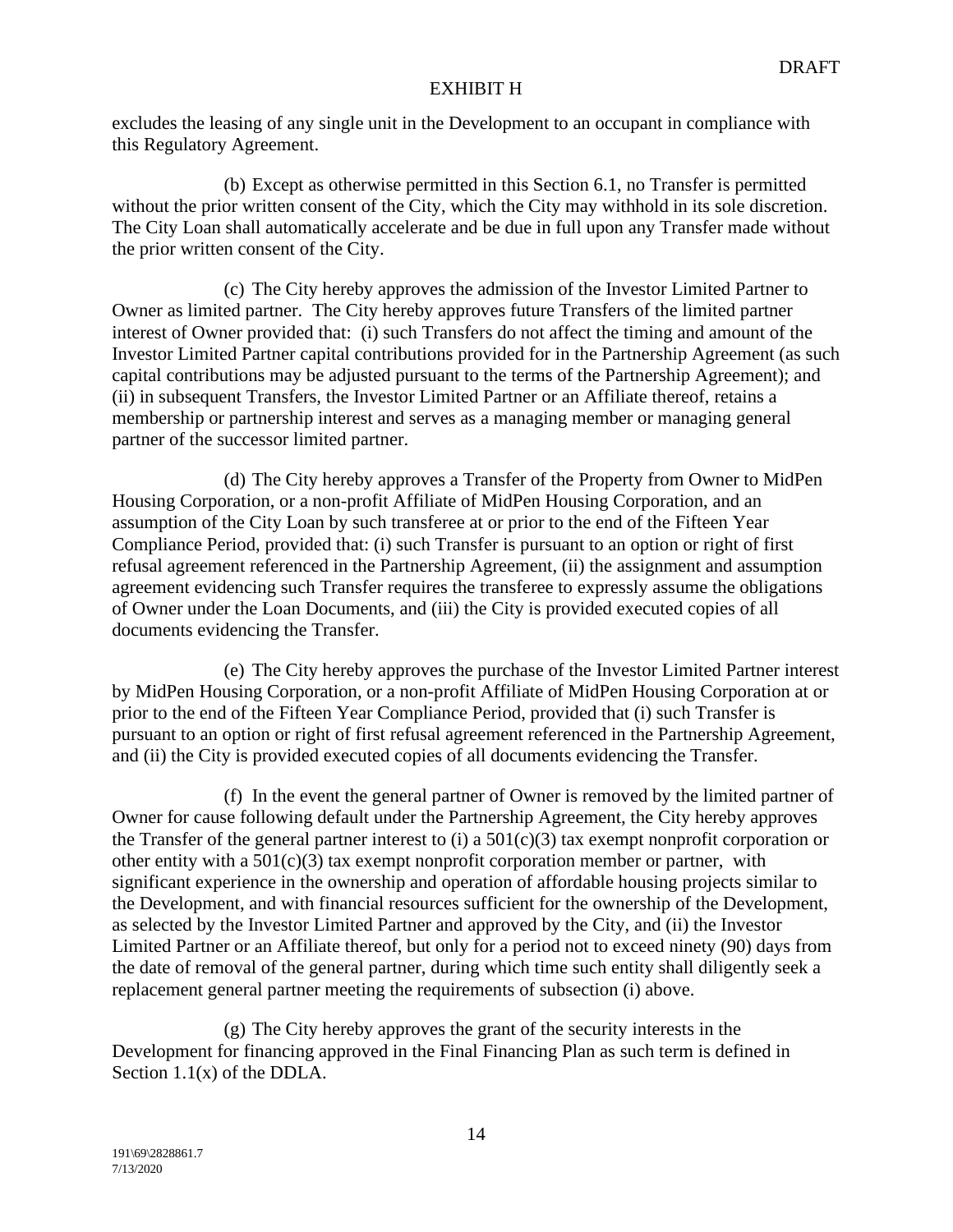Section 6.2 Term. The provisions of this Agreement shall apply to the Property for the entire Term even if the entire City Loan is paid in full prior to the end of the Term. This Agreement shall bind any successor, heir or assign of Owner, whether a change in interest occurs voluntarily or involuntarily, by operation of law or otherwise, except as expressly released by City. City makes the City Loan on the condition, and in consideration of, this provision, and would not do so otherwise. Owner may request changes to the mix of affordable units if necessary to obtain competitive sources of financing for the Development. Any such changes shall be subject to the approval of the City Manager for the City, which approval shall not be unreasonably withheld or delayed.

# Section 6.3 Notice of Expiration of Term.

(a) At least six (6) months prior to the expiration of the Term, Owner shall provide by first-class mail, postage prepaid, a notice to all Tenants containing (a) the anticipated date of the expiration of the Term, (b) any anticipated increase in Rent upon the expiration of the Term, (c) a statement that a copy of such notice will be sent to City, and (d) a statement that a public hearing may be held by City on the issue and that the Tenant will receive notice of the hearing at least fifteen (15) days in advance of any such hearing. The Owner shall also file a copy of the above-described notice with City.

(b) In addition to the notice required above, Owner shall comply with the requirements set forth in California Government Code Sections 65863.10 and 65863.11. Such notice requirements include: (i) a twelve (12) month notice to existing tenants, prospective tenants and Affected Public Agencies (as defined in California Government Code Section  $65863.10(a)$ ) prior to the expiration of the Term, (ii) a six (6) month notice requirement to existing tenants, prospective tenants and Affected Public Agencies prior to the expiration of the Term; (iii) a notice of an offer to purchase the Development to "qualified entities" (as defined in California Government Code Section 65863.11(d)), if the Development is to be sold within five (5) years of the end of the Term; (iv) a notice of right of first refusal within the one hundred eighty (180) day period that qualified entities may purchase the Development.

Section 6.4 Covenants to Run with the Land. City and Owner hereby declare their express intent that the covenants and restrictions set forth in this Agreement shall run with the land, and shall bind all successors in title to the Property, provided, however, that on the expiration of the Term of this Agreement said covenants and restrictions shall expire. Each and every contract, deed or other instrument hereafter executed covering or conveying the Property or any portion thereof shall be held conclusively to have been executed, delivered and accepted subject to such covenants and restrictions, regardless of whether such covenants or restrictions are set forth in such contract, deed or other instrument, unless City expressly releases such conveyed portion of the Property from the requirements of this Agreement.

# Section 6.5 Enforcement by the City.

(a) If Owner fails to perform any obligation under this Agreement, and fails to cure the default within 30 days after City has notified the Owner in writing of the default or, if the default cannot be cured within 30 days, fails to commence to cure within 30 days and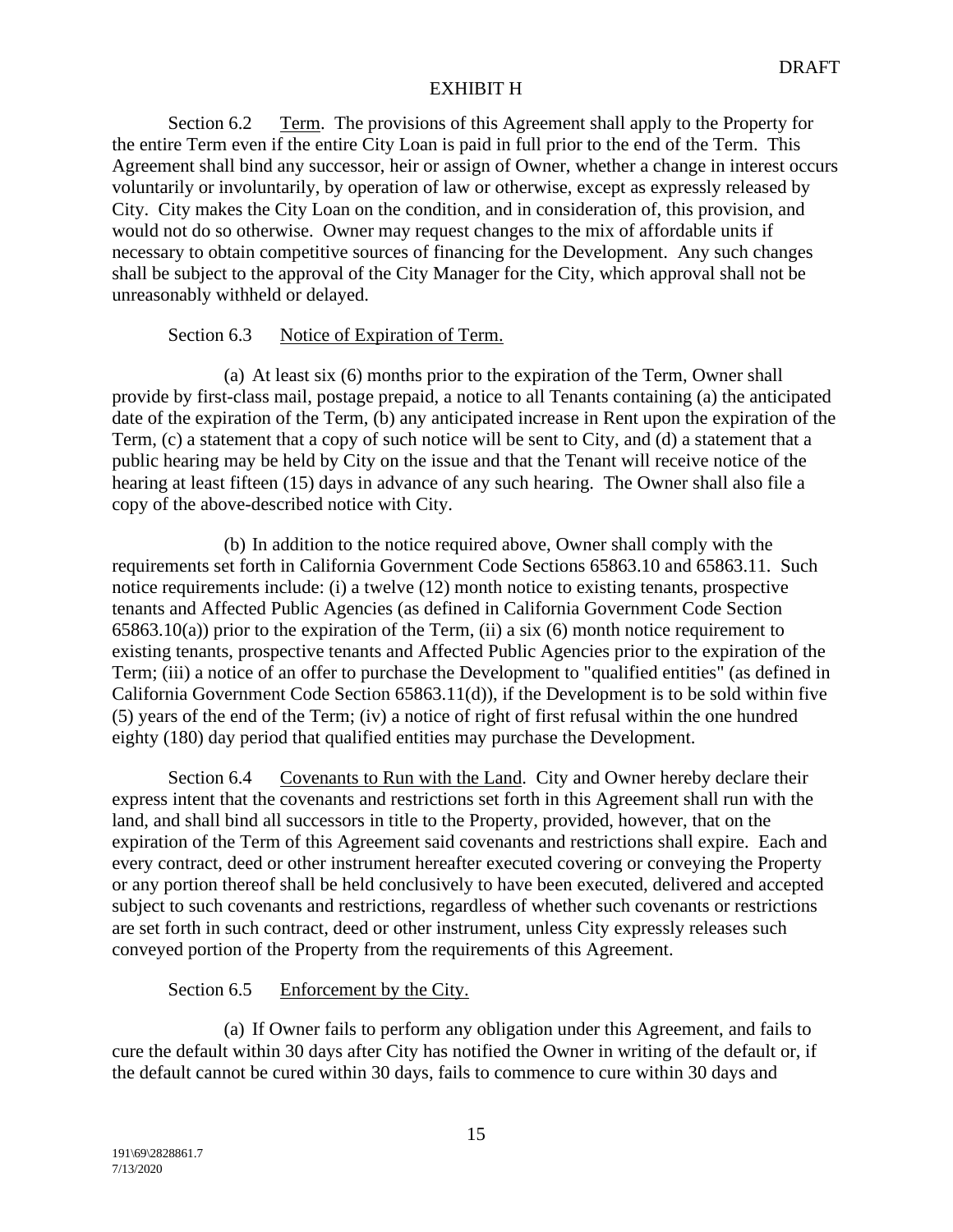thereafter diligently pursue such cure, City shall have the right to enforce this Agreement by any or all of the following actions, or any other remedy provided by law:

(1) Calling the Loan. City may declare a default under the Note, accelerate the indebtedness evidenced by the Note, and proceed with foreclosure under the Deed of Trust.

(2) Action to Compel Performance or for Damage. City may bring an action at law or in equity to compel Owner's performance of its obligations under this Agreement, and/or for damages.

(3) Remedies Provided Under Loan Documents. City may exercise any other remedy available at law or provided under the Loan Documents.

(b) The City shall provide notice of a default to the Investor Limited Partner and any limited partner of Owner who has requested written notice from the City in the manner set forth in Section 6.1 of the Loan Agreement.

Section 6.6 Attorney's Fees and Costs. In any action brought to enforce this Agreement, the prevailing party shall be entitled to all costs and expenses of suit, including reasonable attorneys' fees. This section shall be interpreted in accordance with California Civil Code Section 1717 and judicial decisions interpreting that statute.

Section 6.7 Recording and Filing. City and Owner shall cause this Agreement, and all amendments and supplements to it, to be recorded against the Property in the Official Records of the County of Alameda. This Agreement encumbers only the Owner's leasehold interest in the Property and does not encumber the City's fee title to the Property.

Section 6.8 Governing Law. This Agreement shall be governed by the laws of the State of California.

Section 6.9 Amendments. This Agreement may be amended only by a written instrument executed by all the parties hereto or their successors in title, and duly recorded in the real property records of the County of Alameda, California.

Section 6.10 Notice. All notices given or certificates delivered under this Agreement shall be in writing and be deemed received on the delivery or refusal date shown on the delivery receipt, if: (i) personally delivered by a commercial service which furnishes signed receipts of delivery or (ii) mailed by certified mail, return receipt requested, postage prepaid, addressed as shown on the signature page. Any of the parties may, by notice given hereunder, designate any further or different addresses to which subsequent notices, certificates or communications shall be sent.

Section 6.11 Severability. If any provision of this Agreement shall be invalid, illegal or unenforceable, the validity, legality and enforceability of the remaining portions of this Agreement shall not in any way be affected or impaired thereby.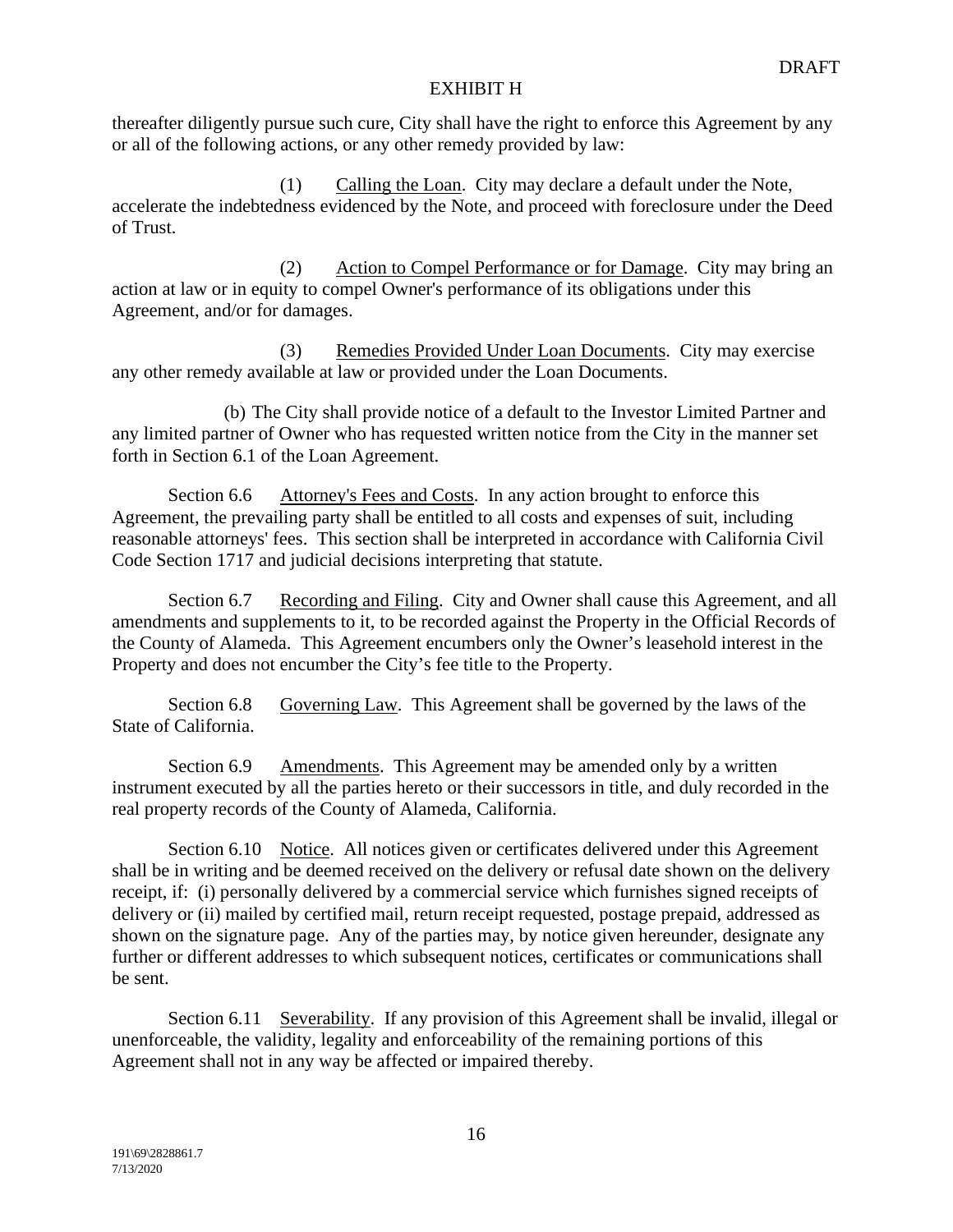Section 6.12 Multiple Originals; Counterparts. This Regulatory Agreement may be executed in multiple originals, each of which is deemed to be an original, and may be signed in counterparts.

Section 6.13 Revival of Agreement after Foreclosure. In the event there is a foreclosure of the Property, this Regulatory Agreement will revive according to its original terms if, during the Term, the owner of record before the foreclosure, or deed in lieu of foreclosure, or any entity that includes the former owner or those with whom the former owner has or had family or business ties, obtains an ownership interest in the Development or a leasehold interest in the Property.

IN WITNESS WHEREOF, the City and Owner have executed this Agreement by duly authorized representatives, all on the date first written above.

[signatures on following page]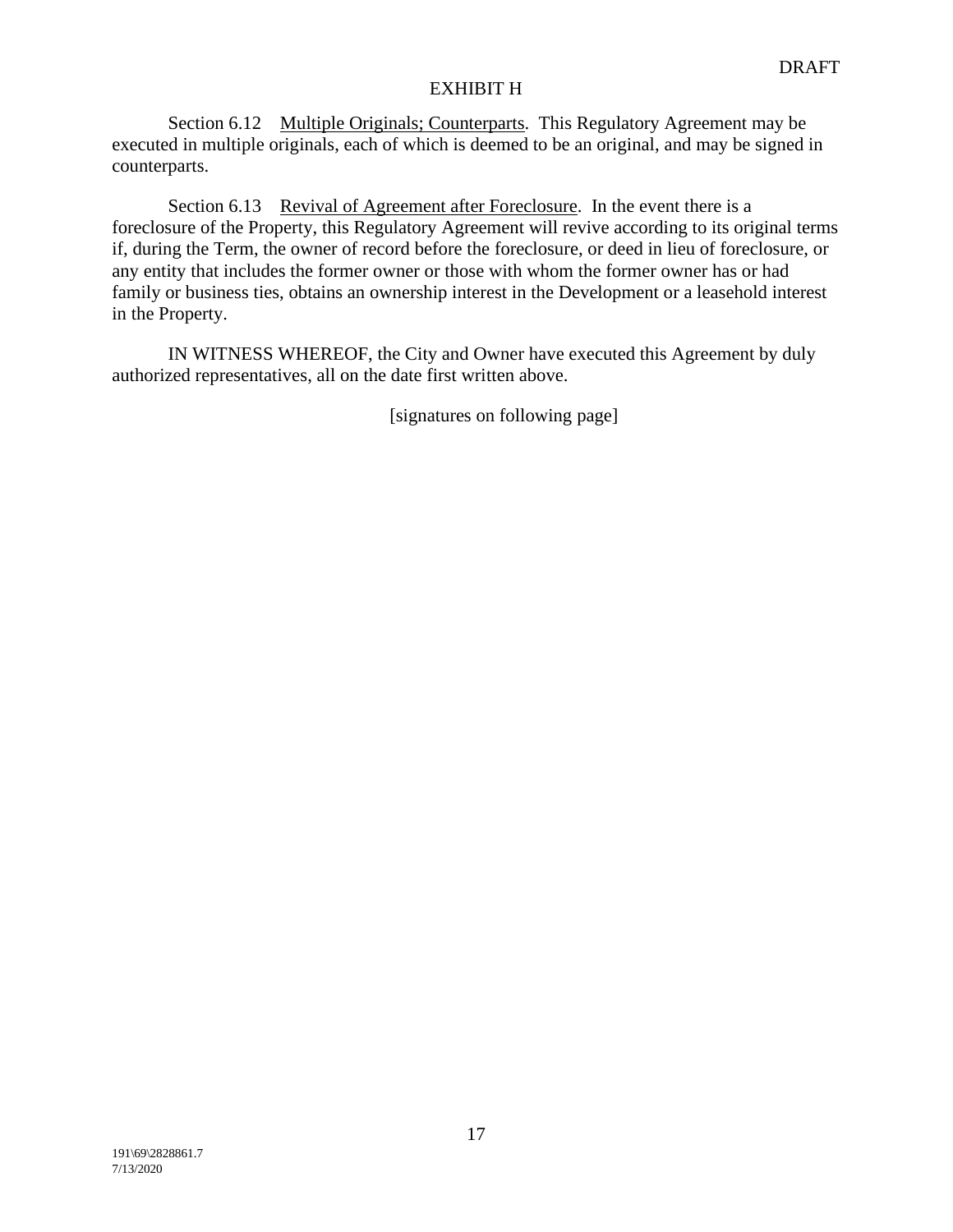Address: City of Union City 34009 Alvarado-Niles Road Union City, CA 94587 Attn: City Manager

CITY:

CITY OF UNION CITY, a California municipal corporation

By:

 $\overline{\phantom{a}}$  , where  $\overline{\phantom{a}}$ 

 $\mathcal{L}=\mathcal{L}^{\mathcal{L}}$ 

Its:

Attest:

City Clerk

Approved as to Form:

City Attorney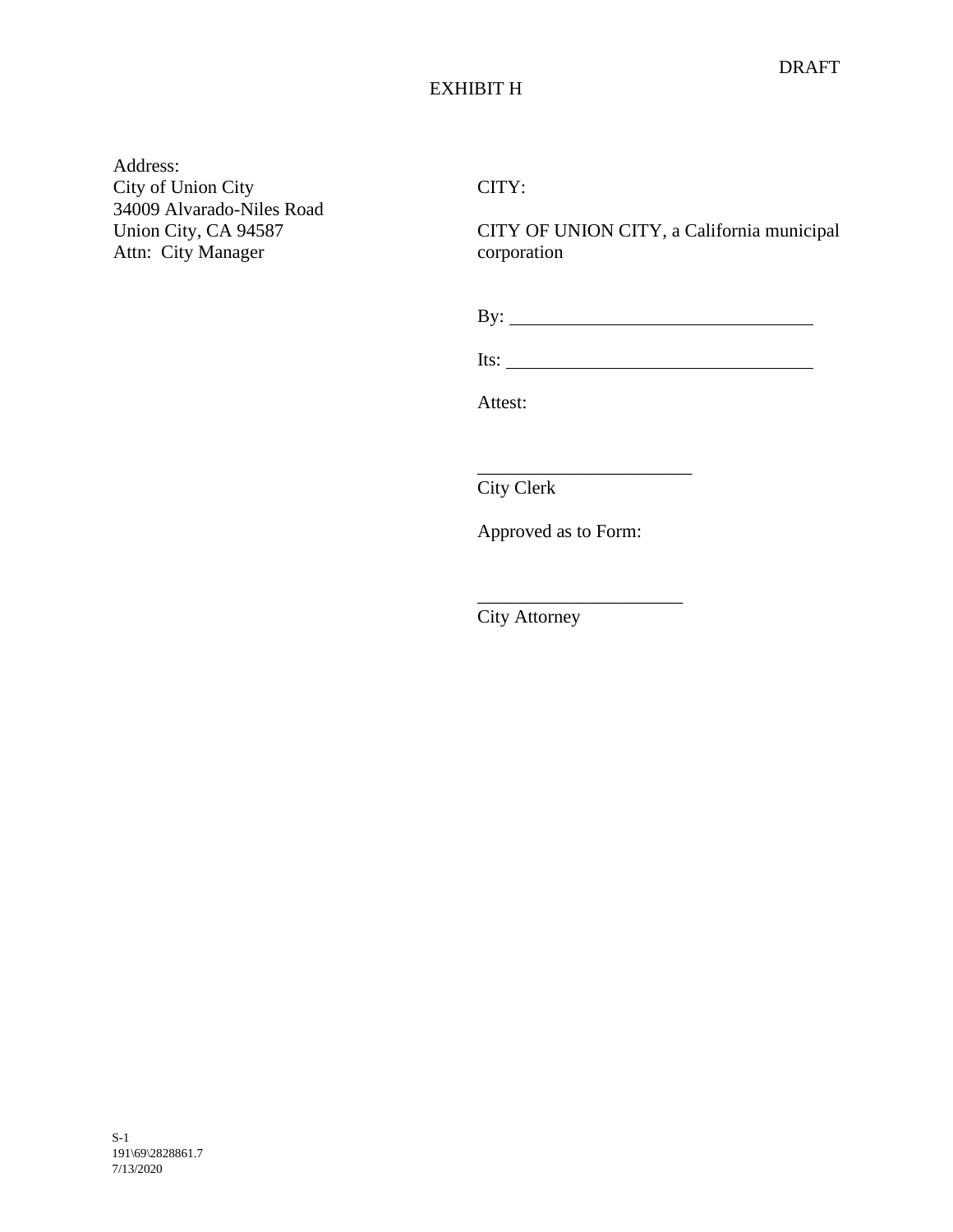Address: MidPen Housing Corporation 303 Vintage Park Dr., Suite 250 Foster City, CA 94404 Attention: Chief Real Estate Development **Officer** 

OWNER:

MP Lazuli Landing Associates, a California limited partnership

> By: MP Lazuli Landing LLC, a California limited liability company

> > By: Mid-Peninsula Hermanas, Inc., a California nonprofit public benefit corporation

By:\_\_\_\_\_\_\_\_\_\_\_\_\_\_\_\_\_\_\_\_\_\_\_ Its:\_\_\_\_\_\_\_\_\_\_\_\_\_\_\_\_\_\_\_\_\_\_\_\_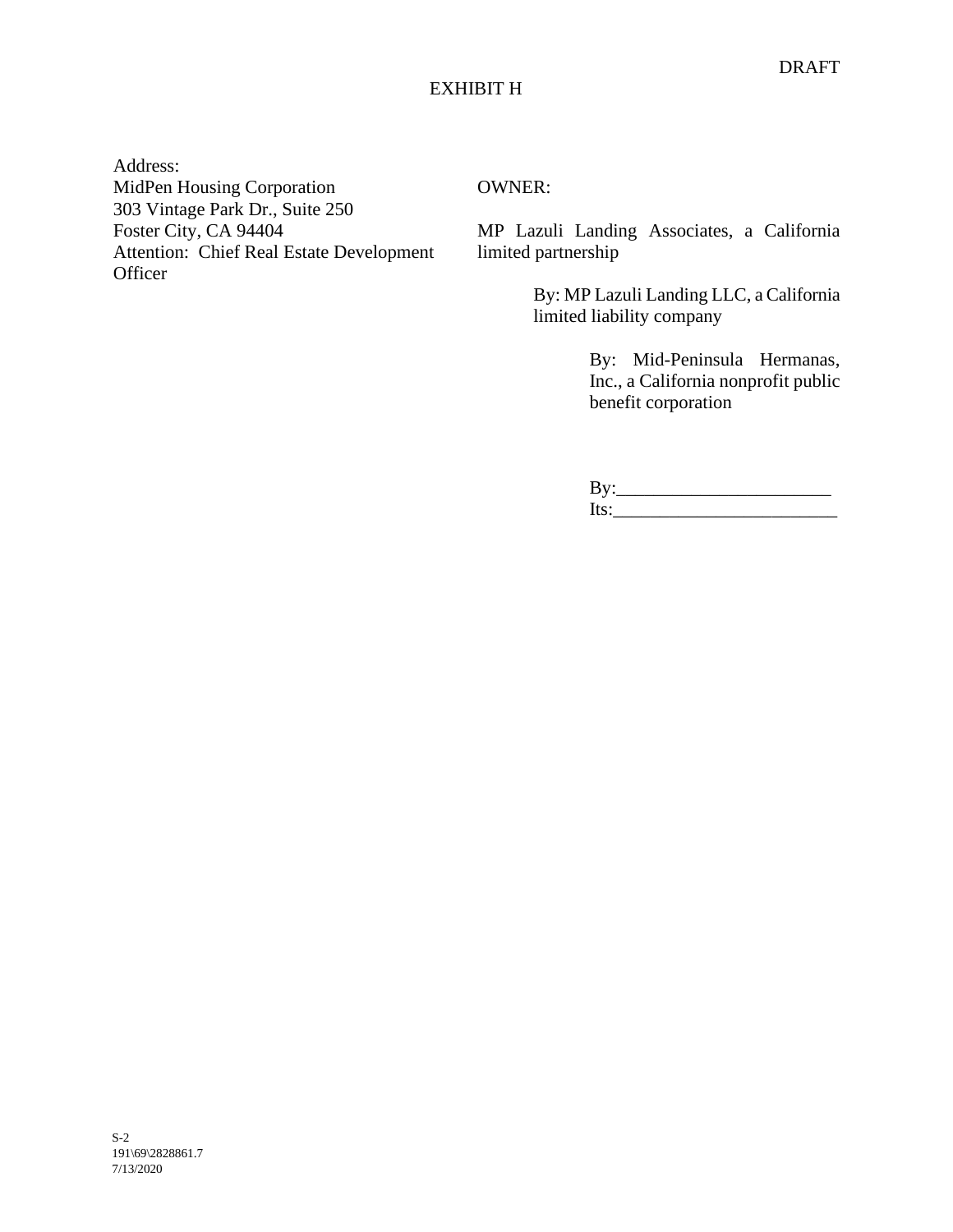A notary public or other officer completing this certificate verifies only the identity of the individual who signed the document to which this certificate is attached, and not the truthfulness, accuracy, or validity of that document.

## STATE OF CALIFORNIA  $($  $\mathcal{L}$

COUNTY OF \_\_\_\_\_\_\_\_\_\_\_\_\_\_\_\_\_\_ )

On \_\_\_\_\_\_\_\_\_\_\_\_\_\_\_\_\_, before me, \_\_\_\_\_\_\_\_\_\_\_\_\_\_\_\_\_\_\_\_\_\_\_, Notary<br>Public, personally appeared \_\_\_\_\_\_\_\_\_\_\_\_\_\_\_\_\_\_\_\_\_\_\_\_\_\_\_\_\_\_\_\_, who proved to externally appearing appearing appearing appearing to me on the basis of satisfactory evidence to be the person(s) whose name(s) is/are subscribed to the within instrument and acknowledged to me that he/she/they executed the same in his/her/their authorized capacity(ies), and that by his/her/their signature(s) on the instrument the person(s), or the entity upon behalf of which the person(s) acted, executed the instrument.

I certify UNDER PENALTY OF PERJURY under the laws of the State of California that the foregoing paragraph is true and correct.

WITNESS my hand and official seal.

\_\_\_\_\_\_\_\_\_\_\_\_\_\_\_\_\_\_\_\_\_\_\_\_\_\_\_\_\_\_\_\_\_\_\_\_\_\_ Name: Notary Public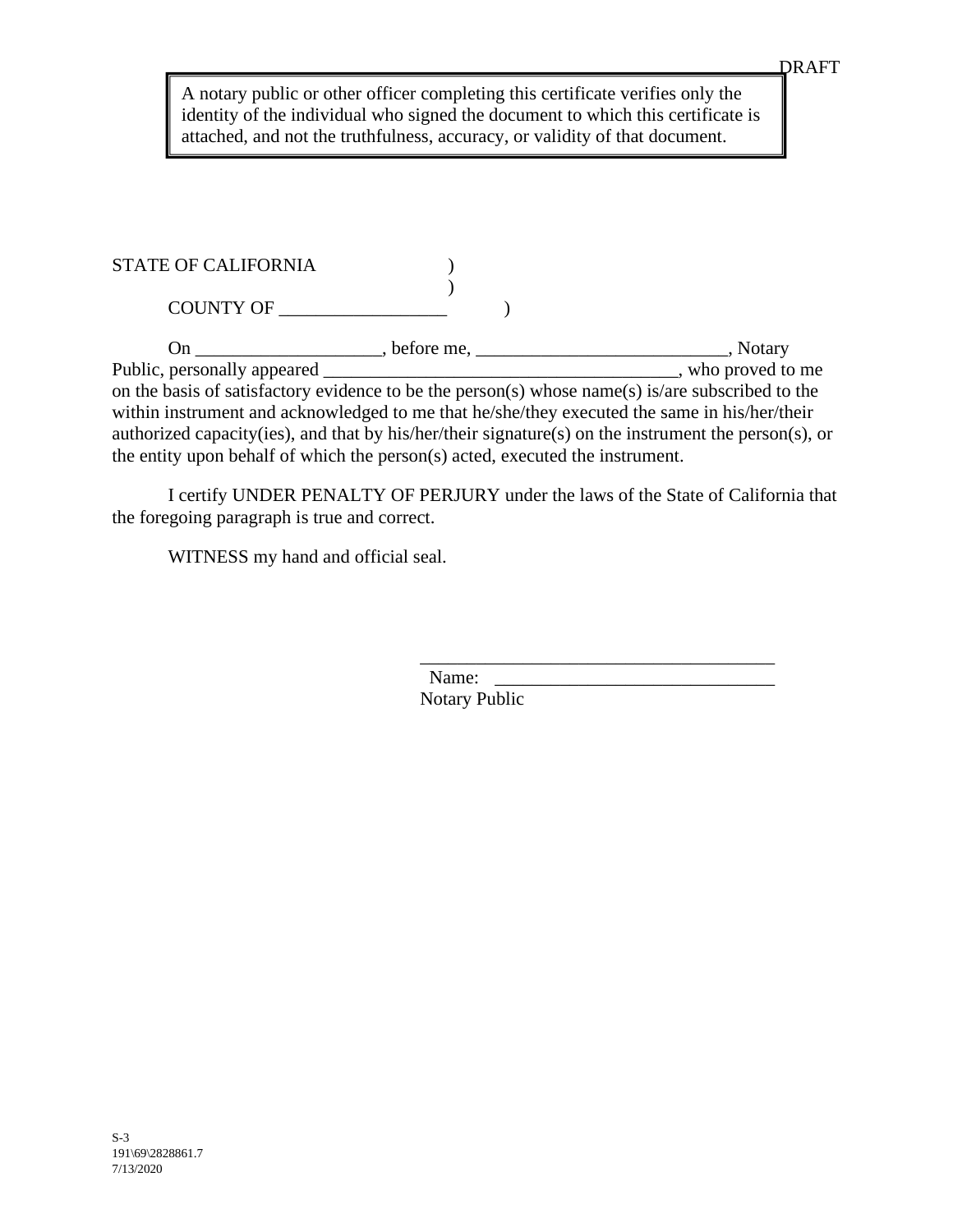EVIIDE H

A notary public or other officer completing this certificate verifies only the identity of the individual who signed the document to which this certificate is attached, and not the truthfulness, accuracy, or validity of that document.

| <b>STATE OF CALIFORNIA</b> |  |
|----------------------------|--|
|                            |  |
| COUNTY OF                  |  |

On \_\_\_\_\_\_\_\_\_\_\_\_\_\_, before me, \_\_\_\_\_\_\_\_\_\_\_\_\_\_\_\_\_\_\_\_\_, Notary<br>Public, personally appeared , who proved to  $\rule{1em}{0.15mm}$  who proved to me on the basis of satisfactory evidence to be the person(s) whose name(s) is/are subscribed to the within instrument and acknowledged to me that he/she/they executed the same in his/her/their authorized capacity(ies), and that by his/her/their signature(s) on the instrument the person(s), or the entity upon behalf of which the person(s) acted, executed the instrument.

I certify UNDER PENALTY OF PERJURY under the laws of the State of California that the foregoing paragraph is true and correct.

WITNESS my hand and official seal.

Name: Notary Public

\_\_\_\_\_\_\_\_\_\_\_\_\_\_\_\_\_\_\_\_\_\_\_\_\_\_\_\_\_\_\_\_\_\_\_\_\_\_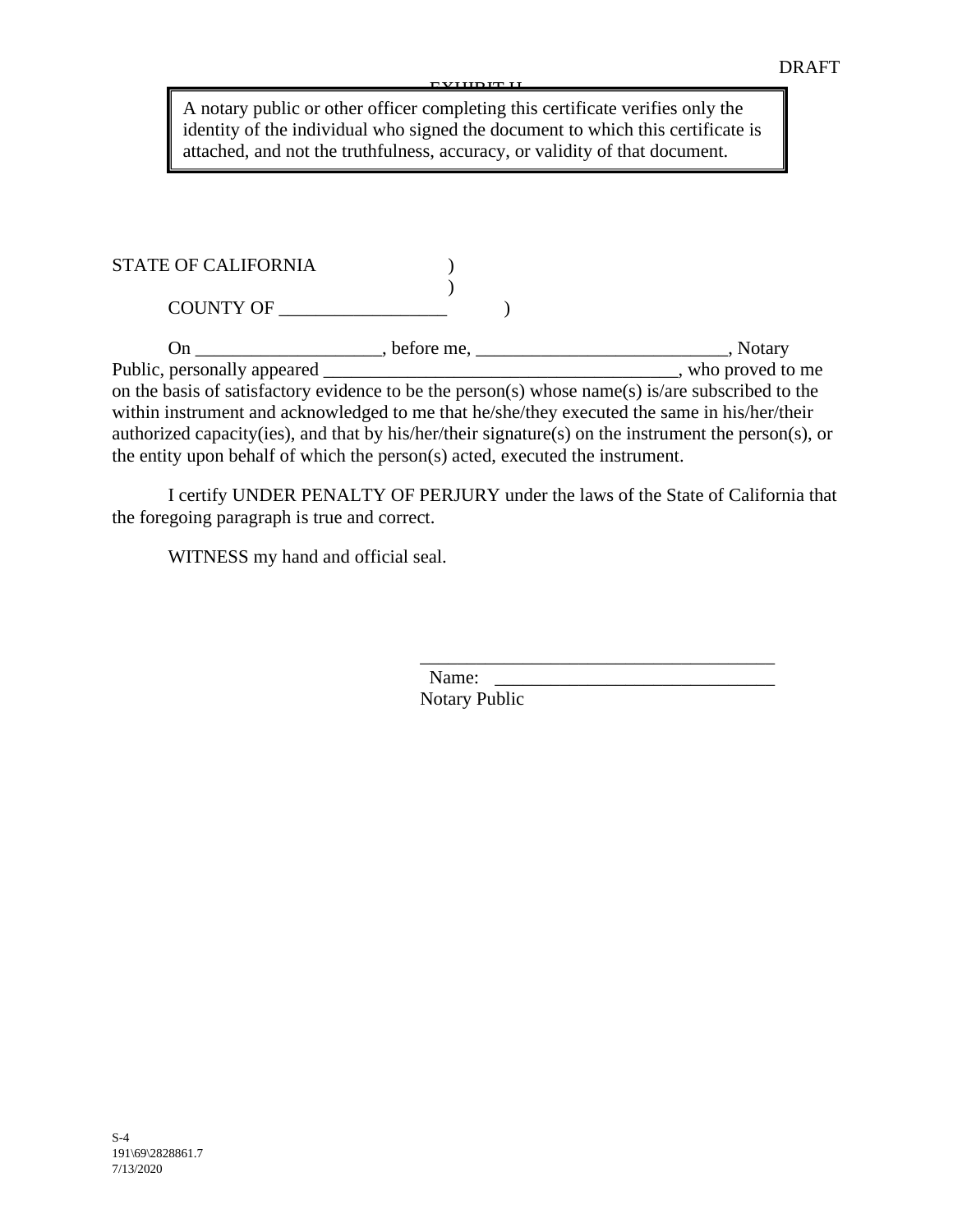# EXHIBIT A Property Description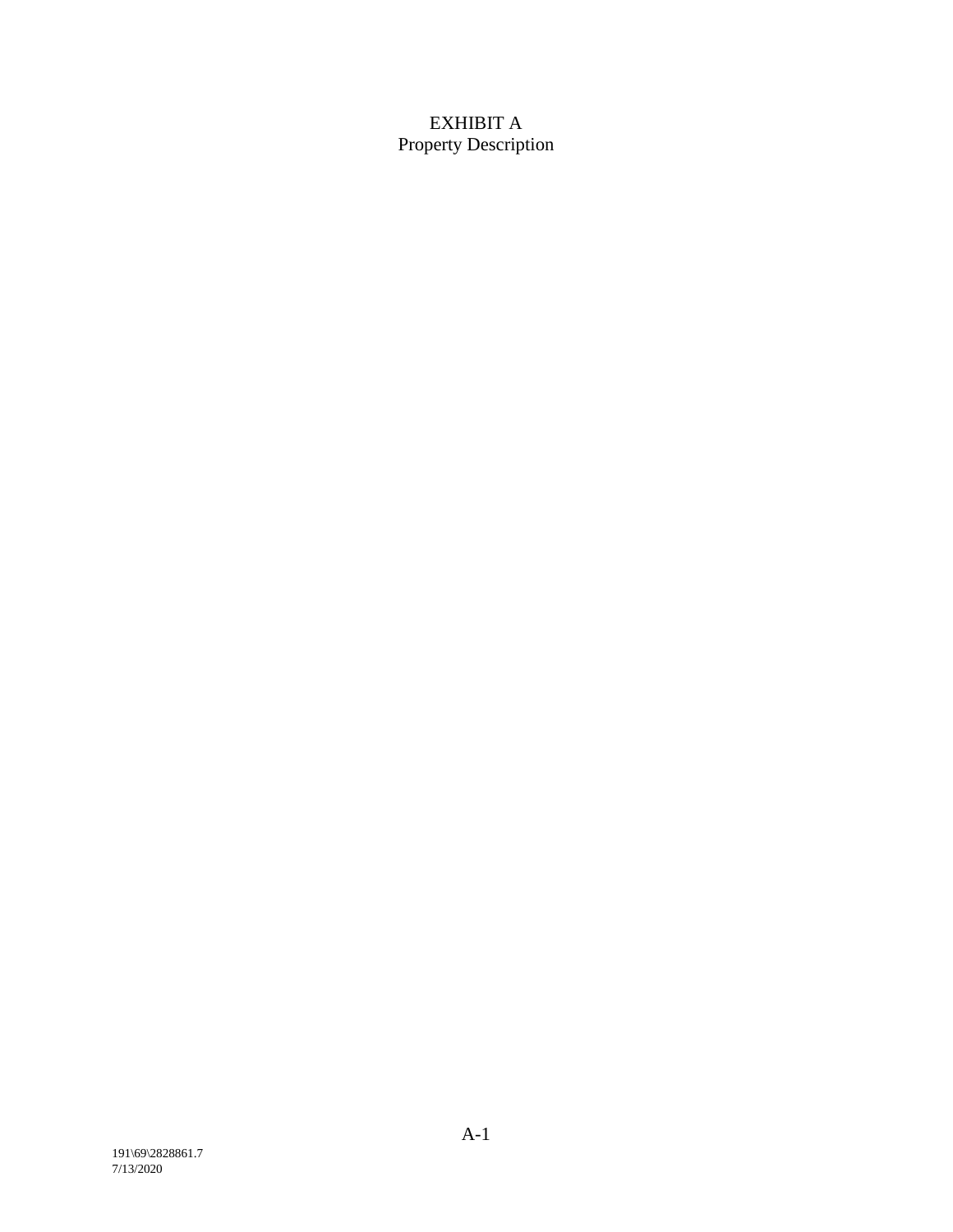# RECORDING REQUESTED BY AND WHEN RECORDED MAIL TO:

City of Union City 34009 Alvarado-Niles Road Union City, CA 94587 Attn: City Manager

> Exempt From Recording Fee Pursuant to Government Code § 27383

# **NOTICE OF AFFORDABILITY RESTRICTIONS ON TRANSFER OF PROPERTY**

*Important notice to owners, purchasers, tenants, lenders, brokers, escrow and title companies, and other persons, regarding affordable housing restrictions on the real property described in this Notice:* Affordable housing restrictions have been recorded with respect to the property described below (referred to in this Notice as the "Property") which require that the Property be developed as an affordable rental housing development and that 39 of the units be rented to and occupied by persons and households of limited income at affordable rents.

**Title of Document Containing Affordable Housing Restrictions:**  Regulatory Agreement and Declaration of Restrictive Covenants ("Agreement").

**Parties to Agreement:** MP Lazuli Landing Associates, a California limited partnership ("Owner"), and the City of Union City, a California municipal corporation ("City").

**The Agreement is recorded concurrently with this Notice**, in the Official Records of Alameda County.

Legal Description of Property: See **Exhibit "A"** attached hereto and incorporated herein by this reference.

**Property Location:** Property bounded by Mission Boulevard, D Street, E Street and 2nd Street in the City of Union City, California. [**Insert street address**]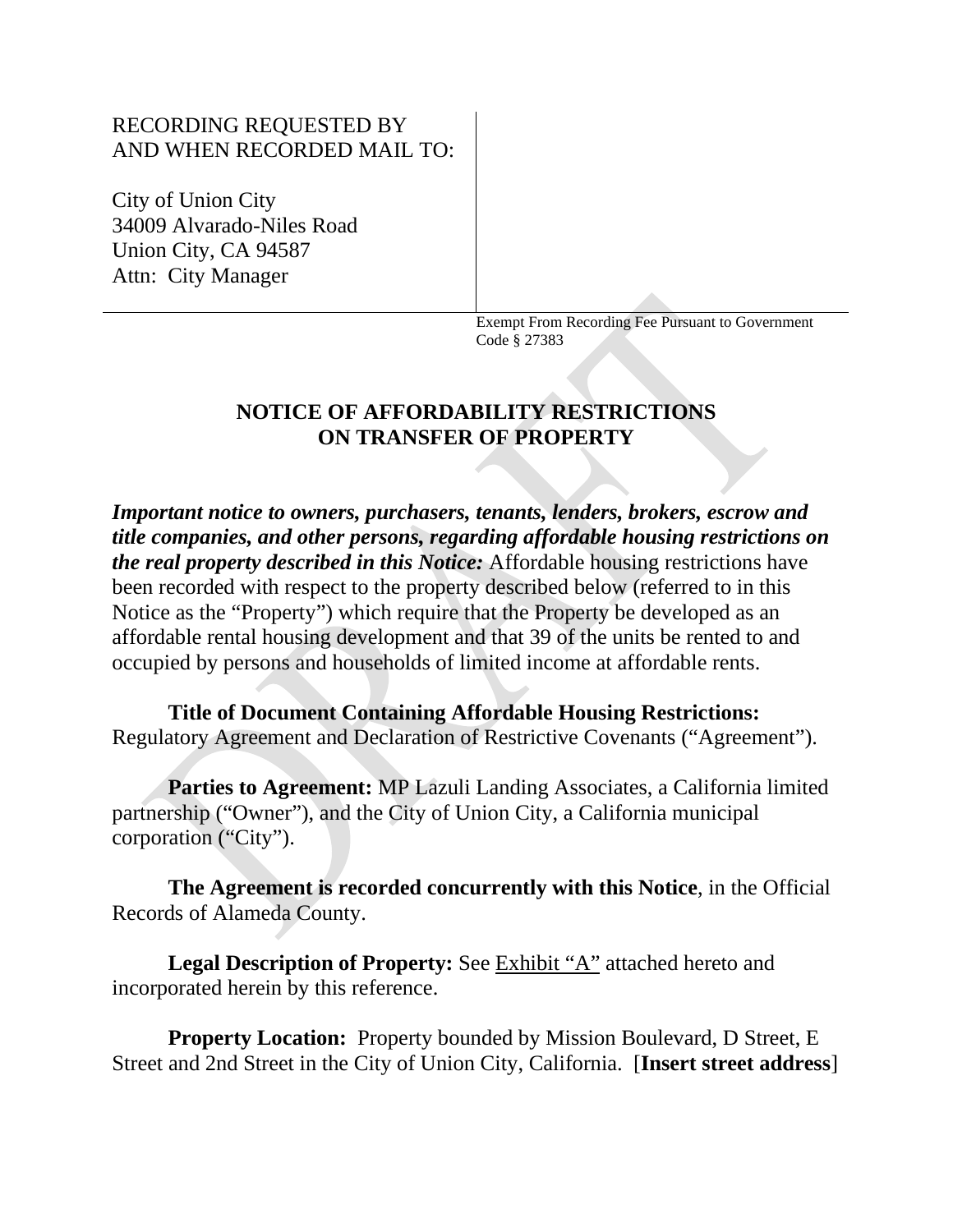# **Summary of Agreement**:

- o The Agreement requires Owner to develop an eighty-one (81) unit rental housing project on the Property. The Property is being leased by Owner from City under a "Ground Lease."
- o The Agreement restricts the rental of
	- o (i) Sixteen (16) Units that are required to be rented to and occupied by households whose annual income does not exceed 20% of Area Median Income for the Alameda County area, adjusted for household size ("20% AMI Households");
	- o (ii) Twenty Three (23) Units that are required to be rented to and occupied by Very Low Income households, as defined in Health and Safety Code Section 50105;
- o All as established and as published periodically by the California Department Of Housing and Community Development.
- o The Agreement restricts the rents that may be charged to such households to the following maximum rents:
	- o Affordable Rent for 20% AMI Households shall not exceed 30% x 20% of Area Median Income divided by 12 for a household size appropriate to the unit, less a reasonable utilities allowance.
	- o Affordable Rent for Very Low Income Households shall not exceed 30% x 50% of Area Median Income divided by 12 for a household size appropriate to the unit, less a reasonable utilities allowance.
	- o Approximately 55 years after completion of the rental housing project on the Property, if necessary to ensure the financial feasibility of the rental housing project, the restrictions on some of the units restricted by the Agreement may be increased to maximum income levels of no more than 80% Area Median Income and maximum rents of no more than 30% x 60% of AMI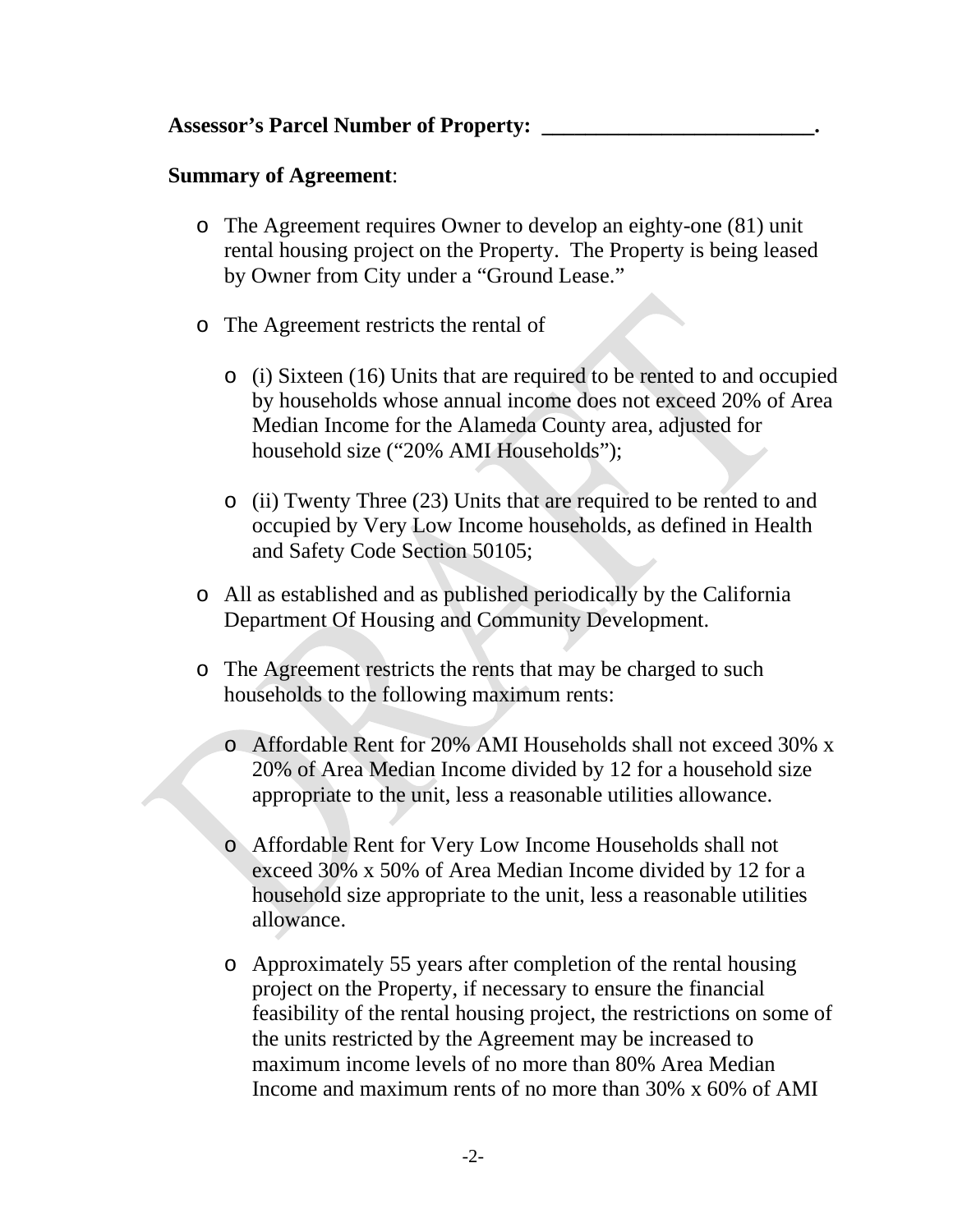divided by 12 for a household size appropriate to the unit, less a reasonable utilities allowance.

o The term of the Agreement is the same as the term of the Ground Lease, which is ninety-nine (99) years.

This Notice does not contain a full description of the details of all of the terms and conditions of the Agreement. You will need to obtain and read the Agreement to fully understand the restrictions and requirements which apply to the Property.

This Notice is being recorded and filed in compliance with Health and Safety Code Section 33334.3(f)(3) and (4), and shall be indexed against Owner, who will own fee title to the improvements during the term of Owner's leasehold interest in the Property, and City.

# **CITY:**

CITY OF UNION CITY, a California municipal corporation

 $By:$ 

\_\_\_\_\_\_\_\_\_\_\_\_\_\_\_\_\_\_\_\_\_\_\_

Its:

Attest:

City Clerk

Approved as to Form:

\_\_\_\_\_\_\_\_\_\_\_\_\_\_\_\_\_\_\_\_\_\_

City Attorney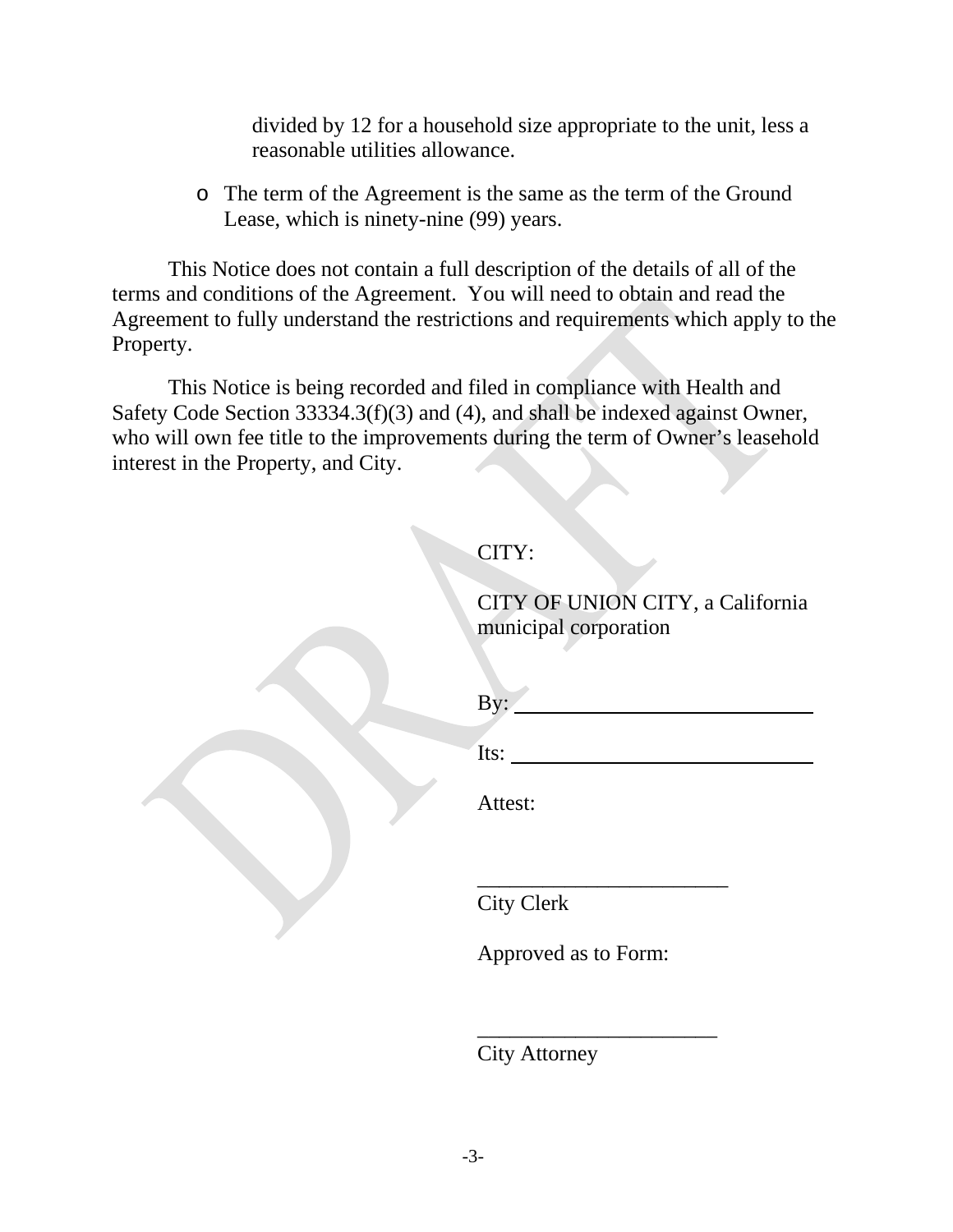# OWNER:

MP Lazuli Landing Associates, a California limited partnership

> By: MP Lazuli Landing LLC, a California limited liability company

> > By: Mid-Peninsula Hermanas, Inc., a California nonprofit public benefit corporation

By: Its: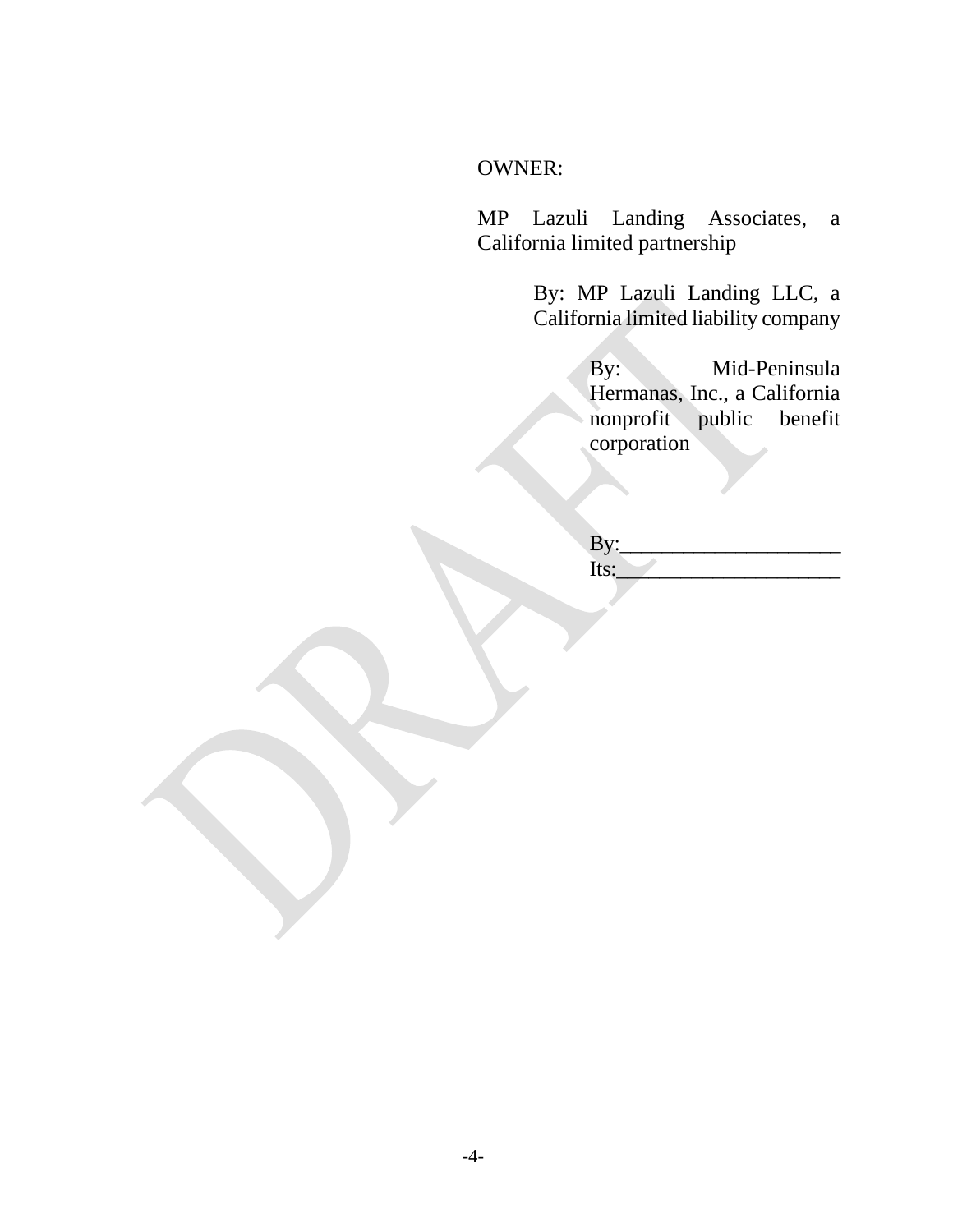A notary public or other officer completing this certificate verifies only the identity of the individual who signed the document to which this certificate is attached, and not the truthfulness, accuracy, or validity of that document.

| State of California<br>County of |            |                                                                 |
|----------------------------------|------------|-----------------------------------------------------------------|
| On                               | before me, | , Notary Public,<br>(here insert name and title of the officer) |
| personally appeared              |            |                                                                 |

who proved to me on the basis of satisfactory evidence to be the person(s) whose name(s) is/are subscribed to the within instrument, and acknowledged to me that he/she/they executed the same in his/her/their authorized capacity(ies), and that by his/her/their signature(s) on the instrument the person(s), or the entity upon behalf of which the person(s) acted, executed the instrument.

I certify under PENALTY OF PERJURY under the laws of the State of California that the foregoing paragraph is true and correct.

WITNESS my hand and official seal.

Signature

(seal)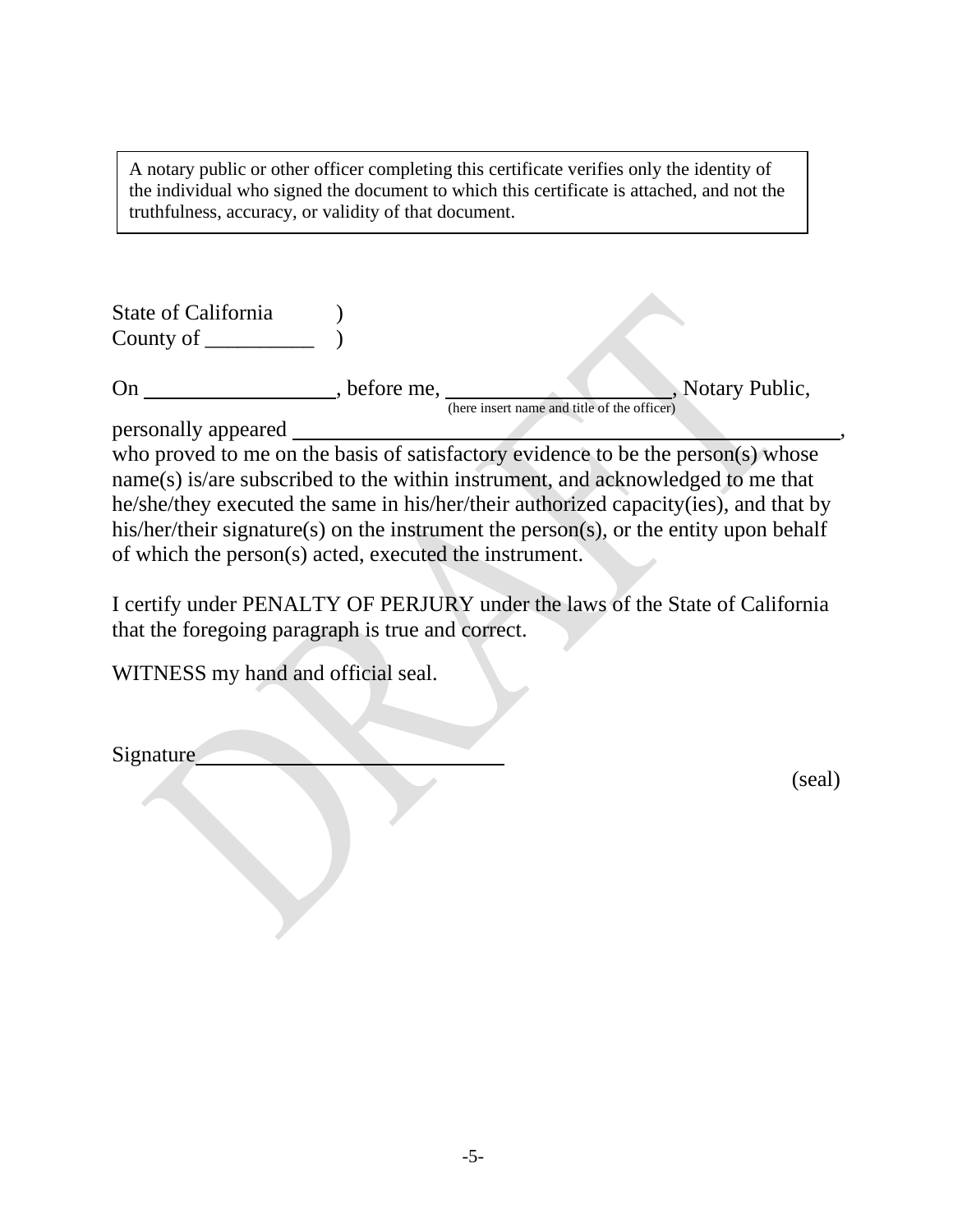# **EXHIBIT "A"**

# **LEGAL DESCRIPTION OF PROPERTY**

All of that certain real property located in the City of Union City, County of Alameda, State of California, described as follows:

APN: \_\_\_\_\_\_\_\_\_\_\_\_

3555995.2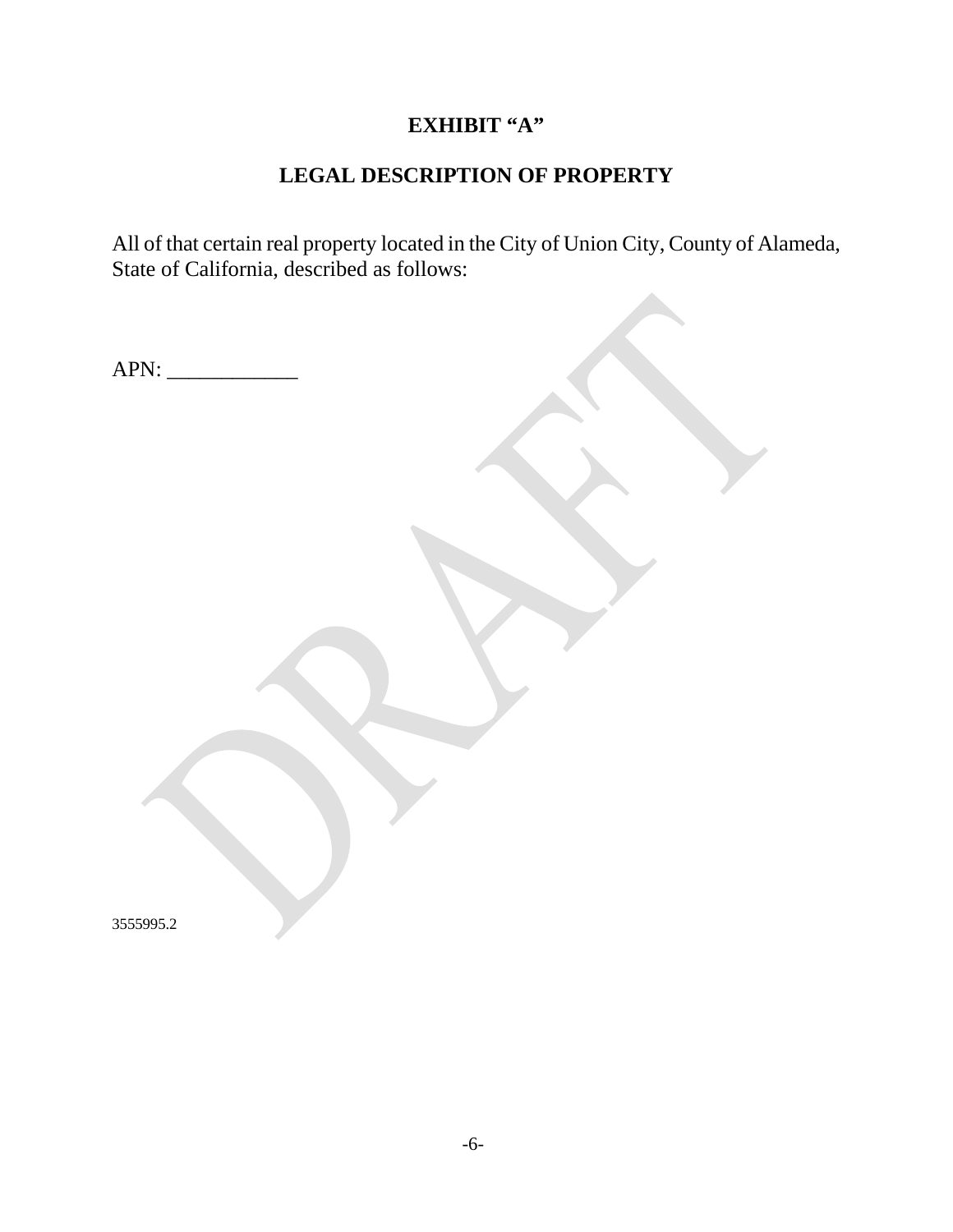#### **NON-RESIDENTIAL COMMUNITY SPACE SUBLEASE**

This Non-Residential Community Space Sublease (this "Sublease") is made and entered into as of \_\_\_\_\_\_\_\_\_\_\_, 202\_\_, by and between MP Lazuli Landing Associates, L.P., a California limited partnership ("Landlord"), and **CITY OF UNION CITY**, a California municipal corporation ("Tenant"). Landlord and Tenant are hereafter collectively referred to as the "Parties."

# **RECITALS**

A. The Landlord is the ground lessee of real property bounded by Mission Boulevard, D Street, E Street and 2<sup>nd</sup> Street in the City of Union City, California (the "Property"), pursuant to a Ground Lease between Landlord and Tenant dated as of \_\_\_\_\_\_\_\_\_\_\_\_\_\_\_\_\_\_,202\_ (the "Ground Lease"). The Property is more particularly described in Exhibit A attached hereto and incorporated herein by this reference. The Ground Lease was entered pursuant to a Disposition, Development and Loan Agreement between Tenant and MidPen Housing Corporation ("MidPen"), dated as of \_\_\_\_\_\_\_\_\_\_\_\_\_\_\_, 2020 (the "Agreement"). MidPen has assigned its interest in the Agreement to Landlord.

B. The Agreement provides for Landlord to construct and operate an eighty-one (81) unit affordable multifamily apartment project on the Property (the "Project"). The Project is also required to contain certain office and administrative space for the Landlord in order to oversee property management and resident services for the residential development in addition to office and administrative space for the Tenant. For avoidance of doubt, the office and administrative space for the Tenant shall be referred to herein as the "Office Space" and is the subject of this Sublease.

C. Tenant desires to sublease from Landlord approximately 6,000 square feet of the Office Space within the Project, together with nine (9) reserved parking spaces for Tenant staff and guests (the "Premises"), as depicted in Exhibit B attached hereto and incorporated herein by this reference.

D. The Tenant desires to sublease the Premises from the Landlord, and the Landlord desires to sublease the Premises to the Tenant conditioned upon the terms therein.

NOW, THEREFORE, for good and valuable consideration, the receipt and sufficiency of which are hereby acknowledged, the Landlord and the Tenant hereby agree as follows:

# **ARTICLE 1.**

# **BASIC SUBLEASE PROVISIONS**

1.1 Tenant's contact information:

City of Union City 34009 Alvarado-Niles Road Union City, CA 94587 Attn: City Manager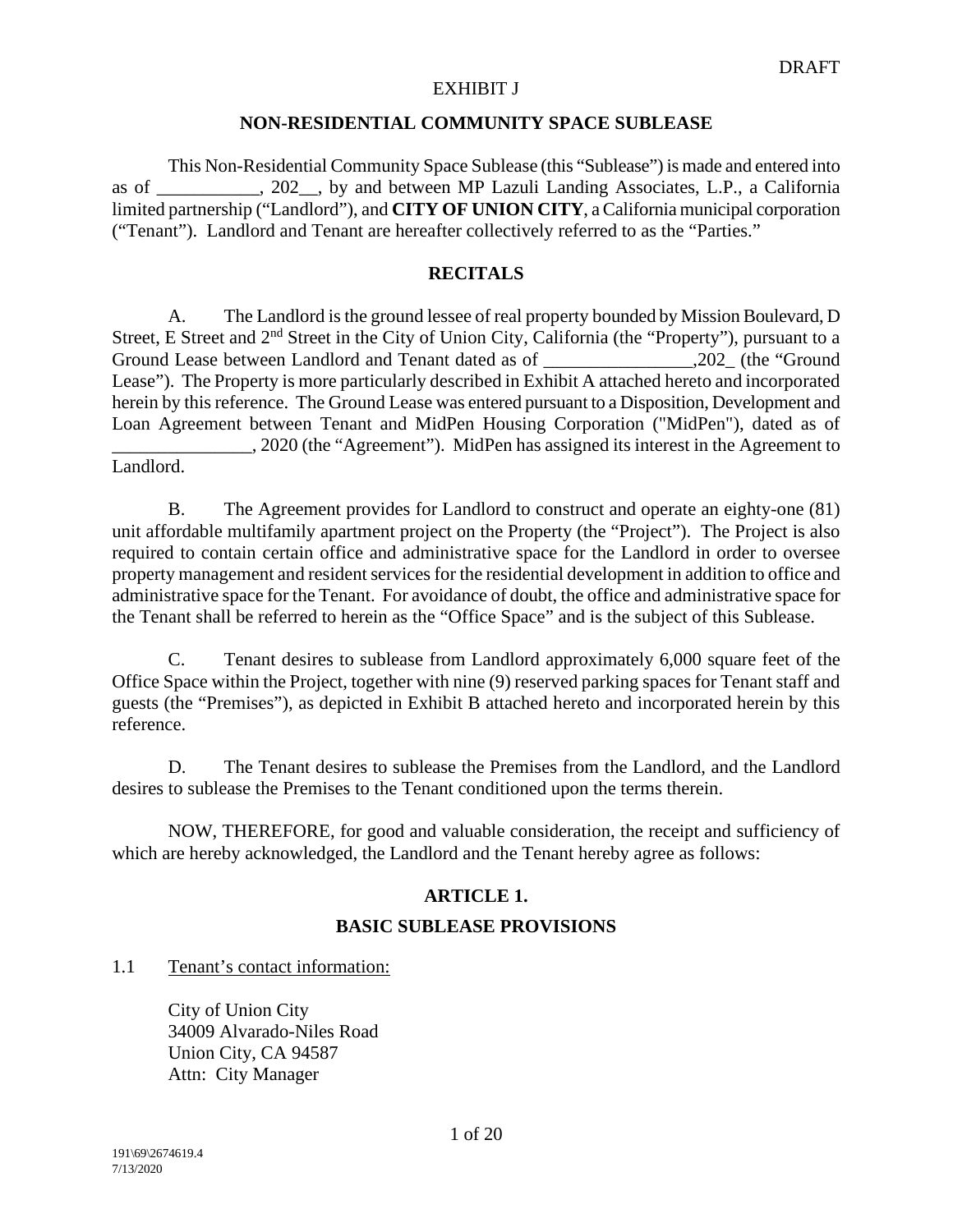1.2 Landlord's contact information:

MP Lazuli Landing Associates, L.P. 303 Vintage Park Dr. Suite 250 Foster City, CA 94404 Attn: President

1.3 Premises: More particularly described as the area shown in Exhibit B, attached.

1.4 Commencement Date:Upon the receipt of a permanent certificate of occupancy for the Project to be constructed by Landlord upon the Property or if separate a separate building permit and certificate of occupancy is issued for the Office Space, upon issuance of a permanent certificate of occupancy for the Office Space.

- 1.5 Term:Concurrent with Ground Lease term.
- 1.6 Option(s) to Extend Term:None
- 1.7 Rent:\$1.00 per year.
- 1.8 Security Deposit:None
- 1.9 Permitted Uses:Office and administrative.
- 1.10 Parking: Tenant and its employees, officers and guests are entitled to use nine (9) reserved parking spaces on the Property, for no charge.
- 1.11 Operating Costs and Property Taxes. Tenant shall pay its proportionate share of Operating Costs and Property Taxes and other amounts in accordance with Section 4.5.

# **ARTICLE II.**

# **DEFINITIONS**

As used in this Sublease, the following terms shall have the definitions set forth below. Additional terms are defined in the remainder of this Sublease.

2.1 "Additional Rent" means any amount of rent beyond the "Rent" as described in section 1.7 that Tenant is required to pay Landlord (e.g., Tenant's share of Operating Costs and Taxes, late fees, or administrative charges), pursuant to this Sublease.

2.2 "Alterations" means any decorations, modifications, additions or improvements made in, on, about, under or contiguous to the Premises by or for the benefit of Tenant including but not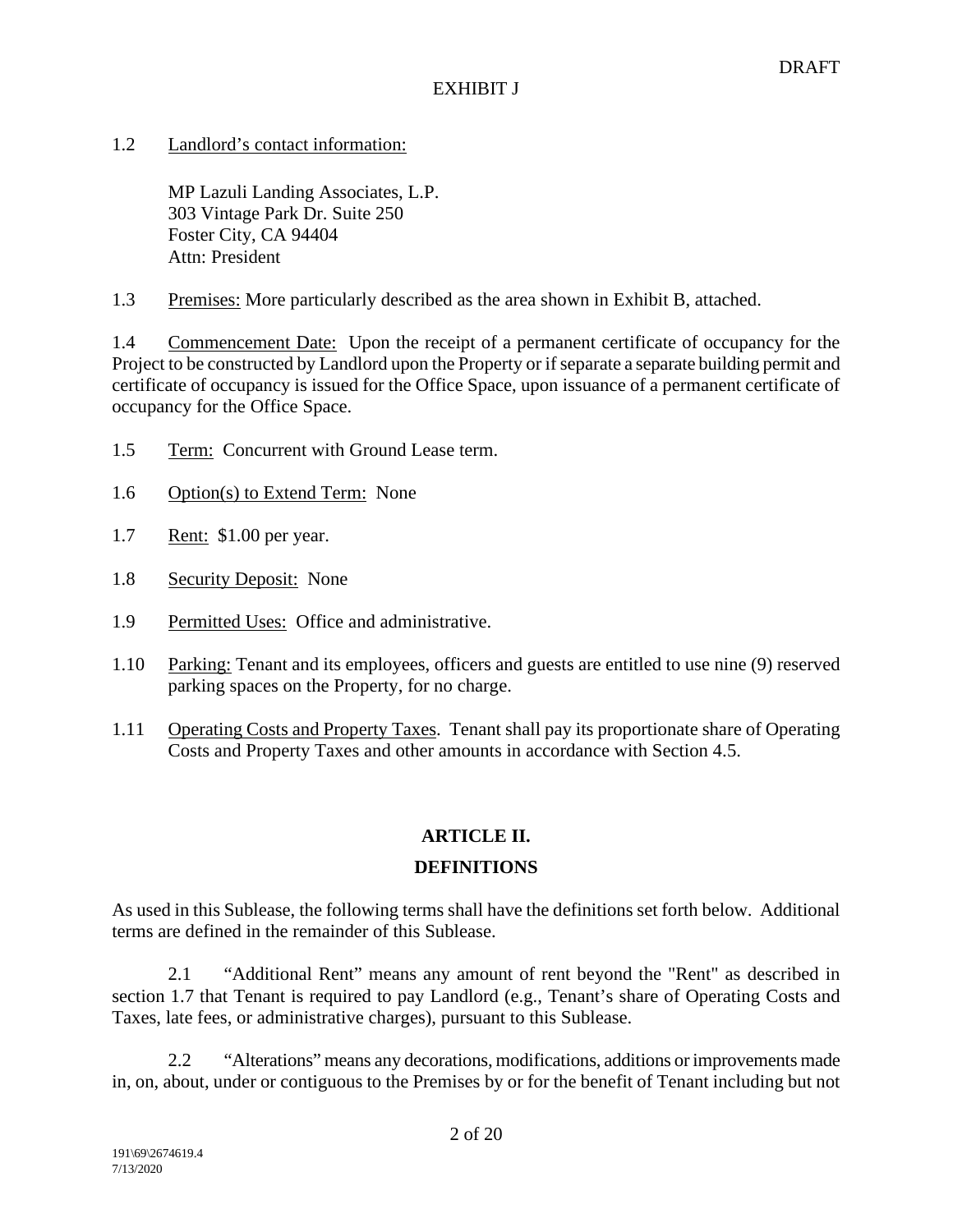limited to, telecommunications and/or data cabling, lighting, HVAC and electrical fixtures, pipes and conduits, partitions, cabinetwork and carpeting.

2.3 "Commencement Date" is the date set forth in Section 1.4, and means the date upon which (i) Tenant shall be permitted to occupy the Premises for the conduct of Tenant's operations, and (ii) the date upon which Tenant's obligation to pay Rent shall commence.

2.4 "Fiscal Year" means July 1 through June 30 of a given twelve-month period

2.5 "Premises" means the rented premises shown on Exhibit B.

2.6 "Property" means that real property bounded by Mission Boulevard, D Street, E Street and  $2<sup>nd</sup>$  Street in the City of Union City, California.

2.7 "Rent" means the amount to be paid by Tenant to Landlord, pursuant to section 1.7

2.8 "Term" means the term of this Sublease as set forth in Section 1.5, as such may be modified pursuant to the terms hereof.

# **ARTICLE III**

# **PREMISES AND TERM**

3.1 Subleased Premises. Subject to and upon the terms and conditions set forth herein, Landlord hereby subleases the Premises to Tenant and Tenant hereby subleases the Premises from Landlord. The Premises consists of an office and administrative space of not less than six thousand (6,000) square feet, and nine (9) reserved structure parking spaces, as depicted in the diagram attached hereto as Exhibit B including all tenant improvements installed in the Premises as of the Commencement Date ("Improvements"). Tenant acknowledges that Landlord has made no representation or warranty regarding the condition of the Premises or the Property except as specifically stated in this Sublease. Tenant and Landlord hereby stipulate and agree that the square footage of the Premises is as stated herein, notwithstanding any minor variations in measurement or other minor variations that may have occurred in the calculation thereof.

3.2 Term and Commencement. The Term of this Sublease shall commence on the Commencement Date, and unless sooner terminated as provided herein, the Term shall be for the period set forth in Section 1.5 as the same may be extended by an amendment to this Sublease duly signed by both parties.

3.3 No Representations. Tenant acknowledges that neither Landlord nor any of Landlord's agents has made any representation or warranty as to the suitability or fitness of the Premises for the conduct of Tenant's business, and that neither Landlord nor any agent of Landlord has agreed to undertake any alterations or additions or to construct any tenant improvements to the Premises except as expressly provided in this Sublease.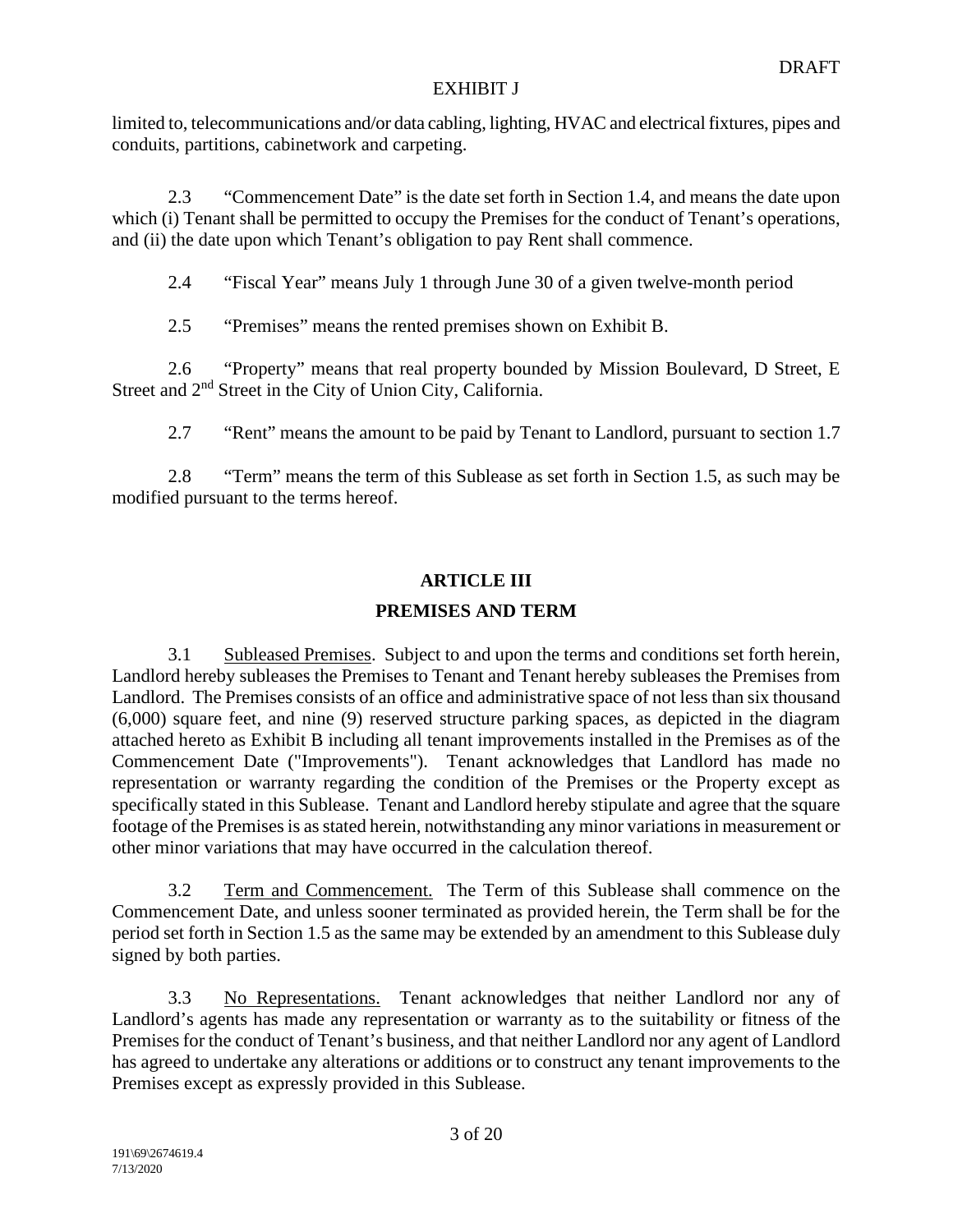# **ARTICLE IV**

# **RENT, OPERATING EXPENSES, AND DEPOSITS**

4.1 Rent. From and after the Commencement Date, Tenant shall pay to Landlord the annual Rent set forth in Section 1.7. Each installment of Rent shall be due and payable to Landlord in advance, on the Commencement Date and each anniversary of the Commencement Date during the Term, without abatement, deduction, claim or offset except as otherwise expressly provided herein, and without prior notice, invoice or demand, at Landlord's address or such other place as Landlord may designate from time to time. Tenant may prepay the Rent for all or part of the Term in Tenant's discretion.

4.2 Utilities. Tenant shall pay for all gas, electricity, heat, ventilation and air conditioning, trash, water, sewage, telephone, cable, and internet services used in the Premises. If such utilities are not separately metered and/or billed, Tenant shall pay as Additional Rent as part of Operating Costs a pro rata portion of such utility services as are provided the Property. Landlord agrees to cooperate as reasonably required by Tenant to assist Tenant with its obligations under the preceding sentence.

4.3 Taxes and Operating Costs. Tenant shall pay to Landlord, as Additional Rent, the following:

(a) Personal Property, Gross Receipts, Leasing Taxes. This Section 4.3(a) is intended to deal with impositions or taxes directly attributed to Tenant or this transaction, as distinct from taxes attributable to the building or common areas of the Project which are to be allocated among various tenants and others. Tenant shall pay before delinquency, any and all taxes levied or assessed and which become payable during the term hereof upon Tenant's equipment, furniture, fixtures and other personal property located in the Premises. In addition to all other Rent to be paid by Tenant hereunder, Tenant shall reimburse to Landlord, upon demand, any and all taxes payable by Landlord (other than net income taxes) whether or not now customary or within the contemplation of the parties hereto, including without limitation taxes upon, allocable to, or measured by or on the rental payable hereunder, such as any gross receipts tax or excise tax levied by the State, any political subdivision thereof, or the Federal Government with respect to the receipt of such rental; taxes upon or with respect to the possession, leasing, operation, management, maintenance, alteration, repair, use or occupancy by Tenant of the Premises or any portion thereof; taxes upon or measured by the value of Tenant's personal property or leasehold improvements located in the Premises; or taxes upon this transaction or any document to which Tenant is a party creating or transferring an interest or an estate in the Premises. On demand by Landlord, Tenant shall furnish Landlord with satisfactory evidence of these payments. If such taxes are included in the Landlord bill for the real estate taxes for the Project, then Tenant shall pay to Landlord as Additional Rent the full amount of such taxes within ten (10) days after demand from Landlord.

(b) Property Taxes. All property taxes levied on the land and buildings upon the land in which the demised Premises are located ("Property Taxes") shall be paid by Landlord. Property Taxes shall include any form of assessment, real estate, general, special, ordinary, extraordinary or rental levy or tax (other than inheritance, personal income or estate taxes), improvement bond and/or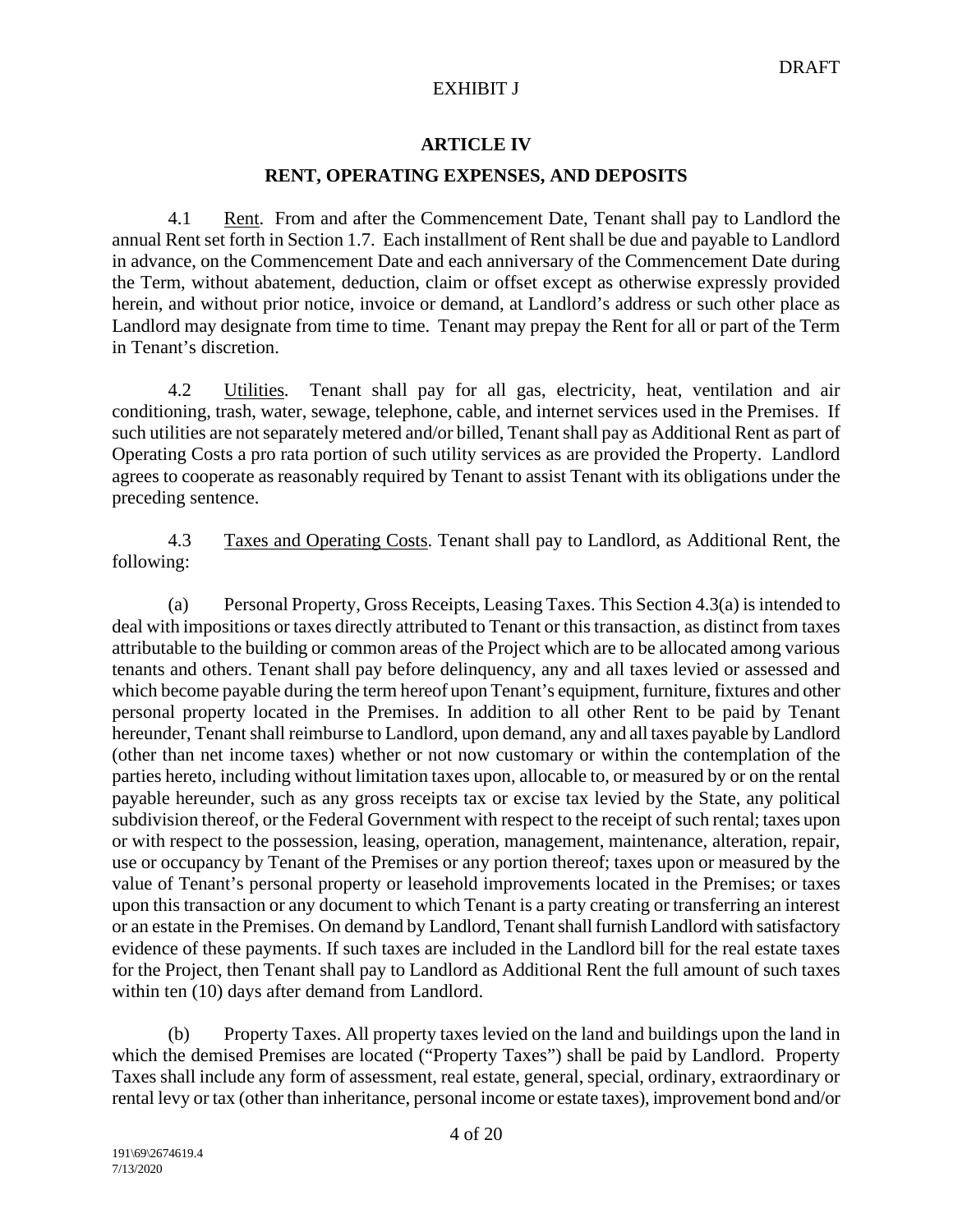license fee imposed upon the Project. Property Taxes shall also include, without limitation, any increase which results from a change in ownership or new construction. Tenant shall cooperate with Landlord to secure an exemption from Property Taxes applicable to the Premises. If Tenant fails to maintain its status as a public agency or tax exempt organization, or subleases the Premises for a use or to an entity that results in the Premises not being exempt from Property Taxes or fails to timely file any necessary documentation to maintain the exemption from Property Taxes, then, upon demand by Landlord, Tenant shall pay to Landlord a proportionate share of Property Taxes as equitably determined by Landlord based on the annual tax bills issued by the County Assessor and/or other governmental entities with respect to the parking and commercial component of the Project.

(c) Other Services. Tenant shall have its own dedicated trash facilities and will be responsible for the maintenance and management of the trash facilities and payment of trash service serving the Premises.

(d) Operating Costs. Tenant's proportionate share with respect to Operating Costs shall be determined by Landlord and generally based upon the percentage ratio the Premises rentable square footage bears to the total rentable square footage of the Project. "Operating Costs" shall mean the total amounts paid or payable, whether by Landlord or others on behalf of Landlord, in connection with the ownership, maintenance, repair, replacement and operations of the building and the garage of the Project in accordance with Landlord's standard operating and accounting procedures. Operating Costs include, landscaping maintenance costs, fire safety monitoring and maintenance costs; sewer charges; and insurance costs. Operating Costs shall not include legal or accounting expenses incurred expressly for negotiating a lease with a particular tenant, or as a result of a default of a specific tenant, which negotiation or default does not affect the operation of the Project, or costs incurred by Landlord to construct leasehold improvements for any particular tenant, including Tenant.

(e) Method of Payment. Amounts payable by Tenant under Section 4.3 hereof shall be paid as follows, unless otherwise provided:

(i) Estimated Monthly Payments. Tenant shall pay to Landlord one-twelfth (1/12th) of the amount of Tenant's proportionate share of Operating Costs and Property Taxes as estimated by Landlord in advance, in good faith, to be due from Tenant without any deduction or set off. If at any time during the course of the fiscal year, Landlord determines that Property Taxes or Operating Costs are projected to vary from the then estimated costs for such items by more than ten percent (10%), Landlord may, by written notice to Tenant, revise the estimated Property Taxes and/or Operating Costs for the balance of such fiscal year, and Tenant's monthly installments for the remainder of such year shall be adjusted so that by the end of such fiscal year Tenant will have paid to Landlord Tenant's proportionate share of such revised expenses for such year.

(ii) Annual Reconciliation. Annually, as soon as is reasonably possible after the expiration of each calendar year, Landlord shall prepare in good faith and deliver to Tenant a comparative statement, which statement shall be conclusive between the parties hereto, setting forth the (1) the total of Tenant's estimated payment of Tenant's proportionate share of Property Taxes and Operating Costs paid by Tenant for such calendar year, and (2) actual amount of Tenant's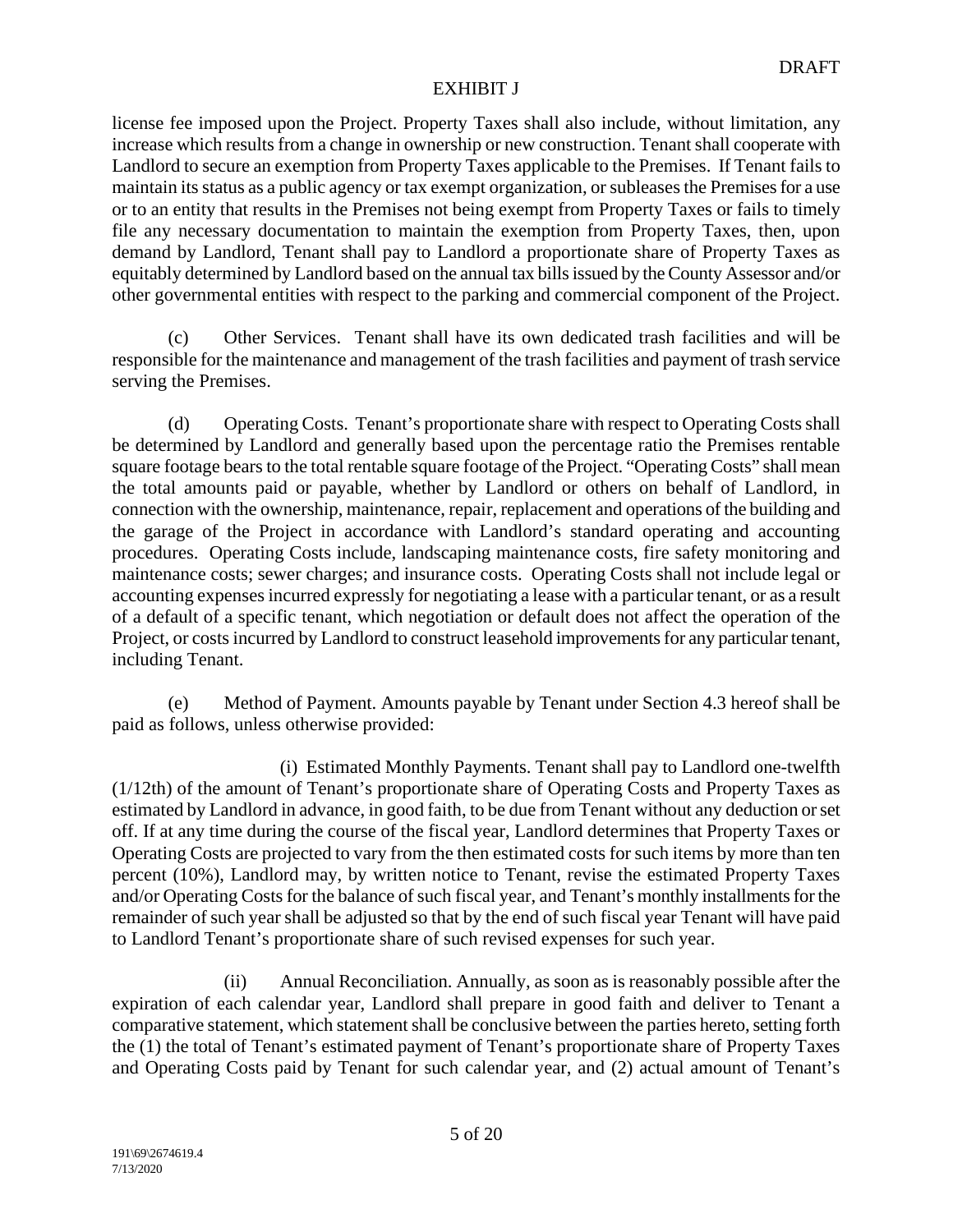proportionate share of Operating Costs and Property Taxes determined by Landlord in accordance with the provisions of Section 4.3.

(iii) Adjustment. If the aggregate amount of such estimated payments made by Tenant in any calendar year should be less than the amount due for such calendar year, then Tenant shall pay to Landlord as Additional Rent, upon demand, the amount of such deficiency. If the aggregate amount of such payments made by Tenant in any calendar year of the Term should be greater than the amount due for such year, then should Tenant not be otherwise in default hereunder, the amount of such excess will be applied by Landlord to the next succeeding installments of such Additional Rent due hereunder; and if there is any such excess for the last calendar year of the Term, the amount thereof will be refunded by Landlord to Tenant within sixty (60) days of the last day of the Term, provided Tenant is not otherwise in default under the terms of this Sublease. Tenant shall not be entitled to receive interest on any excess amounts paid hereunder.

# **ARTICLE V USE OF PREMISES**

5.1 Permitted Use. The Premises shall be used solely for the purposes set forth in Section 1.9 ("Permitted Use") and for no other purpose without written consent of Landlord, which may be granted or withheld in Landlord's sole discretion. Tenant shall not do or permit anything to be done in or about the Premises or the Property, nor bring or keep anything therein that would in any way subject Landlord to liability, increase the premium rate of or affect any fire, casualty, rent or other insurance relating to the Property or any of the contents of the Premises, or cause a cancellation of, or give rise to any defense by an insurer to any claim under, or conflict with, any policies for such insurance. If any act or omission of Tenant results in an increase in premiums, Tenant shall pay to Landlord upon demand the amount of such increase.

5.2 Signage. Tenant shall be permitted to place a sign on the exterior door of the Premises containing Tenant's name and logo. Tenant shall obtain the prior approval of the Landlord, which approval may be withheld in Landlord's reasonable discretion, before placing any other sign or symbol on doors or windows or elsewhere in or about the Premises so as to be visible from the public areas or exterior of the Property, or upon any other part of the Property, including building directories. Any signs or symbols which have been placed without Landlord's approval may be removed by Landlord. Upon expiration or termination of this Sublease, all signs installed by Tenant shall be removed and any damage resulting therefrom shall be promptly repaired by Tenant, or such removal and repair may be done by Landlord and the cost charged to Tenant as Additional Rent.

5.3 Repairs and Replacements. Tenant shall repair and maintain the Premises, including tenant improvements, fixtures and furnishings, appliances, floor structures, pipes and conduits, utility installation, air conditioning and heating equipment, electrical, mechanical and plumbing systems and surveillance cameras exclusively serving the Premises, glazing, doors and windows in good order and repair, and Tenant shall, at Tenant's sole expense, make all repairs, replacements, alterations, or improvements to the extent triggered by or related to (i) Tenant's particular use of the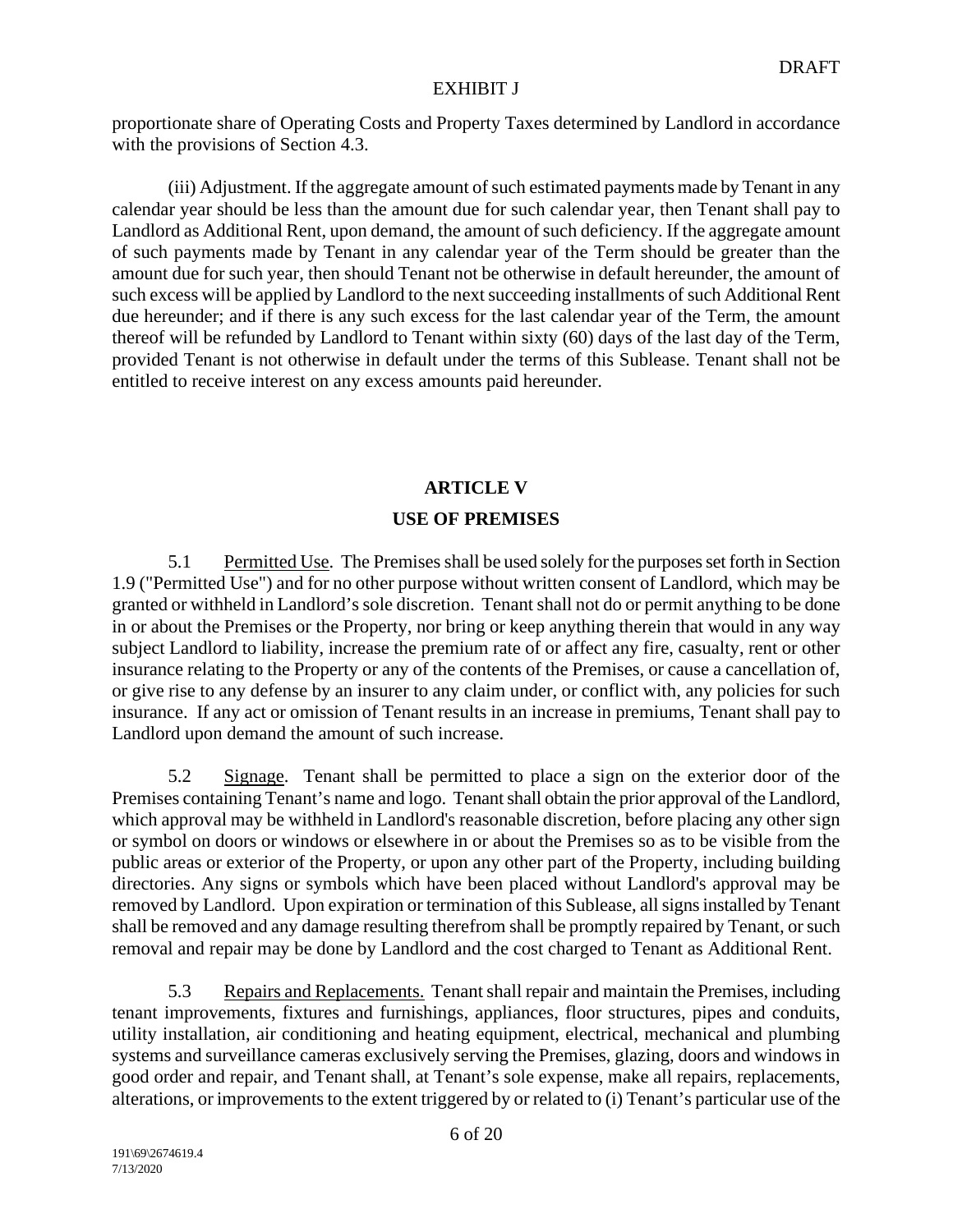Premises, and/or (ii) any improvements or Alterations made by or on behalf of Tenant to the Premises. Landlord shall provide Tenant access to the foregoing as necessary or convenient to make such repairs, replacements, alternations or improvements. Except as provided in clauses (i) or (ii) in the preceding sentence, and except for any damage caused by Tenant or anyone under Tenant's control acts or omissions, Tenant shall not be responsible for the performance or cost of the maintenance, repair or replacement of any capital improvements on the exterior of the Premises, except for any exterior surveillance cameras exclusively serving the Premises, which shall be the responsibility of Landlord at its sole expense. If Tenant fails to maintain or keep the Premises in good repair, at Landlord's option, Landlord may, after providing Tenant no less than thirty (30) days' prior written notice, perform any such required maintenance and repairs and Tenant shall pay Landlord's reasonable costs incurred in connection with such repairs, plus a percentage of such costs sufficient to reimburse Landlord for all overhead, general conditions, fees and other costs and expenses in connection therewith.

5.4 Parking. Landlord hereby grants to Tenant an exclusive license and right for use by Tenant and its customers, guests, licensees, invitees, employees and agents, nine (9) parking spaces on the Property for no additional charge. Tenant's parking spaces shall be marked as reserved for use by Tenant and its customers, guests, licensees, invitees, employees and agents.

# **ARTICLE VI**

# **ALTERATIONS AND ADDITIONS**

6.1 Alterations and Improvements. Tenant may not make any Alterations to the Property or Premises without the prior written approval of Landlord. Any Landlord-approved alterations shall be done at Tenant's expense, in a good and workmanlike manner, in conformity with plans and specifications reviewed and approved by Landlord, and in compliance with all applicable laws. Tenant shall obtain all necessary governmental approvals and permits for such alterations. Tenant shall give Landlord not less than ten (10) business days' notice prior to the commencement of construction so that Landlord may post a notice of nonresponsibility on the Premises. In no event shall any alteration, without the prior written consent of Landlord:

(i) affect the exterior of the Property,

(ii) affect any structural portion of the Property, including without limitation, the

roof,

(iii) require any change to the basic floor plan of the Premises or any change to the structural or mechanical components of the Premises,

(iv) diminish the value of the Premises,

(v) result in an increase in demand for building services or utilities,

(vi) cause an increase in the premiums for hazard or liability insurance carried by Landlord, or

(vii) overload the floor load capacity or unduly burden the plumbing, heating, ventilation, air conditioning, electrical or other basic systems that serve the Property.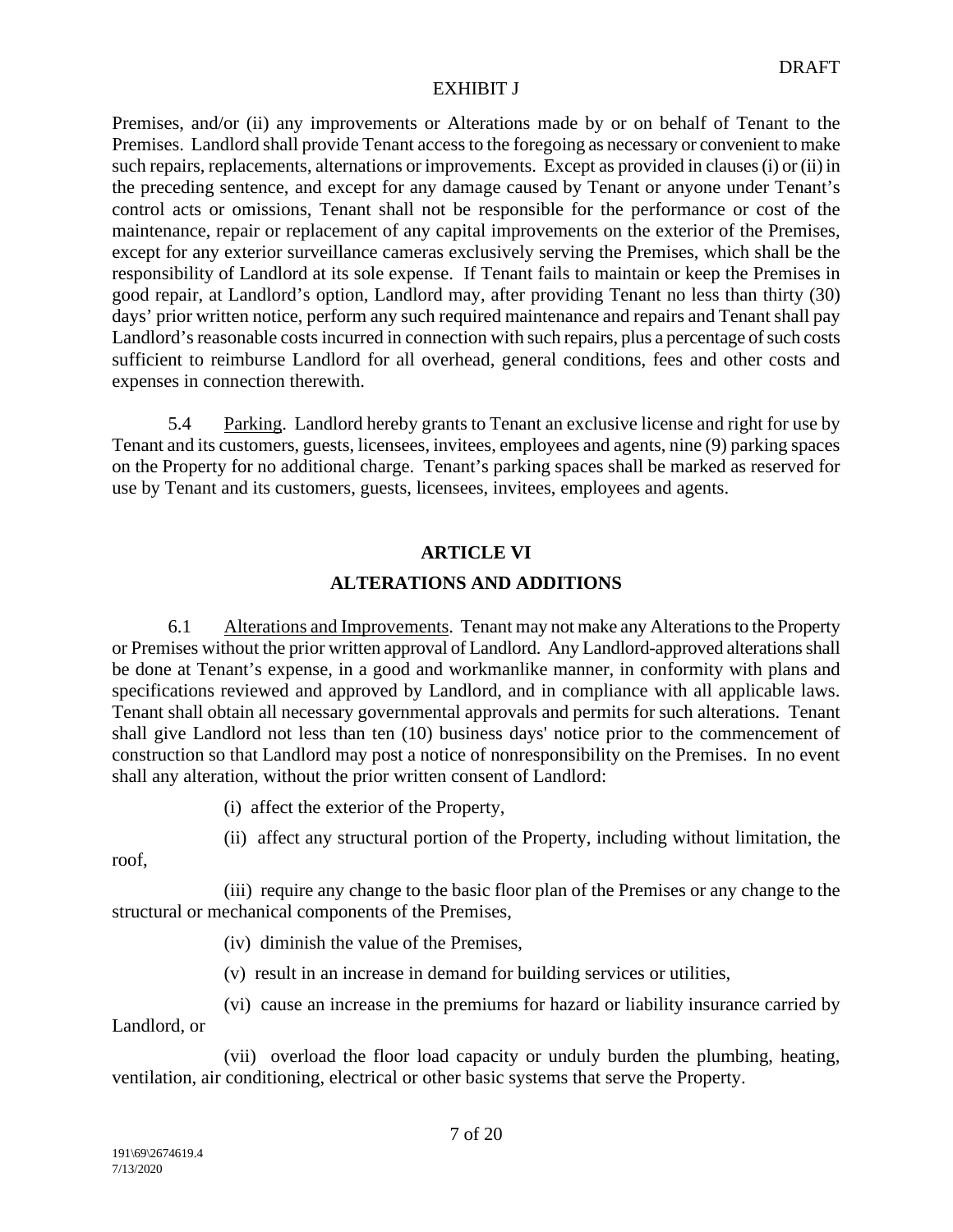6.2 Liens. Tenant shall not permit any mechanics', materialmen's or other liens, to be filed against the Property or against Tenant's subleasehold interest in the Premises. Landlord has the right at all times to post and keep posted on the Premises any notice that it considers necessary for protection from such liens. If Tenant fails to cause the release of record of any lien(s) filed against the Premises or Tenant's subleasehold estate therein, by payment or posting of a proper bond within ten (10) days from the date of the lien filing(s), then Landlord may, at Tenant's expense, cause such lien(s) to be released by any means Landlord deems proper, including but not limited to payment of or defense against the claim giving rise to the lien(s). All sums reasonably disbursed, deposited or incurred by Landlord in connection with the release of the lien(s), including but not limited to all costs, expenses and attorney's fees, shall be due and payable by Tenant to Landlord as Additional Rent on demand by Landlord.

6.3 Ownership of Improvements. As between Landlord and Tenant, during the Term of this Sublease, Tenant shall own all Improvements now existing or hereafter constructed by Tenant upon the Premises. Upon termination of this Sublease Landlord shall become the owner of all Improvements within the Premises and Tenant shall have no further right, or interest therein or liability or responsibility therefor.

# **ARTICLE VII**

# **INSURANCE AND INDEMNITY**

7.1 Indemnity. To the fullest extent permitted by law, Tenant shall defend (with counsel reasonably acceptable to Landlord), indemnify and hold Landlord, its officers, directors, employees, agents, contractors, successors and assigns ("Indemnitees") harmless from and against any and all claims arising out of or relating directly or indirectly to this Sublease or the Premises ("Claims"), including without limitation, Claims for or relating to loss of or damage to property, injury or death of any person, and economic losses and consequential or resulting damage of any kind, including any Claim arising from or in connection with or in any way attributable to: (i) the use or occupancy, or manner of use or occupancy of the Premises or the Property by Tenant or any invitee, guest or licensee of Tenant, (ii) any act, error, omission or negligence of Tenant or Tenant Parties or any invitee, guest or licensee of Tenant in, on or about the Property including without limitation Claims which directly or indirectly, in whole or in part, are caused by, arise in connection with, result from, relate to, or are alleged to be caused by, arise in connection with, or relate to, any act or omission of Tenant, (iii) any activity, work, or thing done, omitted, permitted, allowed or suffered by Tenant or Tenant Parties in, at, or about the Premises or the Property, or (iv) any breach or default in performance of any obligation on Tenant's part in the performance of any covenant or agreement to be performed under this Sublease, except to the extent caused by the sole gross negligence or willful misconduct of the Indemnitees. The provisions of this section shall not be construed or interpreted as restricting, limiting or modifying Tenant's insurance obligations under this Sublease and are independent of such obligations. Tenant's compliance with insurance requirements set forth in this Sublease shall not restrict, limit or modify Tenant's indemnification obligations hereunder. The provisions of this section shall survive the expiration or earlier termination of this Sublease.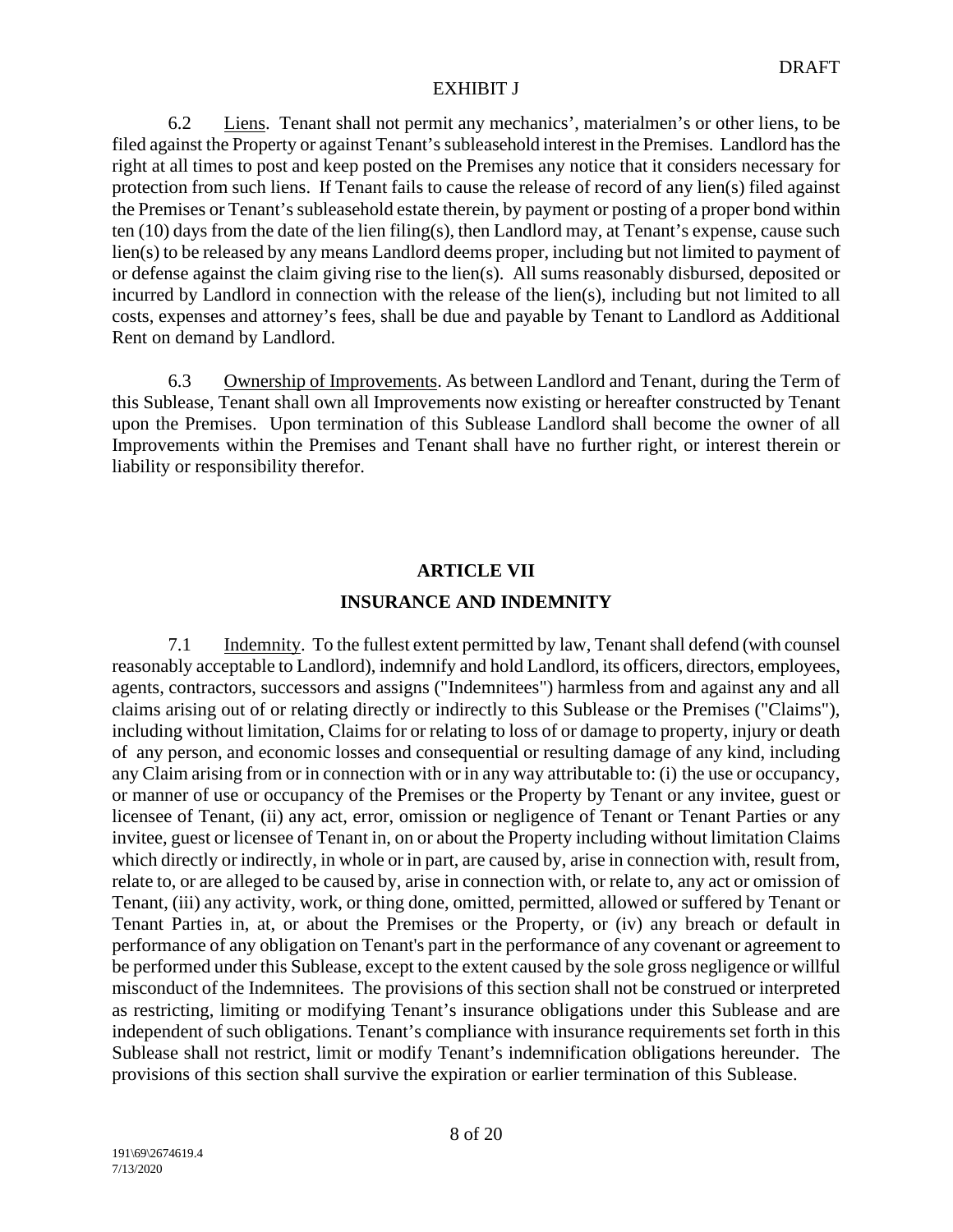7.2 Tenant's Insurance. Tenant shall, at its sole expense, procure and maintain throughout the Term (plus any later periods where Tenant may be in occupancy of the Premises) all of the insurance coverages, of the type and amounts as described in Exhibit C, attached.

# **ARTICLE VIII**

## **ASSIGNMENT AND SUBLETTING**

8.1 Right to Assign and Sublet. Tenant shall have the right to assign or sublet all or any part of Tenant's interest in this Sublease or in the Premises to Centro de Servicios, without obtaining the prior written consent of Landlord. Tenant may also assign or sublet all or any part of Tenant's interest in this Sublease or in the Premises to another community-based nonprofit entity, subject to the reasonable approval of Landlord. Any assignment or sublease shall be solely for the Permitted Use. Any other proposed assignment of this Sublease or sublease of the Premises shall require the prior written consent of the Landlord, which may be granted, withheld or conditioned by Landlord in its sole and absolute discretion.

8.2 No Release of Obligations. No subtenant may assign its sublease, or further sublet its subleased premises, without Landlord's prior written consent, which consent may be granted, withheld or conditioned by Landlord in its sole and absolute discretion. Neither an assignment or subletting nor the collection of rent by Landlord from any person other than Tenant shall be deemed a waiver of any of the provisions of this Article or release Tenant from its obligations to comply with this Sublease, and Tenant shall remain fully and primarily liable for all of Tenant's obligations under this Sublease.

# **ARTICLE IX**

# **DAMAGE AND DESTRUCTION**

9.1 Repair and Restoration; Termination Rights. If all or part of the Premises is damaged by fire or other casualty, such that access to or use and occupancy of the Premises is materially impaired, within forty-five (45) days of the date of the damage, Landlord shall notify Tenant of the estimated time, in Landlord's reasonable judgment, required for repair or restoration ("**Repair Period**"). If the estimated Repair Period is one hundred eighty (180) days or less, Landlord shall proceed promptly and diligently to repair or restore the Premises or the portion of the Premises necessary for Tenant's occupancy, and this Sublease shall remain in effect. If the estimated Repair Period is in excess of one hundred eighty (180) days from the date of the casualty, Landlord, at its option, shall either (a) commence to repair the damage, in which case this Sublease shall continue in full force and effect, or (b) terminate this Sublease as of the date specified by Landlord in a notice of termination, and this Sublease shall terminate on the date specified in the notice.

9.2 Damage Near End of Term. Notwithstanding anything to the contrary set forth in this Article, if the Premises are damaged during the last twelve (12) months of the Term, Landlord and Tenant shall each have the option to terminate this Sublease by giving written notice to the other of the exercise of that option within thirty (30) days after the damage or destruction, and this Sublease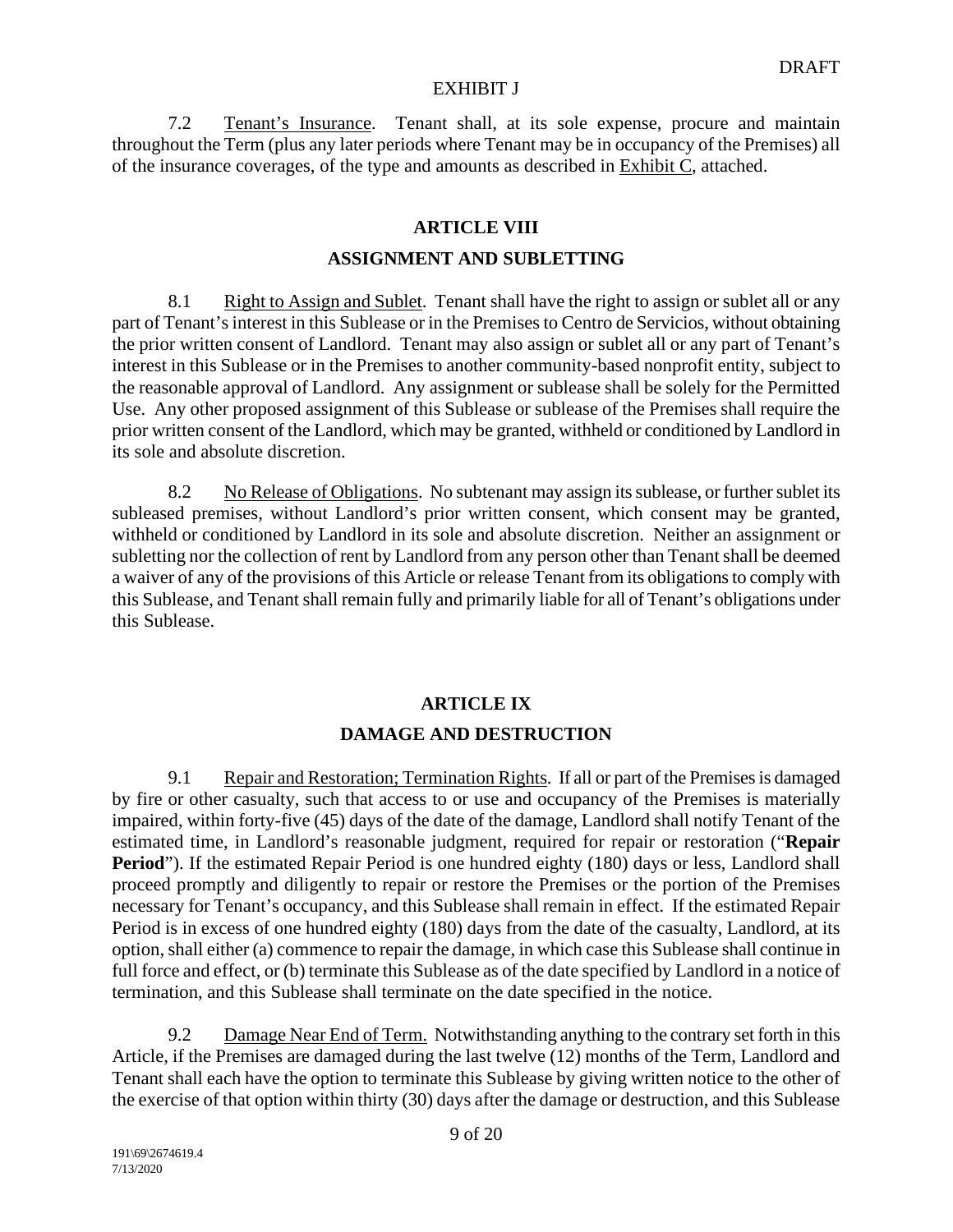shall terminate as of the date specified in such notice which shall be not before the date of such notice nor more than 30 days after the date of such notice.

9.3 Waiver of Statutory Provisions. The provisions of this Sublease, including those in this Article IX, constitute an express agreement between Landlord and Tenant that applies in the event of any damage to the Premises or Property. Tenant, therefore, fully waives the provisions of any statute or regulation, including California Civil Code §§ 1932(2) and 1933(4), relating to any rights or obligations concerning any such casualty.

# **ARTICLE X**

# **SURRENDER OF PREMISES; HOLDING OVER**

10.1 Surrender of Premises. On expiration of this Sublease, Tenant shall surrender the Premises in the same condition as when the Term commenced, ordinary wear and tear excepted. Except for furniture, equipment and trade fixtures (other than those which are affixed to the Premises so that they cannot be removed without material damage to the Premises) all alterations, additions or improvements made in or upon the Premises, either by Landlord or Tenant, may, at Landlord's election, become Landlord's property without compensation to Tenant; provided that, upon reasonable written request of Landlord, Tenant shall, at its expense and without delay, remove any alterations, additions or improvements (including, without limitation, all telecommunications equipment and cabling, and all alterations and improvements made by Tenant after the Commencement Date) made to the Premises by Tenant and designated by Landlord to be removed, and shall repair any damage to the Premises caused by such removal. If Tenant fails to complete such removal or to repair the Premises, Landlord may complete such removal and repair, and Tenant shall reimburse Landlord therefor. If Tenant fails to remove such property as required under this Sublease, Landlord may dispose of such property in its sole discretion without any liability to Tenant, and further may charge the cost of any such disposition to Tenant.

10.2 Holdover Tenancy. If Tenant remains in possession of the Premises after expiration or earlier termination of this Sublease, Tenant shall be deemed, at Landlord's option, to occupy the Premises as a tenant from month-to-month. During such tenancy (and prior to any termination by Landlord), Tenant agrees to pay Landlord, monthly in advance, an amount equal to the then fair market rental (as reasonably determined by Landlord) for the Premises, together with all other amounts payable by Tenant to Landlord under this Sublease. Except as provided in the preceding sentence, such month-to-month tenancy shall be on the same terms and conditions of this Sublease except that any rights or options pertaining to additional space shall be deemed to be terminated and shall be inapplicable thereto. Landlord's acceptance of Rent after such holding over with Landlord's written consent shall not result in any other tenancy or in a renewal of the initial term of this Sublease. If Tenant remains in possession of the Premises after the expiration or earlier termination of this Sublease without Landlord's written consent, Tenant's continued possession shall be on the basis of a tenancy at sufferance and Tenant shall pay Rent during the holdover period in an amount equal to the greater of (i) one hundred fifty percent (150%) of the then fair market rental (as reasonably determined by Landlord) for the Premises, or (ii) two hundred percent (200%) of the Rent which would become due the last month of the Term, together with all other amounts payable by Tenant to Landlord.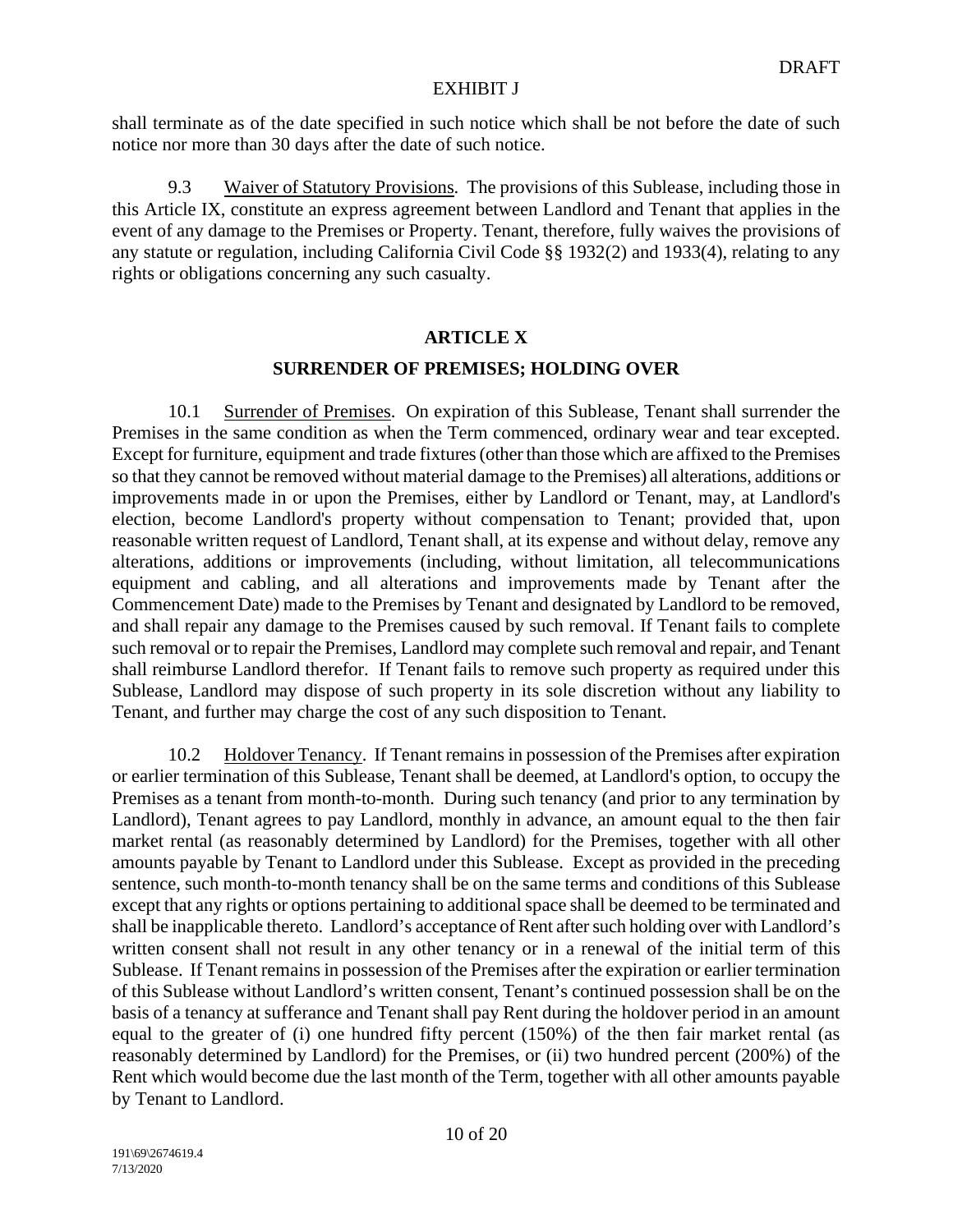# **ARTICLE XI LANDLORD'S RESERVED RIGHTS**.

11.1 Rights Reserved to Landlord. Without notice and without liability to Tenant, and without effecting an eviction or disturbance of Tenant's use or possession, Landlord shall have the right to (i) enter the Premises at reasonable times and with reasonable advance notice (and at any time in the event of an emergency), to inspect or repair the Premises and to perform any acts related to safety, protection, or improvement of the Premises; (ii) install and maintain signs on and in the Premises and the Property; and (iii) make such rules and regulations as, in the reasonable judgment of Landlord, may be needed from time to time for the safety of the tenants, the care and cleanliness of the Premises and the Property and the preservation of good order therein. Landlord shall at all times retain a key with which to unlock all of the doors in the Premises, except Tenant's vaults and safes. If an emergency necessitates immediate access to the Premises, Landlord may use whatever force is necessary to enter the Premises and any such entry to the Premises shall not constitute a forcible or unlawful entry into the Premises, a detainer of the Premises or an eviction of Tenant from the Premises or any portion thereof.

# **ARTICLE XII DEFAULT AND REMEDIES**

12.1 Tenant's Default. It shall be an "Event of Default" hereunder if Tenant shall:

(a) fail to pay when due any installment of Rent, or fail to pay any other amount owed by Tenant to Landlord under this Sublease as and when due and such failure continues for five (5) days following written notice thereof to Tenant by Landlord;

(b) fail to provide any certificate, instrument or assurance as required by this Sublease if the failure continues for ten (10) days after written notice of the failure to Tenant;

(c) make a general assignment for the benefit of its creditors or file a petition for bankruptcy or other reorganization, liquidation, dissolution or similar relief or have a proceeding filed against Tenant seeking any relief mentioned in this subsection (c) which is not discharged within sixty (60) days thereafter;

(d) abandon or vacate the Premises for more than three (3) consecutive months;

(e) assign this Sublease or sublease any portion of the Premises in violation of Article

VIII; or

(f) fail to comply with any other provision of this Sublease in the manner required hereunder and such failure continues for thirty (30) days after written notice thereof to Tenant by Landlord (or if the noncompliance cannot by its nature be cured within the 30-day period, if Tenant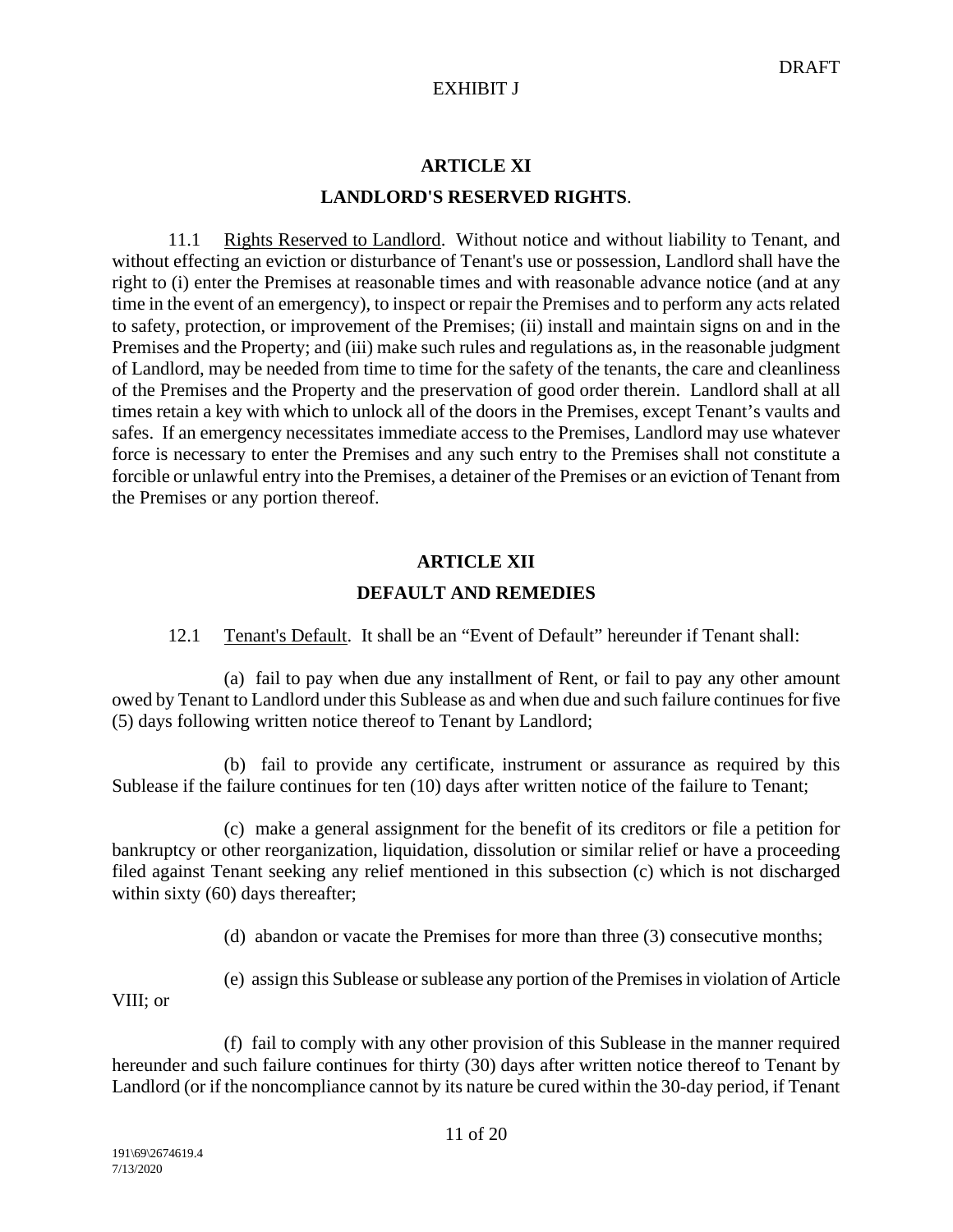fails to commence to cure such noncompliance within the 30-day period and thereafter diligently prosecute such cure to completion).

 12.2 Remedies on Default. Upon the occurrence of an Event of Default, Landlord shall have the right to pursue any one or more of the following remedies in addition to any other remedies now or later available to Landlord at law or in equity. These remedies are not exclusive but instead are cumulative.

(a) Continue Sublease. Landlord may continue this Sublease in full force and effect. In such case, so long as Landlord does not terminate Tenant's right to possession, this Sublease will continue in effect and Landlord shall have the right to collect Rent when due, and may undertake efforts to relet the Premises, or any part of them, to third parties for Tenant's account. No act by Landlord allowed by this Section shall terminate this Sublease unless Landlord terminates Tenant's right to possession. After an Event of Default and for as long as Landlord does not terminate Tenant's right to possession of the Premises, Tenant shall have the right to assign or sublet its interest in this Sublease in accordance with the provisions of Article VIII, but Tenant shall not be released from liability.

(b) Terminate Sublease. Landlord may terminate this Sublease and Tenant's right to possession of the Premises at any time following an Event of Default. No act by Landlord other than giving written notice to Tenant shall terminate this Sublease. Acts of maintenance or efforts to relet the Premises shall not constitute a termination of Tenant's right to possession. On termination, Landlord shall have the right to recover from Tenant all of the following:

(i) The amount of any unpaid Rent that had been earned at the time of termination of this Sublease;

(ii) The amount of unpaid Rent that would have been earned after the date of termination of this Sublease less any amount of the unpaid Rent that Tenant proves could have been reasonably avoided;

(iii) Any other amount necessary to compensate Landlord for all detriment proximately caused by Tenant's failure to perform obligations under this Sublease; and

(iv) Any other amounts, in addition to or in lieu of those listed above that may be permitted by law.

12.3 Landlord's Default; Waiver of Liability. Landlord's failure to perform any of its obligations under this Sublease shall constitute a Landlord Event of Default hereunder if the failure continues for thirty (30) days after written notice of the failure from Tenant to Landlord. If the required performance cannot be completed within thirty (30) days, Landlord's failure to perform shall not constitute a Landlord Event of Default if Landlord undertakes to cure the failure within such thirty (30) day period and diligently and continuously attempts to complete the cure as soon as reasonably possible. Tenant waives any right to terminate this Sublease and to vacate the Premises upon Landlord's default under this Sublease. Tenant's sole remedy on Landlord's default is an action for damages or injunctive or declaratory relief. The obligations of Landlord shall not be personally binding on, nor shall any resort be had to the private property or assets of any of its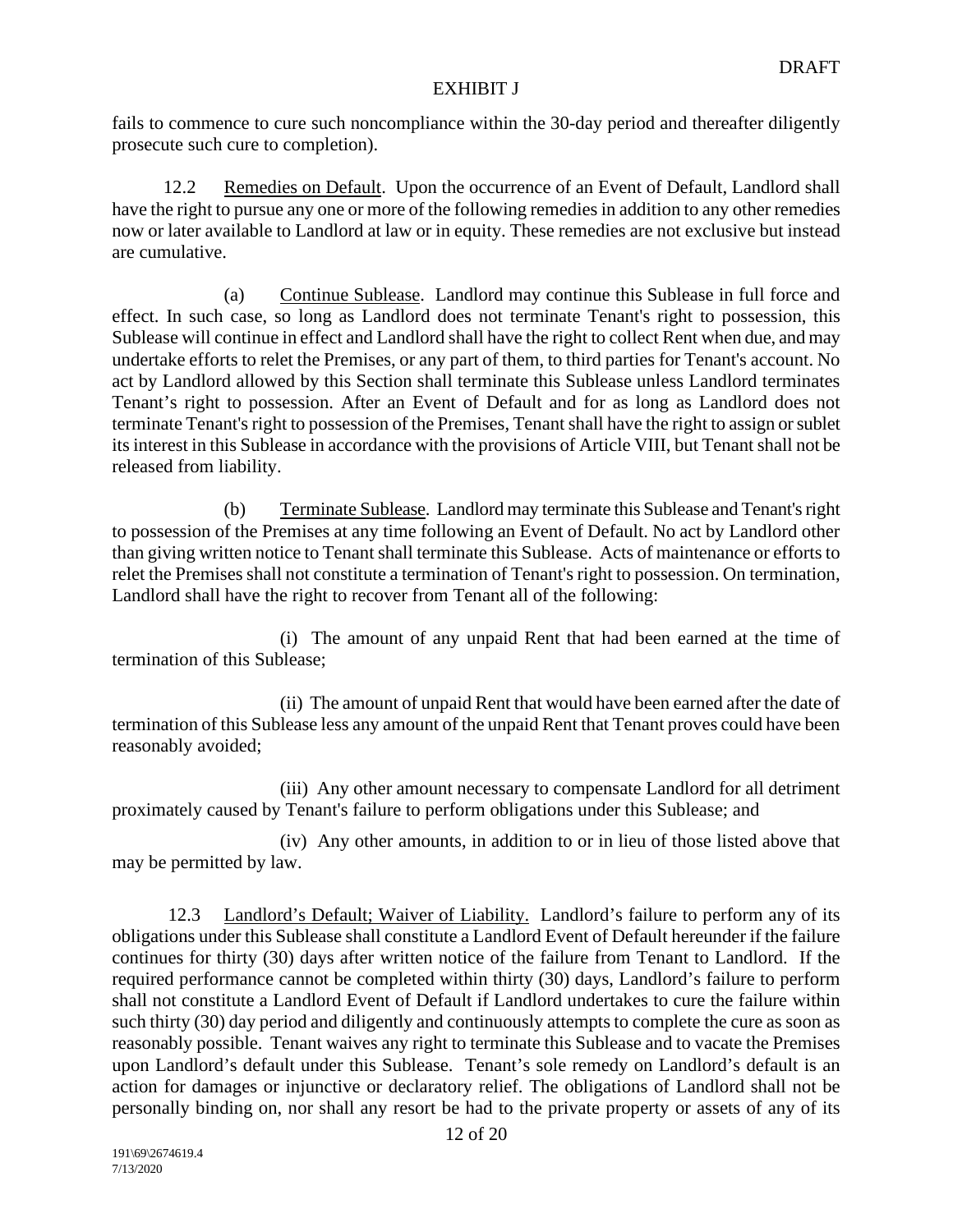investment managers, trustees, directors, officers, partners, beneficiaries, members, stockholders, employees, or agents. In no case shall Landlord be liable to Tenant hereunder for any lost profits, damage to business, or any form of special, indirect or consequential damages.

# **ARTICLE XIII**

# **MISCELLANEOUS**

13.1 No Waiver. No receipt and retention by Landlord of any payment tendered by Tenant in connection with this Sublease shall constitute an accord and satisfaction, or a compromise or other settlement, notwithstanding any accompanying statement, instruction or other assertion to the contrary unless Landlord expressly agrees to an accord and satisfaction, or a compromise or other settlement, in a separate writing duly executed by Landlord. Landlord will be entitled to treat any such payments as being received on account of any item or items of Rent, interest, expense or damage due in connection herewith, in such amounts and in such order as Landlord may determine at its sole option. Any waiver of any condition or provision set forth in this Sublease shall not be deemed a waiver of any subsequent breach of such condition or provision or of any other condition or provision, nor shall any such waiver be deemed a continuing waiver.

13.2 Severability. The Parties intend this Sublease to be legally valid and enforceable in accordance with all of its terms to the fullest extent permitted by law. If an arbitrator or a court of competent jurisdiction holds any provision hereof to be invalid or unenforceable in whole or in part for any reason, the validity and enforceability of the remaining clauses, or portions of them, shall not be affected unless an essential purpose of this Sublease would be defeated by loss of the invalid or unenforceable provision.

13.3 Governing Law; Venue; Construction. This Sublease shall be construed according to the laws of the State of California without regard to principles of conflict of laws. Any action or proceeding that relates to, or arises from, this Sublease shall be brought in a state court of competent jurisdiction located in Alameda County. The captions used for the Sections and Articles of this Sublease have been inserted for convenience only and shall not be used to alter or interpret the content of this Sublease.

13.4 Binding Effect; Survival. The covenants, conditions, warranties and agreements contained in this Sublease shall be binding upon and inure to the benefit of the Parties and their respective successors and permitted assigns. The representations and warranties of Landlord and Tenant and the indemnification obligations of Landlord and Tenant set forth herein shall survive the expiration or termination of this Sublease as shall all other provisions hereof which are intended to survive such expiration or termination.

13.5 Time. Time is of the essence of each provision of this Sublease.

13.6 Entire Agreement; Amendments. This Sublease and Exhibits A, B, and C, attached hereto and incorporated herein by this reference, constitutes the final, complete, and exclusive statement of the terms of the agreement between Landlord and Tenant pertaining to the sublease of the Premises and supersedes all prior and contemporaneous understandings or agreements of the

7/13/2020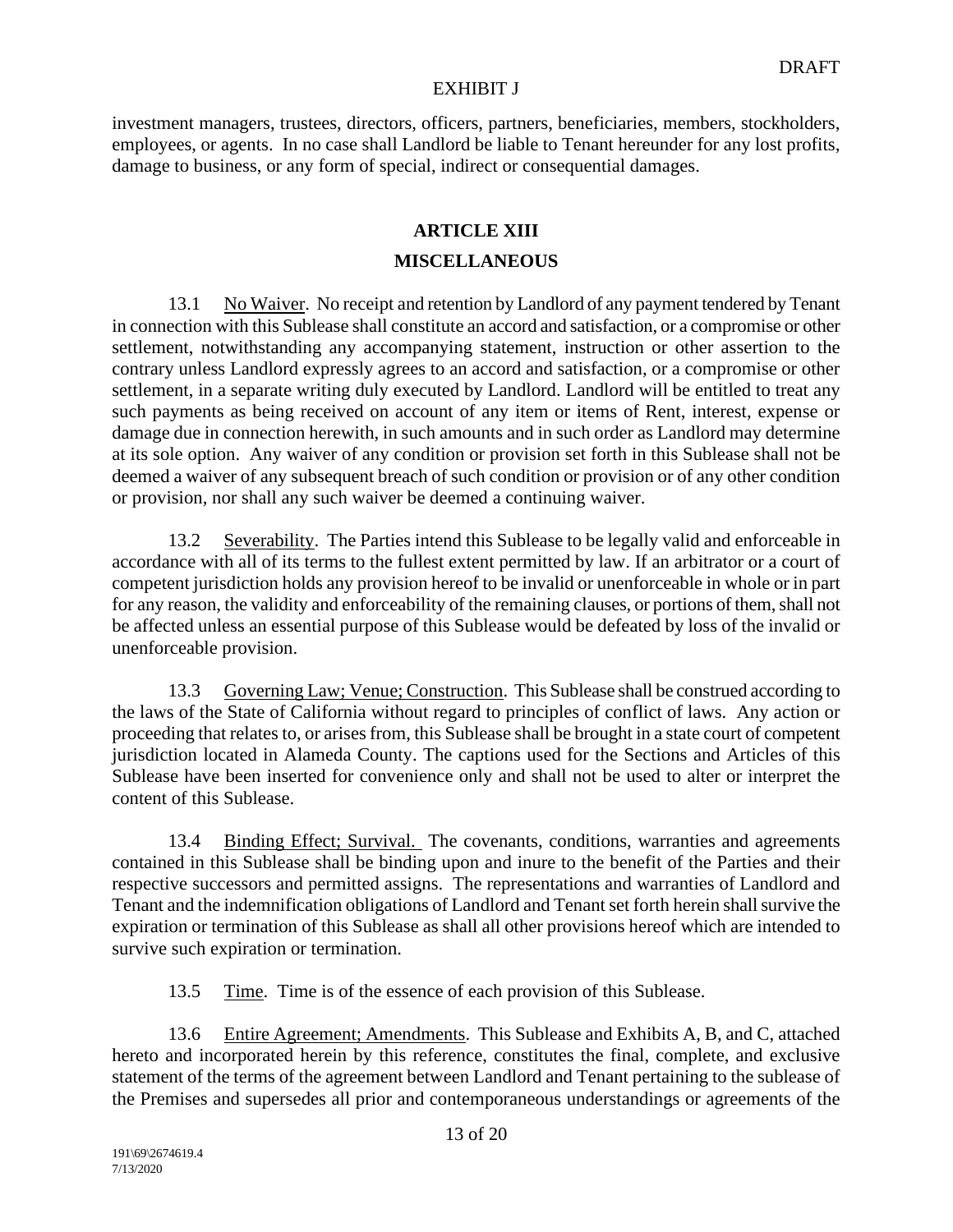parties. This Sublease may not be amended or modified except in a writing signed by both Parties.

13.7 Notices. All notices delivered pursuant to this Sublease shall be in writing and delivered to Landlord or Tenant at the applicable address designated in Section 1.1 and 1.2 or to such other address as may hereafter be designated by either party by written notice delivered to the other party in accordance with this Section. Such notices shall be effective on the earlier to occur of actual receipt or: (i) if mailed, three (3) days after posting at a United States post office, (ii) upon receipt if mailed by certified mail with return receipt requested, and (iii) upon delivery if delivered by overnight delivery service and delivery is confirmed by the delivery service.

13.8 Force Majeure. Except as otherwise provided in this Sublease, the time for performance of an obligation other than payment of money under this Sublease shall be extended for the period during which a party is prevented from performing due to Unavoidable Delay. "Unavoidable delay" shall mean any and all delay beyond the applicable party's reasonable control, including without limitation, delays caused by the other party; governmental restrictions, regulations, controls, preemptions or delays; orders of civil, military or naval authorities; strikes, labor disputes, lock-outs, shortages of labor or materials or reasonable substitutes therefore; Acts of God; quarantines, epidemics or pandemics or governmental orders related thereto, fire, earthquake, floods, explosions or other casualties; extreme weather conditions or other actions of the elements; enemy action, civil commotion, riot or insurrection.

13.9 Attorneys' Fees. If any judicial remedy or arbitration is undertaken to enforce or interpret any provision of this Sublease, the prevailing party shall be entitled to reasonable attorneys' fees, costs, expert witnesses fees, post judgment collection costs, and other expenses, in addition to any other relief to which such party may be entitled.

13.10 Authority. Each party warrants and represents that it has full authority to enter into this Sublease, that this Sublease constitutes a binding obligation of such party, and that the individual(s) signing on behalf of such party are duly authorized to bind such party hereto.

13.11 Tenant Approvals. Whenever the consent or approval of Tenant is required hereunder, such consent or approval may be granted or withheld by the City Manager of Tenant or his or her designee, unless the City Manager determines in his or her discretion that such matter shall be referred to Tenant's governing body for consideration.

 13.12 Counterparts. This Sublease may be executed in counterparts, each of which shall constitute an original, and all of which together shall constitute one and the same instrument. The signature page of any counterpart may be detached therefrom without impairing the legal effect of the signature(s) thereon provided such signature page is attached to any other counterpart identical thereto except having additional signature pages executed by any other party. This Sublease shall take effect when signed by all Parties.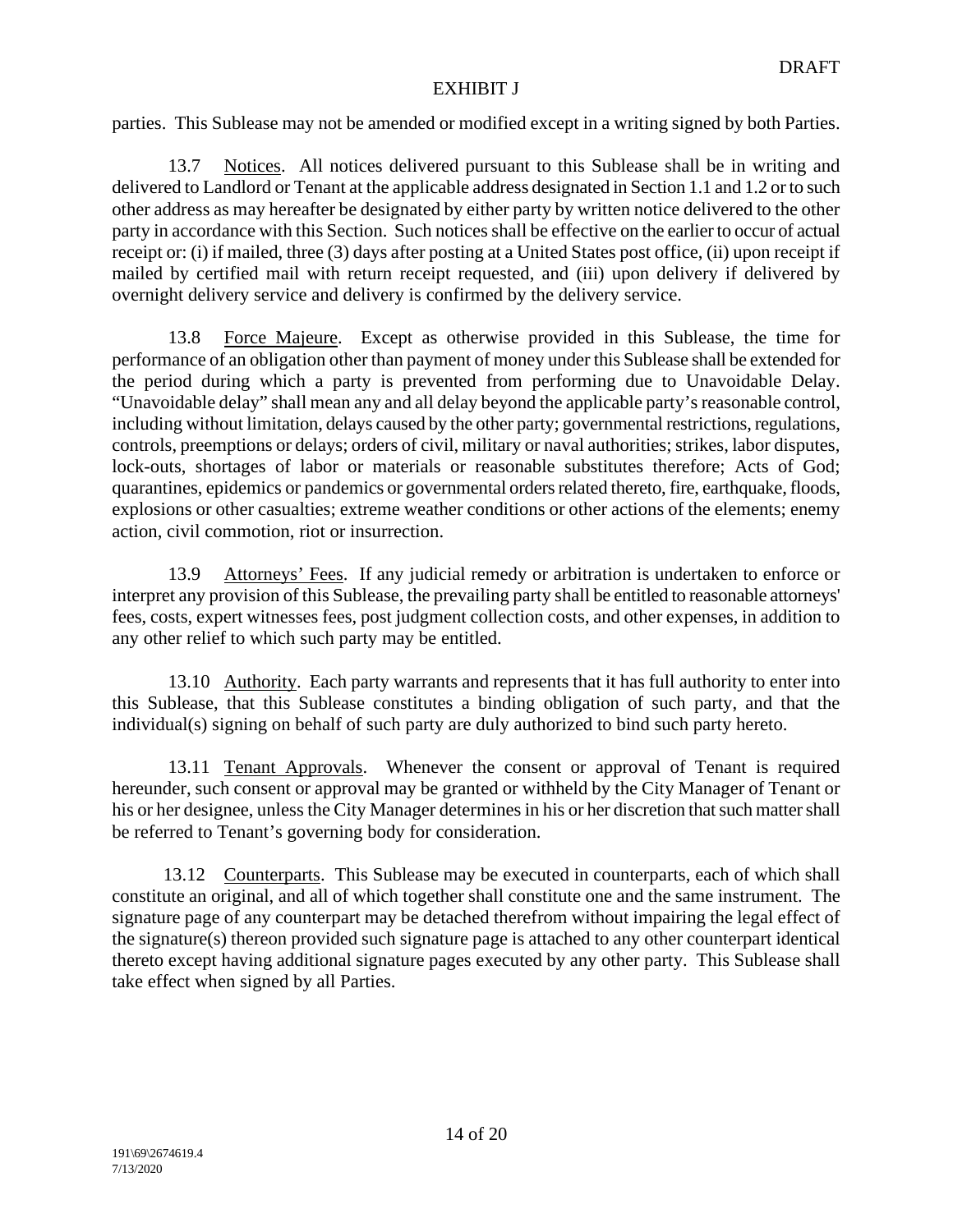NOW THEREFORE, Landlord and Tenant have executed this Non-Residential Community Space Sublease as of the date first written above.

**TENANT** 

CITY OF UNION CITY, a California municipal corporation

 $\mathbf{By:}$ 

LANDLORD:

MP Lazuli Landing Associates, L.P., a California limited partnership

> By: MP Lazuli Landing LLC, a California limited liability company

> > By: Mid-Peninsula Hermanas, Inc., a California nonprofit public benefit corporation

| $-1$<br>DV. |  |  |
|-------------|--|--|
| $ITS^*$     |  |  |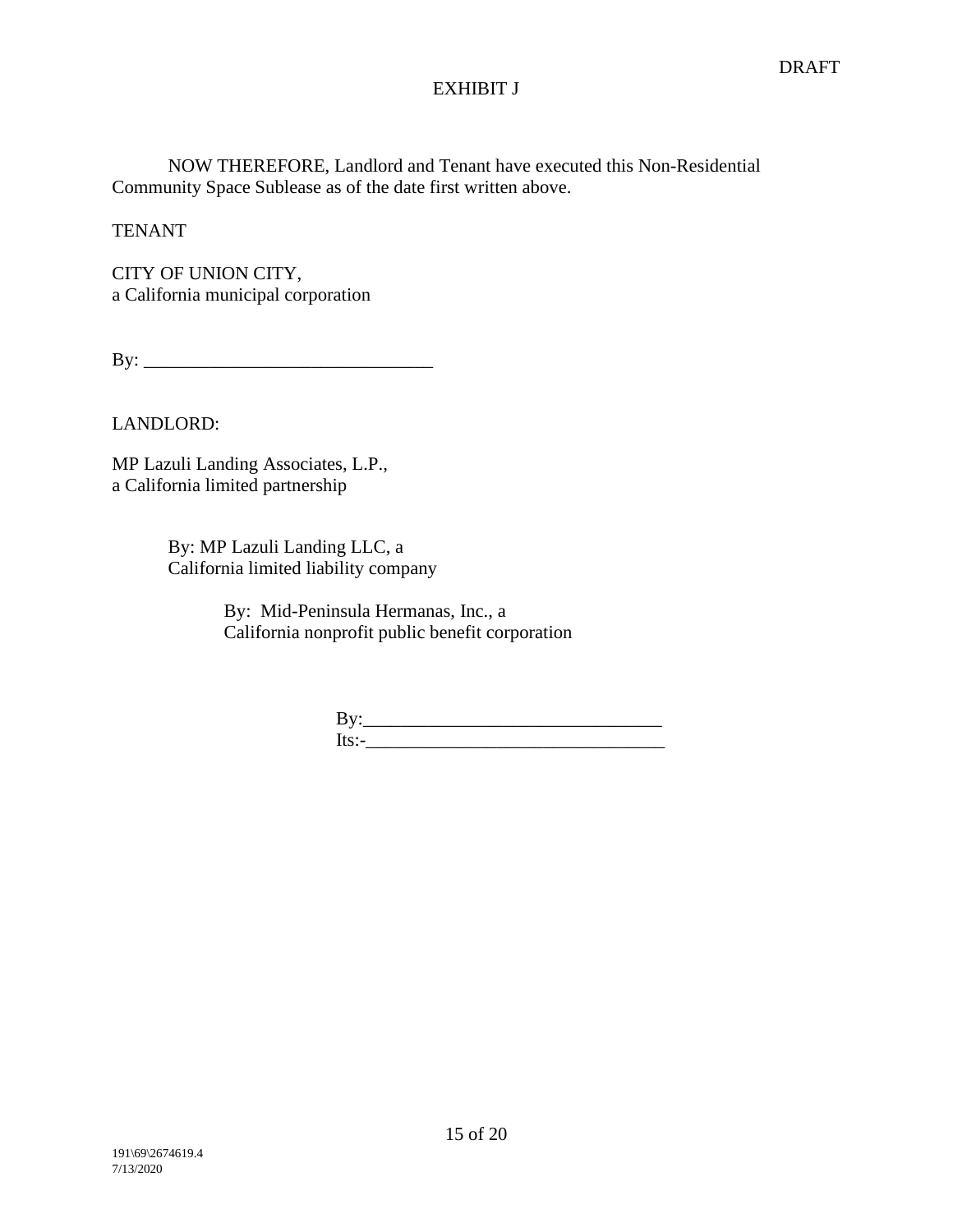# **List of Exhibits**

Exhibit A: Property Description

Exhibit B: Map of Premises (including Common Area)

Exhibit C: Insurance Requirements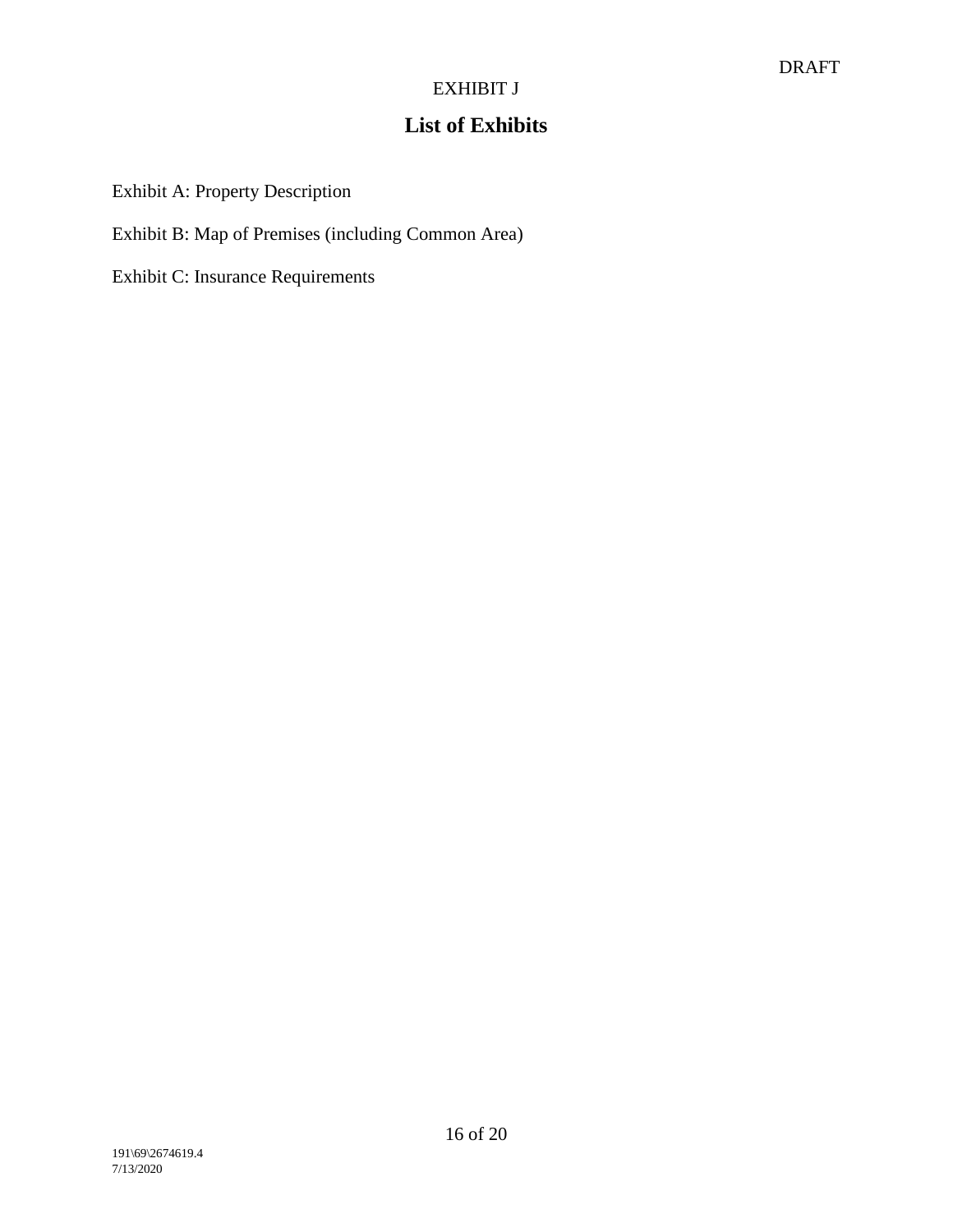# **EXHIBIT A**

# **PROPERTY DESCRIPTION**

Real property in the City of Union City, County of Alameda, State of California, described as follows: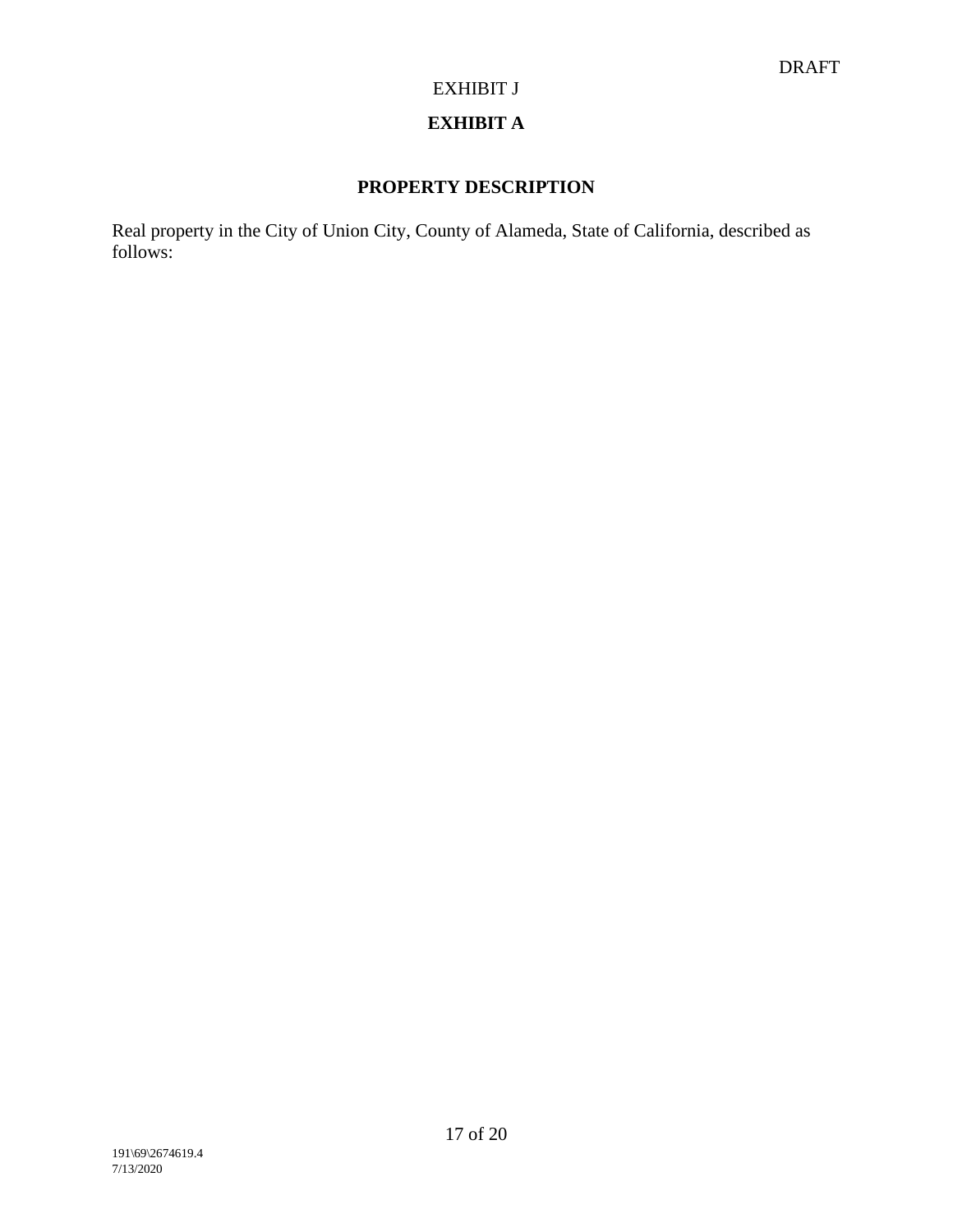# **EXHIBIT B**

# **MAP OF PREMISES (With Common Area Depicted)**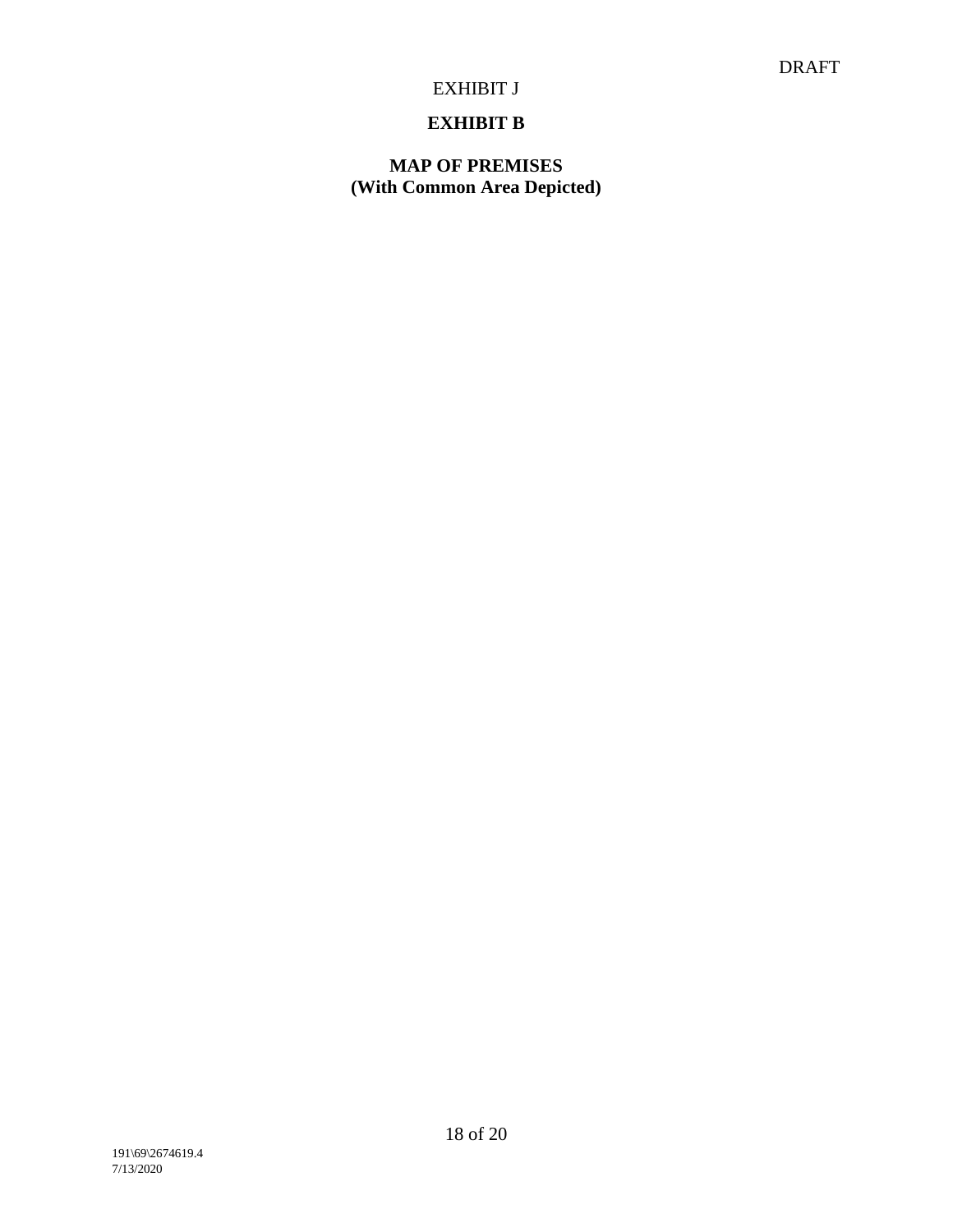### **EXHIBIT C**

### **INSURANCE COVERAGE**

1. General Requirements. All insurance policies required to be carried by Tenant (except Tenant's business personal property insurance) hereunder shall conform to the following requirements:

(a) Tenant's policies of insurance required hereunder shall be provided at Tenant's sole expense;

(b) Said policies shall name the Landlord and any other party the Landlord so specifies that has a material financial interest in the Project (the "Landlord Entities") as additional insureds (General Liability) and loss payee (Property—Special Form).

(c) The insurer under each policy shall carry a designation in "Best's Insurance Reports" as issued from time to time throughout the term as follows: Policyholders' rating of A; financial rating of not less than VII;

(d) The insurer shall be qualified to do business in the state of California;

(e) The policy shall be in a form and include such endorsements as are acceptable to Landlord;

(f) Certificates of insurance (Liability insurance on ACORD Form 25 and Property insurance on ACORD Form 27) shall be delivered to Landlord at commencement of the term and certificates of renewal at least thirty (30) days prior to the expiration of each policy and when requested by Landlord; and

(g) Each policy shall require that Landlord be notified in writing by the insurer at least thirty (30) days prior (10 days for Non-Payment of Premium) to any cancellation or expiration of such policy, or any reduction in the amounts of insurance carried.

2. Required Insurance. Tenant shall, at Tenant's expense, obtain and keep in force during the term of this Sublease, a commercial general liability insurance policy insuring Tenant and protecting Landlord and the Landlord Entities against any liability to the public or to any invitee at the Project against the risks of, bodily injury and property damage, personal injury, contractual liability, completed operations, products liability, host liquor liability, owned and non-owned automobile liability arising out of the ownership, use, occupancy or maintenance of the Premises and all areas appurtenant thereto. Such insurance shall be a combined single limit policy in an amount not less than TWO MILLION DOLLARS (\$2,000,000) per occurrence with a FIVE MILLION DOLLAR (\$5,000,000) annual aggregate. Landlord, the Landlord Entities and any lender and any other party in interest designated by Landlord shall be named as additional insured(s). The policy shall contain cross liability endorsements with coverage for Landlord for the negligence of Landlord even though Landlord is named as an additional insured; shall insure performance by Tenant of the indemnity provisions of this Sublease; shall be primary, not contributing with, and not in excess of coverage which Landlord may carry; shall provide for severability of interest; shall provide that an act or omission of one of the insured or additional insureds which would void or otherwise reduce coverage shall not void or reduce coverages as to the other insured or additional insureds; and shall afford coverage after the term of this Sublease (by separate policy or extension if necessary) for all claims based on acts, omissions, injury or